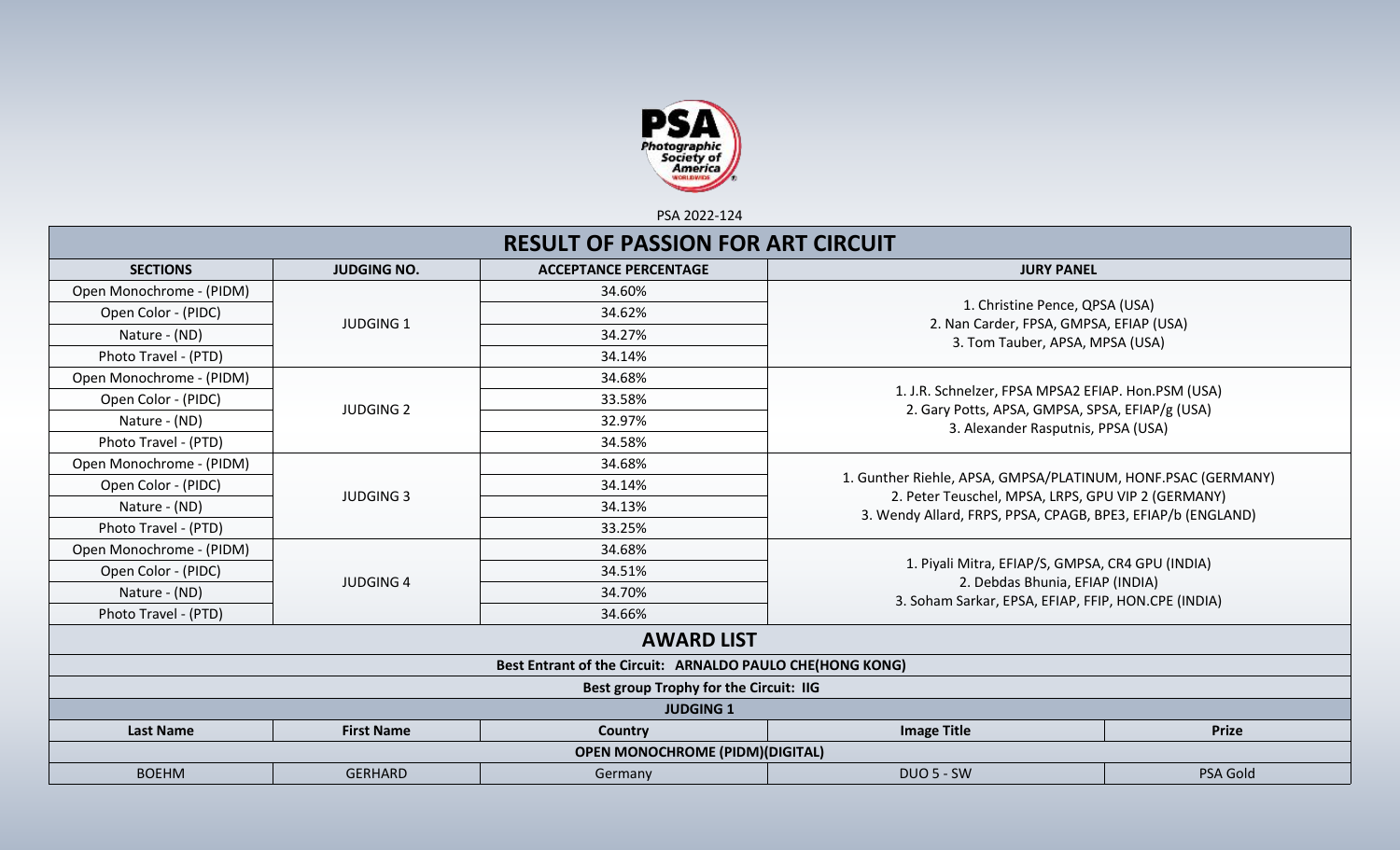| <b>HASSAN</b>     | <b>AHMED MOHAMED</b>  | Qatar                              | <b>FIVE FINGERS BW</b>           | <b>Passion Medal</b>        |
|-------------------|-----------------------|------------------------------------|----------------------------------|-----------------------------|
| <b>GESSER</b>     | <b>RON</b>            | Canada                             | <b>MOTHER DAUGHTER TIME</b>      | <b>Certificate of Merit</b> |
| SARVELA           | MARGARETA             | Finland                            | IN THE LIGHT                     | <b>Certificate of Merit</b> |
| <b>ALWARSH</b>    | <b>SHAKER</b>         | Saudi Arabia                       | <b>EYES OF HOPE</b>              | <b>Certificate of Merit</b> |
| <b>WONG</b>       | VOON WAH              | Hong Kong                          | FALL DOWN 01                     | Jury Choice                 |
| ALAMEER           | AMAL                  | Saudi Arabia                       | <b>CUTEST SCHOOLGIRLS</b>        | Jury Choice                 |
| <b>HOFMUELLER</b> | <b>NORBERT</b>        | Austria                            | <b>KOPFBALL</b>                  | Jury Choice                 |
| SETIADI           | <b>AJAR</b>           | Indonesia                          | <b>DUEL</b>                      | Chairman Choice             |
|                   |                       | <b>OPEN COLOUR (PIDC)(DIGITAL)</b> |                                  |                             |
| <b>HORSNELL</b>   | <b>JENNI</b>          | Australia                          | <b>TWO ORANGE WITH BUD</b>       | PSA Gold                    |
| <b>WONG</b>       | VOON WAH              | Hong Kong                          | TWO OLD WOMEN 01                 | <b>Passion Medal</b>        |
| <b>GHOSH GUHA</b> | <b>PINKI</b>          | India                              | <b>KISHOLOY</b>                  | <b>Certificate of Merit</b> |
| <b>HUANG</b>      | <b>WOODPECKER</b>     | Taiwan                             | MOTORACE 01 AK                   | <b>Certificate of Merit</b> |
| <b>FAWKES</b>     | <b>JENNIFER</b>       | Australia                          | <b>SEA LAKE SUNRISE</b>          | <b>Certificate of Merit</b> |
| SANCANDI          | <b>IVANA</b>          | Italy                              | <b>OLD WOMAN</b>                 | Jury Choice                 |
| PRISLIPSKY        | SHARON                | <b>USA</b>                         | <b>SWAN LAKE</b>                 | Jury Choice                 |
| <b>BISWAS</b>     | RAJDEEP               | India                              | FS2817                           | Jury Choice                 |
| <b>REICHEL</b>    | PETER                 | Sweden                             | ANNA-LISA 93                     | Chairman Choice             |
|                   |                       | <b>NATURE (ND)(DIGITAL)</b>        |                                  |                             |
| LAW               | <b>TING MING</b>      | Hong Kong                          | ANT <sub>5</sub>                 | PSA Gold                    |
| SAHA              | <b>SYAMAL KUMAR</b>   | India                              | LOVE MAKING 2489                 | Passion Medal               |
| <b>SCHNELZER</b>  | <b>LISA</b>           | <b>USA</b>                         | <b>ROCK WAVE</b>                 | <b>Certificate of Merit</b> |
| <b>RIEHLE</b>     | <b>GUNTHER</b>        | Germany                            | ELK BULL IN LAST SUN RAYS        | <b>Certificate of Merit</b> |
| <b>HAVAUX</b>     | <b>XAVIER</b>         | Belgium                            | THE TWO BROTHERS                 | <b>Certificate of Merit</b> |
| <b>BANERJEE</b>   | <b>ABHIJEET KUMAR</b> | India                              | <b>GODWIT FIGHT 2</b>            | Jury Choice                 |
| SARVELA           | MARGARETA             | Finland                            | <b>WAITING FOR A MEAL</b>        | Jury Choice                 |
| <b>TSAI</b>       | <b>MIN HSIU</b>       | Taiwan                             | LAPWING5269                      | Jury Choice                 |
| <b>CHEUNG</b>     | <b>SINKAI</b>         | Australia                          | <b>MATING LIONS 5</b>            | Chairman Choice             |
|                   |                       | <b>PHOTO TRAVEL (PTD)(DIGITAL)</b> |                                  |                             |
| PAL               | <b>UDAYAN SANKAR</b>  | India                              | <b>DICE PARADISE-II</b>          | PSA Gold                    |
| <b>DUONG</b>      | <b>BAN</b>            | <b>USA</b>                         | <b>TUFA SUNRISE</b>              | <b>Passion Medal</b>        |
| LAM               | <b>JILL</b>           | Canada                             | WINTER BLUE HOUR AT EMERALD LAKE | <b>Certificate of Merit</b> |
| <b>RAINTUNG</b>   | YOHAN                 | Germany                            | <b>BROMO</b>                     | <b>Certificate of Merit</b> |
| <b>BOGER</b>      |                       |                                    |                                  |                             |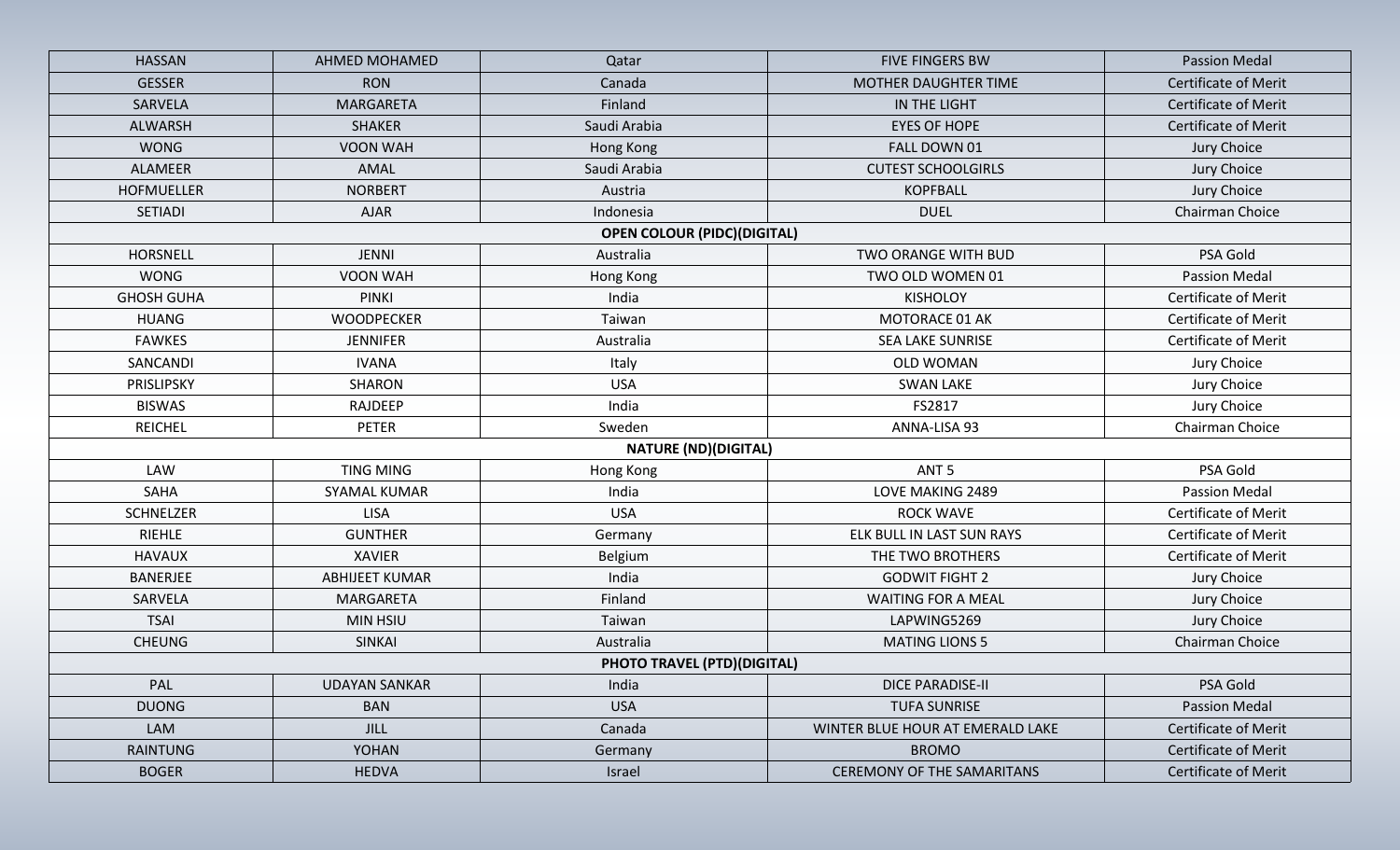| <b>BABUBHAI KAMDAR</b> | <b>JAYENDRA</b>       | India                                  | <b>CONGREGATION OF PENGUINS</b>    | Jury Choice                                                |  |
|------------------------|-----------------------|----------------------------------------|------------------------------------|------------------------------------------------------------|--|
| <b>CATANIA</b>         | <b>GOTTFRIED</b>      | Malta                                  | <b>CITY OF ARTS AND SCIENCES 6</b> | Jury Choice                                                |  |
| SOKOLSKY               | <b>OLEG</b>           | <b>USA</b>                             | AMSTERDAM REFLECTIONS              | Jury Choice                                                |  |
| <b>HUILGOL</b>         | <b>AJIT</b>           | India                                  | WHALING STATION RUINS AND SEAL     | Chairman Choice                                            |  |
|                        |                       | <b>JUDGING 2</b>                       |                                    |                                                            |  |
|                        |                       | <b>OPEN MONOCHROME (PIDM)(DIGITAL)</b> |                                    |                                                            |  |
| <b>ALAMEER</b>         | AMAL                  | Saudi Arabia                           | <b>FRUIT CROWN</b>                 | PSA Gold                                                   |  |
| <b>SETT</b>            | <b>AVIK</b>           | India                                  | <b>IPSITA HANDS</b>                | <b>Passion Medal</b>                                       |  |
| <b>ALLARD</b>          | <b>WENDY</b>          | England                                | <b>SILENT INTENT</b>               | <b>Certificate of Merit</b>                                |  |
| CHOO                   | LAI WAN ANGELA        | Singapore                              | <b>MBS WITH BW</b>                 | <b>Certificate of Merit</b>                                |  |
| <b>MITRA</b>           | PIYALI                | India                                  | PRISTINE BEAUTY                    | <b>Certificate of Merit</b>                                |  |
| ALWARSH                | <b>SHAKER</b>         | Saudi Arabia                           | <b>EYES OF HOPE</b>                | Jury Choice                                                |  |
| <b>REICHEL</b>         | <b>PETER</b>          | Sweden                                 | LOST                               | Jury Choice                                                |  |
| <b>FAWKES</b>          | <b>JENNIFER</b>       | Australia                              | <b>SACRIFICE</b>                   | Jury Choice                                                |  |
| <b>TAN</b>             | LEE ENG               | Singapore                              | <b>CHOMPHUNUT 4</b>                | Chairman Choice                                            |  |
|                        |                       | <b>OPEN COLOUR (PIDC)(DIGITAL)</b>     |                                    |                                                            |  |
| <b>CHE</b>             | <b>ARNALDO PAULO</b>  | Hong Kong                              | <b>TEMPLE FESTIVAL 3</b>           | PSA Gold                                                   |  |
| <b>BANERJEE</b>        | <b>ABHIJEET KUMAR</b> | India                                  | <b>BARRIER TO VISION</b>           | <b>Passion Medal</b>                                       |  |
| <b>MITRA</b>           | PIYALI                | India                                  | <b>GREEN ALL AROUND</b>            | Certificate of Merit                                       |  |
| <b>HARDY</b>           | LORRAINE              | England                                | SUSPENDED                          | <b>Certificate of Merit</b><br><b>Certificate of Merit</b> |  |
| <b>HOFMUELLER</b>      | <b>NORBERT</b>        | Austria                                | <b>LUFT HOLEN</b>                  |                                                            |  |
| <b>MRAZ</b>            | <b>PETER</b>          | Austria                                | MONSTER 1234 K KOPIE               | Jury Choice                                                |  |
| <b>REICHEL</b>         | <b>PETER</b>          | Sweden                                 | <b>HARBOR</b>                      | Jury Choice                                                |  |
| SIM                    | KIM-PHENG             | Singapore                              | <b>DANCE WITH ELEPHANT</b>         | Jury Choice                                                |  |
| <b>GHOSH GUHA</b>      | <b>PINKI</b>          | India                                  | <b>KISHOLOY</b>                    | Chairman Choice                                            |  |
|                        |                       | <b>NATURE (ND)(DIGITAL)</b>            |                                    |                                                            |  |
| <b>ROBERTS</b>         | LILLIAN               | <b>USA</b>                             | LEOPARD CUB BATH TIME 2021 01      | PSA Gold                                                   |  |
| <b>COLLETT</b>         | <b>GEORGE</b>         | England                                | BEE EATER AND DRAGONFLY            | <b>Passion Medal</b>                                       |  |
| <b>CHAN</b>            | <b>DIANA</b>          | Hong Kong                              | <b>BREAKFAST</b>                   | <b>Certificate of Merit</b>                                |  |
| <b>HUILGOL</b>         | <b>AJIT</b>           | India                                  | THE BITE OF DEATH                  | <b>Certificate of Merit</b>                                |  |
| <b>DORNELLES</b>       | <b>FABIO</b>          | <b>Brazil</b>                          | HUNTINGHIGHANDLOW                  | Certificate of Merit                                       |  |
| OIE                    | FRED                  | Norway                                 | FOX KID IN THE WILD                | Jury Choice                                                |  |
| <b>TONG</b>            | <b>JIANGCHUAN</b>     | China                                  | LAW OF THE JUNGLE                  | Jury Choice                                                |  |
| <b>BANERJEE</b>        | <b>ABHIJEET KUMAR</b> | India                                  | <b>HEAVY LUNCH</b>                 | Jury Choice                                                |  |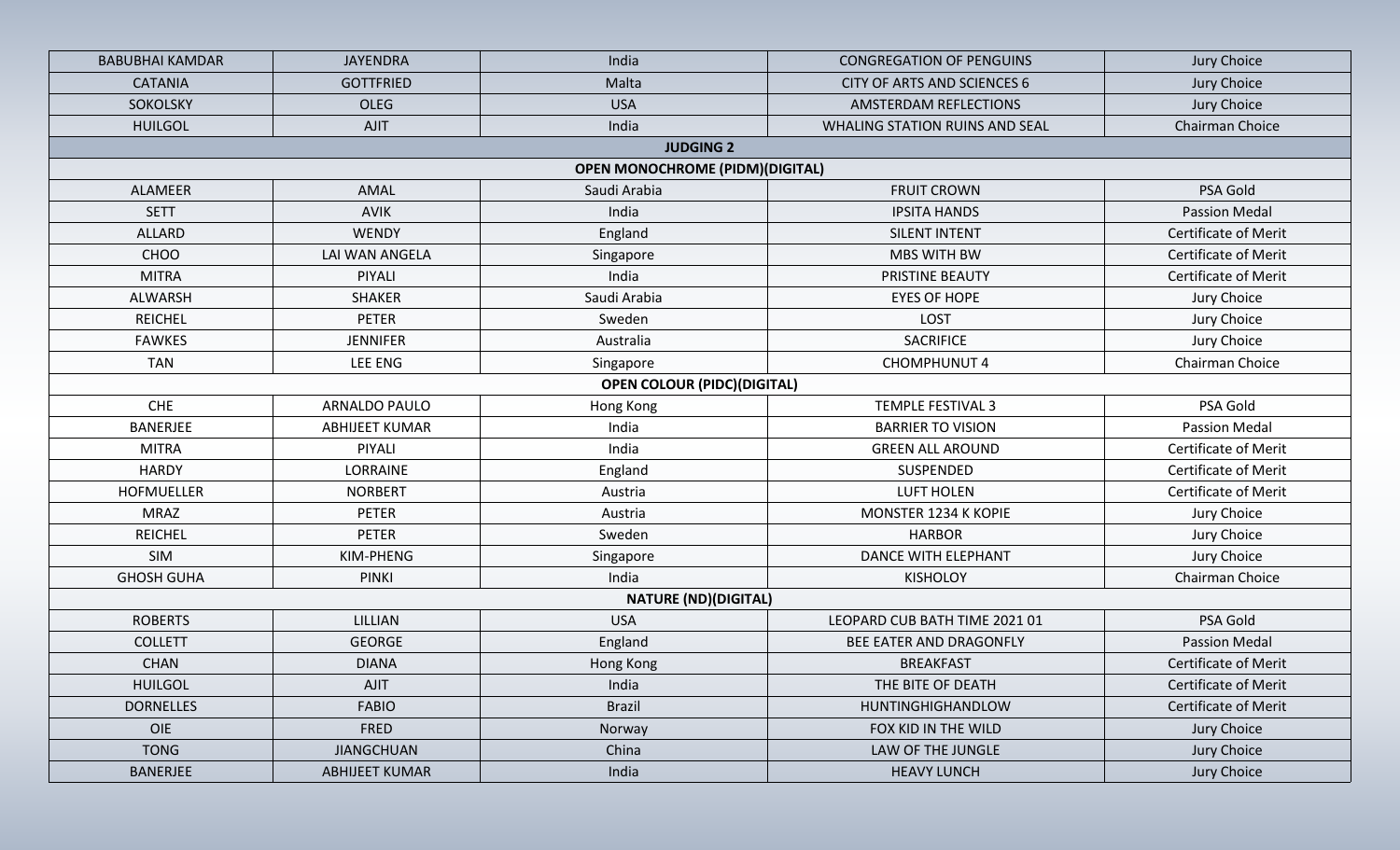| <b>TEH</b>        | <b>TOMMY</b>       | Malaysia                               | HAPPY MEAL 231                      | Chairman Choice             |
|-------------------|--------------------|----------------------------------------|-------------------------------------|-----------------------------|
|                   |                    | PHOTO TRAVEL (PTD)(DIGITAL)            |                                     |                             |
| <b>TO</b>         | <b>NGOCAN</b>      | <b>USA</b>                             | <b>GREEN TERRACES 2</b>             | PSA Gold                    |
| <b>CHE</b>        | ARNALDO PAULO      | Hong Kong                              | <b>GREAT WALL 8</b>                 | <b>Passion Medal</b>        |
| <b>LAM</b>        | <b>JILL</b>        | Canada                                 | WINTER BLUE HOUR AT EMERALD LAKE    | <b>Certificate of Merit</b> |
| <b>RAINTUNG</b>   | <b>YOHAN</b>       | Germany                                | <b>BROMO</b>                        | <b>Certificate of Merit</b> |
| SOKOLSKAYA        | VALENTINA          | <b>USA</b>                             | SEATTLE NEEDLE AT TWILIGHT          | <b>Certificate of Merit</b> |
| <b>CHAN</b>       | <b>DIANA</b>       | Hong Kong                              | <b>BLUE MAGIC</b>                   | Jury Choice                 |
| SIU               | PATRICK W.         | Canada                                 | $T-4$                               | Jury Choice                 |
| <b>HABRINGER</b>  | WOLFGANG           | Austria                                | <b>ANAPAUSAS 90</b>                 | Jury Choice                 |
| <b>MITRA</b>      | PIYALI             | India                                  | HOLI MOOD 1                         | Chairman Choice             |
|                   |                    | <b>JUDGING 3</b>                       |                                     |                             |
|                   |                    | <b>OPEN MONOCHROME (PIDM)(DIGITAL)</b> |                                     |                             |
| <b>HOFMUELLER</b> | <b>NORBERT</b>     | Austria                                | <b>FREIER FALL 2</b>                | PSA Gold                    |
| <b>DIAL</b>       | <b>TINA</b>        | Australia                              | ARE WE DONE YET                     | <b>Passion Medal</b>        |
| SARKAR            | <b>SUBHASIS</b>    | India                                  | <b>FIGURE STUDY 4</b>               | <b>Certificate of Merit</b> |
| <b>CHAN</b>       | <b>CHING CHING</b> | Hong Kong                              | <b>BIJIN</b>                        | <b>Certificate of Merit</b> |
| HA                | <b>CHINH</b>       | <b>USA</b>                             | ON THE RIVER FOGGY DAY C            | Certificate of Merit        |
| <b>TIONG</b>      | <b>CHIONG SOON</b> | Malaysia                               | <b>BRANCHING OUT 03</b>             | Jury Choice                 |
| <b>HUILGOL</b>    | <b>AJIT</b>        | India                                  | <b>GIANT AMONG DWARFS COPY</b>      | Jury Choice                 |
| <b>SETT</b>       | <b>AVIK</b>        | India                                  | SHREYA SIDE 4459                    | Jury Choice                 |
| <b>FRANCIS</b>    | <b>CARLA</b>       | <b>USA</b>                             | WANAKA WILLOW                       | Chairman Choice             |
|                   |                    | <b>OPEN COLOUR (PIDC)(DIGITAL)</b>     |                                     |                             |
| <b>CHAN</b>       | <b>DIANA</b>       | Hong Kong                              | AIMING <sub>2</sub>                 | PSA Gold                    |
| <b>GHOSH GUHA</b> | <b>PINKI</b>       | India                                  | <b>KISHOLOY</b>                     | <b>Passion Medal</b>        |
| <b>MRAZ</b>       | <b>PETER</b>       | Austria                                | <b>MASCHINE</b>                     | <b>Certificate of Merit</b> |
| <b>HABRINGER</b>  | <b>WOLFGANG</b>    | Austria                                | ROUSANOU 03                         | Certificate of Merit        |
| <b>SCHMITZ</b>    | WILLI              | Germany                                | <b>TWO WASPS</b>                    | <b>Certificate of Merit</b> |
| <b>JAIN</b>       | <b>RAJ KUMAR</b>   | India                                  | <b>SUNNY</b>                        | Jury Choice                 |
| ADHIKARY          | SALOKYA            | India                                  | JUHI-1                              | Jury Choice                 |
| FAN               | <b>JIN</b>         | <b>USA</b>                             | <b>SUNRISE TAKING OFF</b>           | Jury Choice                 |
| <b>SETIADI</b>    | <b>AJAR</b>        | Indonesia                              | <b>BROKEN EVERYWHERE</b>            | Chairman Choice             |
|                   |                    | <b>NATURE (ND)(DIGITAL)</b>            |                                     |                             |
| <b>CHAN</b>       | <b>TIN SANG</b>    | Canada                                 | SHORT EARED OWL ON TOP OF PINE TREE | PSA Gold                    |
|                   |                    |                                        |                                     |                             |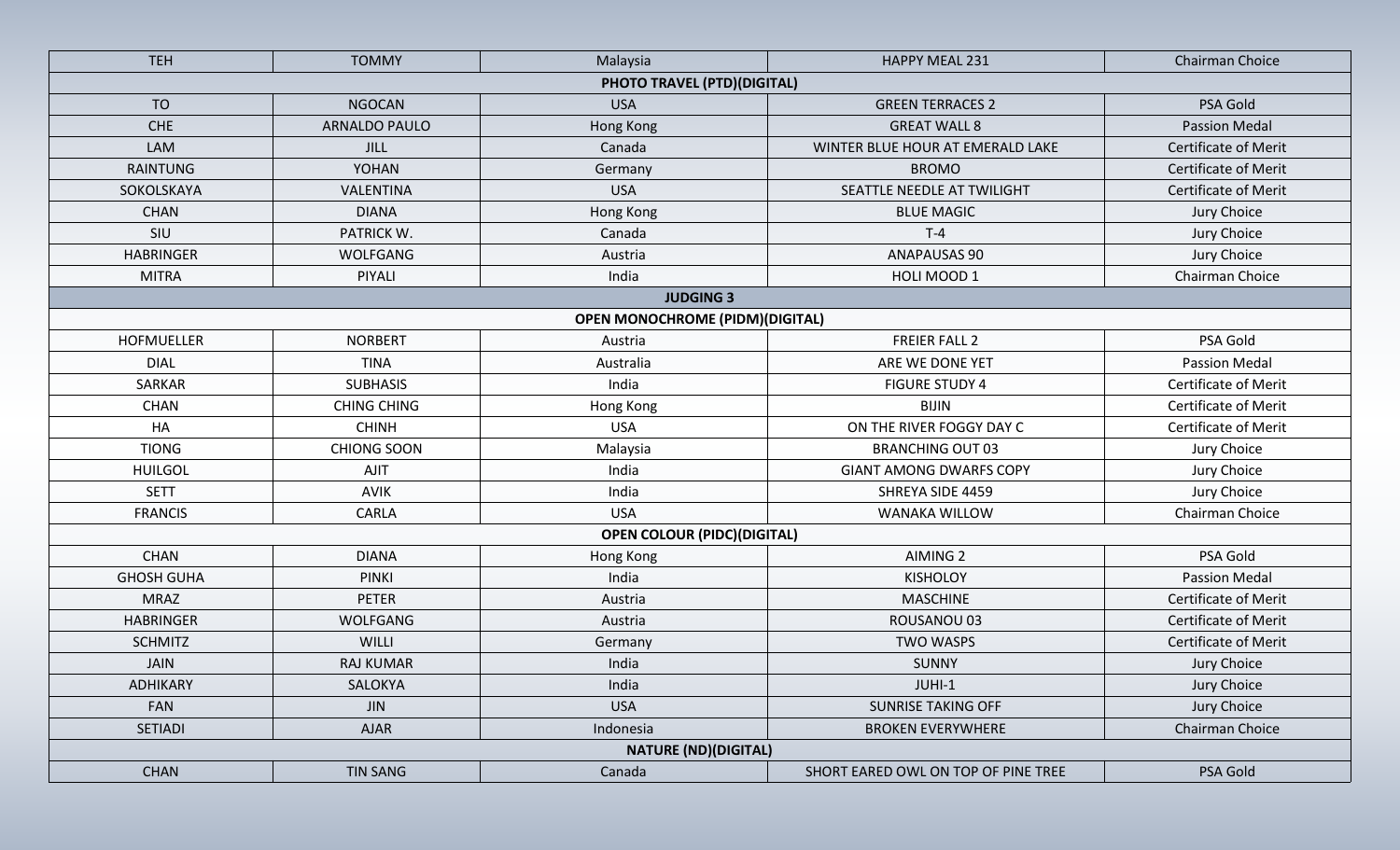| <b>HAVAUX</b>    | <b>XAVIER</b>     | Belgium                                | THE KING WAITING FOR THE SUNRISE | <b>Passion Medal</b>        |
|------------------|-------------------|----------------------------------------|----------------------------------|-----------------------------|
| <b>DIAL</b>      | <b>TINA</b>       | Australia                              | <b>READY TO EAT</b>              | <b>Certificate of Merit</b> |
| <b>SCHMITZ</b>   | WILLI             | Germany                                | <b>COLORFUL WINTERTIME</b>       | <b>Certificate of Merit</b> |
| CR               | SATHYANARAYANA    | India                                  | <b>CHEETAH CHASE</b>             | <b>Certificate of Merit</b> |
| <b>TO</b>        | <b>NGOCAN</b>     | <b>USA</b>                             | <b>LABOR OF LOVE 5</b>           | Jury Choice                 |
| <b>NGO</b>       | HAI               | <b>USA</b>                             | MOMMY I AM HUNGRY CAN I EAT TOO  | Jury Choice                 |
| <b>SCHNELZER</b> | <b>LISA</b>       | <b>USA</b>                             | <b>BAT DANCE</b>                 | Jury Choice                 |
| <b>TONG</b>      | <b>JIANGCHUAN</b> | China                                  | LAW OF THE JUNGLE                | Chairman Choice             |
|                  |                   | PHOTO TRAVEL (PTD)(DIGITAL)            |                                  |                             |
| MAJGAARD         | <b>NIELS</b>      | Denmark                                | <b>GREECE</b>                    | PSA Gold                    |
| <b>ALAMEER</b>   | AMAL              | Saudi Arabia                           | TO ALKAABA                       | <b>Passion Medal</b>        |
| <b>MITRA</b>     | PIYALI            | India                                  | YELLOW DANCE                     | <b>Certificate of Merit</b> |
| <b>HUILGOL</b>   | AJIT              | India                                  | ELEPHANTS AND MT KILIMANJARO     | <b>Certificate of Merit</b> |
| SULJANOVIC       | <b>JASIM</b>      | Slovenia                               | C-POGLED NA JEZERO               | <b>Certificate of Merit</b> |
| <b>CHE</b>       | ARNALDO PAULO     | Hong Kong                              | <b>GREAT WALL 8</b>              | Jury Choice                 |
| <b>COLLETT</b>   | <b>GEORGE</b>     | England                                | <b>VENICE CARNIVAL</b>           | Jury Choice                 |
| <b>CHAN</b>      | <b>DIANA</b>      | Hong Kong                              | <b>MORNING MIST</b>              | Jury Choice                 |
| <b>DAS</b>       | <b>MAYURJYOTI</b> | India                                  | <b>NEER MAHAL</b>                | Chairman Choice             |
|                  |                   | <b>JUDGING 4</b>                       |                                  |                             |
|                  |                   | <b>OPEN MONOCHROME (PIDM)(DIGITAL)</b> |                                  |                             |
| CHE              | ARNALDO PAULO     | Hong Kong                              | <b>HAPPY CHILDHOOD 20</b>        | PSA Gold                    |
| ALAMEER          | AMAL              | Saudi Arabia                           | <b>CUTEST SCHOOLGIRLS</b>        | <b>Passion Medal</b>        |
| SAGI             | AGI               | Hungary                                | SILENT QUESTION                  | Certificate of Merit        |
| <b>MRAZ</b>      | <b>PETER</b>      | Austria                                | <b>BUCH</b>                      | <b>Certificate of Merit</b> |
| <b>WONG</b>      | VOON WAH          | Hong Kong                              | <b>CARRYING SISTER 05</b>        | <b>Certificate of Merit</b> |
| <b>BOEHM</b>     | <b>GERHARD</b>    | Germany                                | <b>DUO 5 - SW</b>                | Jury Choice                 |
| SARKAR           | <b>SUBHASIS</b>   | India                                  | <b>FIGURE STUDY 4</b>            | Jury Choice                 |
| <b>CARDER</b>    | <b>NAN</b>        | <b>USA</b>                             | <b>COREY 2356</b>                | Jury Choice                 |
| <b>MCVIE</b>     | <b>JOHN</b>       | Scotland                               | <b>GREEK GODDESS</b>             | Chairman Choice             |
|                  |                   | <b>OPEN COLOUR (PIDC)(DIGITAL)</b>     |                                  |                             |
| <b>SETIADI</b>   | <b>AJAR</b>       | Indonesia                              | <b>BROKEN EVERYWHERE</b>         | PSA Gold                    |
| <b>CHE</b>       | ARNALDO PAULO     | Hong Kong                              | <b>TIBETAN LITTLE GIRL 1</b>     | <b>Passion Medal</b>        |
| <b>CHAN</b>      | <b>DIANA</b>      | Hong Kong                              | <b>ROWING IN WATER FLOWERS</b>   | <b>Certificate of Merit</b> |
| <b>WONG</b>      | <b>SHIU GUN</b>   | Hong Kong                              | <b>BRIDAL BLISS 3</b>            | Certificate of Merit        |
|                  |                   |                                        |                                  |                             |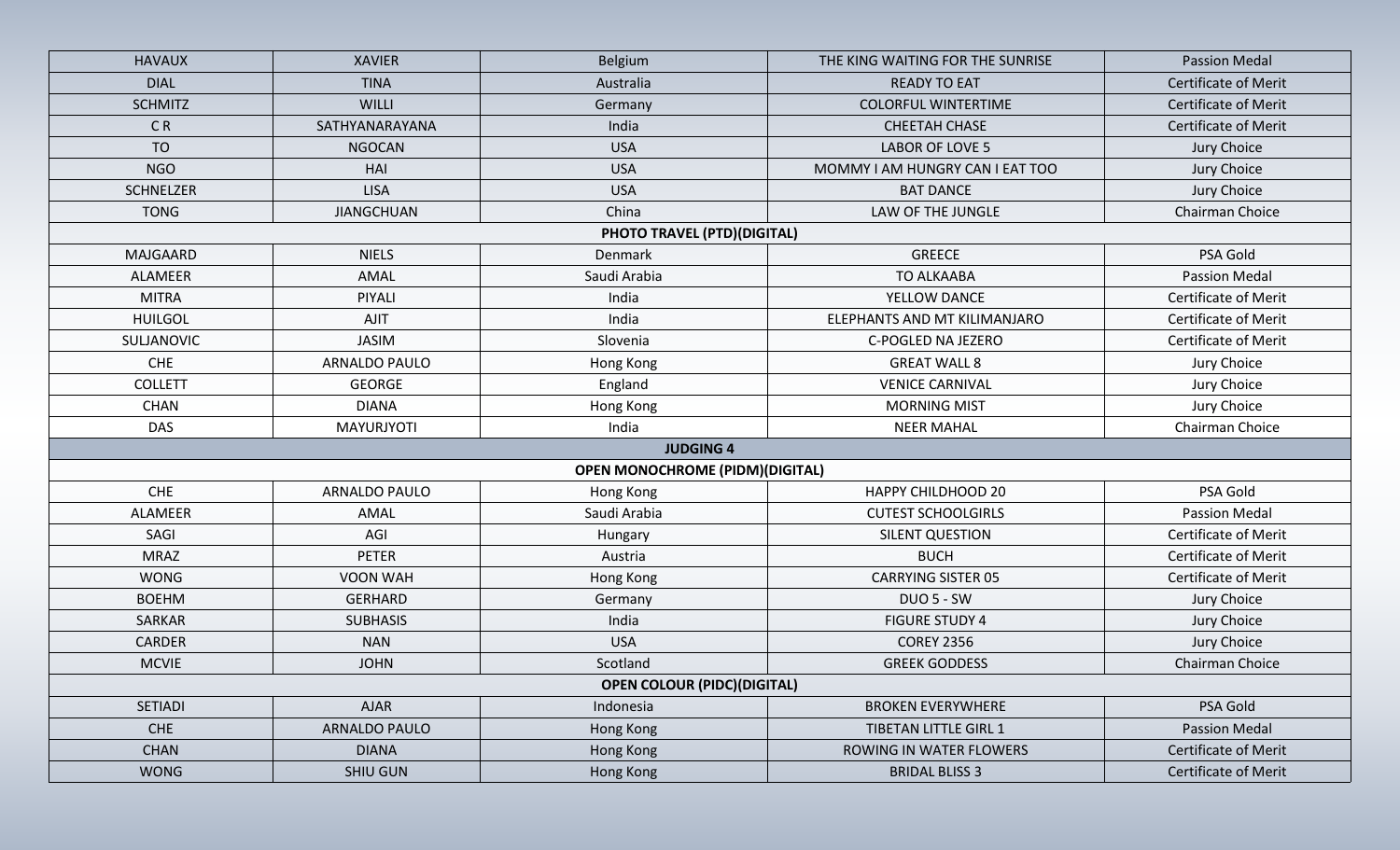| <b>SIM</b>                  | KIM-PHENG             | Singapore                   | <b>DANCE WITH ELEPHANT</b>       | Certificate of Merit        |  |  |  |  |  |
|-----------------------------|-----------------------|-----------------------------|----------------------------------|-----------------------------|--|--|--|--|--|
| <b>TO</b>                   | <b>NGOCAN</b>         | <b>USA</b>                  | <b>WORKING TILL DUSK</b>         | Jury Choice                 |  |  |  |  |  |
| <b>MRAZ</b>                 | <b>PETER</b>          | Austria                     | <b>MASCHINE</b>                  | Jury Choice                 |  |  |  |  |  |
| <b>HASSAN</b>               | <b>AHMED MOHAMED</b>  | Qatar                       | <b>BLUE FINGERS</b>              | Jury Choice                 |  |  |  |  |  |
| <b>BANERJEE</b>             | <b>ABHIJEET KUMAR</b> | India                       | <b>LIGHT AND DARK</b>            | Chairman Choice             |  |  |  |  |  |
| <b>NATURE (ND)(DIGITAL)</b> |                       |                             |                                  |                             |  |  |  |  |  |
| <b>HUILGOL</b>              | <b>AJIT</b>           | India                       | <b>CHEETAH CUBS INTERACTION</b>  | PSA Gold                    |  |  |  |  |  |
| <b>BANERJEE</b>             | <b>ABHIJEET KUMAR</b> | India                       | <b>RHINO MATING 2</b>            | <b>Passion Medal</b>        |  |  |  |  |  |
| K.M                         | NARAYANASWAMY         | India                       | <b>GREAT ESCAPE-8</b>            | <b>Certificate of Merit</b> |  |  |  |  |  |
| LAM                         | <b>JILL</b>           | Canada                      | POLAR BEARS PLAYING 5            | <b>Certificate of Merit</b> |  |  |  |  |  |
| C <sub>R</sub>              | SATHYANARAYANA        | India                       | <b>CHEETAH HUNT</b>              | <b>Certificate of Merit</b> |  |  |  |  |  |
| <b>SETIADI</b>              | <b>AJAR</b>           | Indonesia                   | A LOT OF KIDS                    | Jury Choice                 |  |  |  |  |  |
| <b>NGO</b>                  | HAI                   | <b>USA</b>                  | MOMMY I AM HUNGRY CAN I EAT TOO  | Jury Choice                 |  |  |  |  |  |
| <b>COLLETT</b>              | <b>GEORGE</b>         | England                     | BEE EATER AND DRAGONFLY          | Jury Choice                 |  |  |  |  |  |
| <b>TO</b>                   | <b>NGOCAN</b>         | <b>USA</b>                  | <b>PARENTING 5</b>               | Chairman Choice             |  |  |  |  |  |
|                             |                       | PHOTO TRAVEL (PTD)(DIGITAL) |                                  |                             |  |  |  |  |  |
| C <sub>R</sub>              | SATHYANARAYANA        | India                       | <b>LIVING IN HARMONY</b>         | PSA Gold                    |  |  |  |  |  |
| LAM                         | JILL                  | Canada                      | WINTER BLUE HOUR AT EMERALD LAKE | Passion Medal               |  |  |  |  |  |
| <b>CHAN</b>                 | <b>DIANA</b>          | Hong Kong                   | <b>BLUE MAGIC</b>                | <b>Certificate of Merit</b> |  |  |  |  |  |
| <b>BABUBHAI KAMDAR</b>      | <b>JAYENDRA</b>       | India                       | <b>CONGREGATION OF PENGUINS</b>  | <b>Certificate of Merit</b> |  |  |  |  |  |
| <b>CHAKRABORTY</b>          | <b>GAUTAM</b>         | India                       | <b>BUDDHA PARK</b>               | <b>Certificate of Merit</b> |  |  |  |  |  |
| <b>MAITY</b>                | <b>BASUDEV</b>        | India                       | <b>BARON 1</b>                   | Jury Choice                 |  |  |  |  |  |
| <b>HABRINGER</b>            | <b>WOLFGANG</b>       | Austria                     | <b>BOAT TRIP 08</b>              | Jury Choice                 |  |  |  |  |  |
| <b>CATANIA</b>              | <b>GOTTFRIED</b>      | Malta                       | SIGGIEWI FJAKKOLI 2              | Jury Choice                 |  |  |  |  |  |
| <b>CHE</b>                  | ARNALDO PAULO         | Hong Kong                   | THE BLOOMING SMOKE 3             | Chairman Choice             |  |  |  |  |  |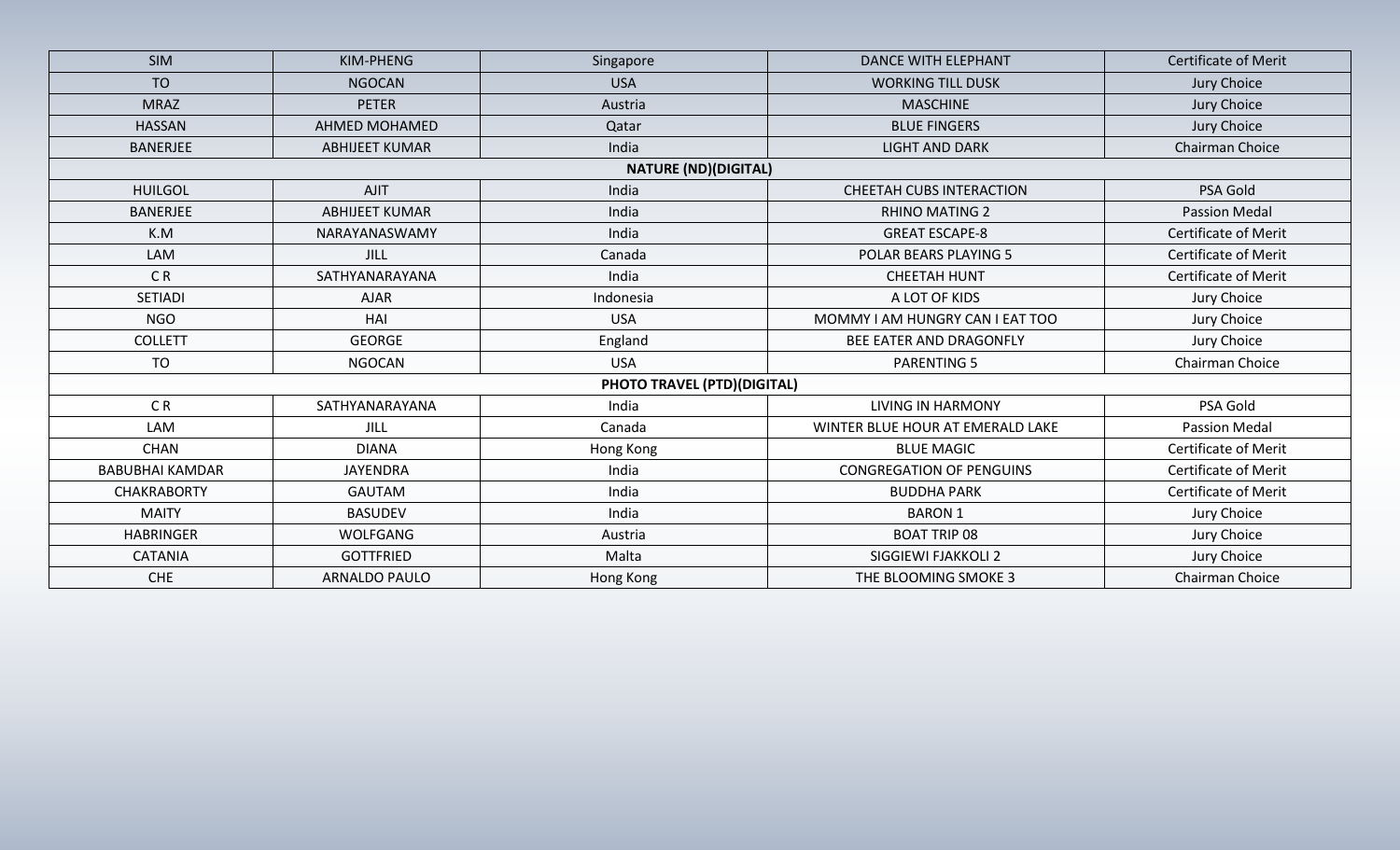| <b>ACCEPTANCE LIST</b> |            |                   |                   |                             |                 |                               |                    |  |  |
|------------------------|------------|-------------------|-------------------|-----------------------------|-----------------|-------------------------------|--------------------|--|--|
| <b>Country</b>         | Salutation | <b>Last Name</b>  | <b>First Name</b> | <b>Image Title</b>          | <b>Prize</b>    | <b>Section Name</b>           | <b>Judging No.</b> |  |  |
| Argentina              | Mr.        | <b>RABINOVICH</b> | <b>HECTOR</b>     | <b>GLACIAR ILUMINADO</b>    | A               | NATURE (ND)                   | <b>JUDGING 3</b>   |  |  |
| Argentina              | Mr.        | <b>RABINOVICH</b> | <b>HECTOR</b>     | <b>LAVANDO PAILAS</b>       | $\mathsf{A}$    | <b>OPEN COLOUR (PIDC)</b>     | <b>JUDGING 4</b>   |  |  |
| Argentina              | Mr.        | <b>RABINOVICH</b> | <b>HECTOR</b>     | <b>3 PASOS EN LAS ROCAS</b> | A               | <b>OPEN MONOCHROME (PIDM)</b> | <b>JUDGING 1</b>   |  |  |
| Argentina              | Mr.        | <b>RABINOVICH</b> | <b>HECTOR</b>     | <b>3 PASOS EN LAS ROCAS</b> | Α               | <b>OPEN MONOCHROME (PIDM)</b> | <b>JUDGING 4</b>   |  |  |
| Argentina              | Mr.        | <b>RABINOVICH</b> | <b>HECTOR</b>     | ESCALERA DE LA MEZQUITA     | Α               | PHOTO TRAVEL (PTD)            | JUDGING 1          |  |  |
| Argentina              | Mr.        | <b>RABINOVICH</b> | <b>HECTOR</b>     | MUJER EN LA VENTANA         | A               | PHOTO TRAVEL (PTD)            | <b>JUDGING 2</b>   |  |  |
| Australia              | Mr.        | <b>CHEUNG</b>     | <b>SINKAI</b>     | ELEPHANTS2019-4             | A               | NATURE (ND)                   | <b>JUDGING 1</b>   |  |  |
| Australia              | Mr.        | <b>CHEUNG</b>     | <b>SINKAI</b>     | <b>GIRAFFES 2020 1</b>      | Α               | NATURE (ND)                   | <b>JUDGING 4</b>   |  |  |
| Australia              | Mr.        | <b>CHEUNG</b>     | <b>SINKAI</b>     | <b>LOOK</b>                 | A               | NATURE (ND)                   | <b>JUDGING 3</b>   |  |  |
| Australia              | Mr.        | <b>CHEUNG</b>     | <b>SINKAI</b>     | <b>LOOK</b>                 | Α               | NATURE (ND)                   | <b>JUDGING 4</b>   |  |  |
| Australia              | Mr.        | <b>CHEUNG</b>     | <b>SINKAI</b>     | <b>MATING LIONS 5</b>       | Chairman Choice | NATURE (ND)                   | <b>JUDGING 1</b>   |  |  |
| Australia              | Mr.        | <b>CHEUNG</b>     | <b>SINKAI</b>     | <b>MATING LIONS 5</b>       | A               | NATURE (ND)                   | <b>JUDGING 2</b>   |  |  |
| Australia              | Mr.        | <b>CHEUNG</b>     | <b>SINKAI</b>     | <b>MATING LIONS 5</b>       | A               | NATURE (ND)                   | <b>JUDGING 3</b>   |  |  |
| Australia              | Mr.        | <b>CHEUNG</b>     | <b>SINKAI</b>     | <b>MATING LIONS 5</b>       | A               | NATURE (ND)                   | <b>JUDGING 4</b>   |  |  |
| Australia              | Mr.        | <b>CHEUNG</b>     | SINKAI            | <b>AUSTRALIA DAY 24</b>     | A               | <b>OPEN COLOUR (PIDC)</b>     | JUDGING 1          |  |  |
| Australia              | Mr.        | <b>CHEUNG</b>     | <b>SINKAI</b>     | <b>TAIPEI AT NIGHT 1</b>    | $\mathsf{A}$    | <b>OPEN COLOUR (PIDC)</b>     | <b>JUDGING 2</b>   |  |  |
| Australia              | Mr.        | <b>CHEUNG</b>     | <b>SINKAI</b>     | <b>TAIPEI AT NIGHT 1</b>    | Α               | <b>OPEN COLOUR (PIDC)</b>     | <b>JUDGING 3</b>   |  |  |
| Australia              | Mr.        | <b>CHEUNG</b>     | <b>SINKAI</b>     | <b>MONGOLIAN ELDER</b>      | A               | <b>OPEN MONOCHROME (PIDM)</b> | <b>JUDGING 4</b>   |  |  |
| Australia              | Mr.        | <b>CHEUNG</b>     | <b>SINKAI</b>     | <b>MONGOLIAN WOMAN 2</b>    | Α               | <b>OPEN MONOCHROME (PIDM)</b> | <b>JUDGING 1</b>   |  |  |
| Australia              | Mr.        | <b>CHEUNG</b>     | <b>SINKAI</b>     | <b>MONGOLIAN WOMAN 2</b>    | Α               | <b>OPEN MONOCHROME (PIDM)</b> | <b>JUDGING 3</b>   |  |  |
| Australia              | Mr.        | <b>CHEUNG</b>     | <b>SINKAI</b>     | <b>MONGOLIAN WOMAN 2</b>    | A               | <b>OPEN MONOCHROME (PIDM)</b> | <b>JUDGING 4</b>   |  |  |
| Australia              | Mr.        | <b>CHEUNG</b>     | SINKAI            | <b>NEUSCHWANSTEIN 3</b>     | A               | <b>OPEN MONOCHROME (PIDM)</b> | <b>JUDGING 3</b>   |  |  |
| Australia              | Mr.        | <b>CHEUNG</b>     | <b>SINKAI</b>     | <b>AUSTRALIA DAY 25</b>     | A               | PHOTO TRAVEL (PTD)            | JUDGING 1          |  |  |
| Australia              | Mr.        | <b>CHEUNG</b>     | <b>SINKAI</b>     | <b>AUSTRALIA DAY 25</b>     | A               | PHOTO TRAVEL (PTD)            | <b>JUDGING 2</b>   |  |  |
| Australia              | Mr.        | <b>CHEUNG</b>     | <b>SINKAI</b>     | <b>AUSTRALIA DAY 25</b>     | A               | PHOTO TRAVEL (PTD)            | <b>JUDGING 3</b>   |  |  |
| Australia              | Mr.        | <b>CHEUNG</b>     | <b>SINKAI</b>     | <b>AUSTRALIA DAY 25</b>     | A               | PHOTO TRAVEL (PTD)            | <b>JUDGING 4</b>   |  |  |
| Australia              | Mr.        | <b>CHEUNG</b>     | <b>SINKAI</b>     | <b>LION MARCH 4</b>         | A               | PHOTO TRAVEL (PTD)            | <b>JUDGING 1</b>   |  |  |
| Australia              | Mr.        | <b>CHEUNG</b>     | <b>SINKAI</b>     | <b>LION MARCH 4</b>         | A               | PHOTO TRAVEL (PTD)            | <b>JUDGING 2</b>   |  |  |
| Australia              | Mr.        | <b>CHEUNG</b>     | <b>SINKAI</b>     | <b>LION MARCH 4</b>         | $\mathsf{A}$    | PHOTO TRAVEL (PTD)            | <b>JUDGING 4</b>   |  |  |
| Australia              | Mr.        | <b>CHEUNG</b>     | <b>SINKAI</b>     | <b>METEORA 3</b>            | A               | PHOTO TRAVEL (PTD)            | <b>JUDGING 3</b>   |  |  |
| Australia              | Mr.        | <b>CHEUNG</b>     | <b>SINKAI</b>     | <b>METEORA 3</b>            | $\mathsf A$     | PHOTO TRAVEL (PTD)            | <b>JUDGING 4</b>   |  |  |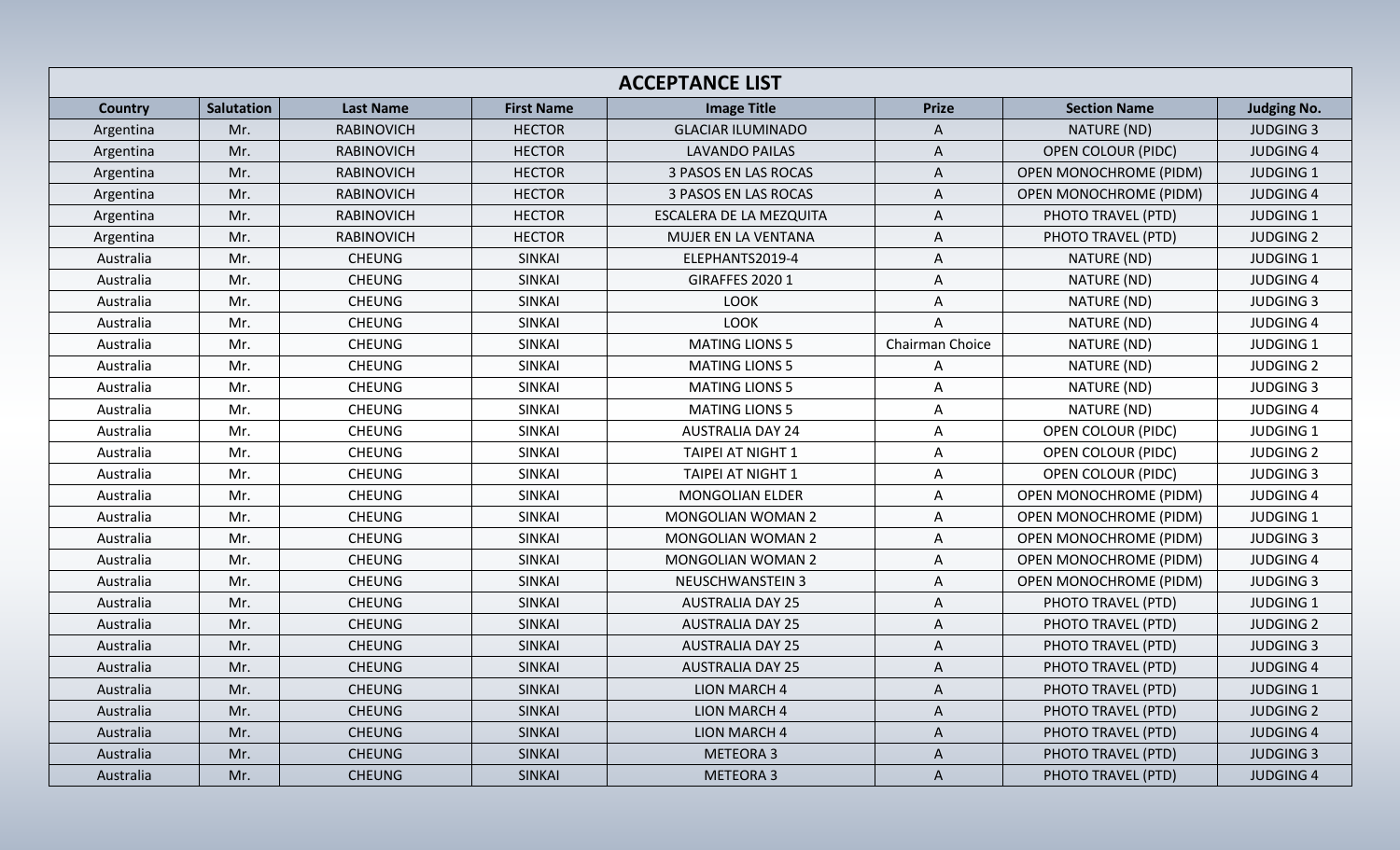| Australia | Mr.  | <b>CHEUNG</b>   | <b>SINKAI</b> | <b>MONUMENT VALLEY 1</b>           | $\mathsf{A}$ | PHOTO TRAVEL (PTD)            | <b>JUDGING 1</b> |
|-----------|------|-----------------|---------------|------------------------------------|--------------|-------------------------------|------------------|
| Australia | Mr.  | <b>CHEUNG</b>   | <b>SINKAI</b> | <b>MONUMENT VALLEY 1</b>           | $\mathsf{A}$ | PHOTO TRAVEL (PTD)            | <b>JUDGING 2</b> |
| Australia | Mr.  | <b>CHEUNG</b>   | <b>SINKAI</b> | <b>MONUMENT VALLEY 1</b>           | $\mathsf{A}$ | PHOTO TRAVEL (PTD)            | <b>JUDGING 3</b> |
| Australia | Mr.  | <b>CHEUNG</b>   | <b>SINKAI</b> | <b>MONUMENT VALLEY 1</b>           | A            | PHOTO TRAVEL (PTD)            | <b>JUDGING 4</b> |
| Australia | Mrs. | <b>HORSNELL</b> | <b>JENNI</b>  | <b>DEWY DAMSELFLY 55</b>           | A            | <b>OPEN COLOUR (PIDC)</b>     | <b>JUDGING 1</b> |
| Australia | Mrs. | <b>HORSNELL</b> | <b>JENNI</b>  | <b>DEWY DAMSELFLY 55</b>           | A            | <b>OPEN COLOUR (PIDC)</b>     | <b>JUDGING 2</b> |
| Australia | Mrs. | HORSNELL        | <b>JENNI</b>  | <b>DEWY SKIPPER 6</b>              | $\mathsf{A}$ | <b>OPEN COLOUR (PIDC)</b>     | <b>JUDGING 1</b> |
| Australia | Mrs. | <b>HORSNELL</b> | <b>JENNI</b>  | <b>DEWY SKIPPER 6</b>              | A            | <b>OPEN COLOUR (PIDC)</b>     | <b>JUDGING 2</b> |
| Australia | Mrs. | <b>HORSNELL</b> | <b>JENNI</b>  | <b>DEWY SKIPPER 6</b>              | A            | <b>OPEN COLOUR (PIDC)</b>     | <b>JUDGING 3</b> |
| Australia | Mrs. | <b>HORSNELL</b> | <b>JENNI</b>  | PINKS ON BLUE                      | Α            | <b>OPEN COLOUR (PIDC)</b>     | <b>JUDGING 1</b> |
| Australia | Mrs. | <b>HORSNELL</b> | <b>JENNI</b>  | PINKS ON BLUE                      | A            | <b>OPEN COLOUR (PIDC)</b>     | <b>JUDGING 3</b> |
| Australia | Mrs. | HORSNELL        | <b>JENNI</b>  | TWO ORANGE WITH BUD                | PSA Gold     | <b>OPEN COLOUR (PIDC)</b>     | <b>JUDGING 1</b> |
| Australia | Mrs. | HORSNELL        | <b>JENNI</b>  | TWO ORANGE WITH BUD                | Α            | <b>OPEN COLOUR (PIDC)</b>     | <b>JUDGING 2</b> |
| Australia | Mrs. | HORSNELL        | <b>JENNI</b>  | <b>IMMATURE GREBE WITH FROGLET</b> | A            | OPEN MONOCHROME (PIDM)        | <b>JUDGING 2</b> |
| Australia | Mrs. | HORSNELL        | <b>JENNI</b>  | <b>IMMATURE GREBE WITH FROGLET</b> | A            | <b>OPEN MONOCHROME (PIDM)</b> | <b>JUDGING 3</b> |
| Australia | Mrs. | HORSNELL        | <b>JENNI</b>  | KITE FLUFFING FEATHERS             | A            | <b>OPEN MONOCHROME (PIDM)</b> | <b>JUDGING 1</b> |
| Australia | Mrs. | HORSNELL        | <b>JENNI</b>  | <b>MATING KESTRELS 2</b>           | A            | <b>OPEN MONOCHROME (PIDM)</b> | <b>JUDGING 2</b> |
| Australia | Mrs. | <b>HORSNELL</b> | <b>JENNI</b>  | <b>READY TO SPAR</b>               | A            | <b>OPEN MONOCHROME (PIDM)</b> | <b>JUDGING 4</b> |
| Australia | Mrs. | WALKER          | <b>HELEN</b>  | LUNCH ANYONE                       | A            | NATURE (ND)                   | <b>JUDGING 1</b> |
| Australia | Mrs. | WALKER          | <b>HELEN</b>  | LUNCH ANYONE                       | A            | NATURE (ND)                   | <b>JUDGING 2</b> |
| Australia | Mrs. | WALKER          | <b>HELEN</b>  | THANK YOU THANK YOU                | A            | NATURE (ND)                   | <b>JUDGING 1</b> |
| Australia | Mrs. | WALKER          | <b>HELEN</b>  | THANK YOU THANK YOU                | A            | NATURE (ND)                   | <b>JUDGING 2</b> |
| Australia | Mrs. | <b>WALKER</b>   | <b>HELEN</b>  | THANK YOU THANK YOU                | A            | NATURE (ND)                   | <b>JUDGING 3</b> |
| Australia | Mrs. | WALKER          | <b>HELEN</b>  | THANK YOU THANK YOU                | A            | NATURE (ND)                   | <b>JUDGING 4</b> |
| Australia | Mrs. | WALKER          | <b>HELEN</b>  | <b>AFTERNOON DELIGHT</b>           | A            | <b>OPEN COLOUR (PIDC)</b>     | <b>JUDGING 2</b> |
| Australia | Mrs. | <b>WALKER</b>   | <b>HELEN</b>  | <b>BLACK MAGIC</b>                 | A            | <b>OPEN COLOUR (PIDC)</b>     | <b>JUDGING 2</b> |
| Australia | Mrs. | WALKER          | <b>HELEN</b>  | <b>TUBULENT WATERS</b>             | Α            | <b>OPEN COLOUR (PIDC)</b>     | <b>JUDGING 3</b> |
| Australia | Mrs. | <b>WALKER</b>   | <b>HELEN</b>  | <b>BODY ARMOR SPAIN</b>            | A            | PHOTO TRAVEL (PTD)            | <b>JUDGING 1</b> |
| Australia | Mrs. | WALKER          | <b>HELEN</b>  | <b>GONDOLA CITY</b>                | A            | PHOTO TRAVEL (PTD)            | <b>JUDGING 1</b> |
| Australia | Mrs. | <b>WALKER</b>   | <b>HELEN</b>  | <b>GONDOLA CITY</b>                | A            | PHOTO TRAVEL (PTD)            | <b>JUDGING 2</b> |
| Australia | Mrs. | WALKER          | <b>HELEN</b>  | <b>GONDOLA CITY</b>                | A            | PHOTO TRAVEL (PTD)            | <b>JUDGING 3</b> |
| Australia | Mrs. | <b>WALKER</b>   | <b>HELEN</b>  | HALIBUT FISHING ALASKA             | $\mathsf{A}$ | PHOTO TRAVEL (PTD)            | <b>JUDGING 3</b> |
| Australia | Mrs. | <b>WALKER</b>   | <b>HELEN</b>  | STILL ASLEEP CROATIA               | $\mathsf{A}$ | PHOTO TRAVEL (PTD)            | <b>JUDGING 1</b> |
| Australia | Ms.  | <b>DIAL</b>     | <b>TINA</b>   | EYE ON THE INSECT                  | $\mathsf{A}$ | NATURE (ND)                   | <b>JUDGING 1</b> |
|           |      |                 |               |                                    |              |                               |                  |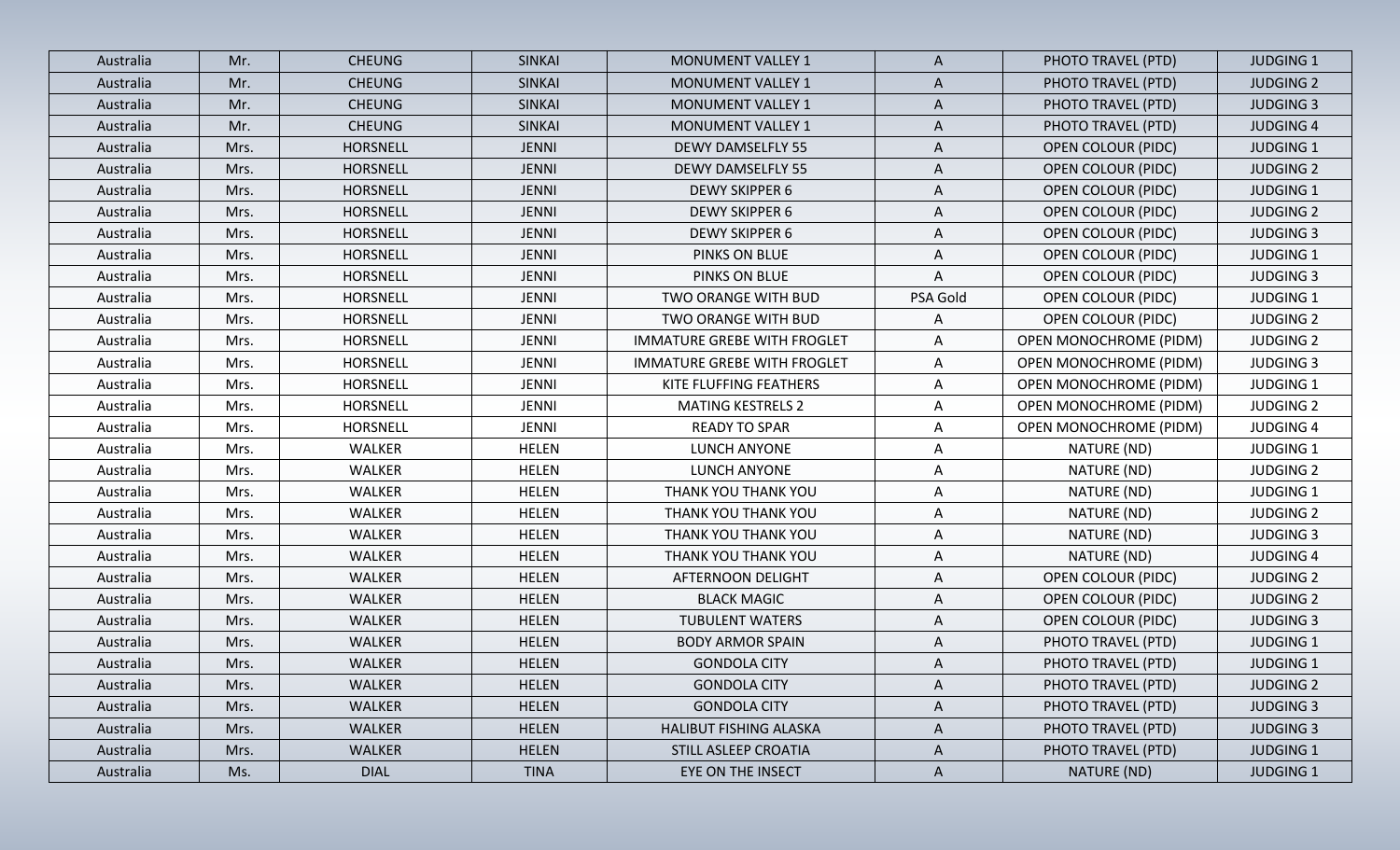| Australia | Ms. | <b>DIAL</b>   | <b>TINA</b>     | EYE ON THE INSECT            | A                       | NATURE (ND)                   | <b>JUDGING 2</b> |
|-----------|-----|---------------|-----------------|------------------------------|-------------------------|-------------------------------|------------------|
| Australia | Ms. | <b>DIAL</b>   | <b>TINA</b>     | EYE ON THE INSECT            | A                       | NATURE (ND)                   | <b>JUDGING 3</b> |
| Australia | Ms. | <b>DIAL</b>   | <b>TINA</b>     | <b>FEEDING CHICK</b>         | A                       | NATURE (ND)                   | <b>JUDGING 1</b> |
| Australia | Ms. | <b>DIAL</b>   | <b>TINA</b>     | <b>FEEDING CHICK</b>         | $\mathsf{A}$            | NATURE (ND)                   | <b>JUDGING 2</b> |
| Australia | Ms. | <b>DIAL</b>   | <b>TINA</b>     | <b>FEEDING CHICK</b>         | A                       | NATURE (ND)                   | <b>JUDGING 3</b> |
| Australia | Ms. | <b>DIAL</b>   | <b>TINA</b>     | <b>FEEDING CHICK</b>         | Α                       | NATURE (ND)                   | <b>JUDGING 4</b> |
| Australia | Ms. | <b>DIAL</b>   | <b>TINA</b>     | <b>READY TO EAT</b>          | A                       | NATURE (ND)                   | <b>JUDGING 1</b> |
| Australia | Ms. | <b>DIAL</b>   | <b>TINA</b>     | <b>READY TO EAT</b>          | A                       | NATURE (ND)                   | <b>JUDGING 2</b> |
| Australia | Ms. | <b>DIAL</b>   | <b>TINA</b>     | <b>READY TO EAT</b>          | Certificate of<br>Merit | NATURE (ND)                   | <b>JUDGING 3</b> |
| Australia | Ms. | <b>DIAL</b>   | <b>TINA</b>     | <b>READY TO EAT</b>          | A                       | NATURE (ND)                   | <b>JUDGING 4</b> |
| Australia | Ms. | <b>DIAL</b>   | <b>TINA</b>     | SPARRING IN THE RAIN         | A                       | NATURE (ND)                   | <b>JUDGING 1</b> |
| Australia | Ms. | <b>DIAL</b>   | <b>TINA</b>     | SPARRING IN THE RAIN         | A                       | NATURE (ND)                   | <b>JUDGING 4</b> |
| Australia | Ms. | <b>DIAL</b>   | <b>TINA</b>     | PUP IN A BOX                 | A                       | <b>OPEN COLOUR (PIDC)</b>     | <b>JUDGING 1</b> |
| Australia | Ms. | <b>DIAL</b>   | <b>TINA</b>     | PUP IN A BOX                 | A                       | <b>OPEN COLOUR (PIDC)</b>     | <b>JUDGING 2</b> |
| Australia | Ms. | <b>DIAL</b>   | <b>TINA</b>     | PUP IN A BOX                 | A                       | <b>OPEN COLOUR (PIDC)</b>     | <b>JUDGING 3</b> |
| Australia | Ms. | <b>DIAL</b>   | <b>TINA</b>     | TA DAH                       | A                       | <b>OPEN COLOUR (PIDC)</b>     | <b>JUDGING 1</b> |
| Australia | Ms. | <b>DIAL</b>   | <b>TINA</b>     | ARE WE DONE YET              | A                       | <b>OPEN MONOCHROME (PIDM)</b> | <b>JUDGING 1</b> |
| Australia | Ms. | <b>DIAL</b>   | <b>TINA</b>     | ARE WE DONE YET              | A                       | <b>OPEN MONOCHROME (PIDM)</b> | <b>JUDGING 2</b> |
| Australia | Ms. | <b>DIAL</b>   | <b>TINA</b>     | ARE WE DONE YET              | <b>Passion Medal</b>    | <b>OPEN MONOCHROME (PIDM)</b> | <b>JUDGING 3</b> |
| Australia | Ms. | <b>DIAL</b>   | <b>TINA</b>     | LETS PLAY DAD                | Α                       | <b>OPEN MONOCHROME (PIDM)</b> | <b>JUDGING 1</b> |
| Australia | Ms. | <b>DIAL</b>   | <b>TINA</b>     | LETS PLAY DAD                | A                       | <b>OPEN MONOCHROME (PIDM)</b> | <b>JUDGING 4</b> |
| Australia | Ms. | <b>DIAL</b>   | <b>TINA</b>     | LITTLE LIGHTHOUSE            | A                       | PHOTO TRAVEL (PTD)            | <b>JUDGING 1</b> |
| Australia | Ms. | <b>DIAL</b>   | <b>TINA</b>     | <b>LITTLE LIGHTHOUSE</b>     | A                       | PHOTO TRAVEL (PTD)            | <b>JUDGING 3</b> |
| Australia | Ms. | <b>DIAL</b>   | <b>TINA</b>     | LITTLE LIGHTHOUSE            | A                       | PHOTO TRAVEL (PTD)            | <b>JUDGING 4</b> |
| Australia | Ms. | <b>DIAL</b>   | <b>TINA</b>     | <b>WATCHING THE PENGUINS</b> | A                       | PHOTO TRAVEL (PTD)            | <b>JUDGING 4</b> |
| Australia | Ms. | <b>FAWKES</b> | <b>JENNIFER</b> | NESTING TAWNY FROGMOUTHS     | A                       | NATURE (ND)                   | <b>JUDGING 1</b> |
| Australia | Ms. | <b>FAWKES</b> | <b>JENNIFER</b> | PELICAN WALTZ                | Α                       | NATURE (ND)                   | <b>JUDGING 3</b> |
| Australia | Ms. | <b>FAWKES</b> | <b>JENNIFER</b> | PELICAN WALTZ                | A                       | NATURE (ND)                   | <b>JUDGING 4</b> |
| Australia | Ms. | <b>FAWKES</b> | <b>JENNIFER</b> | NEW YEARS EVE                | $\mathsf{A}$            | <b>OPEN COLOUR (PIDC)</b>     | <b>JUDGING 3</b> |
| Australia | Ms. | <b>FAWKES</b> | <b>JENNIFER</b> | PURPLE VEIL                  | A                       | <b>OPEN COLOUR (PIDC)</b>     | <b>JUDGING 1</b> |
| Australia | Ms. | <b>FAWKES</b> | <b>JENNIFER</b> | <b>PURPLE VEIL</b>           | $\mathsf{A}$            | <b>OPEN COLOUR (PIDC)</b>     | <b>JUDGING 2</b> |
| Australia | Ms. | <b>FAWKES</b> | <b>JENNIFER</b> | PURPLE VEIL                  | $\mathsf{A}$            | <b>OPEN COLOUR (PIDC)</b>     | <b>JUDGING 4</b> |
| Australia | Ms. | <b>FAWKES</b> | <b>JENNIFER</b> | <b>SEA LAKE SUNRISE</b>      | Certificate of<br>Merit | <b>OPEN COLOUR (PIDC)</b>     | <b>JUDGING 1</b> |
|           |     |               |                 |                              |                         |                               |                  |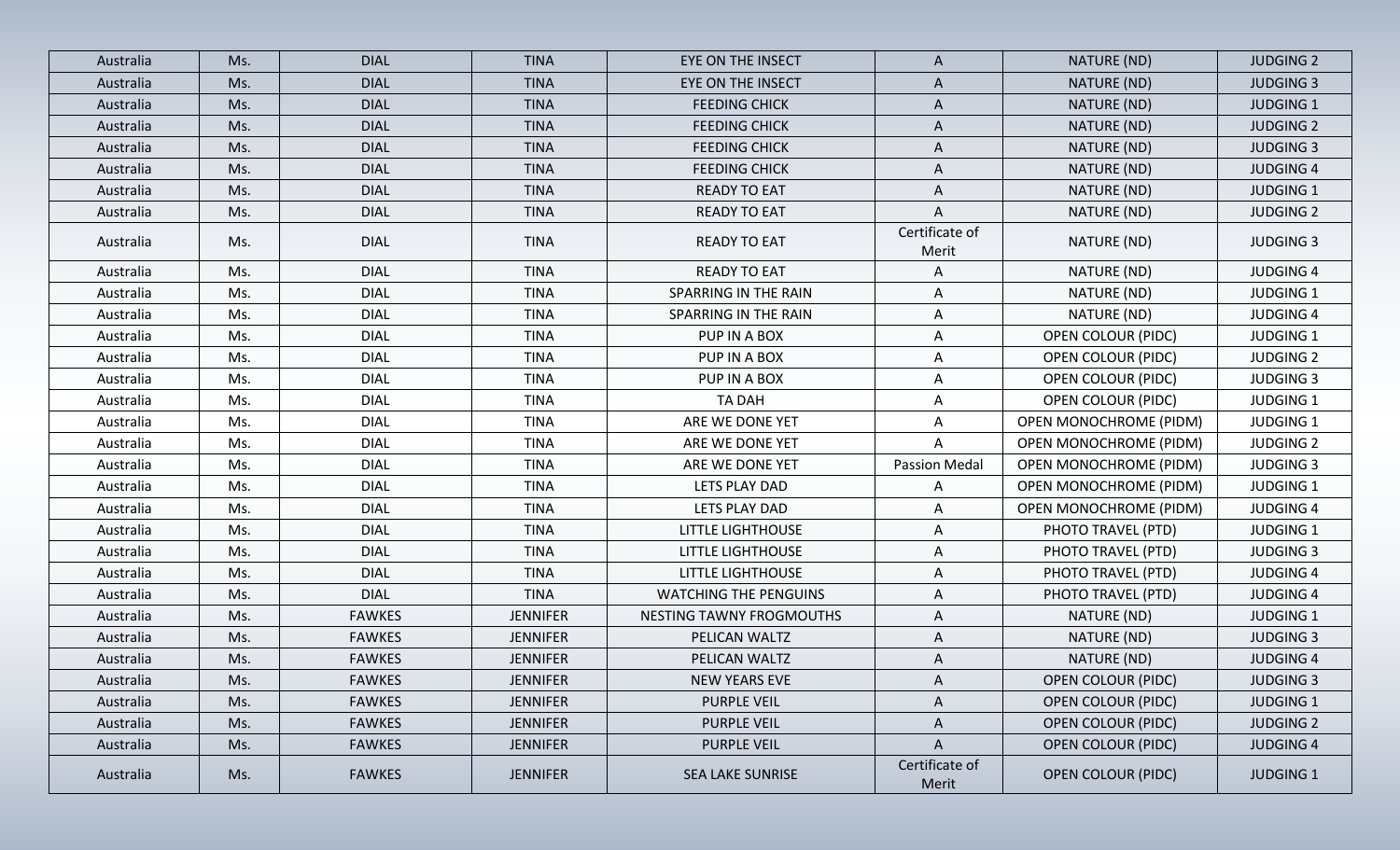| Australia | Ms. | <b>FAWKES</b>    | <b>JENNIFER</b> | <b>WATER GIRL</b>        | $\mathsf{A}$            | <b>OPEN COLOUR (PIDC)</b>     | <b>JUDGING 1</b> |
|-----------|-----|------------------|-----------------|--------------------------|-------------------------|-------------------------------|------------------|
| Australia | Ms. | <b>FAWKES</b>    | <b>JENNIFER</b> | <b>WATER GIRL</b>        | A                       | <b>OPEN COLOUR (PIDC)</b>     | <b>JUDGING 3</b> |
| Australia | Ms. | <b>FAWKES</b>    | <b>JENNIFER</b> | <b>WATER GIRL</b>        | $\mathsf{A}$            | <b>OPEN COLOUR (PIDC)</b>     | <b>JUDGING 4</b> |
| Australia | Ms. | <b>FAWKES</b>    | <b>JENNIFER</b> | ALL TOO MUCH             | A                       | <b>OPEN MONOCHROME (PIDM)</b> | <b>JUDGING 1</b> |
| Australia | Ms. | <b>FAWKES</b>    | <b>JENNIFER</b> | ALL TOO MUCH             | $\mathsf{A}$            | <b>OPEN MONOCHROME (PIDM)</b> | <b>JUDGING 2</b> |
| Australia | Ms. | <b>FAWKES</b>    | <b>JENNIFER</b> | SACRIFICE                | A                       | OPEN MONOCHROME (PIDM)        | <b>JUDGING 1</b> |
| Australia | Ms. | <b>FAWKES</b>    | <b>JENNIFER</b> | SACRIFICE                | Jury Choice             | OPEN MONOCHROME (PIDM)        | <b>JUDGING 2</b> |
| Australia | Ms. | <b>FAWKES</b>    | <b>JENNIFER</b> | SACRIFICE                | A                       | <b>OPEN MONOCHROME (PIDM)</b> | <b>JUDGING 3</b> |
| Australia | Ms. | <b>FAWKES</b>    | <b>JENNIFER</b> | SACRIFICE                | A                       | <b>OPEN MONOCHROME (PIDM)</b> | <b>JUDGING 4</b> |
| Australia | Ms. | <b>FAWKES</b>    | <b>JENNIFER</b> | <b>WATCHING OVER US</b>  | A                       | <b>OPEN MONOCHROME (PIDM)</b> | <b>JUDGING 1</b> |
| Australia | Ms. | <b>FAWKES</b>    | <b>JENNIFER</b> | <b>WATCHING OVER US</b>  | $\mathsf{A}$            | <b>OPEN MONOCHROME (PIDM)</b> | <b>JUDGING 4</b> |
| Australia | Ms. | <b>FAWKES</b>    | <b>JENNIFER</b> | <b>WONDER WOMAN</b>      | A                       | OPEN MONOCHROME (PIDM)        | <b>JUDGING 1</b> |
| Australia | Ms. | <b>FAWKES</b>    | <b>JENNIFER</b> | <b>WONDER WOMAN</b>      | A                       | OPEN MONOCHROME (PIDM)        | <b>JUDGING 2</b> |
| Australia | Ms. | <b>FAWKES</b>    | <b>JENNIFER</b> | <b>WONDER WOMAN</b>      | $\mathsf{A}$            | OPEN MONOCHROME (PIDM)        | <b>JUDGING 3</b> |
| Australia | Ms. | <b>FAWKES</b>    | <b>JENNIFER</b> | <b>FUNERAL PYRE</b>      | A                       | PHOTO TRAVEL (PTD)            | <b>JUDGING 1</b> |
| Australia | Ms. | <b>FAWKES</b>    | <b>JENNIFER</b> | MORNING TEA TIME         | $\mathsf{A}$            | PHOTO TRAVEL (PTD)            | <b>JUDGING 1</b> |
| Australia | Ms. | <b>FAWKES</b>    | <b>JENNIFER</b> | SKI HIGH                 | $\mathsf{A}$            | PHOTO TRAVEL (PTD)            | <b>JUDGING 2</b> |
| Australia | Ms. | <b>FAWKES</b>    | <b>JENNIFER</b> | SKI HIGH                 | $\mathsf{A}$            | PHOTO TRAVEL (PTD)            | <b>JUDGING 4</b> |
| Australia | Ms. | <b>FAWKES</b>    | <b>JENNIFER</b> | WINTER IN CANADA         | $\mathsf{A}$            | PHOTO TRAVEL (PTD)            | <b>JUDGING 1</b> |
| Australia | Ms. | <b>FAWKES</b>    | <b>JENNIFER</b> | <b>WINTER IN CANADA</b>  | A                       | PHOTO TRAVEL (PTD)            | <b>JUDGING 3</b> |
| Australia | Ms. | <b>FAWKES</b>    | <b>JENNIFER</b> | WINTER IN CANADA         | $\mathsf{A}$            | PHOTO TRAVEL (PTD)            | <b>JUDGING 4</b> |
| Austria   | Mr. | <b>HABRINGER</b> | <b>WOLFGANG</b> | <b>ELK 87</b>            | A                       | NATURE (ND)                   | <b>JUDGING 2</b> |
| Austria   | Mr. | <b>HABRINGER</b> | WOLFGANG        | HANGAR 706               | $\mathsf{A}$            | <b>OPEN COLOUR (PIDC)</b>     | <b>JUDGING 1</b> |
| Austria   | Mr. | <b>HABRINGER</b> | WOLFGANG        | RED LADDER 51            | $\mathsf{A}$            | <b>OPEN COLOUR (PIDC)</b>     | <b>JUDGING 1</b> |
| Austria   | Mr. | <b>HABRINGER</b> | WOLFGANG        | RED LADDER 51            | $\mathsf{A}$            | <b>OPEN COLOUR (PIDC)</b>     | <b>JUDGING 3</b> |
| Austria   | Mr. | <b>HABRINGER</b> | WOLFGANG        | ROUSANOU 03              | Α                       | <b>OPEN COLOUR (PIDC)</b>     | <b>JUDGING 2</b> |
| Austria   | Mr. | <b>HABRINGER</b> | WOLFGANG        | ROUSANOU 03              | Certificate of<br>Merit | <b>OPEN COLOUR (PIDC)</b>     | <b>JUDGING 3</b> |
| Austria   | Mr. | <b>HABRINGER</b> | WOLFGANG        | ROUSANOU 03              | $\mathsf{A}$            | <b>OPEN COLOUR (PIDC)</b>     | <b>JUDGING 4</b> |
| Austria   | Mr. | <b>HABRINGER</b> | WOLFGANG        | <b>WINTER MORNING 72</b> | $\mathsf{A}$            | <b>OPEN COLOUR (PIDC)</b>     | <b>JUDGING 2</b> |
| Austria   | Mr. | <b>HABRINGER</b> | WOLFGANG        | DENSE FOG 77             | A                       | <b>OPEN MONOCHROME (PIDM)</b> | <b>JUDGING 2</b> |
| Austria   | Mr. | <b>HABRINGER</b> | WOLFGANG        | DENSE FOG 77             | $\mathsf{A}$            | OPEN MONOCHROME (PIDM)        | <b>JUDGING 3</b> |
| Austria   | Mr. | <b>HABRINGER</b> | WOLFGANG        | <b>ENNSBERG 66</b>       | A                       | OPEN MONOCHROME (PIDM)        | <b>JUDGING 1</b> |
| Austria   | Mr. | <b>HABRINGER</b> | WOLFGANG        | KOLONNADE 02             | $\mathsf{A}$            | <b>OPEN MONOCHROME (PIDM)</b> | <b>JUDGING 1</b> |
| Austria   | Mr. | <b>HABRINGER</b> | <b>WOLFGANG</b> | KOLONNADE 02             | $\mathsf{A}$            | OPEN MONOCHROME (PIDM)        | <b>JUDGING 2</b> |
|           |     |                  |                 |                          |                         |                               |                  |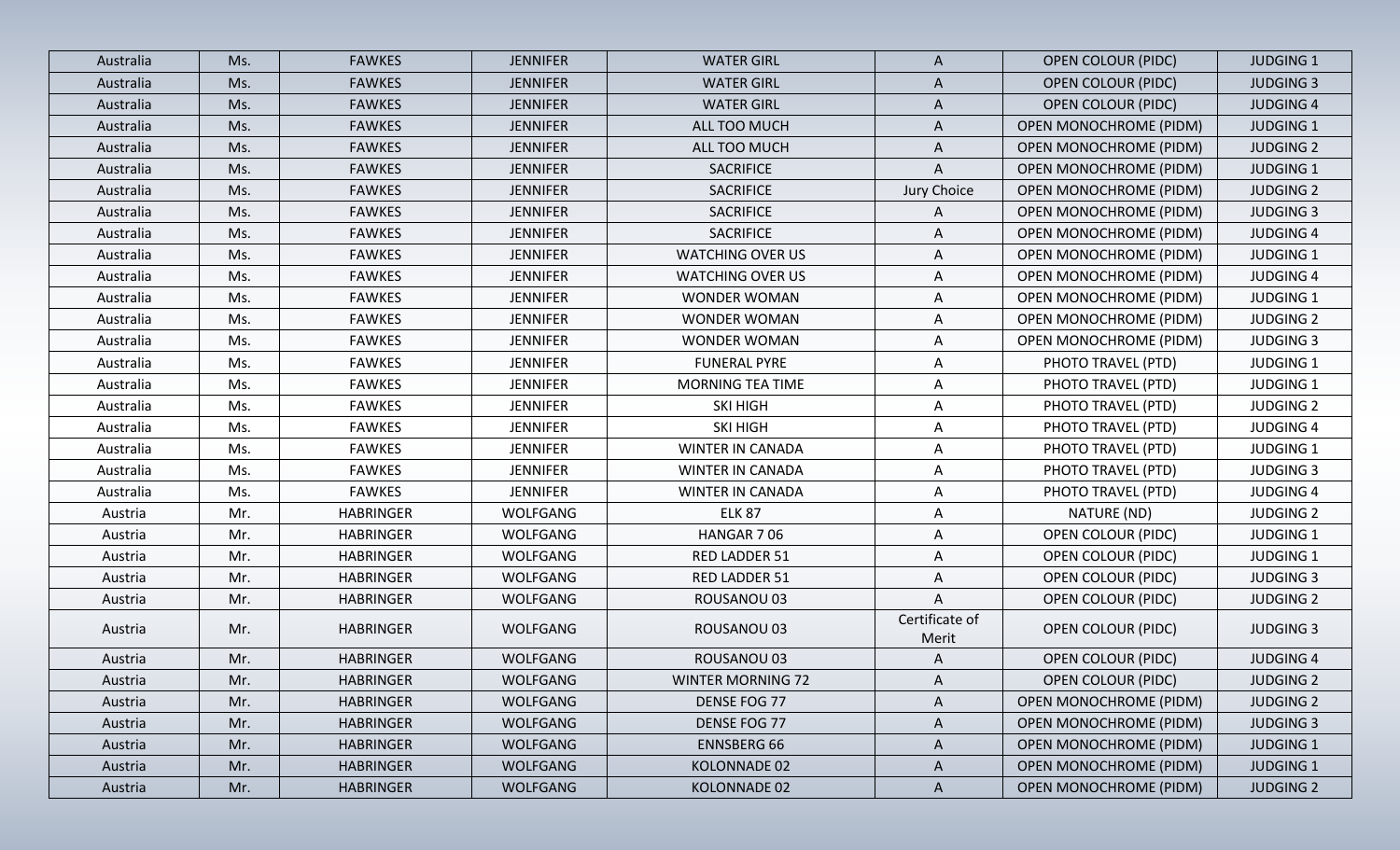| Austria | Mr. | <b>HABRINGER</b>  | <b>WOLFGANG</b> | KOLONNADE 02           | $\mathsf{A}$            | <b>OPEN MONOCHROME (PIDM)</b> | <b>JUDGING 4</b> |
|---------|-----|-------------------|-----------------|------------------------|-------------------------|-------------------------------|------------------|
| Austria | Mr. | <b>HABRINGER</b>  | <b>WOLFGANG</b> | SOLITUDE 17            | A                       | <b>OPEN MONOCHROME (PIDM)</b> | <b>JUDGING 2</b> |
| Austria | Mr. | <b>HABRINGER</b>  | <b>WOLFGANG</b> | SOLITUDE 17            | Α                       | <b>OPEN MONOCHROME (PIDM)</b> | <b>JUDGING 4</b> |
| Austria | Mr. | <b>HABRINGER</b>  | <b>WOLFGANG</b> | ANAPAUSAS 90           | Jury Choice             | PHOTO TRAVEL (PTD)            | <b>JUDGING 2</b> |
| Austria | Mr. | <b>HABRINGER</b>  | <b>WOLFGANG</b> | <b>ANAPAUSAS 90</b>    | A                       | PHOTO TRAVEL (PTD)            | <b>JUDGING 3</b> |
| Austria | Mr. | <b>HABRINGER</b>  | WOLFGANG        | ANAPAUSAS 90           | $\mathsf{A}$            | PHOTO TRAVEL (PTD)            | <b>JUDGING 4</b> |
| Austria | Mr. | <b>HABRINGER</b>  | WOLFGANG        | <b>BOAT TRIP 08</b>    | A                       | PHOTO TRAVEL (PTD)            | <b>JUDGING 1</b> |
| Austria | Mr. | <b>HABRINGER</b>  | WOLFGANG        | <b>BOAT TRIP 08</b>    | A                       | PHOTO TRAVEL (PTD)            | <b>JUDGING 2</b> |
| Austria | Mr. | <b>HABRINGER</b>  | WOLFGANG        | <b>BOAT TRIP 08</b>    | A                       | PHOTO TRAVEL (PTD)            | <b>JUDGING 3</b> |
| Austria | Mr. | <b>HABRINGER</b>  | <b>WOLFGANG</b> | <b>BOAT TRIP 08</b>    | Jury Choice             | PHOTO TRAVEL (PTD)            | <b>JUDGING 4</b> |
| Austria | Mr. | <b>HABRINGER</b>  | <b>WOLFGANG</b> | METEORA 05             | A                       | PHOTO TRAVEL (PTD)            | <b>JUDGING 2</b> |
| Austria | Mr. | <b>HABRINGER</b>  | WOLFGANG        | METEORA 05             | A                       | PHOTO TRAVEL (PTD)            | <b>JUDGING 3</b> |
| Austria | Mr. | <b>HABRINGER</b>  | WOLFGANG        | METEORA 05             | A                       | PHOTO TRAVEL (PTD)            | <b>JUDGING 4</b> |
| Austria | Mr. | <b>HABRINGER</b>  | WOLFGANG        | <b>SCHLOSS ORTH 06</b> | A                       | PHOTO TRAVEL (PTD)            | <b>JUDGING 3</b> |
| Austria | Mr. | <b>HOFMUELLER</b> | <b>NORBERT</b>  | ABGESCHLEPPT           | A                       | NATURE (ND)                   | <b>JUDGING 4</b> |
| Austria | Mr. | <b>HOFMUELLER</b> | <b>NORBERT</b>  | HUMMEL                 | Α                       | NATURE (ND)                   | <b>JUDGING 1</b> |
| Austria | Mr. | <b>HOFMUELLER</b> | <b>NORBERT</b>  | <b>LUFT HOLEN</b>      | A                       | <b>OPEN COLOUR (PIDC)</b>     | <b>JUDGING 1</b> |
| Austria | Mr. | <b>HOFMUELLER</b> | <b>NORBERT</b>  | <b>LUFT HOLEN</b>      | Certificate of<br>Merit | <b>OPEN COLOUR (PIDC)</b>     | <b>JUDGING 2</b> |
| Austria | Mr. | <b>HOFMUELLER</b> | <b>NORBERT</b>  | <b>LUFT HOLEN</b>      | A                       | <b>OPEN COLOUR (PIDC)</b>     | <b>JUDGING 3</b> |
| Austria | Mr. | <b>HOFMUELLER</b> | <b>NORBERT</b>  | <b>LUFT HOLEN</b>      | A                       | <b>OPEN COLOUR (PIDC)</b>     | <b>JUDGING 4</b> |
| Austria | Mr. | <b>HOFMUELLER</b> | <b>NORBERT</b>  | SAUWETTER              | A                       | <b>OPEN COLOUR (PIDC)</b>     | <b>JUDGING 4</b> |
| Austria | Mr. | <b>HOFMUELLER</b> | <b>NORBERT</b>  | SCHLITTENHUNDE         | A                       | <b>OPEN COLOUR (PIDC)</b>     | <b>JUDGING 2</b> |
| Austria | Mr. | <b>HOFMUELLER</b> | <b>NORBERT</b>  | <b>SCHLITTENHUNDE</b>  | A                       | <b>OPEN COLOUR (PIDC)</b>     | <b>JUDGING 3</b> |
| Austria | Mr. | <b>HOFMUELLER</b> | <b>NORBERT</b>  | <b>SCHLITTENHUNDE</b>  | A                       | <b>OPEN COLOUR (PIDC)</b>     | <b>JUDGING 4</b> |
| Austria | Mr. | <b>HOFMUELLER</b> | <b>NORBERT</b>  | <b>VOLL INS AUGE</b>   | A                       | <b>OPEN COLOUR (PIDC)</b>     | <b>JUDGING 2</b> |
| Austria | Mr. | <b>HOFMUELLER</b> | <b>NORBERT</b>  | <b>VOLL INS AUGE</b>   | A                       | <b>OPEN COLOUR (PIDC)</b>     | <b>JUDGING 3</b> |
| Austria | Mr. | <b>HOFMUELLER</b> | <b>NORBERT</b>  | AUG IN AUG             | A                       | <b>OPEN MONOCHROME (PIDM)</b> | <b>JUDGING 4</b> |
| Austria | Mr. | <b>HOFMUELLER</b> | <b>NORBERT</b>  | <b>FASTENMENUE</b>     | A                       | <b>OPEN MONOCHROME (PIDM)</b> | <b>JUDGING 3</b> |
| Austria | Mr. | <b>HOFMUELLER</b> | <b>NORBERT</b>  | <b>FASTENMENUE</b>     | $\mathsf{A}$            | <b>OPEN MONOCHROME (PIDM)</b> | <b>JUDGING 4</b> |
| Austria | Mr. | <b>HOFMUELLER</b> | <b>NORBERT</b>  | FREIER FALL 2          | A                       | <b>OPEN MONOCHROME (PIDM)</b> | <b>JUDGING 1</b> |
| Austria | Mr. | <b>HOFMUELLER</b> | <b>NORBERT</b>  | <b>FREIER FALL 2</b>   | PSA Gold                | OPEN MONOCHROME (PIDM)        | <b>JUDGING 3</b> |
| Austria | Mr. | <b>HOFMUELLER</b> | <b>NORBERT</b>  | <b>KOPFBALL</b>        | Jury Choice             | OPEN MONOCHROME (PIDM)        | <b>JUDGING 1</b> |
| Austria | Mr. | <b>HOFMUELLER</b> | <b>NORBERT</b>  | <b>KOPFBALL</b>        | A                       | OPEN MONOCHROME (PIDM)        | <b>JUDGING 2</b> |
| Austria | Mr. | <b>HOFMUELLER</b> | <b>NORBERT</b>  | KOPFBALL               | $\mathsf{A}$            | OPEN MONOCHROME (PIDM)        | <b>JUDGING 3</b> |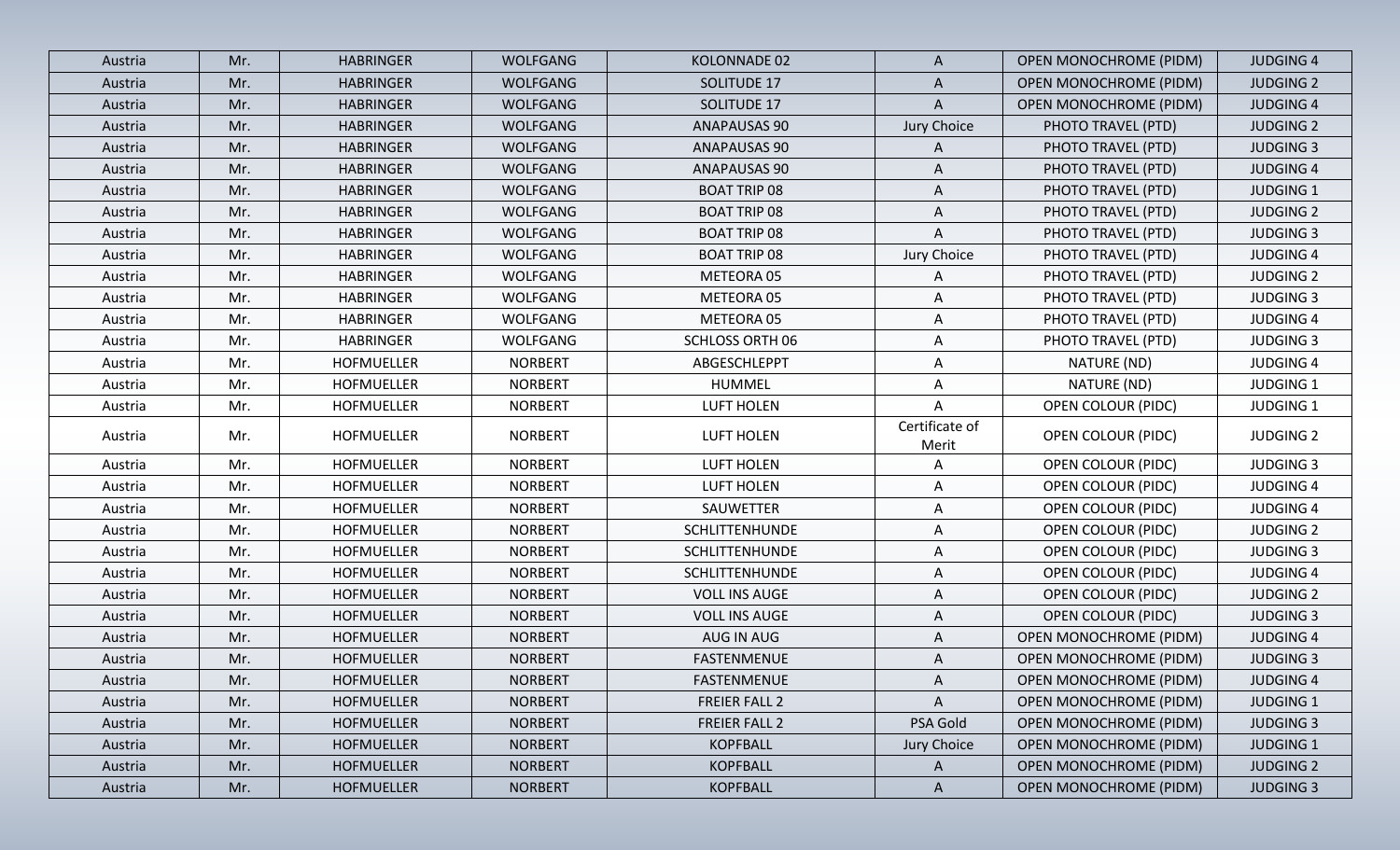| Austria        | Mr. | <b>HOFMUELLER</b> | <b>NORBERT</b> | <b>BLICK AUF OPER</b>            | $\mathsf{A}$            | PHOTO TRAVEL (PTD)            | <b>JUDGING 4</b> |
|----------------|-----|-------------------|----------------|----------------------------------|-------------------------|-------------------------------|------------------|
| Austria        | Mr. | <b>HOFMUELLER</b> | <b>NORBERT</b> | <b>SCHLOSS ORTH</b>              | $\mathsf{A}$            | PHOTO TRAVEL (PTD)            | <b>JUDGING 2</b> |
| Austria        | Mr. | <b>HOFMUELLER</b> | <b>NORBERT</b> | <b>SCHLOSS ORTH</b>              | $\mathsf{A}$            | PHOTO TRAVEL (PTD)            | <b>JUDGING 3</b> |
| Austria        | Mr. | <b>HOFMUELLER</b> | <b>NORBERT</b> | <b>SCHLOSS ORTH</b>              | $\mathsf{A}$            | PHOTO TRAVEL (PTD)            | <b>JUDGING 4</b> |
| Austria        | Mr. | <b>HOFMUELLER</b> | <b>NORBERT</b> | SCHNEETREIBEN2                   | A                       | PHOTO TRAVEL (PTD)            | <b>JUDGING 2</b> |
| Austria        | Mr. | <b>HOFMUELLER</b> | <b>NORBERT</b> | SCHNEETREIBEN2                   | A                       | PHOTO TRAVEL (PTD)            | <b>JUDGING 4</b> |
| Austria        | Mr. | <b>MRAZ</b>       | <b>PETER</b>   | <b>MASCHINE</b>                  | A                       | <b>OPEN COLOUR (PIDC)</b>     | <b>JUDGING 1</b> |
| Austria        | Mr. | <b>MRAZ</b>       | <b>PETER</b>   | <b>MASCHINE</b>                  | A                       | <b>OPEN COLOUR (PIDC)</b>     | <b>JUDGING 2</b> |
| Austria        | Mr. | <b>MRAZ</b>       | <b>PETER</b>   | <b>MASCHINE</b>                  | Certificate of<br>Merit | <b>OPEN COLOUR (PIDC)</b>     | <b>JUDGING 3</b> |
| Austria        | Mr. | <b>MRAZ</b>       | <b>PETER</b>   | <b>MASCHINE</b>                  | Jury Choice             | <b>OPEN COLOUR (PIDC)</b>     | <b>JUDGING 4</b> |
| Austria        | Mr. | <b>MRAZ</b>       | <b>PETER</b>   | MONSTER 1234 K KOPIE             | Α                       | <b>OPEN COLOUR (PIDC)</b>     | <b>JUDGING 1</b> |
| Austria        | Mr. | <b>MRAZ</b>       | <b>PETER</b>   | MONSTER 1234 K KOPIE             | Jury Choice             | <b>OPEN COLOUR (PIDC)</b>     | <b>JUDGING 2</b> |
| Austria        | Mr. | <b>MRAZ</b>       | <b>PETER</b>   | MONSTER 1234 K KOPIE             | A                       | OPEN COLOUR (PIDC)            | <b>JUDGING 3</b> |
| Austria        | Mr. | <b>MRAZ</b>       | <b>PETER</b>   | <b>MONSTER 1234 K KOPIE</b>      | A                       | OPEN COLOUR (PIDC)            | <b>JUDGING 4</b> |
| Austria        | Mr. | <b>MRAZ</b>       | <b>PETER</b>   | <b>PIANO</b>                     | A                       | <b>OPEN COLOUR (PIDC)</b>     | <b>JUDGING 1</b> |
| Austria        | Mr. | <b>MRAZ</b>       | <b>PETER</b>   | <b>PIANO</b>                     | A                       | <b>OPEN COLOUR (PIDC)</b>     | <b>JUDGING 2</b> |
| Austria        | Mr. | <b>MRAZ</b>       | <b>PETER</b>   | <b>PIANO</b>                     | A                       | <b>OPEN COLOUR (PIDC)</b>     | <b>JUDGING 4</b> |
| Austria        | Mr. | <b>MRAZ</b>       | <b>PETER</b>   | TO THE MOON                      | A                       | OPEN COLOUR (PIDC)            | <b>JUDGING 4</b> |
| Austria        | Mr. | <b>MRAZ</b>       | <b>PETER</b>   | <b>BAUMLADY</b>                  | A                       | <b>OPEN MONOCHROME (PIDM)</b> | <b>JUDGING 2</b> |
| Austria        | Mr. | <b>MRAZ</b>       | <b>PETER</b>   | <b>BAUMLADY</b>                  | A                       | <b>OPEN MONOCHROME (PIDM)</b> | <b>JUDGING 4</b> |
| Austria        | Mr. | <b>MRAZ</b>       | <b>PETER</b>   | <b>BUCH</b>                      | A                       | <b>OPEN MONOCHROME (PIDM)</b> | <b>JUDGING 1</b> |
| Austria        | Mr. | <b>MRAZ</b>       | <b>PETER</b>   | <b>BUCH</b>                      | Α                       | <b>OPEN MONOCHROME (PIDM)</b> | <b>JUDGING 2</b> |
| Austria        | Mr. | <b>MRAZ</b>       | <b>PETER</b>   | <b>BUCH</b>                      | Certificate of<br>Merit | <b>OPEN MONOCHROME (PIDM)</b> | <b>JUDGING 4</b> |
| Austria        | Mr. | <b>MRAZ</b>       | <b>PETER</b>   | <b>FENSTER</b>                   | Α                       | <b>OPEN MONOCHROME (PIDM)</b> | <b>JUDGING 1</b> |
| Austria        | Mr. | <b>MRAZ</b>       | <b>PETER</b>   | <b>FENSTER</b>                   | A                       | <b>OPEN MONOCHROME (PIDM)</b> | <b>JUDGING 2</b> |
| Austria        | Mr. | <b>MRAZ</b>       | <b>PETER</b>   | <b>FENSTER</b>                   | A                       | <b>OPEN MONOCHROME (PIDM)</b> | <b>JUDGING 4</b> |
| Austria        | Mr. | <b>MRAZ</b>       | <b>PETER</b>   | <b>NACHTZUG</b>                  | A                       | OPEN MONOCHROME (PIDM)        | <b>JUDGING 1</b> |
| Austria        | Mr. | <b>MRAZ</b>       | PETER          | <b>NACHTZUG</b>                  | A                       | OPEN MONOCHROME (PIDM)        | <b>JUDGING 2</b> |
| Austria        | Mr. | <b>MRAZ</b>       | <b>PETER</b>   | <b>NACHTZUG</b>                  | $\mathsf{A}$            | <b>OPEN MONOCHROME (PIDM)</b> | <b>JUDGING 3</b> |
| Austria        | Mr. | <b>MRAZ</b>       | <b>PETER</b>   | <b>NACHTZUG</b>                  | A                       | <b>OPEN MONOCHROME (PIDM)</b> | <b>JUDGING 4</b> |
| Belgium        | Mr. | <b>BEAURAIND</b>  | <b>MARCEL</b>  | AU FOND DE L AMOUR               | $\mathsf{A}$            | <b>OPEN COLOUR (PIDC)</b>     | <b>JUDGING 4</b> |
| <b>Belgium</b> | Mr. | <b>BEAURAIND</b>  | <b>MARCEL</b>  | <b>JUSQU AUX BOUTS DES REVES</b> | $\mathsf{A}$            | <b>OPEN COLOUR (PIDC)</b>     | <b>JUDGING 1</b> |
| <b>Belgium</b> | Mr. | <b>BEAURAIND</b>  | <b>MARCEL</b>  | <b>JUSQU AUX BOUTS DES REVES</b> | $\mathsf{A}$            | <b>OPEN COLOUR (PIDC)</b>     | <b>JUDGING 2</b> |
|                |     |                   |                |                                  |                         |                               |                  |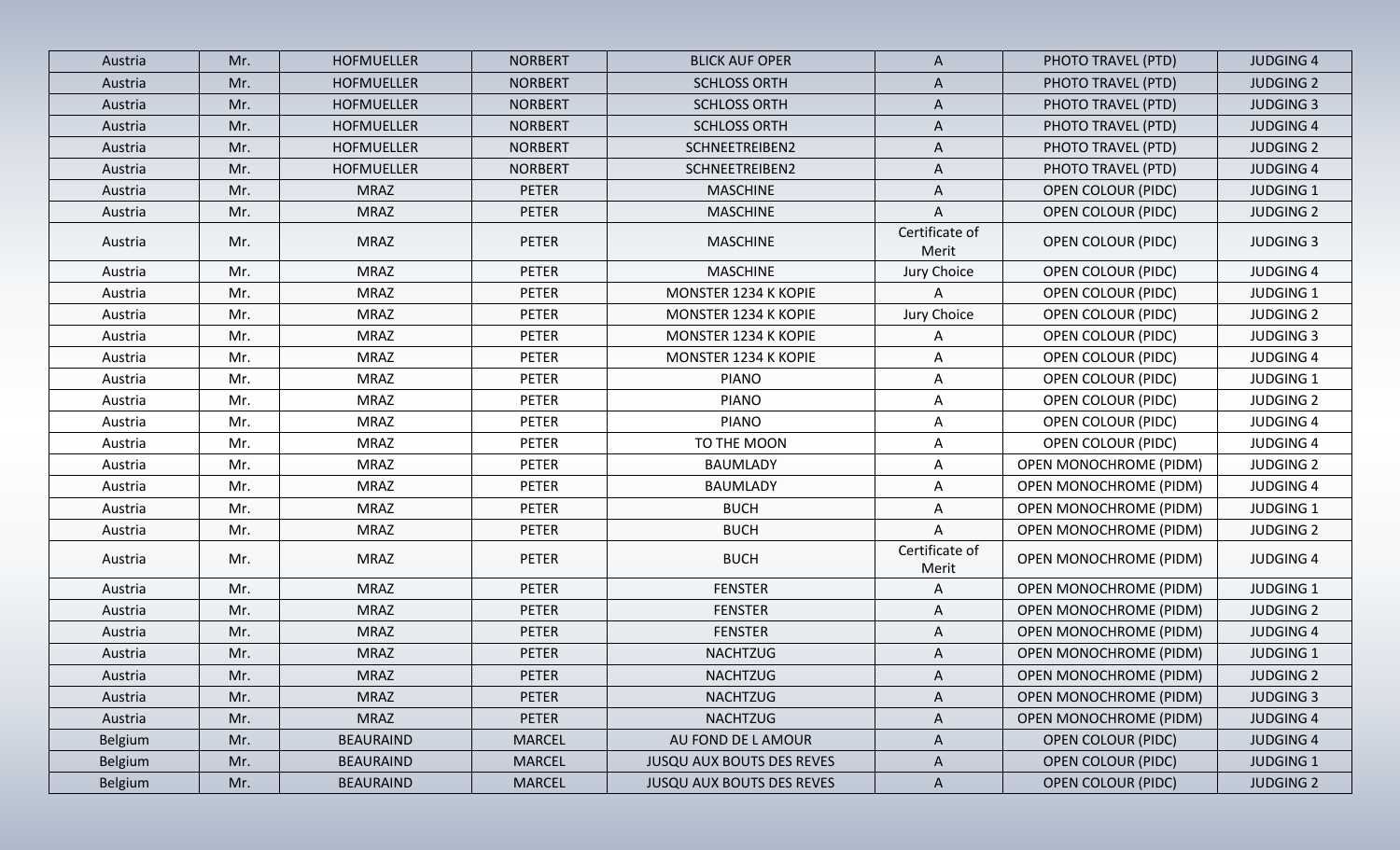| Belgium        | Mr. | <b>BEAURAIND</b> | <b>MARCEL</b>  | <b>JUSQU AUX BOUTS DES REVES</b> | A            | <b>OPEN COLOUR (PIDC)</b>     | <b>JUDGING 3</b> |
|----------------|-----|------------------|----------------|----------------------------------|--------------|-------------------------------|------------------|
| Belgium        | Mr. | <b>BEAURAIND</b> | <b>MARCEL</b>  | <b>JUSQU AUX BOUTS DES REVES</b> | A            | <b>OPEN COLOUR (PIDC)</b>     | <b>JUDGING 4</b> |
| Belgium        | Mr. | <b>BEAURAIND</b> | <b>MARCEL</b>  | L ETOILE DU LAC                  | A            | <b>OPEN COLOUR (PIDC)</b>     | <b>JUDGING 1</b> |
| Belgium        | Mr. | <b>BEAURAIND</b> | <b>MARCEL</b>  | L ETOILE DU LAC                  | A            | <b>OPEN COLOUR (PIDC)</b>     | <b>JUDGING 4</b> |
| Belgium        | Mr. | <b>BEAURAIND</b> | <b>MARCEL</b>  | <b>QUAND L AMOUR S EN VA</b>     | A            | <b>OPEN COLOUR (PIDC)</b>     | <b>JUDGING 2</b> |
| Belgium        | Mr. | <b>BEAURAIND</b> | <b>MARCEL</b>  | <b>CHANSON D AUTOMNE</b>         | A            | <b>OPEN MONOCHROME (PIDM)</b> | <b>JUDGING 4</b> |
| Belgium        | Mr. | <b>BEAURAIND</b> | <b>MARCEL</b>  | <b>MUSEE VIVANT</b>              | A            | <b>OPEN MONOCHROME (PIDM)</b> | <b>JUDGING 3</b> |
| Belgium        | Mr. | <b>BEAURAIND</b> | <b>MARCEL</b>  | MUSEE VIVANT                     | A            | <b>OPEN MONOCHROME (PIDM)</b> | <b>JUDGING 4</b> |
| Belgium        | Mr. | <b>BEAURAIND</b> | <b>MARCEL</b>  | <b>TCHAIKOVSKI</b>               | A            | <b>OPEN MONOCHROME (PIDM)</b> | <b>JUDGING 4</b> |
| Belgium        | Mr. | <b>COCHAIN</b>   | <b>VINCENT</b> | AVEC MON PETIT OURS 21 4953      | A            | <b>OPEN COLOUR (PIDC)</b>     | <b>JUDGING 4</b> |
| Belgium        | Mr. | <b>COCHAIN</b>   | <b>VINCENT</b> | SUR POINTES 21 6938              | A            | <b>OPEN COLOUR (PIDC)</b>     | <b>JUDGING 1</b> |
| Belgium        | Mr. | <b>COCHAIN</b>   | <b>VINCENT</b> | SUR POINTES 21 6938              | A            | <b>OPEN COLOUR (PIDC)</b>     | <b>JUDGING 2</b> |
| Belgium        | Mr. | <b>COCHAIN</b>   | <b>VINCENT</b> | PHOTO 21 4859                    | A            | OPEN MONOCHROME (PIDM)        | <b>JUDGING 4</b> |
| Belgium        | Mr. | <b>COCHAIN</b>   | <b>VINCENT</b> | TOWERS AND FLOWERS 19 6788       | A            | PHOTO TRAVEL (PTD)            | <b>JUDGING 1</b> |
| Belgium        | Mr. | <b>COCHAIN</b>   | <b>VINCENT</b> | TOWERS AND FLOWERS 19 6788       | A            | PHOTO TRAVEL (PTD)            | <b>JUDGING 2</b> |
| Belgium        | Mr. | <b>COCHAIN</b>   | <b>VINCENT</b> | VITE UNE PHOTO 19 8249           | A            | PHOTO TRAVEL (PTD)            | <b>JUDGING 2</b> |
| Belgium        | Mr. | DE BOSSCHER      | <b>MATHIEU</b> | <b>COLORADOKEVER 1127</b>        | Α            | NATURE (ND)                   | <b>JUDGING 3</b> |
| Belgium        | Mr. | DE BOSSCHER      | <b>MATHIEU</b> | DAMBORDJE 836                    | A            | NATURE (ND)                   | <b>JUDGING 1</b> |
| Belgium        | Mr. | DE BOSSCHER      | MATHIEU        | DAMBORDJE 836                    | A            | NATURE (ND)                   | <b>JUDGING 2</b> |
| Belgium        | Mr. | DE BOSSCHER      | MATHIEU        | DAMBORDJE 836                    | Α            | NATURE (ND)                   | <b>JUDGING 3</b> |
| Belgium        | Mr. | DE BOSSCHER      | MATHIEU        | DOMBURG 3965                     | A            | <b>OPEN COLOUR (PIDC)</b>     | <b>JUDGING 3</b> |
| Belgium        | Mr. | DE BOSSCHER      | <b>MATHIEU</b> | <b>LUIK 1387</b>                 | A            | OPEN COLOUR (PIDC)            | <b>JUDGING 1</b> |
| Belgium        | Mr. | DE BOSSCHER      | <b>MATHIEU</b> | <b>LUIK 1387</b>                 | A            | <b>OPEN COLOUR (PIDC)</b>     | <b>JUDGING 3</b> |
| Belgium        | Mr. | DE BOSSCHER      | <b>MATHIEU</b> | <b>LUIK 1412</b>                 | A            | <b>OPEN COLOUR (PIDC)</b>     | <b>JUDGING 1</b> |
| Belgium        | Mr. | DE BOSSCHER      | MATHIEU        | ASPERGEKEVERS 8881               | A            | <b>OPEN MONOCHROME (PIDM)</b> | <b>JUDGING 1</b> |
| Belgium        | Mr. | DE BOSSCHER      | <b>MATHIEU</b> | ASPERGEKEVERS 8881               | A            | <b>OPEN MONOCHROME (PIDM)</b> | <b>JUDGING 2</b> |
| Belgium        | Mr. | DE BOSSCHER      | <b>MATHIEU</b> | ASPERGEKEVERS 8881               | Α            | <b>OPEN MONOCHROME (PIDM)</b> | <b>JUDGING 3</b> |
| Belgium        | Mr. | DE BOSSCHER      | <b>MATHIEU</b> | <b>MORGENSTOND 3</b>             | A            | <b>OPEN MONOCHROME (PIDM)</b> | <b>JUDGING 2</b> |
| Belgium        | Mr. | DE BOSSCHER      | MATHIEU        | <b>MORGENSTOND 3</b>             | A            | <b>OPEN MONOCHROME (PIDM)</b> | <b>JUDGING 3</b> |
| Belgium        | Mr. | DE BOSSCHER      | MATHIEU        | <b>VOS 820</b>                   | $\mathsf{A}$ | OPEN MONOCHROME (PIDM)        | <b>JUDGING 2</b> |
| Belgium        | Mr. | DE BOSSCHER      | MATHIEU        | <b>VOS 820</b>                   | $\mathsf{A}$ | OPEN MONOCHROME (PIDM)        | <b>JUDGING 3</b> |
| Belgium        | Mr. | DE BOSSCHER      | MATHIEU        | <b>DINANT 5525</b>               | $\mathsf{A}$ | PHOTO TRAVEL (PTD)            | <b>JUDGING 1</b> |
| <b>Belgium</b> | Mr. | DE BOSSCHER      | <b>MATHIEU</b> | DINANT 5525                      | $\mathsf{A}$ | PHOTO TRAVEL (PTD)            | <b>JUDGING 2</b> |
| Belgium        | Mr. | DE BOSSCHER      | MATHIEU        | <b>DINANT 5525</b>               | $\mathsf{A}$ | PHOTO TRAVEL (PTD)            | <b>JUDGING 3</b> |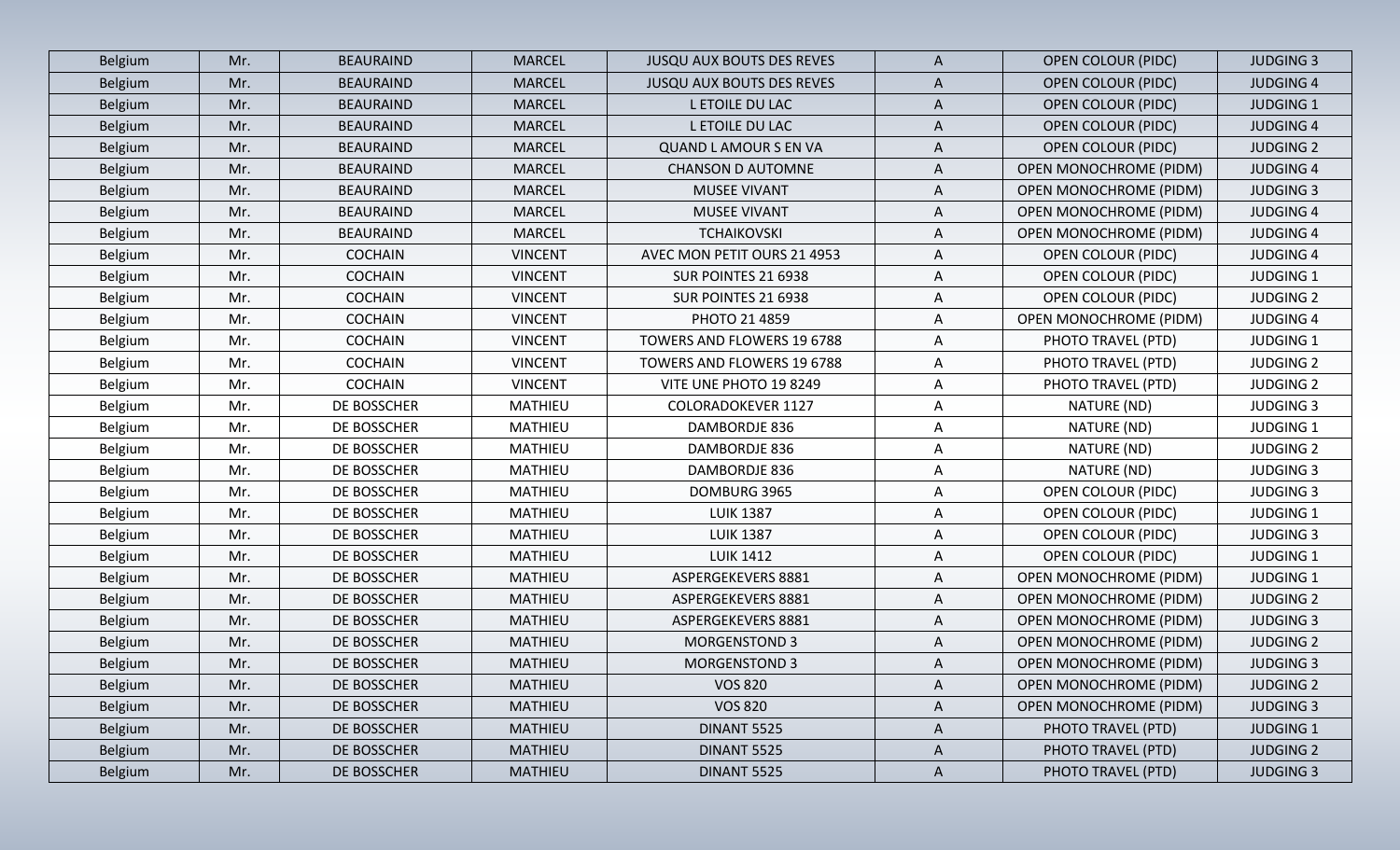| Belgium                   | Mr. | DE BOSSCHER      | <b>MATHIEU</b> | <b>DINANT 5525</b>               | A                       | PHOTO TRAVEL (PTD)            | <b>JUDGING 4</b> |
|---------------------------|-----|------------------|----------------|----------------------------------|-------------------------|-------------------------------|------------------|
| Belgium                   | Mr. | DE BOSSCHER      | <b>MATHIEU</b> | OPAALKUST 175                    | A                       | PHOTO TRAVEL (PTD)            | <b>JUDGING 2</b> |
| Belgium                   | Mr. | <b>HAVAUX</b>    | <b>XAVIER</b>  | <b>INJURED</b>                   | A                       | NATURE (ND)                   | <b>JUDGING 1</b> |
| Belgium                   | Mr. | <b>HAVAUX</b>    | <b>XAVIER</b>  | <b>INJURED</b>                   | A                       | NATURE (ND)                   | <b>JUDGING 2</b> |
| Belgium                   | Mr. | <b>HAVAUX</b>    | <b>XAVIER</b>  | <b>INJURED</b>                   | A                       | NATURE (ND)                   | <b>JUDGING 3</b> |
| Belgium                   | Mr. | <b>HAVAUX</b>    | <b>XAVIER</b>  | THE KING WAITING FOR THE SUNRISE | A                       | NATURE (ND)                   | <b>JUDGING 1</b> |
| Belgium                   | Mr. | <b>HAVAUX</b>    | <b>XAVIER</b>  | THE KING WAITING FOR THE SUNRISE | <b>Passion Medal</b>    | NATURE (ND)                   | <b>JUDGING 3</b> |
| Belgium                   | Mr. | <b>HAVAUX</b>    | <b>XAVIER</b>  | THE TWO BROTHERS                 | Certificate of<br>Merit | NATURE (ND)                   | <b>JUDGING 1</b> |
| Belgium                   | Mr. | <b>HAVAUX</b>    | <b>XAVIER</b>  | THE TWO BROTHERS                 | A                       | NATURE (ND)                   | <b>JUDGING 2</b> |
| Belgium                   | Mr. | <b>HAVAUX</b>    | <b>XAVIER</b>  | THE TWO BROTHERS                 | A                       | NATURE (ND)                   | <b>JUDGING 4</b> |
| Belgium                   | Mr. | <b>HAVAUX</b>    | <b>XAVIER</b>  | <b>HARDELOT</b>                  | A                       | <b>OPEN COLOUR (PIDC)</b>     | <b>JUDGING 1</b> |
| Belgium                   | Mr. | <b>HAVAUX</b>    | <b>XAVIER</b>  | <b>QUIVER TREES</b>              | A                       | <b>OPEN COLOUR (PIDC)</b>     | <b>JUDGING 2</b> |
| Belgium                   | Mr. | <b>HAVAUX</b>    | <b>XAVIER</b>  | <b>QUIVER TREES</b>              | A                       | OPEN COLOUR (PIDC)            | <b>JUDGING 3</b> |
| Belgium                   | Mr. | <b>HAVAUX</b>    | <b>XAVIER</b>  | <b>FIREMAN</b>                   | Α                       | <b>OPEN MONOCHROME (PIDM)</b> | <b>JUDGING 2</b> |
| Belgium                   | Mr. | <b>HAVAUX</b>    | <b>XAVIER</b>  | OUT OF LINE                      | Α                       | PHOTO TRAVEL (PTD)            | <b>JUDGING 2</b> |
| Belgium                   | Mr. | <b>KINNAER</b>   | <b>ETIENNE</b> | <b>VIANDER IN WINTERTIME</b>     | Α                       | NATURE (ND)                   | <b>JUDGING 4</b> |
| Belgium                   | Mr. | <b>KINNAER</b>   | <b>ETIENNE</b> | <b>PLASTIC LIGHTINGS</b>         | A                       | <b>OPEN COLOUR (PIDC)</b>     | <b>JUDGING 1</b> |
| Belgium                   | Mr. | <b>KINNAER</b>   | <b>ETIENNE</b> | HIGH-VOLTAGE PYLON               | A                       | <b>OPEN MONOCHROME (PIDM)</b> | <b>JUDGING 1</b> |
| Belgium                   | Mr. | <b>KINNAER</b>   | <b>ETIENNE</b> | HIGH-VOLTAGE PYLON               | A                       | <b>OPEN MONOCHROME (PIDM)</b> | <b>JUDGING 3</b> |
| Belgium                   | Mr. | <b>KINNAER</b>   | <b>ETIENNE</b> | ROTTERDAM FROM BOAT              | A                       | PHOTO TRAVEL (PTD)            | <b>JUDGING 1</b> |
| Bosnia and<br>Herzegovina | Mr. | <b>CVETKOVIC</b> | SVETISLAV      | <b>TARGET</b>                    | A                       | <b>OPEN COLOUR (PIDC)</b>     | <b>JUDGING 1</b> |
| Bosnia and<br>Herzegovina | Mr. | <b>CVETKOVIC</b> | SVETISLAV      | <b>TARGET</b>                    | A                       | <b>OPEN COLOUR (PIDC)</b>     | <b>JUDGING 3</b> |
| Bosnia and<br>Herzegovina | Mr. | <b>CVETKOVIC</b> | SVETISLAV      | <b>TARGET</b>                    | A                       | <b>OPEN COLOUR (PIDC)</b>     | <b>JUDGING 4</b> |
| Bosnia and<br>Herzegovina | Mr. | <b>CVETKOVIC</b> | SVETISLAV      | <b>BOY BEHIND THE FENCE</b>      | A                       | <b>OPEN MONOCHROME (PIDM)</b> | <b>JUDGING 1</b> |
| Bosnia and<br>Herzegovina | Mr. | <b>CVETKOVIC</b> | SVETISLAV      | <b>BOY BEHIND THE FENCE</b>      | A                       | <b>OPEN MONOCHROME (PIDM)</b> | <b>JUDGING 3</b> |
| Bosnia and<br>Herzegovina | Mr. | <b>CVETKOVIC</b> | SVETISLAV      | OPPOSING SIDES                   | $\mathsf{A}$            | OPEN MONOCHROME (PIDM)        | <b>JUDGING 4</b> |
| Bosnia and<br>Herzegovina | Mr. | <b>CVETKOVIC</b> | SVETISLAV      | <b>TRANSIENCE OF LIFE</b>        | A                       | OPEN MONOCHROME (PIDM)        | <b>JUDGING 1</b> |
| Bosnia and                | Mr. | <b>CVETKOVIC</b> | SVETISLAV      | <b>TRANSIENCE OF LIFE</b>        | $\mathsf{A}$            | <b>OPEN MONOCHROME (PIDM)</b> | <b>JUDGING 4</b> |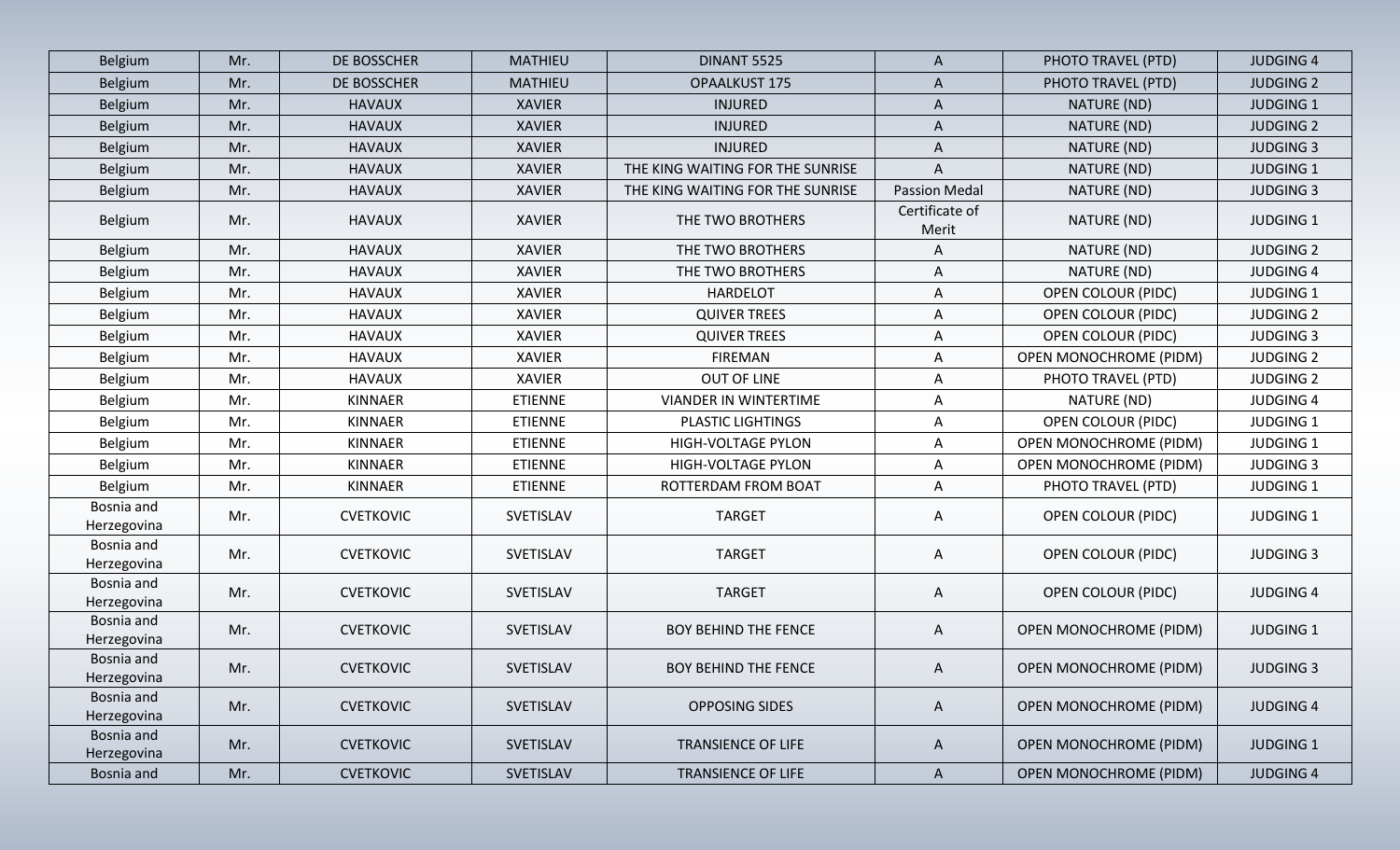| Herzegovina   |     |                  |                 |                                               |                         |                               |                  |
|---------------|-----|------------------|-----------------|-----------------------------------------------|-------------------------|-------------------------------|------------------|
| <b>Brazil</b> | Mr. | <b>DORNELLES</b> | <b>FABIO</b>    | <b>GRAY FOX</b>                               | $\mathsf{A}$            | NATURE (ND)                   | <b>JUDGING 3</b> |
| <b>Brazil</b> | Mr. | <b>DORNELLES</b> | <b>FABIO</b>    | HUNTINGHIGHANDLOW                             | Certificate of<br>Merit | NATURE (ND)                   | <b>JUDGING 2</b> |
| <b>Brazil</b> | Mr. | <b>DORNELLES</b> | <b>FABIO</b>    | <b>MY PRECIOUS</b>                            | $\mathsf{A}$            | NATURE (ND)                   | <b>JUDGING 2</b> |
| <b>Brazil</b> | Mr. | <b>DORNELLES</b> | <b>FABIO</b>    | <b>MY PRECIOUS</b>                            | $\mathsf{A}$            | NATURE (ND)                   | <b>JUDGING 4</b> |
| <b>Brazil</b> | Mr. | <b>DORNELLES</b> | <b>FABIO</b>    | <b>COLOR WALLS</b>                            | A                       | <b>OPEN COLOUR (PIDC)</b>     | <b>JUDGING 1</b> |
| <b>Brazil</b> | Mr. | <b>DORNELLES</b> | <b>FABIO</b>    | <b>SAND FALLS</b>                             | A                       | <b>OPEN COLOUR (PIDC)</b>     | <b>JUDGING 1</b> |
| <b>Brazil</b> | Mr. | <b>DORNELLES</b> | <b>FABIO</b>    | <b>SAND FALLS</b>                             | A                       | <b>OPEN COLOUR (PIDC)</b>     | <b>JUDGING 3</b> |
| <b>Brazil</b> | Mr. | <b>DORNELLES</b> | <b>FABIO</b>    | <b>SAND FALLS</b>                             | A                       | <b>OPEN COLOUR (PIDC)</b>     | <b>JUDGING 4</b> |
| <b>Brazil</b> | Mr. | <b>DORNELLES</b> | <b>FABIO</b>    | <b>INNOCENCE</b>                              | A                       | OPEN MONOCHROME (PIDM)        | <b>JUDGING 3</b> |
| <b>Brazil</b> | Mr. | <b>DORNELLES</b> | <b>FABIO</b>    | <b>JULIA</b>                                  | A                       | <b>OPEN MONOCHROME (PIDM)</b> | <b>JUDGING 2</b> |
| <b>Brazil</b> | Mr. | <b>DORNELLES</b> | <b>FABIO</b>    | JULIA                                         | A                       | <b>OPEN MONOCHROME (PIDM)</b> | <b>JUDGING 4</b> |
| <b>Brazil</b> | Mr. | <b>DORNELLES</b> | <b>FABIO</b>    | <b>EL CAPITAN</b>                             | A                       | PHOTO TRAVEL (PTD)            | <b>JUDGING 3</b> |
| <b>Brazil</b> | Mr. | <b>DORNELLES</b> | <b>FABIO</b>    | <b>GOLDEN GATE</b>                            | A                       | PHOTO TRAVEL (PTD)            | <b>JUDGING 1</b> |
| <b>Brazil</b> | Mr. | <b>DORNELLES</b> | <b>FABIO</b>    | <b>GOLDEN GATE</b>                            | A                       | PHOTO TRAVEL (PTD)            | <b>JUDGING 2</b> |
| <b>Brazil</b> | Mr. | <b>DORNELLES</b> | <b>FABIO</b>    | <b>GOLDEN GATE</b>                            | A                       | PHOTO TRAVEL (PTD)            | <b>JUDGING 3</b> |
| <b>Brazil</b> | Mr. | <b>DORNELLES</b> | <b>FABIO</b>    | <b>NAPA BALLON</b>                            | A                       | PHOTO TRAVEL (PTD)            | <b>JUDGING 2</b> |
| <b>Brazil</b> | Mr. | <b>DORNELLES</b> | <b>FABIO</b>    | <b>NAPA BALLON</b>                            | A                       | PHOTO TRAVEL (PTD)            | <b>JUDGING 4</b> |
| Canada        | Mr. | <b>CHAN</b>      | <b>TIN SANG</b> | FIERY BILLED ARACARI                          | $\mathsf{A}$            | NATURE (ND)                   | <b>JUDGING 2</b> |
| Canada        | Mr. | <b>CHAN</b>      | <b>TIN SANG</b> | FIERY BILLED ARACARI                          | A                       | NATURE (ND)                   | <b>JUDGING 3</b> |
| Canada        | Mr. | <b>CHAN</b>      | <b>TIN SANG</b> | FIERY BILLED ARACARI                          | $\mathsf{A}$            | NATURE (ND)                   | <b>JUDGING 4</b> |
| Canada        | Mr. | <b>CHAN</b>      | TIN SANG        | KIT AND RED FOX                               | A                       | NATURE (ND)                   | <b>JUDGING 1</b> |
| Canada        | Mr. | <b>CHAN</b>      | <b>TIN SANG</b> | KIT AND RED FOX                               | Α                       | NATURE (ND)                   | <b>JUDGING 2</b> |
| Canada        | Mr. | <b>CHAN</b>      | <b>TIN SANG</b> | KIT AND RED FOX                               | A                       | NATURE (ND)                   | <b>JUDGING 3</b> |
| Canada        | Mr. | <b>CHAN</b>      | <b>TIN SANG</b> | KIT AND RED FOX                               | Α                       | NATURE (ND)                   | <b>JUDGING 4</b> |
| Canada        | Mr. | <b>CHAN</b>      | TIN SANG        | SHORT EARED OWL ON TOP OF PINE<br><b>TREE</b> | PSA Gold                | NATURE (ND)                   | <b>JUDGING 3</b> |
| Canada        | Mr. | <b>CHAN</b>      | TIN SANG        | SHORT EARED OWL ON TOP OF PINE<br>TREE        | A                       | NATURE (ND)                   | <b>JUDGING 4</b> |
| Canada        | Mr. | <b>CHAN</b>      | <b>TIN SANG</b> | SHORT EARED OWLS FIGHTING                     | A                       | NATURE (ND)                   | <b>JUDGING 1</b> |
| Canada        | Mr. | <b>CHAN</b>      | TIN SANG        | SHORT EARED OWLS FIGHTING                     | A                       | NATURE (ND)                   | <b>JUDGING 2</b> |
| Canada        | Mr. | <b>CHAN</b>      | TIN SANG        | SHORT EARED OWLS FIGHTING                     | $\mathsf{A}$            | NATURE (ND)                   | <b>JUDGING 3</b> |
| Canada        | Mr. | <b>CHAN</b>      | <b>TIN SANG</b> | SHORT EARED OWLS FIGHTING                     | $\mathsf{A}$            | NATURE (ND)                   | <b>JUDGING 4</b> |
| Canada        | Mr. | <b>CHAN</b>      | <b>TIN SANG</b> | <b>GREAT GRAY OWL</b>                         | $\mathsf{A}$            | <b>OPEN COLOUR (PIDC)</b>     | <b>JUDGING 1</b> |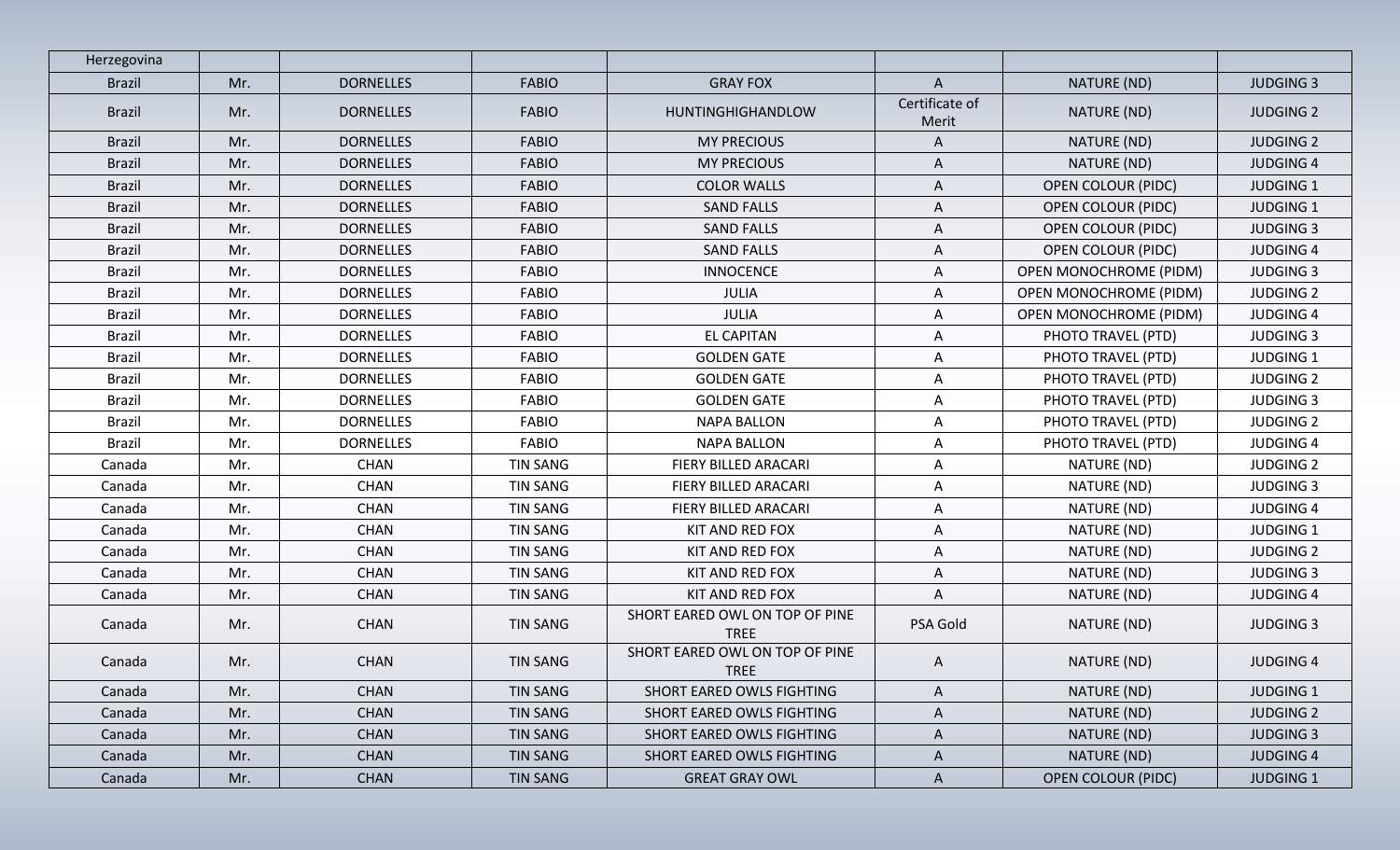| Canada | Mr. | <b>CHAN</b>    | <b>TIN SANG</b> | <b>GREAT GRAY OWL</b>                      | A            | <b>OPEN COLOUR (PIDC)</b>     | <b>JUDGING 2</b> |
|--------|-----|----------------|-----------------|--------------------------------------------|--------------|-------------------------------|------------------|
| Canada | Mr. | <b>CHAN</b>    | <b>TIN SANG</b> | <b>GREAT GRAY OWL</b>                      | A            | <b>OPEN COLOUR (PIDC)</b>     | <b>JUDGING 3</b> |
| Canada | Mr. | <b>CHAN</b>    | <b>TIN SANG</b> | <b>GREAT GRAY OWL</b>                      | A            | <b>OPEN COLOUR (PIDC)</b>     | <b>JUDGING 4</b> |
| Canada | Mr. | <b>CHAN</b>    | <b>TIN SANG</b> | <b>OSPREY CATCH FISH</b>                   | A            | <b>OPEN COLOUR (PIDC)</b>     | <b>JUDGING 1</b> |
| Canada | Mr. | <b>CHAN</b>    | <b>TIN SANG</b> | <b>OSPREY CATCH FISH</b>                   | $\mathsf{A}$ | <b>OPEN COLOUR (PIDC)</b>     | <b>JUDGING 2</b> |
| Canada | Mr. | <b>CHAN</b>    | <b>TIN SANG</b> | <b>OSPREY CATCH FISH</b>                   | A            | <b>OPEN COLOUR (PIDC)</b>     | <b>JUDGING 3</b> |
| Canada | Mr. | <b>CHAN</b>    | <b>TIN SANG</b> | SHORT EARED OWL FIGHTING FOR VOLE          | A            | <b>OPEN COLOUR (PIDC)</b>     | <b>JUDGING 1</b> |
| Canada | Mr. | <b>CHAN</b>    | <b>TIN SANG</b> | SHORT EARED OWL FIGHTING FOR VOLE          | A            | <b>OPEN COLOUR (PIDC)</b>     | <b>JUDGING 3</b> |
| Canada | Mr. | <b>CHAN</b>    | <b>TIN SANG</b> | SHORT EARED OWL FLYING OVER<br><b>MOON</b> | A            | <b>OPEN COLOUR (PIDC)</b>     | <b>JUDGING 1</b> |
| Canada | Mr. | <b>CHAN</b>    | <b>TIN SANG</b> | SHORT EARED OWL FLYING OVER<br><b>MOON</b> | A            | <b>OPEN COLOUR (PIDC)</b>     | <b>JUDGING 2</b> |
| Canada | Mr. | <b>CHAN</b>    | <b>TIN SANG</b> | <b>OSPREY WITH FISH</b>                    | A            | <b>OPEN MONOCHROME (PIDM)</b> | <b>JUDGING 3</b> |
| Canada | Mr. | <b>CHAN</b>    | <b>TIN SANG</b> | <b>SANDHILL CRANE</b>                      | A            | OPEN MONOCHROME (PIDM)        | <b>JUDGING 1</b> |
| Canada | Mr. | <b>CHAN</b>    | TIN SANG        | <b>SANDHILL CRANE</b>                      | Α            | <b>OPEN MONOCHROME (PIDM)</b> | <b>JUDGING 3</b> |
| Canada | Mr. | <b>CHAN</b>    | <b>TIN SANG</b> | <b>STORM IS COMING</b>                     | Α            | <b>OPEN MONOCHROME (PIDM)</b> | <b>JUDGING 3</b> |
| Canada | Mr. | <b>CHAN</b>    | <b>TIN SANG</b> | STORM IS COMING                            | Α            | OPEN MONOCHROME (PIDM)        | <b>JUDGING 4</b> |
| Canada | Mr. | <b>CHAN</b>    | <b>TIN SANG</b> | <b>AUTUMN FALL COLORS</b>                  | Α            | PHOTO TRAVEL (PTD)            | <b>JUDGING 3</b> |
| Canada | Mr. | CHAUHAN        | RAMESH          | <b>LESSER YELLOWLEGS</b>                   | A            | NATURE (ND)                   | <b>JUDGING 2</b> |
| Canada | Mr. | <b>CHAUHAN</b> | RAMESH          | <b>PAINTED STORK</b>                       | A            | NATURE (ND)                   | <b>JUDGING 1</b> |
| Canada | Mr. | <b>CHAUHAN</b> | RAMESH          | <b>PAINTED STORK</b>                       | A            | NATURE (ND)                   | <b>JUDGING 4</b> |
| Canada | Mr. | CHAUHAN        | <b>RAMESH</b>   | <b>FALL SOLITUDE</b>                       | Α            | <b>OPEN COLOUR (PIDC)</b>     | <b>JUDGING 1</b> |
| Canada | Mr. | <b>CHAUHAN</b> | <b>RAMESH</b>   | RELAXING                                   | A            | <b>OPEN COLOUR (PIDC)</b>     | <b>JUDGING 2</b> |
| Canada | Mr. | <b>CHAUHAN</b> | <b>RAMESH</b>   | <b>VEGETABLE SELLER</b>                    | Α            | <b>OPEN COLOUR (PIDC)</b>     | <b>JUDGING 1</b> |
| Canada | Mr. | <b>CHAUHAN</b> | RAMESH          | <b>VEGETABLE SELLER</b>                    | A            | <b>OPEN COLOUR (PIDC)</b>     | <b>JUDGING 3</b> |
| Canada | Mr. | <b>CHAUHAN</b> | RAMESH          | <b>COMPANIONS</b>                          | A            | <b>OPEN MONOCHROME (PIDM)</b> | <b>JUDGING 1</b> |
| Canada | Mr. | CHAUHAN        | RAMESH          | <b>COMPANIONS</b>                          | A            | <b>OPEN MONOCHROME (PIDM)</b> | <b>JUDGING 3</b> |
| Canada | Mr. | CHAUHAN        | <b>RAMESH</b>   | <b>COOK AT WORK</b>                        | A            | <b>OPEN MONOCHROME (PIDM)</b> | <b>JUDGING 1</b> |
| Canada | Mr. | <b>CHAUHAN</b> | <b>RAMESH</b>   | SAN GIORGIO MAGGIORE                       | A            | PHOTO TRAVEL (PTD)            | <b>JUDGING 1</b> |
| Canada | Mr. | CHAUHAN        | RAMESH          | SAN GIORGIO MAGGIORE                       | A            | PHOTO TRAVEL (PTD)            | <b>JUDGING 2</b> |
| Canada | Mr. | <b>CHAUHAN</b> | RAMESH          | SAN GIORGIO MAGGIORE                       | A            | PHOTO TRAVEL (PTD)            | <b>JUDGING 3</b> |
| Canada | Mr. | <b>CHAUHAN</b> | RAMESH          | SAN GIORGIO MAGGIORE                       | A            | PHOTO TRAVEL (PTD)            | <b>JUDGING 4</b> |
| Canada | Mr. | <b>GESSER</b>  | <b>RON</b>      | RON GESSER - AMERICAN TREE FROG            | $\mathsf{A}$ | NATURE (ND)                   | <b>JUDGING 2</b> |
| Canada | Mr. | <b>GESSER</b>  | <b>RON</b>      | RON GESSER - AMERICAN TREE FROG            | $\mathsf{A}$ | NATURE (ND)                   | <b>JUDGING 3</b> |
| Canada | Mr. | <b>GESSER</b>  | <b>RON</b>      | WHITE RHINOCEROS WITH OXPECKERS            | $\mathsf{A}$ | NATURE (ND)                   | <b>JUDGING 1</b> |
|        |     |                |                 |                                            |              |                               |                  |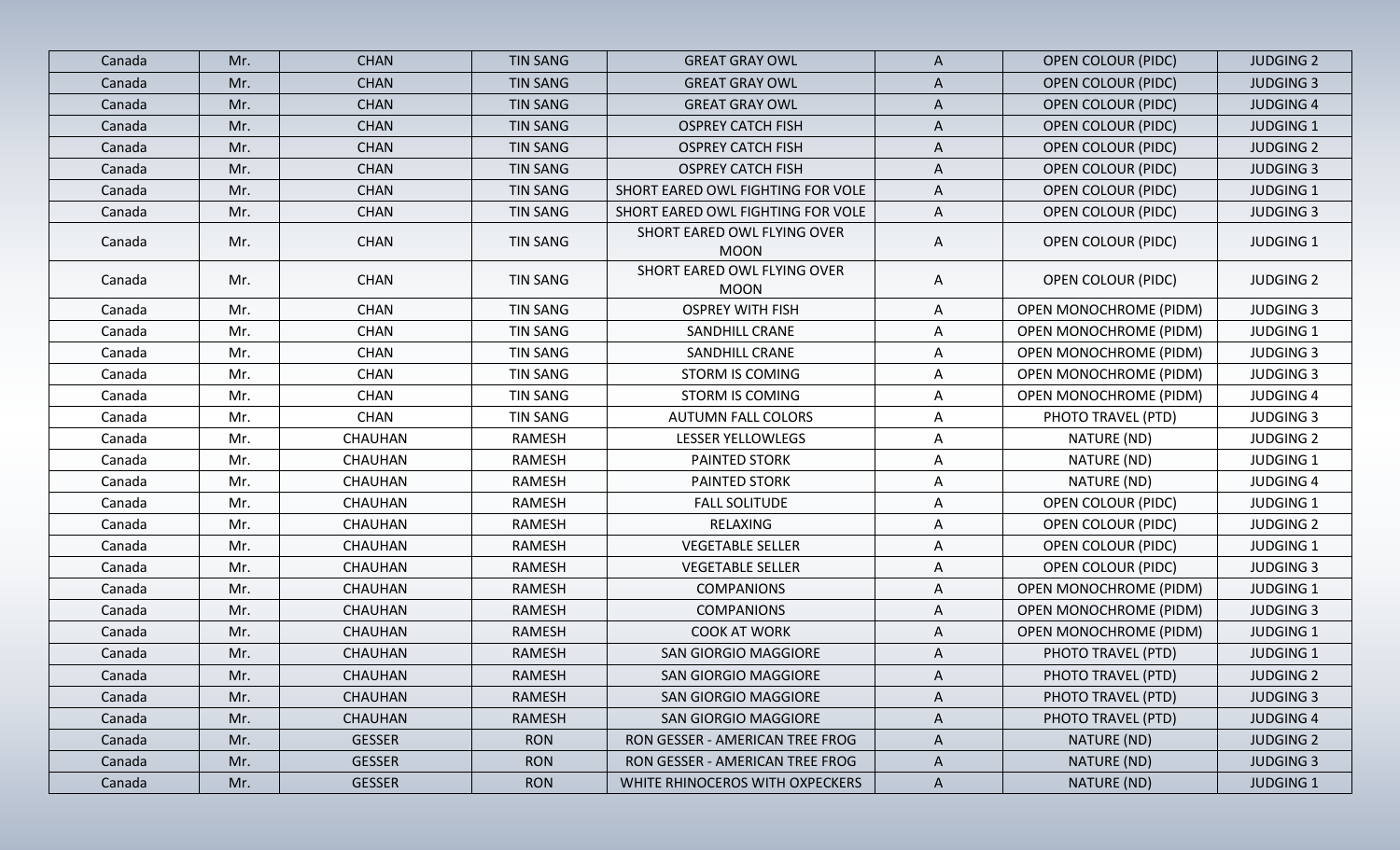| Canada | Mr. | <b>GESSER</b> | <b>RON</b>     | WHITE RHINOCEROS WITH OXPECKERS   | $\mathsf{A}$            | NATURE (ND)                   | <b>JUDGING 3</b> |
|--------|-----|---------------|----------------|-----------------------------------|-------------------------|-------------------------------|------------------|
| Canada | Mr. | <b>GESSER</b> | <b>RON</b>     | WILDEBEEST WITH NEWBORN CALF      | A                       | NATURE (ND)                   | <b>JUDGING 1</b> |
| Canada | Mr. | <b>GESSER</b> | <b>RON</b>     | WILDEBEEST WITH NEWBORN CALF      | A                       | NATURE (ND)                   | <b>JUDGING 2</b> |
| Canada | Mr. | <b>GESSER</b> | <b>RON</b>     | WILDEBEEST WITH NEWBORN CALF      | A                       | NATURE (ND)                   | <b>JUDGING 3</b> |
| Canada | Mr. | <b>GESSER</b> | <b>RON</b>     | WILDEBEEST WITH NEWBORN CALF      | A                       | NATURE (ND)                   | <b>JUDGING 4</b> |
| Canada | Mr. | <b>GESSER</b> | <b>RON</b>     | <b>CHINESE GENTLEMAN</b>          | A                       | <b>OPEN COLOUR (PIDC)</b>     | <b>JUDGING 1</b> |
| Canada | Mr. | <b>GESSER</b> | <b>RON</b>     | ELDERLY KONDH WOMAN               | A                       | <b>OPEN COLOUR (PIDC)</b>     | <b>JUDGING 1</b> |
| Canada | Mr. | <b>GESSER</b> | <b>RON</b>     | ELDERLY KONDH WOMAN               | A                       | <b>OPEN COLOUR (PIDC)</b>     | <b>JUDGING 4</b> |
| Canada | Mr. | <b>GESSER</b> | <b>RON</b>     | WOMAN FROM MAGAN TRIBE            | A                       | <b>OPEN COLOUR (PIDC)</b>     | <b>JUDGING 1</b> |
| Canada | Mr. | <b>GESSER</b> | <b>RON</b>     | WOMAN FROM MAGAN TRIBE            | A                       | <b>OPEN COLOUR (PIDC)</b>     | <b>JUDGING 2</b> |
| Canada | Mr. | <b>GESSER</b> | <b>RON</b>     | <b>ARBORE WOMAN</b>               | A                       | <b>OPEN MONOCHROME (PIDM)</b> | <b>JUDGING 1</b> |
| Canada | Mr. | <b>GESSER</b> | <b>RON</b>     | ARBORE WOMAN                      | A                       | <b>OPEN MONOCHROME (PIDM)</b> | <b>JUDGING 2</b> |
| Canada | Mr. | <b>GESSER</b> | <b>RON</b>     | ARBORE WOMAN                      | A                       | <b>OPEN MONOCHROME (PIDM)</b> | <b>JUDGING 4</b> |
| Canada | Mr. | <b>GESSER</b> | <b>RON</b>     | MOTHER DAUGHTER TIME              | Certificate of<br>Merit | <b>OPEN MONOCHROME (PIDM)</b> | <b>JUDGING 1</b> |
| Canada | Mr. | <b>GESSER</b> | <b>RON</b>     | MOTHER DAUGHTER TIME              | Α                       | <b>OPEN MONOCHROME (PIDM)</b> | <b>JUDGING 2</b> |
| Canada | Mr. | <b>GESSER</b> | <b>RON</b>     | MOTHER DAUGHTER TIME              | A                       | <b>OPEN MONOCHROME (PIDM)</b> | <b>JUDGING 3</b> |
| Canada | Mr. | <b>GESSER</b> | <b>RON</b>     | MOTHER DAUGHTER TIME              | Α                       | <b>OPEN MONOCHROME (PIDM)</b> | <b>JUDGING 4</b> |
| Canada | Mr. | <b>GESSER</b> | <b>RON</b>     | <b>PROUD MOTHER</b>               | A                       | OPEN MONOCHROME (PIDM)        | <b>JUDGING 1</b> |
| Canada | Mr. | <b>GESSER</b> | <b>RON</b>     | <b>PROUD MOTHER</b>               | A                       | OPEN MONOCHROME (PIDM)        | <b>JUDGING 2</b> |
| Canada | Mr. | <b>GESSER</b> | <b>RON</b>     | PROUD MOTHER                      | A                       | OPEN MONOCHROME (PIDM)        | <b>JUDGING 4</b> |
| Canada | Mr. | <b>GESSER</b> | <b>RON</b>     | <b>SURI BOY</b>                   | A                       | <b>OPEN MONOCHROME (PIDM)</b> | <b>JUDGING 1</b> |
| Canada | Mr. | <b>GESSER</b> | <b>RON</b>     | <b>SURI BOY</b>                   | A                       | <b>OPEN MONOCHROME (PIDM)</b> | <b>JUDGING 2</b> |
| Canada | Mr. | <b>GESSER</b> | <b>RON</b>     | <b>SURI BOY</b>                   | Α                       | OPEN MONOCHROME (PIDM)        | <b>JUDGING 3</b> |
| Canada | Mr. | <b>GESSER</b> | <b>RON</b>     | A FRIENDLY DIP IN THE GANGES      | A                       | PHOTO TRAVEL (PTD)            | <b>JUDGING 2</b> |
| Canada | Mr. | <b>GESSER</b> | <b>RON</b>     | U BEIN BRIDGE                     | A                       | PHOTO TRAVEL (PTD)            | <b>JUDGING 2</b> |
| Canada | Mr. | <b>GESSER</b> | <b>RON</b>     | <b>WEAVING IN THE ANDES</b>       | A                       | PHOTO TRAVEL (PTD)            | <b>JUDGING 2</b> |
| Canada | Mr. | <b>GESSER</b> | <b>RON</b>     | <b>WEAVING IN THE ANDES</b>       | A                       | PHOTO TRAVEL (PTD)            | <b>JUDGING 4</b> |
| Canada | Mr. | <b>KING</b>   | <b>FRANCIS</b> | BROWN BEAR SEARCHING FOR FOOD     | A                       | NATURE (ND)                   | <b>JUDGING 1</b> |
| Canada | Mr. | <b>KING</b>   | <b>FRANCIS</b> | BROWN BEAR SEARCHING FOR FOOD     | A                       | NATURE (ND)                   | <b>JUDGING 2</b> |
| Canada | Mr. | <b>KING</b>   | <b>FRANCIS</b> | BROWN BEAR SEARCHING FOR FOOD     | A                       | NATURE (ND)                   | <b>JUDGING 3</b> |
| Canada | Mr. | <b>KING</b>   | <b>FRANCIS</b> | FIGHTING FOR FISHING GROUND       | $\mathsf{A}$            | NATURE (ND)                   | <b>JUDGING 4</b> |
| Canada | Mr. | <b>KING</b>   | <b>FRANCIS</b> | <b>INQUISITIVE ARCTIC FOX 102</b> | $\mathsf{A}$            | NATURE (ND)                   | <b>JUDGING 2</b> |
| Canada | Mr. | <b>KING</b>   | <b>FRANCIS</b> | <b>INQUISITIVE ARCTIC FOX 102</b> | $\mathsf{A}$            | NATURE (ND)                   | <b>JUDGING 3</b> |
| Canada | Mr. | <b>KING</b>   | <b>FRANCIS</b> | <b>INQUISITIVE ARCTIC FOX 102</b> | $\mathsf{A}$            | NATURE (ND)                   | <b>JUDGING 4</b> |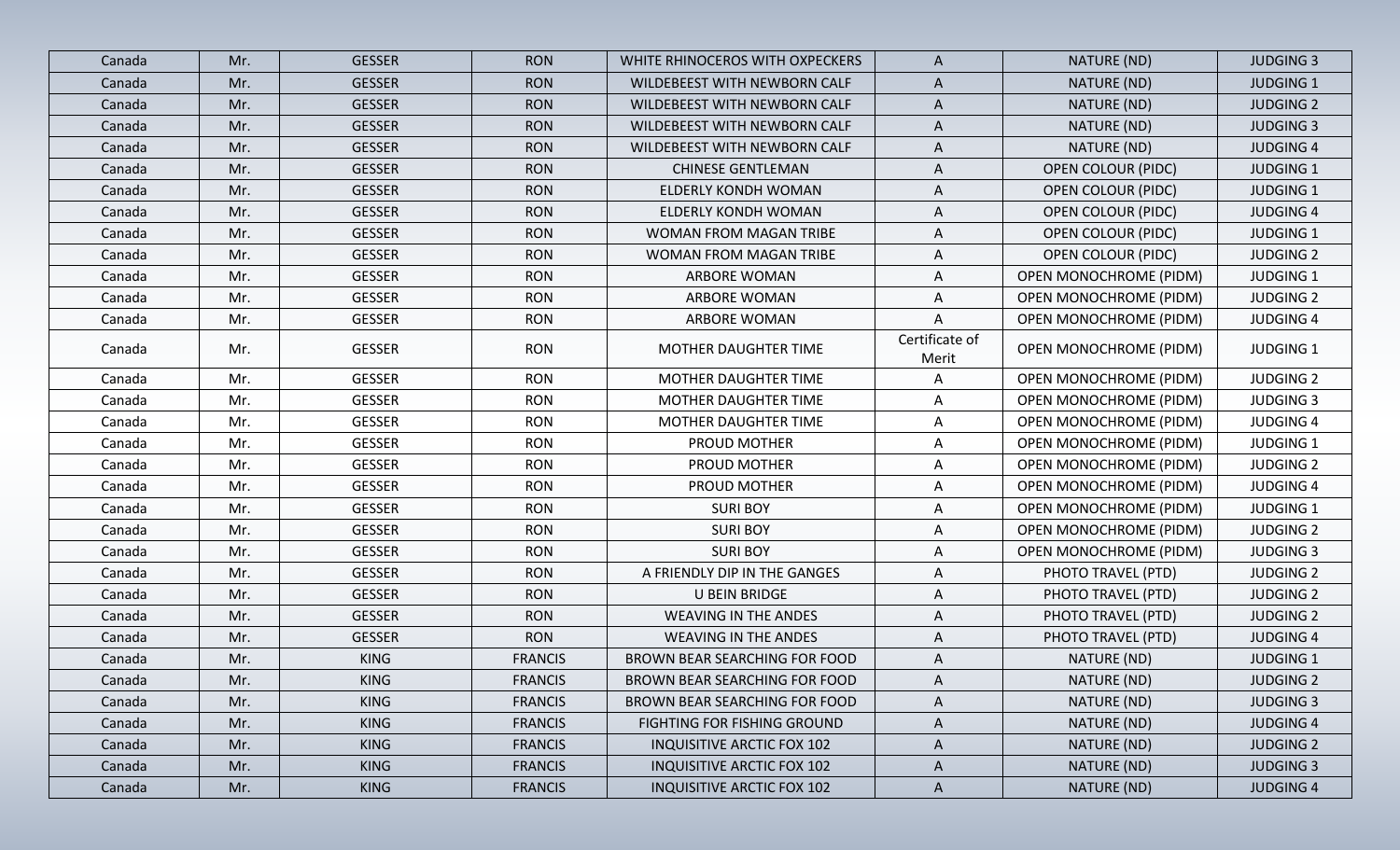| Canada | Mr. | <b>KING</b>   | <b>FRANCIS</b> | <b>WORKING TOGETHER</b>     | A            | NATURE (ND)                   | <b>JUDGING 2</b> |
|--------|-----|---------------|----------------|-----------------------------|--------------|-------------------------------|------------------|
| Canada | Mr. | <b>KING</b>   | <b>FRANCIS</b> | <b>WORKING TOGETHER</b>     | A            | NATURE (ND)                   | <b>JUDGING 4</b> |
| Canada | Mr. | <b>KING</b>   | <b>FRANCIS</b> | TANGO IN THE WILD           | A            | <b>OPEN COLOUR (PIDC)</b>     | <b>JUDGING 4</b> |
| Canada | Mr. | <b>KING</b>   | <b>FRANCIS</b> | STAMPEDE THROUGH WATER MONO | A            | OPEN MONOCHROME (PIDM)        | <b>JUDGING 3</b> |
| Canada | Mr. | <b>KING</b>   | <b>FRANCIS</b> | STAMPEDE THROUGH WATER MONO | A            | OPEN MONOCHROME (PIDM)        | <b>JUDGING 4</b> |
| Canada | Mr. | <b>KING</b>   | <b>FRANCIS</b> | <b>TASTING</b>              | A            | PHOTO TRAVEL (PTD)            | <b>JUDGING 1</b> |
| Canada | Mr. | <b>KING</b>   | <b>FRANCIS</b> | <b>VILLAGE WOKE UP</b>      | A            | PHOTO TRAVEL (PTD)            | <b>JUDGING 3</b> |
| Canada | Mr. | <b>LUO</b>    | <b>ROBIN</b>   | BRING FOOD HOME 07          | Α            | NATURE (ND)                   | <b>JUDGING 1</b> |
| Canada | Mr. | <b>LUO</b>    | <b>ROBIN</b>   | <b>BRING FOOD HOME 07</b>   | A            | NATURE (ND)                   | <b>JUDGING 3</b> |
| Canada | Mr. | <b>LUO</b>    | <b>ROBIN</b>   | BRING FOOD HOME 07          | A            | NATURE (ND)                   | <b>JUDGING 4</b> |
| Canada | Mr. | <b>LUO</b>    | <b>ROBIN</b>   | <b>BURLINGTON TERN</b>      | Α            | NATURE (ND)                   | <b>JUDGING 3</b> |
| Canada | Mr. | <b>LUO</b>    | <b>ROBIN</b>   | <b>CAUGHT BIG FISH 02</b>   | A            | NATURE (ND)                   | <b>JUDGING 1</b> |
| Canada | Mr. | <b>LUO</b>    | <b>ROBIN</b>   | <b>CAUGHT BIG FISH 02</b>   | A            | NATURE (ND)                   | <b>JUDGING 3</b> |
| Canada | Mr. | <b>LUO</b>    | <b>ROBIN</b>   | MUM AIRBORNE FOOD           | Α            | NATURE (ND)                   | <b>JUDGING 1</b> |
| Canada | Mr. | <b>LUO</b>    | <b>ROBIN</b>   | MUM AIRBORNE FOOD           | A            | NATURE (ND)                   | <b>JUDGING 2</b> |
| Canada | Mr. | <b>LUO</b>    | <b>ROBIN</b>   | MUM AIRBORNE FOOD           | Α            | NATURE (ND)                   | <b>JUDGING 3</b> |
| Canada | Mr. | <b>LUO</b>    | <b>ROBIN</b>   | MUM AIRBORNE FOOD           | Α            | NATURE (ND)                   | <b>JUDGING 4</b> |
| Canada | Mr. | LUO           | <b>ROBIN</b>   | <b>CAMEL MORNING 03</b>     | Α            | <b>OPEN COLOUR (PIDC)</b>     | <b>JUDGING 2</b> |
| Canada | Mr. | <b>LUO</b>    | <b>ROBIN</b>   | <b>MORNING WATER SKI</b>    | A            | <b>OPEN COLOUR (PIDC)</b>     | <b>JUDGING 2</b> |
| Canada | Mr. | <b>LUO</b>    | <b>ROBIN</b>   | <b>MORNING WATER SKI</b>    | Α            | <b>OPEN COLOUR (PIDC)</b>     | <b>JUDGING 3</b> |
| Canada | Mr. | <b>LUO</b>    | <b>ROBIN</b>   | <b>RUSH FORWARD 05</b>      | A            | <b>OPEN COLOUR (PIDC)</b>     | <b>JUDGING 3</b> |
| Canada | Mr. | <b>LUO</b>    | <b>ROBIN</b>   | <b>TPOND WATER SKI</b>      | A            | <b>OPEN COLOUR (PIDC)</b>     | <b>JUDGING 2</b> |
| Canada | Mr. | <b>LUO</b>    | <b>ROBIN</b>   | LONG JUMP 04                | A            | <b>OPEN MONOCHROME (PIDM)</b> | <b>JUDGING 1</b> |
| Canada | Mr. | LUO           | <b>ROBIN</b>   | <b>WATER SKIING 07</b>      | A            | <b>OPEN MONOCHROME (PIDM)</b> | <b>JUDGING 2</b> |
| Canada | Mr. | <b>LUO</b>    | <b>ROBIN</b>   | <b>WATER SKIING 07</b>      | Α            | <b>OPEN MONOCHROME (PIDM)</b> | <b>JUDGING 3</b> |
| Canada | Mr. | <b>LUO</b>    | <b>ROBIN</b>   | <b>FLATIRON BUILDING 02</b> | A            | PHOTO TRAVEL (PTD)            | <b>JUDGING 2</b> |
| Canada | Mr. | <b>LUO</b>    | <b>ROBIN</b>   | <b>HUI STYLE</b>            | A            | PHOTO TRAVEL (PTD)            | <b>JUDGING 1</b> |
| Canada | Mr. | <b>LUO</b>    | <b>ROBIN</b>   | <b>HUI STYLE</b>            | A            | PHOTO TRAVEL (PTD)            | <b>JUDGING 3</b> |
| Canada | Mr. | LUO           | <b>ROBIN</b>   | WONG TAI SIN TEMPLE         | A            | PHOTO TRAVEL (PTD)            | <b>JUDGING 3</b> |
| Canada | Mr. | <b>ROGERS</b> | <b>HARVEY</b>  | <b>BLUE HERON IN FLIGHT</b> | A            | NATURE (ND)                   | <b>JUDGING 1</b> |
| Canada | Mr. | <b>ROGERS</b> | <b>HARVEY</b>  | <b>BLUE HERON IN FLIGHT</b> | A            | NATURE (ND)                   | <b>JUDGING 3</b> |
| Canada | Mr. | <b>ROGERS</b> | <b>HARVEY</b>  | <b>SEARCHING FOR PREY</b>   | A            | NATURE (ND)                   | <b>JUDGING 2</b> |
| Canada | Mr. | <b>ROGERS</b> | <b>HARVEY</b>  | THE GUARDIAN BRYCE CANYON   | A            | NATURE (ND)                   | <b>JUDGING 1</b> |
| Canada | Mr. | <b>ROGERS</b> | <b>HARVEY</b>  | A TATTOO LOVER              | $\mathsf{A}$ | <b>OPEN COLOUR (PIDC)</b>     | <b>JUDGING 1</b> |
|        |     |               |                |                             |              |                               |                  |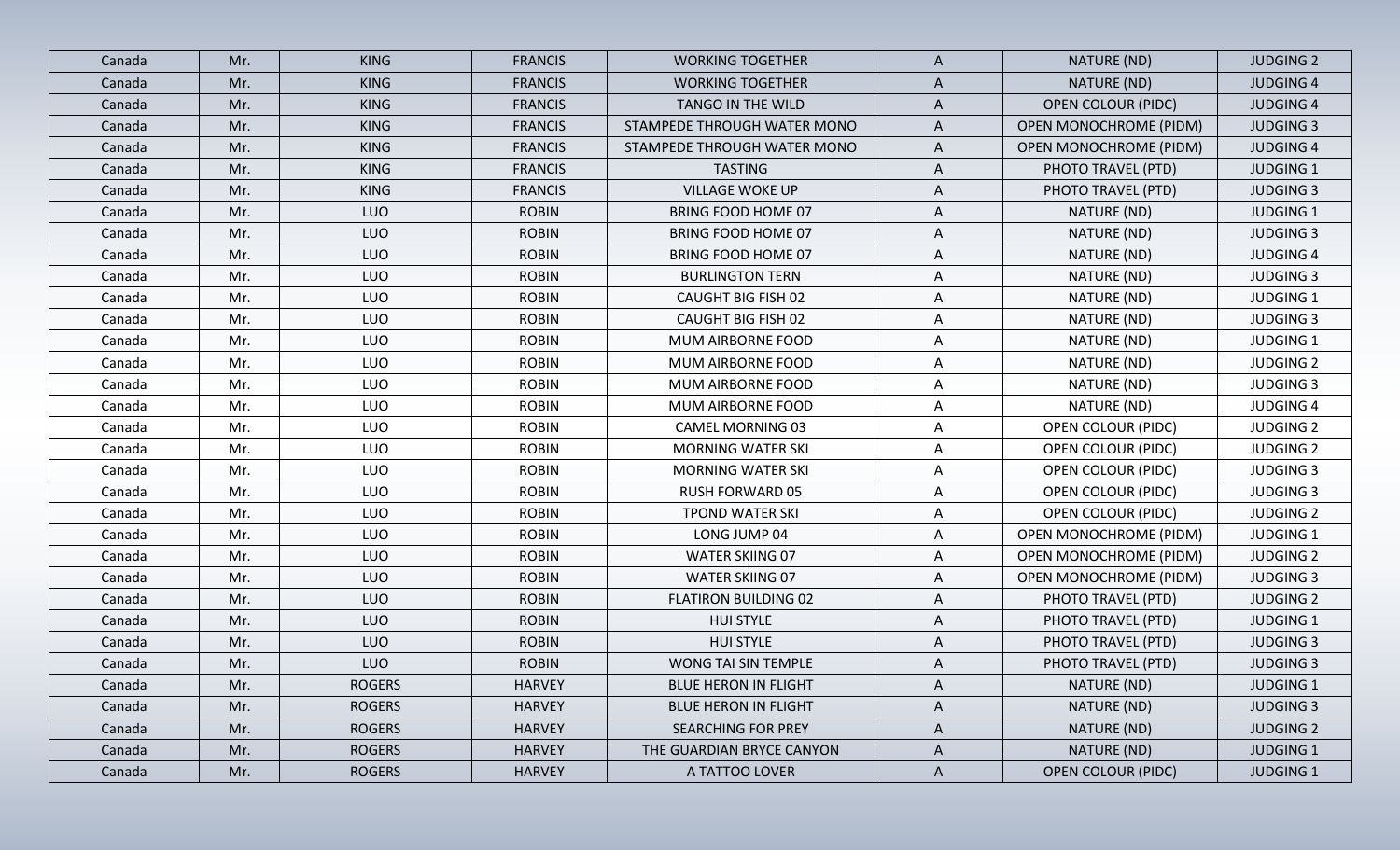| Canada | Mr. | <b>ROGERS</b> | <b>HARVEY</b> | A TATTOO LOVER                 | $\mathsf{A}$ | <b>OPEN COLOUR (PIDC)</b>     | <b>JUDGING 2</b> |
|--------|-----|---------------|---------------|--------------------------------|--------------|-------------------------------|------------------|
| Canada | Mr. | <b>ROGERS</b> | <b>HARVEY</b> | A TATTOO LOVER                 | $\mathsf{A}$ | <b>OPEN COLOUR (PIDC)</b>     | <b>JUDGING 4</b> |
| Canada | Mr. | <b>ROGERS</b> | <b>HARVEY</b> | <b>FALLING INTO THE VORTEX</b> | $\mathsf{A}$ | <b>OPEN COLOUR (PIDC)</b>     | <b>JUDGING 2</b> |
| Canada | Mr. | <b>ROGERS</b> | <b>HARVEY</b> | OUT OF THE FLAME               | $\mathsf{A}$ | <b>OPEN COLOUR (PIDC)</b>     | <b>JUDGING 2</b> |
| Canada | Mr. | <b>ROGERS</b> | <b>HARVEY</b> | <b>ARIAL BALLET</b>            | $\mathsf{A}$ | <b>OPEN MONOCHROME (PIDM)</b> | <b>JUDGING 1</b> |
| Canada | Mr. | <b>ROGERS</b> | <b>HARVEY</b> | <b>ARIAL BALLET</b>            | A            | OPEN MONOCHROME (PIDM)        | <b>JUDGING 2</b> |
| Canada | Mr. | <b>ROGERS</b> | <b>HARVEY</b> | <b>ARIAL BALLET</b>            | A            | <b>OPEN MONOCHROME (PIDM)</b> | <b>JUDGING 4</b> |
| Canada | Mr. | <b>ROGERS</b> | <b>HARVEY</b> | <b>ROBERTS SMILE</b>           | A            | <b>OPEN MONOCHROME (PIDM)</b> | <b>JUDGING 1</b> |
| Canada | Mr. | <b>ROGERS</b> | <b>HARVEY</b> | ROBERTS SMILE                  | A            | <b>OPEN MONOCHROME (PIDM)</b> | <b>JUDGING 2</b> |
| Canada | Mr. | <b>ROGERS</b> | <b>HARVEY</b> | ROBERTS SMILE                  | A            | OPEN MONOCHROME (PIDM)        | <b>JUDGING 3</b> |
| Canada | Mr. | <b>ROGERS</b> | <b>HARVEY</b> | ROBERTS SMILE                  | $\mathsf{A}$ | OPEN MONOCHROME (PIDM)        | <b>JUDGING 4</b> |
| Canada | Mr. | <b>ROGERS</b> | <b>HARVEY</b> | THE SATURDAY MORNING CARD GAME | $\mathsf{A}$ | OPEN MONOCHROME (PIDM)        | <b>JUDGING 2</b> |
| Canada | Mr. | <b>ROGERS</b> | <b>HARVEY</b> | YOU ARE IN MY HEAD             | $\mathsf{A}$ | OPEN MONOCHROME (PIDM)        | <b>JUDGING 1</b> |
| Canada | Mr. | <b>ROGERS</b> | <b>HARVEY</b> | YOU ARE IN MY HEAD             | A            | <b>OPEN MONOCHROME (PIDM)</b> | <b>JUDGING 2</b> |
| Canada | Mr. | <b>ROGERS</b> | <b>HARVEY</b> | YOU ARE IN MY HEAD             | A            | <b>OPEN MONOCHROME (PIDM)</b> | <b>JUDGING 3</b> |
| Canada | Mr. | <b>ROGERS</b> | <b>HARVEY</b> | YOU ARE IN MY HEAD             | $\mathsf{A}$ | OPEN MONOCHROME (PIDM)        | <b>JUDGING 4</b> |
| Canada | Mr. | <b>ROGERS</b> | <b>HARVEY</b> | PEGGYS COVE AT SUNSET          | $\mathsf{A}$ | PHOTO TRAVEL (PTD)            | <b>JUDGING 3</b> |
| Canada | Mr. | <b>ROGERS</b> | <b>HARVEY</b> | SHANGHAI OLD TOWN              | $\mathsf{A}$ | PHOTO TRAVEL (PTD)            | <b>JUDGING 2</b> |
| Canada | Mr. | <b>ROGERS</b> | <b>HARVEY</b> | SHANGHAI OLD TOWN              | $\mathsf{A}$ | PHOTO TRAVEL (PTD)            | <b>JUDGING 3</b> |
| Canada | Mr. | <b>ROGERS</b> | <b>HARVEY</b> | THE PORT OF CORK               | A            | PHOTO TRAVEL (PTD)            | <b>JUDGING 1</b> |
| Canada | Mr. | <b>ROGERS</b> | <b>HARVEY</b> | THE PORT OF CORK               | $\mathsf{A}$ | PHOTO TRAVEL (PTD)            | <b>JUDGING 2</b> |
| Canada | Mr. | <b>ROGERS</b> | <b>HARVEY</b> | WEST BUND NIGHT SKYLINE        | $\mathsf{A}$ | PHOTO TRAVEL (PTD)            | <b>JUDGING 1</b> |
| Canada | Mr. | <b>ROGERS</b> | <b>HARVEY</b> | WEST BUND NIGHT SKYLINE        | $\mathsf{A}$ | PHOTO TRAVEL (PTD)            | <b>JUDGING 2</b> |
| Canada | Mr. | <b>ROGERS</b> | <b>HARVEY</b> | WEST BUND NIGHT SKYLINE        | $\mathsf{A}$ | PHOTO TRAVEL (PTD)            | <b>JUDGING 3</b> |
| Canada | Mr. | <b>ROGERS</b> | <b>HARVEY</b> | WEST BUND NIGHT SKYLINE        | $\mathsf{A}$ | PHOTO TRAVEL (PTD)            | <b>JUDGING 4</b> |
| Canada | Mr. | SIU           | PATRICK W.    | $N-9$                          | A            | NATURE (ND)                   | <b>JUDGING 1</b> |
| Canada | Mr. | SIU           | PATRICK W.    | $N-9$                          | A            | NATURE (ND)                   | <b>JUDGING 2</b> |
| Canada | Mr. | SIU           | PATRICK W.    | $N-9$                          | A            | NATURE (ND)                   | <b>JUDGING 4</b> |
| Canada | Mr. | SIU           | PATRICK W.    | <b>NC</b>                      | A            | NATURE (ND)                   | <b>JUDGING 4</b> |
| Canada | Mr. | SIU           | PATRICK W.    | <b>CBA</b>                     | $\mathsf{A}$ | <b>OPEN COLOUR (PIDC)</b>     | <b>JUDGING 4</b> |
| Canada | Mr. | SIU           | PATRICK W.    | <b>MSF</b>                     | $\mathsf{A}$ | <b>OPEN COLOUR (PIDC)</b>     | <b>JUDGING 4</b> |
| Canada | Mr. | SIU           | PATRICK W.    | <b>SC</b>                      | A            | <b>OPEN COLOUR (PIDC)</b>     | <b>JUDGING 3</b> |
| Canada | Mr. | SIU           | PATRICK W.    | $B-3$                          | $\mathsf{A}$ | <b>OPEN MONOCHROME (PIDM)</b> | <b>JUDGING 1</b> |
| Canada | Mr. | SIU           | PATRICK W.    | $B-3$                          | $\mathsf{A}$ | OPEN MONOCHROME (PIDM)        | <b>JUDGING 2</b> |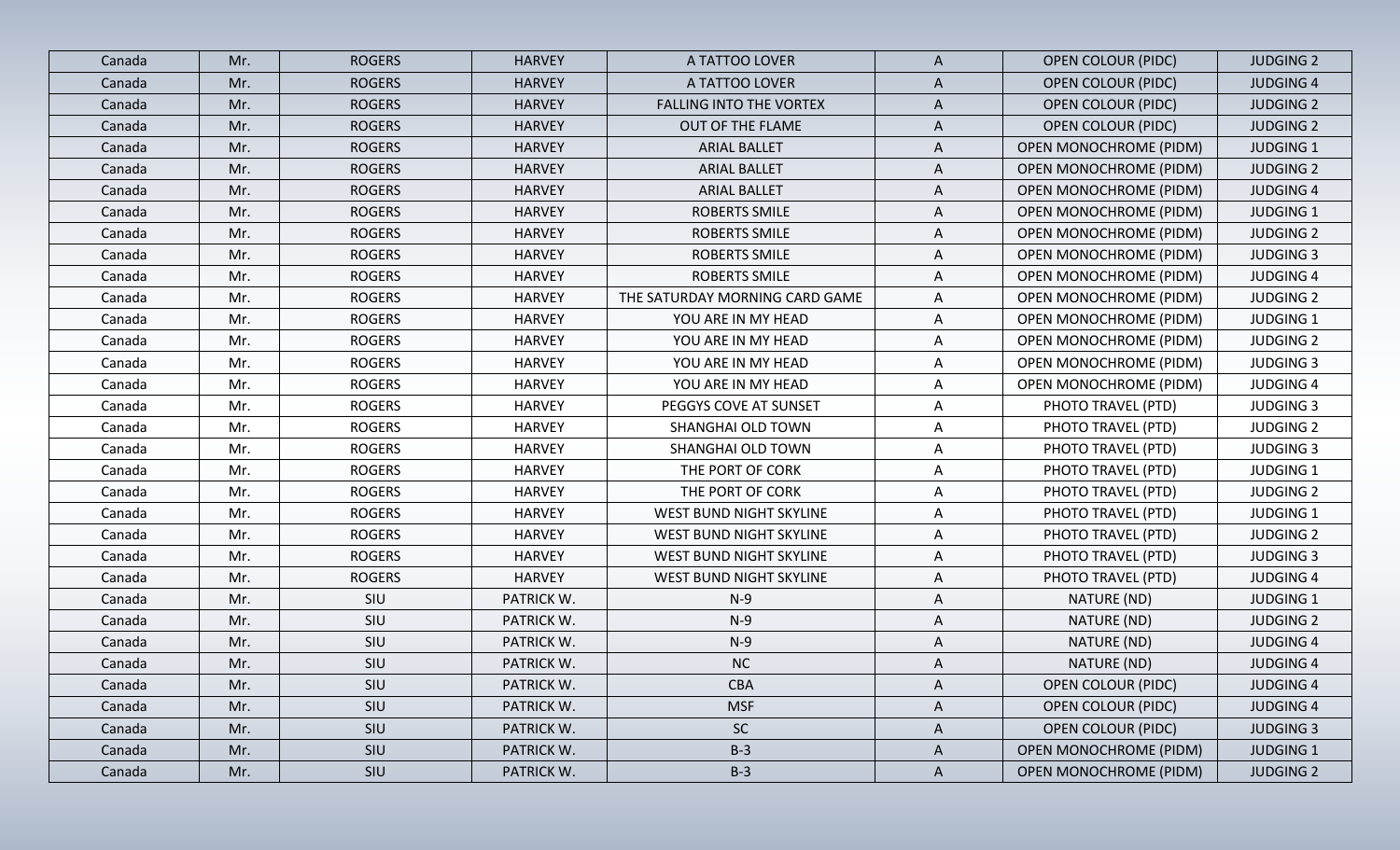| Canada | Mr.  | SIU          | PATRICK W.  | <b>CT</b>                                 | A                       | PHOTO TRAVEL (PTD)            | <b>JUDGING 4</b> |
|--------|------|--------------|-------------|-------------------------------------------|-------------------------|-------------------------------|------------------|
| Canada | Mr.  | SIU          | PATRICK W.  | J8                                        | A                       | PHOTO TRAVEL (PTD)            | <b>JUDGING 2</b> |
| Canada | Mr.  | SIU          | PATRICK W.  | J8                                        | A                       | PHOTO TRAVEL (PTD)            | <b>JUDGING 4</b> |
| Canada | Mr.  | SIU          | PATRICK W.  | $T-4$                                     | Jury Choice             | PHOTO TRAVEL (PTD)            | <b>JUDGING 2</b> |
| Canada | Mr.  | SIU          | PATRICK W.  | $T-4$                                     | A                       | PHOTO TRAVEL (PTD)            | <b>JUDGING 3</b> |
| Canada | Mrs. | <b>DEELL</b> | LOIS        | <b>DOWITCHER</b>                          | A                       | NATURE (ND)                   | <b>JUDGING 1</b> |
| Canada | Mrs. | <b>DEELL</b> | LOIS        | <b>DOWITCHER</b>                          | A                       | NATURE (ND)                   | <b>JUDGING 2</b> |
| Canada | Mrs. | <b>DEELL</b> | LOIS        | <b>HERON FISHING</b>                      | Α                       | NATURE (ND)                   | <b>JUDGING 4</b> |
| Canada | Mrs. | <b>DEELL</b> | LOIS        | <b>MARBLED GODWIT</b>                     | A                       | NATURE (ND)                   | <b>JUDGING 2</b> |
| Canada | Mrs. | <b>DEELL</b> | LOIS        | <b>MARBLED GODWIT</b>                     | A                       | NATURE (ND)                   | <b>JUDGING 3</b> |
| Canada | Mrs. | <b>DEELL</b> | LOIS        | CANADA AT PAN AM GAMES                    | Α                       | <b>OPEN MONOCHROME (PIDM)</b> | <b>JUDGING 1</b> |
| Canada | Mrs. | <b>DEELL</b> | LOIS        | <b>DEMONSTRATION RIDING</b>               | A                       | <b>OPEN MONOCHROME (PIDM)</b> | <b>JUDGING 3</b> |
| Canada | Mrs. | <b>DEELL</b> | LOIS        | <b>ENTRANCE ISLAND</b>                    | Α                       | PHOTO TRAVEL (PTD)            | <b>JUDGING 1</b> |
| Canada | Mrs. | <b>DEELL</b> | LOIS        | <b>ENTRANCE ISLAND</b>                    | A                       | PHOTO TRAVEL (PTD)            | <b>JUDGING 3</b> |
| Canada | Mrs. | <b>DEELL</b> | LOIS        | PRINCE OF WHALE TOURS                     | A                       | PHOTO TRAVEL (PTD)            | <b>JUDGING 1</b> |
| Canada | Mrs. | <b>DEELL</b> | LOIS        | TELEGRAPH COVE AT TWILIGHT                | A                       | PHOTO TRAVEL (PTD)            | <b>JUDGING 1</b> |
| Canada | Mrs. | <b>DEELL</b> | LOIS        | TELEGRAPH COVE AT TWILIGHT                | A                       | PHOTO TRAVEL (PTD)            | <b>JUDGING 2</b> |
| Canada | Mrs. | <b>DEELL</b> | LOIS        | TELEGRAPH COVE AT TWILIGHT                | A                       | PHOTO TRAVEL (PTD)            | <b>JUDGING 3</b> |
| Canada | Mrs. | <b>DEELL</b> | LOIS        | TELEGRAPH COVE AT TWILIGHT                | A                       | PHOTO TRAVEL (PTD)            | <b>JUDGING 4</b> |
| Canada | Ms.  | LAM          | JILL        | <b>EASTERN KING BIRD FEEDING BABIES 6</b> | A                       | NATURE (ND)                   | <b>JUDGING 1</b> |
| Canada | Ms.  | LAM          | JILL        | EASTERN KING BIRD FEEDING BABIES 6        | A                       | NATURE (ND)                   | <b>JUDGING 2</b> |
| Canada | Ms.  | LAM          | JILL        | POLAR BEARS PLAYING 5                     | A                       | NATURE (ND)                   | <b>JUDGING 1</b> |
| Canada | Ms.  | LAM          | JILL        | POLAR BEARS PLAYING 5                     | A                       | NATURE (ND)                   | <b>JUDGING 2</b> |
| Canada | Ms.  | LAM          | JILL        | POLAR BEARS PLAYING 5                     | Α                       | NATURE (ND)                   | <b>JUDGING 3</b> |
| Canada | Ms.  | LAM          | JILL        | POLAR BEARS PLAYING 5                     | Certificate of<br>Merit | NATURE (ND)                   | <b>JUDGING 4</b> |
| Canada | Ms.  | <b>LAM</b>   | <b>JILL</b> | <b>RED FOX PLAYING 4</b>                  | A                       | NATURE (ND)                   | <b>JUDGING 1</b> |
| Canada | Ms.  | LAM          | <b>JILL</b> | <b>RED FOX PLAYING 4</b>                  | Α                       | NATURE (ND)                   | <b>JUDGING 4</b> |
| Canada | Ms.  | LAM          | JILL        | SHORT EARED OWL LANDING 1                 | A                       | NATURE (ND)                   | <b>JUDGING 1</b> |
| Canada | Ms.  | LAM          | JILL        | SHORT EARED OWL LANDING 1                 | $\mathsf{A}$            | NATURE (ND)                   | <b>JUDGING 2</b> |
| Canada | Ms.  | LAM          | JILL        | SHORT EARED OWL LANDING 1                 | A                       | NATURE (ND)                   | <b>JUDGING 3</b> |
| Canada | Ms.  | LAM          | JILL        | <b>BULL RIDING 2</b>                      | $\mathsf{A}$            | <b>OPEN COLOUR (PIDC)</b>     | <b>JUDGING 1</b> |
| Canada | Ms.  | LAM          | <b>JILL</b> | <b>BULL RIDING 2</b>                      | $\mathsf{A}$            | <b>OPEN COLOUR (PIDC)</b>     | <b>JUDGING 2</b> |
| Canada | Ms.  | LAM          | JILL        | <b>BULL RIDING 2</b>                      | A                       | <b>OPEN COLOUR (PIDC)</b>     | <b>JUDGING 4</b> |
| Canada | Ms.  | LAM          | JILL        | SNOWMOBILE RACING 10                      | $\mathsf{A}$            | <b>OPEN COLOUR (PIDC)</b>     | <b>JUDGING 1</b> |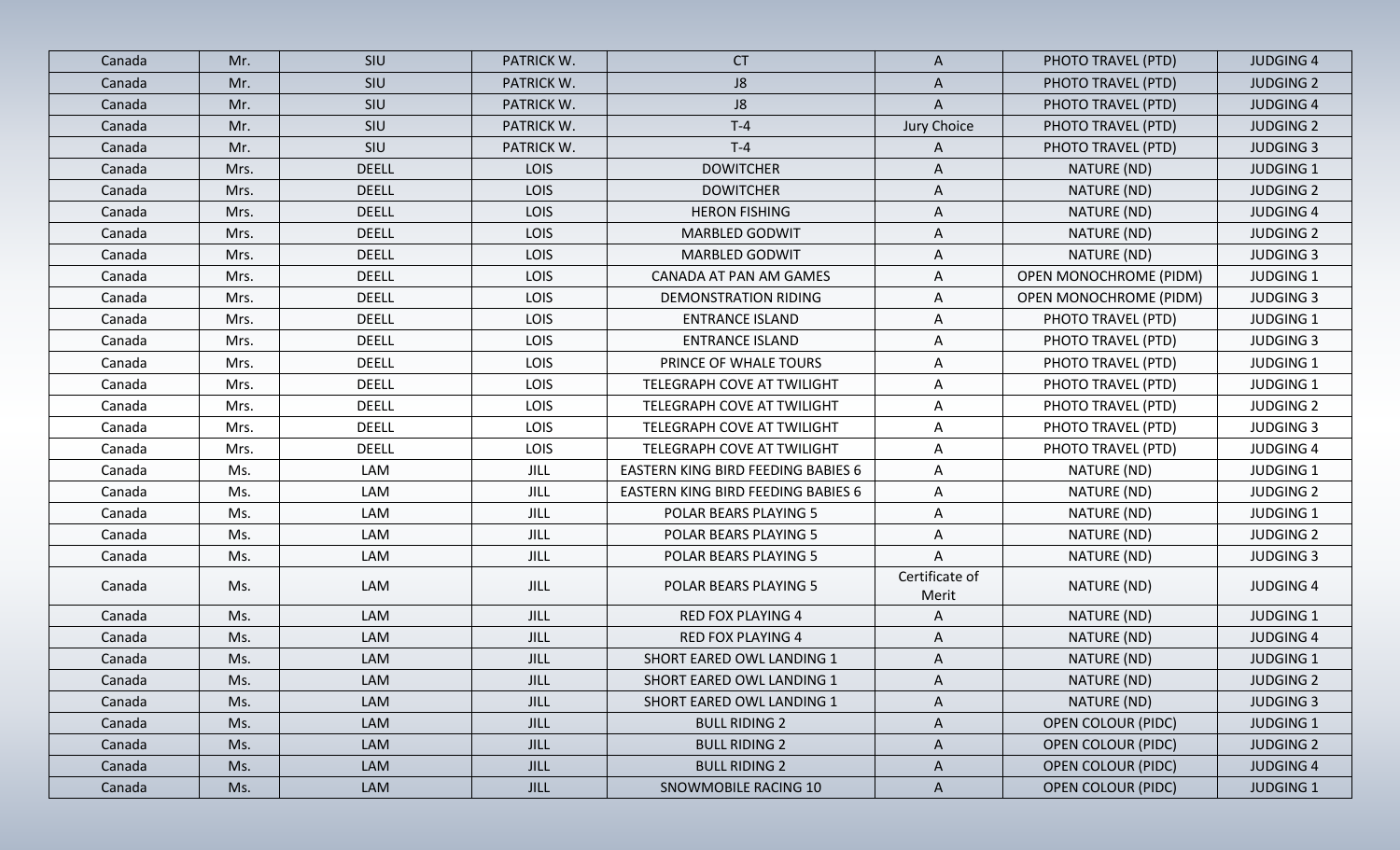| Canada | Ms. | <b>LAM</b>  | <b>JILL</b>       | SNOWMOBILE RACING 10                      | A                       | <b>OPEN COLOUR (PIDC)</b>     | <b>JUDGING 3</b> |
|--------|-----|-------------|-------------------|-------------------------------------------|-------------------------|-------------------------------|------------------|
| Canada | Ms. | LAM         | <b>JILL</b>       | SNOWMOBILE RACING 10                      | A                       | <b>OPEN COLOUR (PIDC)</b>     | <b>JUDGING 4</b> |
| Canada | Ms. | LAM         | <b>JILL</b>       | <b>BALD EAGLE 1</b>                       | A                       | <b>OPEN MONOCHROME (PIDM)</b> | <b>JUDGING 1</b> |
| Canada | Ms. | LAM         | JILL              | <b>BALD EAGLE 1</b>                       | A                       | <b>OPEN MONOCHROME (PIDM)</b> | <b>JUDGING 2</b> |
| Canada | Ms. | LAM         | JILL              | <b>BALD EAGLE 1</b>                       | A                       | <b>OPEN MONOCHROME (PIDM)</b> | <b>JUDGING 3</b> |
| Canada | Ms. | LAM         | <b>JILL</b>       | <b>BLACK AND WHITE BUILDING 2</b>         | A                       | <b>OPEN MONOCHROME (PIDM)</b> | <b>JUDGING 1</b> |
| Canada | Ms. | LAM         | <b>JILL</b>       | <b>BLACK AND WHITE BUILDING 2</b>         | A                       | <b>OPEN MONOCHROME (PIDM)</b> | <b>JUDGING 2</b> |
| Canada | Ms. | LAM         | <b>JILL</b>       | <b>BLACK AND WHITE BUILDING 2</b>         | A                       | <b>OPEN MONOCHROME (PIDM)</b> | <b>JUDGING 3</b> |
| Canada | Ms. | LAM         | <b>JILL</b>       | EASTERN KING BIRD FEEDING BABIES 5        | A                       | <b>OPEN MONOCHROME (PIDM)</b> | <b>JUDGING 2</b> |
| Canada | Ms. | LAM         | <b>JILL</b>       | <b>EASTERN KING BIRD FEEDING BABIES 5</b> | A                       | OPEN MONOCHROME (PIDM)        | <b>JUDGING 3</b> |
| Canada | Ms. | LAM         | <b>JILL</b>       | WINTER SCENE IN ROCKIES                   | Α                       | <b>OPEN MONOCHROME (PIDM)</b> | <b>JUDGING 2</b> |
| Canada | Ms. | LAM         | $_{\rm JILL}$     | SUNRISE IN LAKE ABRAHAM                   | A                       | PHOTO TRAVEL (PTD)            | <b>JUDGING 1</b> |
| Canada | Ms. | LAM         | JILL              | SUNRISE IN LAKE ABRAHAM                   | A                       | PHOTO TRAVEL (PTD)            | <b>JUDGING 2</b> |
| Canada | Ms. | LAM         | <b>JILL</b>       | SUNRISE IN LAKE ABRAHAM                   | Α                       | PHOTO TRAVEL (PTD)            | <b>JUDGING 3</b> |
| Canada | Ms. | LAM         | JILL              | WINTER ACTIVITY IN LAKE VERMILION         | A                       | PHOTO TRAVEL (PTD)            | <b>JUDGING 4</b> |
| Canada | Ms. | LAM         | JILL              | WINTER BLUE HOUR AT EMERALD LAKE          | Certificate of<br>Merit | PHOTO TRAVEL (PTD)            | <b>JUDGING 1</b> |
| Canada | Ms. | LAM         | <b>JILL</b>       | WINTER BLUE HOUR AT EMERALD LAKE          | Certificate of<br>Merit | PHOTO TRAVEL (PTD)            | <b>JUDGING 2</b> |
| Canada | Ms. | LAM         | <b>JILL</b>       | WINTER BLUE HOUR AT EMERALD LAKE          | $\mathsf{A}$            | PHOTO TRAVEL (PTD)            | <b>JUDGING 3</b> |
| Canada | Ms. | LAM         | JILL              | WINTER BLUE HOUR AT EMERALD LAKE          | <b>Passion Medal</b>    | PHOTO TRAVEL (PTD)            | <b>JUDGING 4</b> |
| Canada | Ms. | LAM         | JILL              | <b>WINTER SCENE IN ROCKIES 2</b>          | Α                       | PHOTO TRAVEL (PTD)            | <b>JUDGING 2</b> |
| China  | Mr. | <b>TONG</b> | <b>JIANGCHUAN</b> | ALONE THE ANTELOPE                        | Α                       | NATURE (ND)                   | <b>JUDGING 3</b> |
| China  | Mr. | <b>TONG</b> | <b>JIANGCHUAN</b> | LAW OF THE JUNGLE                         | A                       | NATURE (ND)                   | <b>JUDGING 1</b> |
| China  | Mr. | <b>TONG</b> | <b>JIANGCHUAN</b> | LAW OF THE JUNGLE                         | Jury Choice             | NATURE (ND)                   | <b>JUDGING 2</b> |
| China  | Mr. | <b>TONG</b> | <b>JIANGCHUAN</b> | LAW OF THE JUNGLE                         | Chairman Choice         | NATURE (ND)                   | <b>JUDGING 3</b> |
| China  | Mr. | <b>TONG</b> | <b>JIANGCHUAN</b> | LAW OF THE JUNGLE                         | A                       | NATURE (ND)                   | <b>JUDGING 4</b> |
| China  | Mr. | <b>TONG</b> | <b>JIANGCHUAN</b> | <b>VULTURE</b>                            | A                       | NATURE (ND)                   | <b>JUDGING 1</b> |
| China  | Mr. | <b>TONG</b> | <b>JIANGCHUAN</b> | <b>VULTURE</b>                            | A                       | NATURE (ND)                   | <b>JUDGING 3</b> |
| China  | Mr. | <b>TONG</b> | JIANGCHUAN        | YAWN                                      | A                       | NATURE (ND)                   | <b>JUDGING 1</b> |
| China  | Mr. | <b>TONG</b> | <b>JIANGCHUAN</b> | YAWN                                      | A                       | NATURE (ND)                   | <b>JUDGING 2</b> |
| China  | Mr. | <b>TONG</b> | <b>JIANGCHUAN</b> | YAWN                                      | A                       | NATURE (ND)                   | <b>JUDGING 3</b> |
| China  | Mr. | <b>TONG</b> | <b>JIANGCHUAN</b> | YAWN                                      | $\mathsf{A}$            | NATURE (ND)                   | <b>JUDGING 4</b> |
| China  | Mr. | <b>TONG</b> | <b>JIANGCHUAN</b> | <b>AUTUMN SCENERY</b>                     | A                       | <b>OPEN COLOUR (PIDC)</b>     | <b>JUDGING 3</b> |
| China  | Mr. | <b>TONG</b> | <b>JIANGCHUAN</b> | <b>AUTUMN SCENERY</b>                     | $\mathsf{A}$            | <b>OPEN COLOUR (PIDC)</b>     | <b>JUDGING 4</b> |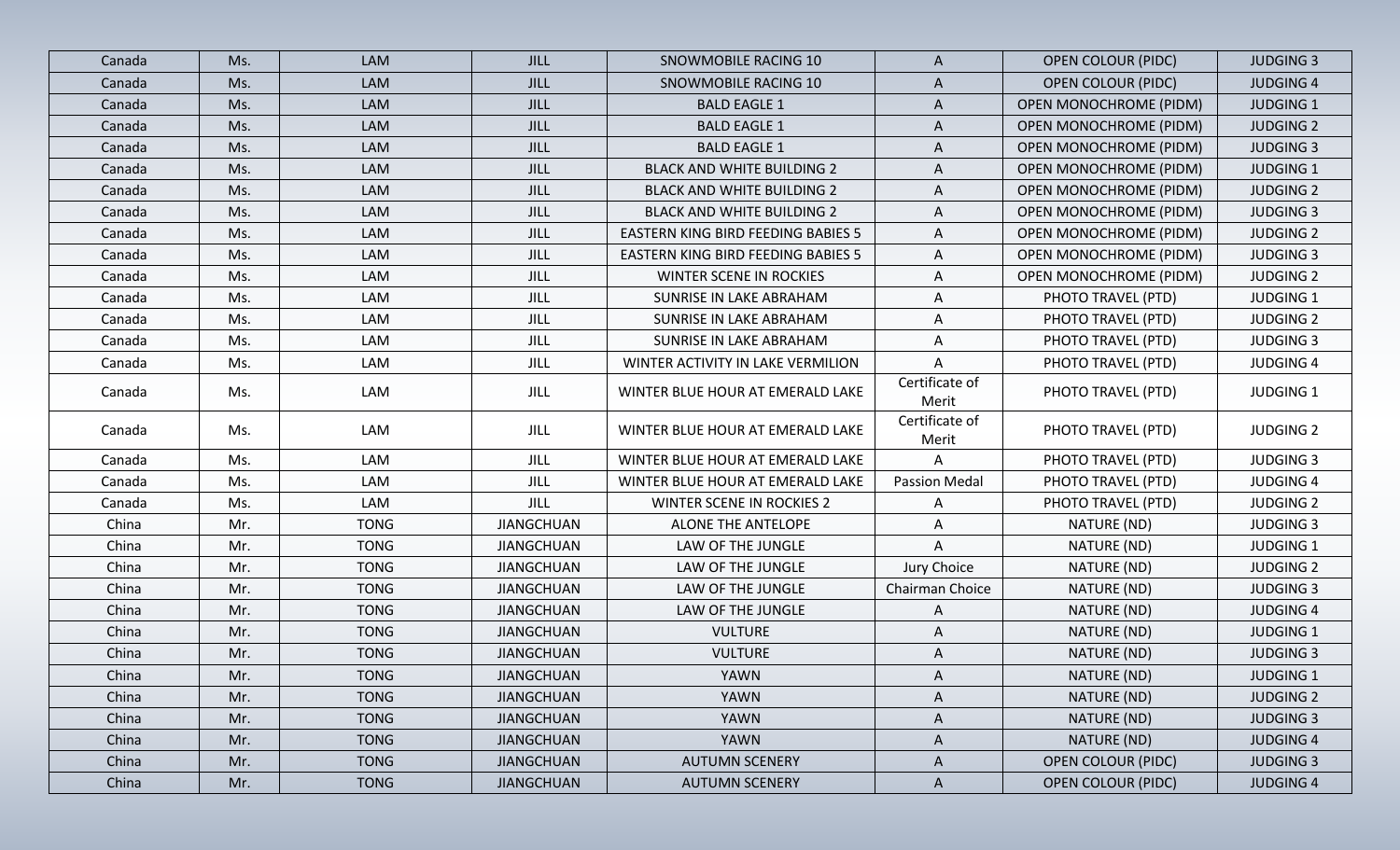| China   | Mr. | <b>TONG</b>     | <b>JIANGCHUAN</b> | <b>BRIDE</b>              | $\mathsf{A}$ | <b>OPEN COLOUR (PIDC)</b>     | <b>JUDGING 2</b> |
|---------|-----|-----------------|-------------------|---------------------------|--------------|-------------------------------|------------------|
| China   | Mr. | <b>TONG</b>     | <b>JIANGCHUAN</b> | <b>FRIEND</b>             | Α            | <b>OPEN COLOUR (PIDC)</b>     | <b>JUDGING 1</b> |
| China   | Mr. | <b>TONG</b>     | <b>JIANGCHUAN</b> | <b>FRIEND</b>             | $\mathsf{A}$ | <b>OPEN COLOUR (PIDC)</b>     | <b>JUDGING 2</b> |
| China   | Mr. | <b>TONG</b>     | <b>JIANGCHUAN</b> | <b>FRIEND</b>             | A            | <b>OPEN COLOUR (PIDC)</b>     | <b>JUDGING 3</b> |
| China   | Mr. | <b>TONG</b>     | <b>JIANGCHUAN</b> | <b>FRIEND</b>             | A            | <b>OPEN COLOUR (PIDC)</b>     | <b>JUDGING 4</b> |
| China   | Mr. | <b>TONG</b>     | <b>JIANGCHUAN</b> | <b>SIX SISTERS</b>        | A            | <b>OPEN COLOUR (PIDC)</b>     | <b>JUDGING 1</b> |
| China   | Mr. | <b>TONG</b>     | <b>JIANGCHUAN</b> | <b>SIX SISTERS</b>        | Α            | <b>OPEN COLOUR (PIDC)</b>     | <b>JUDGING 2</b> |
| China   | Mr. | <b>TONG</b>     | <b>JIANGCHUAN</b> | <b>SIX SISTERS</b>        | A            | <b>OPEN COLOUR (PIDC)</b>     | <b>JUDGING 4</b> |
| China   | Mr. | <b>TONG</b>     | <b>JIANGCHUAN</b> | PERI UNDER THE MOON       | A            | <b>OPEN MONOCHROME (PIDM)</b> | <b>JUDGING 2</b> |
| China   | Mr. | <b>TONG</b>     | <b>JIANGCHUAN</b> | PERI UNDER THE MOON       | Α            | <b>OPEN MONOCHROME (PIDM)</b> | <b>JUDGING 3</b> |
| China   | Mr. | <b>TONG</b>     | <b>JIANGCHUAN</b> | PERI UNDER THE MOON       | A            | OPEN MONOCHROME (PIDM)        | <b>JUDGING 4</b> |
| China   | Mr. | <b>TONG</b>     | <b>JIANGCHUAN</b> | THE ZHUANG IN BLACK       | A            | OPEN MONOCHROME (PIDM)        | <b>JUDGING 1</b> |
| China   | Mr. | <b>TONG</b>     | <b>JIANGCHUAN</b> | THE ZHUANG IN BLACK       | Α            | <b>OPEN MONOCHROME (PIDM)</b> | <b>JUDGING 3</b> |
| China   | Mr. | <b>TONG</b>     | <b>JIANGCHUAN</b> | THE ZHUANG IN BLACK       | A            | OPEN MONOCHROME (PIDM)        | <b>JUDGING 4</b> |
| China   | Mr. | <b>TONG</b>     | <b>JIANGCHUAN</b> | PLATEAU ANTELOPE          | A            | PHOTO TRAVEL (PTD)            | <b>JUDGING 2</b> |
| China   | Mr. | <b>TONG</b>     | <b>JIANGCHUAN</b> | PLATEAU ANTELOPE          | A            | PHOTO TRAVEL (PTD)            | <b>JUDGING 3</b> |
| Cyprus  | Mr. | HADJIPAVLOU     | <b>THANASIS</b>   | FOCUS ON THE GOOD         | A            | <b>OPEN COLOUR (PIDC)</b>     | <b>JUDGING 4</b> |
| Cyprus  | Mr. | HADJIPAVLOU     | <b>THANASIS</b>   | MUSIC UNDER THE BRIDGE    | A            | <b>OPEN MONOCHROME (PIDM)</b> | <b>JUDGING 4</b> |
| Cyprus  | Mr. | HADJIPAVLOU     | <b>THANASIS</b>   | <b>PURITY</b>             | A            | <b>OPEN MONOCHROME (PIDM)</b> | <b>JUDGING 2</b> |
| Cyprus  | Mr. | HADJIPAVLOU     | <b>THANASIS</b>   | <b>PURITY</b>             | Α            | <b>OPEN MONOCHROME (PIDM)</b> | <b>JUDGING 3</b> |
| Cyprus  | Mr. | HADJIPAVLOU     | <b>THANASIS</b>   | <b>PURITY</b>             | A            | OPEN MONOCHROME (PIDM)        | <b>JUDGING 4</b> |
| Cyprus  | Mr. | HADJIPAVLOU     | <b>THANASIS</b>   | <b>COBH IRELAND</b>       | Α            | PHOTO TRAVEL (PTD)            | <b>JUDGING 1</b> |
| Cyprus  | Mr. | HADJIPAVLOU     | <b>THANASIS</b>   | <b>CRUISING</b>           | A            | PHOTO TRAVEL (PTD)            | <b>JUDGING 1</b> |
| Cyprus  | Mr. | HADJIPAVLOU     | <b>THANASIS</b>   | <b>CRUISING</b>           | A            | PHOTO TRAVEL (PTD)            | <b>JUDGING 4</b> |
| Cyprus  | Mr. | HADJIPAVLOU     | <b>THANASIS</b>   | THE BRIDGE                | A            | PHOTO TRAVEL (PTD)            | <b>JUDGING 1</b> |
| Cyprus  | Mr. | <b>STAVRI</b>   | <b>STEVEN</b>     | <b>EDRO III SHIPWRECK</b> | A            | PHOTO TRAVEL (PTD)            | <b>JUDGING 1</b> |
| Cyprus  | Mr. | <b>STAVRI</b>   | <b>STEVEN</b>     | <b>HARRODS AT NIGHT</b>   | Α            | PHOTO TRAVEL (PTD)            | <b>JUDGING 2</b> |
| Denmark | Mr. | ANDERSEN        | SOEREN            | <b>FISHING BOAT</b>       | A            | <b>OPEN MONOCHROME (PIDM)</b> | <b>JUDGING 2</b> |
| Denmark | Mr. | ANDERSEN        | SOEREN            | SNOW IN THE WOOD          | A            | OPEN MONOCHROME (PIDM)        | <b>JUDGING 1</b> |
| Denmark | Mr. | <b>JOHANSEN</b> | <b>DANNE</b>      | <b>GREAT EXPECTATIONS</b> | A            | <b>OPEN COLOUR (PIDC)</b>     | <b>JUDGING 1</b> |
| Denmark | Mr. | <b>JOHANSEN</b> | <b>DANNE</b>      | <b>GREAT EXPECTATIONS</b> | $\mathsf{A}$ | <b>OPEN COLOUR (PIDC)</b>     | <b>JUDGING 4</b> |
| Denmark | Mr. | <b>JOHANSEN</b> | <b>DANNE</b>      | <b>BALANCE I</b>          | A            | <b>OPEN MONOCHROME (PIDM)</b> | <b>JUDGING 3</b> |
| Denmark | Mr. | <b>JOHANSEN</b> | <b>DANNE</b>      | <b>BALANCE I</b>          | $\mathsf{A}$ | <b>OPEN MONOCHROME (PIDM)</b> | <b>JUDGING 4</b> |
| Denmark | Mr. | <b>JOHANSEN</b> | <b>DANNE</b>      | <b>STEPS</b>              | $\mathsf{A}$ | OPEN MONOCHROME (PIDM)        | <b>JUDGING 4</b> |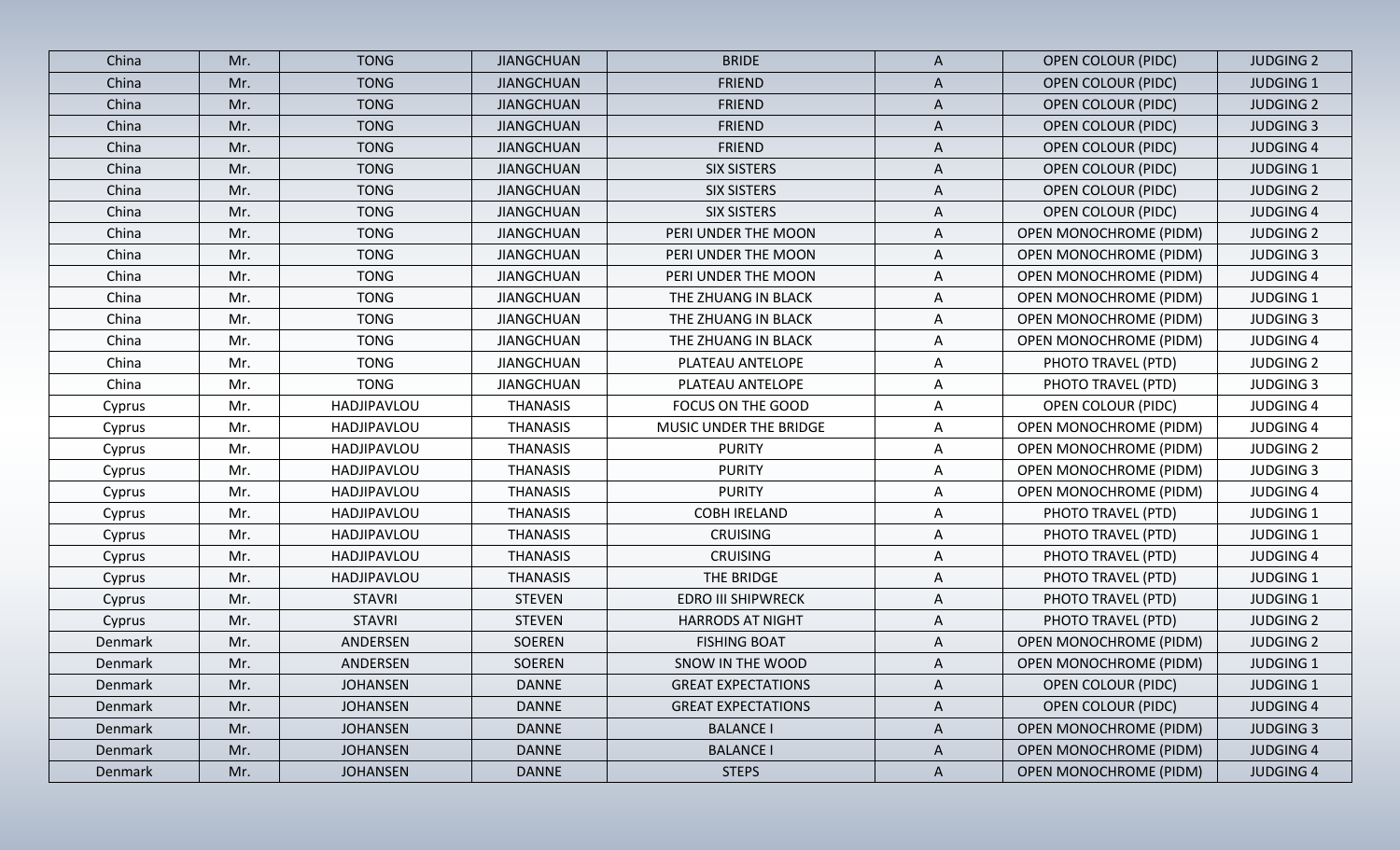| Denmark | Mr. | <b>JOHANSEN</b> | <b>DANNE</b>  | <b>FJORDENHUS</b>            | A                       | PHOTO TRAVEL (PTD)            | <b>JUDGING 1</b> |
|---------|-----|-----------------|---------------|------------------------------|-------------------------|-------------------------------|------------------|
| Denmark | Mr. | <b>JOHANSEN</b> | <b>DANNE</b>  | <b>HARBOUR BERLIN</b>        | A                       | PHOTO TRAVEL (PTD)            | <b>JUDGING 1</b> |
| Denmark | Mr. | <b>JOHANSEN</b> | <b>DANNE</b>  | <b>TOWER</b>                 | $\mathsf{A}$            | PHOTO TRAVEL (PTD)            | <b>JUDGING 1</b> |
| Denmark | Mr. | <b>JOHANSEN</b> | <b>DANNE</b>  | <b>TOWER</b>                 | $\mathsf{A}$            | PHOTO TRAVEL (PTD)            | <b>JUDGING 2</b> |
| Denmark | Mr. | <b>JOHANSEN</b> | <b>DANNE</b>  | <b>TOWER</b>                 | A                       | PHOTO TRAVEL (PTD)            | <b>JUDGING 3</b> |
| Denmark | Mr. | <b>JOHANSEN</b> | <b>DANNE</b>  | <b>TOWER</b>                 | A                       | PHOTO TRAVEL (PTD)            | <b>JUDGING 4</b> |
| Denmark | Mr. | MAJGAARD        | <b>NIELS</b>  | MR XX                        | A                       | <b>OPEN MONOCHROME (PIDM)</b> | <b>JUDGING 1</b> |
| Denmark | Mr. | MAJGAARD        | <b>NIELS</b>  | MR XX                        | A                       | <b>OPEN MONOCHROME (PIDM)</b> | <b>JUDGING 4</b> |
| Denmark | Mr. | MAJGAARD        | <b>NIELS</b>  | THE CHEF                     | A                       | <b>OPEN MONOCHROME (PIDM)</b> | <b>JUDGING 1</b> |
| Denmark | Mr. | MAJGAARD        | <b>NIELS</b>  | THE CHEF                     | A                       | OPEN MONOCHROME (PIDM)        | <b>JUDGING 3</b> |
| Denmark | Mr. | MAJGAARD        | <b>NIELS</b>  | <b>ENJOY THE WIEV</b>        | A                       | PHOTO TRAVEL (PTD)            | <b>JUDGING 1</b> |
| Denmark | Mr. | MAJGAARD        | <b>NIELS</b>  | <b>GREECE</b>                | PSA Gold                | PHOTO TRAVEL (PTD)            | <b>JUDGING 3</b> |
| Denmark | Mr. | MAJGAARD        | <b>NIELS</b>  | <b>GREECE</b>                | A                       | PHOTO TRAVEL (PTD)            | <b>JUDGING 4</b> |
| England | Dr. | ALLARD          | <b>WENDY</b>  | <b>CONCENTRATING MICE</b>    | A                       | NATURE (ND)                   | <b>JUDGING 4</b> |
| England | Dr. | ALLARD          | <b>WENDY</b>  | <b>FROG PEEPING</b>          | A                       | NATURE (ND)                   | <b>JUDGING 1</b> |
| England | Dr. | ALLARD          | <b>WENDY</b>  | FROG PEEPING                 | $\mathsf{A}$            | NATURE (ND)                   | <b>JUDGING 2</b> |
| England | Dr. | ALLARD          | WENDY         | <b>HARVEST MICE BOND</b>     | Α                       | NATURE (ND)                   | <b>JUDGING 2</b> |
| England | Dr. | ALLARD          | <b>WENDY</b>  | ON THE BRANCH                | $\mathsf{A}$            | NATURE (ND)                   | <b>JUDGING 4</b> |
| England | Dr. | ALLARD          | <b>WENDY</b>  | <b>ALICIA</b>                | $\mathsf{A}$            | <b>OPEN COLOUR (PIDC)</b>     | <b>JUDGING 2</b> |
| England | Dr. | ALLARD          | <b>WENDY</b>  | <b>ALICIA</b>                | $\mathsf{A}$            | <b>OPEN COLOUR (PIDC)</b>     | <b>JUDGING 4</b> |
| England | Dr. | ALLARD          | WENDY         | ANNA MARIA                   | A                       | <b>OPEN COLOUR (PIDC)</b>     | <b>JUDGING 1</b> |
| England | Dr. | ALLARD          | <b>WENDY</b>  | ANNA MARIA                   | A                       | <b>OPEN COLOUR (PIDC)</b>     | <b>JUDGING 2</b> |
| England | Dr. | ALLARD          | <b>WENDY</b>  | <b>ANNA MARIA</b>            | $\mathsf{A}$            | <b>OPEN COLOUR (PIDC)</b>     | <b>JUDGING 4</b> |
| England | Dr. | ALLARD          | <b>WENDY</b>  | <b>DAISY CATCHING LEAVES</b> | A                       | <b>OPEN COLOUR (PIDC)</b>     | <b>JUDGING 2</b> |
| England | Dr. | ALLARD          | <b>WENDY</b>  | DAISY CATCHING LEAVES        | $\mathsf{A}$            | <b>OPEN COLOUR (PIDC)</b>     | <b>JUDGING 4</b> |
| England | Dr. | ALLARD          | <b>WENDY</b>  | <b>EMELDA</b>                | A                       | <b>OPEN COLOUR (PIDC)</b>     | <b>JUDGING 1</b> |
| England | Dr. | ALLARD          | WENDY         | EMELDA                       | A                       | <b>OPEN COLOUR (PIDC)</b>     | <b>JUDGING 2</b> |
| England | Dr. | ALLARD          | WENDY         | <b>GOLDEN GIRL</b>           | A                       | <b>OPEN MONOCHROME (PIDM)</b> | <b>JUDGING 2</b> |
| England | Dr. | ALLARD          | <b>WENDY</b>  | <b>GOLDEN GIRL</b>           | A                       | <b>OPEN MONOCHROME (PIDM)</b> | <b>JUDGING 4</b> |
| England | Dr. | ALLARD          | <b>WENDY</b>  | PERFECT SHADOW               | $\mathsf{A}$            | <b>OPEN MONOCHROME (PIDM)</b> | <b>JUDGING 4</b> |
| England | Dr. | ALLARD          | <b>WENDY</b>  | SILENT INTENT                | Certificate of<br>Merit | OPEN MONOCHROME (PIDM)        | <b>JUDGING 2</b> |
| England | Dr. | ALLARD          | <b>WENDY</b>  | SILENT INTENT                | A                       | <b>OPEN MONOCHROME (PIDM)</b> | <b>JUDGING 4</b> |
| England | Dr. | ALLARD          | <b>WENDY</b>  | <b>TRIPTYCH</b>              | $\mathsf{A}$            | OPEN MONOCHROME (PIDM)        | <b>JUDGING 4</b> |
| England | Dr. | <b>COLLETT</b>  | <b>GEORGE</b> | BEE EATER AND DRAGONFLY      | $\mathsf{A}$            | NATURE (ND)                   | <b>JUDGING 1</b> |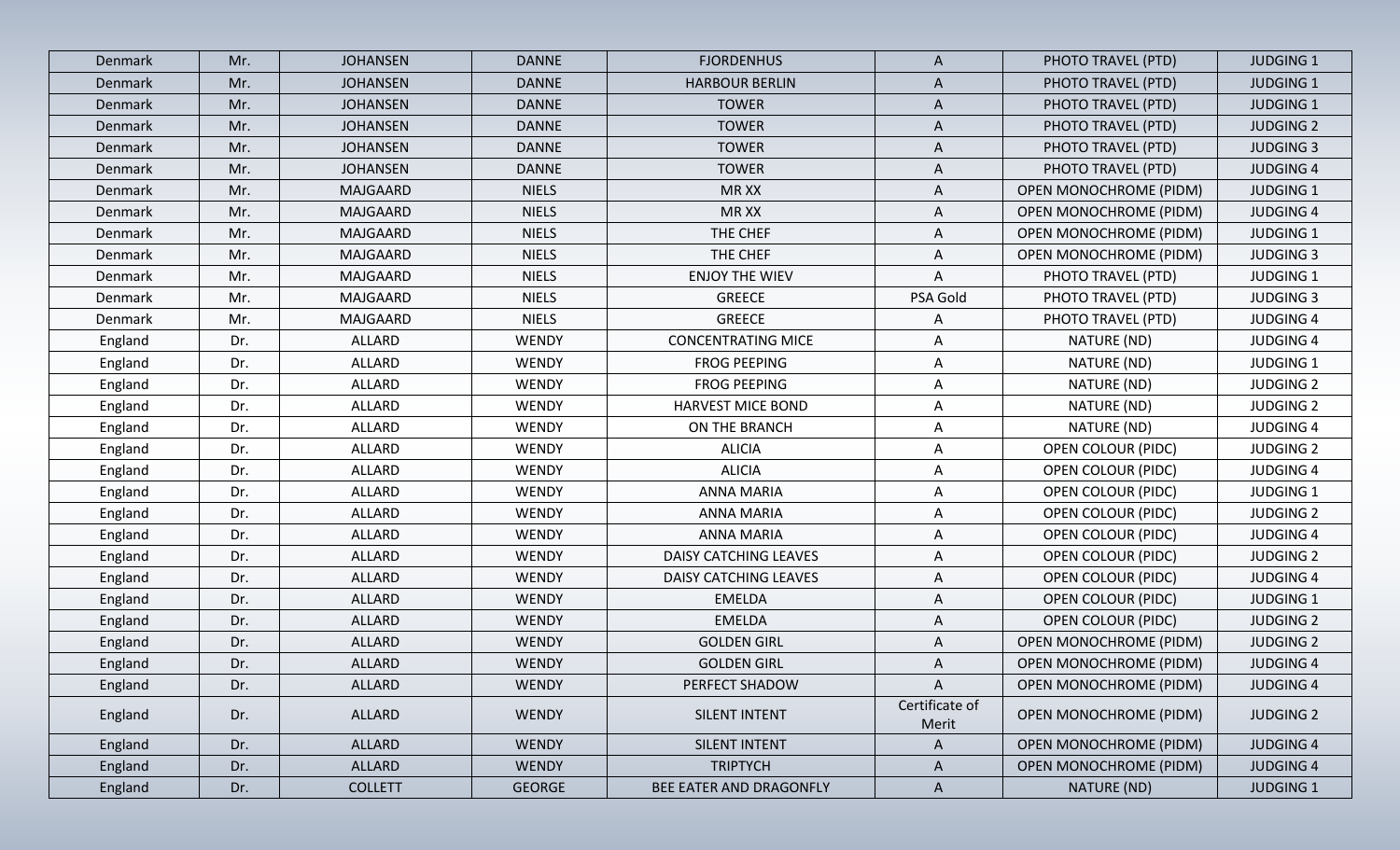| England | Dr. | <b>COLLETT</b> | <b>GEORGE</b>  | BEE EATER AND DRAGONFLY        | <b>Passion Medal</b> | NATURE (ND)                   | <b>JUDGING 2</b> |
|---------|-----|----------------|----------------|--------------------------------|----------------------|-------------------------------|------------------|
| England | Dr. | <b>COLLETT</b> | <b>GEORGE</b>  | BEE EATER AND DRAGONFLY        | A                    | NATURE (ND)                   | <b>JUDGING 3</b> |
| England | Dr. | <b>COLLETT</b> | <b>GEORGE</b>  | BEE EATER AND DRAGONFLY        | Jury Choice          | NATURE (ND)                   | <b>JUDGING 4</b> |
| England | Dr. | <b>COLLETT</b> | <b>GEORGE</b>  | LITTLE BITTERN READY TO POUNCE | A                    | NATURE (ND)                   | <b>JUDGING 1</b> |
| England | Dr. | <b>COLLETT</b> | <b>GEORGE</b>  | LITTLE BITTERN READY TO POUNCE | $\mathsf{A}$         | NATURE (ND)                   | <b>JUDGING 2</b> |
| England | Dr. | <b>COLLETT</b> | <b>GEORGE</b>  | LITTLE BITTERN READY TO POUNCE | A                    | NATURE (ND)                   | <b>JUDGING 3</b> |
| England | Dr. | <b>COLLETT</b> | <b>GEORGE</b>  | <b>TAKE-OFF</b>                | A                    | NATURE (ND)                   | <b>JUDGING 2</b> |
| England | Dr. | <b>COLLETT</b> | <b>GEORGE</b>  | TAKE-OFF                       | A                    | NATURE (ND)                   | <b>JUDGING 3</b> |
| England | Dr. | <b>COLLETT</b> | <b>GEORGE</b>  | <b>ABOVE THE REST</b>          | $\mathsf{A}$         | <b>OPEN COLOUR (PIDC)</b>     | <b>JUDGING 1</b> |
| England | Dr. | <b>COLLETT</b> | <b>GEORGE</b>  | <b>ABOVE THE REST</b>          | A                    | OPEN COLOUR (PIDC)            | <b>JUDGING 2</b> |
| England | Dr. | <b>COLLETT</b> | <b>GEORGE</b>  | <b>GOING FOR THE SAME BALL</b> | $\mathsf{A}$         | <b>OPEN COLOUR (PIDC)</b>     | <b>JUDGING 1</b> |
| England | Dr. | <b>COLLETT</b> | <b>GEORGE</b>  | <b>GOING FOR THE SAME BALL</b> | A                    | <b>OPEN COLOUR (PIDC)</b>     | <b>JUDGING 3</b> |
| England | Dr. | <b>COLLETT</b> | <b>GEORGE</b>  | <b>GOING FOR THE SAME BALL</b> | A                    | <b>OPEN COLOUR (PIDC)</b>     | <b>JUDGING 4</b> |
| England | Dr. | <b>COLLETT</b> | <b>GEORGE</b>  | <b>DETERMINATION</b>           | A                    | <b>OPEN MONOCHROME (PIDM)</b> | <b>JUDGING 1</b> |
| England | Dr. | <b>COLLETT</b> | <b>GEORGE</b>  | DETERMINATION                  | A                    | <b>OPEN MONOCHROME (PIDM)</b> | <b>JUDGING 2</b> |
| England | Dr. | <b>COLLETT</b> | <b>GEORGE</b>  | <b>LOOKING FOR A WAY OUT</b>   | A                    | OPEN MONOCHROME (PIDM)        | <b>JUDGING 1</b> |
| England | Dr. | <b>COLLETT</b> | <b>GEORGE</b>  | <b>LOOKING FOR A WAY OUT</b>   | A                    | <b>OPEN MONOCHROME (PIDM)</b> | <b>JUDGING 2</b> |
| England | Dr. | <b>COLLETT</b> | <b>GEORGE</b>  | LOOKING FOR A WAY OUT          | A                    | <b>OPEN MONOCHROME (PIDM)</b> | <b>JUDGING 3</b> |
| England | Dr. | <b>COLLETT</b> | <b>GEORGE</b>  | <b>LOOKING FOR A WAY OUT</b>   | $\mathsf{A}$         | <b>OPEN MONOCHROME (PIDM)</b> | <b>JUDGING 4</b> |
| England | Dr. | <b>COLLETT</b> | <b>GEORGE</b>  | MUD AND BARBED WIRE            | A                    | <b>OPEN MONOCHROME (PIDM)</b> | <b>JUDGING 1</b> |
| England | Dr. | <b>COLLETT</b> | <b>GEORGE</b>  | MUD AND BARBED WIRE            | A                    | <b>OPEN MONOCHROME (PIDM)</b> | <b>JUDGING 3</b> |
| England | Dr. | <b>COLLETT</b> | <b>GEORGE</b>  | <b>WELL BALANCED</b>           | $\mathsf{A}$         | <b>OPEN MONOCHROME (PIDM)</b> | <b>JUDGING 1</b> |
| England | Dr. | <b>COLLETT</b> | <b>GEORGE</b>  | <b>WELL BALANCED</b>           | $\mathsf{A}$         | OPEN MONOCHROME (PIDM)        | <b>JUDGING 2</b> |
| England | Dr. | <b>COLLETT</b> | <b>GEORGE</b>  | <b>WELL BALANCED</b>           | A                    | OPEN MONOCHROME (PIDM)        | <b>JUDGING 3</b> |
| England | Dr. | <b>COLLETT</b> | <b>GEORGE</b>  | AUTUMN AT STOURHEAD            | A                    | PHOTO TRAVEL (PTD)            | <b>JUDGING 1</b> |
| England | Dr. | <b>COLLETT</b> | <b>GEORGE</b>  | AUTUMN AT STOURHEAD            | A                    | PHOTO TRAVEL (PTD)            | <b>JUDGING 4</b> |
| England | Dr. | <b>COLLETT</b> | <b>GEORGE</b>  | <b>ROADSIDE FRUIT SELLER</b>   | A                    | PHOTO TRAVEL (PTD)            | <b>JUDGING 2</b> |
| England | Dr. | <b>COLLETT</b> | <b>GEORGE</b>  | <b>VENICE CARNIVAL</b>         | Jury Choice          | PHOTO TRAVEL (PTD)            | <b>JUDGING 3</b> |
| England | Mr. | <b>FROST</b>   | <b>VINCENT</b> | A MOMENTS RESPITE              | A                    | <b>OPEN COLOUR (PIDC)</b>     | <b>JUDGING 1</b> |
| England | Mr. | <b>FROST</b>   | <b>VINCENT</b> | COVID OFFICE CHRISTMAS PARTY   | A                    | <b>OPEN COLOUR (PIDC)</b>     | <b>JUDGING 1</b> |
| England | Mr. | <b>FROST</b>   | <b>VINCENT</b> | A FAIR TRADE                   | $\mathsf{A}$         | <b>OPEN MONOCHROME (PIDM)</b> | <b>JUDGING 1</b> |
| England | Mr. | <b>FROST</b>   | <b>VINCENT</b> | THE CAUSEWAY                   | $\mathsf{A}$         | <b>OPEN MONOCHROME (PIDM)</b> | <b>JUDGING 1</b> |
| England | Mr. | <b>FROST</b>   | <b>VINCENT</b> | LONDON WHEEL                   | $\mathsf{A}$         | PHOTO TRAVEL (PTD)            | <b>JUDGING 1</b> |
| England | Mr. | <b>FROST</b>   | <b>VINCENT</b> | LONDON WHEEL                   | $\mathsf{A}$         | PHOTO TRAVEL (PTD)            | <b>JUDGING 3</b> |
|         |     |                |                |                                |                      |                               |                  |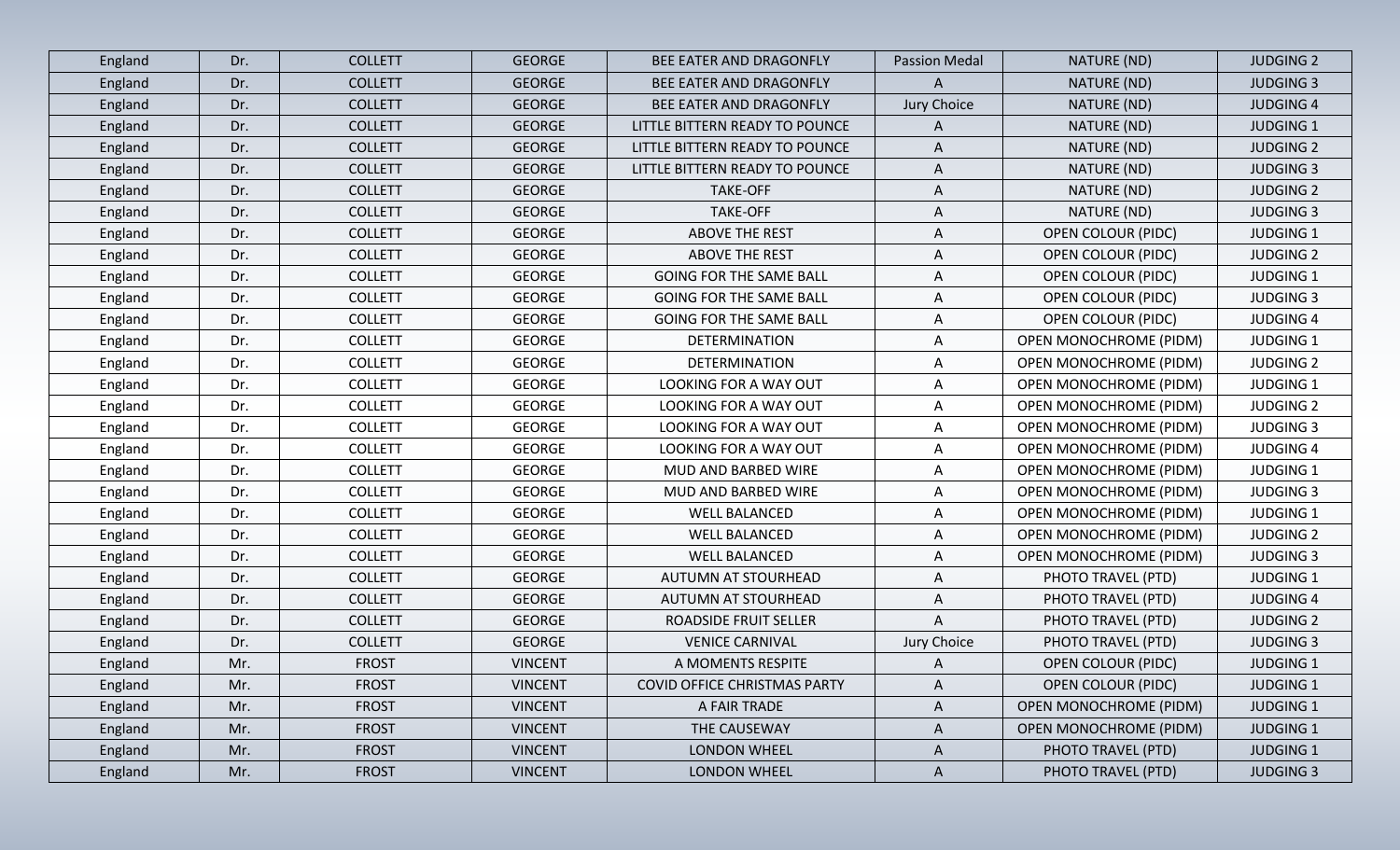| England | Mr.  | <b>FROST</b>  | <b>VINCENT</b> | <b>LONDON WHEEL</b>             | $\mathsf{A}$            | PHOTO TRAVEL (PTD)            | <b>JUDGING 4</b> |
|---------|------|---------------|----------------|---------------------------------|-------------------------|-------------------------------|------------------|
| England | Mr.  | <b>FROST</b>  | <b>VINCENT</b> | <b>ROOFTOPS OF LONDON</b>       | A                       | PHOTO TRAVEL (PTD)            | <b>JUDGING 1</b> |
| England | Mr.  | <b>WHITTY</b> | <b>CHRIS</b>   | <b>STAG</b>                     | $\mathsf{A}$            | NATURE (ND)                   | <b>JUDGING 1</b> |
| England | Mr.  | <b>WHITTY</b> | <b>CHRIS</b>   | <b>STAG</b>                     | $\mathsf{A}$            | NATURE (ND)                   | <b>JUDGING 4</b> |
| England | Mr.  | <b>WHITTY</b> | <b>CHRIS</b>   | <b>FOREST CANOPY 15</b>         | A                       | <b>OPEN COLOUR (PIDC)</b>     | <b>JUDGING 2</b> |
| England | Mr.  | <b>WHITTY</b> | <b>CHRIS</b>   | <b>FOREST CANOPY 15</b>         | A                       | <b>OPEN COLOUR (PIDC)</b>     | <b>JUDGING 3</b> |
| England | Mr.  | <b>WHITTY</b> | <b>CHRIS</b>   | MEL AND RECORDER 15             | A                       | <b>OPEN COLOUR (PIDC)</b>     | <b>JUDGING 4</b> |
| England | Mr.  | <b>WHITTY</b> | <b>CHRIS</b>   | MEL AND RECORDER 16             | A                       | <b>OPEN COLOUR (PIDC)</b>     | <b>JUDGING 3</b> |
| England | Mr.  | <b>WHITTY</b> | <b>CHRIS</b>   | MEL AND RECORDER 16             | A                       | <b>OPEN COLOUR (PIDC)</b>     | <b>JUDGING 4</b> |
| England | Mr.  | <b>WHITTY</b> | <b>CHRIS</b>   | MEL AND RECORDER 20             | A                       | <b>OPEN COLOUR (PIDC)</b>     | <b>JUDGING 1</b> |
| England | Mr.  | <b>WHITTY</b> | <b>CHRIS</b>   | MEL AND RECORDER 20             | A                       | <b>OPEN COLOUR (PIDC)</b>     | <b>JUDGING 4</b> |
| England | Mr.  | <b>WHITTY</b> | <b>CHRIS</b>   | MEL AND RECORDER 46 MONO        | A                       | <b>OPEN MONOCHROME (PIDM)</b> | <b>JUDGING 1</b> |
| England | Mr.  | <b>WHITTY</b> | <b>CHRIS</b>   | MEL AND RECORDER 46 MONO        | A                       | <b>OPEN MONOCHROME (PIDM)</b> | <b>JUDGING 3</b> |
| England | Mr.  | <b>WHITTY</b> | <b>CHRIS</b>   | MEL AND RECORDER 46 MONO        | A                       | <b>OPEN MONOCHROME (PIDM)</b> | <b>JUDGING 4</b> |
| England | Mr.  | <b>WHITTY</b> | <b>CHRIS</b>   | MEL AND RECORDER 52 MONO        | A                       | <b>OPEN MONOCHROME (PIDM)</b> | <b>JUDGING 4</b> |
| England | Mr.  | <b>WHITTY</b> | <b>CHRIS</b>   | LLAQTAPATA 088                  | $\mathsf{A}$            | PHOTO TRAVEL (PTD)            | <b>JUDGING 1</b> |
| England | Mr.  | <b>WHITTY</b> | <b>CHRIS</b>   | MACHU PICCHU 9                  | A                       | PHOTO TRAVEL (PTD)            | <b>JUDGING 1</b> |
| England | Mr.  | <b>WHITTY</b> | <b>CHRIS</b>   | THE RIVER THAMES FROM THE SHARD | A                       | PHOTO TRAVEL (PTD)            | <b>JUDGING 1</b> |
| England | Mr.  | <b>WHITTY</b> | <b>CHRIS</b>   | THE RIVER THAMES FROM THE SHARD | A                       | PHOTO TRAVEL (PTD)            | <b>JUDGING 2</b> |
| England | Mr.  | <b>WHITTY</b> | <b>CHRIS</b>   | THE RIVER THAMES FROM THE SHARD | A                       | PHOTO TRAVEL (PTD)            | <b>JUDGING 3</b> |
| England | Mr.  | <b>WHITTY</b> | <b>CHRIS</b>   | THE RIVER THAMES FROM THE SHARD | $\mathsf{A}$            | PHOTO TRAVEL (PTD)            | <b>JUDGING 4</b> |
| England | Mrs. | <b>HARDY</b>  | LORRAINE       | BEFORE THE PERFORMANCE          | A                       | <b>OPEN COLOUR (PIDC)</b>     | <b>JUDGING 1</b> |
| England | Mrs. | <b>HARDY</b>  | LORRAINE       | BEFORE THE PERFORMANCE          | $\mathsf{A}$            | <b>OPEN COLOUR (PIDC)</b>     | <b>JUDGING 2</b> |
| England | Mrs. | <b>HARDY</b>  | LORRAINE       | BEFORE THE PERFORMANCE          | A                       | OPEN COLOUR (PIDC)            | <b>JUDGING 4</b> |
| England | Mrs. | <b>HARDY</b>  | LORRAINE       | DANCE LIKE NO ONE IS WATCHING   | A                       | <b>OPEN COLOUR (PIDC)</b>     | <b>JUDGING 2</b> |
| England | Mrs. | <b>HARDY</b>  | LORRAINE       | DANCE LIKE NO ONE IS WATCHING   | $\mathsf{A}$            | <b>OPEN COLOUR (PIDC)</b>     | <b>JUDGING 3</b> |
| England | Mrs. | <b>HARDY</b>  | LORRAINE       | DANCE LIKE NO ONE IS WATCHING   | A                       | <b>OPEN COLOUR (PIDC)</b>     | <b>JUDGING 4</b> |
| England | Mrs. | <b>HARDY</b>  | LORRAINE       | SUSPENDED                       | Certificate of<br>Merit | <b>OPEN COLOUR (PIDC)</b>     | <b>JUDGING 2</b> |
| England | Mrs. | <b>HARDY</b>  | LORRAINE       | SUSPENDED                       | $\mathsf{A}$            | <b>OPEN COLOUR (PIDC)</b>     | <b>JUDGING 4</b> |
| England | Mrs. | <b>HARDY</b>  | LORRAINE       | <b>LIKE FATHER</b>              | A                       | <b>OPEN MONOCHROME (PIDM)</b> | <b>JUDGING 1</b> |
| England | Mrs. | <b>HARDY</b>  | LORRAINE       | <b>LIKE FATHER</b>              | $\mathsf{A}$            | OPEN MONOCHROME (PIDM)        | <b>JUDGING 2</b> |
| England | Mrs. | <b>HARDY</b>  | LORRAINE       | <b>LIKE FATHER</b>              | $\mathsf{A}$            | OPEN MONOCHROME (PIDM)        | <b>JUDGING 3</b> |
| England | Mrs. | <b>HARDY</b>  | LORRAINE       | <b>LIKE FATHER</b>              | $\mathsf{A}$            | <b>OPEN MONOCHROME (PIDM)</b> | <b>JUDGING 4</b> |
| England | Mrs. | <b>HARDY</b>  | LORRAINE       | <b>OUT THERE</b>                | $\mathsf{A}$            | OPEN MONOCHROME (PIDM)        | <b>JUDGING 4</b> |
|         |      |               |                |                                 |                         |                               |                  |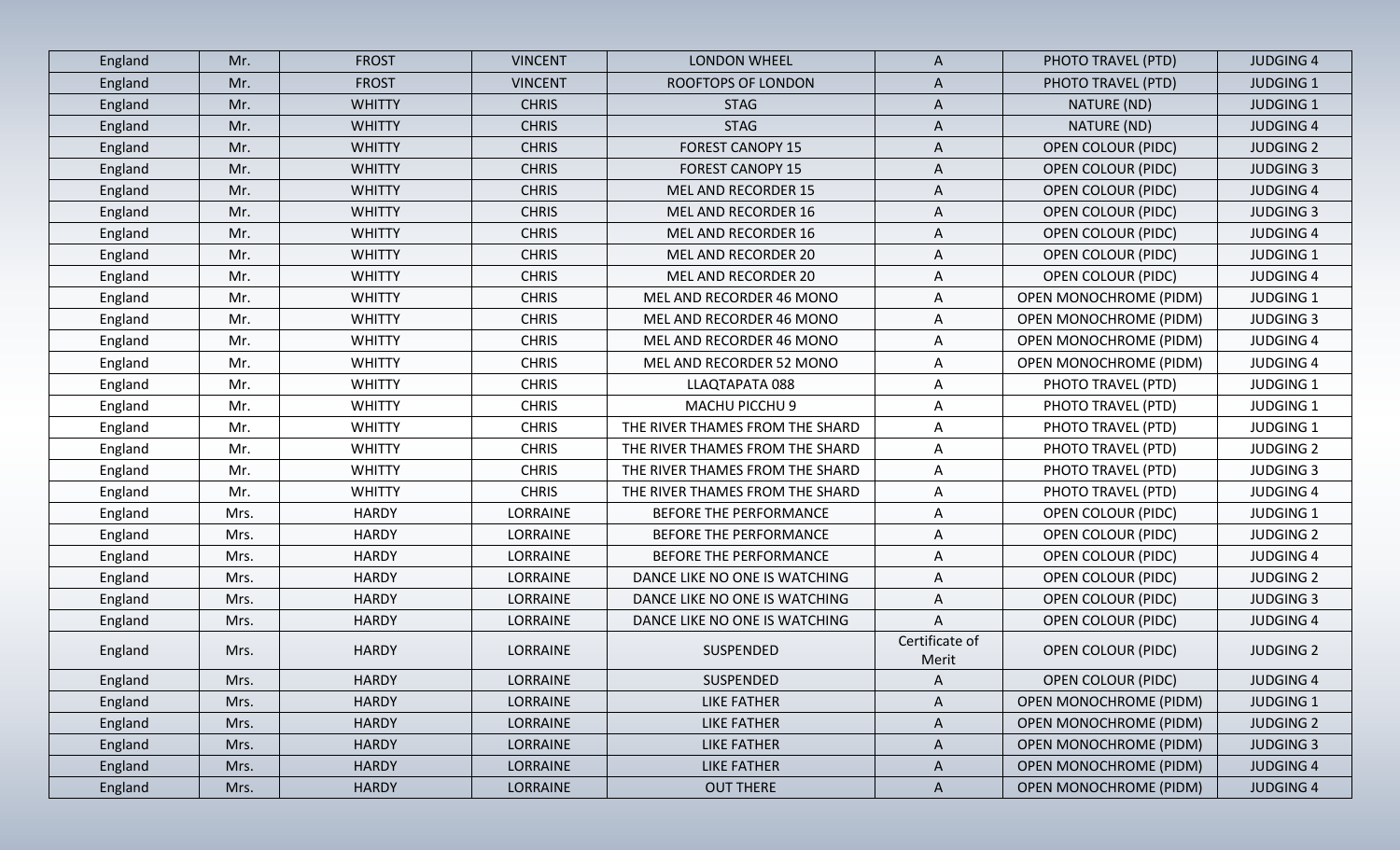| England | Mrs. | <b>HARDY</b>   | LORRAINE        | <b>REVERENCE</b>            | $\mathsf{A}$            | <b>OPEN MONOCHROME (PIDM)</b> | <b>JUDGING 1</b> |
|---------|------|----------------|-----------------|-----------------------------|-------------------------|-------------------------------|------------------|
| England | Mrs. | <b>HARDY</b>   | <b>LORRAINE</b> | <b>REVERENCE</b>            | A                       | <b>OPEN MONOCHROME (PIDM)</b> | <b>JUDGING 3</b> |
| England | Mrs. | <b>HARDY</b>   | <b>LORRAINE</b> | <b>REVERENCE</b>            | $\mathsf{A}$            | <b>OPEN MONOCHROME (PIDM)</b> | <b>JUDGING 4</b> |
| Finland | Mr.  | <b>HUOTARI</b> | <b>TAPANI</b>   | <b>DRAGONFLY</b>            | A                       | NATURE (ND)                   | <b>JUDGING 2</b> |
| Finland | Mr.  | <b>HUOTARI</b> | <b>TAPANI</b>   | <b>FLYING JAY</b>           | $\mathsf{A}$            | NATURE (ND)                   | <b>JUDGING 1</b> |
| Finland | Mr.  | <b>HUOTARI</b> | <b>TAPANI</b>   | <b>BLACK GUITAR 1</b>       | A                       | <b>OPEN COLOUR (PIDC)</b>     | <b>JUDGING 1</b> |
| Finland | Mr.  | <b>HUOTARI</b> | <b>TAPANI</b>   | <b>SKAITER</b>              | A                       | <b>OPEN COLOUR (PIDC)</b>     | <b>JUDGING 1</b> |
| Finland | Mr.  | <b>HUOTARI</b> | <b>TAPANI</b>   | SPEED ON THE ICE            | A                       | <b>OPEN COLOUR (PIDC)</b>     | <b>JUDGING 1</b> |
| Finland | Mr.  | <b>HUOTARI</b> | <b>TAPANI</b>   | SPEED ON THE ICE            | A                       | <b>OPEN COLOUR (PIDC)</b>     | <b>JUDGING 3</b> |
| Finland | Mr.  | <b>HUOTARI</b> | <b>TAPANI</b>   | <b>OPAALI AND TOPAASI</b>   | A                       | <b>OPEN MONOCHROME (PIDM)</b> | <b>JUDGING 1</b> |
| Finland | Mr.  | <b>HUOTARI</b> | <b>TAPANI</b>   | <b>FISHERMEN 2</b>          | $\mathsf{A}$            | PHOTO TRAVEL (PTD)            | <b>JUDGING 3</b> |
| Finland | Mr.  | <b>HUOTARI</b> | <b>TAPANI</b>   | <b>WAITING THE BUS</b>      | $\mathsf{A}$            | PHOTO TRAVEL (PTD)            | <b>JUDGING 2</b> |
| Finland | Mrs. | SARVELA        | MARGARETA       | <b>FOGGY FOREST LAKE</b>    | A                       | NATURE (ND)                   | <b>JUDGING 1</b> |
| Finland | Mrs. | SARVELA        | MARGARETA       | <b>FOGGY FOREST LAKE</b>    | $\mathsf{A}$            | NATURE (ND)                   | <b>JUDGING 2</b> |
| Finland | Mrs. | SARVELA        | MARGARETA       | <b>FOGGY FOREST LAKE</b>    | A                       | NATURE (ND)                   | <b>JUDGING 3</b> |
| Finland | Mrs. | SARVELA        | MARGARETA       | REDPOLL IN SNOWSTORM        | A                       | NATURE (ND)                   | <b>JUDGING 1</b> |
| Finland | Mrs. | SARVELA        | MARGARETA       | <b>WAITING FOR A MEAL</b>   | Jury Choice             | NATURE (ND)                   | <b>JUDGING 1</b> |
| Finland | Mrs. | SARVELA        | MARGARETA       | <b>WAITING FOR A MEAL</b>   | A                       | NATURE (ND)                   | <b>JUDGING 2</b> |
| Finland | Mrs. | SARVELA        | MARGARETA       | <b>WAITING FOR A MEAL</b>   | A                       | NATURE (ND)                   | <b>JUDGING 3</b> |
| Finland | Mrs. | SARVELA        | MARGARETA       | <b>WHITE-TROATED DIPPER</b> | A                       | NATURE (ND)                   | <b>JUDGING 3</b> |
| Finland | Mrs. | SARVELA        | MARGARETA       | MY FAVORITE PLACE           | A                       | <b>OPEN COLOUR (PIDC)</b>     | <b>JUDGING 3</b> |
| Finland | Mrs. | SARVELA        | MARGARETA       | IN THE LIGHT                | Certificate of<br>Merit | <b>OPEN MONOCHROME (PIDM)</b> | <b>JUDGING 1</b> |
| Finland | Mrs. | SARVELA        | MARGARETA       | IN THE LIGHT                | $\mathsf{A}$            | <b>OPEN MONOCHROME (PIDM)</b> | <b>JUDGING 4</b> |
| Finland | Mrs. | SARVELA        | MARGARETA       | <b>REFLECTIONS</b>          | A                       | OPEN MONOCHROME (PIDM)        | <b>JUDGING 3</b> |
| Finland | Mrs. | SARVELA        | MARGARETA       | THE MOOSE                   | $\mathsf{A}$            | OPEN MONOCHROME (PIDM)        | <b>JUDGING 3</b> |
| Finland | Mrs. | SARVELA        | MARGARETA       | A BEAUTIFUL MORNING         | A                       | PHOTO TRAVEL (PTD)            | <b>JUDGING 3</b> |
| France  | Mr.  | ADIDA          | <b>JACQUES</b>  | <b>COMBATTANTS</b>          | A                       | NATURE (ND)                   | <b>JUDGING 1</b> |
| France  | Mr.  | ADIDA          | <b>JACQUES</b>  | <b>COMBATTANTS</b>          | A                       | NATURE (ND)                   | <b>JUDGING 2</b> |
| France  | Mr.  | ADIDA          | <b>JACQUES</b>  | <b>COMBATTANTS</b>          | $\mathsf{A}$            | NATURE (ND)                   | <b>JUDGING 3</b> |
| France  | Mr.  | ADIDA          | <b>JACQUES</b>  | <b>COMBATTANTS</b>          | A                       | NATURE (ND)                   | <b>JUDGING 4</b> |
| France  | Mr.  | ADIDA          | <b>JACQUES</b>  | <b>GRIVE DRAINE</b>         | $\mathsf{A}$            | NATURE (ND)                   | <b>JUDGING 1</b> |
| France  | Mr.  | ADIDA          | <b>JACQUES</b>  | <b>GRIVE DRAINE</b>         | A                       | NATURE (ND)                   | <b>JUDGING 2</b> |
| France  | Mr.  | <b>ADIDA</b>   | <b>JACQUES</b>  | <b>GRIVE DRAINE</b>         | $\mathsf{A}$            | NATURE (ND)                   | <b>JUDGING 4</b> |
| France  | Mr.  | ADIDA          | <b>JACQUES</b>  | KOBEZ EN RUT                | $\mathsf{A}$            | NATURE (ND)                   | <b>JUDGING 1</b> |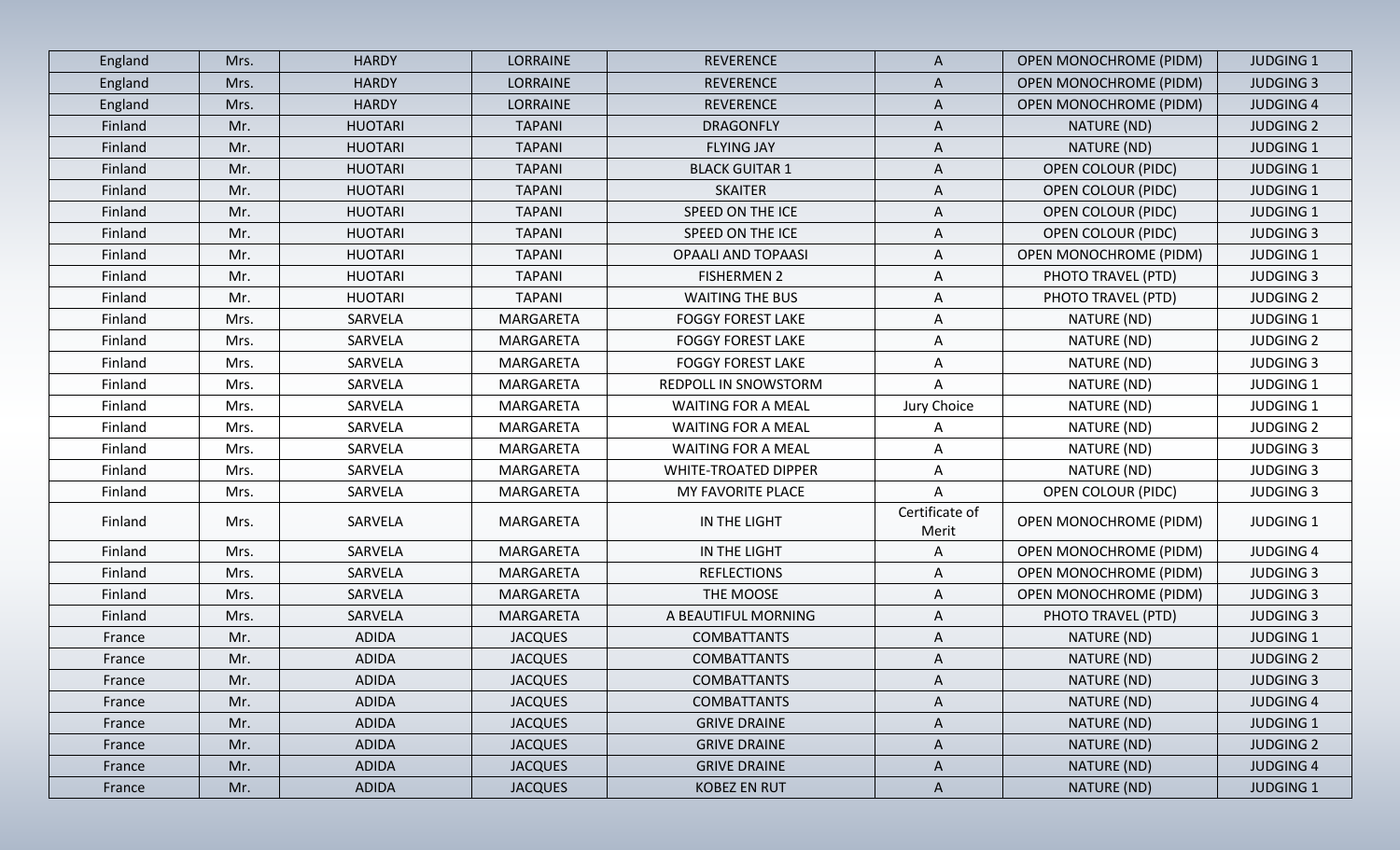| France | Mr.  | <b>ADIDA</b>                            | <b>JACQUES</b> | <b>KOBEZ EN RUT</b>                  | A            | NATURE (ND)                   | <b>JUDGING 2</b> |
|--------|------|-----------------------------------------|----------------|--------------------------------------|--------------|-------------------------------|------------------|
| France | Mr.  | <b>ADIDA</b>                            | <b>JACQUES</b> | <b>KOBEZ EN RUT</b>                  | $\mathsf{A}$ | NATURE (ND)                   | <b>JUDGING 4</b> |
| France | Mr.  | ADIDA                                   | <b>JACQUES</b> | SOIF DU TRIO                         | Α            | NATURE (ND)                   | <b>JUDGING 1</b> |
| France | Mr.  | <b>ADIDA</b>                            | <b>JACQUES</b> | SOIF DU TRIO                         | $\mathsf{A}$ | NATURE (ND)                   | <b>JUDGING 2</b> |
| France | Mr.  | <b>ADIDA</b>                            | <b>JACQUES</b> | SOIF DU TRIO                         | A            | NATURE (ND)                   | <b>JUDGING 3</b> |
| France | Mr.  | <b>ADIDA</b>                            | <b>JACQUES</b> | SOIF DU TRIO                         | Α            | NATURE (ND)                   | <b>JUDGING 4</b> |
| France | Mr.  | <b>ADIDA</b>                            | <b>JACQUES</b> | <b>CHAPERON</b>                      | A            | <b>OPEN COLOUR (PIDC)</b>     | <b>JUDGING 2</b> |
| France | Mr.  | <b>ADIDA</b>                            | <b>JACQUES</b> | <b>SOUS LE PONT</b>                  | A            | <b>OPEN COLOUR (PIDC)</b>     | <b>JUDGING 1</b> |
| France | Mr.  | <b>ADIDA</b>                            | <b>JACQUES</b> | <b>VOL DE CRAVANS</b>                | A            | <b>OPEN COLOUR (PIDC)</b>     | <b>JUDGING 3</b> |
| France | Mr.  | <b>DECAUDIN</b>                         | <b>BERNARD</b> | <b>GATHS PUSHKAR GIRL2</b>           | Α            | <b>OPEN MONOCHROME (PIDM)</b> | <b>JUDGING 1</b> |
| France | Mr.  | <b>DECAUDIN</b>                         | <b>BERNARD</b> | <b>GATHS PUSHKAR GIRL2</b>           | A            | <b>OPEN MONOCHROME (PIDM)</b> | <b>JUDGING 3</b> |
| France | Mr.  | <b>DECAUDIN</b>                         | <b>BERNARD</b> | MADA CHILD2                          | A            | OPEN MONOCHROME (PIDM)        | <b>JUDGING 1</b> |
| France | Mr.  | <b>DECAUDIN</b>                         | <b>BERNARD</b> | <b>THREE BROTHERS2</b>               | A            | <b>OPEN MONOCHROME (PIDM)</b> | <b>JUDGING 3</b> |
| France | Mr.  | <b>DECAUDIN</b>                         | <b>BERNARD</b> | <b>THREE BROTHERS2</b>               | A            | <b>OPEN MONOCHROME (PIDM)</b> | <b>JUDGING 4</b> |
| France | Mr.  | <b>DECAUDIN</b>                         | <b>BERNARD</b> | <b>BUNDI STREET2</b>                 | Α            | PHOTO TRAVEL (PTD)            | <b>JUDGING 1</b> |
| France | Mr.  | <b>DECAUDIN</b>                         | <b>BERNARD</b> | <b>CALLE COLON</b>                   | A            | PHOTO TRAVEL (PTD)            | <b>JUDGING 1</b> |
| France | Mr.  | <b>DECAUDIN</b>                         | <b>BERNARD</b> | TIEBELE3                             | A            | PHOTO TRAVEL (PTD)            | <b>JUDGING 1</b> |
| France | Mrs. | DEFOSSEMONT -<br><b>POMPONNE</b>        | <b>NOELLE</b>  | HUNTING IN MASAI MARA                | A            | NATURE (ND)                   | <b>JUDGING 4</b> |
| France | Mrs. | DEFOSSEMONT -<br><b>POMPONNE</b>        | <b>NOELLE</b>  | MASAI MARA AFTER THE MEAL            | A            | NATURE (ND)                   | <b>JUDGING 4</b> |
| France | Mrs. | DEFOSSEMONT -<br><b>POMPONNE</b>        | <b>NOELLE</b>  | <b>AKHAS WOMAN</b>                   | A            | <b>OPEN MONOCHROME (PIDM)</b> | <b>JUDGING 1</b> |
| France | Mrs. | <b>DEFOSSEMONT -</b><br><b>POMPONNE</b> | <b>NOELLE</b>  | <b>AKHAS WOMAN</b>                   | A            | <b>OPEN MONOCHROME (PIDM)</b> | <b>JUDGING 2</b> |
| France | Mrs. | DEFOSSEMONT -<br><b>POMPONNE</b>        | <b>NOELLE</b>  | <b>AKHAS WOMAN</b>                   | A            | <b>OPEN MONOCHROME (PIDM)</b> | <b>JUDGING 4</b> |
| France | Mrs. | DEFOSSEMONT -<br><b>POMPONNE</b>        | <b>NOELLE</b>  | <b>GIRAFFE WOMAN PLAYING GUITARE</b> | A            | PHOTO TRAVEL (PTD)            | <b>JUDGING 1</b> |
| France | Mrs. | POUILLON                                | <b>SOPHIE</b>  | CARLET AU COUCHER DE SOLEIL          | A            | <b>OPEN COLOUR (PIDC)</b>     | <b>JUDGING 2</b> |
| France | Mrs. | <b>POUILLON</b>                         | <b>SOPHIE</b>  | DAME EN ROUGE                        | $\mathsf{A}$ | <b>OPEN COLOUR (PIDC)</b>     | <b>JUDGING 1</b> |
| France | Mrs. | <b>POUILLON</b>                         | <b>SOPHIE</b>  | DAME EN ROUGE                        | A            | <b>OPEN COLOUR (PIDC)</b>     | <b>JUDGING 3</b> |
| France | Mrs. | <b>POUILLON</b>                         | <b>SOPHIE</b>  | RENCONTRE VENITIENNE                 | A            | <b>OPEN COLOUR (PIDC)</b>     | <b>JUDGING 2</b> |
| France | Mrs. | <b>POUILLON</b>                         | <b>SOPHIE</b>  | RENCONTRE VENITIENNE                 | $\mathsf{A}$ | <b>OPEN COLOUR (PIDC)</b>     | <b>JUDGING 3</b> |
| France | Mrs. | <b>POUILLON</b>                         | <b>SOPHIE</b>  | RENCONTRE VENITIENNE                 | $\mathsf{A}$ | <b>OPEN COLOUR (PIDC)</b>     | <b>JUDGING 4</b> |
| France | Mrs. | <b>POUILLON</b>                         | <b>SOPHIE</b>  | <b>ENVOL PAR LE CHIGNON</b>          | $\mathsf{A}$ | <b>OPEN MONOCHROME (PIDM)</b> | <b>JUDGING 1</b> |
|        |      |                                         |                |                                      |              |                               |                  |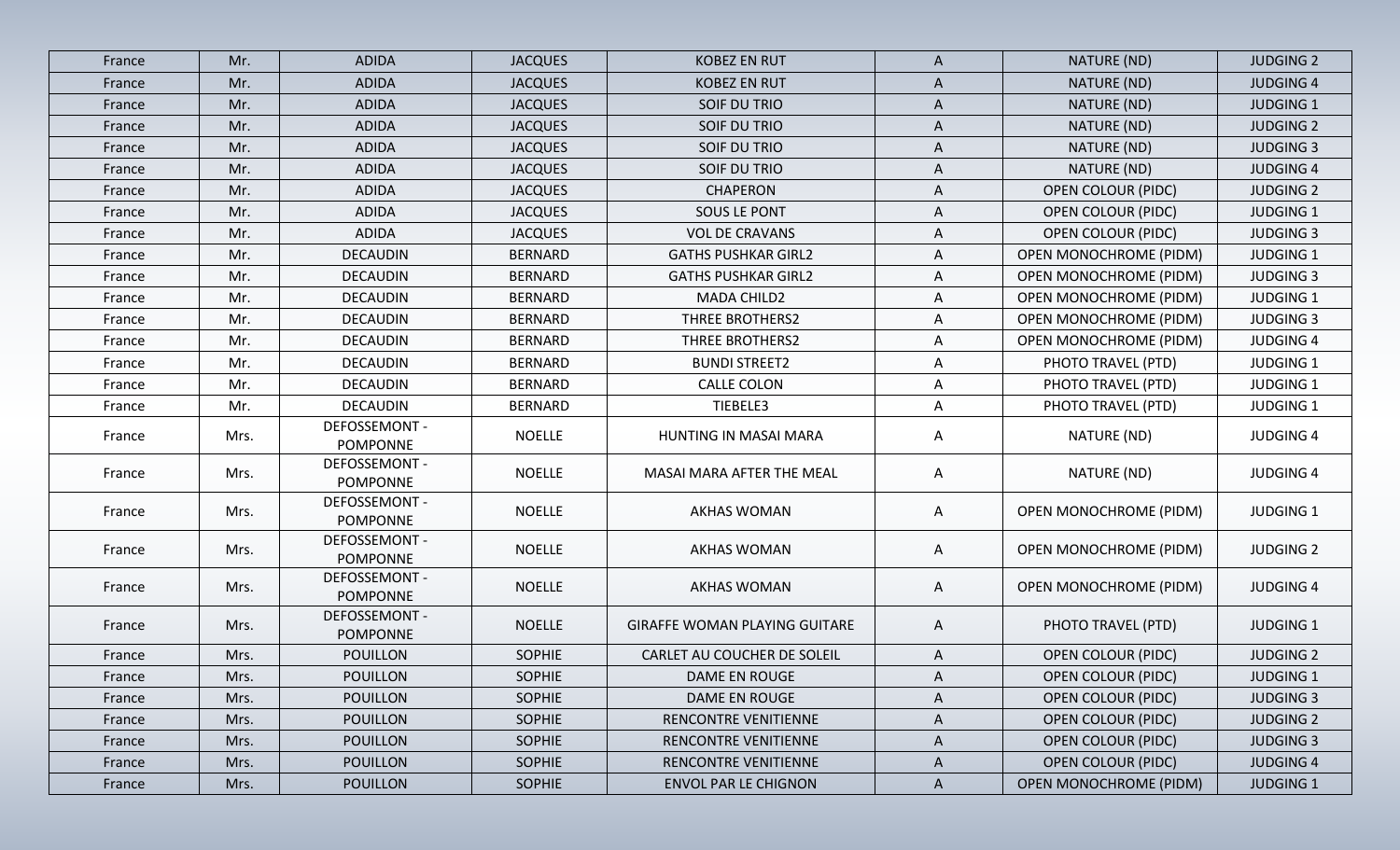| Germany | Dr. | <b>MEINBERG</b> | <b>VOLKER</b>  | <b>BASSTOELPEL 2112</b>            | $\mathsf{A}$ | NATURE (ND)                   | <b>JUDGING 2</b> |
|---------|-----|-----------------|----------------|------------------------------------|--------------|-------------------------------|------------------|
| Germany | Dr. | MEINBERG        | <b>VOLKER</b>  | <b>BASSTOELPEL 2112</b>            | A            | NATURE (ND)                   | <b>JUDGING 3</b> |
| Germany | Dr. | <b>MEINBERG</b> | <b>VOLKER</b>  | <b>BASSTOELPEL 2114</b>            | $\mathsf{A}$ | NATURE (ND)                   | <b>JUDGING 1</b> |
| Germany | Dr. | <b>MEINBERG</b> | <b>VOLKER</b>  | <b>BASSTOELPEL 2114</b>            | A            | NATURE (ND)                   | <b>JUDGING 2</b> |
| Germany | Dr. | MEINBERG        | <b>VOLKER</b>  | TOO LATE                           | $\mathsf{A}$ | NATURE (ND)                   | <b>JUDGING 1</b> |
| Germany | Dr. | <b>MEINBERG</b> | <b>VOLKER</b>  | <b>TOO LATE</b>                    | A            | NATURE (ND)                   | <b>JUDGING 2</b> |
| Germany | Dr. | MEINBERG        | <b>VOLKER</b>  | TOO LATE                           | A            | NATURE (ND)                   | <b>JUDGING 3</b> |
| Germany | Dr. | MEINBERG        | <b>VOLKER</b>  | TOO LATE                           | A            | NATURE (ND)                   | <b>JUDGING 4</b> |
| Germany | Dr. | <b>MEINBERG</b> | <b>VOLKER</b>  | YELLOWSTONE BUFFALOS 08            | A            | NATURE (ND)                   | <b>JUDGING 1</b> |
| Germany | Dr. | MEINBERG        | <b>VOLKER</b>  | YELLOWSTONE BUFFALOS 08            | A            | NATURE (ND)                   | <b>JUDGING 3</b> |
| Germany | Dr. | MEINBERG        | <b>VOLKER</b>  | BASSTOELPEL 2104                   | $\mathsf{A}$ | <b>OPEN MONOCHROME (PIDM)</b> | <b>JUDGING 1</b> |
| Germany | Dr. | MEINBERG        | <b>VOLKER</b>  | <b>CHRISTOS ARC DE TRIOMPHE 06</b> | A            | OPEN MONOCHROME (PIDM)        | <b>JUDGING 3</b> |
| Germany | Dr. | <b>MEINBERG</b> | <b>VOLKER</b>  | YELLOWSTONE BUFFALOS 10            | A            | <b>OPEN MONOCHROME (PIDM)</b> | <b>JUDGING 1</b> |
| Germany | Dr. | MEINBERG        | <b>VOLKER</b>  | <b>BRYCE CANYON SUNSET 2</b>       | $\mathsf{A}$ | PHOTO TRAVEL (PTD)            | <b>JUDGING 3</b> |
| Germany | Dr. | <b>MEINBERG</b> | <b>VOLKER</b>  | MAGDALENEFJORD 04                  | A            | PHOTO TRAVEL (PTD)            | <b>JUDGING 1</b> |
| Germany | Dr. | <b>MEINBERG</b> | <b>VOLKER</b>  | MAGDALENEFJORD 04                  | $\mathsf{A}$ | PHOTO TRAVEL (PTD)            | <b>JUDGING 2</b> |
| Germany | Dr. | MEINBERG        | <b>VOLKER</b>  | MAGDALENEFJORD 04                  | A            | PHOTO TRAVEL (PTD)            | <b>JUDGING 3</b> |
| Germany | Dr. | MEINBERG        | <b>VOLKER</b>  | MAGDALENEFJORD 04                  | $\mathsf{A}$ | PHOTO TRAVEL (PTD)            | <b>JUDGING 4</b> |
| Germany | Dr. | MEINBERG        | <b>VOLKER</b>  | TOP OF THE ROCK 06                 | A            | PHOTO TRAVEL (PTD)            | <b>JUDGING 1</b> |
| Germany | Dr. | MEINBERG        | <b>VOLKER</b>  | TOP OF THE ROCK 06                 | A            | PHOTO TRAVEL (PTD)            | <b>JUDGING 2</b> |
| Germany | Dr. | MEINBERG        | <b>VOLKER</b>  | TOP OF THE ROCK 06                 | $\mathsf{A}$ | PHOTO TRAVEL (PTD)            | <b>JUDGING 3</b> |
| Germany | Mr. | <b>BOEHM</b>    | <b>GERHARD</b> | <b>PUFFIN</b>                      | A            | NATURE (ND)                   | <b>JUDGING 4</b> |
| Germany | Mr. | <b>BOEHM</b>    | <b>GERHARD</b> | <b>REIHER</b>                      | $\mathsf{A}$ | NATURE (ND)                   | <b>JUDGING 1</b> |
| Germany | Mr. | <b>BOEHM</b>    | <b>GERHARD</b> | <b>REIHER</b>                      | A            | NATURE (ND)                   | <b>JUDGING 2</b> |
| Germany | Mr. | <b>BOEHM</b>    | <b>GERHARD</b> | <b>REIHER</b>                      | A            | NATURE (ND)                   | <b>JUDGING 4</b> |
| Germany | Mr. | <b>BOEHM</b>    | <b>GERHARD</b> | SUBMARINE                          | A            | NATURE (ND)                   | <b>JUDGING 4</b> |
| Germany | Mr. | <b>BOEHM</b>    | <b>GERHARD</b> | DUO <sub>7</sub>                   | A            | <b>OPEN COLOUR (PIDC)</b>     | <b>JUDGING 1</b> |
| Germany | Mr. | <b>BOEHM</b>    | <b>GERHARD</b> | DUO <sub>7</sub>                   | A            | <b>OPEN COLOUR (PIDC)</b>     | <b>JUDGING 2</b> |
| Germany | Mr. | <b>BOEHM</b>    | <b>GERHARD</b> | DUO <sub>7</sub>                   | A            | <b>OPEN COLOUR (PIDC)</b>     | <b>JUDGING 4</b> |
| Germany | Mr. | <b>BOEHM</b>    | GERHARD        | HIGH JUMP 2019                     | A            | <b>OPEN COLOUR (PIDC)</b>     | <b>JUDGING 1</b> |
| Germany | Mr. | <b>BOEHM</b>    | GERHARD        | HIGH JUMP 2019                     | $\mathsf{A}$ | <b>OPEN COLOUR (PIDC)</b>     | <b>JUDGING 2</b> |
| Germany | Mr. | <b>BOEHM</b>    | GERHARD        | HIGH JUMP 2019                     | A            | <b>OPEN COLOUR (PIDC)</b>     | <b>JUDGING 3</b> |
| Germany | Mr. | <b>BOEHM</b>    | <b>GERHARD</b> | IN THE POWER - PLANT               | $\mathsf{A}$ | <b>OPEN COLOUR (PIDC)</b>     | <b>JUDGING 2</b> |
| Germany | Mr. | <b>BOEHM</b>    | <b>GERHARD</b> | IN THE POWER - PLANT               | $\mathsf{A}$ | <b>OPEN COLOUR (PIDC)</b>     | <b>JUDGING 3</b> |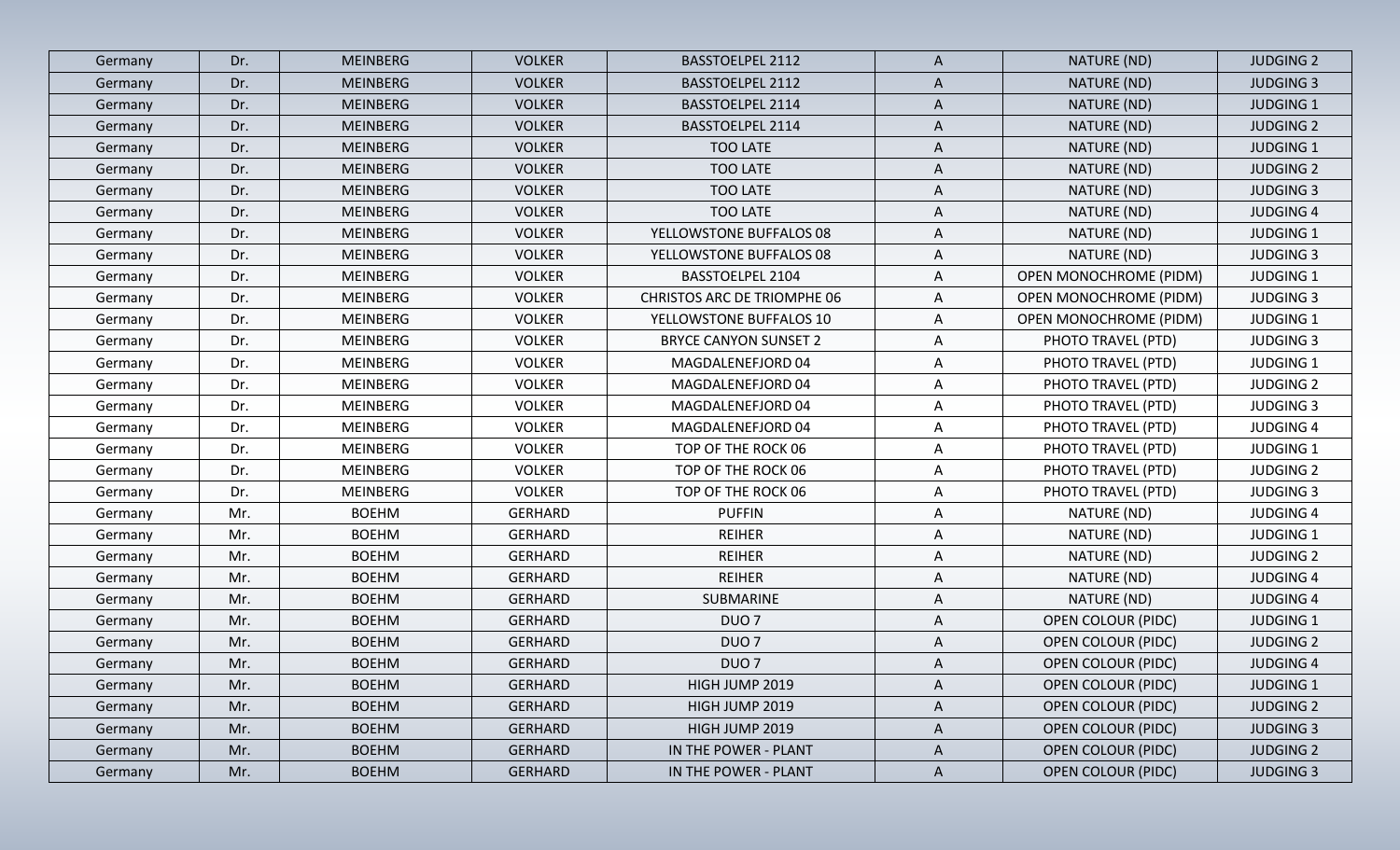| Germany | Mr. | <b>BOEHM</b>    | <b>GERHARD</b> | IN THE POWER - PLANT   | $\mathsf{A}$ | <b>OPEN COLOUR (PIDC)</b>     | <b>JUDGING 4</b> |
|---------|-----|-----------------|----------------|------------------------|--------------|-------------------------------|------------------|
| Germany | Mr. | <b>BOEHM</b>    | <b>GERHARD</b> | <b>SPRINT 2016</b>     | A            | <b>OPEN COLOUR (PIDC)</b>     | <b>JUDGING 1</b> |
| Germany | Mr. | <b>BOEHM</b>    | <b>GERHARD</b> | SPRINT 2016            | $\mathsf{A}$ | <b>OPEN COLOUR (PIDC)</b>     | <b>JUDGING 2</b> |
| Germany | Mr. | <b>BOEHM</b>    | <b>GERHARD</b> | SPRINT 2016            | A            | <b>OPEN COLOUR (PIDC)</b>     | <b>JUDGING 3</b> |
| Germany | Mr. | <b>BOEHM</b>    | <b>GERHARD</b> | <b>DUO 5 - SW</b>      | PSA Gold     | <b>OPEN MONOCHROME (PIDM)</b> | <b>JUDGING 1</b> |
| Germany | Mr. | <b>BOEHM</b>    | <b>GERHARD</b> | <b>DUO 5 - SW</b>      | A            | OPEN MONOCHROME (PIDM)        | <b>JUDGING 3</b> |
| Germany | Mr. | <b>BOEHM</b>    | GERHARD        | <b>DUO 5 - SW</b>      | Jury Choice  | OPEN MONOCHROME (PIDM)        | <b>JUDGING 4</b> |
| Germany | Mr. | <b>BOEHM</b>    | <b>GERHARD</b> | LIGHT AND SHADOW 2     | A            | <b>OPEN MONOCHROME (PIDM)</b> | <b>JUDGING 1</b> |
| Germany | Mr. | <b>BOEHM</b>    | <b>GERHARD</b> | LIGHT AND SHADOW 2     | A            | OPEN MONOCHROME (PIDM)        | <b>JUDGING 2</b> |
| Germany | Mr. | <b>BOEHM</b>    | <b>GERHARD</b> | LIGHT AND SHADOW 2     | A            | OPEN MONOCHROME (PIDM)        | <b>JUDGING 3</b> |
| Germany | Mr. | <b>BOEHM</b>    | GERHARD        | LIGHT AND SHADOW 2     | $\mathsf{A}$ | <b>OPEN MONOCHROME (PIDM)</b> | <b>JUDGING 4</b> |
| Germany | Mr. | <b>BOEHM</b>    | <b>GERHARD</b> | TABLE TOP - SW4        | A            | OPEN MONOCHROME (PIDM)        | <b>JUDGING 2</b> |
| Germany | Mr. | <b>BOEHM</b>    | <b>GERHARD</b> | TABLE TOP - SW4        | A            | OPEN MONOCHROME (PIDM)        | <b>JUDGING 3</b> |
| Germany | Mr. | <b>BOEHM</b>    | <b>GERHARD</b> | TABLE TOP - SW4        | A            | <b>OPEN MONOCHROME (PIDM)</b> | <b>JUDGING 4</b> |
| Germany | Mr. | <b>BOEHM</b>    | <b>GERHARD</b> | <b>TABLE TOP SW</b>    | A            | <b>OPEN MONOCHROME (PIDM)</b> | <b>JUDGING 1</b> |
| Germany | Mr. | <b>BOEHM</b>    | GERHARD        | TABLE TOP SW           | $\mathsf{A}$ | OPEN MONOCHROME (PIDM)        | <b>JUDGING 2</b> |
| Germany | Mr. | <b>BOEHM</b>    | <b>GERHARD</b> | <b>TABLE TOP SW</b>    | A            | OPEN MONOCHROME (PIDM)        | <b>JUDGING 3</b> |
| Germany | Mr. | <b>BOEHM</b>    | GERHARD        | <b>TABLE TOP SW</b>    | A            | OPEN MONOCHROME (PIDM)        | <b>JUDGING 4</b> |
| Germany | Mr. | <b>BOEHM</b>    | GERHARD        | ALASKA                 | A            | PHOTO TRAVEL (PTD)            | <b>JUDGING 1</b> |
| Germany | Mr. | <b>BOEHM</b>    | GERHARD        | ALASKA                 | A            | PHOTO TRAVEL (PTD)            | <b>JUDGING 2</b> |
| Germany | Mr. | <b>BOEHM</b>    | GERHARD        | <b>BALLOON - START</b> | $\mathsf{A}$ | PHOTO TRAVEL (PTD)            | <b>JUDGING 4</b> |
| Germany | Mr. | <b>BOEHM</b>    | <b>GERHARD</b> | SALZ                   | A            | PHOTO TRAVEL (PTD)            | <b>JUDGING 1</b> |
| Germany | Mr. | <b>BRENNICH</b> | <b>NORBERT</b> | <b>GOLDEN PATRON</b>   | A            | <b>OPEN COLOUR (PIDC)</b>     | <b>JUDGING 4</b> |
| Germany | Mr. | <b>BRENNICH</b> | <b>NORBERT</b> | <b>MAGAZIN</b>         | A            | <b>OPEN COLOUR (PIDC)</b>     | <b>JUDGING 1</b> |
| Germany | Mr. | <b>BRENNICH</b> | <b>NORBERT</b> | <b>SUBWAY MOSAIC</b>   | A            | <b>OPEN COLOUR (PIDC)</b>     | <b>JUDGING 3</b> |
| Germany | Mr. | <b>BRENNICH</b> | <b>NORBERT</b> | <b>VOLCANIC LAND</b>   | A            | PHOTO TRAVEL (PTD)            | <b>JUDGING 3</b> |
| Germany | Mr. | <b>BRENNICH</b> | <b>NORBERT</b> | <b>VOLCANIC LAND</b>   | A            | PHOTO TRAVEL (PTD)            | <b>JUDGING 4</b> |
| Germany | Mr. | <b>RAINTUNG</b> | YOHAN          | <b>BREAKFAST</b>       | A            | NATURE (ND)                   | <b>JUDGING 2</b> |
| Germany | Mr. | <b>RAINTUNG</b> | YOHAN          | <b>BREAKFAST</b>       | A            | NATURE (ND)                   | <b>JUDGING 3</b> |
| Germany | Mr. | RAINTUNG        | YOHAN          | <b>BREAKFAST</b>       | $\mathsf{A}$ | NATURE (ND)                   | <b>JUDGING 4</b> |
| Germany | Mr. | RAINTUNG        | YOHAN          | <b>BUTTERFLY</b>       | $\mathsf{A}$ | NATURE (ND)                   | <b>JUDGING 3</b> |
| Germany | Mr. | <b>RAINTUNG</b> | <b>YOHAN</b>   | <b>FEEDING</b>         | $\mathsf{A}$ | NATURE (ND)                   | <b>JUDGING 1</b> |
| Germany | Mr. | RAINTUNG        | YOHAN          | <b>FEEDING</b>         | $\mathsf{A}$ | NATURE (ND)                   | <b>JUDGING 2</b> |
| Germany | Mr. | RAINTUNG        | YOHAN          | <b>FEEDING</b>         | $\mathsf{A}$ | NATURE (ND)                   | <b>JUDGING 3</b> |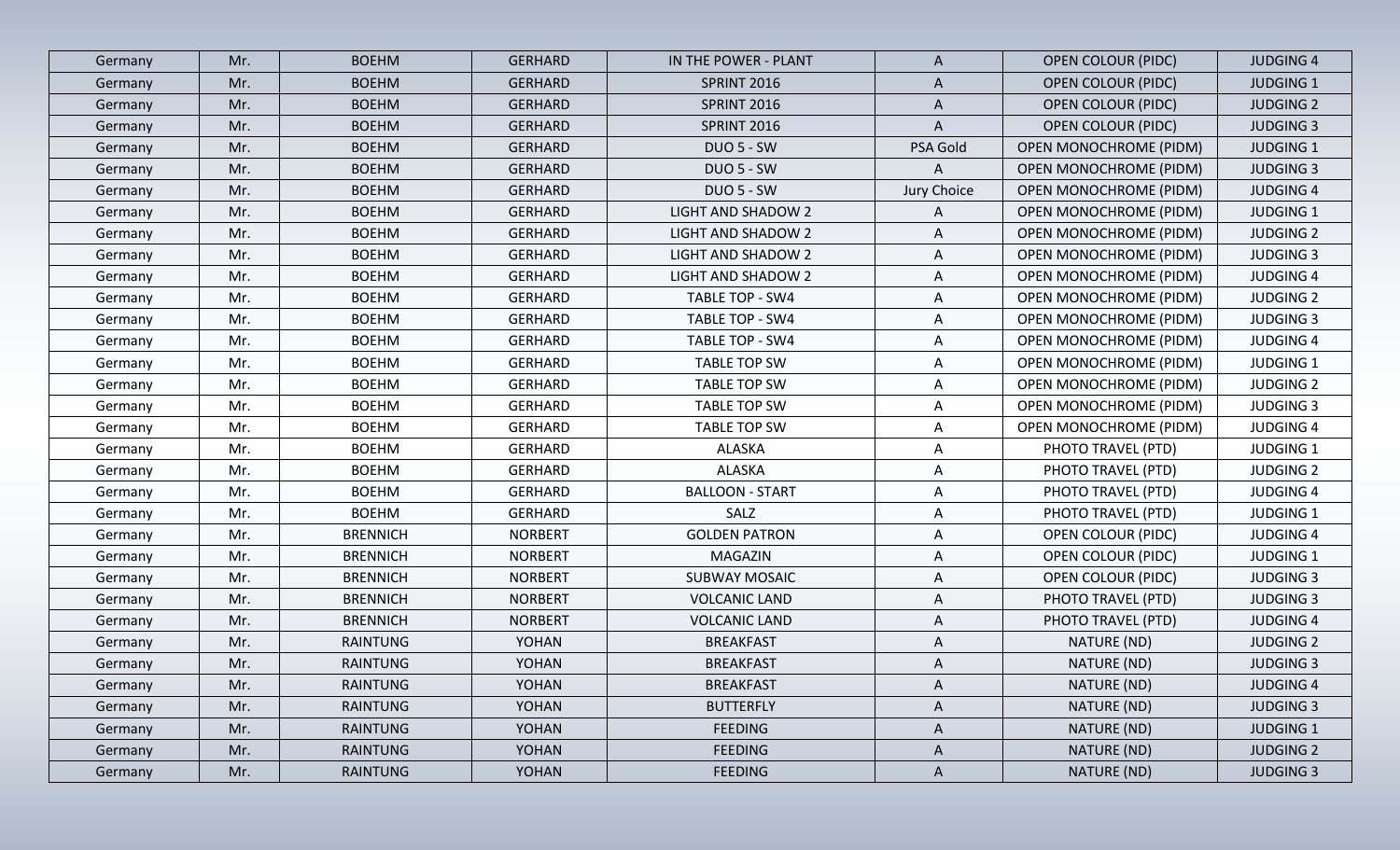| Germany | Mr. | <b>RAINTUNG</b> | <b>YOHAN</b>   | <b>FEEDING</b>             | A                       | NATURE (ND)                   | <b>JUDGING 4</b> |
|---------|-----|-----------------|----------------|----------------------------|-------------------------|-------------------------------|------------------|
| Germany | Mr. | <b>RAINTUNG</b> | <b>YOHAN</b>   | <b>MILAN</b>               | A                       | NATURE (ND)                   | <b>JUDGING 1</b> |
| Germany | Mr. | RAINTUNG        | <b>YOHAN</b>   | <b>MILAN</b>               | $\mathsf{A}$            | NATURE (ND)                   | <b>JUDGING 2</b> |
| Germany | Mr. | <b>RAINTUNG</b> | YOHAN          | <b>MILAN</b>               | A                       | NATURE (ND)                   | <b>JUDGING 3</b> |
| Germany | Mr. | <b>RAINTUNG</b> | <b>YOHAN</b>   | <b>MILAN</b>               | A                       | NATURE (ND)                   | <b>JUDGING 4</b> |
| Germany | Mr. | <b>RAINTUNG</b> | <b>YOHAN</b>   | <b>ANEMONE FISH</b>        | A                       | <b>OPEN COLOUR (PIDC)</b>     | <b>JUDGING 1</b> |
| Germany | Mr. | <b>RAINTUNG</b> | <b>YOHAN</b>   | <b>ANEMONE FISH</b>        | A                       | <b>OPEN COLOUR (PIDC)</b>     | <b>JUDGING 3</b> |
| Germany | Mr. | RAINTUNG        | YOHAN          | STONEBRIDGE                | A                       | <b>OPEN COLOUR (PIDC)</b>     | <b>JUDGING 1</b> |
| Germany | Mr. | <b>RAINTUNG</b> | <b>YOHAN</b>   | STONEBRIDGE                | A                       | <b>OPEN COLOUR (PIDC)</b>     | <b>JUDGING 2</b> |
| Germany | Mr. | RAINTUNG        | YOHAN          | STONEBRIDGE                | A                       | <b>OPEN COLOUR (PIDC)</b>     | <b>JUDGING 3</b> |
| Germany | Mr. | RAINTUNG        | YOHAN          | THE ROCK                   | $\mathsf{A}$            | <b>OPEN COLOUR (PIDC)</b>     | <b>JUDGING 3</b> |
| Germany | Mr. | <b>RAINTUNG</b> | <b>YOHAN</b>   | THREE PEAKS                | A                       | <b>OPEN COLOUR (PIDC)</b>     | <b>JUDGING 1</b> |
| Germany | Mr. | <b>RAINTUNG</b> | YOHAN          | <b>THREE PEAKS</b>         | A                       | <b>OPEN COLOUR (PIDC)</b>     | <b>JUDGING 2</b> |
| Germany | Mr. | <b>RAINTUNG</b> | YOHAN          | <b>THREE PEAKS</b>         | $\mathsf{A}$            | <b>OPEN COLOUR (PIDC)</b>     | <b>JUDGING 3</b> |
| Germany | Mr. | RAINTUNG        | YOHAN          | <b>CASTLE LICHTENSTEIN</b> | A                       | <b>OPEN MONOCHROME (PIDM)</b> | <b>JUDGING 3</b> |
| Germany | Mr. | RAINTUNG        | YOHAN          | DANCING IN THE SKY         | $\mathsf{A}$            | OPEN MONOCHROME (PIDM)        | <b>JUDGING 1</b> |
| Germany | Mr. | RAINTUNG        | YOHAN          | <b>DANCING IN THE SKY</b>  | $\mathsf{A}$            | <b>OPEN MONOCHROME (PIDM)</b> | <b>JUDGING 3</b> |
| Germany | Mr. | <b>RAINTUNG</b> | YOHAN          | <b>HORSE RACING</b>        | A                       | <b>OPEN MONOCHROME (PIDM)</b> | <b>JUDGING 2</b> |
| Germany | Mr. | RAINTUNG        | YOHAN          | WINDMILL                   | A                       | OPEN MONOCHROME (PIDM)        | <b>JUDGING 2</b> |
| Germany | Mr. | RAINTUNG        | YOHAN          | <b>BROMO</b>               | Certificate of<br>Merit | PHOTO TRAVEL (PTD)            | <b>JUDGING 1</b> |
| Germany | Mr. | <b>RAINTUNG</b> | YOHAN          | <b>BROMO</b>               | Certificate of<br>Merit | PHOTO TRAVEL (PTD)            | <b>JUDGING 2</b> |
| Germany | Mr. | RAINTUNG        | YOHAN          | <b>BROMO</b>               | A                       | PHOTO TRAVEL (PTD)            | <b>JUDGING 3</b> |
| Germany | Mr. | <b>RAINTUNG</b> | YOHAN          | <b>BROMO</b>               | $\mathsf{A}$            | PHOTO TRAVEL (PTD)            | <b>JUDGING 4</b> |
| Germany | Mr. | <b>RAINTUNG</b> | YOHAN          | <b>FIREWORK</b>            | A                       | PHOTO TRAVEL (PTD)            | <b>JUDGING 1</b> |
| Germany | Mr. | <b>RAINTUNG</b> | YOHAN          | <b>FIREWORK</b>            | A                       | PHOTO TRAVEL (PTD)            | <b>JUDGING 2</b> |
| Germany | Mr. | RAINTUNG        | YOHAN          | <b>FIREWORK</b>            | A                       | PHOTO TRAVEL (PTD)            | <b>JUDGING 3</b> |
| Germany | Mr. | <b>RAINTUNG</b> | YOHAN          | <b>MORNING HAS BROKEN</b>  | A                       | PHOTO TRAVEL (PTD)            | <b>JUDGING 1</b> |
| Germany | Mr. | RAINTUNG        | YOHAN          | <b>MORNING HAS BROKEN</b>  | A                       | PHOTO TRAVEL (PTD)            | <b>JUDGING 2</b> |
| Germany | Mr. | RAINTUNG        | YOHAN          | <b>MORNING HAS BROKEN</b>  | A                       | PHOTO TRAVEL (PTD)            | <b>JUDGING 3</b> |
| Germany | Mr. | RAINTUNG        | YOHAN          | <b>STUPA</b>               | A                       | PHOTO TRAVEL (PTD)            | <b>JUDGING 2</b> |
| Germany | Mr. | RAINTUNG        | YOHAN          | <b>STUPA</b>               | $\mathsf{A}$            | PHOTO TRAVEL (PTD)            | <b>JUDGING 3</b> |
| Germany | Mr. | RIEHLE          | <b>GUNTHER</b> | COYOTE 1                   | $\mathsf{A}$            | NATURE (ND)                   | <b>JUDGING 1</b> |
| Germany | Mr. | RIEHLE          | <b>GUNTHER</b> | COYOTE 1                   | $\mathsf{A}$            | NATURE (ND)                   | <b>JUDGING 2</b> |
|         |     |                 |                |                            |                         |                               |                  |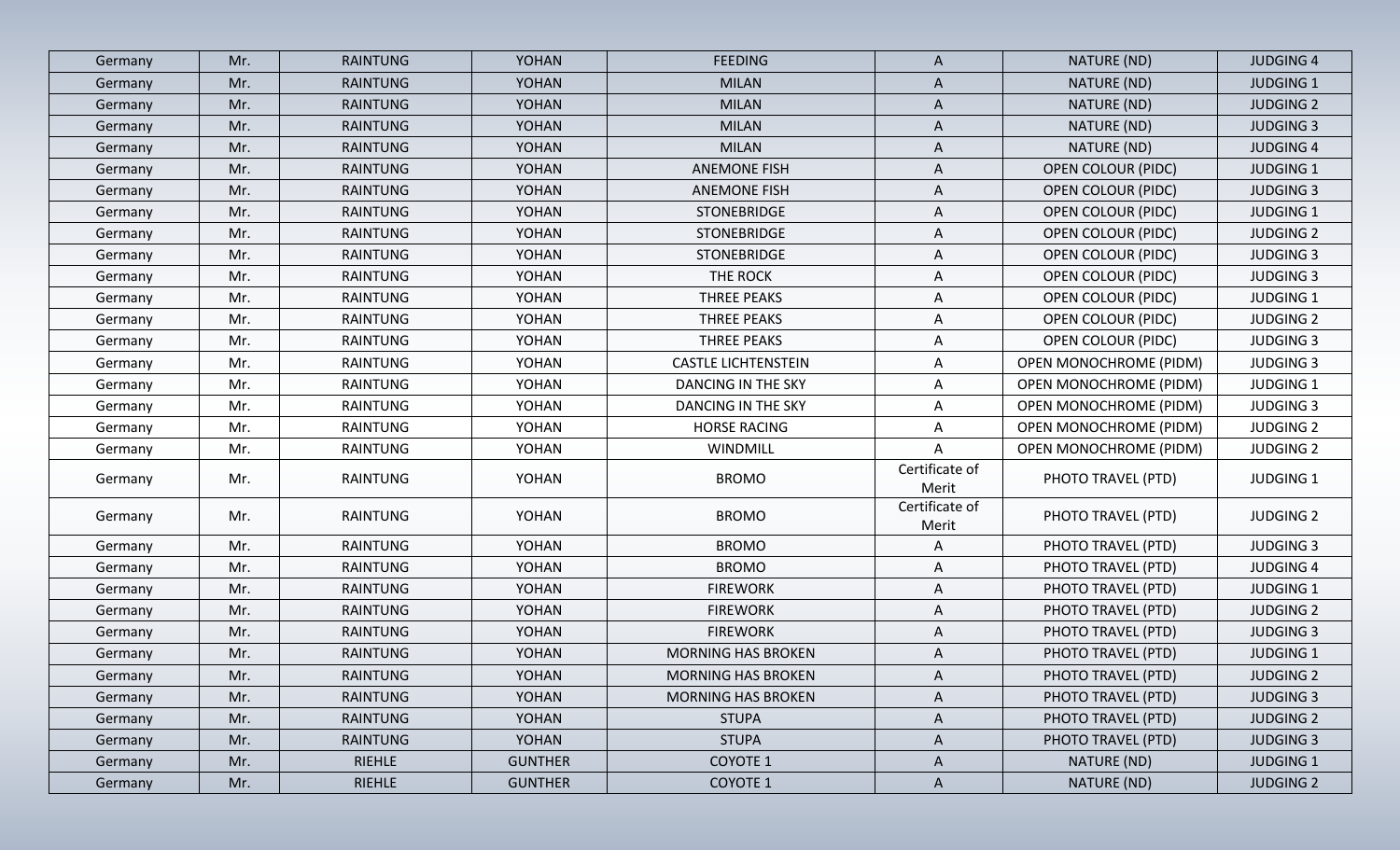| Germany | Mr. | RIEHLE         | <b>GUNTHER</b> | ELK BULL IN LAST SUN RAYS       | Certificate of<br>Merit | NATURE (ND)                   | <b>JUDGING 1</b> |
|---------|-----|----------------|----------------|---------------------------------|-------------------------|-------------------------------|------------------|
| Germany | Mr. | <b>RIEHLE</b>  | <b>GUNTHER</b> | RAM IN FOREST 2                 | A                       | NATURE (ND)                   | <b>JUDGING 1</b> |
| Germany | Mr. | <b>RIEHLE</b>  | <b>GUNTHER</b> | ADULT AND YOUNG 16              | A                       | <b>OPEN COLOUR (PIDC)</b>     | <b>JUDGING 1</b> |
| Germany | Mr. | <b>RIEHLE</b>  | <b>GUNTHER</b> | ADULT AND YOUNG 16              | $\mathsf{A}$            | <b>OPEN COLOUR (PIDC)</b>     | <b>JUDGING 2</b> |
| Germany | Mr. | RIEHLE         | <b>GUNTHER</b> | ATLANTIC PUFFIN TAKE OFF WF 1   | A                       | <b>OPEN COLOUR (PIDC)</b>     | <b>JUDGING 1</b> |
| Germany | Mr. | RIEHLE         | <b>GUNTHER</b> | ATLANTIC PUFFIN TAKE OFF WF 1   | A                       | <b>OPEN COLOUR (PIDC)</b>     | <b>JUDGING 2</b> |
| Germany | Mr. | <b>RIEHLE</b>  | <b>GUNTHER</b> | ATLANTIC PUFFINS DUO 1          | A                       | <b>OPEN COLOUR (PIDC)</b>     | <b>JUDGING 2</b> |
| Germany | Mr. | RIEHLE         | <b>GUNTHER</b> | <b>ARCTIC TERN IN FLIGHT 12</b> | A                       | <b>OPEN MONOCHROME (PIDM)</b> | <b>JUDGING 1</b> |
| Germany | Mr. | <b>RIEHLE</b>  | <b>GUNTHER</b> | SPARRING ELEPHANT SEAL PUPS 8   | A                       | <b>OPEN MONOCHROME (PIDM)</b> | <b>JUDGING 1</b> |
| Germany | Mr. | RIEHLE         | <b>GUNTHER</b> | BROWN BLUFF SCAPE SNOW STORM 3  | A                       | PHOTO TRAVEL (PTD)            | <b>JUDGING 2</b> |
| Germany | Mr. | <b>SCHMITZ</b> | <b>WILLI</b>   | <b>COLORFUL WINTERTIME</b>      | A                       | NATURE (ND)                   | <b>JUDGING 1</b> |
| Germany | Mr. | <b>SCHMITZ</b> | <b>WILLI</b>   | <b>COLORFUL WINTERTIME</b>      | Certificate of<br>Merit | NATURE (ND)                   | <b>JUDGING 3</b> |
| Germany | Mr. | <b>SCHMITZ</b> | <b>WILLI</b>   | <b>COLORFUL WINTERTIME</b>      | A                       | NATURE (ND)                   | <b>JUDGING 4</b> |
| Germany | Mr. | <b>SCHMITZ</b> | <b>WILLI</b>   | DUEL IN THE AIR                 | Α                       | NATURE (ND)                   | <b>JUDGING 1</b> |
| Germany | Mr. | <b>SCHMITZ</b> | <b>WILLI</b>   | DUEL IN THE AIR                 | A                       | NATURE (ND)                   | <b>JUDGING 3</b> |
| Germany | Mr. | <b>SCHMITZ</b> | WILLI          | DUEL IN THE AIR                 | A                       | NATURE (ND)                   | <b>JUDGING 4</b> |
| Germany | Mr. | <b>SCHMITZ</b> | <b>WILLI</b>   | <b>DUNNOCK IN WINTERTIME</b>    | Α                       | NATURE (ND)                   | <b>JUDGING 1</b> |
| Germany | Mr. | <b>SCHMITZ</b> | <b>WILLI</b>   | <b>DUNNOCK IN WINTERTIME</b>    | A                       | NATURE (ND)                   | <b>JUDGING 2</b> |
| Germany | Mr. | <b>SCHMITZ</b> | <b>WILLI</b>   | DUNNOCK IN WINTERTIME           | A                       | NATURE (ND)                   | <b>JUDGING 3</b> |
| Germany | Mr. | <b>SCHMITZ</b> | WILLI          | DUNNOCK IN WINTERTIME           | Α                       | NATURE (ND)                   | <b>JUDGING 4</b> |
| Germany | Mr. | <b>SCHMITZ</b> | <b>WILLI</b>   | <b>FIGHTING HORNETS</b>         | A                       | NATURE (ND)                   | <b>JUDGING 1</b> |
| Germany | Mr. | <b>SCHMITZ</b> | <b>WILLI</b>   | <b>FIGHTING HORNETS</b>         | Α                       | NATURE (ND)                   | <b>JUDGING 3</b> |
| Germany | Mr. | <b>SCHMITZ</b> | <b>WILLI</b>   | <b>STARLING IN AUTUMN</b>       | Α                       | <b>OPEN COLOUR (PIDC)</b>     | <b>JUDGING 1</b> |
| Germany | Mr. | <b>SCHMITZ</b> | <b>WILLI</b>   | <b>STARLING IN AUTUMN</b>       | A                       | <b>OPEN COLOUR (PIDC)</b>     | <b>JUDGING 2</b> |
| Germany | Mr. | <b>SCHMITZ</b> | <b>WILLI</b>   | <b>STARLING IN AUTUMN</b>       | A                       | <b>OPEN COLOUR (PIDC)</b>     | <b>JUDGING 3</b> |
| Germany | Mr. | <b>SCHMITZ</b> | WILLI          | <b>TWO HORNETS</b>              | A                       | <b>OPEN COLOUR (PIDC)</b>     | <b>JUDGING 1</b> |
| Germany | Mr. | <b>SCHMITZ</b> | WILLI          | <b>TWO HORNETS</b>              | A                       | <b>OPEN COLOUR (PIDC)</b>     | <b>JUDGING 3</b> |
| Germany | Mr. | <b>SCHMITZ</b> | <b>WILLI</b>   | <b>TWO WASPS</b>                | Certificate of<br>Merit | <b>OPEN COLOUR (PIDC)</b>     | <b>JUDGING 3</b> |
| Germany | Mr. | <b>SCHMITZ</b> | <b>WILLI</b>   | WHAT IS THERE TO SEE HERE       | A                       | <b>OPEN COLOUR (PIDC)</b>     | <b>JUDGING 1</b> |
| Germany | Mr. | <b>SCHMITZ</b> | <b>WILLI</b>   | CHURCH IN THE DOLOMITES         | A                       | <b>OPEN MONOCHROME (PIDM)</b> | <b>JUDGING 2</b> |
| Germany | Mr. | <b>SCHMITZ</b> | <b>WILLI</b>   | CHURCH IN THE DOLOMITES         | $\mathsf{A}$            | OPEN MONOCHROME (PIDM)        | <b>JUDGING 3</b> |
| Germany | Mr. | <b>SCHMITZ</b> | <b>WILLI</b>   | <b>DARK CLOUDS</b>              | $\mathsf{A}$            | <b>OPEN MONOCHROME (PIDM)</b> | <b>JUDGING 2</b> |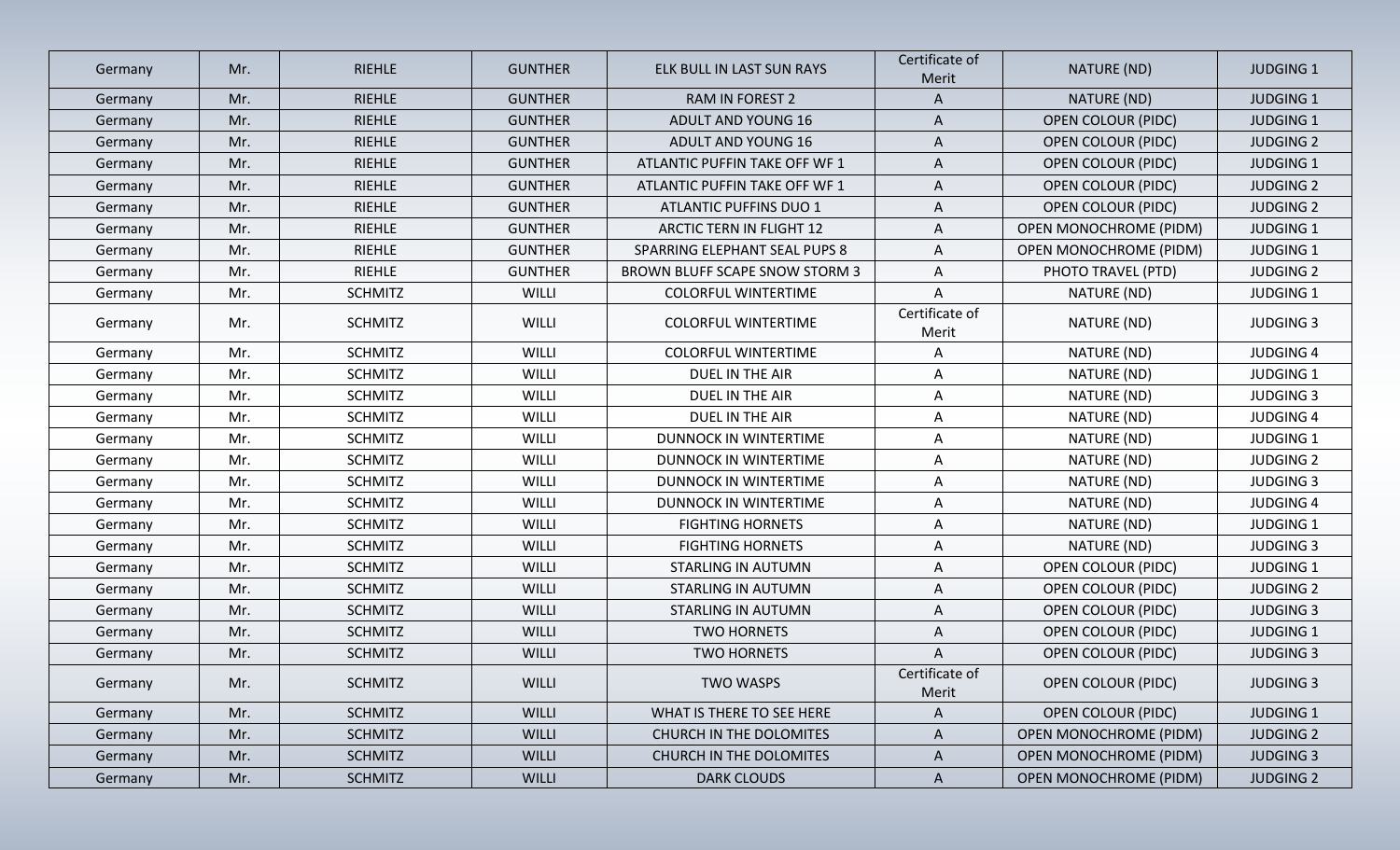| Germany | Mr.  | <b>SCHMITZ</b>     | <b>WILLI</b>    | <b>DARK CLOUDS</b>            | $\mathsf{A}$ | <b>OPEN MONOCHROME (PIDM)</b> | <b>JUDGING 3</b> |
|---------|------|--------------------|-----------------|-------------------------------|--------------|-------------------------------|------------------|
| Germany | Mr.  | <b>SCHMITZ</b>     | <b>WILLI</b>    | <b>SAD LOOK</b>               | A            | OPEN MONOCHROME (PIDM)        | <b>JUDGING 2</b> |
| Germany | Mr.  | <b>SCHMITZ</b>     | <b>WILLI</b>    | WHO IS THE STRONGER           | A            | <b>OPEN MONOCHROME (PIDM)</b> | <b>JUDGING 1</b> |
| Germany | Mr.  | <b>SCHMITZ</b>     | <b>WILLI</b>    | WHO IS THE STRONGER           | A            | <b>OPEN MONOCHROME (PIDM)</b> | <b>JUDGING 2</b> |
| Germany | Mr.  | <b>SCHMITZ</b>     | <b>WILLI</b>    | WHO IS THE STRONGER           | $\mathsf{A}$ | <b>OPEN MONOCHROME (PIDM)</b> | <b>JUDGING 4</b> |
| Germany | Mr.  | <b>SCHMITZ</b>     | <b>WILLI</b>    | <b>DOLOMITES</b>              | A            | PHOTO TRAVEL (PTD)            | <b>JUDGING 3</b> |
| Germany | Mr.  | <b>SCHMITZ</b>     | <b>WILLI</b>    | <b>DOLOMITES</b>              | A            | PHOTO TRAVEL (PTD)            | <b>JUDGING 4</b> |
| Germany | Mr.  | <b>SCHMITZ</b>     | WILLI           | IN THE DOLOMITES              | A            | PHOTO TRAVEL (PTD)            | <b>JUDGING 3</b> |
| Germany | Mr.  | <b>SCHMITZ</b>     | WILLI           | SANKT KATHREIN BY HAFLING     | A            | PHOTO TRAVEL (PTD)            | <b>JUDGING 2</b> |
| Germany | Mr.  | <b>SCHMITZ</b>     | <b>WILLI</b>    | SANKT KATHREIN BY HAFLING     | A            | PHOTO TRAVEL (PTD)            | <b>JUDGING 3</b> |
| Germany | Mr.  | SCHUHMACHER        | <b>VOLKER</b>   | <b>BLUE TOWERS</b>            | $\mathsf{A}$ | <b>OPEN COLOUR (PIDC)</b>     | <b>JUDGING 2</b> |
| Germany | Mr.  | <b>SCHUHMACHER</b> | <b>VOLKER</b>   | <b>BLUE TOWERS</b>            | A            | <b>OPEN COLOUR (PIDC)</b>     | <b>JUDGING 3</b> |
| Germany | Mr.  | <b>SCHUHMACHER</b> | <b>VOLKER</b>   | <b>ICE</b>                    | A            | <b>OPEN COLOUR (PIDC)</b>     | <b>JUDGING 2</b> |
| Germany | Mr.  | SCHUHMACHER        | <b>VOLKER</b>   | <b>BRIDGES</b>                | A            | <b>OPEN MONOCHROME (PIDM)</b> | <b>JUDGING 3</b> |
| Germany | Mr.  | <b>SCHUHMACHER</b> | <b>VOLKER</b>   | THE OLD GREENHOUSE            | A            | <b>OPEN MONOCHROME (PIDM)</b> | <b>JUDGING 1</b> |
| Germany | Mr.  | <b>SCHUHMACHER</b> | <b>VOLKER</b>   | SUBWAYSTATION                 | $\mathsf{A}$ | PHOTO TRAVEL (PTD)            | <b>JUDGING 3</b> |
| Germany | Mr.  | <b>SCHUHMACHER</b> | <b>VOLKER</b>   | YELLOW CAB                    | A            | PHOTO TRAVEL (PTD)            | <b>JUDGING 1</b> |
| Germany | Mr.  | <b>SCHWEDEN</b>    | WOLFGANG        | CARE 1                        | $\mathsf{A}$ | NATURE (ND)                   | <b>JUDGING 1</b> |
| Germany | Mr.  | <b>SCHWEDEN</b>    | WOLFGANG        | <b>GANNETS IN LOVE 2</b>      | A            | NATURE (ND)                   | <b>JUDGING 1</b> |
| Germany | Mr.  | <b>SCHWEDEN</b>    | WOLFGANG        | <b>GANNETS IN LOVE 2</b>      | A            | NATURE (ND)                   | <b>JUDGING 2</b> |
| Germany | Mr.  | <b>SCHWEDEN</b>    | WOLFGANG        | FEHMARN IN AUTUMN 1           | $\mathsf{A}$ | <b>OPEN COLOUR (PIDC)</b>     | <b>JUDGING 1</b> |
| Germany | Mr.  | <b>SCHWEDEN</b>    | <b>WOLFGANG</b> | FEHMARN IN AUTUMN 1           | $\mathsf{A}$ | <b>OPEN COLOUR (PIDC)</b>     | <b>JUDGING 3</b> |
| Germany | Mr.  | <b>SCHWEDEN</b>    | WOLFGANG        | STATUE OF LIBERTY AT SUNSET 1 | $\mathsf{A}$ | <b>OPEN COLOUR (PIDC)</b>     | <b>JUDGING 1</b> |
| Germany | Mr.  | <b>SCHWEDEN</b>    | WOLFGANG        | WELCOME 1                     | A            | <b>OPEN COLOUR (PIDC)</b>     | <b>JUDGING 2</b> |
| Germany | Mr.  | <b>SCHWEDEN</b>    | WOLFGANG        | <b>WELCOME 1</b>              | A            | <b>OPEN COLOUR (PIDC)</b>     | <b>JUDGING 3</b> |
| Germany | Mr.  | <b>SCHWEDEN</b>    | WOLFGANG        | ANNA <sub>1</sub>             | A            | <b>OPEN MONOCHROME (PIDM)</b> | <b>JUDGING 3</b> |
| Germany | Mr.  | <b>SCHWEDEN</b>    | <b>WOLFGANG</b> | STAIRWAY TO HEAVEN 1          | A            | <b>OPEN MONOCHROME (PIDM)</b> | <b>JUDGING 1</b> |
| Germany | Mr.  | <b>SCHWEDEN</b>    | <b>WOLFGANG</b> | STAIRWAY TO HEAVEN 1          | A            | <b>OPEN MONOCHROME (PIDM)</b> | <b>JUDGING 3</b> |
| Germany | Mr.  | <b>SCHWEDEN</b>    | <b>WOLFGANG</b> | STAIRWAY TO HEAVEN 1          | A            | <b>OPEN MONOCHROME (PIDM)</b> | <b>JUDGING 4</b> |
| Germany | Mr.  | <b>SCHWEDEN</b>    | WOLFGANG        | <b>BUNTES TREIBEN 5</b>       | $\mathsf{A}$ | PHOTO TRAVEL (PTD)            | <b>JUDGING 4</b> |
| Germany | Mr.  | <b>SCHWEDEN</b>    | <b>WOLFGANG</b> | SAMBA 3                       | $\mathsf{A}$ | PHOTO TRAVEL (PTD)            | <b>JUDGING 4</b> |
| Germany | Mrs. | HALVAS-NIELSEN     | <b>HERDIS</b>   | <b>DISTURBING THE DINNER</b>  | A            | NATURE (ND)                   | <b>JUDGING 4</b> |
| Germany | Mrs. | HALVAS-NIELSEN     | <b>HERDIS</b>   | <b>ETOSHA DIVERSITY</b>       | $\mathsf{A}$ | NATURE (ND)                   | <b>JUDGING 1</b> |
| Germany | Mrs. | HALVAS-NIELSEN     | <b>HERDIS</b>   | ETOSHA DIVERSITY              | $\mathsf{A}$ | NATURE (ND)                   | <b>JUDGING 4</b> |
|         |      |                    |                 |                               |              |                               |                  |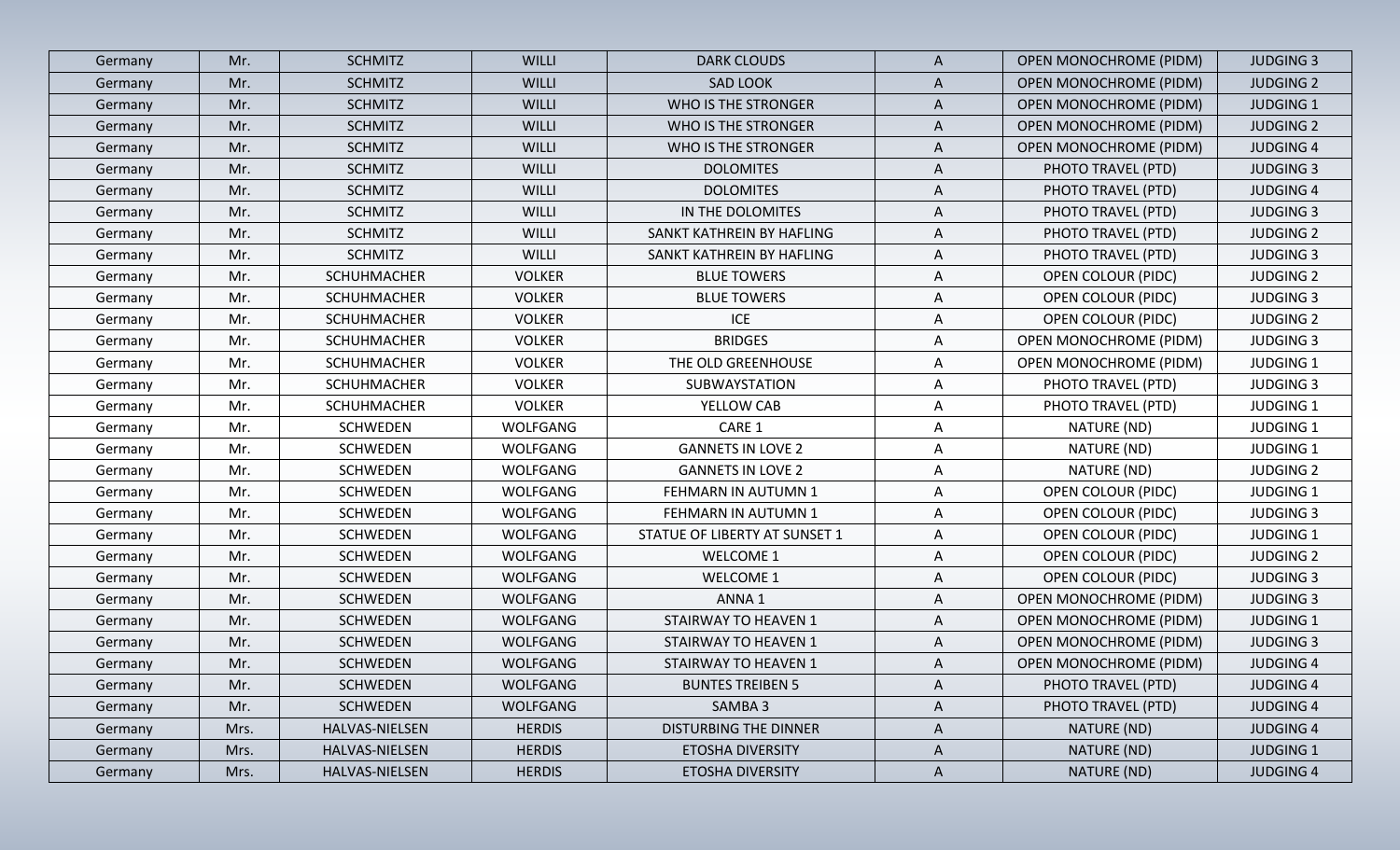| <b>HALVAS-NIELSEN</b><br><b>HERDIS</b><br><b>POSING WATERBUCKS</b><br>Germany<br>Mrs.<br><b>HERDIS</b><br>HALVAS-NIELSEN<br><b>TWO PUNK LIONS</b><br>Germany<br>Mrs.<br>HALVAS-NIELSEN<br><b>HERDIS</b><br><b>CRYSTALL ICE</b><br>Germany<br>Mrs.<br>Mrs.<br>HALVAS-NIELSEN<br><b>HERDIS</b><br><b>GULLFOSS WITH RAINBOW</b><br>Germany<br>HALVAS-NIELSEN<br><b>HERDIS</b><br>Germany<br>Mrs.<br><b>GULLFOSS WITH RAINBOW</b><br>Germany<br>HALVAS-NIELSEN<br><b>HERDIS</b><br><b>GULLFOSS WITH RAINBOW</b><br>Mrs.<br>HALVAS-NIELSEN<br><b>HERDIS</b><br><b>GULLFOSS WITH RAINBOW</b><br>Germany<br>Mrs.<br>HALVAS-NIELSEN<br><b>HERDIS</b><br>NO BUYING GUESTS<br>Germany<br>Mrs.<br>HALVAS-NIELSEN<br><b>HERDIS</b><br>NO BUYING GUESTS<br>Germany<br>Mrs.<br>HALVAS-NIELSEN<br><b>HERDIS</b><br>NO BUYING GUESTS<br>Germany<br>Mrs.<br><b>SCHMIDT</b><br><b>BARBARA</b><br>COUPLE IN THE MASAI MARA 01<br>Germany<br>Mrs.<br><b>SCHMIDT</b><br>GALAPAGOS 17<br>Germany<br>Mrs.<br>BARBARA<br><b>SCHMIDT</b><br><b>BARBARA</b><br>NGORONGORO-CHEETAH 02<br>Germany<br>Mrs.<br><b>SCHMIDT</b><br><b>BARBARA</b><br>MKM01<br>Germany<br>Mrs.<br><b>SCHMIDT</b><br><b>BARBARA</b><br><b>NEW CURVES</b><br>Germany<br>Mrs.<br><b>SCHMIDT</b><br>Mrs.<br><b>BARBARA</b><br><b>NEW CURVES</b><br>Germany<br><b>SCHMIDT</b><br><b>BARBARA</b><br>STRAIGHT PATH TO DESTINATION<br>Mrs.<br>Germany<br><b>SCHMIDT</b><br><b>BARBARA</b><br>STRAIGHT PATH TO DESTINATION<br>Germany<br>Mrs.<br><b>SCHMIDT</b><br><b>BARBARA</b><br>STRAIGHT PATH TO DESTINATION<br>Germany<br>Mrs.<br><b>SCHMIDT</b><br><b>BARBARA</b><br><b>MANKIND MUST MASK</b><br>Germany<br>Mrs. | A<br>$\mathsf{A}$<br>A<br>A<br>A<br>A<br>A | <b>OPEN MONOCHROME (PIDM)</b><br><b>OPEN MONOCHROME (PIDM)</b><br>PHOTO TRAVEL (PTD)<br>PHOTO TRAVEL (PTD)<br>PHOTO TRAVEL (PTD) | <b>JUDGING 3</b><br><b>JUDGING 3</b><br><b>JUDGING 3</b><br><b>JUDGING 1</b><br><b>JUDGING 2</b> |
|---------------------------------------------------------------------------------------------------------------------------------------------------------------------------------------------------------------------------------------------------------------------------------------------------------------------------------------------------------------------------------------------------------------------------------------------------------------------------------------------------------------------------------------------------------------------------------------------------------------------------------------------------------------------------------------------------------------------------------------------------------------------------------------------------------------------------------------------------------------------------------------------------------------------------------------------------------------------------------------------------------------------------------------------------------------------------------------------------------------------------------------------------------------------------------------------------------------------------------------------------------------------------------------------------------------------------------------------------------------------------------------------------------------------------------------------------------------------------------------------------------------------------------------------------------------------------------------------------------------------------------------------------------------|--------------------------------------------|----------------------------------------------------------------------------------------------------------------------------------|--------------------------------------------------------------------------------------------------|
|                                                                                                                                                                                                                                                                                                                                                                                                                                                                                                                                                                                                                                                                                                                                                                                                                                                                                                                                                                                                                                                                                                                                                                                                                                                                                                                                                                                                                                                                                                                                                                                                                                                               |                                            |                                                                                                                                  |                                                                                                  |
|                                                                                                                                                                                                                                                                                                                                                                                                                                                                                                                                                                                                                                                                                                                                                                                                                                                                                                                                                                                                                                                                                                                                                                                                                                                                                                                                                                                                                                                                                                                                                                                                                                                               |                                            |                                                                                                                                  |                                                                                                  |
|                                                                                                                                                                                                                                                                                                                                                                                                                                                                                                                                                                                                                                                                                                                                                                                                                                                                                                                                                                                                                                                                                                                                                                                                                                                                                                                                                                                                                                                                                                                                                                                                                                                               |                                            |                                                                                                                                  |                                                                                                  |
|                                                                                                                                                                                                                                                                                                                                                                                                                                                                                                                                                                                                                                                                                                                                                                                                                                                                                                                                                                                                                                                                                                                                                                                                                                                                                                                                                                                                                                                                                                                                                                                                                                                               |                                            |                                                                                                                                  |                                                                                                  |
|                                                                                                                                                                                                                                                                                                                                                                                                                                                                                                                                                                                                                                                                                                                                                                                                                                                                                                                                                                                                                                                                                                                                                                                                                                                                                                                                                                                                                                                                                                                                                                                                                                                               |                                            |                                                                                                                                  |                                                                                                  |
|                                                                                                                                                                                                                                                                                                                                                                                                                                                                                                                                                                                                                                                                                                                                                                                                                                                                                                                                                                                                                                                                                                                                                                                                                                                                                                                                                                                                                                                                                                                                                                                                                                                               |                                            | PHOTO TRAVEL (PTD)                                                                                                               | <b>JUDGING 3</b>                                                                                 |
|                                                                                                                                                                                                                                                                                                                                                                                                                                                                                                                                                                                                                                                                                                                                                                                                                                                                                                                                                                                                                                                                                                                                                                                                                                                                                                                                                                                                                                                                                                                                                                                                                                                               |                                            | PHOTO TRAVEL (PTD)                                                                                                               | <b>JUDGING 4</b>                                                                                 |
|                                                                                                                                                                                                                                                                                                                                                                                                                                                                                                                                                                                                                                                                                                                                                                                                                                                                                                                                                                                                                                                                                                                                                                                                                                                                                                                                                                                                                                                                                                                                                                                                                                                               | A                                          | PHOTO TRAVEL (PTD)                                                                                                               | <b>JUDGING 1</b>                                                                                 |
|                                                                                                                                                                                                                                                                                                                                                                                                                                                                                                                                                                                                                                                                                                                                                                                                                                                                                                                                                                                                                                                                                                                                                                                                                                                                                                                                                                                                                                                                                                                                                                                                                                                               | A                                          | PHOTO TRAVEL (PTD)                                                                                                               | <b>JUDGING 2</b>                                                                                 |
|                                                                                                                                                                                                                                                                                                                                                                                                                                                                                                                                                                                                                                                                                                                                                                                                                                                                                                                                                                                                                                                                                                                                                                                                                                                                                                                                                                                                                                                                                                                                                                                                                                                               | A                                          | PHOTO TRAVEL (PTD)                                                                                                               | <b>JUDGING 4</b>                                                                                 |
|                                                                                                                                                                                                                                                                                                                                                                                                                                                                                                                                                                                                                                                                                                                                                                                                                                                                                                                                                                                                                                                                                                                                                                                                                                                                                                                                                                                                                                                                                                                                                                                                                                                               | A                                          | NATURE (ND)                                                                                                                      | <b>JUDGING 4</b>                                                                                 |
|                                                                                                                                                                                                                                                                                                                                                                                                                                                                                                                                                                                                                                                                                                                                                                                                                                                                                                                                                                                                                                                                                                                                                                                                                                                                                                                                                                                                                                                                                                                                                                                                                                                               | A                                          | NATURE (ND)                                                                                                                      | <b>JUDGING 3</b>                                                                                 |
|                                                                                                                                                                                                                                                                                                                                                                                                                                                                                                                                                                                                                                                                                                                                                                                                                                                                                                                                                                                                                                                                                                                                                                                                                                                                                                                                                                                                                                                                                                                                                                                                                                                               | A                                          | NATURE (ND)                                                                                                                      | <b>JUDGING 3</b>                                                                                 |
|                                                                                                                                                                                                                                                                                                                                                                                                                                                                                                                                                                                                                                                                                                                                                                                                                                                                                                                                                                                                                                                                                                                                                                                                                                                                                                                                                                                                                                                                                                                                                                                                                                                               | A                                          | OPEN COLOUR (PIDC)                                                                                                               | <b>JUDGING 3</b>                                                                                 |
|                                                                                                                                                                                                                                                                                                                                                                                                                                                                                                                                                                                                                                                                                                                                                                                                                                                                                                                                                                                                                                                                                                                                                                                                                                                                                                                                                                                                                                                                                                                                                                                                                                                               | A                                          | OPEN COLOUR (PIDC)                                                                                                               | <b>JUDGING 1</b>                                                                                 |
|                                                                                                                                                                                                                                                                                                                                                                                                                                                                                                                                                                                                                                                                                                                                                                                                                                                                                                                                                                                                                                                                                                                                                                                                                                                                                                                                                                                                                                                                                                                                                                                                                                                               | A                                          | <b>OPEN COLOUR (PIDC)</b>                                                                                                        | <b>JUDGING 4</b>                                                                                 |
|                                                                                                                                                                                                                                                                                                                                                                                                                                                                                                                                                                                                                                                                                                                                                                                                                                                                                                                                                                                                                                                                                                                                                                                                                                                                                                                                                                                                                                                                                                                                                                                                                                                               | A                                          | <b>OPEN COLOUR (PIDC)</b>                                                                                                        | <b>JUDGING 1</b>                                                                                 |
|                                                                                                                                                                                                                                                                                                                                                                                                                                                                                                                                                                                                                                                                                                                                                                                                                                                                                                                                                                                                                                                                                                                                                                                                                                                                                                                                                                                                                                                                                                                                                                                                                                                               | A                                          | <b>OPEN COLOUR (PIDC)</b>                                                                                                        | <b>JUDGING 3</b>                                                                                 |
|                                                                                                                                                                                                                                                                                                                                                                                                                                                                                                                                                                                                                                                                                                                                                                                                                                                                                                                                                                                                                                                                                                                                                                                                                                                                                                                                                                                                                                                                                                                                                                                                                                                               | A                                          | <b>OPEN COLOUR (PIDC)</b>                                                                                                        | <b>JUDGING 4</b>                                                                                 |
|                                                                                                                                                                                                                                                                                                                                                                                                                                                                                                                                                                                                                                                                                                                                                                                                                                                                                                                                                                                                                                                                                                                                                                                                                                                                                                                                                                                                                                                                                                                                                                                                                                                               | A                                          | <b>OPEN MONOCHROME (PIDM)</b>                                                                                                    | <b>JUDGING 1</b>                                                                                 |
| <b>SCHMIDT</b><br><b>BARBARA</b><br><b>MANKIND MUST MASK</b><br>Germany<br>Mrs.                                                                                                                                                                                                                                                                                                                                                                                                                                                                                                                                                                                                                                                                                                                                                                                                                                                                                                                                                                                                                                                                                                                                                                                                                                                                                                                                                                                                                                                                                                                                                                               | A                                          | <b>OPEN MONOCHROME (PIDM)</b>                                                                                                    | <b>JUDGING 4</b>                                                                                 |
| <b>SCHMIDT</b><br>Germany<br><b>BARBARA</b><br><b>START WALKING</b><br>Mrs.                                                                                                                                                                                                                                                                                                                                                                                                                                                                                                                                                                                                                                                                                                                                                                                                                                                                                                                                                                                                                                                                                                                                                                                                                                                                                                                                                                                                                                                                                                                                                                                   | A                                          | <b>OPEN MONOCHROME (PIDM)</b>                                                                                                    | <b>JUDGING 1</b>                                                                                 |
| <b>SCHMIDT</b><br><b>BARBARA</b><br>START WALKING<br>Mrs.<br>Germany                                                                                                                                                                                                                                                                                                                                                                                                                                                                                                                                                                                                                                                                                                                                                                                                                                                                                                                                                                                                                                                                                                                                                                                                                                                                                                                                                                                                                                                                                                                                                                                          | A                                          | OPEN MONOCHROME (PIDM)                                                                                                           | <b>JUDGING 3</b>                                                                                 |
| <b>SCHMIDT</b><br><b>BARBARA</b><br>START WALKING<br>Germany<br>Mrs.                                                                                                                                                                                                                                                                                                                                                                                                                                                                                                                                                                                                                                                                                                                                                                                                                                                                                                                                                                                                                                                                                                                                                                                                                                                                                                                                                                                                                                                                                                                                                                                          | A                                          | OPEN MONOCHROME (PIDM)                                                                                                           | <b>JUDGING 4</b>                                                                                 |
| <b>SCHMIDT</b><br>Germany<br><b>BARBARA</b><br>KLAIS ORGAN BATH ABBEY<br>Mrs.                                                                                                                                                                                                                                                                                                                                                                                                                                                                                                                                                                                                                                                                                                                                                                                                                                                                                                                                                                                                                                                                                                                                                                                                                                                                                                                                                                                                                                                                                                                                                                                 | A                                          | PHOTO TRAVEL (PTD)                                                                                                               | <b>JUDGING 1</b>                                                                                 |
| <b>SCHMIDT</b><br><b>BARBARA</b><br>ONE WORKING THREE WATCHING<br>Germany<br>Mrs.                                                                                                                                                                                                                                                                                                                                                                                                                                                                                                                                                                                                                                                                                                                                                                                                                                                                                                                                                                                                                                                                                                                                                                                                                                                                                                                                                                                                                                                                                                                                                                             | A                                          | PHOTO TRAVEL (PTD)                                                                                                               | <b>JUDGING 1</b>                                                                                 |
| <b>SCHMIDT</b><br>Germany<br>Mrs.<br><b>BARBARA</b><br>ONE WORKING THREE WATCHING                                                                                                                                                                                                                                                                                                                                                                                                                                                                                                                                                                                                                                                                                                                                                                                                                                                                                                                                                                                                                                                                                                                                                                                                                                                                                                                                                                                                                                                                                                                                                                             | A                                          | PHOTO TRAVEL (PTD)                                                                                                               | <b>JUDGING 2</b>                                                                                 |
| <b>SCHMIDT</b><br><b>BARBARA</b><br>Germany<br>Mrs.<br>SHIPYARD 02                                                                                                                                                                                                                                                                                                                                                                                                                                                                                                                                                                                                                                                                                                                                                                                                                                                                                                                                                                                                                                                                                                                                                                                                                                                                                                                                                                                                                                                                                                                                                                                            | A                                          | PHOTO TRAVEL (PTD)                                                                                                               | <b>JUDGING 3</b>                                                                                 |
| ZEINIS<br><b>EFSTATHIOS</b><br><b>BE SMILE</b><br>Greece<br>Mr.                                                                                                                                                                                                                                                                                                                                                                                                                                                                                                                                                                                                                                                                                                                                                                                                                                                                                                                                                                                                                                                                                                                                                                                                                                                                                                                                                                                                                                                                                                                                                                                               | A                                          | <b>OPEN MONOCHROME (PIDM)</b>                                                                                                    | <b>JUDGING 1</b>                                                                                 |
| Mr.<br>ZEINIS<br><b>EFSTATHIOS</b><br><b>BE SMILE</b><br>Greece                                                                                                                                                                                                                                                                                                                                                                                                                                                                                                                                                                                                                                                                                                                                                                                                                                                                                                                                                                                                                                                                                                                                                                                                                                                                                                                                                                                                                                                                                                                                                                                               | A                                          | <b>OPEN MONOCHROME (PIDM)</b>                                                                                                    | <b>JUDGING 2</b>                                                                                 |
| ZEINIS<br><b>EFSTATHIOS</b><br><b>LIFE</b><br>Mr.<br>Greece                                                                                                                                                                                                                                                                                                                                                                                                                                                                                                                                                                                                                                                                                                                                                                                                                                                                                                                                                                                                                                                                                                                                                                                                                                                                                                                                                                                                                                                                                                                                                                                                   | $\mathsf{A}$                               | OPEN MONOCHROME (PIDM)                                                                                                           | <b>JUDGING 1</b>                                                                                 |
| Mr.<br>ZEINIS<br><b>EFSTATHIOS</b><br>BRIDGE AND LOW CLOUDS<br>Greece                                                                                                                                                                                                                                                                                                                                                                                                                                                                                                                                                                                                                                                                                                                                                                                                                                                                                                                                                                                                                                                                                                                                                                                                                                                                                                                                                                                                                                                                                                                                                                                         | $\mathsf{A}$                               | PHOTO TRAVEL (PTD)                                                                                                               | <b>JUDGING 3</b>                                                                                 |
| Mr.<br>ZEINIS<br><b>EFSTATHIOS</b><br>FLYING ON A SAIL<br>Greece                                                                                                                                                                                                                                                                                                                                                                                                                                                                                                                                                                                                                                                                                                                                                                                                                                                                                                                                                                                                                                                                                                                                                                                                                                                                                                                                                                                                                                                                                                                                                                                              |                                            | PHOTO TRAVEL (PTD)                                                                                                               | <b>JUDGING 3</b>                                                                                 |
| Mr.<br>ZEINIS<br><b>EFSTATHIOS</b><br><b>SERENITY</b><br>Greece                                                                                                                                                                                                                                                                                                                                                                                                                                                                                                                                                                                                                                                                                                                                                                                                                                                                                                                                                                                                                                                                                                                                                                                                                                                                                                                                                                                                                                                                                                                                                                                               | $\mathsf{A}$                               |                                                                                                                                  |                                                                                                  |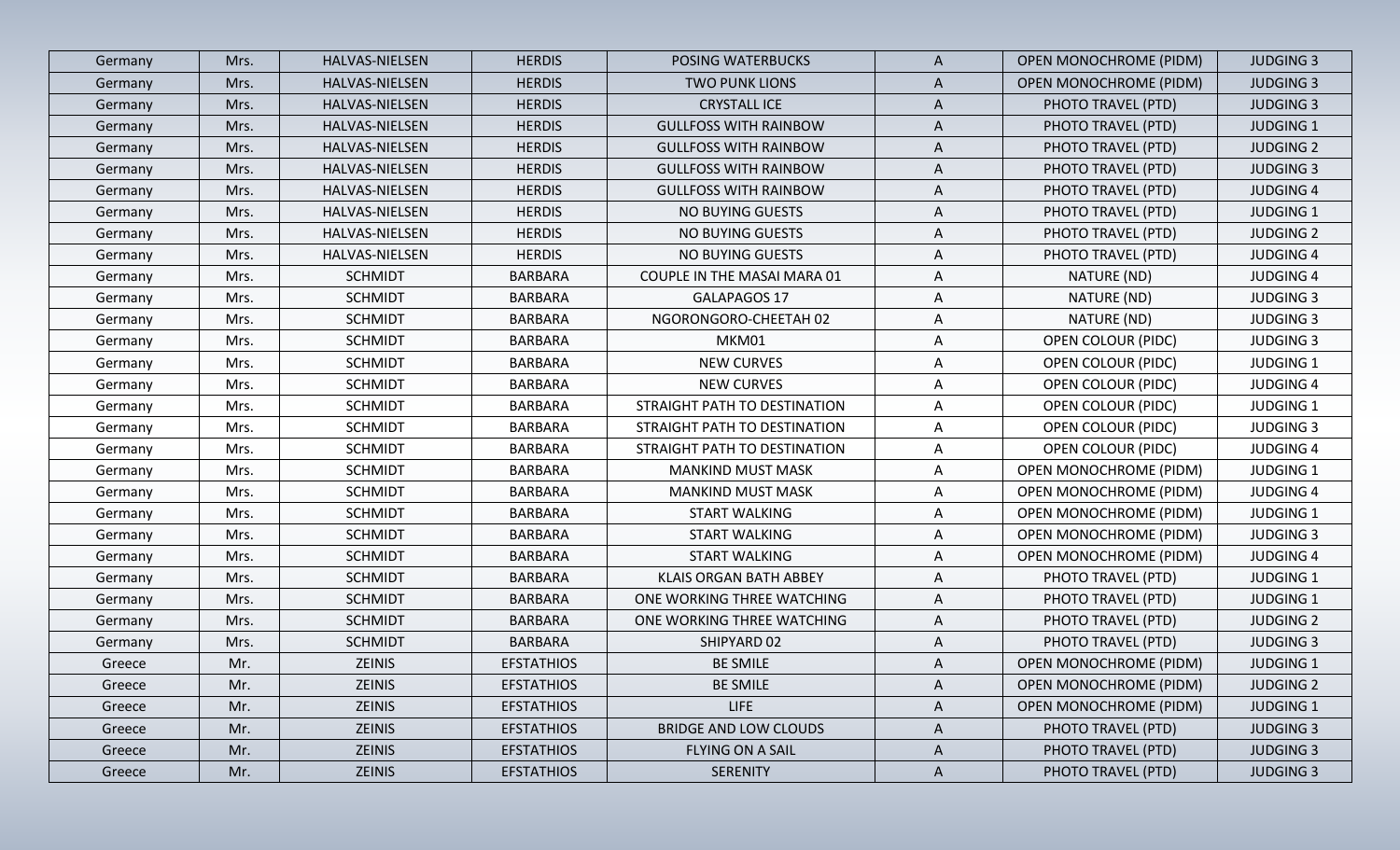| Greece    | Mr. | <b>ZEINIS</b> | <b>EFSTATHIOS</b>    | <b>SILENT MELODY</b>         | $\mathsf{A}$  | PHOTO TRAVEL (PTD)            | <b>JUDGING 1</b> |
|-----------|-----|---------------|----------------------|------------------------------|---------------|-------------------------------|------------------|
| Greece    | Mr. | <b>ZEINIS</b> | <b>EFSTATHIOS</b>    | <b>SILENT MELODY</b>         | A             | PHOTO TRAVEL (PTD)            | <b>JUDGING 2</b> |
| Greece    | Mr. | <b>ZEINIS</b> | <b>EFSTATHIOS</b>    | <b>SILENT MELODY</b>         | $\mathsf{A}$  | PHOTO TRAVEL (PTD)            | <b>JUDGING 3</b> |
| Hong Kong | Mr. | <b>CHE</b>    | ARNALDO PAULO        | FOX AND VULTURE 1            | $\mathsf{A}$  | NATURE (ND)                   | <b>JUDGING 2</b> |
| Hong Kong | Mr. | <b>CHE</b>    | ARNALDO PAULO        | FOX AND VULTURE 1            | $\mathsf{A}$  | NATURE (ND)                   | <b>JUDGING 3</b> |
| Hong Kong | Mr. | <b>CHE</b>    | ARNALDO PAULO        | FOX AND VULTURE 1            | $\mathsf{A}$  | NATURE (ND)                   | <b>JUDGING 4</b> |
| Hong Kong | Mr. | <b>CHE</b>    | ARNALDO PAULO        | PELICAN <sub>3</sub>         | A             | NATURE (ND)                   | <b>JUDGING 1</b> |
| Hong Kong | Mr. | <b>CHE</b>    | ARNALDO PAULO        | PELICAN <sub>3</sub>         | A             | NATURE (ND)                   | <b>JUDGING 2</b> |
| Hong Kong | Mr. | <b>CHE</b>    | <b>ARNALDO PAULO</b> | PELICAN <sub>3</sub>         | $\mathsf{A}$  | NATURE (ND)                   | <b>JUDGING 3</b> |
| Hong Kong | Mr. | <b>CHE</b>    | ARNALDO PAULO        | PELICAN <sub>3</sub>         | A             | NATURE (ND)                   | <b>JUDGING 4</b> |
| Hong Kong | Mr. | <b>CHE</b>    | ARNALDO PAULO        | SURVIVAL JUMP 6              | $\mathsf{A}$  | NATURE (ND)                   | <b>JUDGING 1</b> |
| Hong Kong | Mr. | <b>CHE</b>    | ARNALDO PAULO        | SURVIVAL JUMP 6              | A             | NATURE (ND)                   | <b>JUDGING 2</b> |
| Hong Kong | Mr. | <b>CHE</b>    | ARNALDO PAULO        | SURVIVAL JUMP 6              | A             | NATURE (ND)                   | <b>JUDGING 3</b> |
| Hong Kong | Mr. | <b>CHE</b>    | ARNALDO PAULO        | SURVIVAL JUMP 6              | A             | NATURE (ND)                   | <b>JUDGING 4</b> |
| Hong Kong | Mr. | <b>CHE</b>    | ARNALDO PAULO        | <b>VULTURE 2</b>             | A             | NATURE (ND)                   | <b>JUDGING 1</b> |
| Hong Kong | Mr. | <b>CHE</b>    | ARNALDO PAULO        | <b>VULTURE 2</b>             | $\mathsf{A}$  | NATURE (ND)                   | <b>JUDGING 4</b> |
| Hong Kong | Mr. | <b>CHE</b>    | ARNALDO PAULO        | A LONG RED DRESS 1           | $\mathsf{A}$  | OPEN COLOUR (PIDC)            | <b>JUDGING 1</b> |
| Hong Kong | Mr. | <b>CHE</b>    | ARNALDO PAULO        | A LONG RED DRESS 1           | $\mathsf{A}$  | <b>OPEN COLOUR (PIDC)</b>     | <b>JUDGING 2</b> |
| Hong Kong | Mr. | <b>CHE</b>    | ARNALDO PAULO        | A LONG RED DRESS 1           | $\mathsf{A}$  | OPEN COLOUR (PIDC)            | <b>JUDGING 3</b> |
| Hong Kong | Mr. | <b>CHE</b>    | ARNALDO PAULO        | A LONG RED DRESS 1           | A             | <b>OPEN COLOUR (PIDC)</b>     | <b>JUDGING 4</b> |
| Hong Kong | Mr. | <b>CHE</b>    | ARNALDO PAULO        | <b>GRAZING 2</b>             | $\mathsf{A}$  | OPEN COLOUR (PIDC)            | <b>JUDGING 2</b> |
| Hong Kong | Mr. | <b>CHE</b>    | ARNALDO PAULO        | <b>GRAZING 2</b>             | $\mathsf{A}$  | <b>OPEN COLOUR (PIDC)</b>     | <b>JUDGING 3</b> |
| Hong Kong | Mr. | <b>CHE</b>    | ARNALDO PAULO        | <b>GRAZING 2</b>             | A             | <b>OPEN COLOUR (PIDC)</b>     | <b>JUDGING 4</b> |
| Hong Kong | Mr. | <b>CHE</b>    | ARNALDO PAULO        | <b>TEMPLE FESTIVAL 3</b>     | PSA Gold      | OPEN COLOUR (PIDC)            | <b>JUDGING 2</b> |
| Hong Kong | Mr. | <b>CHE</b>    | ARNALDO PAULO        | <b>TEMPLE FESTIVAL 3</b>     | A             | <b>OPEN COLOUR (PIDC)</b>     | <b>JUDGING 3</b> |
| Hong Kong | Mr. | <b>CHE</b>    | ARNALDO PAULO        | <b>TEMPLE FESTIVAL 3</b>     | $\mathsf{A}$  | <b>OPEN COLOUR (PIDC)</b>     | <b>JUDGING 4</b> |
| Hong Kong | Mr. | <b>CHE</b>    | ARNALDO PAULO        | TIBETAN LITTLE GIRL 1        | A             | <b>OPEN COLOUR (PIDC)</b>     | <b>JUDGING 1</b> |
| Hong Kong | Mr. | <b>CHE</b>    | ARNALDO PAULO        | TIBETAN LITTLE GIRL 1        | A             | <b>OPEN COLOUR (PIDC)</b>     | <b>JUDGING 2</b> |
| Hong Kong | Mr. | <b>CHE</b>    | <b>ARNALDO PAULO</b> | <b>TIBETAN LITTLE GIRL 1</b> | A             | <b>OPEN COLOUR (PIDC)</b>     | <b>JUDGING 3</b> |
| Hong Kong | Mr. | <b>CHE</b>    | ARNALDO PAULO        | TIBETAN LITTLE GIRL 1        | Passion Medal | <b>OPEN COLOUR (PIDC)</b>     | <b>JUDGING 4</b> |
| Hong Kong | Mr. | <b>CHE</b>    | ARNALDO PAULO        | AFRICAN SOCCER TEAM          | $\mathsf{A}$  | <b>OPEN MONOCHROME (PIDM)</b> | <b>JUDGING 2</b> |
| Hong Kong | Mr. | <b>CHE</b>    | <b>ARNALDO PAULO</b> | AFRICAN SOCCER TEAM          | $\mathsf{A}$  | <b>OPEN MONOCHROME (PIDM)</b> | <b>JUDGING 3</b> |
| Hong Kong | Mr. | <b>CHE</b>    | ARNALDO PAULO        | AFRICAN SOCCER TEAM          | $\mathsf{A}$  | <b>OPEN MONOCHROME (PIDM)</b> | <b>JUDGING 4</b> |
| Hong Kong | Mr. | <b>CHE</b>    | ARNALDO PAULO        | <b>BLUE CITY 10</b>          | $\mathsf{A}$  | <b>OPEN MONOCHROME (PIDM)</b> | <b>JUDGING 1</b> |
|           |     |               |                      |                              |               |                               |                  |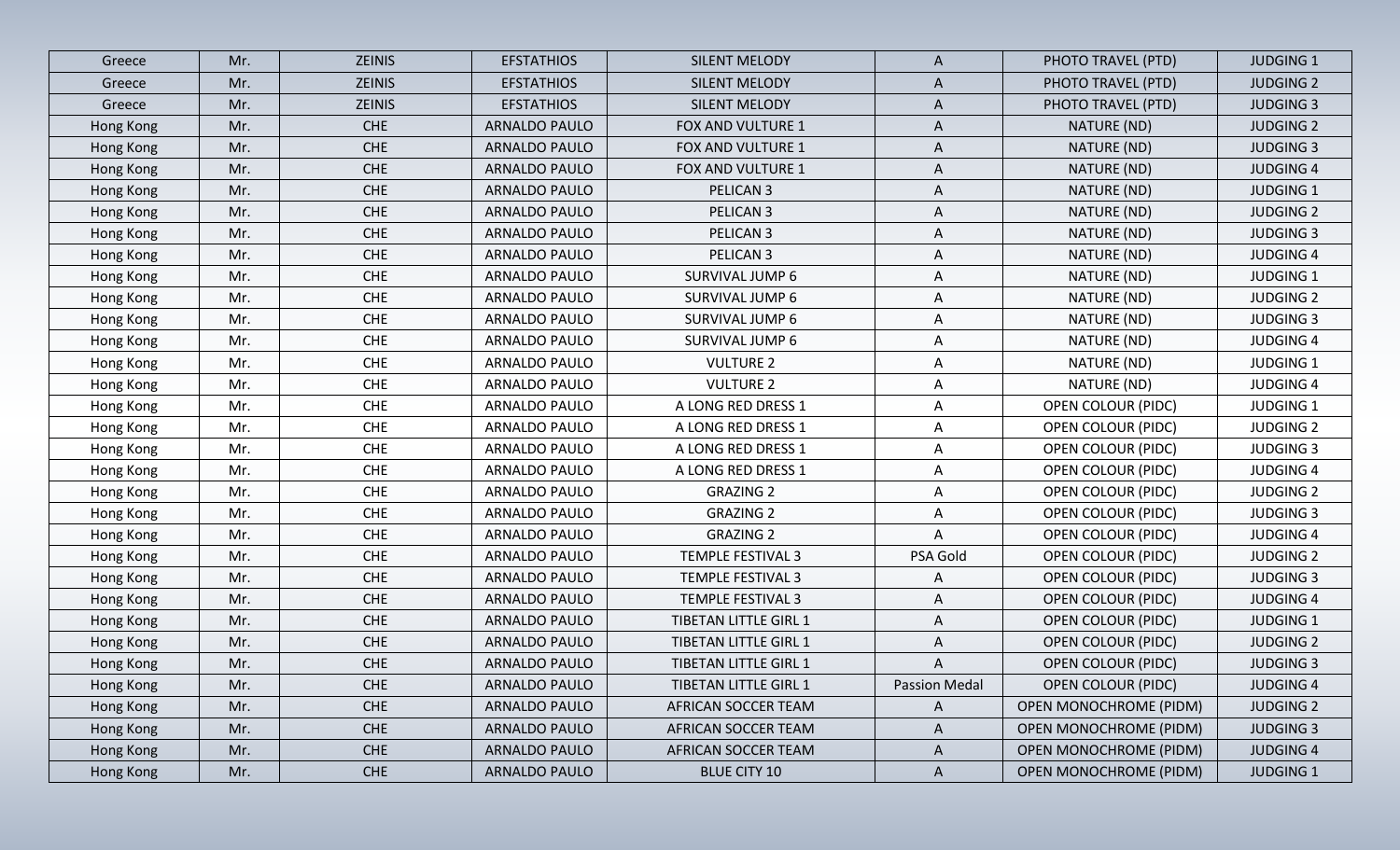| Hong Kong | Mr. | <b>CHE</b> | ARNALDO PAULO        | <b>BLUE CITY 10</b>            | $\mathsf{A}$         | <b>OPEN MONOCHROME (PIDM)</b> | <b>JUDGING 2</b> |
|-----------|-----|------------|----------------------|--------------------------------|----------------------|-------------------------------|------------------|
| Hong Kong | Mr. | <b>CHE</b> | <b>ARNALDO PAULO</b> | <b>BLUE CITY 10</b>            | $\mathsf{A}$         | OPEN MONOCHROME (PIDM)        | <b>JUDGING 3</b> |
| Hong Kong | Mr. | <b>CHE</b> | <b>ARNALDO PAULO</b> | <b>BLUE CITY 10</b>            | $\mathsf{A}$         | <b>OPEN MONOCHROME (PIDM)</b> | <b>JUDGING 4</b> |
| Hong Kong | Mr. | CHE        | ARNALDO PAULO        | <b>HAPPY CHILDHOOD 20</b>      | $\mathsf{A}$         | <b>OPEN MONOCHROME (PIDM)</b> | <b>JUDGING 2</b> |
| Hong Kong | Mr. | <b>CHE</b> | ARNALDO PAULO        | <b>HAPPY CHILDHOOD 20</b>      | $\mathsf{A}$         | <b>OPEN MONOCHROME (PIDM)</b> | <b>JUDGING 3</b> |
| Hong Kong | Mr. | <b>CHE</b> | ARNALDO PAULO        | <b>HAPPY CHILDHOOD 20</b>      | PSA Gold             | <b>OPEN MONOCHROME (PIDM)</b> | <b>JUDGING 4</b> |
| Hong Kong | Mr. | <b>CHE</b> | ARNALDO PAULO        | MY YOUNGER BROTHER 8           | A                    | <b>OPEN MONOCHROME (PIDM)</b> | <b>JUDGING 1</b> |
| Hong Kong | Mr. | <b>CHE</b> | ARNALDO PAULO        | MY YOUNGER BROTHER 8           | A                    | OPEN MONOCHROME (PIDM)        | <b>JUDGING 2</b> |
| Hong Kong | Mr. | <b>CHE</b> | <b>ARNALDO PAULO</b> | MY YOUNGER BROTHER 8           | A                    | <b>OPEN MONOCHROME (PIDM)</b> | <b>JUDGING 3</b> |
| Hong Kong | Mr. | <b>CHE</b> | ARNALDO PAULO        | MY YOUNGER BROTHER 8           | A                    | OPEN MONOCHROME (PIDM)        | <b>JUDGING 4</b> |
| Hong Kong | Mr. | <b>CHE</b> | ARNALDO PAULO        | A FOGGY MORNING 4              | A                    | PHOTO TRAVEL (PTD)            | <b>JUDGING 2</b> |
| Hong Kong | Mr. | CHE        | ARNALDO PAULO        | A FOGGY MORNING 4              | A                    | PHOTO TRAVEL (PTD)            | <b>JUDGING 3</b> |
| Hong Kong | Mr. | <b>CHE</b> | ARNALDO PAULO        | <b>GREAT WALL 8</b>            | A                    | PHOTO TRAVEL (PTD)            | <b>JUDGING 1</b> |
| Hong Kong | Mr. | <b>CHE</b> | ARNALDO PAULO        | <b>GREAT WALL 8</b>            | <b>Passion Medal</b> | PHOTO TRAVEL (PTD)            | <b>JUDGING 2</b> |
| Hong Kong | Mr. | <b>CHE</b> | ARNALDO PAULO        | <b>GREAT WALL 8</b>            | Jury Choice          | PHOTO TRAVEL (PTD)            | <b>JUDGING 3</b> |
| Hong Kong | Mr. | <b>CHE</b> | ARNALDO PAULO        | <b>GREAT WALL 8</b>            | A                    | PHOTO TRAVEL (PTD)            | <b>JUDGING 4</b> |
| Hong Kong | Mr. | <b>CHE</b> | ARNALDO PAULO        | SNOW MOUNTAIN AND THE TEMPLE 1 | A                    | PHOTO TRAVEL (PTD)            | <b>JUDGING 1</b> |
| Hong Kong | Mr. | <b>CHE</b> | ARNALDO PAULO        | SNOW MOUNTAIN AND THE TEMPLE 1 | $\mathsf{A}$         | PHOTO TRAVEL (PTD)            | <b>JUDGING 2</b> |
| Hong Kong | Mr. | CHE        | ARNALDO PAULO        | SNOW MOUNTAIN AND THE TEMPLE 1 | A                    | PHOTO TRAVEL (PTD)            | <b>JUDGING 3</b> |
| Hong Kong | Mr. | <b>CHE</b> | ARNALDO PAULO        | SNOW MOUNTAIN AND THE TEMPLE 1 | A                    | PHOTO TRAVEL (PTD)            | <b>JUDGING 4</b> |
| Hong Kong | Mr. | <b>CHE</b> | ARNALDO PAULO        | THE BLOOMING SMOKE 3           | A                    | PHOTO TRAVEL (PTD)            | <b>JUDGING 2</b> |
| Hong Kong | Mr. | CHE        | ARNALDO PAULO        | THE BLOOMING SMOKE 3           | A                    | PHOTO TRAVEL (PTD)            | <b>JUDGING 3</b> |
| Hong Kong | Mr. | <b>CHE</b> | ARNALDO PAULO        | THE BLOOMING SMOKE 3           | Chairman Choice      | PHOTO TRAVEL (PTD)            | <b>JUDGING 4</b> |
| Hong Kong | Mr. | LAW        | <b>TING MING</b>     | ANT <sub>5</sub>               | PSA Gold             | NATURE (ND)                   | <b>JUDGING 1</b> |
| Hong Kong | Mr. | LAW        | TING MING            | ANT <sub>5</sub>               | A                    | NATURE (ND)                   | <b>JUDGING 2</b> |
| Hong Kong | Mr. | <b>LAW</b> | <b>TING MING</b>     | ANT <sub>5</sub>               | A                    | NATURE (ND)                   | <b>JUDGING 3</b> |
| Hong Kong | Mr. | <b>LAW</b> | <b>TING MING</b>     | <b>FEEDING SWALLOWS 4</b>      | A                    | NATURE (ND)                   | <b>JUDGING 2</b> |
| Hong Kong | Mr. | LAW        | TING MING            | <b>FEEDING SWALLOWS 4</b>      | A                    | NATURE (ND)                   | <b>JUDGING 3</b> |
| Hong Kong | Mr. | <b>LAW</b> | <b>TING MING</b>     | <b>FEEDING SWALLOWS 4</b>      | $\mathsf{A}$         | NATURE (ND)                   | <b>JUDGING 4</b> |
| Hong Kong | Mr. | <b>LAW</b> | TING MING            | MONKEY BREASTFEEDING           | A                    | NATURE (ND)                   | <b>JUDGING 2</b> |
| Hong Kong | Mr. | LAW        | TING MING            | MONKEY BREASTFEEDING           | $\mathsf{A}$         | NATURE (ND)                   | <b>JUDGING 4</b> |
| Hong Kong | Mr. | <b>LAW</b> | TING MING            | PREY 4                         | $\mathsf{A}$         | NATURE (ND)                   | <b>JUDGING 3</b> |
| Hong Kong | Mr. | <b>LAW</b> | TING MING            | <b>DANCING BEAUTY</b>          | $\mathsf{A}$         | <b>OPEN COLOUR (PIDC)</b>     | <b>JUDGING 1</b> |
| Hong Kong | Mr. | <b>LAW</b> | TING MING            | <b>DANCING BEAUTY</b>          | $\mathsf{A}$         | <b>OPEN COLOUR (PIDC)</b>     | <b>JUDGING 2</b> |
|           |     |            |                      |                                |                      |                               |                  |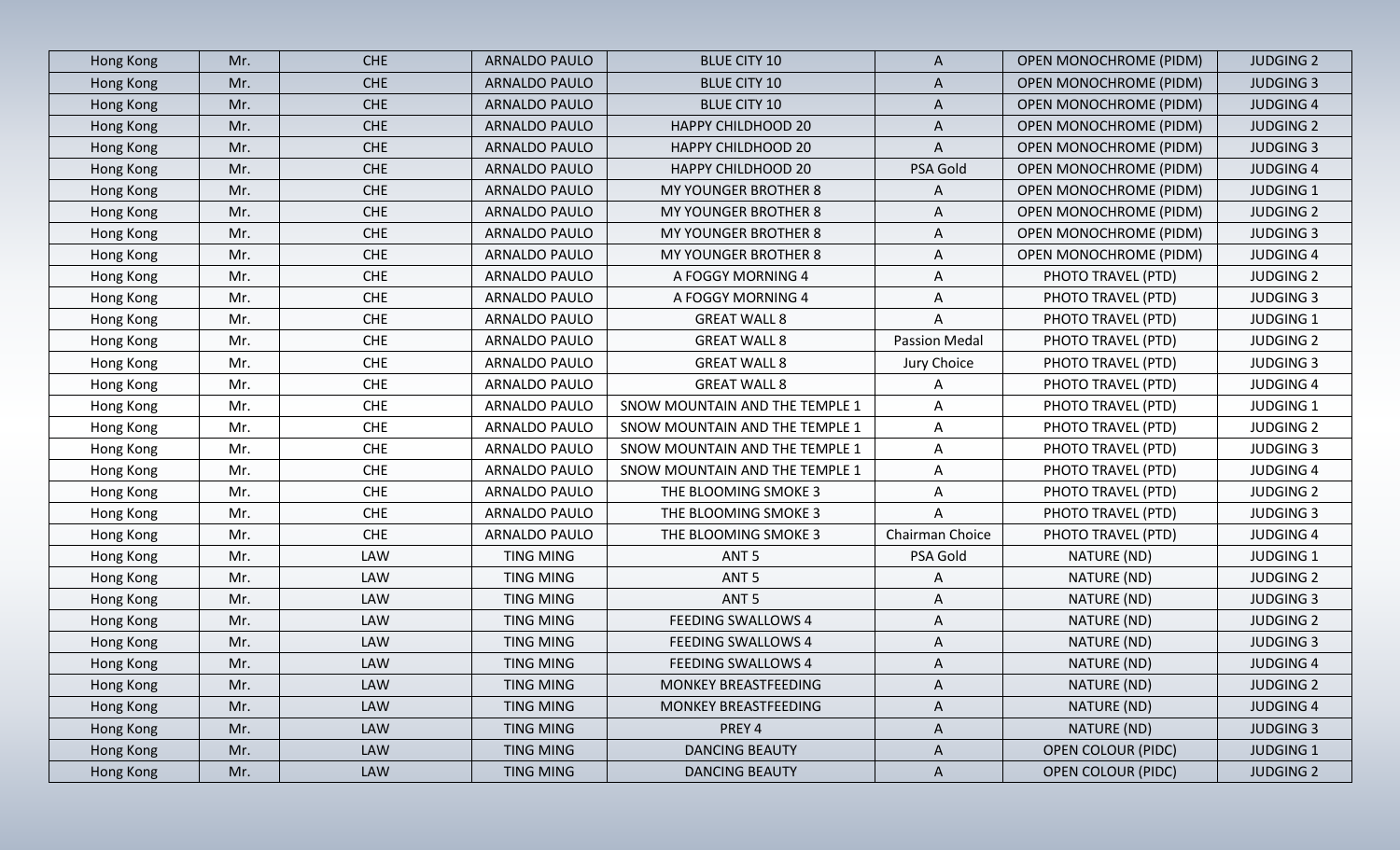| Hong Kong        | Mr. | <b>LAW</b>  | <b>TING MING</b> | <b>DANCING BEAUTY</b>     | $\mathsf{A}$            | <b>OPEN COLOUR (PIDC)</b>     | <b>JUDGING 3</b> |
|------------------|-----|-------------|------------------|---------------------------|-------------------------|-------------------------------|------------------|
| Hong Kong        | Mr. | <b>LAW</b>  | <b>TING MING</b> | <b>DANCING IN WATER</b>   | $\mathsf{A}$            | <b>OPEN COLOUR (PIDC)</b>     | <b>JUDGING 2</b> |
| Hong Kong        | Mr. | <b>LAW</b>  | <b>TING MING</b> | <b>DANCING IN WATER</b>   | A                       | <b>OPEN COLOUR (PIDC)</b>     | <b>JUDGING 4</b> |
| Hong Kong        | Mr. | <b>LAW</b>  | TING MING        | <b>MYSTERIOUS EYES</b>    | $\mathsf{A}$            | <b>OPEN COLOUR (PIDC)</b>     | <b>JUDGING 1</b> |
| Hong Kong        | Mr. | <b>LAW</b>  | <b>TING MING</b> | <b>MYSTERIOUS EYES</b>    | $\mathsf{A}$            | <b>OPEN COLOUR (PIDC)</b>     | <b>JUDGING 2</b> |
| Hong Kong        | Mr. | <b>LAW</b>  | <b>TING MING</b> | <b>MYSTERIOUS EYES</b>    | $\mathsf{A}$            | <b>OPEN COLOUR (PIDC)</b>     | <b>JUDGING 4</b> |
| Hong Kong        | Mr. | LAW         | <b>TING MING</b> | SHOAL OF FISH             | A                       | <b>OPEN COLOUR (PIDC)</b>     | <b>JUDGING 1</b> |
| Hong Kong        | Mr. | <b>LAW</b>  | <b>TING MING</b> | <b>DANCING 1</b>          | A                       | <b>OPEN MONOCHROME (PIDM)</b> | <b>JUDGING 1</b> |
| Hong Kong        | Mr. | LAW         | <b>TING MING</b> | <b>DANCING 1</b>          | $\mathsf{A}$            | <b>OPEN MONOCHROME (PIDM)</b> | <b>JUDGING 2</b> |
| Hong Kong        | Mr. | <b>LAW</b>  | <b>TING MING</b> | <b>DANCING 1</b>          | A                       | <b>OPEN MONOCHROME (PIDM)</b> | <b>JUDGING 3</b> |
| Hong Kong        | Mr. | <b>LAW</b>  | <b>TING MING</b> | <b>DANCING 1</b>          | A                       | <b>OPEN MONOCHROME (PIDM)</b> | <b>JUDGING 4</b> |
| Hong Kong        | Mr. | LAW         | <b>TING MING</b> | LADY BREAKOUT 2           | A                       | OPEN MONOCHROME (PIDM)        | <b>JUDGING 4</b> |
| Hong Kong        | Mr. | LAW         | TING MING        | <b>MOTHER AND CHILD 3</b> | A                       | <b>OPEN MONOCHROME (PIDM)</b> | <b>JUDGING 1</b> |
| Hong Kong        | Mr. | LAW         | <b>TING MING</b> | <b>MOTHER AND CHILD 3</b> | A                       | OPEN MONOCHROME (PIDM)        | <b>JUDGING 2</b> |
| Hong Kong        | Mr. | LAW         | <b>TING MING</b> | <b>MOTHER AND CHILD 3</b> | A                       | <b>OPEN MONOCHROME (PIDM)</b> | <b>JUDGING 3</b> |
| Hong Kong        | Mr. | LAW         | TING MING        | DANXIA LANDFORM           | $\mathsf{A}$            | PHOTO TRAVEL (PTD)            | <b>JUDGING 2</b> |
| Hong Kong        | Mr. | LAW         | <b>TING MING</b> | DANXIA LANDFORM           | $\mathsf{A}$            | PHOTO TRAVEL (PTD)            | <b>JUDGING 3</b> |
| Hong Kong        | Mr. | LAW         | TING MING        | DANXIA LANDFORM           | A                       | PHOTO TRAVEL (PTD)            | <b>JUDGING 4</b> |
| Hong Kong        | Mr. | LAW         | TING MING        | <b>EAST PEARL</b>         | $\mathsf{A}$            | PHOTO TRAVEL (PTD)            | <b>JUDGING 1</b> |
| Hong Kong        | Mr. | LAW         | TING MING        | <b>EAST PEARL</b>         | A                       | PHOTO TRAVEL (PTD)            | <b>JUDGING 2</b> |
| Hong Kong        | Mr. | LAW         | TING MING        | <b>EAST PEARL</b>         | A                       | PHOTO TRAVEL (PTD)            | <b>JUDGING 3</b> |
| Hong Kong        | Mr. | LAW         | TING MING        | <b>SNOW VILLAGE 5</b>     | $\mathsf{A}$            | PHOTO TRAVEL (PTD)            | <b>JUDGING 4</b> |
| Hong Kong        | Mr. | LAW         | <b>TING MING</b> | TRAVEL IN COMBODIA        | A                       | PHOTO TRAVEL (PTD)            | <b>JUDGING 1</b> |
| Hong Kong        | Mr. | LAW         | <b>TING MING</b> | TRAVEL IN COMBODIA        | A                       | PHOTO TRAVEL (PTD)            | <b>JUDGING 4</b> |
| Hong Kong        | Mr. | <b>WONG</b> | <b>SHIU GUN</b>  | AVA                       | A                       | <b>OPEN COLOUR (PIDC)</b>     | <b>JUDGING 1</b> |
| Hong Kong        | Mr. | <b>WONG</b> | <b>SHIU GUN</b>  | <b>AVA</b>                | $\mathsf{A}$            | OPEN COLOUR (PIDC)            | <b>JUDGING 4</b> |
| Hong Kong        | Mr. | <b>WONG</b> | SHIU GUN         | <b>BRIDAL BLISS 3</b>     | A                       | <b>OPEN COLOUR (PIDC)</b>     | <b>JUDGING 2</b> |
| Hong Kong        | Mr. | <b>WONG</b> | <b>SHIU GUN</b>  | <b>BRIDAL BLISS 3</b>     | Certificate of<br>Merit | <b>OPEN COLOUR (PIDC)</b>     | <b>JUDGING 4</b> |
| Hong Kong        | Mr. | <b>WONG</b> | SHIU GUN         | <b>MADISON 2</b>          | $\mathsf{A}$            | <b>OPEN COLOUR (PIDC)</b>     | <b>JUDGING 2</b> |
| Hong Kong        | Mr. | <b>WONG</b> | SHIU GUN         | <b>MADISON 2</b>          | $\mathsf{A}$            | <b>OPEN COLOUR (PIDC)</b>     | <b>JUDGING 4</b> |
| Hong Kong        | Mr. | <b>WONG</b> | <b>SHIU GUN</b>  | PERPLEXING                | $\mathsf{A}$            | <b>OPEN COLOUR (PIDC)</b>     | <b>JUDGING 1</b> |
| Hong Kong        | Mr. | <b>WONG</b> | <b>SHIU GUN</b>  | PERPLEXING                | $\mathsf{A}$            | <b>OPEN COLOUR (PIDC)</b>     | <b>JUDGING 2</b> |
| <b>Hong Kong</b> | Mr. | <b>WONG</b> | <b>SHIU GUN</b>  | PERPLEXING                | $\mathsf{A}$            | <b>OPEN COLOUR (PIDC)</b>     | <b>JUDGING 4</b> |
| Hong Kong        | Mr. | <b>WONG</b> | <b>SHIU GUN</b>  | <b>ATTRACTIVE POSE</b>    | $\mathsf{A}$            | <b>OPEN MONOCHROME (PIDM)</b> | <b>JUDGING 4</b> |
|                  |     |             |                  |                           |                         |                               |                  |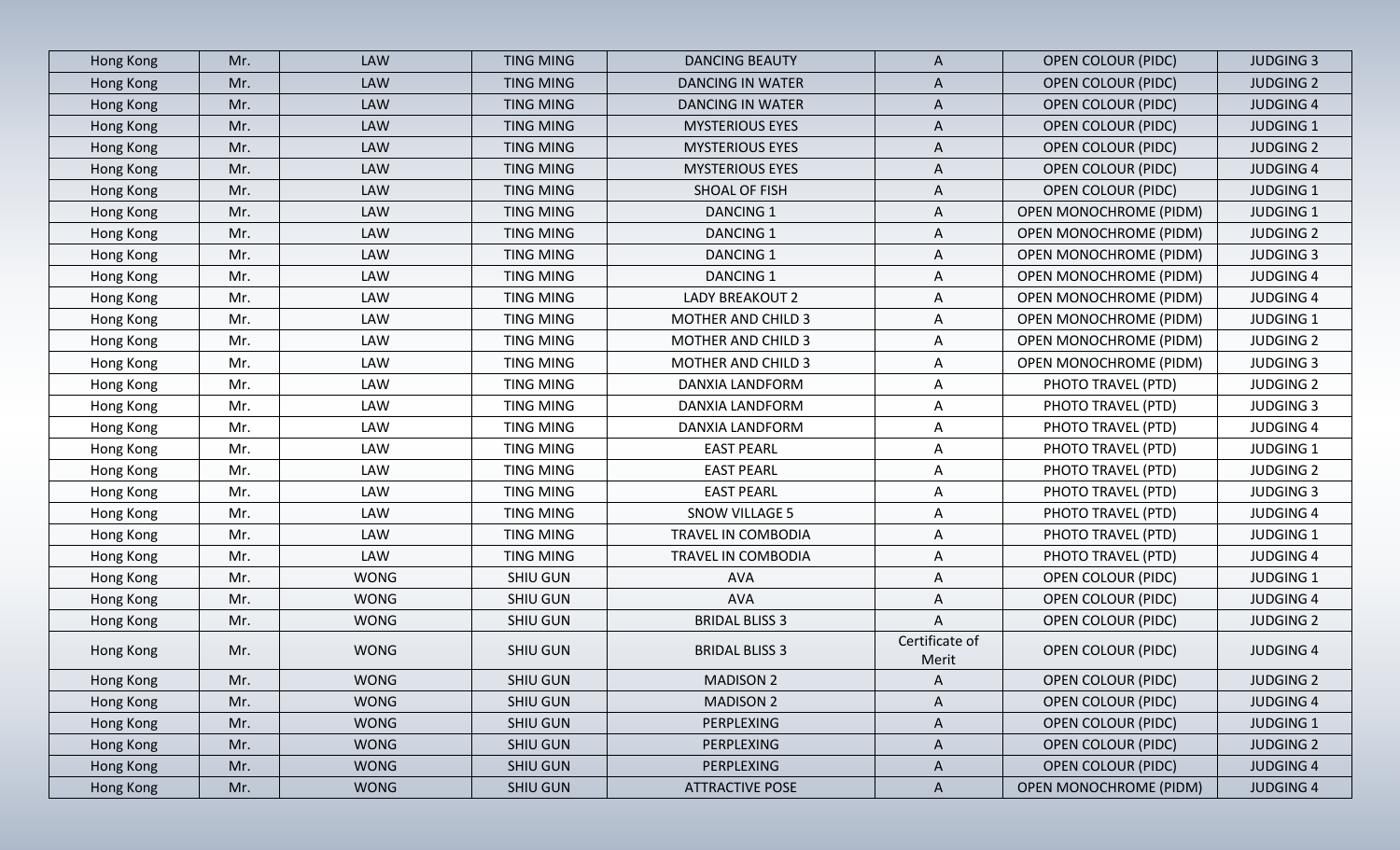| <b>WONG</b><br><b>SHIU GUN</b><br><b>RECOLLECTING 2</b><br>$\mathsf{A}$<br><b>OPEN MONOCHROME (PIDM)</b><br><b>JUDGING 1</b><br>Hong Kong<br>Mr.<br><b>WONG</b><br>Mr.<br>SHIU GUN<br><b>RECOLLECTING 2</b><br>$\mathsf{A}$<br>OPEN MONOCHROME (PIDM)<br><b>JUDGING 2</b><br>Hong Kong<br><b>WONG</b><br>Mr.<br><b>SHIU GUN</b><br><b>RECOLLECTING 2</b><br><b>OPEN MONOCHROME (PIDM)</b><br><b>JUDGING 3</b><br>Hong Kong<br>$\mathsf{A}$<br><b>WONG</b><br><b>SHIU GUN</b><br><b>JUDGING 4</b><br>Hong Kong<br>Mr.<br>RECOLLECTING 2<br>A<br><b>OPEN MONOCHROME (PIDM)</b><br><b>WONG</b><br>SHIU GUN<br>$\mathsf{A}$<br><b>JUDGING 3</b><br>Mr.<br>SISTER MARIA 4<br>OPEN MONOCHROME (PIDM)<br>Hong Kong<br><b>WONG</b><br>SHIU GUN<br>YOGA LOVER 5<br><b>JUDGING 4</b><br>Hong Kong<br>Mr.<br>A<br>OPEN MONOCHROME (PIDM)<br>Mr.<br><b>WONG</b><br>VOON WAH<br><b>CATCH PREY 01</b><br>A<br>NATURE (ND)<br>Hong Kong<br><b>JUDGING 2</b><br><b>WONG</b><br>VOON WAH<br>CATCH PREY 01<br>NATURE (ND)<br><b>JUDGING 3</b><br>Hong Kong<br>Mr.<br>A<br>Mr.<br><b>WONG</b><br>A<br>VOON WAH<br><b>CATCH PREY 15</b><br>NATURE (ND)<br><b>JUDGING 2</b><br>Hong Kong<br><b>WONG</b><br>Mr.<br>VOON WAH<br><b>CATCH PREY 15</b><br>A<br>NATURE (ND)<br><b>JUDGING 3</b><br>Hong Kong<br><b>WONG</b><br><b>CATCH PREY 15</b><br><b>JUDGING 4</b><br>Mr.<br>VOON WAH<br>A<br>NATURE (ND)<br>Hong Kong<br><b>WONG</b><br><b>MEET EACH OTHER 41</b><br>$\mathsf{A}$<br><b>JUDGING 1</b><br>Mr.<br>VOON WAH<br>NATURE (ND)<br>Hong Kong<br><b>WONG</b><br>A<br>Mr.<br>VOON WAH<br><b>MEET EACH OTHER 41</b><br>NATURE (ND)<br><b>JUDGING 2</b><br>Hong Kong<br><b>WONG</b><br>VOON WAH<br>NATURE (ND)<br>Mr.<br><b>MEET EACH OTHER 41</b><br>A<br><b>JUDGING 3</b><br>Hong Kong<br><b>WONG</b><br>Mr.<br>VOON WAH<br>MEET EACH OTHER 41<br>NATURE (ND)<br><b>JUDGING 4</b><br>Hong Kong<br>A<br>Mr.<br><b>WONG</b><br><b>NEWBORN</b><br>A<br>NATURE (ND)<br><b>JUDGING 1</b><br>VOON WAH<br>Hong Kong<br><b>WONG</b><br><b>NEWBORN</b><br>A<br>Mr.<br>VOON WAH<br>NATURE (ND)<br><b>JUDGING 2</b><br>Hong Kong<br><b>WONG</b><br>VOON WAH<br><b>NEWBORN</b><br>NATURE (ND)<br><b>JUDGING 3</b><br>Hong Kong<br>Mr.<br>A<br><b>WONG</b><br><b>NEWBORN</b><br>A<br>NATURE (ND)<br>Mr.<br>VOON WAH<br><b>JUDGING 4</b><br>Hong Kong<br><b>WONG</b><br>VOON WAH<br>OLD FRIEND WITH WHITE BEARD 01<br><b>OPEN COLOUR (PIDC)</b><br>Hong Kong<br>Mr.<br>A<br><b>JUDGING 2</b><br><b>WONG</b><br>VOON WAH<br><b>OPEN COLOUR (PIDC)</b><br>Mr.<br>OLD FRIEND WITH WHITE BEARD 01<br>A<br><b>JUDGING 4</b><br>Hong Kong<br><b>WONG</b><br>Mr.<br>VOON WAH<br><b>RUN AHEAD</b><br><b>OPEN COLOUR (PIDC)</b><br><b>JUDGING 1</b><br>Hong Kong<br>A<br><b>WONG</b><br>A<br>Mr.<br>VOON WAH<br><b>RUN AHEAD</b><br><b>OPEN COLOUR (PIDC)</b><br><b>JUDGING 2</b><br>Hong Kong<br><b>WONG</b><br><b>Passion Medal</b><br>Mr.<br>VOON WAH<br>TWO OLD WOMEN 01<br>OPEN COLOUR (PIDC)<br><b>JUDGING 1</b><br>Hong Kong<br><b>WONG</b><br>Hong Kong<br>Mr.<br>VOON WAH<br>TWO OLD WOMEN 01<br>A<br><b>OPEN COLOUR (PIDC)</b><br><b>JUDGING 2</b><br><b>WONG</b><br>Mr.<br>VOON WAH<br>TWO OLD WOMEN 01<br>A<br><b>OPEN COLOUR (PIDC)</b><br><b>JUDGING 3</b><br>Hong Kong<br>Mr.<br><b>WONG</b><br>VOON WAH<br>TWO OLD WOMEN 01<br><b>OPEN COLOUR (PIDC)</b><br><b>JUDGING 4</b><br>Hong Kong<br>A<br><b>WONG</b><br><b>OPEN COLOUR (PIDC)</b><br><b>JUDGING 2</b><br>Hong Kong<br>Mr.<br>VOON WAH<br><b>WOVEN BIRD CAGE 04</b><br>A<br><b>WONG</b><br>A<br><b>JUDGING 3</b><br>VOON WAH<br><b>WOVEN BIRD CAGE 04</b><br><b>OPEN COLOUR (PIDC)</b><br>Hong Kong<br>Mr.<br><b>WONG</b><br><b>OPEN COLOUR (PIDC)</b><br>Mr.<br>VOON WAH<br>WOVEN BIRD CAGE 04<br><b>JUDGING 4</b><br>Hong Kong<br>A<br><b>WONG</b><br>$\mathsf{A}$<br><b>OPEN MONOCHROME (PIDM)</b><br><b>JUDGING 1</b><br>Mr.<br>VOON WAH<br><b>CARRYING SISTER 05</b><br>Hong Kong<br><b>WONG</b><br><b>CARRYING SISTER 05</b><br><b>OPEN MONOCHROME (PIDM)</b><br>Hong Kong<br>Mr.<br>VOON WAH<br>A<br><b>JUDGING 2</b><br><b>OPEN MONOCHROME (PIDM)</b><br>Hong Kong<br>Mr.<br><b>WONG</b><br>VOON WAH<br><b>JUDGING 3</b><br><b>CARRYING SISTER 05</b><br>A<br>Certificate of<br><b>WONG</b><br><b>OPEN MONOCHROME (PIDM)</b><br>VOON WAH<br><b>CARRYING SISTER 05</b><br><b>JUDGING 4</b><br>Hong Kong<br>Mr.<br>Merit |  |  |  |  |  |
|-------------------------------------------------------------------------------------------------------------------------------------------------------------------------------------------------------------------------------------------------------------------------------------------------------------------------------------------------------------------------------------------------------------------------------------------------------------------------------------------------------------------------------------------------------------------------------------------------------------------------------------------------------------------------------------------------------------------------------------------------------------------------------------------------------------------------------------------------------------------------------------------------------------------------------------------------------------------------------------------------------------------------------------------------------------------------------------------------------------------------------------------------------------------------------------------------------------------------------------------------------------------------------------------------------------------------------------------------------------------------------------------------------------------------------------------------------------------------------------------------------------------------------------------------------------------------------------------------------------------------------------------------------------------------------------------------------------------------------------------------------------------------------------------------------------------------------------------------------------------------------------------------------------------------------------------------------------------------------------------------------------------------------------------------------------------------------------------------------------------------------------------------------------------------------------------------------------------------------------------------------------------------------------------------------------------------------------------------------------------------------------------------------------------------------------------------------------------------------------------------------------------------------------------------------------------------------------------------------------------------------------------------------------------------------------------------------------------------------------------------------------------------------------------------------------------------------------------------------------------------------------------------------------------------------------------------------------------------------------------------------------------------------------------------------------------------------------------------------------------------------------------------------------------------------------------------------------------------------------------------------------------------------------------------------------------------------------------------------------------------------------------------------------------------------------------------------------------------------------------------------------------------------------------------------------------------------------------------------------------------------------------------------------------------------------------------------------------------------------------------------------------------------------------------------------------------------------------------------------------------------------------------------------------------------------------------------------------------------------------------------------------------------------------------------------------------------------------------------------------------------------------------------------------------------------------------------------------------------------------------------------------------------------------------------------------------------------------------------------------|--|--|--|--|--|
|                                                                                                                                                                                                                                                                                                                                                                                                                                                                                                                                                                                                                                                                                                                                                                                                                                                                                                                                                                                                                                                                                                                                                                                                                                                                                                                                                                                                                                                                                                                                                                                                                                                                                                                                                                                                                                                                                                                                                                                                                                                                                                                                                                                                                                                                                                                                                                                                                                                                                                                                                                                                                                                                                                                                                                                                                                                                                                                                                                                                                                                                                                                                                                                                                                                                                                                                                                                                                                                                                                                                                                                                                                                                                                                                                                                                                                                                                                                                                                                                                                                                                                                                                                                                                                                                                                                                                                   |  |  |  |  |  |
|                                                                                                                                                                                                                                                                                                                                                                                                                                                                                                                                                                                                                                                                                                                                                                                                                                                                                                                                                                                                                                                                                                                                                                                                                                                                                                                                                                                                                                                                                                                                                                                                                                                                                                                                                                                                                                                                                                                                                                                                                                                                                                                                                                                                                                                                                                                                                                                                                                                                                                                                                                                                                                                                                                                                                                                                                                                                                                                                                                                                                                                                                                                                                                                                                                                                                                                                                                                                                                                                                                                                                                                                                                                                                                                                                                                                                                                                                                                                                                                                                                                                                                                                                                                                                                                                                                                                                                   |  |  |  |  |  |
|                                                                                                                                                                                                                                                                                                                                                                                                                                                                                                                                                                                                                                                                                                                                                                                                                                                                                                                                                                                                                                                                                                                                                                                                                                                                                                                                                                                                                                                                                                                                                                                                                                                                                                                                                                                                                                                                                                                                                                                                                                                                                                                                                                                                                                                                                                                                                                                                                                                                                                                                                                                                                                                                                                                                                                                                                                                                                                                                                                                                                                                                                                                                                                                                                                                                                                                                                                                                                                                                                                                                                                                                                                                                                                                                                                                                                                                                                                                                                                                                                                                                                                                                                                                                                                                                                                                                                                   |  |  |  |  |  |
|                                                                                                                                                                                                                                                                                                                                                                                                                                                                                                                                                                                                                                                                                                                                                                                                                                                                                                                                                                                                                                                                                                                                                                                                                                                                                                                                                                                                                                                                                                                                                                                                                                                                                                                                                                                                                                                                                                                                                                                                                                                                                                                                                                                                                                                                                                                                                                                                                                                                                                                                                                                                                                                                                                                                                                                                                                                                                                                                                                                                                                                                                                                                                                                                                                                                                                                                                                                                                                                                                                                                                                                                                                                                                                                                                                                                                                                                                                                                                                                                                                                                                                                                                                                                                                                                                                                                                                   |  |  |  |  |  |
|                                                                                                                                                                                                                                                                                                                                                                                                                                                                                                                                                                                                                                                                                                                                                                                                                                                                                                                                                                                                                                                                                                                                                                                                                                                                                                                                                                                                                                                                                                                                                                                                                                                                                                                                                                                                                                                                                                                                                                                                                                                                                                                                                                                                                                                                                                                                                                                                                                                                                                                                                                                                                                                                                                                                                                                                                                                                                                                                                                                                                                                                                                                                                                                                                                                                                                                                                                                                                                                                                                                                                                                                                                                                                                                                                                                                                                                                                                                                                                                                                                                                                                                                                                                                                                                                                                                                                                   |  |  |  |  |  |
|                                                                                                                                                                                                                                                                                                                                                                                                                                                                                                                                                                                                                                                                                                                                                                                                                                                                                                                                                                                                                                                                                                                                                                                                                                                                                                                                                                                                                                                                                                                                                                                                                                                                                                                                                                                                                                                                                                                                                                                                                                                                                                                                                                                                                                                                                                                                                                                                                                                                                                                                                                                                                                                                                                                                                                                                                                                                                                                                                                                                                                                                                                                                                                                                                                                                                                                                                                                                                                                                                                                                                                                                                                                                                                                                                                                                                                                                                                                                                                                                                                                                                                                                                                                                                                                                                                                                                                   |  |  |  |  |  |
|                                                                                                                                                                                                                                                                                                                                                                                                                                                                                                                                                                                                                                                                                                                                                                                                                                                                                                                                                                                                                                                                                                                                                                                                                                                                                                                                                                                                                                                                                                                                                                                                                                                                                                                                                                                                                                                                                                                                                                                                                                                                                                                                                                                                                                                                                                                                                                                                                                                                                                                                                                                                                                                                                                                                                                                                                                                                                                                                                                                                                                                                                                                                                                                                                                                                                                                                                                                                                                                                                                                                                                                                                                                                                                                                                                                                                                                                                                                                                                                                                                                                                                                                                                                                                                                                                                                                                                   |  |  |  |  |  |
|                                                                                                                                                                                                                                                                                                                                                                                                                                                                                                                                                                                                                                                                                                                                                                                                                                                                                                                                                                                                                                                                                                                                                                                                                                                                                                                                                                                                                                                                                                                                                                                                                                                                                                                                                                                                                                                                                                                                                                                                                                                                                                                                                                                                                                                                                                                                                                                                                                                                                                                                                                                                                                                                                                                                                                                                                                                                                                                                                                                                                                                                                                                                                                                                                                                                                                                                                                                                                                                                                                                                                                                                                                                                                                                                                                                                                                                                                                                                                                                                                                                                                                                                                                                                                                                                                                                                                                   |  |  |  |  |  |
|                                                                                                                                                                                                                                                                                                                                                                                                                                                                                                                                                                                                                                                                                                                                                                                                                                                                                                                                                                                                                                                                                                                                                                                                                                                                                                                                                                                                                                                                                                                                                                                                                                                                                                                                                                                                                                                                                                                                                                                                                                                                                                                                                                                                                                                                                                                                                                                                                                                                                                                                                                                                                                                                                                                                                                                                                                                                                                                                                                                                                                                                                                                                                                                                                                                                                                                                                                                                                                                                                                                                                                                                                                                                                                                                                                                                                                                                                                                                                                                                                                                                                                                                                                                                                                                                                                                                                                   |  |  |  |  |  |
|                                                                                                                                                                                                                                                                                                                                                                                                                                                                                                                                                                                                                                                                                                                                                                                                                                                                                                                                                                                                                                                                                                                                                                                                                                                                                                                                                                                                                                                                                                                                                                                                                                                                                                                                                                                                                                                                                                                                                                                                                                                                                                                                                                                                                                                                                                                                                                                                                                                                                                                                                                                                                                                                                                                                                                                                                                                                                                                                                                                                                                                                                                                                                                                                                                                                                                                                                                                                                                                                                                                                                                                                                                                                                                                                                                                                                                                                                                                                                                                                                                                                                                                                                                                                                                                                                                                                                                   |  |  |  |  |  |
|                                                                                                                                                                                                                                                                                                                                                                                                                                                                                                                                                                                                                                                                                                                                                                                                                                                                                                                                                                                                                                                                                                                                                                                                                                                                                                                                                                                                                                                                                                                                                                                                                                                                                                                                                                                                                                                                                                                                                                                                                                                                                                                                                                                                                                                                                                                                                                                                                                                                                                                                                                                                                                                                                                                                                                                                                                                                                                                                                                                                                                                                                                                                                                                                                                                                                                                                                                                                                                                                                                                                                                                                                                                                                                                                                                                                                                                                                                                                                                                                                                                                                                                                                                                                                                                                                                                                                                   |  |  |  |  |  |
|                                                                                                                                                                                                                                                                                                                                                                                                                                                                                                                                                                                                                                                                                                                                                                                                                                                                                                                                                                                                                                                                                                                                                                                                                                                                                                                                                                                                                                                                                                                                                                                                                                                                                                                                                                                                                                                                                                                                                                                                                                                                                                                                                                                                                                                                                                                                                                                                                                                                                                                                                                                                                                                                                                                                                                                                                                                                                                                                                                                                                                                                                                                                                                                                                                                                                                                                                                                                                                                                                                                                                                                                                                                                                                                                                                                                                                                                                                                                                                                                                                                                                                                                                                                                                                                                                                                                                                   |  |  |  |  |  |
|                                                                                                                                                                                                                                                                                                                                                                                                                                                                                                                                                                                                                                                                                                                                                                                                                                                                                                                                                                                                                                                                                                                                                                                                                                                                                                                                                                                                                                                                                                                                                                                                                                                                                                                                                                                                                                                                                                                                                                                                                                                                                                                                                                                                                                                                                                                                                                                                                                                                                                                                                                                                                                                                                                                                                                                                                                                                                                                                                                                                                                                                                                                                                                                                                                                                                                                                                                                                                                                                                                                                                                                                                                                                                                                                                                                                                                                                                                                                                                                                                                                                                                                                                                                                                                                                                                                                                                   |  |  |  |  |  |
|                                                                                                                                                                                                                                                                                                                                                                                                                                                                                                                                                                                                                                                                                                                                                                                                                                                                                                                                                                                                                                                                                                                                                                                                                                                                                                                                                                                                                                                                                                                                                                                                                                                                                                                                                                                                                                                                                                                                                                                                                                                                                                                                                                                                                                                                                                                                                                                                                                                                                                                                                                                                                                                                                                                                                                                                                                                                                                                                                                                                                                                                                                                                                                                                                                                                                                                                                                                                                                                                                                                                                                                                                                                                                                                                                                                                                                                                                                                                                                                                                                                                                                                                                                                                                                                                                                                                                                   |  |  |  |  |  |
|                                                                                                                                                                                                                                                                                                                                                                                                                                                                                                                                                                                                                                                                                                                                                                                                                                                                                                                                                                                                                                                                                                                                                                                                                                                                                                                                                                                                                                                                                                                                                                                                                                                                                                                                                                                                                                                                                                                                                                                                                                                                                                                                                                                                                                                                                                                                                                                                                                                                                                                                                                                                                                                                                                                                                                                                                                                                                                                                                                                                                                                                                                                                                                                                                                                                                                                                                                                                                                                                                                                                                                                                                                                                                                                                                                                                                                                                                                                                                                                                                                                                                                                                                                                                                                                                                                                                                                   |  |  |  |  |  |
|                                                                                                                                                                                                                                                                                                                                                                                                                                                                                                                                                                                                                                                                                                                                                                                                                                                                                                                                                                                                                                                                                                                                                                                                                                                                                                                                                                                                                                                                                                                                                                                                                                                                                                                                                                                                                                                                                                                                                                                                                                                                                                                                                                                                                                                                                                                                                                                                                                                                                                                                                                                                                                                                                                                                                                                                                                                                                                                                                                                                                                                                                                                                                                                                                                                                                                                                                                                                                                                                                                                                                                                                                                                                                                                                                                                                                                                                                                                                                                                                                                                                                                                                                                                                                                                                                                                                                                   |  |  |  |  |  |
|                                                                                                                                                                                                                                                                                                                                                                                                                                                                                                                                                                                                                                                                                                                                                                                                                                                                                                                                                                                                                                                                                                                                                                                                                                                                                                                                                                                                                                                                                                                                                                                                                                                                                                                                                                                                                                                                                                                                                                                                                                                                                                                                                                                                                                                                                                                                                                                                                                                                                                                                                                                                                                                                                                                                                                                                                                                                                                                                                                                                                                                                                                                                                                                                                                                                                                                                                                                                                                                                                                                                                                                                                                                                                                                                                                                                                                                                                                                                                                                                                                                                                                                                                                                                                                                                                                                                                                   |  |  |  |  |  |
|                                                                                                                                                                                                                                                                                                                                                                                                                                                                                                                                                                                                                                                                                                                                                                                                                                                                                                                                                                                                                                                                                                                                                                                                                                                                                                                                                                                                                                                                                                                                                                                                                                                                                                                                                                                                                                                                                                                                                                                                                                                                                                                                                                                                                                                                                                                                                                                                                                                                                                                                                                                                                                                                                                                                                                                                                                                                                                                                                                                                                                                                                                                                                                                                                                                                                                                                                                                                                                                                                                                                                                                                                                                                                                                                                                                                                                                                                                                                                                                                                                                                                                                                                                                                                                                                                                                                                                   |  |  |  |  |  |
|                                                                                                                                                                                                                                                                                                                                                                                                                                                                                                                                                                                                                                                                                                                                                                                                                                                                                                                                                                                                                                                                                                                                                                                                                                                                                                                                                                                                                                                                                                                                                                                                                                                                                                                                                                                                                                                                                                                                                                                                                                                                                                                                                                                                                                                                                                                                                                                                                                                                                                                                                                                                                                                                                                                                                                                                                                                                                                                                                                                                                                                                                                                                                                                                                                                                                                                                                                                                                                                                                                                                                                                                                                                                                                                                                                                                                                                                                                                                                                                                                                                                                                                                                                                                                                                                                                                                                                   |  |  |  |  |  |
|                                                                                                                                                                                                                                                                                                                                                                                                                                                                                                                                                                                                                                                                                                                                                                                                                                                                                                                                                                                                                                                                                                                                                                                                                                                                                                                                                                                                                                                                                                                                                                                                                                                                                                                                                                                                                                                                                                                                                                                                                                                                                                                                                                                                                                                                                                                                                                                                                                                                                                                                                                                                                                                                                                                                                                                                                                                                                                                                                                                                                                                                                                                                                                                                                                                                                                                                                                                                                                                                                                                                                                                                                                                                                                                                                                                                                                                                                                                                                                                                                                                                                                                                                                                                                                                                                                                                                                   |  |  |  |  |  |
|                                                                                                                                                                                                                                                                                                                                                                                                                                                                                                                                                                                                                                                                                                                                                                                                                                                                                                                                                                                                                                                                                                                                                                                                                                                                                                                                                                                                                                                                                                                                                                                                                                                                                                                                                                                                                                                                                                                                                                                                                                                                                                                                                                                                                                                                                                                                                                                                                                                                                                                                                                                                                                                                                                                                                                                                                                                                                                                                                                                                                                                                                                                                                                                                                                                                                                                                                                                                                                                                                                                                                                                                                                                                                                                                                                                                                                                                                                                                                                                                                                                                                                                                                                                                                                                                                                                                                                   |  |  |  |  |  |
|                                                                                                                                                                                                                                                                                                                                                                                                                                                                                                                                                                                                                                                                                                                                                                                                                                                                                                                                                                                                                                                                                                                                                                                                                                                                                                                                                                                                                                                                                                                                                                                                                                                                                                                                                                                                                                                                                                                                                                                                                                                                                                                                                                                                                                                                                                                                                                                                                                                                                                                                                                                                                                                                                                                                                                                                                                                                                                                                                                                                                                                                                                                                                                                                                                                                                                                                                                                                                                                                                                                                                                                                                                                                                                                                                                                                                                                                                                                                                                                                                                                                                                                                                                                                                                                                                                                                                                   |  |  |  |  |  |
|                                                                                                                                                                                                                                                                                                                                                                                                                                                                                                                                                                                                                                                                                                                                                                                                                                                                                                                                                                                                                                                                                                                                                                                                                                                                                                                                                                                                                                                                                                                                                                                                                                                                                                                                                                                                                                                                                                                                                                                                                                                                                                                                                                                                                                                                                                                                                                                                                                                                                                                                                                                                                                                                                                                                                                                                                                                                                                                                                                                                                                                                                                                                                                                                                                                                                                                                                                                                                                                                                                                                                                                                                                                                                                                                                                                                                                                                                                                                                                                                                                                                                                                                                                                                                                                                                                                                                                   |  |  |  |  |  |
|                                                                                                                                                                                                                                                                                                                                                                                                                                                                                                                                                                                                                                                                                                                                                                                                                                                                                                                                                                                                                                                                                                                                                                                                                                                                                                                                                                                                                                                                                                                                                                                                                                                                                                                                                                                                                                                                                                                                                                                                                                                                                                                                                                                                                                                                                                                                                                                                                                                                                                                                                                                                                                                                                                                                                                                                                                                                                                                                                                                                                                                                                                                                                                                                                                                                                                                                                                                                                                                                                                                                                                                                                                                                                                                                                                                                                                                                                                                                                                                                                                                                                                                                                                                                                                                                                                                                                                   |  |  |  |  |  |
|                                                                                                                                                                                                                                                                                                                                                                                                                                                                                                                                                                                                                                                                                                                                                                                                                                                                                                                                                                                                                                                                                                                                                                                                                                                                                                                                                                                                                                                                                                                                                                                                                                                                                                                                                                                                                                                                                                                                                                                                                                                                                                                                                                                                                                                                                                                                                                                                                                                                                                                                                                                                                                                                                                                                                                                                                                                                                                                                                                                                                                                                                                                                                                                                                                                                                                                                                                                                                                                                                                                                                                                                                                                                                                                                                                                                                                                                                                                                                                                                                                                                                                                                                                                                                                                                                                                                                                   |  |  |  |  |  |
|                                                                                                                                                                                                                                                                                                                                                                                                                                                                                                                                                                                                                                                                                                                                                                                                                                                                                                                                                                                                                                                                                                                                                                                                                                                                                                                                                                                                                                                                                                                                                                                                                                                                                                                                                                                                                                                                                                                                                                                                                                                                                                                                                                                                                                                                                                                                                                                                                                                                                                                                                                                                                                                                                                                                                                                                                                                                                                                                                                                                                                                                                                                                                                                                                                                                                                                                                                                                                                                                                                                                                                                                                                                                                                                                                                                                                                                                                                                                                                                                                                                                                                                                                                                                                                                                                                                                                                   |  |  |  |  |  |
|                                                                                                                                                                                                                                                                                                                                                                                                                                                                                                                                                                                                                                                                                                                                                                                                                                                                                                                                                                                                                                                                                                                                                                                                                                                                                                                                                                                                                                                                                                                                                                                                                                                                                                                                                                                                                                                                                                                                                                                                                                                                                                                                                                                                                                                                                                                                                                                                                                                                                                                                                                                                                                                                                                                                                                                                                                                                                                                                                                                                                                                                                                                                                                                                                                                                                                                                                                                                                                                                                                                                                                                                                                                                                                                                                                                                                                                                                                                                                                                                                                                                                                                                                                                                                                                                                                                                                                   |  |  |  |  |  |
|                                                                                                                                                                                                                                                                                                                                                                                                                                                                                                                                                                                                                                                                                                                                                                                                                                                                                                                                                                                                                                                                                                                                                                                                                                                                                                                                                                                                                                                                                                                                                                                                                                                                                                                                                                                                                                                                                                                                                                                                                                                                                                                                                                                                                                                                                                                                                                                                                                                                                                                                                                                                                                                                                                                                                                                                                                                                                                                                                                                                                                                                                                                                                                                                                                                                                                                                                                                                                                                                                                                                                                                                                                                                                                                                                                                                                                                                                                                                                                                                                                                                                                                                                                                                                                                                                                                                                                   |  |  |  |  |  |
|                                                                                                                                                                                                                                                                                                                                                                                                                                                                                                                                                                                                                                                                                                                                                                                                                                                                                                                                                                                                                                                                                                                                                                                                                                                                                                                                                                                                                                                                                                                                                                                                                                                                                                                                                                                                                                                                                                                                                                                                                                                                                                                                                                                                                                                                                                                                                                                                                                                                                                                                                                                                                                                                                                                                                                                                                                                                                                                                                                                                                                                                                                                                                                                                                                                                                                                                                                                                                                                                                                                                                                                                                                                                                                                                                                                                                                                                                                                                                                                                                                                                                                                                                                                                                                                                                                                                                                   |  |  |  |  |  |
|                                                                                                                                                                                                                                                                                                                                                                                                                                                                                                                                                                                                                                                                                                                                                                                                                                                                                                                                                                                                                                                                                                                                                                                                                                                                                                                                                                                                                                                                                                                                                                                                                                                                                                                                                                                                                                                                                                                                                                                                                                                                                                                                                                                                                                                                                                                                                                                                                                                                                                                                                                                                                                                                                                                                                                                                                                                                                                                                                                                                                                                                                                                                                                                                                                                                                                                                                                                                                                                                                                                                                                                                                                                                                                                                                                                                                                                                                                                                                                                                                                                                                                                                                                                                                                                                                                                                                                   |  |  |  |  |  |
|                                                                                                                                                                                                                                                                                                                                                                                                                                                                                                                                                                                                                                                                                                                                                                                                                                                                                                                                                                                                                                                                                                                                                                                                                                                                                                                                                                                                                                                                                                                                                                                                                                                                                                                                                                                                                                                                                                                                                                                                                                                                                                                                                                                                                                                                                                                                                                                                                                                                                                                                                                                                                                                                                                                                                                                                                                                                                                                                                                                                                                                                                                                                                                                                                                                                                                                                                                                                                                                                                                                                                                                                                                                                                                                                                                                                                                                                                                                                                                                                                                                                                                                                                                                                                                                                                                                                                                   |  |  |  |  |  |
|                                                                                                                                                                                                                                                                                                                                                                                                                                                                                                                                                                                                                                                                                                                                                                                                                                                                                                                                                                                                                                                                                                                                                                                                                                                                                                                                                                                                                                                                                                                                                                                                                                                                                                                                                                                                                                                                                                                                                                                                                                                                                                                                                                                                                                                                                                                                                                                                                                                                                                                                                                                                                                                                                                                                                                                                                                                                                                                                                                                                                                                                                                                                                                                                                                                                                                                                                                                                                                                                                                                                                                                                                                                                                                                                                                                                                                                                                                                                                                                                                                                                                                                                                                                                                                                                                                                                                                   |  |  |  |  |  |
|                                                                                                                                                                                                                                                                                                                                                                                                                                                                                                                                                                                                                                                                                                                                                                                                                                                                                                                                                                                                                                                                                                                                                                                                                                                                                                                                                                                                                                                                                                                                                                                                                                                                                                                                                                                                                                                                                                                                                                                                                                                                                                                                                                                                                                                                                                                                                                                                                                                                                                                                                                                                                                                                                                                                                                                                                                                                                                                                                                                                                                                                                                                                                                                                                                                                                                                                                                                                                                                                                                                                                                                                                                                                                                                                                                                                                                                                                                                                                                                                                                                                                                                                                                                                                                                                                                                                                                   |  |  |  |  |  |
|                                                                                                                                                                                                                                                                                                                                                                                                                                                                                                                                                                                                                                                                                                                                                                                                                                                                                                                                                                                                                                                                                                                                                                                                                                                                                                                                                                                                                                                                                                                                                                                                                                                                                                                                                                                                                                                                                                                                                                                                                                                                                                                                                                                                                                                                                                                                                                                                                                                                                                                                                                                                                                                                                                                                                                                                                                                                                                                                                                                                                                                                                                                                                                                                                                                                                                                                                                                                                                                                                                                                                                                                                                                                                                                                                                                                                                                                                                                                                                                                                                                                                                                                                                                                                                                                                                                                                                   |  |  |  |  |  |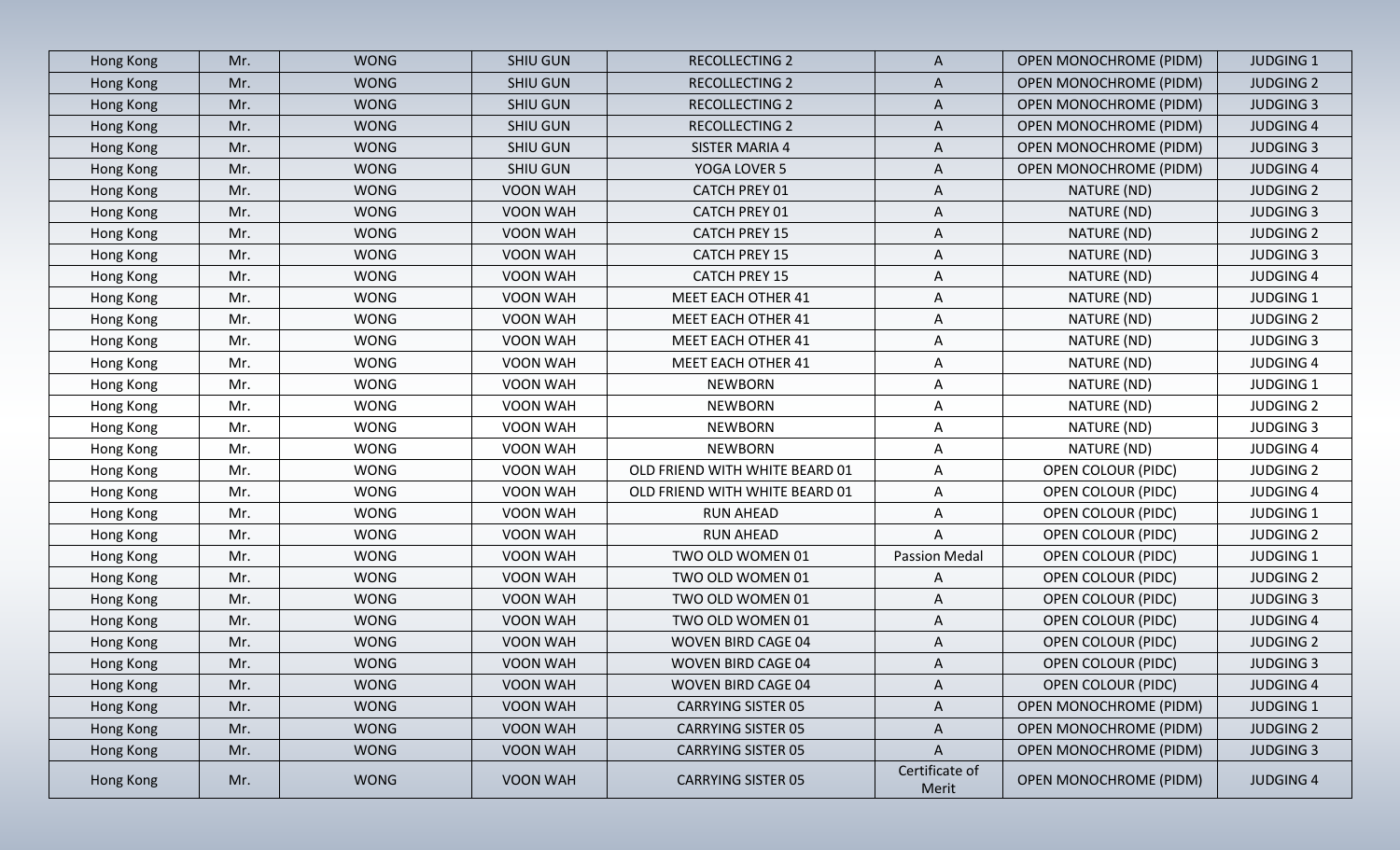| Hong Kong | Mr. | <b>WONG</b> | VOON WAH           | FALL DOWN 01                      | Jury Choice  | <b>OPEN MONOCHROME (PIDM)</b> | <b>JUDGING 1</b> |
|-----------|-----|-------------|--------------------|-----------------------------------|--------------|-------------------------------|------------------|
| Hong Kong | Mr. | <b>WONG</b> | <b>VOON WAH</b>    | FALL DOWN 01                      | A            | <b>OPEN MONOCHROME (PIDM)</b> | <b>JUDGING 2</b> |
| Hong Kong | Mr. | <b>WONG</b> | VOON WAH           | FALL DOWN 01                      | $\mathsf{A}$ | OPEN MONOCHROME (PIDM)        | <b>JUDGING 3</b> |
| Hong Kong | Mr. | <b>WONG</b> | VOON WAH           | FALL DOWN 01                      | A            | OPEN MONOCHROME (PIDM)        | <b>JUDGING 4</b> |
| Hong Kong | Mr. | <b>WONG</b> | VOON WAH           | <b>GRANDPA TELLING A STORY 01</b> | $\mathsf{A}$ | <b>OPEN MONOCHROME (PIDM)</b> | <b>JUDGING 1</b> |
| Hong Kong | Mr. | <b>WONG</b> | VOON WAH           | <b>GRANDPA TELLING A STORY 01</b> | $\mathsf{A}$ | OPEN MONOCHROME (PIDM)        | <b>JUDGING 2</b> |
| Hong Kong | Mr. | <b>WONG</b> | VOON WAH           | <b>GRANDPA TELLING A STORY 01</b> | $\mathsf{A}$ | <b>OPEN MONOCHROME (PIDM)</b> | <b>JUDGING 4</b> |
| Hong Kong | Mr. | <b>WONG</b> | VOON WAH           | RAINING OUTSIDE THE WINDOW 02     | $\mathsf{A}$ | <b>OPEN MONOCHROME (PIDM)</b> | <b>JUDGING 1</b> |
| Hong Kong | Mr. | <b>WONG</b> | VOON WAH           | RAINING OUTSIDE THE WINDOW 02     | $\mathsf{A}$ | <b>OPEN MONOCHROME (PIDM)</b> | <b>JUDGING 2</b> |
| Hong Kong | Mr. | <b>WONG</b> | VOON WAH           | RAINING OUTSIDE THE WINDOW 02     | A            | <b>OPEN MONOCHROME (PIDM)</b> | <b>JUDGING 3</b> |
| Hong Kong | Mr. | <b>WONG</b> | VOON WAH           | RAINING OUTSIDE THE WINDOW 02     | $\mathsf{A}$ | <b>OPEN MONOCHROME (PIDM)</b> | <b>JUDGING 4</b> |
| Hong Kong | Mr. | <b>WONG</b> | VOON WAH           | <b>GUILIN SUNRISE 02</b>          | $\mathsf{A}$ | PHOTO TRAVEL (PTD)            | <b>JUDGING 2</b> |
| Hong Kong | Mr. | <b>WONG</b> | VOON WAH           | HORSE FIGHT 01                    | $\mathsf{A}$ | PHOTO TRAVEL (PTD)            | <b>JUDGING 3</b> |
| Hong Kong | Mr. | <b>WONG</b> | VOON WAH           | HORSE FIGHT 01                    | $\mathsf{A}$ | PHOTO TRAVEL (PTD)            | <b>JUDGING 4</b> |
| Hong Kong | Mr. | <b>WONG</b> | VOON WAH           | <b>SCALPER RUNNING 02</b>         | $\mathsf{A}$ | PHOTO TRAVEL (PTD)            | <b>JUDGING 2</b> |
| Hong Kong | Mr. | <b>WONG</b> | VOON WAH           | <b>SCALPER RUNNING 02</b>         | $\mathsf{A}$ | PHOTO TRAVEL (PTD)            | <b>JUDGING 4</b> |
| Hong Kong | Ms. | <b>CHAN</b> | <b>CHING CHING</b> | ASSEMBLY 001                      | A            | NATURE (ND)                   | <b>JUDGING 1</b> |
| Hong Kong | Ms. | <b>CHAN</b> | <b>CHING CHING</b> | ASSEMBLY 001                      | $\mathsf{A}$ | NATURE (ND)                   | <b>JUDGING 2</b> |
| Hong Kong | Ms. | <b>CHAN</b> | <b>CHING CHING</b> | ASSEMBLY 001                      | $\mathsf{A}$ | NATURE (ND)                   | <b>JUDGING 3</b> |
| Hong Kong | Ms. | <b>CHAN</b> | <b>CHING CHING</b> | ASSEMBLY 001                      | A            | NATURE (ND)                   | <b>JUDGING 4</b> |
| Hong Kong | Ms. | <b>CHAN</b> | <b>CHING CHING</b> | <b>BERRY CUTIE 012</b>            | $\mathsf{A}$ | NATURE (ND)                   | <b>JUDGING 1</b> |
| Hong Kong | Ms. | <b>CHAN</b> | <b>CHING CHING</b> | <b>BERRY CUTIE 012</b>            | A            | NATURE (ND)                   | <b>JUDGING 2</b> |
| Hong Kong | Ms. | <b>CHAN</b> | <b>CHING CHING</b> | <b>BERRY CUTIE 012</b>            | $\mathsf{A}$ | NATURE (ND)                   | <b>JUDGING 3</b> |
| Hong Kong | Ms. | <b>CHAN</b> | <b>CHING CHING</b> | <b>BERRY CUTIE 012</b>            | A            | NATURE (ND)                   | <b>JUDGING 4</b> |
| Hong Kong | Ms. | <b>CHAN</b> | <b>CHING CHING</b> | RISE AND BITE 004                 | $\mathsf{A}$ | NATURE (ND)                   | <b>JUDGING 2</b> |
| Hong Kong | Ms. | <b>CHAN</b> | <b>CHING CHING</b> | SKILLED 013                       | A            | NATURE (ND)                   | <b>JUDGING 1</b> |
| Hong Kong | Ms. | <b>CHAN</b> | <b>CHING CHING</b> | SKILLED 013                       | A            | NATURE (ND)                   | <b>JUDGING 2</b> |
| Hong Kong | Ms. | <b>CHAN</b> | <b>CHING CHING</b> | SKILLED 013                       | A            | NATURE (ND)                   | <b>JUDGING 3</b> |
| Hong Kong | Ms. | <b>CHAN</b> | <b>CHING CHING</b> | SKILLED 013                       | $\mathsf{A}$ | NATURE (ND)                   | <b>JUDGING 4</b> |
| Hong Kong | Ms. | <b>CHAN</b> | <b>CHING CHING</b> | ART OF SKINS                      | $\mathsf{A}$ | <b>OPEN COLOUR (PIDC)</b>     | <b>JUDGING 4</b> |
| Hong Kong | Ms. | <b>CHAN</b> | <b>CHING CHING</b> | <b>ETERNAL TUNNEL</b>             | $\mathsf{A}$ | <b>OPEN COLOUR (PIDC)</b>     | <b>JUDGING 1</b> |
| Hong Kong | Ms. | <b>CHAN</b> | <b>CHING CHING</b> | <b>ETERNAL TUNNEL</b>             | $\mathsf{A}$ | <b>OPEN COLOUR (PIDC)</b>     | <b>JUDGING 2</b> |
| Hong Kong | Ms. | <b>CHAN</b> | <b>CHING CHING</b> | <b>ETERNAL TUNNEL</b>             | $\mathsf{A}$ | <b>OPEN COLOUR (PIDC)</b>     | <b>JUDGING 3</b> |
| Hong Kong | Ms. | <b>CHAN</b> | <b>CHING CHING</b> | ETERNAL TUNNEL                    | $\mathsf{A}$ | <b>OPEN COLOUR (PIDC)</b>     | <b>JUDGING 4</b> |
|           |     |             |                    |                                   |              |                               |                  |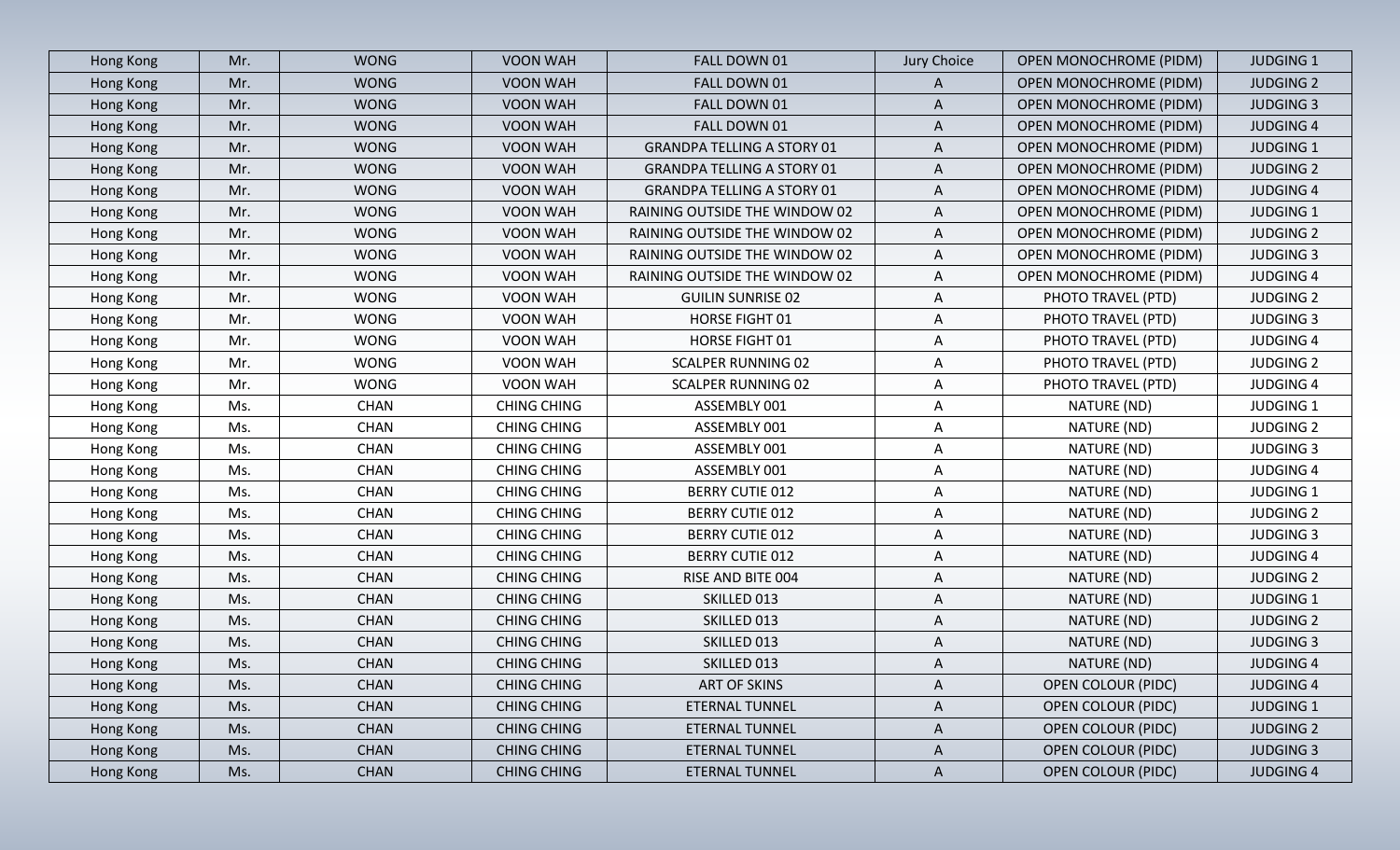| Hong Kong | Ms. | <b>CHAN</b> | <b>CHING CHING</b> | <b>QUEEN OF THE RINGS</b> | A                       | <b>OPEN COLOUR (PIDC)</b>     | <b>JUDGING 1</b> |
|-----------|-----|-------------|--------------------|---------------------------|-------------------------|-------------------------------|------------------|
| Hong Kong | Ms. | <b>CHAN</b> | <b>CHING CHING</b> | <b>QUEEN OF THE RINGS</b> | A                       | <b>OPEN COLOUR (PIDC)</b>     | <b>JUDGING 3</b> |
| Hong Kong | Ms. | <b>CHAN</b> | <b>CHING CHING</b> | <b>QUEEN OF THE RINGS</b> | A                       | <b>OPEN COLOUR (PIDC)</b>     | <b>JUDGING 4</b> |
| Hong Kong | Ms. | <b>CHAN</b> | <b>CHING CHING</b> | SACRED COLOURS            | $\mathsf{A}$            | <b>OPEN COLOUR (PIDC)</b>     | <b>JUDGING 3</b> |
| Hong Kong | Ms. | <b>CHAN</b> | <b>CHING CHING</b> | <b>BIJIN</b>              | A                       | <b>OPEN MONOCHROME (PIDM)</b> | <b>JUDGING 1</b> |
| Hong Kong | Ms. | <b>CHAN</b> | <b>CHING CHING</b> | <b>BIJIN</b>              | A                       | <b>OPEN MONOCHROME (PIDM)</b> | <b>JUDGING 2</b> |
| Hong Kong | Ms. | <b>CHAN</b> | <b>CHING CHING</b> | <b>BIJIN</b>              | Certificate of<br>Merit | <b>OPEN MONOCHROME (PIDM)</b> | <b>JUDGING 3</b> |
| Hong Kong | Ms. | <b>CHAN</b> | <b>CHING CHING</b> | <b>BIJIN</b>              | A                       | <b>OPEN MONOCHROME (PIDM)</b> | <b>JUDGING 4</b> |
| Hong Kong | Ms. | <b>CHAN</b> | <b>CHING CHING</b> | <b>DULL DAY</b>           | A                       | <b>OPEN MONOCHROME (PIDM)</b> | <b>JUDGING 1</b> |
| Hong Kong | Ms. | <b>CHAN</b> | <b>CHING CHING</b> | <b>DULL DAY</b>           | A                       | <b>OPEN MONOCHROME (PIDM)</b> | <b>JUDGING 2</b> |
| Hong Kong | Ms. | <b>CHAN</b> | <b>CHING CHING</b> | <b>DULL DAY</b>           | A                       | OPEN MONOCHROME (PIDM)        | <b>JUDGING 3</b> |
| Hong Kong | Ms. | <b>CHAN</b> | <b>CHING CHING</b> | <b>DULL DAY</b>           | A                       | OPEN MONOCHROME (PIDM)        | <b>JUDGING 4</b> |
| Hong Kong | Ms. | <b>CHAN</b> | <b>CHING CHING</b> | <b>GUARDIAN EAGLE</b>     | A                       | <b>OPEN MONOCHROME (PIDM)</b> | <b>JUDGING 1</b> |
| Hong Kong | Ms. | <b>CHAN</b> | <b>CHING CHING</b> | <b>GUARDIAN EAGLE</b>     | A                       | <b>OPEN MONOCHROME (PIDM)</b> | <b>JUDGING 2</b> |
| Hong Kong | Ms. | <b>CHAN</b> | <b>CHING CHING</b> | <b>GUARDIAN EAGLE</b>     | A                       | <b>OPEN MONOCHROME (PIDM)</b> | <b>JUDGING 4</b> |
| Hong Kong | Ms. | <b>CHAN</b> | <b>CHING CHING</b> | THE LOVE CAVE             | A                       | OPEN MONOCHROME (PIDM)        | <b>JUDGING 1</b> |
| Hong Kong | Ms. | <b>CHAN</b> | <b>CHING CHING</b> | THE LOVE CAVE             | A                       | <b>OPEN MONOCHROME (PIDM)</b> | <b>JUDGING 2</b> |
| Hong Kong | Ms. | <b>CHAN</b> | <b>CHING CHING</b> | THE LOVE CAVE             | A                       | <b>OPEN MONOCHROME (PIDM)</b> | <b>JUDGING 3</b> |
| Hong Kong | Ms. | <b>CHAN</b> | <b>CHING CHING</b> | THE LOVE CAVE             | A                       | <b>OPEN MONOCHROME (PIDM)</b> | <b>JUDGING 4</b> |
| Hong Kong | Ms. | <b>CHAN</b> | <b>CHING CHING</b> | <b>BULL LAND 07</b>       | A                       | PHOTO TRAVEL (PTD)            | <b>JUDGING 2</b> |
| Hong Kong | Ms. | <b>CHAN</b> | <b>CHING CHING</b> | <b>LIGHTS OF VITALITY</b> | A                       | PHOTO TRAVEL (PTD)            | <b>JUDGING 2</b> |
| Hong Kong | Ms. | <b>CHAN</b> | <b>CHING CHING</b> | <b>LIGHTS OF VITALITY</b> | A                       | PHOTO TRAVEL (PTD)            | <b>JUDGING 3</b> |
| Hong Kong | Ms. | <b>CHAN</b> | <b>CHING CHING</b> | <b>LIGHTS OF VITALITY</b> | $\mathsf{A}$            | PHOTO TRAVEL (PTD)            | <b>JUDGING 4</b> |
| Hong Kong | Ms. | <b>CHAN</b> | <b>CHING CHING</b> | <b>LUMPS AND BUMPS</b>    | A                       | PHOTO TRAVEL (PTD)            | <b>JUDGING 1</b> |
| Hong Kong | Ms. | <b>CHAN</b> | <b>CHING CHING</b> | <b>LUMPS AND BUMPS</b>    | A                       | PHOTO TRAVEL (PTD)            | <b>JUDGING 2</b> |
| Hong Kong | Ms. | <b>CHAN</b> | <b>CHING CHING</b> | LUMPS AND BUMPS           | A                       | PHOTO TRAVEL (PTD)            | <b>JUDGING 3</b> |
| Hong Kong | Ms. | <b>CHAN</b> | <b>CHING CHING</b> | LUMPS AND BUMPS           | A                       | PHOTO TRAVEL (PTD)            | <b>JUDGING 4</b> |
| Hong Kong | Ms. | <b>CHAN</b> | <b>CHING CHING</b> | <b>RETURNING</b>          | $\mathsf{A}$            | PHOTO TRAVEL (PTD)            | <b>JUDGING 2</b> |
| Hong Kong | Ms. | <b>CHAN</b> | <b>CHING CHING</b> | RETURNING                 | $\mathsf{A}$            | PHOTO TRAVEL (PTD)            | <b>JUDGING 3</b> |
| Hong Kong | Ms. | <b>CHAN</b> | <b>CHING CHING</b> | RETURNING                 | A                       | PHOTO TRAVEL (PTD)            | <b>JUDGING 4</b> |
| Hong Kong | Ms. | <b>CHAN</b> | <b>DIANA</b>       | <b>BREAKFAST</b>          | Certificate of<br>Merit | NATURE (ND)                   | <b>JUDGING 2</b> |
| Hong Kong | Ms. | <b>CHAN</b> | <b>DIANA</b>       | <b>BREAKFAST</b>          | $\mathsf{A}$            | NATURE (ND)                   | <b>JUDGING 4</b> |
| Hong Kong | Ms. | <b>CHAN</b> | <b>DIANA</b>       | <b>ME FIRST</b>           | $\mathsf{A}$            | NATURE (ND)                   | <b>JUDGING 1</b> |
|           |     |             |                    |                           |                         |                               |                  |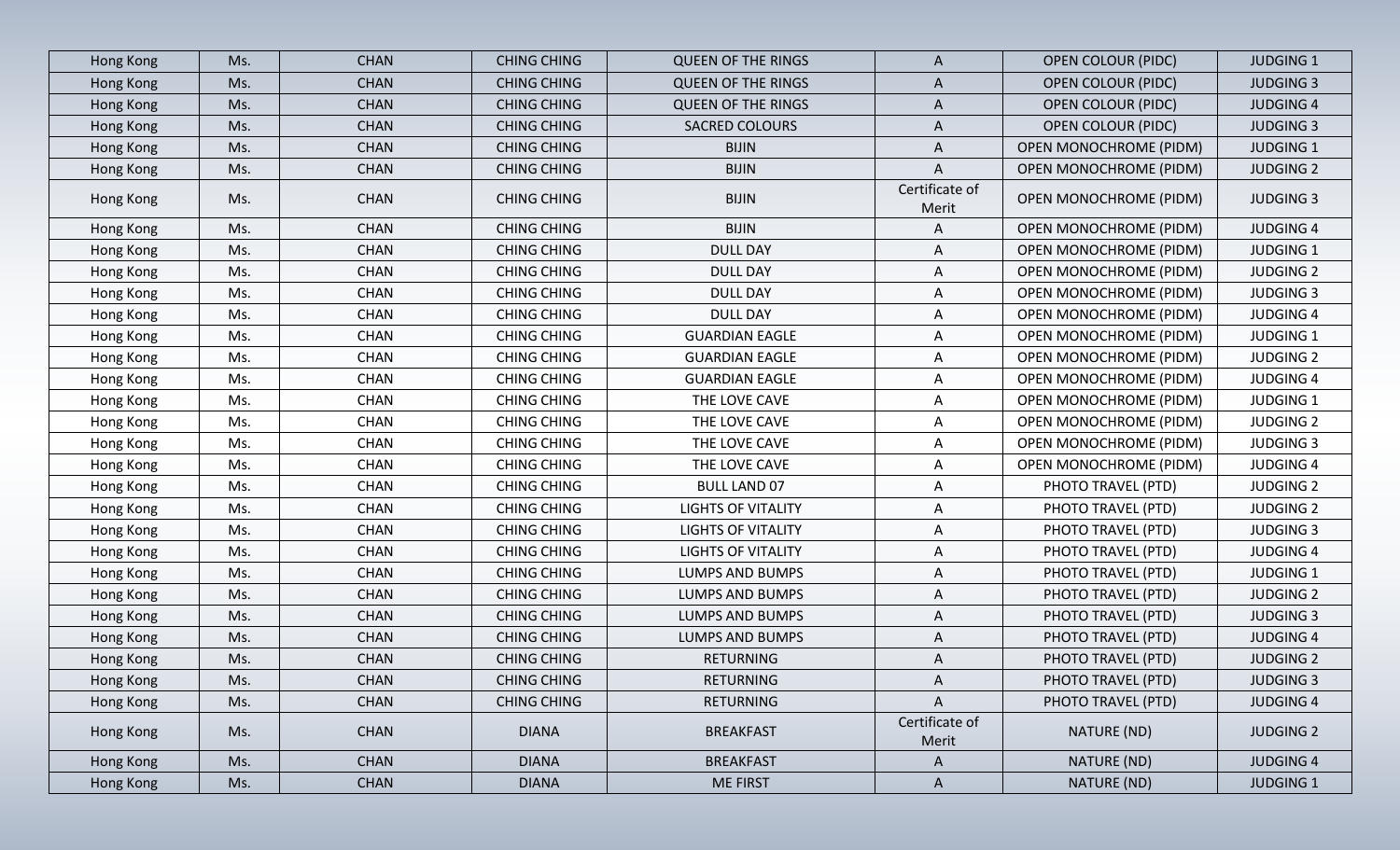| Hong Kong | Ms. | <b>CHAN</b> | <b>DIANA</b> | <b>ME FIRST</b>             | A                       | NATURE (ND)                   | <b>JUDGING 2</b> |
|-----------|-----|-------------|--------------|-----------------------------|-------------------------|-------------------------------|------------------|
| Hong Kong | Ms. | <b>CHAN</b> | <b>DIANA</b> | <b>ME FIRST</b>             | $\mathsf{A}$            | NATURE (ND)                   | <b>JUDGING 3</b> |
| Hong Kong | Ms. | <b>CHAN</b> | <b>DIANA</b> | <b>ME FIRST</b>             | $\mathsf{A}$            | NATURE (ND)                   | <b>JUDGING 4</b> |
| Hong Kong | Ms. | <b>CHAN</b> | <b>DIANA</b> | <b>TOGETHER</b>             | $\mathsf{A}$            | NATURE (ND)                   | <b>JUDGING 1</b> |
| Hong Kong | Ms. | <b>CHAN</b> | <b>DIANA</b> | <b>TOGETHER</b>             | $\mathsf{A}$            | NATURE (ND)                   | <b>JUDGING 2</b> |
| Hong Kong | Ms. | <b>CHAN</b> | <b>DIANA</b> | <b>TOGETHER</b>             | A                       | NATURE (ND)                   | <b>JUDGING 3</b> |
| Hong Kong | Ms. | <b>CHAN</b> | <b>DIANA</b> | 6M2 IG                      | $\mathsf{A}$            | OPEN COLOUR (PIDC)            | <b>JUDGING 3</b> |
| Hong Kong | Ms. | <b>CHAN</b> | <b>DIANA</b> | AIMING 2                    | A                       | <b>OPEN COLOUR (PIDC)</b>     | <b>JUDGING 1</b> |
| Hong Kong | Ms. | <b>CHAN</b> | <b>DIANA</b> | AIMING 2                    | PSA Gold                | <b>OPEN COLOUR (PIDC)</b>     | <b>JUDGING 3</b> |
| Hong Kong | Ms. | <b>CHAN</b> | <b>DIANA</b> | AIMING 2                    | A                       | <b>OPEN COLOUR (PIDC)</b>     | <b>JUDGING 4</b> |
| Hong Kong | Ms. | <b>CHAN</b> | <b>DIANA</b> | NATURAL WONDER              | A                       | <b>OPEN COLOUR (PIDC)</b>     | <b>JUDGING 1</b> |
| Hong Kong | Ms. | <b>CHAN</b> | <b>DIANA</b> | NATURAL WONDER              | $\mathsf{A}$            | OPEN COLOUR (PIDC)            | <b>JUDGING 3</b> |
| Hong Kong | Ms. | <b>CHAN</b> | <b>DIANA</b> | ROWING IN WATER FLOWERS     | A                       | <b>OPEN COLOUR (PIDC)</b>     | <b>JUDGING 1</b> |
| Hong Kong | Ms. | <b>CHAN</b> | <b>DIANA</b> | ROWING IN WATER FLOWERS     | A                       | OPEN COLOUR (PIDC)            | <b>JUDGING 2</b> |
| Hong Kong | Ms. | CHAN        | <b>DIANA</b> | ROWING IN WATER FLOWERS     | A                       | <b>OPEN COLOUR (PIDC)</b>     | <b>JUDGING 3</b> |
| Hong Kong | Ms. | <b>CHAN</b> | <b>DIANA</b> | ROWING IN WATER FLOWERS     | Certificate of<br>Merit | <b>OPEN COLOUR (PIDC)</b>     | <b>JUDGING 4</b> |
| Hong Kong | Ms. | <b>CHAN</b> | <b>DIANA</b> | <b>DILIGENT WORKER</b>      | Α                       | <b>OPEN MONOCHROME (PIDM)</b> | <b>JUDGING 1</b> |
| Hong Kong | Ms. | CHAN        | <b>DIANA</b> | <b>DILIGENT WORKER</b>      | A                       | <b>OPEN MONOCHROME (PIDM)</b> | <b>JUDGING 2</b> |
| Hong Kong | Ms. | CHAN        | <b>DIANA</b> | <b>DILIGENT WORKER</b>      | A                       | OPEN MONOCHROME (PIDM)        | <b>JUDGING 3</b> |
| Hong Kong | Ms. | <b>CHAN</b> | <b>DIANA</b> | <b>DILIGENT WORKER</b>      | Α                       | <b>OPEN MONOCHROME (PIDM)</b> | <b>JUDGING 4</b> |
| Hong Kong | Ms. | <b>CHAN</b> | <b>DIANA</b> | <b>FANCIFUL SEASCAPE 8</b>  | A                       | OPEN MONOCHROME (PIDM)        | <b>JUDGING 3</b> |
| Hong Kong | Ms. | <b>CHAN</b> | <b>DIANA</b> | <b>MANTIS</b>               | $\mathsf{A}$            | OPEN MONOCHROME (PIDM)        | <b>JUDGING 1</b> |
| Hong Kong | Ms. | <b>CHAN</b> | <b>DIANA</b> | <b>MANTIS</b>               | A                       | <b>OPEN MONOCHROME (PIDM)</b> | <b>JUDGING 3</b> |
| Hong Kong | Ms. | <b>CHAN</b> | <b>DIANA</b> | XINJING POTTERY             | A                       | OPEN MONOCHROME (PIDM)        | <b>JUDGING 1</b> |
| Hong Kong | Ms. | <b>CHAN</b> | <b>DIANA</b> | XINJING POTTERY             | A                       | <b>OPEN MONOCHROME (PIDM)</b> | <b>JUDGING 2</b> |
| Hong Kong | Ms. | <b>CHAN</b> | <b>DIANA</b> | <b>XINJING POTTERY</b>      | $\mathsf{A}$            | OPEN MONOCHROME (PIDM)        | <b>JUDGING 3</b> |
| Hong Kong | Ms. | <b>CHAN</b> | <b>DIANA</b> | XINJING POTTERY             | A                       | <b>OPEN MONOCHROME (PIDM)</b> | <b>JUDGING 4</b> |
| Hong Kong | Ms. | <b>CHAN</b> | <b>DIANA</b> | <b>BLUE MAGIC</b>           | $\mathsf{A}$            | PHOTO TRAVEL (PTD)            | <b>JUDGING 1</b> |
| Hong Kong | Ms. | <b>CHAN</b> | <b>DIANA</b> | <b>BLUE MAGIC</b>           | Jury Choice             | PHOTO TRAVEL (PTD)            | <b>JUDGING 2</b> |
| Hong Kong | Ms. | <b>CHAN</b> | <b>DIANA</b> | <b>BLUE MAGIC</b>           | Certificate of<br>Merit | PHOTO TRAVEL (PTD)            | <b>JUDGING 4</b> |
| Hong Kong | Ms. | <b>CHAN</b> | <b>DIANA</b> | <b>BUSY CARGO AT SUNSET</b> | $\mathsf{A}$            | PHOTO TRAVEL (PTD)            | <b>JUDGING 1</b> |
| Hong Kong | Ms. | <b>CHAN</b> | <b>DIANA</b> | <b>BUSY CARGO AT SUNSET</b> | $\mathsf{A}$            | PHOTO TRAVEL (PTD)            | <b>JUDGING 3</b> |
| Hong Kong | Ms. | <b>CHAN</b> | <b>DIANA</b> | <b>HARD WORK</b>            | $\mathsf{A}$            | PHOTO TRAVEL (PTD)            | <b>JUDGING 2</b> |
|           |     |             |              |                             |                         |                               |                  |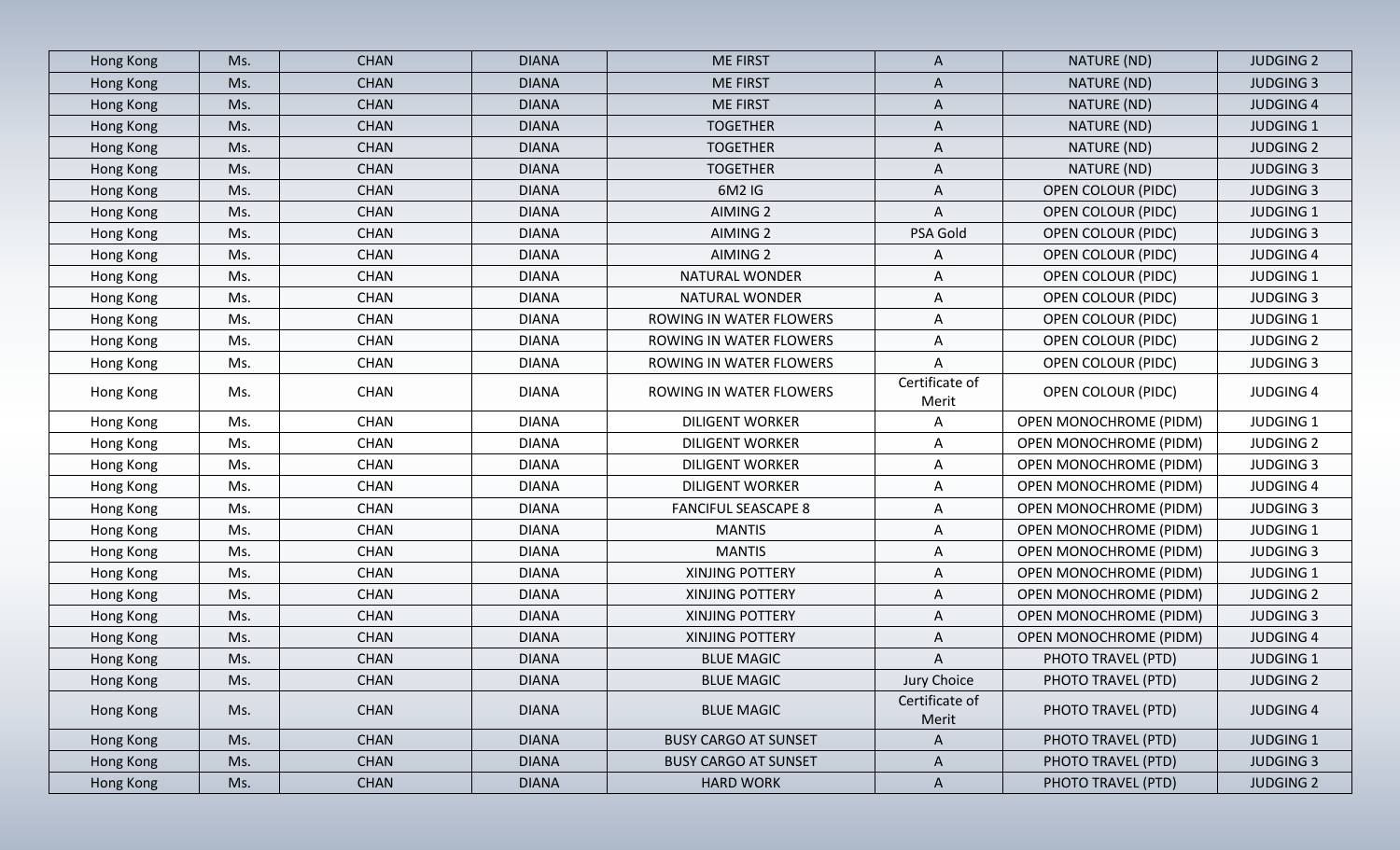| Hong Kong | Ms.  | <b>CHAN</b>           | <b>DIANA</b>    | <b>HARD WORK</b>                   | $\mathsf{A}$            | PHOTO TRAVEL (PTD)            | <b>JUDGING 3</b> |
|-----------|------|-----------------------|-----------------|------------------------------------|-------------------------|-------------------------------|------------------|
| Hong Kong | Ms.  | <b>CHAN</b>           | <b>DIANA</b>    | <b>HARD WORK</b>                   | A                       | PHOTO TRAVEL (PTD)            | <b>JUDGING 4</b> |
| Hong Kong | Ms.  | <b>CHAN</b>           | <b>DIANA</b>    | <b>MORNING MIST</b>                | Jury Choice             | PHOTO TRAVEL (PTD)            | <b>JUDGING 3</b> |
| Hong Kong | Ms.  | <b>CHAN</b>           | <b>DIANA</b>    | <b>MORNING MIST</b>                | A                       | PHOTO TRAVEL (PTD)            | <b>JUDGING 4</b> |
| Hungary   | Mr.  | <b>BAJKO</b>          | <b>CSABA</b>    | ADRIENN BEHIND THE GUITAR          | A                       | <b>OPEN COLOUR (PIDC)</b>     | <b>JUDGING 1</b> |
| Hungary   | Mr.  | <b>BAJKO</b>          | <b>CSABA</b>    | ADRIENN BEHIND THE GUITAR          | A                       | <b>OPEN COLOUR (PIDC)</b>     | <b>JUDGING 4</b> |
| Hungary   | Mr.  | <b>BAJKO</b>          | <b>CSABA</b>    | <b>GIRL IN BLACK HAT WITH VEIL</b> | A                       | <b>OPEN COLOUR (PIDC)</b>     | <b>JUDGING 4</b> |
| Hungary   | Mr.  | <b>BAJKO</b>          | <b>CSABA</b>    | <b>HANDS UP</b>                    | A                       | <b>OPEN COLOUR (PIDC)</b>     | <b>JUDGING 4</b> |
| Hungary   | Mr.  | <b>BAJKO</b>          | <b>CSABA</b>    | <b>VIEW OF MEGYERI BRIDGE</b>      | A                       | <b>OPEN MONOCHROME (PIDM)</b> | <b>JUDGING 3</b> |
| Hungary   | Mr.  | <b>BAJKO</b>          | <b>CSABA</b>    | <b>VIEW OF MEGYERI BRIDGE</b>      | Α                       | <b>OPEN MONOCHROME (PIDM)</b> | <b>JUDGING 4</b> |
| Hungary   | Mrs. | SAGI                  | AGI             | <b>ASCLEPIAS</b>                   | A                       | NATURE (ND)                   | <b>JUDGING 2</b> |
| Hungary   | Mrs. | SAGI                  | AGI             | <b>CIRCUIT</b>                     | A                       | <b>OPEN COLOUR (PIDC)</b>     | <b>JUDGING 2</b> |
| Hungary   | Mrs. | SAGI                  | AGI             | DOUBLE MOON                        | A                       | <b>OPEN COLOUR (PIDC)</b>     | <b>JUDGING 1</b> |
| Hungary   | Mrs. | SAGI                  | AGI             | DOUBLE MOON                        | A                       | <b>OPEN COLOUR (PIDC)</b>     | <b>JUDGING 4</b> |
| Hungary   | Mrs. | SAGI                  | AGI             | <b>FEAR</b>                        | A                       | <b>OPEN COLOUR (PIDC)</b>     | <b>JUDGING 2</b> |
| Hungary   | Mrs. | SAGI                  | AGI             | <b>CONFESSION</b>                  | A                       | <b>OPEN MONOCHROME (PIDM)</b> | <b>JUDGING 1</b> |
| Hungary   | Mrs. | SAGI                  | AGI             | <b>CONFESSION</b>                  | Α                       | <b>OPEN MONOCHROME (PIDM)</b> | <b>JUDGING 2</b> |
| Hungary   | Mrs. | SAGI                  | AGI             | SENSUAL GAME                       | A                       | <b>OPEN MONOCHROME (PIDM)</b> | <b>JUDGING 1</b> |
| Hungary   | Mrs. | SAGI                  | AGI             | SENSUAL GAME                       | A                       | OPEN MONOCHROME (PIDM)        | <b>JUDGING 4</b> |
| Hungary   | Mrs. | SAGI                  | AGI             | <b>SILENT QUESTION</b>             | Α                       | <b>OPEN MONOCHROME (PIDM)</b> | <b>JUDGING 1</b> |
| Hungary   | Mrs. | SAGI                  | AGI             | SILENT QUESTION                    | Α                       | OPEN MONOCHROME (PIDM)        | <b>JUDGING 2</b> |
| Hungary   | Mrs. | SAGI                  | AGI             | SILENT QUESTION                    | Certificate of<br>Merit | <b>OPEN MONOCHROME (PIDM)</b> | <b>JUDGING 4</b> |
| Hungary   | Mrs. | SAGI                  | AGI             | <b>STAND APART</b>                 | A                       | <b>OPEN MONOCHROME (PIDM)</b> | <b>JUDGING 4</b> |
| India     | Dr.  | <b>GHOSH DASTIDAR</b> | <b>INDRANIL</b> | A BIRD WITH TWO HEADS              | Α                       | NATURE (ND)                   | <b>JUDGING 1</b> |
| India     | Dr.  | <b>GHOSH DASTIDAR</b> | <b>INDRANIL</b> | A BIRD WITH TWO HEADS              | A                       | NATURE (ND)                   | <b>JUDGING 2</b> |
| India     | Dr.  | <b>GHOSH DASTIDAR</b> | <b>INDRANIL</b> | A MOUTHFUL                         | Α                       | NATURE (ND)                   | <b>JUDGING 1</b> |
| India     | Dr.  | <b>GHOSH DASTIDAR</b> | <b>INDRANIL</b> | A MOUTHFUL                         | Α                       | NATURE (ND)                   | <b>JUDGING 3</b> |
| India     | Dr.  | <b>GHOSH DASTIDAR</b> | <b>INDRANIL</b> | A MOUTHFUL                         | A                       | NATURE (ND)                   | <b>JUDGING 4</b> |
| India     | Dr.  | <b>GHOSH DASTIDAR</b> | <b>INDRANIL</b> | SAFE LANDING                       | $\mathsf{A}$            | NATURE (ND)                   | <b>JUDGING 3</b> |
| India     | Dr.  | <b>GHOSH DASTIDAR</b> | <b>INDRANIL</b> | <b>ALLEYS OF VARANASI</b>          | A                       | <b>OPEN COLOUR (PIDC)</b>     | <b>JUDGING 4</b> |
| India     | Dr.  | <b>GHOSH DASTIDAR</b> | <b>INDRANIL</b> | WELCOME TO LIFE                    | $\mathsf{A}$            | <b>OPEN COLOUR (PIDC)</b>     | <b>JUDGING 1</b> |
| India     | Dr.  | <b>GHOSH DASTIDAR</b> | <b>INDRANIL</b> | WELCOME TO LIFE                    | A                       | <b>OPEN COLOUR (PIDC)</b>     | <b>JUDGING 2</b> |
| India     | Dr.  | <b>GHOSH DASTIDAR</b> | <b>INDRANIL</b> | WELCOME TO LIFE                    | $\mathsf{A}$            | <b>OPEN COLOUR (PIDC)</b>     | <b>JUDGING 4</b> |
| India     | Dr.  | <b>GHOSH DASTIDAR</b> | <b>INDRANIL</b> | A FEW PUFFS MORE                   | $\mathsf{A}$            | <b>OPEN MONOCHROME (PIDM)</b> | <b>JUDGING 1</b> |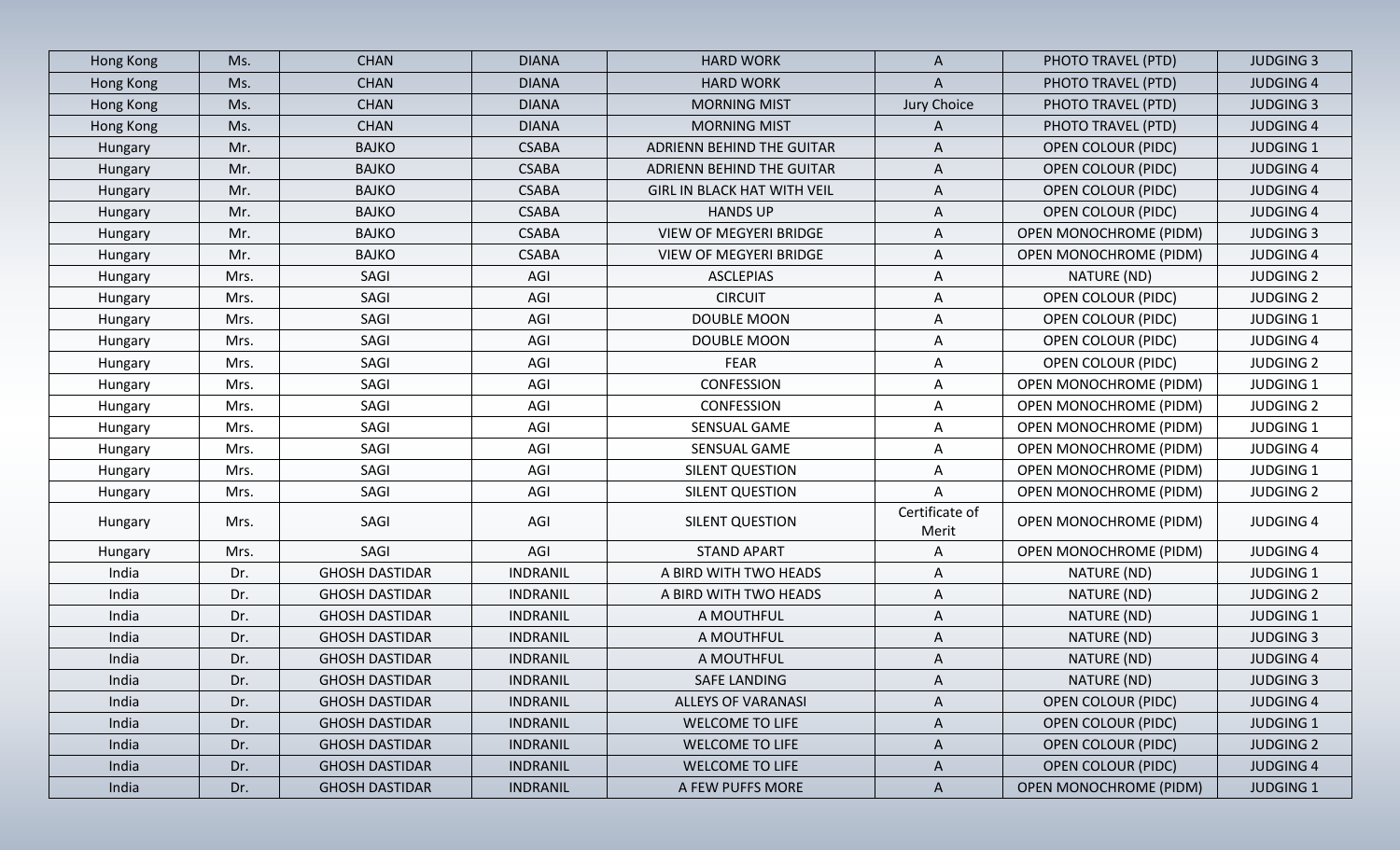| India | Dr. | <b>GHOSH DASTIDAR</b> | <b>INDRANIL</b> | A FEW PUFFS MORE                           | $\mathsf{A}$            | <b>OPEN MONOCHROME (PIDM)</b> | <b>JUDGING 2</b> |
|-------|-----|-----------------------|-----------------|--------------------------------------------|-------------------------|-------------------------------|------------------|
| India | Dr. | <b>GHOSH DASTIDAR</b> | <b>INDRANIL</b> | SADHU WITH THE PET                         | A                       | <b>OPEN MONOCHROME (PIDM)</b> | <b>JUDGING 3</b> |
| India | Dr. | <b>GHOSH DASTIDAR</b> | <b>INDRANIL</b> | SADHU WITH THE PET                         | A                       | <b>OPEN MONOCHROME (PIDM)</b> | <b>JUDGING 4</b> |
| India | Dr. | <b>GHOSH DASTIDAR</b> | <b>INDRANIL</b> | <b>TEAMWORK</b>                            | A                       | <b>OPEN MONOCHROME (PIDM)</b> | <b>JUDGING 1</b> |
| India | Dr. | <b>GHOSH DASTIDAR</b> | <b>INDRANIL</b> | <b>TEAMWORK</b>                            | A                       | <b>OPEN MONOCHROME (PIDM)</b> | <b>JUDGING 2</b> |
| India | Dr. | <b>GHOSH DASTIDAR</b> | <b>INDRANIL</b> | <b>TEAMWORK</b>                            | A                       | <b>OPEN MONOCHROME (PIDM)</b> | <b>JUDGING 3</b> |
| India | Dr. | <b>GHOSH DASTIDAR</b> | <b>INDRANIL</b> | <b>TEAMWORK</b>                            | A                       | <b>OPEN MONOCHROME (PIDM)</b> | <b>JUDGING 4</b> |
| India | Dr. | <b>GHOSH DASTIDAR</b> | <b>INDRANIL</b> | <b>GODS OWN COUNTRY</b>                    | $\mathsf{A}$            | PHOTO TRAVEL (PTD)            | <b>JUDGING 2</b> |
| India | Dr. | <b>GHOSH DASTIDAR</b> | <b>INDRANIL</b> | <b>GODS OWN COUNTRY</b>                    | A                       | PHOTO TRAVEL (PTD)            | <b>JUDGING 3</b> |
| India | Dr. | <b>HUILGOL</b>        | AJIT            | CHEETAH CUBS INTERACTION                   | A                       | NATURE (ND)                   | <b>JUDGING 1</b> |
| India | Dr. | <b>HUILGOL</b>        | AJIT            | CHEETAH CUBS INTERACTION                   | A                       | NATURE (ND)                   | <b>JUDGING 2</b> |
| India | Dr. | <b>HUILGOL</b>        | AJIT            | CHEETAH CUBS INTERACTION                   | Α                       | NATURE (ND)                   | <b>JUDGING 3</b> |
| India | Dr. | <b>HUILGOL</b>        | AJIT            | <b>CHEETAH CUBS INTERACTION</b>            | PSA Gold                | NATURE (ND)                   | <b>JUDGING 4</b> |
| India | Dr. | <b>HUILGOL</b>        | AJIT            | CHEETAH TUG OF WAR                         | A                       | NATURE (ND)                   | <b>JUDGING 1</b> |
| India | Dr. | <b>HUILGOL</b>        | AJIT            | CHEETAH TUG OF WAR                         | A                       | NATURE (ND)                   | <b>JUDGING 2</b> |
| India | Dr. | <b>HUILGOL</b>        | AJIT            | CHEETAH TUG OF WAR                         | A                       | NATURE (ND)                   | <b>JUDGING 3</b> |
| India | Dr. | <b>HUILGOL</b>        | AJIT            | CHEETAH TUG OF WAR                         | A                       | NATURE (ND)                   | <b>JUDGING 4</b> |
| India | Dr. | <b>HUILGOL</b>        | AJIT            | THE BITE OF DEATH                          | A                       | NATURE (ND)                   | <b>JUDGING 1</b> |
| India | Dr. | <b>HUILGOL</b>        | AJIT            | THE BITE OF DEATH                          | Certificate of<br>Merit | NATURE (ND)                   | <b>JUDGING 2</b> |
| India | Dr. | <b>HUILGOL</b>        | AJIT            | THE BITE OF DEATH                          | A                       | NATURE (ND)                   | <b>JUDGING 3</b> |
| India | Dr. | <b>HUILGOL</b>        | AJIT            | THE BITE OF DEATH                          | A                       | NATURE (ND)                   | <b>JUDGING 4</b> |
| India | Dr. | <b>HUILGOL</b>        | AJIT            | <b>TIGER ATTACK</b>                        | Α                       | NATURE (ND)                   | <b>JUDGING 4</b> |
| India | Dr. | <b>HUILGOL</b>        | AJIT            | <b>CS BARBET AND FRUITS</b>                | $\mathsf{A}$            | <b>OPEN COLOUR (PIDC)</b>     | <b>JUDGING 1</b> |
| India | Dr. | <b>HUILGOL</b>        | AJIT            | <b>CS BARBET AND FRUITS</b>                | A                       | <b>OPEN COLOUR (PIDC)</b>     | <b>JUDGING 2</b> |
| India | Dr. | <b>HUILGOL</b>        | AJIT            | <b>CS BARBET AND FRUITS</b>                | A                       | <b>OPEN COLOUR (PIDC)</b>     | <b>JUDGING 3</b> |
| India | Dr. | <b>HUILGOL</b>        | AJIT            | <b>DWARF KINGFISHER WITH FROG</b>          | A                       | <b>OPEN COLOUR (PIDC)</b>     | <b>JUDGING 2</b> |
| India | Dr. | <b>HUILGOL</b>        | AJIT            | <b>DWARF KINGFISHER WITH FROG</b>          | A                       | <b>OPEN COLOUR (PIDC)</b>     | <b>JUDGING 3</b> |
| India | Dr. | <b>HUILGOL</b>        | AJIT            | <b>DWARF KINGFISHER WITH FROG</b>          | A                       | <b>OPEN COLOUR (PIDC)</b>     | <b>JUDGING 4</b> |
| India | Dr. | <b>HUILGOL</b>        | AJIT            | RT HUMMINGBIRD AND YELLOW<br><b>FLOWER</b> | $\mathsf{A}$            | <b>OPEN COLOUR (PIDC)</b>     | <b>JUDGING 1</b> |
| India | Dr. | <b>HUILGOL</b>        | <b>AJIT</b>     | RT HUMMINGBIRD AND YELLOW<br><b>FLOWER</b> | $\mathsf{A}$            | <b>OPEN COLOUR (PIDC)</b>     | <b>JUDGING 2</b> |
| India | Dr. | <b>HUILGOL</b>        | AJIT            | RT HUMMINGBIRD AND YELLOW<br><b>FLOWER</b> | $\mathsf{A}$            | <b>OPEN COLOUR (PIDC)</b>     | <b>JUDGING 3</b> |
|       |     |                       |                 |                                            |                         |                               |                  |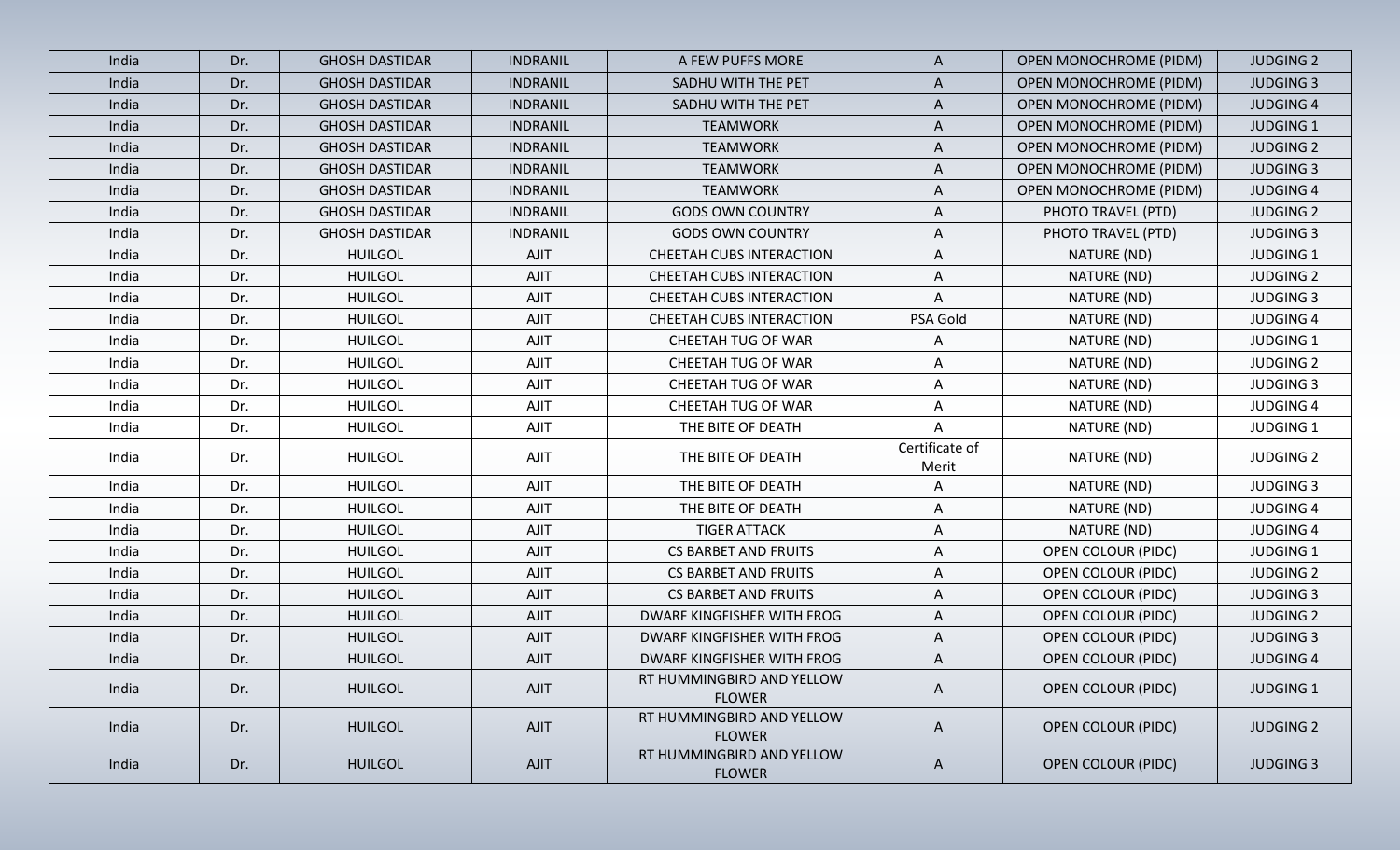| India | Dr. | <b>HUILGOL</b>  | <b>AJIT</b>    | <b>TERRITORIAL FIGHT 2</b>            | A                       | <b>OPEN COLOUR (PIDC)</b>     | <b>JUDGING 1</b> |
|-------|-----|-----------------|----------------|---------------------------------------|-------------------------|-------------------------------|------------------|
| India | Dr. | <b>HUILGOL</b>  | <b>AJIT</b>    | <b>TERRITORIAL FIGHT 2</b>            | A                       | <b>OPEN COLOUR (PIDC)</b>     | <b>JUDGING 2</b> |
| India | Dr. | <b>HUILGOL</b>  | <b>AJIT</b>    | <b>TERRITORIAL FIGHT 2</b>            | A                       | <b>OPEN COLOUR (PIDC)</b>     | <b>JUDGING 3</b> |
| India | Dr. | <b>HUILGOL</b>  | <b>AJIT</b>    | <b>TERRITORIAL FIGHT 2</b>            | A                       | <b>OPEN COLOUR (PIDC)</b>     | <b>JUDGING 4</b> |
| India | Dr. | <b>HUILGOL</b>  | <b>AJIT</b>    | <b>GIANT AMONG DWARFS COPY</b>        | Jury Choice             | <b>OPEN MONOCHROME (PIDM)</b> | <b>JUDGING 3</b> |
| India | Dr. | <b>HUILGOL</b>  | AJIT           | <b>GIANT AMONG DWARFS COPY</b>        | A                       | <b>OPEN MONOCHROME (PIDM)</b> | <b>JUDGING 4</b> |
| India | Dr. | <b>HUILGOL</b>  | <b>AJIT</b>    | SLOTH BEAR WITH CUBS                  | A                       | <b>OPEN MONOCHROME (PIDM)</b> | <b>JUDGING 3</b> |
| India | Dr. | <b>HUILGOL</b>  | AJIT           | SLOTH BEAR WITH CUBS                  | A                       | <b>OPEN MONOCHROME (PIDM)</b> | <b>JUDGING 4</b> |
| India | Dr. | <b>HUILGOL</b>  | AJIT           | SPOTTED HYENA WITH CARCASS            | A                       | <b>OPEN MONOCHROME (PIDM)</b> | <b>JUDGING 1</b> |
| India | Dr. | <b>HUILGOL</b>  | <b>AJIT</b>    | SPOTTED HYENA WITH CARCASS            | A                       | <b>OPEN MONOCHROME (PIDM)</b> | <b>JUDGING 2</b> |
| India | Dr. | <b>HUILGOL</b>  | AJIT           | SPOTTED HYENA WITH CARCASS            | A                       | <b>OPEN MONOCHROME (PIDM)</b> | <b>JUDGING 3</b> |
| India | Dr. | <b>HUILGOL</b>  | AJIT           | SPOTTED HYENA WITH CARCASS            | A                       | OPEN MONOCHROME (PIDM)        | <b>JUDGING 4</b> |
| India | Dr. | <b>HUILGOL</b>  | AJIT           | ZEBRA MUD BATHING                     | Α                       | <b>OPEN MONOCHROME (PIDM)</b> | <b>JUDGING 1</b> |
| India | Dr. | <b>HUILGOL</b>  | AJIT           | ZEBRA MUD BATHING                     | A                       | OPEN MONOCHROME (PIDM)        | <b>JUDGING 2</b> |
| India | Dr. | <b>HUILGOL</b>  | <b>AJIT</b>    | ZEBRA MUD BATHING                     | Α                       | <b>OPEN MONOCHROME (PIDM)</b> | <b>JUDGING 3</b> |
| India | Dr. | <b>HUILGOL</b>  | AJIT           | ZEBRA MUD BATHING                     | Α                       | OPEN MONOCHROME (PIDM)        | <b>JUDGING 4</b> |
| India | Dr. | <b>HUILGOL</b>  | <b>AJIT</b>    | ELEPHANTS AND MT KILIMANJARO          | A                       | PHOTO TRAVEL (PTD)            | <b>JUDGING 1</b> |
| India | Dr. | <b>HUILGOL</b>  | AJIT           | ELEPHANTS AND MT KILIMANJARO          | A                       | PHOTO TRAVEL (PTD)            | <b>JUDGING 2</b> |
| India | Dr. | <b>HUILGOL</b>  | AJIT           | ELEPHANTS AND MT KILIMANJARO          | Certificate of<br>Merit | PHOTO TRAVEL (PTD)            | <b>JUDGING 3</b> |
| India | Dr. | <b>HUILGOL</b>  | <b>AJIT</b>    | ELEPHANTS AND MT KILIMANJARO          | Α                       | PHOTO TRAVEL (PTD)            | <b>JUDGING 4</b> |
| India | Dr. | <b>HUILGOL</b>  | AJIT           | SHIP AMID ICEBERGS                    | A                       | PHOTO TRAVEL (PTD)            | <b>JUDGING 1</b> |
| India | Dr. | <b>HUILGOL</b>  | AJIT           | SHIP AMID ICEBERGS                    | Α                       | PHOTO TRAVEL (PTD)            | <b>JUDGING 2</b> |
| India | Dr. | <b>HUILGOL</b>  | AJIT           | SHIP AMID ICEBERGS                    | A                       | PHOTO TRAVEL (PTD)            | <b>JUDGING 3</b> |
| India | Dr. | <b>HUILGOL</b>  | <b>AJIT</b>    | SHIP AMID ICEBERGS                    | A                       | PHOTO TRAVEL (PTD)            | <b>JUDGING 4</b> |
| India | Dr. | <b>HUILGOL</b>  | <b>AJIT</b>    | <b>VISITING PENGUIN HEAVEN</b>        | A                       | PHOTO TRAVEL (PTD)            | <b>JUDGING 1</b> |
| India | Dr. | <b>HUILGOL</b>  | <b>AJIT</b>    | VISITING PENGUIN HEAVEN               | A                       | PHOTO TRAVEL (PTD)            | <b>JUDGING 3</b> |
| India | Dr. | <b>HUILGOL</b>  | <b>AJIT</b>    | <b>VISITING PENGUIN HEAVEN</b>        | A                       | PHOTO TRAVEL (PTD)            | <b>JUDGING 4</b> |
| India | Dr. | <b>HUILGOL</b>  | AJIT           | <b>WHALING STATION RUINS AND SEAL</b> | Chairman Choice         | PHOTO TRAVEL (PTD)            | <b>JUDGING 1</b> |
| India | Dr. | <b>HUILGOL</b>  | AJIT           | WHALING STATION RUINS AND SEAL        | $\mathsf{A}$            | PHOTO TRAVEL (PTD)            | <b>JUDGING 3</b> |
| India | Mr. | <b>ADHIKARY</b> | SALOKYA        | <b>HANLE_5315</b>                     | A                       | NATURE (ND)                   | <b>JUDGING 3</b> |
| India | Mr. | ADHIKARY        | SALOKYA        | MARMOTH_4778                          | $\mathsf{A}$            | NATURE (ND)                   | <b>JUDGING 1</b> |
| India | Mr. | ADHIKARY        | SALOKYA        | MARMOTH_4778                          | A                       | NATURE (ND)                   | <b>JUDGING 4</b> |
| India | Mr. | <b>ADHIKARY</b> | SALOKYA        | ANKITA_2742                           | $\mathsf{A}$            | <b>OPEN COLOUR (PIDC)</b>     | <b>JUDGING 2</b> |
| India | Mr. | ADHIKARY        | <b>SALOKYA</b> | ANKITA_2742                           | $\mathsf{A}$            | <b>OPEN COLOUR (PIDC)</b>     | <b>JUDGING 4</b> |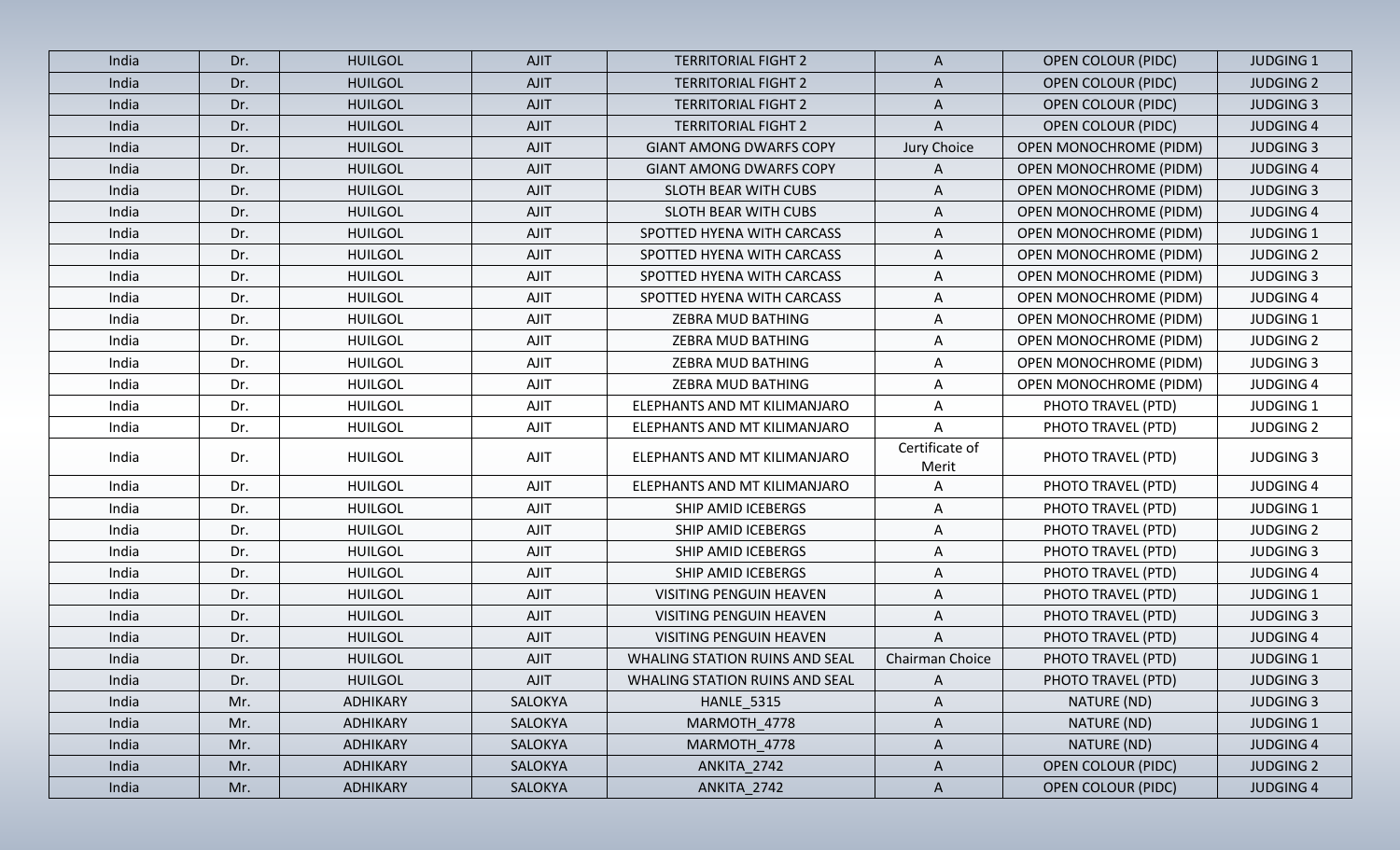| India | Mr. | <b>ADHIKARY</b>        | <b>SALOKYA</b>  | JUHI-1                             | $\mathsf{A}$ | <b>OPEN COLOUR (PIDC)</b>     | <b>JUDGING 1</b> |
|-------|-----|------------------------|-----------------|------------------------------------|--------------|-------------------------------|------------------|
| India | Mr. | <b>ADHIKARY</b>        | <b>SALOKYA</b>  | JUHI-1                             | Jury Choice  | <b>OPEN COLOUR (PIDC)</b>     | <b>JUDGING 3</b> |
| India | Mr. | <b>ADHIKARY</b>        | SALOKYA         | JUHI-1                             | A            | <b>OPEN COLOUR (PIDC)</b>     | <b>JUDGING 4</b> |
| India | Mr. | <b>ADHIKARY</b>        | SALOKYA         | JUHI-6                             | $\mathsf{A}$ | <b>OPEN COLOUR (PIDC)</b>     | <b>JUDGING 1</b> |
| India | Mr. | ADHIKARY               | SALOKYA         | JUHI-6                             | $\mathsf{A}$ | <b>OPEN COLOUR (PIDC)</b>     | <b>JUDGING 2</b> |
| India | Mr. | <b>ADHIKARY</b>        | SALOKYA         | JUHI-6                             | A            | <b>OPEN COLOUR (PIDC)</b>     | <b>JUDGING 3</b> |
| India | Mr. | ADHIKARY               | SALOKYA         | JUHI-6                             | A            | <b>OPEN COLOUR (PIDC)</b>     | <b>JUDGING 4</b> |
| India | Mr. | <b>ADHIKARY</b>        | SALOKYA         | SHAPE-1                            | A            | <b>OPEN COLOUR (PIDC)</b>     | <b>JUDGING 4</b> |
| India | Mr. | <b>ADHIKARY</b>        | SALOKYA         | DAM-2                              | A            | <b>OPEN MONOCHROME (PIDM)</b> | <b>JUDGING 1</b> |
| India | Mr. | <b>ADHIKARY</b>        | SALOKYA         | DAM-2                              | Α            | <b>OPEN MONOCHROME (PIDM)</b> | <b>JUDGING 2</b> |
| India | Mr. | <b>ADHIKARY</b>        | SALOKYA         | DAM-2                              | $\mathsf{A}$ | <b>OPEN MONOCHROME (PIDM)</b> | <b>JUDGING 3</b> |
| India | Mr. | ADHIKARY               | SALOKYA         | JUHI-2                             | A            | OPEN MONOCHROME (PIDM)        | <b>JUDGING 2</b> |
| India | Mr. | <b>ADHIKARY</b>        | SALOKYA         | JUHI-2                             | A            | OPEN MONOCHROME (PIDM)        | <b>JUDGING 3</b> |
| India | Mr. | <b>ADHIKARY</b>        | SALOKYA         | JUHI-2                             | A            | <b>OPEN MONOCHROME (PIDM)</b> | <b>JUDGING 4</b> |
| India | Mr. | <b>ADHIKARY</b>        | SALOKYA         | LINES-2                            | A            | <b>OPEN MONOCHROME (PIDM)</b> | <b>JUDGING 3</b> |
| India | Mr. | <b>ADHIKARY</b>        | SALOKYA         | LINES-2                            | $\mathsf{A}$ | <b>OPEN MONOCHROME (PIDM)</b> | <b>JUDGING 4</b> |
| India | Mr. | <b>ADHIKARY</b>        | SALOKYA         | <b>CRASH</b>                       | A            | PHOTO TRAVEL (PTD)            | <b>JUDGING 3</b> |
| India | Mr. | <b>ADHIKARY</b>        | SALOKYA         | LADAKH_4304                        | $\mathsf{A}$ | PHOTO TRAVEL (PTD)            | <b>JUDGING 3</b> |
| India | Mr. | <b>BABUBHAI KAMDAR</b> | <b>JAYENDRA</b> | ANTARCTIC PENGUINS SWIMMING        | $\mathsf{A}$ | NATURE (ND)                   | <b>JUDGING 1</b> |
| India | Mr. | <b>BABUBHAI KAMDAR</b> | <b>JAYENDRA</b> | <b>ANTARCTIC PENGUINS SWIMMING</b> | A            | NATURE (ND)                   | <b>JUDGING 2</b> |
| India | Mr. | <b>BABUBHAI KAMDAR</b> | <b>JAYENDRA</b> | ANTARCTIC PENGUINS SWIMMING        | $\mathsf{A}$ | NATURE (ND)                   | <b>JUDGING 4</b> |
| India | Mr. | <b>BABUBHAI KAMDAR</b> | <b>JAYENDRA</b> | <b>DANCING PENGUINS</b>            | Α            | NATURE (ND)                   | <b>JUDGING 1</b> |
| India | Mr. | <b>BABUBHAI KAMDAR</b> | JAYENDRA        | <b>DANCING PENGUINS</b>            | A            | NATURE (ND)                   | <b>JUDGING 3</b> |
| India | Mr. | <b>BABUBHAI KAMDAR</b> | <b>JAYENDRA</b> | <b>DANCING PENGUINS</b>            | A            | NATURE (ND)                   | <b>JUDGING 4</b> |
| India | Mr. | <b>BABUBHAI KAMDAR</b> | <b>JAYENDRA</b> | <b>GIANT LIZARD IN GALAPAGOS</b>   | A            | NATURE (ND)                   | <b>JUDGING 1</b> |
| India | Mr. | <b>BABUBHAI KAMDAR</b> | <b>JAYENDRA</b> | <b>GIANT LIZARD IN GALAPAGOS</b>   | A            | NATURE (ND)                   | <b>JUDGING 2</b> |
| India | Mr. | <b>BABUBHAI KAMDAR</b> | <b>JAYENDRA</b> | <b>GIANT LIZARD IN GALAPAGOS</b>   | A            | NATURE (ND)                   | <b>JUDGING 3</b> |
| India | Mr. | <b>BABUBHAI KAMDAR</b> | <b>JAYENDRA</b> | HUMPBACK WHALE WATER CASCADE 3     | $\mathsf{A}$ | NATURE (ND)                   | <b>JUDGING 3</b> |
| India | Mr. | <b>BABUBHAI KAMDAR</b> | <b>JAYENDRA</b> | HUMPBACK WHALE WATER CASCADE 3     | A            | NATURE (ND)                   | <b>JUDGING 4</b> |
| India | Mr. | <b>BABUBHAI KAMDAR</b> | <b>JAYENDRA</b> | SOUTH EAST GREENLAND VILLAGE 3     | A            | <b>OPEN COLOUR (PIDC)</b>     | <b>JUDGING 3</b> |
| India | Mr. | <b>BABUBHAI KAMDAR</b> | <b>JAYENDRA</b> | SURVIVAL                           | $\mathsf{A}$ | <b>OPEN COLOUR (PIDC)</b>     | <b>JUDGING 4</b> |
| India | Mr. | <b>BABUBHAI KAMDAR</b> | <b>JAYENDRA</b> | <b>ICEBERG SHAPES</b>              | A            | <b>OPEN MONOCHROME (PIDM)</b> | <b>JUDGING 1</b> |
| India | Mr. | <b>BABUBHAI KAMDAR</b> | <b>JAYENDRA</b> | <b>ICEBERG SHAPES</b>              | $\mathsf{A}$ | <b>OPEN MONOCHROME (PIDM)</b> | <b>JUDGING 3</b> |
| India | Mr. | <b>BABUBHAI KAMDAR</b> | JAYENDRA        | <b>ICEBERG SHAPES 2</b>            | $\mathsf{A}$ | <b>OPEN MONOCHROME (PIDM)</b> | <b>JUDGING 2</b> |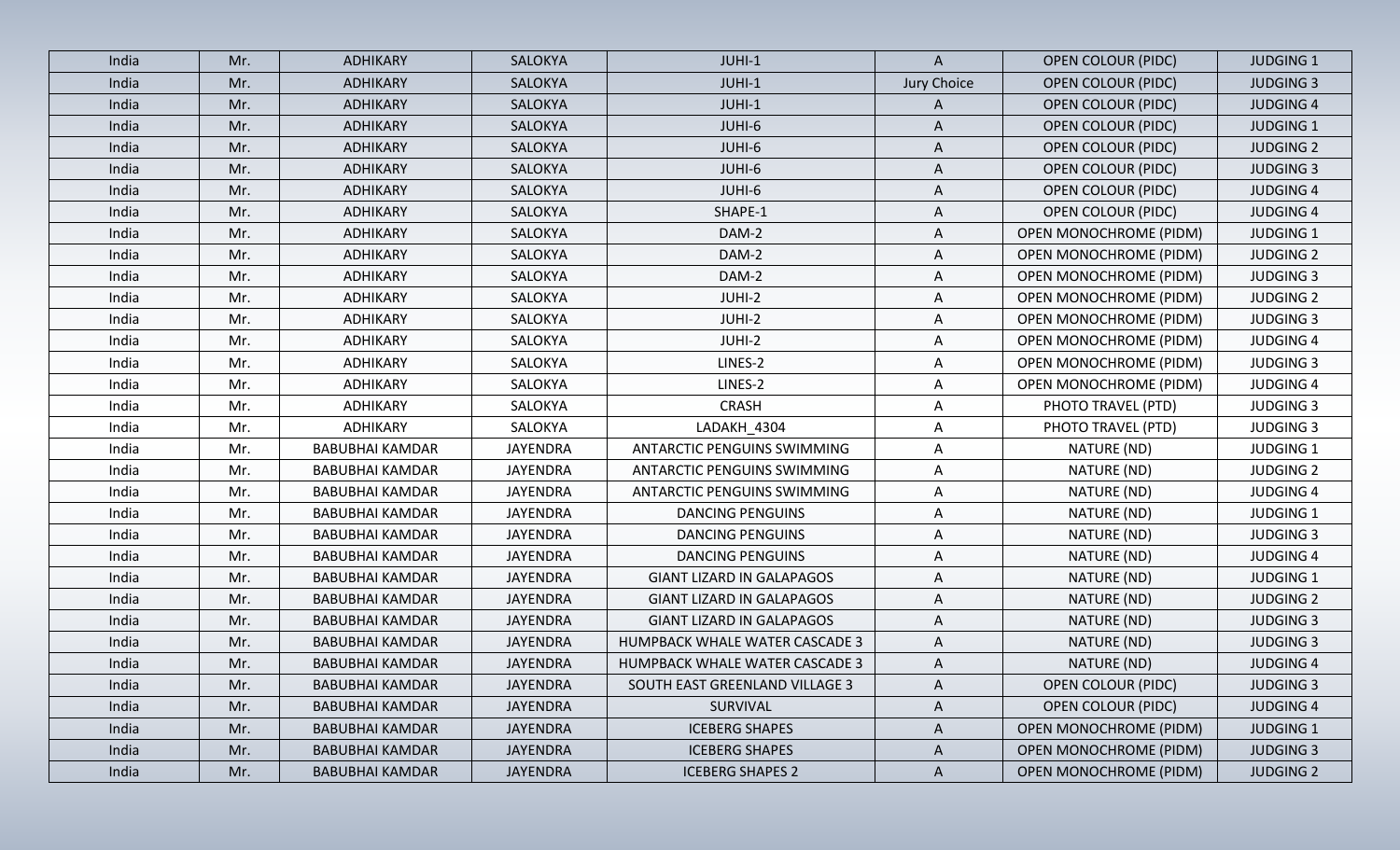| India | Mr. | <b>BABUBHAI KAMDAR</b> | <b>JAYENDRA</b>       | <b>ICEBERG SHAPES 2</b>           | $\mathsf{A}$            | <b>OPEN MONOCHROME (PIDM)</b> | <b>JUDGING 3</b> |
|-------|-----|------------------------|-----------------------|-----------------------------------|-------------------------|-------------------------------|------------------|
| India | Mr. | <b>BABUBHAI KAMDAR</b> | <b>JAYENDRA</b>       | PENGUINS ON FLOATING ICEBERG      | $\mathsf{A}$            | <b>OPEN MONOCHROME (PIDM)</b> | <b>JUDGING 1</b> |
| India | Mr. | <b>BABUBHAI KAMDAR</b> | <b>JAYENDRA</b>       | PENGUINS ON FLOATING ICEBERG      | $\mathsf{A}$            | <b>OPEN MONOCHROME (PIDM)</b> | <b>JUDGING 2</b> |
| India | Mr. | <b>BABUBHAI KAMDAR</b> | <b>JAYENDRA</b>       | PENGUINS ON FLOATING ICEBERG      | $\mathsf{A}$            | <b>OPEN MONOCHROME (PIDM)</b> | <b>JUDGING 3</b> |
| India | Mr. | <b>BABUBHAI KAMDAR</b> | <b>JAYENDRA</b>       | <b>ANTARCTIC RESEARCH STATION</b> | $\mathsf{A}$            | PHOTO TRAVEL (PTD)            | <b>JUDGING 1</b> |
| India | Mr. | <b>BABUBHAI KAMDAR</b> | <b>JAYENDRA</b>       | ANTARCTIC RESEARCH STATION        | $\mathsf{A}$            | PHOTO TRAVEL (PTD)            | <b>JUDGING 3</b> |
| India | Mr. | <b>BABUBHAI KAMDAR</b> | <b>JAYENDRA</b>       | ARIAL VIEW OF QUEENSTOWN          | $\mathsf{A}$            | PHOTO TRAVEL (PTD)            | <b>JUDGING 1</b> |
| India | Mr. | <b>BABUBHAI KAMDAR</b> | <b>JAYENDRA</b>       | ARIAL VIEW OF QUEENSTOWN          | $\mathsf{A}$            | PHOTO TRAVEL (PTD)            | <b>JUDGING 3</b> |
| India | Mr. | <b>BABUBHAI KAMDAR</b> | <b>JAYENDRA</b>       | ARIAL VIEW OF QUEENSTOWN          | A                       | PHOTO TRAVEL (PTD)            | <b>JUDGING 4</b> |
| India | Mr. | <b>BABUBHAI KAMDAR</b> | <b>JAYENDRA</b>       | <b>CONGREGATION OF PENGUINS</b>   | Jury Choice             | PHOTO TRAVEL (PTD)            | <b>JUDGING 1</b> |
| India | Mr. | <b>BABUBHAI KAMDAR</b> | <b>JAYENDRA</b>       | <b>CONGREGATION OF PENGUINS</b>   | A                       | PHOTO TRAVEL (PTD)            | <b>JUDGING 2</b> |
| India | Mr. | <b>BABUBHAI KAMDAR</b> | <b>JAYENDRA</b>       | <b>CONGREGATION OF PENGUINS</b>   | A                       | PHOTO TRAVEL (PTD)            | <b>JUDGING 3</b> |
| India | Mr. | <b>BABUBHAI KAMDAR</b> | <b>JAYENDRA</b>       | <b>CONGREGATION OF PENGUINS</b>   | Certificate of<br>Merit | PHOTO TRAVEL (PTD)            | <b>JUDGING 4</b> |
| India | Mr. | <b>BABUBHAI KAMDAR</b> | <b>JAYENDRA</b>       | ILLULISSAT ICE FJORD ICEBERG 1    | A                       | PHOTO TRAVEL (PTD)            | <b>JUDGING 3</b> |
| India | Mr. | BANERJEE               | <b>ABHIJEET KUMAR</b> | A MOUTHFUL                        | A                       | NATURE (ND)                   | <b>JUDGING 3</b> |
| India | Mr. | BANERJEE               | <b>ABHIJEET KUMAR</b> | A MOUTHFUL                        | Α                       | NATURE (ND)                   | <b>JUDGING 4</b> |
| India | Mr. | <b>BANERJEE</b>        | ABHIJEET KUMAR        | <b>GODWIT FIGHT 2</b>             | Jury Choice             | NATURE (ND)                   | <b>JUDGING 1</b> |
| India | Mr. | <b>BANERJEE</b>        | ABHIJEET KUMAR        | <b>GODWIT FIGHT 2</b>             | A                       | NATURE (ND)                   | <b>JUDGING 2</b> |
| India | Mr. | <b>BANERJEE</b>        | ABHIJEET KUMAR        | <b>GODWIT FIGHT 2</b>             | $\mathsf{A}$            | NATURE (ND)                   | <b>JUDGING 3</b> |
| India | Mr. | <b>BANERJEE</b>        | <b>ABHIJEET KUMAR</b> | <b>GODWIT FIGHT 2</b>             | A                       | NATURE (ND)                   | <b>JUDGING 4</b> |
| India | Mr. | BANERJEE               | <b>ABHIJEET KUMAR</b> | <b>HEAVY LUNCH</b>                | Α                       | NATURE (ND)                   | <b>JUDGING 1</b> |
| India | Mr. | <b>BANERJEE</b>        | ABHIJEET KUMAR        | <b>HEAVY LUNCH</b>                | Jury Choice             | NATURE (ND)                   | <b>JUDGING 2</b> |
| India | Mr. | <b>BANERJEE</b>        | ABHIJEET KUMAR        | <b>HEAVY LUNCH</b>                | Α                       | NATURE (ND)                   | <b>JUDGING 3</b> |
| India | Mr. | <b>BANERJEE</b>        | <b>ABHIJEET KUMAR</b> | <b>HEAVY LUNCH</b>                | A                       | NATURE (ND)                   | <b>JUDGING 4</b> |
| India | Mr. | <b>BANERJEE</b>        | <b>ABHIJEET KUMAR</b> | <b>RHINO MATING 2</b>             | A                       | NATURE (ND)                   | <b>JUDGING 1</b> |
| India | Mr. | BANERJEE               | ABHIJEET KUMAR        | <b>RHINO MATING 2</b>             | $\mathsf{A}$            | NATURE (ND)                   | <b>JUDGING 2</b> |
| India | Mr. | <b>BANERJEE</b>        | <b>ABHIJEET KUMAR</b> | <b>RHINO MATING 2</b>             | A                       | NATURE (ND)                   | <b>JUDGING 3</b> |
| India | Mr. | <b>BANERJEE</b>        | <b>ABHIJEET KUMAR</b> | <b>RHINO MATING 2</b>             | <b>Passion Medal</b>    | NATURE (ND)                   | <b>JUDGING 4</b> |
| India | Mr. | <b>BANERJEE</b>        | ABHIJEET KUMAR        | <b>BARRIER TO VISION</b>          | $\mathsf{A}$            | <b>OPEN COLOUR (PIDC)</b>     | <b>JUDGING 1</b> |
| India | Mr. | <b>BANERJEE</b>        | ABHIJEET KUMAR        | <b>BARRIER TO VISION</b>          | <b>Passion Medal</b>    | <b>OPEN COLOUR (PIDC)</b>     | <b>JUDGING 2</b> |
| India | Mr. | BANERJEE               | ABHIJEET KUMAR        | <b>BARRIER TO VISION</b>          | $\mathsf{A}$            | <b>OPEN COLOUR (PIDC)</b>     | <b>JUDGING 3</b> |
| India | Mr. | <b>BANERJEE</b>        | <b>ABHIJEET KUMAR</b> | <b>BARRIER TO VISION</b>          | $\mathsf{A}$            | <b>OPEN COLOUR (PIDC)</b>     | <b>JUDGING 4</b> |
| India | Mr. | BANERJEE               | <b>ABHIJEET KUMAR</b> | <b>BLOOD ROSE</b>                 | $\mathsf{A}$            | <b>OPEN COLOUR (PIDC)</b>     | <b>JUDGING 4</b> |
| India | Mr. | <b>BANERJEE</b>        | ABHIJEET KUMAR        | LADY WITH A RED ROSE              | $\mathsf{A}$            | <b>OPEN COLOUR (PIDC)</b>     | <b>JUDGING 1</b> |
|       |     |                        |                       |                                   |                         |                               |                  |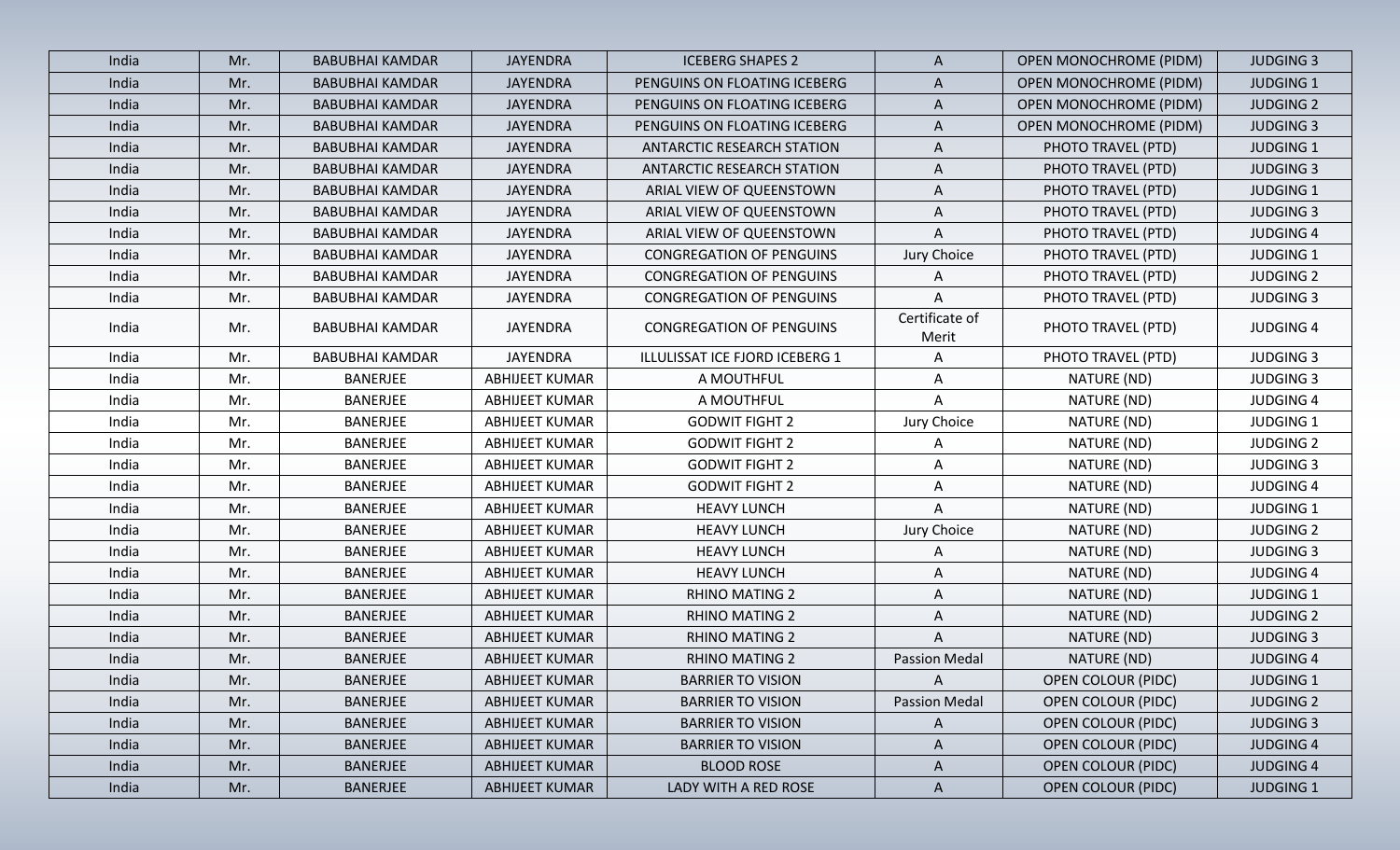| India | Mr. | <b>BANERJEE</b> | ABHIJEET KUMAR        | LADY WITH A RED ROSE         | A               | <b>OPEN COLOUR (PIDC)</b>     | <b>JUDGING 2</b> |
|-------|-----|-----------------|-----------------------|------------------------------|-----------------|-------------------------------|------------------|
| India | Mr. | <b>BANERJEE</b> | <b>ABHIJEET KUMAR</b> | LADY WITH A RED ROSE         | $\mathsf{A}$    | <b>OPEN COLOUR (PIDC)</b>     | <b>JUDGING 3</b> |
| India | Mr. | <b>BANERJEE</b> | <b>ABHIJEET KUMAR</b> | LADY WITH A RED ROSE         | A               | <b>OPEN COLOUR (PIDC)</b>     | <b>JUDGING 4</b> |
| India | Mr. | <b>BANERJEE</b> | <b>ABHIJEET KUMAR</b> | <b>LIGHT AND DARK</b>        | A               | <b>OPEN COLOUR (PIDC)</b>     | <b>JUDGING 1</b> |
| India | Mr. | <b>BANERJEE</b> | ABHIJEET KUMAR        | <b>LIGHT AND DARK</b>        | A               | <b>OPEN COLOUR (PIDC)</b>     | <b>JUDGING 3</b> |
| India | Mr. | <b>BANERJEE</b> | ABHIJEET KUMAR        | <b>LIGHT AND DARK</b>        | Chairman Choice | <b>OPEN COLOUR (PIDC)</b>     | <b>JUDGING 4</b> |
| India | Mr. | <b>BANERJEE</b> | <b>ABHIJEET KUMAR</b> | <b>FISHING POND</b>          | $\mathsf{A}$    | OPEN MONOCHROME (PIDM)        | <b>JUDGING 2</b> |
| India | Mr. | <b>BANERJEE</b> | ABHIJEET KUMAR        | RAIN DROPS ON GLASS          | A               | <b>OPEN MONOCHROME (PIDM)</b> | <b>JUDGING 4</b> |
| India | Mr. | <b>BANERJEE</b> | ABHIJEET KUMAR        | SOUND OF SILENCE             | A               | <b>OPEN MONOCHROME (PIDM)</b> | <b>JUDGING 3</b> |
| India | Mr. | <b>BANERJEE</b> | ABHIJEET KUMAR        | SOUND OF SILENCE             | A               | <b>OPEN MONOCHROME (PIDM)</b> | <b>JUDGING 4</b> |
| India | Mr. | <b>BANERJEE</b> | ABHIJEET KUMAR        | WE ARE THREE                 | A               | <b>OPEN MONOCHROME (PIDM)</b> | <b>JUDGING 1</b> |
| India | Mr. | <b>BANERJEE</b> | ABHIJEET KUMAR        | WE ARE THREE                 | A               | <b>OPEN MONOCHROME (PIDM)</b> | <b>JUDGING 2</b> |
| India | Mr. | <b>BANERJEE</b> | ABHIJEET KUMAR        | WE ARE THREE                 | A               | OPEN MONOCHROME (PIDM)        | <b>JUDGING 4</b> |
| India | Mr. | BANERJEE        | <b>ABHIJEET KUMAR</b> | <b>BANARAS GHAT ACTIVITY</b> | A               | PHOTO TRAVEL (PTD)            | <b>JUDGING 1</b> |
| India | Mr. | <b>BANERJEE</b> | <b>ABHIJEET KUMAR</b> | <b>BANARAS GHAT ACTIVITY</b> | A               | PHOTO TRAVEL (PTD)            | <b>JUDGING 2</b> |
| India | Mr. | <b>BANERJEE</b> | <b>ABHIJEET KUMAR</b> | <b>BANARAS GHAT ACTIVITY</b> | A               | PHOTO TRAVEL (PTD)            | <b>JUDGING 4</b> |
| India | Mr. | <b>BANERJEE</b> | ABHIJEET KUMAR        | <b>RIVER RIDE ON GANGES</b>  | Α               | PHOTO TRAVEL (PTD)            | <b>JUDGING 3</b> |
| India | Mr. | <b>BANERJEE</b> | ABHIJEET KUMAR        | <b>RIVER RIDE ON GANGES</b>  | A               | PHOTO TRAVEL (PTD)            | <b>JUDGING 4</b> |
| India | Mr. | BHATTACHARYYA   | <b>KALYAN</b>         | PORTRAIT 1603                | A               | <b>OPEN COLOUR (PIDC)</b>     | <b>JUDGING 1</b> |
| India | Mr. | BHATTACHARYYA   | <b>KALYAN</b>         | PORTRAIT 1603                | Α               | <b>OPEN COLOUR (PIDC)</b>     | <b>JUDGING 2</b> |
| India | Mr. | BHATTACHARYYA   | <b>KALYAN</b>         | PORTRAIT 1603                | A               | <b>OPEN COLOUR (PIDC)</b>     | <b>JUDGING 3</b> |
| India | Mr. | BHATTACHARYYA   | <b>KALYAN</b>         | PORTRAIT 1603                | Α               | <b>OPEN COLOUR (PIDC)</b>     | <b>JUDGING 4</b> |
| India | Mr. | BHATTACHARYYA   | <b>KALYAN</b>         | PORTRAIT 1861                | $\mathsf{A}$    | <b>OPEN COLOUR (PIDC)</b>     | <b>JUDGING 1</b> |
| India | Mr. | BHATTACHARYYA   | <b>KALYAN</b>         | PORTRAIT 1861                | A               | <b>OPEN COLOUR (PIDC)</b>     | <b>JUDGING 3</b> |
| India | Mr. | BHATTACHARYYA   | <b>KALYAN</b>         | PORTRAIT 1861                | A               | <b>OPEN COLOUR (PIDC)</b>     | <b>JUDGING 4</b> |
| India | Mr. | BHATTACHARYYA   | <b>KALYAN</b>         | PORTRAIT 2211                | A               | <b>OPEN COLOUR (PIDC)</b>     | <b>JUDGING 1</b> |
| India | Mr. | BHATTACHARYYA   | <b>KALYAN</b>         | PORTRAIT 2211                | A               | <b>OPEN COLOUR (PIDC)</b>     | <b>JUDGING 4</b> |
| India | Mr. | BHATTACHARYYA   | <b>KALYAN</b>         | PORTRAIT 2213                | A               | <b>OPEN COLOUR (PIDC)</b>     | <b>JUDGING 3</b> |
| India | Mr. | BHATTACHARYYA   | <b>KALYAN</b>         | PORTRAIT 2213                | A               | <b>OPEN COLOUR (PIDC)</b>     | <b>JUDGING 4</b> |
| India | Mr. | BHATTACHARYYA   | <b>KALYAN</b>         | <b>FIGURE 15</b>             | $\mathsf{A}$    | <b>OPEN MONOCHROME (PIDM)</b> | <b>JUDGING 2</b> |
| India | Mr. | BHATTACHARYYA   | <b>KALYAN</b>         | FIGURE 15                    | $\mathsf{A}$    | <b>OPEN MONOCHROME (PIDM)</b> | <b>JUDGING 3</b> |
| India | Mr. | BHATTACHARYYA   | <b>KALYAN</b>         | FIGURE 15                    | $\mathsf{A}$    | <b>OPEN MONOCHROME (PIDM)</b> | <b>JUDGING 4</b> |
| India | Mr. | BHATTACHARYYA   | <b>KALYAN</b>         | PORTRAIT 16                  | $\mathsf{A}$    | <b>OPEN MONOCHROME (PIDM)</b> | <b>JUDGING 2</b> |
| India | Mr. | BHATTACHARYYA   | <b>KALYAN</b>         | PORTRAIT 16                  | $\mathsf{A}$    | OPEN MONOCHROME (PIDM)        | <b>JUDGING 3</b> |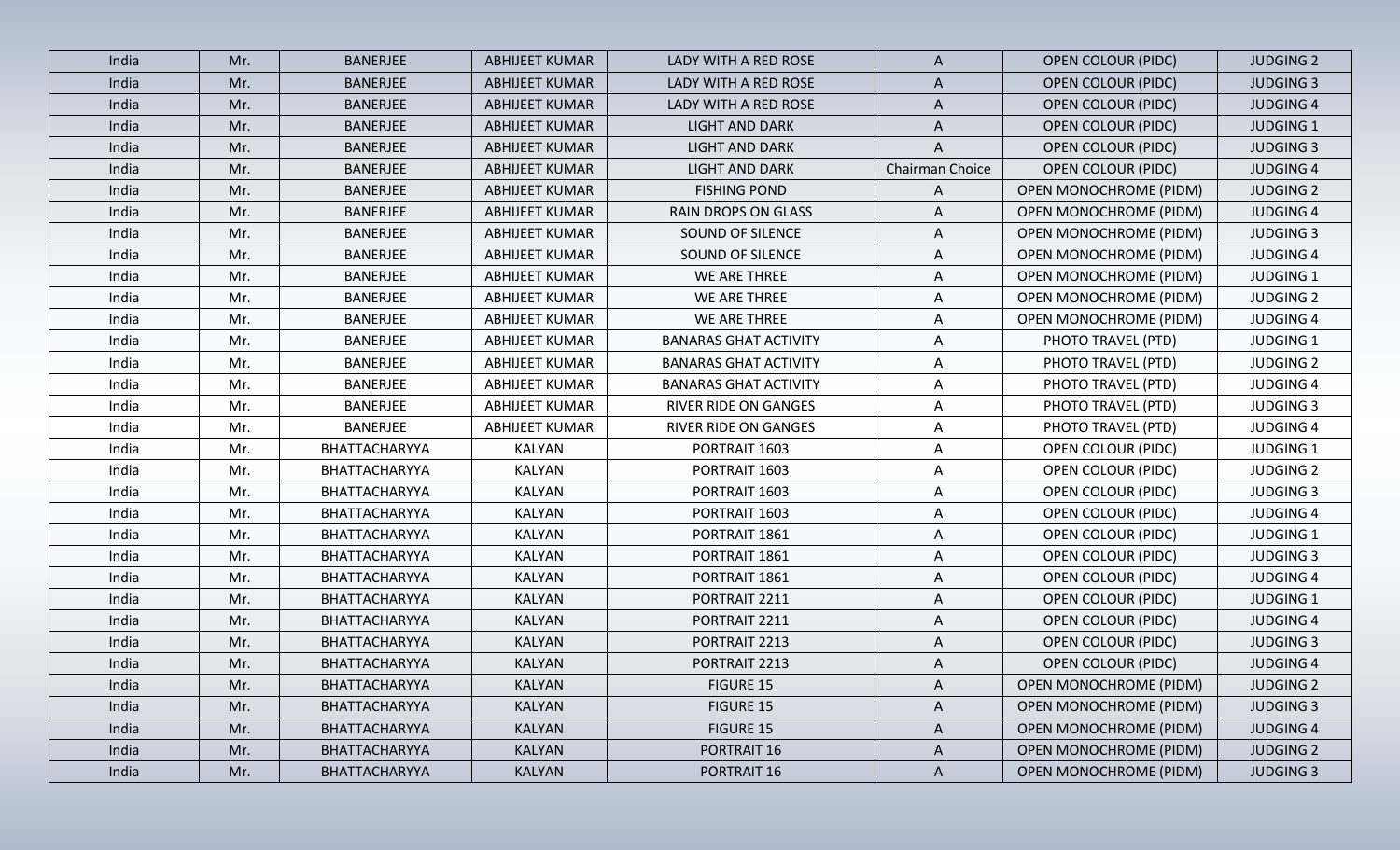| India | Mr. | BHATTACHARYYA   | <b>KALYAN</b>  | PORTRAIT 1601                 | $\mathsf{A}$ | <b>OPEN MONOCHROME (PIDM)</b> | <b>JUDGING 1</b> |
|-------|-----|-----------------|----------------|-------------------------------|--------------|-------------------------------|------------------|
| India | Mr. | BHATTACHARYYA   | <b>KALYAN</b>  | PORTRAIT 1601                 | A            | OPEN MONOCHROME (PIDM)        | <b>JUDGING 2</b> |
| India | Mr. | BHATTACHARYYA   | <b>KALYAN</b>  | PORTRAIT 1601                 | A            | <b>OPEN MONOCHROME (PIDM)</b> | <b>JUDGING 3</b> |
| India | Mr. | BHATTACHARYYA   | <b>KALYAN</b>  | PORTRAIT 1601                 | A            | <b>OPEN MONOCHROME (PIDM)</b> | <b>JUDGING 4</b> |
| India | Mr. | <b>BHOWMICK</b> | <b>TAPAS</b>   | <b>GODWIT FIGHTING 8592</b>   | $\mathsf{A}$ | NATURE (ND)                   | <b>JUDGING 3</b> |
| India | Mr. | <b>BHOWMICK</b> | <b>TAPAS</b>   | <b>GODWIT FIGHTING 8592</b>   | $\mathsf{A}$ | NATURE (ND)                   | <b>JUDGING 4</b> |
| India | Mr. | <b>BHOWMICK</b> | <b>TAPAS</b>   | <b>GRAY HORN FLY 8494</b>     | A            | NATURE (ND)                   | <b>JUDGING 4</b> |
| India | Mr. | <b>BHOWMICK</b> | <b>TAPAS</b>   | <b>IBISH SNATCH 7974</b>      | A            | NATURE (ND)                   | <b>JUDGING 4</b> |
| India | Mr. | <b>BHOWMICK</b> | <b>TAPAS</b>   | IBISH WITH SNAKE 7971         | A            | NATURE (ND)                   | <b>JUDGING 1</b> |
| India | Mr. | <b>BHOWMICK</b> | <b>TAPAS</b>   | IBISH WITH SNAKE 7971         | A            | NATURE (ND)                   | <b>JUDGING 2</b> |
| India | Mr. | <b>BHOWMICK</b> | <b>TAPAS</b>   | IBISH WITH SNAKE 7971         | $\mathsf{A}$ | NATURE (ND)                   | <b>JUDGING 4</b> |
| India | Mr. | <b>BHOWMICK</b> | <b>TAPAS</b>   | <b>CHAT 5789</b>              | $\mathsf{A}$ | <b>OPEN COLOUR (PIDC)</b>     | <b>JUDGING 4</b> |
| India | Mr. | <b>BHOWMICK</b> | <b>TAPAS</b>   | SUFI OVERVIEW 2800            | A            | <b>OPEN COLOUR (PIDC)</b>     | <b>JUDGING 3</b> |
| India | Mr. | <b>BHOWMICK</b> | <b>TAPAS</b>   | SUFI OVERVIEW 2800            | $\mathsf{A}$ | <b>OPEN COLOUR (PIDC)</b>     | <b>JUDGING 4</b> |
| India | Mr. | <b>BHOWMICK</b> | <b>TAPAS</b>   | TABLE TOP 6159                | A            | <b>OPEN COLOUR (PIDC)</b>     | <b>JUDGING 3</b> |
| India | Mr. | <b>BHOWMICK</b> | <b>TAPAS</b>   | MANDIRA FLOWER THIRTEEN BLACK | $\mathsf{A}$ | <b>OPEN MONOCHROME (PIDM)</b> | <b>JUDGING 1</b> |
| India | Mr. | <b>BHOWMICK</b> | <b>TAPAS</b>   | MANDIRA FLOWER THIRTEEN BLACK | $\mathsf{A}$ | <b>OPEN MONOCHROME (PIDM)</b> | <b>JUDGING 2</b> |
| India | Mr. | <b>BHOWMICK</b> | <b>TAPAS</b>   | MANDIRA FLOWER THIRTEEN BLACK | A            | OPEN MONOCHROME (PIDM)        | <b>JUDGING 3</b> |
| India | Mr. | <b>BHOWMICK</b> | <b>TAPAS</b>   | MANDIRA FLOWER THIRTEEN BLACK | $\mathsf{A}$ | <b>OPEN MONOCHROME (PIDM)</b> | <b>JUDGING 4</b> |
| India | Mr. | <b>BHOWMICK</b> | <b>TAPAS</b>   | <b>SUFI OVERVIEW</b>          | A            | <b>OPEN MONOCHROME (PIDM)</b> | <b>JUDGING 1</b> |
| India | Mr. | <b>BHOWMICK</b> | <b>TAPAS</b>   | <b>SUFI OVERVIEW</b>          | A            | <b>OPEN MONOCHROME (PIDM)</b> | <b>JUDGING 3</b> |
| India | Mr. | <b>BHOWMICK</b> | <b>TAPAS</b>   | <b>SUFI OVERVIEW</b>          | A            | <b>OPEN MONOCHROME (PIDM)</b> | <b>JUDGING 4</b> |
| India | Mr. | <b>BHOWMICK</b> | <b>TAPAS</b>   | TABLE TOP 6132                | $\mathsf{A}$ | <b>OPEN MONOCHROME (PIDM)</b> | <b>JUDGING 1</b> |
| India | Mr. | <b>BHOWMICK</b> | <b>TAPAS</b>   | ADIBASI 6902                  | A            | PHOTO TRAVEL (PTD)            | <b>JUDGING 2</b> |
| India | Mr. | <b>BHOWMICK</b> | <b>TAPAS</b>   | ADIBASI 6902                  | $\mathsf{A}$ | PHOTO TRAVEL (PTD)            | <b>JUDGING 4</b> |
| India | Mr. | <b>BHOWMICK</b> | <b>TAPAS</b>   | <b>BARAN DANCE</b>            | A            | PHOTO TRAVEL (PTD)            | <b>JUDGING 2</b> |
| India | Mr. | <b>BHOWMICK</b> | <b>TAPAS</b>   | <b>BARAN DANCE</b>            | A            | PHOTO TRAVEL (PTD)            | <b>JUDGING 3</b> |
| India | Mr. | <b>BHOWMICK</b> | <b>TAPAS</b>   | <b>BARAN DANCE</b>            | $\mathsf{A}$ | PHOTO TRAVEL (PTD)            | <b>JUDGING 4</b> |
| India | Mr. | <b>BHOWMICK</b> | <b>TAPAS</b>   | <b>BARAN NINE</b>             | A            | PHOTO TRAVEL (PTD)            | <b>JUDGING 1</b> |
| India | Mr. | <b>BHOWMICK</b> | <b>TAPAS</b>   | <b>BARAN NINE</b>             | A            | PHOTO TRAVEL (PTD)            | <b>JUDGING 2</b> |
| India | Mr. | <b>BHOWMICK</b> | <b>TAPAS</b>   | <b>BARAN NINE</b>             | $\mathsf{A}$ | PHOTO TRAVEL (PTD)            | <b>JUDGING 4</b> |
| India | Mr. | <b>BHOWMICK</b> | <b>TAPAS</b>   | <b>CHAT 5618</b>              | $\mathsf{A}$ | PHOTO TRAVEL (PTD)            | <b>JUDGING 1</b> |
| India | Mr. | <b>BHOWMICK</b> | <b>TAPAS</b>   | <b>CHAT 5618</b>              | $\mathsf{A}$ | PHOTO TRAVEL (PTD)            | <b>JUDGING 4</b> |
| India | Mr. | <b>BISWAS</b>   | <b>RAJDEEP</b> | AMBIVALENCE02                 | $\mathsf{A}$ | <b>OPEN COLOUR (PIDC)</b>     | <b>JUDGING 2</b> |
|       |     |                 |                |                               |              |                               |                  |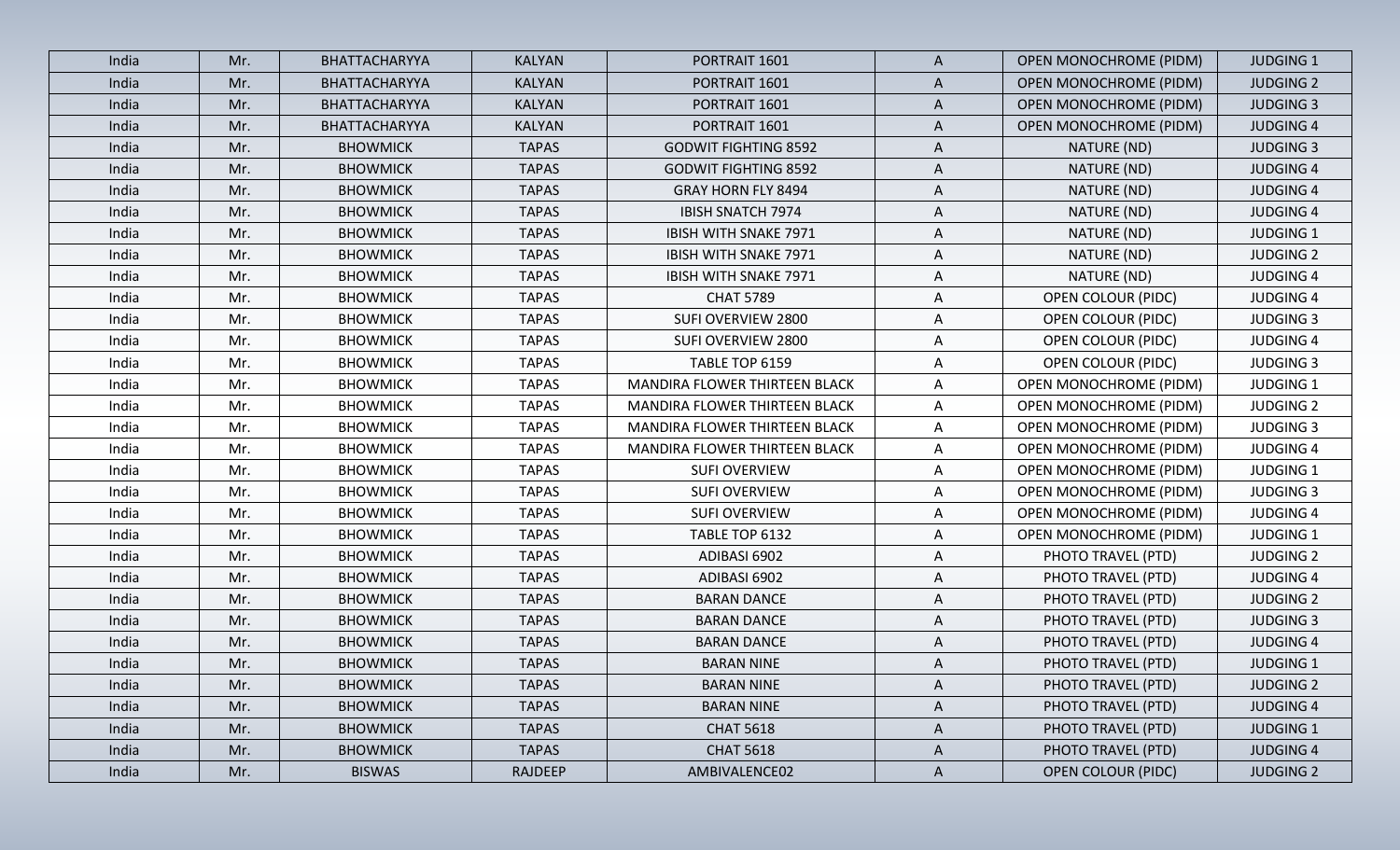| India | Mr. | <b>BISWAS</b> | <b>RAJDEEP</b>   | AMBIVALENCE02                  | $\mathsf{A}$ | <b>OPEN COLOUR (PIDC)</b>     | <b>JUDGING 3</b> |
|-------|-----|---------------|------------------|--------------------------------|--------------|-------------------------------|------------------|
| India | Mr. | <b>BISWAS</b> | <b>RAJDEEP</b>   | AMBIVALENCE02                  | A            | <b>OPEN COLOUR (PIDC)</b>     | <b>JUDGING 4</b> |
| India | Mr. | <b>BISWAS</b> | <b>RAJDEEP</b>   | FS2817                         | Jury Choice  | <b>OPEN COLOUR (PIDC)</b>     | <b>JUDGING 1</b> |
| India | Mr. | <b>BISWAS</b> | <b>RAJDEEP</b>   | PUCHKI8373                     | A            | <b>OPEN COLOUR (PIDC)</b>     | <b>JUDGING 1</b> |
| India | Mr. | <b>BISWAS</b> | <b>RAJDEEP</b>   | PUCHKI8373                     | A            | <b>OPEN COLOUR (PIDC)</b>     | <b>JUDGING 2</b> |
| India | Mr. | <b>BISWAS</b> | <b>RAJDEEP</b>   | PUCHKI8373                     | A            | <b>OPEN COLOUR (PIDC)</b>     | <b>JUDGING 4</b> |
| India | Mr. | <b>BISWAS</b> | <b>RAJDEEP</b>   | SYMMETRY10                     | A            | <b>OPEN COLOUR (PIDC)</b>     | <b>JUDGING 1</b> |
| India | Mr. | <b>BISWAS</b> | <b>RAJDEEP</b>   | SYMMETRY10                     | A            | <b>OPEN COLOUR (PIDC)</b>     | <b>JUDGING 2</b> |
| India | Mr. | <b>BISWAS</b> | <b>RAJDEEP</b>   | SYMMETRY10                     | A            | <b>OPEN COLOUR (PIDC)</b>     | <b>JUDGING 3</b> |
| India | Mr. | <b>BISWAS</b> | RAJDEEP          | SYMMETRY10                     | A            | <b>OPEN COLOUR (PIDC)</b>     | <b>JUDGING 4</b> |
| India | Mr. | <b>BISWAS</b> | RAJDEEP          | ARTIST 7273 BW                 | $\mathsf{A}$ | <b>OPEN MONOCHROME (PIDM)</b> | <b>JUDGING 1</b> |
| India | Mr. | <b>BISWAS</b> | RAJDEEP          | ARTIST 7273 BW                 | A            | OPEN MONOCHROME (PIDM)        | <b>JUDGING 2</b> |
| India | Mr. | <b>BISWAS</b> | RAJDEEP          | ARTIST 7273 BW                 | A            | OPEN MONOCHROME (PIDM)        | <b>JUDGING 3</b> |
| India | Mr. | <b>BISWAS</b> | RAJDEEP          | ARTIST 7273 BW                 | A            | <b>OPEN MONOCHROME (PIDM)</b> | <b>JUDGING 4</b> |
| India | Mr. | <b>BISWAS</b> | RAJDEEP          | ASCENT 7265 BW                 | A            | <b>OPEN MONOCHROME (PIDM)</b> | <b>JUDGING 2</b> |
| India | Mr. | <b>BISWAS</b> | RAJDEEP          | ASCENT 7265 BW                 | $\mathsf{A}$ | <b>OPEN MONOCHROME (PIDM)</b> | <b>JUDGING 3</b> |
| India | Mr. | <b>BISWAS</b> | RAJDEEP          | ASCENT 7265 BW                 | A            | <b>OPEN MONOCHROME (PIDM)</b> | <b>JUDGING 4</b> |
| India | Mr. | <b>BISWAS</b> | RAJDEEP          | MATLA2340BW                    | A            | <b>OPEN MONOCHROME (PIDM)</b> | <b>JUDGING 2</b> |
| India | Mr. | <b>BISWAS</b> | RAJDEEP          | MATLA2340BW                    | A            | <b>OPEN MONOCHROME (PIDM)</b> | <b>JUDGING 3</b> |
| India | Mr. | <b>BISWAS</b> | RAJDEEP          | MATLA2340BW                    | A            | <b>OPEN MONOCHROME (PIDM)</b> | <b>JUDGING 4</b> |
| India | Mr. | <b>BISWAS</b> | RAJDEEP          | SYMMETRY11                     | $\mathsf{A}$ | OPEN MONOCHROME (PIDM)        | <b>JUDGING 1</b> |
| India | Mr. | <b>BISWAS</b> | RAJDEEP          | SYMMETRY11                     | A            | <b>OPEN MONOCHROME (PIDM)</b> | <b>JUDGING 3</b> |
| India | Mr. | <b>BISWAS</b> | RAJDEEP          | SYMMETRY11                     | A            | <b>OPEN MONOCHROME (PIDM)</b> | <b>JUDGING 4</b> |
| India | Mr. | <b>BS</b>     | <b>VENKATESH</b> | STORK WITH SNAKE FEED 9689     | $\mathsf{A}$ | NATURE (ND)                   | <b>JUDGING 4</b> |
| India | Mr. | <b>BS</b>     | VENKATESH        | <b>OPENBILLS FIGHTING 1884</b> | $\mathsf{A}$ | <b>OPEN COLOUR (PIDC)</b>     | <b>JUDGING 2</b> |
| India | Mr. | <b>BS</b>     | <b>VENKATESH</b> | <b>OPENBILLS FIGHTING 1884</b> | A            | <b>OPEN COLOUR (PIDC)</b>     | <b>JUDGING 3</b> |
| India | Mr. | <b>BS</b>     | <b>VENKATESH</b> | <b>ROADSIDE BARBER 2</b>       | A            | <b>OPEN COLOUR (PIDC)</b>     | <b>JUDGING 1</b> |
| India | Mr. | <b>BS</b>     | <b>VENKATESH</b> | STAG UNDER CANOPY 8237         | $\mathsf{A}$ | <b>OPEN COLOUR (PIDC)</b>     | <b>JUDGING 3</b> |
| India | Mr. | <b>BS</b>     | <b>VENKATESH</b> | <b>VIEW FROM ARCH 2339</b>     | A            | <b>OPEN COLOUR (PIDC)</b>     | <b>JUDGING 4</b> |
| India | Mr. | BS            | VENKATESH        | PAINTED FACE FOR SHOW          | A            | <b>OPEN MONOCHROME (PIDM)</b> | <b>JUDGING 1</b> |
| India | Mr. | <b>BS</b>     | <b>VENKATESH</b> | PAINTED FACE FOR SHOW          | $\mathsf{A}$ | <b>OPEN MONOCHROME (PIDM)</b> | <b>JUDGING 2</b> |
| India | Mr. | <b>BS</b>     | <b>VENKATESH</b> | PAINTED FACE FOR SHOW          | A            | OPEN MONOCHROME (PIDM)        | <b>JUDGING 3</b> |
| India | Mr. | <b>BS</b>     | <b>VENKATESH</b> | BEARDED MAN IN TRAIN 8612      | $\mathsf{A}$ | PHOTO TRAVEL (PTD)            | <b>JUDGING 2</b> |
| India | Mr. | CR            | SATHYANARAYANA   | <b>ATTACKING CHEETAHS</b>      | $\mathsf{A}$ | NATURE (ND)                   | <b>JUDGING 1</b> |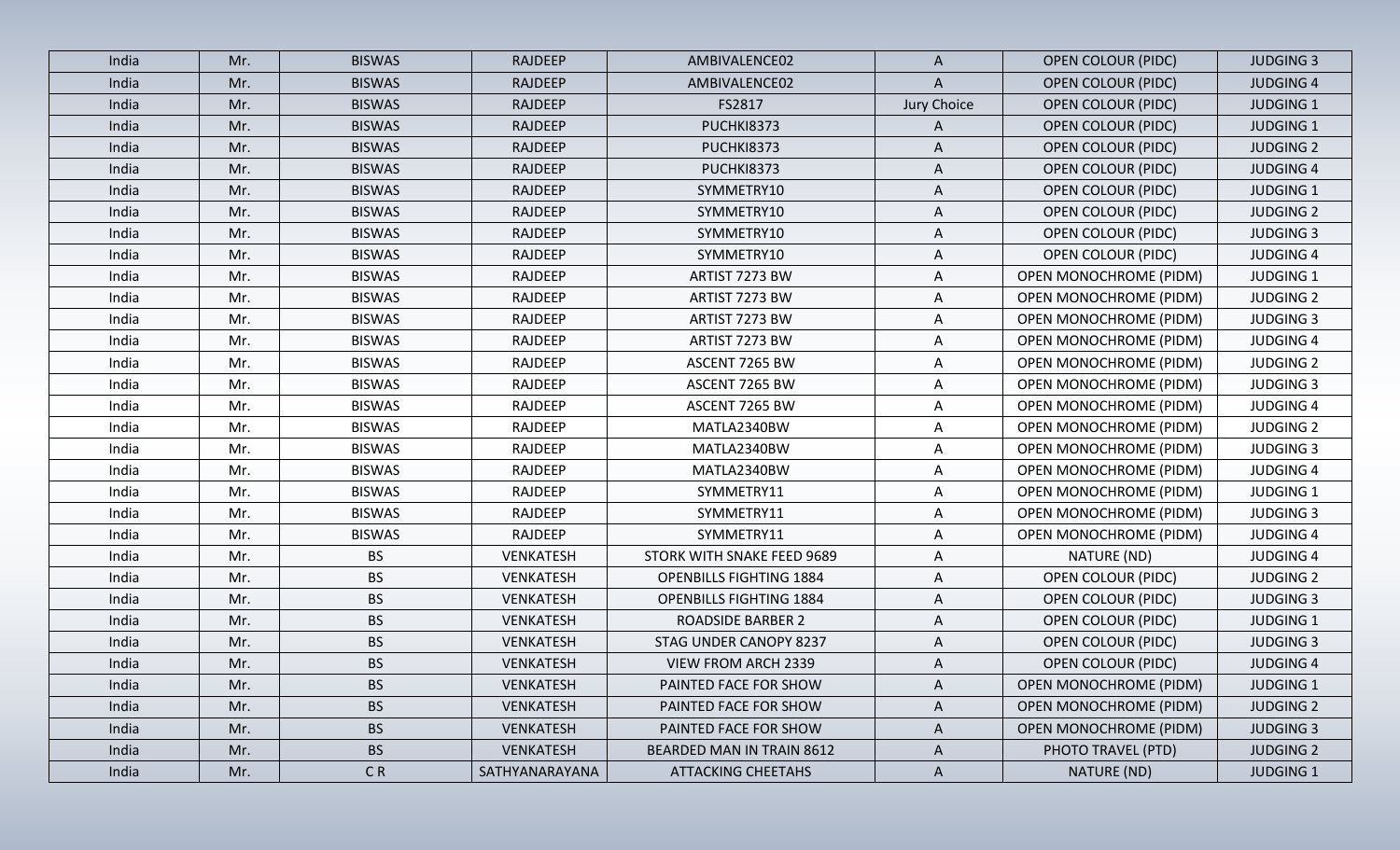| India | Mr. | C <sub>R</sub>           | SATHYANARAYANA | <b>ATTACKING CHEETAHS</b> | A                       | NATURE (ND)                   | <b>JUDGING 2</b> |
|-------|-----|--------------------------|----------------|---------------------------|-------------------------|-------------------------------|------------------|
| India | Mr. | CR <sub></sub>           | SATHYANARAYANA | <b>ATTACKING CHEETAHS</b> | A                       | NATURE (ND)                   | <b>JUDGING 3</b> |
| India | Mr. | CR <sub></sub>           | SATHYANARAYANA | <b>ATTACKING CHEETAHS</b> | A                       | NATURE (ND)                   | <b>JUDGING 4</b> |
| India | Mr. | CR <sub></sub>           | SATHYANARAYANA | <b>CHEETAH CHASE</b>      | A                       | NATURE (ND)                   | <b>JUDGING 1</b> |
| India | Mr. | CR                       | SATHYANARAYANA | CHEETAH CHASE             | A                       | NATURE (ND)                   | <b>JUDGING 2</b> |
| India | Mr. | CR                       | SATHYANARAYANA | <b>CHEETAH CHASE</b>      | Certificate of<br>Merit | NATURE (ND)                   | <b>JUDGING 3</b> |
| India | Mr. | CR <sub></sub>           | SATHYANARAYANA | <b>CHEETAH CHASE</b>      | A                       | NATURE (ND)                   | <b>JUDGING 4</b> |
| India | Mr. | C <sub>R</sub>           | SATHYANARAYANA | <b>CHEETAH HUNT</b>       | A                       | NATURE (ND)                   | <b>JUDGING 1</b> |
| India | Mr. | CR <sub></sub>           | SATHYANARAYANA | <b>CHEETAH HUNT</b>       | A                       | NATURE (ND)                   | <b>JUDGING 2</b> |
| India | Mr. | C <sub>R</sub>           | SATHYANARAYANA | <b>CHEETAH HUNT</b>       | Α                       | NATURE (ND)                   | <b>JUDGING 3</b> |
| India | Mr. | CR                       | SATHYANARAYANA | <b>CHEETAH HUNT</b>       | Certificate of<br>Merit | NATURE (ND)                   | <b>JUDGING 4</b> |
| India | Mr. | C <sub>R</sub>           | SATHYANARAYANA | KINGFISHER WITH SKINK     | A                       | NATURE (ND)                   | <b>JUDGING 2</b> |
| India | Mr. | C <sub>R</sub>           | SATHYANARAYANA | KINGFISHER WITH SKINK     | A                       | NATURE (ND)                   | <b>JUDGING 3</b> |
| India | Mr. | CR <sub></sub>           | SATHYANARAYANA | KINGFISHER WITH SKINK     | A                       | NATURE (ND)                   | <b>JUDGING 4</b> |
| India | Mr. | CR                       | SATHYANARAYANA | <b>BACK HOME</b>          | A                       | <b>OPEN COLOUR (PIDC)</b>     | <b>JUDGING 1</b> |
| India | Mr. | C <sub>R</sub>           | SATHYANARAYANA | <b>BACK HOME</b>          | A                       | <b>OPEN COLOUR (PIDC)</b>     | <b>JUDGING 2</b> |
| India | Mr. | C <sub>R</sub>           | SATHYANARAYANA | <b>BACK HOME</b>          | Α                       | <b>OPEN COLOUR (PIDC)</b>     | <b>JUDGING 3</b> |
| India | Mr. | CR                       | SATHYANARAYANA | <b>BACK HOME</b>          | A                       | <b>OPEN COLOUR (PIDC)</b>     | <b>JUDGING 4</b> |
| India | Mr. | CR                       | SATHYANARAYANA | SPECTACULAR SHOW          | $\mathsf{A}$            | <b>OPEN COLOUR (PIDC)</b>     | <b>JUDGING 3</b> |
| India | Mr. | CR                       | SATHYANARAYANA | SPECTACULAR SHOW          | A                       | <b>OPEN COLOUR (PIDC)</b>     | <b>JUDGING 4</b> |
| India | Mr. | CR                       | SATHYANARAYANA | THE FLOCK RETURNS         | A                       | <b>OPEN COLOUR (PIDC)</b>     | <b>JUDGING 3</b> |
| India | Mr. | CR <sub></sub>           | SATHYANARAYANA | THE FLOCK RETURNS         | A                       | <b>OPEN COLOUR (PIDC)</b>     | <b>JUDGING 4</b> |
| India | Mr. | CR                       | SATHYANARAYANA | <b>WINNOWING PAIR</b>     | A                       | <b>OPEN COLOUR (PIDC)</b>     | <b>JUDGING 2</b> |
| India | Mr. | CR <sub></sub>           | SATHYANARAYANA | <b>WINNOWING PAIR</b>     | A                       | <b>OPEN COLOUR (PIDC)</b>     | <b>JUDGING 4</b> |
| India | Mr. | CR <sub></sub>           | SATHYANARAYANA | <b>LEOPARD RESTING</b>    | A                       | <b>OPEN MONOCHROME (PIDM)</b> | <b>JUDGING 1</b> |
| India | Mr. | CR                       | SATHYANARAYANA | <b>LEOPARD RESTING</b>    | A                       | <b>OPEN MONOCHROME (PIDM)</b> | <b>JUDGING 2</b> |
| India | Mr. | CR                       | SATHYANARAYANA | <b>LEOPARD RESTING</b>    | A                       | OPEN MONOCHROME (PIDM)        | <b>JUDGING 3</b> |
| India | Mr. | $\mathsf{C}\,\mathsf{R}$ | SATHYANARAYANA | LINEMAN                   | A                       | <b>OPEN MONOCHROME (PIDM)</b> | JUDGING 1        |
| India | Mr. | CR                       | SATHYANARAYANA | LINEMAN                   | A                       | <b>OPEN MONOCHROME (PIDM)</b> | <b>JUDGING 2</b> |
| India | Mr. | CR                       | SATHYANARAYANA | LINEMAN                   | $\mathsf{A}$            | <b>OPEN MONOCHROME (PIDM)</b> | <b>JUDGING 4</b> |
| India | Mr. | CR                       | SATHYANARAYANA | RETURNING HERD            | $\mathsf{A}$            | OPEN MONOCHROME (PIDM)        | <b>JUDGING 1</b> |
| India | Mr. | C <sub>R</sub>           | SATHYANARAYANA | <b>RETURNING HERD</b>     | $\mathsf{A}$            | OPEN MONOCHROME (PIDM)        | <b>JUDGING 3</b> |
| India | Mr. | CR                       | SATHYANARAYANA | RETURNING HERD            | $\mathsf{A}$            | <b>OPEN MONOCHROME (PIDM)</b> | <b>JUDGING 4</b> |
|       |     |                          |                |                           |                         |                               |                  |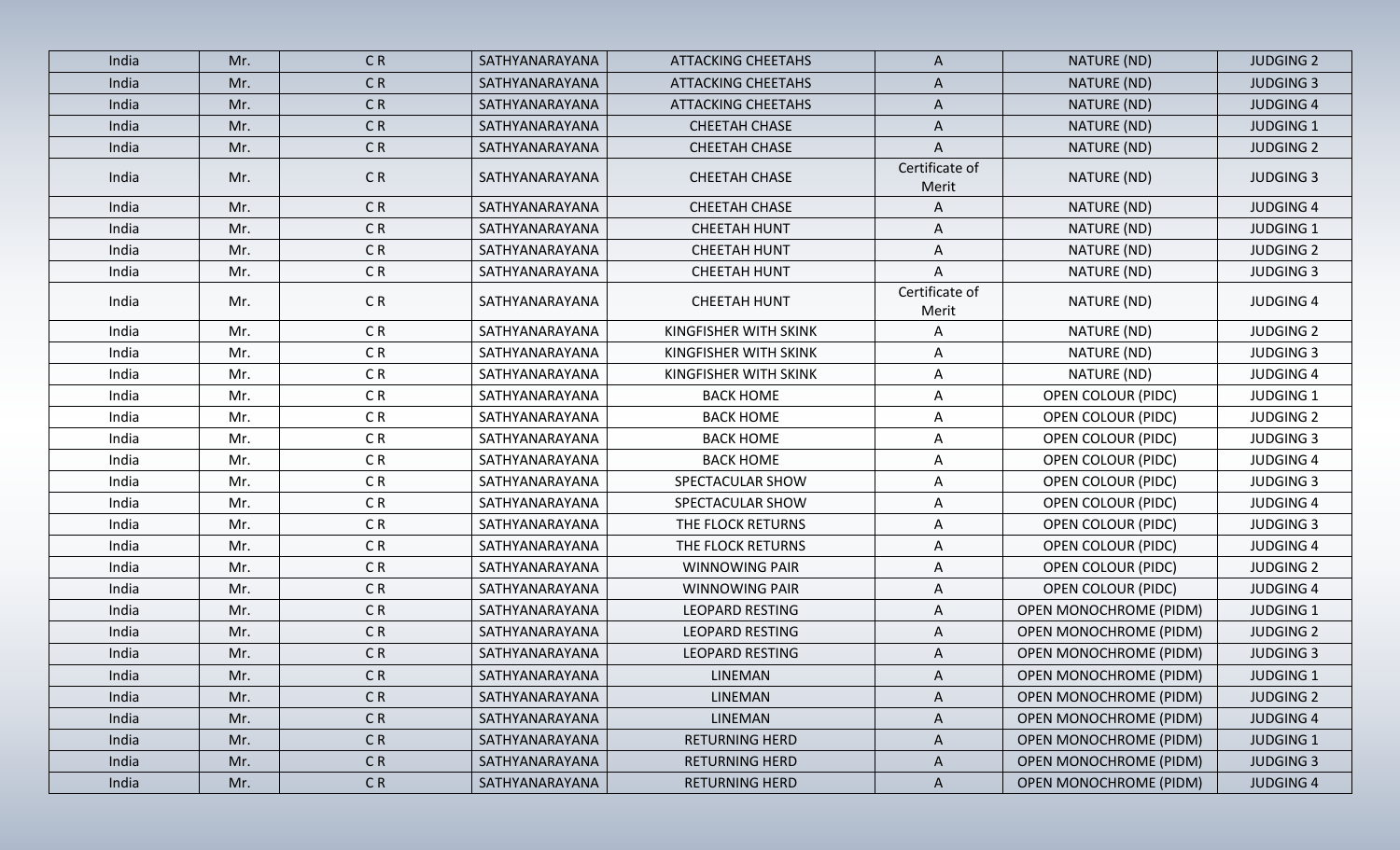| India | Mr. | CR                 | SATHYANARAYANA | WINNOWING COUPLE         | A                       | <b>OPEN MONOCHROME (PIDM)</b> | <b>JUDGING 4</b> |
|-------|-----|--------------------|----------------|--------------------------|-------------------------|-------------------------------|------------------|
| India | Mr. | CR                 | SATHYANARAYANA | CHEETAH ON VANTAGE POINT | A                       | PHOTO TRAVEL (PTD)            | <b>JUDGING 2</b> |
| India | Mr. | CR                 | SATHYANARAYANA | CHEETAH ON VANTAGE POINT | A                       | PHOTO TRAVEL (PTD)            | <b>JUDGING 3</b> |
| India | Mr. | CR                 | SATHYANARAYANA | CHEETAH ON VANTAGE POINT | A                       | PHOTO TRAVEL (PTD)            | <b>JUDGING 4</b> |
| India | Mr. | CR                 | SATHYANARAYANA | <b>LIVING IN HARMONY</b> | A                       | PHOTO TRAVEL (PTD)            | <b>JUDGING 3</b> |
| India | Mr. | CR                 | SATHYANARAYANA | <b>LIVING IN HARMONY</b> | PSA Gold                | PHOTO TRAVEL (PTD)            | <b>JUDGING 4</b> |
| India | Mr. | CR                 | SATHYANARAYANA | NO PLASTICS PLEASE       | A                       | PHOTO TRAVEL (PTD)            | <b>JUDGING 2</b> |
| India | Mr. | CR                 | SATHYANARAYANA | NO PLASTICS PLEASE       | A                       | PHOTO TRAVEL (PTD)            | <b>JUDGING 3</b> |
| India | Mr. | CR                 | SATHYANARAYANA | NO PLASTICS PLEASE       | A                       | PHOTO TRAVEL (PTD)            | <b>JUDGING 4</b> |
| India | Mr. | CR                 | SATHYANARAYANA | <b>TRAFFIC JAM</b>       | A                       | PHOTO TRAVEL (PTD)            | <b>JUDGING 2</b> |
| India | Mr. | C <sub>R</sub>     | SATHYANARAYANA | <b>TRAFFIC JAM</b>       | A                       | PHOTO TRAVEL (PTD)            | <b>JUDGING 3</b> |
| India | Mr. | CR                 | SATHYANARAYANA | TRAFFIC JAM              | A                       | PHOTO TRAVEL (PTD)            | <b>JUDGING 4</b> |
| India | Mr. | <b>CHAKRABORTY</b> | <b>GAUTAM</b>  | <b>BOOND</b>             | $\mathsf{A}$            | NATURE (ND)                   | <b>JUDGING 3</b> |
| India | Mr. | <b>CHAKRABORTY</b> | <b>GAUTAM</b>  | <b>DRINK WITH FAMILY</b> | Α                       | NATURE (ND)                   | <b>JUDGING 1</b> |
| India | Mr. | <b>CHAKRABORTY</b> | <b>GAUTAM</b>  | <b>DRINK WITH FAMILY</b> | Α                       | NATURE (ND)                   | <b>JUDGING 4</b> |
| India | Mr. | <b>CHAKRABORTY</b> | <b>GAUTAM</b>  | <b>FEMALE IPF</b>        | $\mathsf{A}$            | <b>OPEN COLOUR (PIDC)</b>     | <b>JUDGING 1</b> |
| India | Mr. | <b>CHAKRABORTY</b> | <b>GAUTAM</b>  | <b>FEMALE IPF</b>        | Α                       | <b>OPEN COLOUR (PIDC)</b>     | <b>JUDGING 3</b> |
| India | Mr. | <b>CHAKRABORTY</b> | <b>GAUTAM</b>  | HOSTO SHILPO             | A                       | <b>OPEN COLOUR (PIDC)</b>     | <b>JUDGING 1</b> |
| India | Mr. | <b>CHAKRABORTY</b> | <b>GAUTAM</b>  | PERCHED MGH              | $\mathsf{A}$            | <b>OPEN COLOUR (PIDC)</b>     | <b>JUDGING 1</b> |
| India | Mr. | <b>CHAKRABORTY</b> | <b>GAUTAM</b>  | PERCHED MGH              | A                       | <b>OPEN COLOUR (PIDC)</b>     | <b>JUDGING 3</b> |
| India | Mr. | <b>CHAKRABORTY</b> | <b>GAUTAM</b>  | SIBLING TRUST            | A                       | <b>OPEN COLOUR (PIDC)</b>     | <b>JUDGING 3</b> |
| India | Mr. | <b>CHAKRABORTY</b> | <b>GAUTAM</b>  | <b>CHARGING RHINO</b>    | A                       | <b>OPEN MONOCHROME (PIDM)</b> | <b>JUDGING 3</b> |
| India | Mr. | <b>CHAKRABORTY</b> | <b>GAUTAM</b>  | <b>CHARGING RHINO</b>    | A                       | <b>OPEN MONOCHROME (PIDM)</b> | <b>JUDGING 4</b> |
| India | Mr. | <b>CHAKRABORTY</b> | <b>GAUTAM</b>  | <b>BUDDHA PARK</b>       | Α                       | PHOTO TRAVEL (PTD)            | <b>JUDGING 1</b> |
| India | Mr. | <b>CHAKRABORTY</b> | <b>GAUTAM</b>  | <b>BUDDHA PARK</b>       | $\mathsf{A}$            | PHOTO TRAVEL (PTD)            | <b>JUDGING 2</b> |
| India | Mr. | <b>CHAKRABORTY</b> | <b>GAUTAM</b>  | <b>BUDDHA PARK</b>       | A                       | PHOTO TRAVEL (PTD)            | <b>JUDGING 3</b> |
| India | Mr. | <b>CHAKRABORTY</b> | GAUTAM         | <b>BUDDHA PARK</b>       | Certificate of<br>Merit | PHOTO TRAVEL (PTD)            | <b>JUDGING 4</b> |
| India | Mr. | <b>CHAKRABORTY</b> | <b>GAUTAM</b>  | JAI AT PALI DARWAAZA     | A                       | PHOTO TRAVEL (PTD)            | <b>JUDGING 1</b> |
| India | Mr. | <b>CHAKRABORTY</b> | <b>GAUTAM</b>  | JAI AT PALI DARWAAZA     | A                       | PHOTO TRAVEL (PTD)            | <b>JUDGING 3</b> |
| India | Mr. | <b>CHAKRABORTY</b> | GAUTAM         | JAI AT PALI DARWAAZA     | A                       | PHOTO TRAVEL (PTD)            | <b>JUDGING 4</b> |
| India | Mr. | <b>CHAKRABORTY</b> | GAUTAM         | <b>KOCHI SHORELINE</b>   | $\mathsf{A}$            | PHOTO TRAVEL (PTD)            | <b>JUDGING 1</b> |
| India | Mr. | <b>CHAKRABORTY</b> | GAUTAM         | PLAYFUL CUBS OF MATARAM  | $\mathsf{A}$            | PHOTO TRAVEL (PTD)            | <b>JUDGING 1</b> |
| India | Mr. | <b>CHAKRABORTY</b> | <b>GAUTAM</b>  | PLAYFUL CUBS OF MATARAM  | $\mathsf{A}$            | PHOTO TRAVEL (PTD)            | <b>JUDGING 2</b> |
| India | Mr. | <b>CHAKRABORTY</b> | <b>GAUTAM</b>  | PLAYFUL CUBS OF MATARAM  | $\mathsf{A}$            | PHOTO TRAVEL (PTD)            | <b>JUDGING 4</b> |
|       |     |                    |                |                          |                         |                               |                  |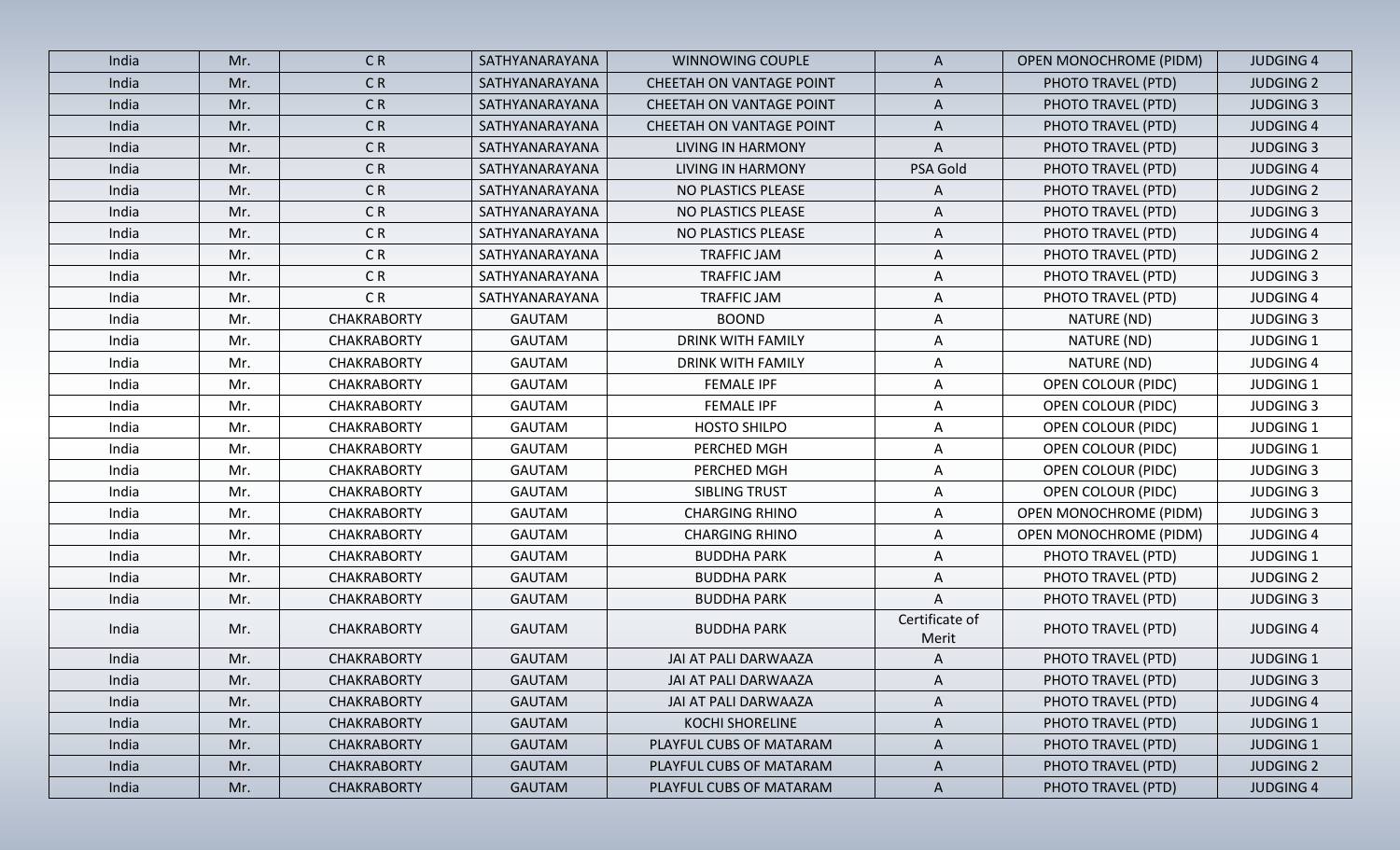| India | Mr. | <b>DAS</b>  | <b>MAYURJYOTI</b> | A GOOD CATCH                | $\mathsf{A}$    | NATURE (ND)                   | <b>JUDGING 1</b> |
|-------|-----|-------------|-------------------|-----------------------------|-----------------|-------------------------------|------------------|
| India | Mr. | <b>DAS</b>  | <b>MAYURJYOTI</b> | A GOOD CATCH                | $\mathsf{A}$    | NATURE (ND)                   | <b>JUDGING 2</b> |
| India | Mr. | <b>DAS</b>  | MAYURJYOTI        | A GOOD CATCH                | Α               | NATURE (ND)                   | <b>JUDGING 3</b> |
| India | Mr. | <b>DAS</b>  | MAYURJYOTI        | A GOOD CATCH                | A               | NATURE (ND)                   | <b>JUDGING 4</b> |
| India | Mr. | <b>DAS</b>  | MAYURJYOTI        | <b>RHYTHM</b>               | A               | NATURE (ND)                   | <b>JUDGING 4</b> |
| India | Mr. | <b>DAS</b>  | MAYURJYOTI        | HARVESTING FOR LIFE         | A               | <b>OPEN COLOUR (PIDC)</b>     | <b>JUDGING 2</b> |
| India | Mr. | <b>DAS</b>  | MAYURJYOTI        | <b>DEPARTING LADAKH</b>     | A               | PHOTO TRAVEL (PTD)            | <b>JUDGING 3</b> |
| India | Mr. | <b>DAS</b>  | MAYURJYOTI        | <b>HOLI SONG</b>            | A               | PHOTO TRAVEL (PTD)            | <b>JUDGING 1</b> |
| India | Mr. | <b>DAS</b>  | MAYURJYOTI        | <b>HOLI SONG</b>            | A               | PHOTO TRAVEL (PTD)            | <b>JUDGING 3</b> |
| India | Mr. | <b>DAS</b>  | MAYURJYOTI        | <b>HOLI SONG</b>            | A               | PHOTO TRAVEL (PTD)            | <b>JUDGING 4</b> |
| India | Mr. | <b>DAS</b>  | MAYURJYOTI        | <b>NEER MAHAL</b>           | Chairman Choice | PHOTO TRAVEL (PTD)            | <b>JUDGING 3</b> |
| India | Mr. | <b>DAS</b>  | MAYURJYOTI        | <b>STAKNA MONASTERY</b>     | $\mathsf{A}$    | PHOTO TRAVEL (PTD)            | <b>JUDGING 1</b> |
| India | Mr. | <b>DAS</b>  | MAYURJYOTI        | <b>STAKNA MONASTERY</b>     | A               | PHOTO TRAVEL (PTD)            | <b>JUDGING 4</b> |
| India | Mr. | <b>JAIN</b> | <b>RAJ KUMAR</b>  | <b>CORMORANT PREY 002</b>   | A               | NATURE (ND)                   | <b>JUDGING 3</b> |
| India | Mr. | <b>JAIN</b> | <b>RAJ KUMAR</b>  | <b>DOUBLE TOSS</b>          | A               | NATURE (ND)                   | <b>JUDGING 3</b> |
| India | Mr. | <b>JAIN</b> | <b>RAJ KUMAR</b>  | <b>CLOCK EYE</b>            | $\mathsf{A}$    | <b>OPEN COLOUR (PIDC)</b>     | <b>JUDGING 1</b> |
| India | Mr. | <b>JAIN</b> | <b>RAJ KUMAR</b>  | <b>CLOCK EYE</b>            | A               | <b>OPEN COLOUR (PIDC)</b>     | <b>JUDGING 2</b> |
| India | Mr. | JAIN        | RAJ KUMAR         | <b>CLOCK EYE</b>            | $\mathsf{A}$    | <b>OPEN COLOUR (PIDC)</b>     | <b>JUDGING 3</b> |
| India | Mr. | <b>JAIN</b> | <b>RAJ KUMAR</b>  | <b>CLOCK EYE</b>            | $\mathsf{A}$    | <b>OPEN COLOUR (PIDC)</b>     | <b>JUDGING 4</b> |
| India | Mr. | <b>JAIN</b> | <b>RAJ KUMAR</b>  | <b>COLOURED REFELECTION</b> | A               | <b>OPEN COLOUR (PIDC)</b>     | <b>JUDGING 4</b> |
| India | Mr. | <b>JAIN</b> | <b>RAJ KUMAR</b>  | SUNNY                       | A               | <b>OPEN COLOUR (PIDC)</b>     | <b>JUDGING 2</b> |
| India | Mr. | <b>JAIN</b> | <b>RAJ KUMAR</b>  | SUNNY                       | Jury Choice     | <b>OPEN COLOUR (PIDC)</b>     | <b>JUDGING 3</b> |
| India | Mr. | <b>JAIN</b> | <b>RAJ KUMAR</b>  | <b>SUNNY</b>                | Α               | <b>OPEN COLOUR (PIDC)</b>     | <b>JUDGING 4</b> |
| India | Mr. | <b>JAIN</b> | <b>RAJ KUMAR</b>  | FIGURE STUDY 001            | A               | <b>OPEN MONOCHROME (PIDM)</b> | <b>JUDGING 3</b> |
| India | Mr. | <b>JAIN</b> | <b>RAJ KUMAR</b>  | FIGURE STUDY 001            | $\mathsf{A}$    | <b>OPEN MONOCHROME (PIDM)</b> | <b>JUDGING 4</b> |
| India | Mr. | <b>JAIN</b> | <b>RAJ KUMAR</b>  | RM ROPE 002                 | A               | <b>OPEN MONOCHROME (PIDM)</b> | <b>JUDGING 4</b> |
| India | Mr. | <b>JAIN</b> | <b>RAJ KUMAR</b>  | TM FLIGHT 01                | A               | <b>OPEN MONOCHROME (PIDM)</b> | <b>JUDGING 2</b> |
| India | Mr. | <b>JAIN</b> | <b>RAJ KUMAR</b>  | TM FLIGHT 01                | A               | <b>OPEN MONOCHROME (PIDM)</b> | <b>JUDGING 3</b> |
| India | Mr. | <b>JAIN</b> | <b>RAJ KUMAR</b>  | TM FLIGHT 01                | A               | <b>OPEN MONOCHROME (PIDM)</b> | <b>JUDGING 4</b> |
| India | Mr. | JAIN        | RAJ KUMAR         | UMRELLA GIRL 001            | A               | <b>OPEN MONOCHROME (PIDM)</b> | <b>JUDGING 1</b> |
| India | Mr. | JAIN        | RAJ KUMAR         | UMRELLA GIRL 001            | $\mathsf{A}$    | OPEN MONOCHROME (PIDM)        | <b>JUDGING 4</b> |
| India | Mr. | JAIN        | RAJ KUMAR         | <b>STUPA LEH 4</b>          | $\mathsf{A}$    | PHOTO TRAVEL (PTD)            | <b>JUDGING 4</b> |
| India | Mr. | <b>JAIN</b> | <b>RAJ KUMAR</b>  | THE GRASS LAND              | $\mathsf{A}$    | PHOTO TRAVEL (PTD)            | <b>JUDGING 4</b> |
| India | Mr. | <b>JANA</b> | PARTHA PRATIM     | <b>CURIOUS BOY</b>          | $\mathsf{A}$    | <b>OPEN COLOUR (PIDC)</b>     | <b>JUDGING 1</b> |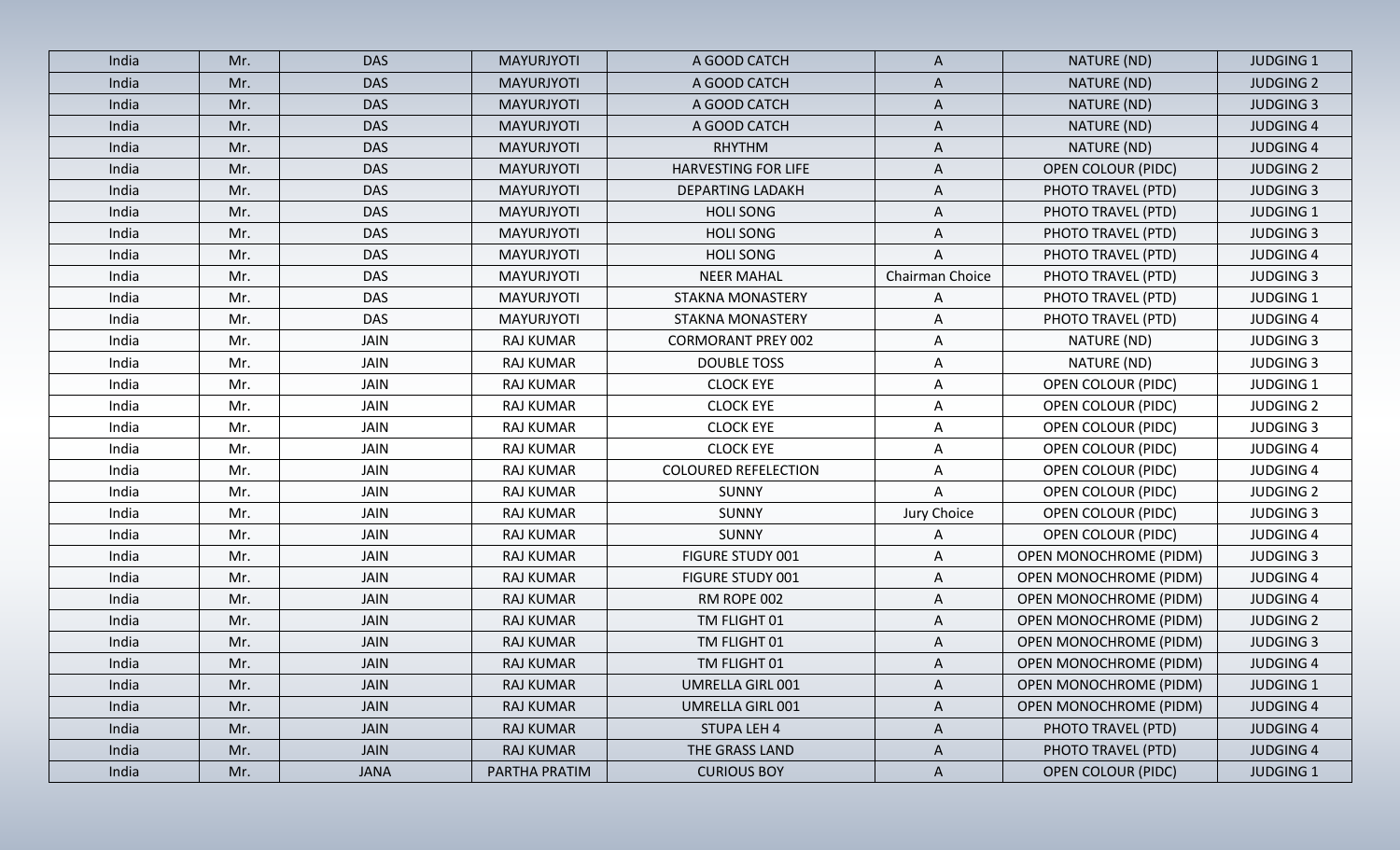| India | Mr. | <b>JANA</b>  | PARTHA PRATIM   | <b>RED TURBAN</b>           | $\mathsf{A}$ | <b>OPEN COLOUR (PIDC)</b>     | <b>JUDGING 1</b> |
|-------|-----|--------------|-----------------|-----------------------------|--------------|-------------------------------|------------------|
| India | Mr. | <b>JANA</b>  | PARTHA PRATIM   | <b>RED TURBAN</b>           | $\mathsf{A}$ | <b>OPEN COLOUR (PIDC)</b>     | <b>JUDGING 2</b> |
| India | Mr. | <b>JANA</b>  | PARTHA PRATIM   | <b>RED TURBAN</b>           | $\mathsf{A}$ | <b>OPEN COLOUR (PIDC)</b>     | <b>JUDGING 3</b> |
| India | Mr. | <b>JANA</b>  | PARTHA PRATIM   | SHIVA DEVOTEE               | A            | <b>OPEN COLOUR (PIDC)</b>     | <b>JUDGING 1</b> |
| India | Mr. | <b>JANA</b>  | PARTHA PRATIM   | PLAYFUL BOYS                | $\mathsf{A}$ | <b>OPEN MONOCHROME (PIDM)</b> | <b>JUDGING 1</b> |
| India | Mr. | <b>JANA</b>  | PARTHA PRATIM   | PLAYFUL BOYS                | A            | <b>OPEN MONOCHROME (PIDM)</b> | <b>JUDGING 2</b> |
| India | Mr. | <b>JANA</b>  | PARTHA PRATIM   | PLAYFUL BOYS                | A            | OPEN MONOCHROME (PIDM)        | <b>JUDGING 3</b> |
| India | Mr. | <b>JANA</b>  | PARTHA PRATIM   | PLAYFUL BOYS                | A            | <b>OPEN MONOCHROME (PIDM)</b> | <b>JUDGING 4</b> |
| India | Mr. | <b>JANA</b>  | PARTHA PRATIM   | SPECTACLED SAINT            | A            | <b>OPEN MONOCHROME (PIDM)</b> | <b>JUDGING 1</b> |
| India | Mr. | <b>JANA</b>  | PARTHA PRATIM   | SPECTACLED SAINT            | A            | OPEN MONOCHROME (PIDM)        | <b>JUDGING 2</b> |
| India | Mr. | <b>JANA</b>  | PARTHA PRATIM   | <b>CHHITKUL BRIDGE</b>      | $\mathsf{A}$ | PHOTO TRAVEL (PTD)            | <b>JUDGING 1</b> |
| India | Mr. | <b>JANA</b>  | PARTHA PRATIM   | <b>KEY VILLAGE</b>          | $\mathsf{A}$ | PHOTO TRAVEL (PTD)            | <b>JUDGING 2</b> |
| India | Mr. | <b>JANA</b>  | PARTHA PRATIM   | <b>KEY VILLAGE</b>          | A            | PHOTO TRAVEL (PTD)            | <b>JUDGING 3</b> |
| India | Mr. | <b>JANA</b>  | PARTHA PRATIM   | SPITI VILLAGE               | $\mathsf{A}$ | PHOTO TRAVEL (PTD)            | <b>JUDGING 1</b> |
| India | Mr. | <b>JANA</b>  | PARTHA PRATIM   | SPITI VILLAGE               | $\mathsf{A}$ | PHOTO TRAVEL (PTD)            | <b>JUDGING 3</b> |
| India | Mr. | <b>JANA</b>  | PARTHA PRATIM   | VIDYASAGAR SETU TOLL PLAZA  | $\mathsf{A}$ | PHOTO TRAVEL (PTD)            | <b>JUDGING 1</b> |
| India | Mr. | <b>JANA</b>  | PARTHA PRATIM   | VIDYASAGAR SETU TOLL PLAZA  | $\mathsf{A}$ | PHOTO TRAVEL (PTD)            | <b>JUDGING 2</b> |
| India | Mr. | <b>JANA</b>  | PARTHA PRATIM   | VIDYASAGAR SETU TOLL PLAZA  | $\mathsf{A}$ | PHOTO TRAVEL (PTD)            | <b>JUDGING 4</b> |
| India | Mr. | <b>JOSHI</b> | AJIT            | <b>FIGHT</b>                | $\mathsf{A}$ | NATURE (ND)                   | <b>JUDGING 4</b> |
| India | Mr. | <b>JOSHI</b> | AJIT            | <b>FOOD</b>                 | A            | NATURE (ND)                   | <b>JUDGING 1</b> |
| India | Mr. | <b>JOSHI</b> | AJIT            | <b>ULTIMATE AIM</b>         | $\mathsf{A}$ | NATURE (ND)                   | <b>JUDGING 2</b> |
| India | Mr. | <b>JOSHI</b> | AJIT            | <b>ULTIMATE AIM</b>         | A            | NATURE (ND)                   | <b>JUDGING 4</b> |
| India | Mr. | <b>JOSHI</b> | AJIT            | <b>DANCING GANESHA</b>      | $\mathsf{A}$ | <b>OPEN COLOUR (PIDC)</b>     | <b>JUDGING 4</b> |
| India | Mr. | <b>JOSHI</b> | AJIT            | ON FIRE                     | $\mathsf{A}$ | <b>OPEN COLOUR (PIDC)</b>     | <b>JUDGING 3</b> |
| India | Mr. | <b>JOSHI</b> | AJIT            | <b>FORT</b>                 | $\mathsf{A}$ | PHOTO TRAVEL (PTD)            | <b>JUDGING 4</b> |
| India | Mr. | <b>JOSHI</b> | AJIT            | <b>MORNING DARSHAN</b>      | A            | PHOTO TRAVEL (PTD)            | <b>JUDGING 1</b> |
| India | Mr. | <b>JOSHI</b> | AJIT            | <b>MORNING DARSHAN</b>      | A            | PHOTO TRAVEL (PTD)            | <b>JUDGING 2</b> |
| India | Mr. | <b>JOSHI</b> | AJIT            | <b>MORNING DARSHAN</b>      | $\mathsf{A}$ | PHOTO TRAVEL (PTD)            | <b>JUDGING 3</b> |
| India | Mr. | <b>JOSHI</b> | AJIT            | <b>MORNING DARSHAN</b>      | A            | PHOTO TRAVEL (PTD)            | <b>JUDGING 4</b> |
| India | Mr. | <b>JOSHI</b> | AJIT            | <b>VIEW</b>                 | $\mathsf{A}$ | PHOTO TRAVEL (PTD)            | <b>JUDGING 4</b> |
| India | Mr. | KV           | <b>KRISHNAN</b> | <b>DHOOP HARATHI</b>        | $\mathsf{A}$ | <b>OPEN MONOCHROME (PIDM)</b> | <b>JUDGING 2</b> |
| India | Mr. | KV           | <b>KRISHNAN</b> | THREE TIGERS DRINKING WATER | A            | OPEN MONOCHROME (PIDM)        | <b>JUDGING 1</b> |
| India | Mr. | KV           | <b>KRISHNAN</b> | THREE TIGERS DRINKING WATER | $\mathsf{A}$ | <b>OPEN MONOCHROME (PIDM)</b> | <b>JUDGING 2</b> |
| India | Mr. | K V          | <b>KRISHNAN</b> | THREE TIGERS DRINKING WATER | $\mathsf{A}$ | OPEN MONOCHROME (PIDM)        | <b>JUDGING 3</b> |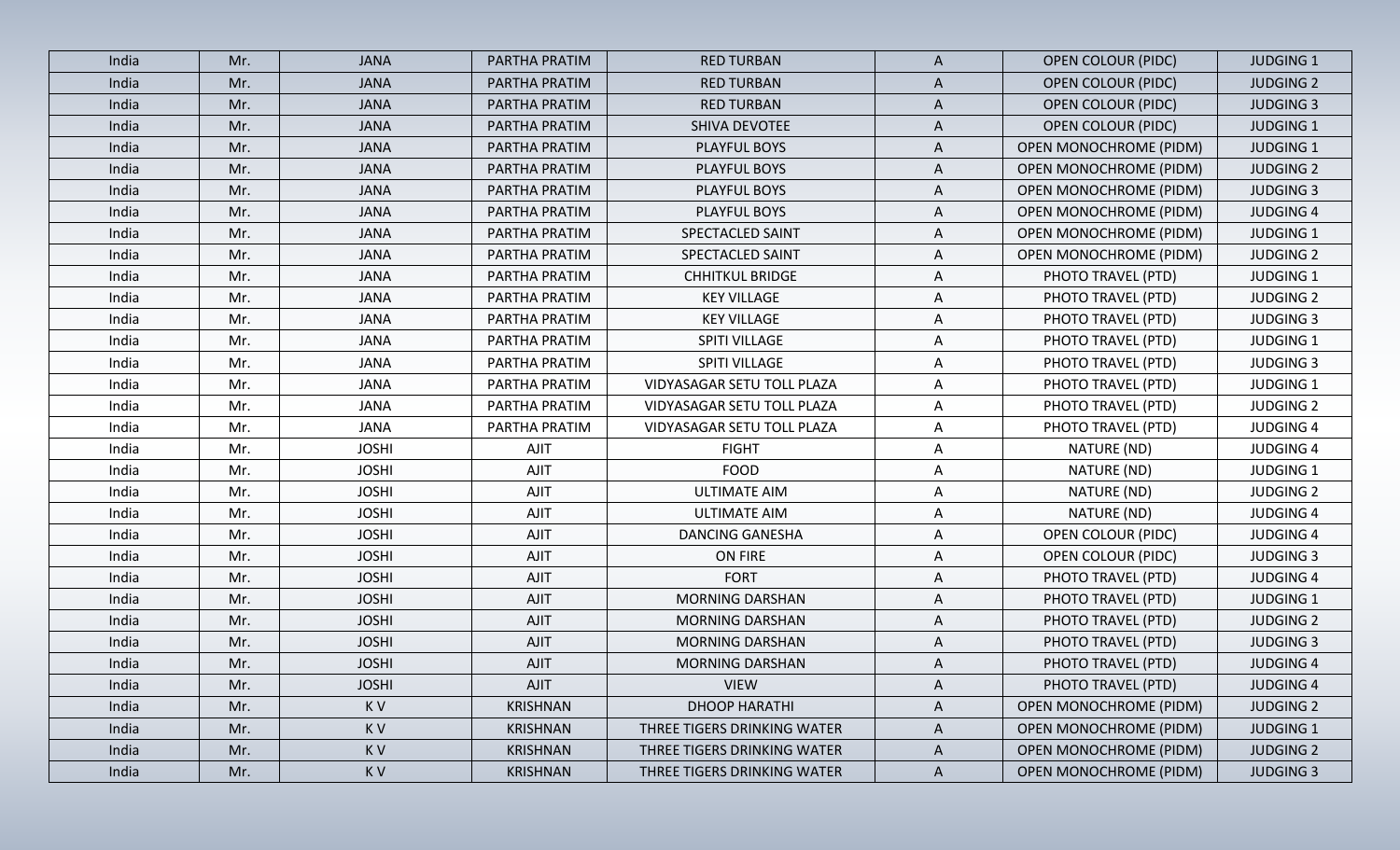| India | Mr. | KV  | <b>KRISHNAN</b> | <b>MARINA BAY SINGAPORE</b>            | A                       | PHOTO TRAVEL (PTD)            | <b>JUDGING 1</b> |
|-------|-----|-----|-----------------|----------------------------------------|-------------------------|-------------------------------|------------------|
| India | Mr. | KV  | <b>KRISHNAN</b> | <b>MARINA BAY SINGAPORE</b>            | A                       | PHOTO TRAVEL (PTD)            | <b>JUDGING 2</b> |
| India | Mr. | KV  | <b>KRISHNAN</b> | <b>MARINA BAY SINGAPORE</b>            | A                       | PHOTO TRAVEL (PTD)            | <b>JUDGING 3</b> |
| India | Mr. | KV  | <b>KRISHNAN</b> | <b>MARINA BAY SINGAPORE</b>            | A                       | PHOTO TRAVEL (PTD)            | <b>JUDGING 4</b> |
| India | Mr. | K V | <b>KRISHNAN</b> | PILLARS SYMMETRY                       | A                       | PHOTO TRAVEL (PTD)            | <b>JUDGING 4</b> |
| India | Mr. | KV  | <b>KRISHNAN</b> | SOMNATHPURA                            | A                       | PHOTO TRAVEL (PTD)            | <b>JUDGING 2</b> |
| India | Mr. | K V | <b>KRISHNAN</b> | SOMNATHPURA                            | A                       | PHOTO TRAVEL (PTD)            | <b>JUDGING 4</b> |
| India | Mr. | K.M | NARAYANASWAMY   | <b>GREAT ESCAPE-8</b>                  | A                       | NATURE (ND)                   | <b>JUDGING 1</b> |
| India | Mr. | K.M | NARAYANASWAMY   | <b>GREAT ESCAPE-8</b>                  | A                       | NATURE (ND)                   | <b>JUDGING 3</b> |
| India | Mr. | K.M | NARAYANASWAMY   | <b>GREAT ESCAPE-8</b>                  | Certificate of<br>Merit | NATURE (ND)                   | <b>JUDGING 4</b> |
| India | Mr. | K.M | NARAYANASWAMY   | <b>IBIS FEEDING SNAKE-9</b>            | Α                       | NATURE (ND)                   | <b>JUDGING 1</b> |
| India | Mr. | K.M | NARAYANASWAMY   | <b>IBIS FEEDING SNAKE-9</b>            | A                       | NATURE (ND)                   | <b>JUDGING 3</b> |
| India | Mr. | K.M | NARAYANASWAMY   | <b>IBIS FEEDING SNAKE-9</b>            | A                       | NATURE (ND)                   | <b>JUDGING 4</b> |
| India | Mr. | K.M | NARAYANASWAMY   | PURPLE HERON EATING FROG-9             | Α                       | NATURE (ND)                   | <b>JUDGING 1</b> |
| India | Mr. | K.M | NARAYANASWAMY   | PURPLE HERON EATING FROG-9             | Α                       | NATURE (ND)                   | <b>JUDGING 2</b> |
| India | Mr. | K.M | NARAYANASWAMY   | PURPLE HERON EATING FROG-9             | A                       | NATURE (ND)                   | <b>JUDGING 3</b> |
| India | Mr. | K.M | NARAYANASWAMY   | PURPLE HERON EATING FROG-9             | A                       | NATURE (ND)                   | <b>JUDGING 4</b> |
| India | Mr. | K.M | NARAYANASWAMY   | <b>BAHUBALI ARCHANA-1</b>              | A                       | OPEN COLOUR (PIDC)            | <b>JUDGING 4</b> |
| India | Mr. | K.M | NARAYANASWAMY   | <b>BARBET FEEDING FRUIT-4</b>          | A                       | OPEN COLOUR (PIDC)            | <b>JUDGING 1</b> |
| India | Mr. | K.M | NARAYANASWAMY   | <b>BARBET FEEDING FRUIT-4</b>          | A                       | OPEN COLOUR (PIDC)            | <b>JUDGING 2</b> |
| India | Mr. | K.M | NARAYANASWAMY   | <b>BARBET FEEDING FRUIT-4</b>          | A                       | <b>OPEN COLOUR (PIDC)</b>     | <b>JUDGING 3</b> |
| India | Mr. | K.M | NARAYANASWAMY   | JACKEL RUNNING WITH CHEETALS<br>HEAD-6 | A                       | <b>OPEN COLOUR (PIDC)</b>     | <b>JUDGING 2</b> |
| India | Mr. | K.M | NARAYANASWAMY   | JACKEL RUNNING WITH CHEETALS<br>HEAD-6 | Α                       | <b>OPEN COLOUR (PIDC)</b>     | <b>JUDGING 3</b> |
| India | Mr. | K.M | NARAYANASWAMY   | JACKEL RUNNING WITH CHEETALS<br>HEAD-6 | A                       | <b>OPEN COLOUR (PIDC)</b>     | <b>JUDGING 4</b> |
| India | Mr. | K.M | NARAYANASWAMY   | LOVABLE MOTHER-4                       | A                       | <b>OPEN MONOCHROME (PIDM)</b> | <b>JUDGING 3</b> |
| India | Mr. | K.M | NARAYANASWAMY   | SANKRANTHI CATTLE JAATA-4              | A                       | <b>OPEN MONOCHROME (PIDM)</b> | <b>JUDGING 3</b> |
| India | Mr. | K.M | NARAYANASWAMY   | DASARA FESTIVAL                        | A                       | PHOTO TRAVEL (PTD)            | <b>JUDGING 1</b> |
| India | Mr. | K.M | NARAYANASWAMY   | DASARA FESTIVAL                        | A                       | PHOTO TRAVEL (PTD)            | <b>JUDGING 2</b> |
| India | Mr. | K.M | NARAYANASWAMY   | DASARA FESTIVAL                        | A                       | PHOTO TRAVEL (PTD)            | <b>JUDGING 4</b> |
| India | Mr. | K.M | NARAYANASWAMY   | DASARA STREETPLAY-6                    | A                       | PHOTO TRAVEL (PTD)            | <b>JUDGING 2</b> |
| India | Mr. | K.M | NARAYANASWAMY   | DASARA STREETPLAY-6                    | $\mathsf{A}$            | PHOTO TRAVEL (PTD)            | <b>JUDGING 4</b> |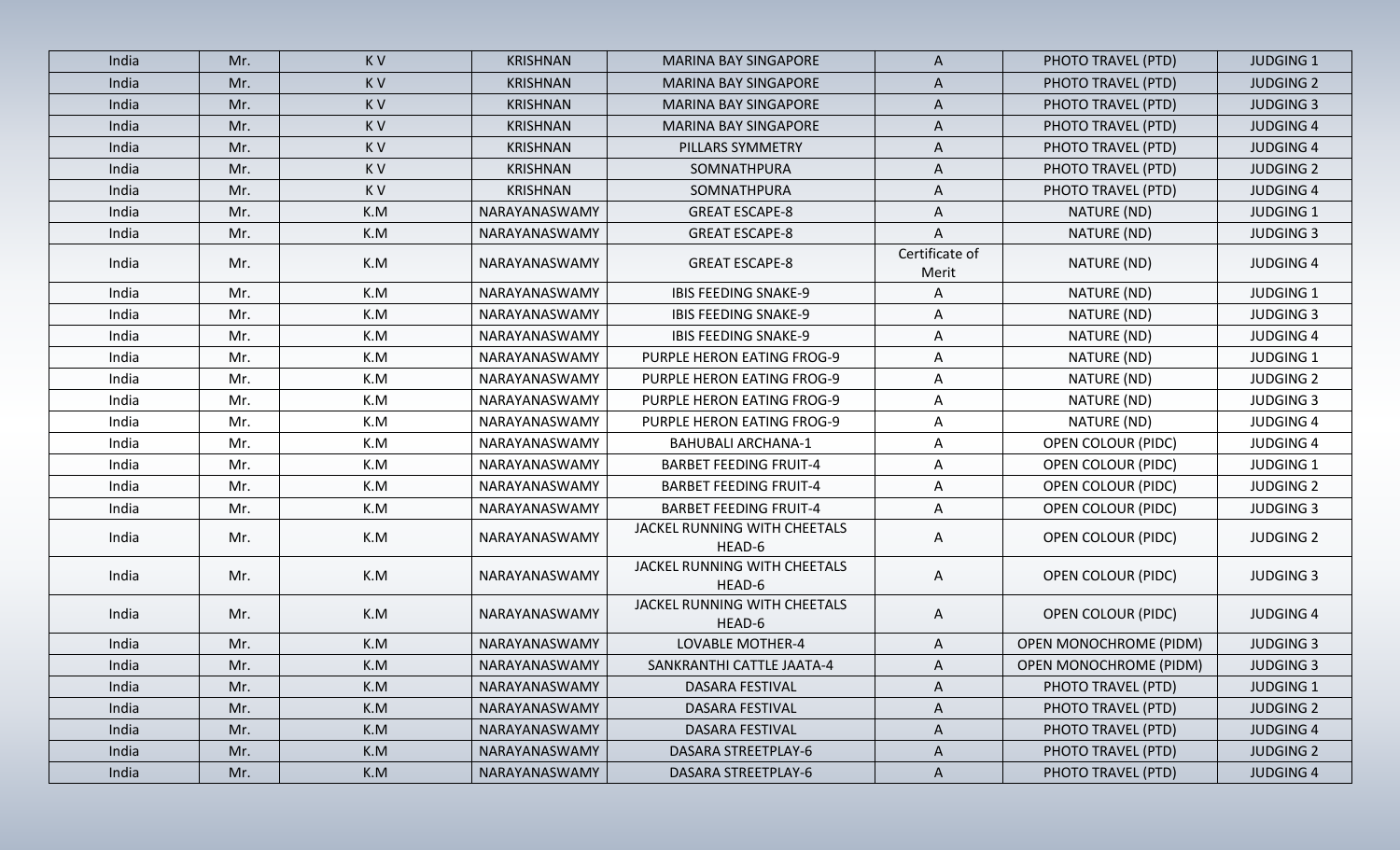| India | Mr. | K.M          | NARAYANASWAMY        | TAJ MAHAL-2                   | $\mathsf{A}$ | PHOTO TRAVEL (PTD)            | <b>JUDGING 4</b> |
|-------|-----|--------------|----------------------|-------------------------------|--------------|-------------------------------|------------------|
| India | Mr. | <b>MAITY</b> | <b>BASUDEV</b>       | <b>GODWIT FIGHTING 6587</b>   | A            | NATURE (ND)                   | <b>JUDGING 4</b> |
| India | Mr. | <b>MAITY</b> | <b>BASUDEV</b>       | <b>HERON KILL FROGE 5448</b>  | $\mathsf{A}$ | NATURE (ND)                   | <b>JUDGING 4</b> |
| India | Mr. | <b>MAITY</b> | <b>BASUDEV</b>       | <b>IBISH FIGHTING 5658</b>    | A            | NATURE (ND)                   | <b>JUDGING 3</b> |
| India | Mr. | <b>MAITY</b> | <b>BASUDEV</b>       | <b>IBISH FIGHTING 5658</b>    | $\mathsf{A}$ | NATURE (ND)                   | <b>JUDGING 4</b> |
| India | Mr. | <b>MAITY</b> | <b>BASUDEV</b>       | <b>STROK FIGHTING 7155</b>    | A            | NATURE (ND)                   | <b>JUDGING 1</b> |
| India | Mr. | <b>MAITY</b> | <b>BASUDEV</b>       | <b>STROK FIGHTING 7155</b>    | A            | NATURE (ND)                   | <b>JUDGING 4</b> |
| India | Mr. | <b>MAITY</b> | <b>BASUDEV</b>       | <b>CONECT WITH HEART 3786</b> | A            | <b>OPEN COLOUR (PIDC)</b>     | <b>JUDGING 1</b> |
| India | Mr. | <b>MAITY</b> | <b>BASUDEV</b>       | <b>CONECT WITH HEART 3786</b> | $\mathsf{A}$ | <b>OPEN COLOUR (PIDC)</b>     | <b>JUDGING 2</b> |
| India | Mr. | <b>MAITY</b> | <b>BASUDEV</b>       | <b>CONECT WITH HEART 3786</b> | A            | <b>OPEN COLOUR (PIDC)</b>     | <b>JUDGING 4</b> |
| India | Mr. | <b>MAITY</b> | <b>BASUDEV</b>       | FISHING NET 1350              | $\mathsf{A}$ | <b>OPEN COLOUR (PIDC)</b>     | <b>JUDGING 2</b> |
| India | Mr. | <b>MAITY</b> | <b>BASUDEV</b>       | FISHING NET 1350              | $\mathsf{A}$ | <b>OPEN COLOUR (PIDC)</b>     | <b>JUDGING 3</b> |
| India | Mr. | <b>MAITY</b> | <b>BASUDEV</b>       | FISHING NET 1350              | A            | <b>OPEN COLOUR (PIDC)</b>     | <b>JUDGING 4</b> |
| India | Mr. | <b>MAITY</b> | <b>BASUDEV</b>       | PADDY DRYING 7638             | $\mathsf{A}$ | <b>OPEN COLOUR (PIDC)</b>     | <b>JUDGING 1</b> |
| India | Mr. | <b>MAITY</b> | <b>BASUDEV</b>       | PADDY DRYING 7638             | $\mathsf{A}$ | <b>OPEN COLOUR (PIDC)</b>     | <b>JUDGING 2</b> |
| India | Mr. | <b>MAITY</b> | <b>BASUDEV</b>       | PADDY DRYING 7638             | $\mathsf{A}$ | <b>OPEN COLOUR (PIDC)</b>     | <b>JUDGING 3</b> |
| India | Mr. | <b>MAITY</b> | <b>BASUDEV</b>       | PADDY DRYING 7638             | $\mathsf{A}$ | <b>OPEN COLOUR (PIDC)</b>     | <b>JUDGING 4</b> |
| India | Mr. | <b>MAITY</b> | <b>BASUDEV</b>       | STILL LIFE 1596               | $\mathsf{A}$ | <b>OPEN COLOUR (PIDC)</b>     | <b>JUDGING 3</b> |
| India | Mr. | <b>MAITY</b> | <b>BASUDEV</b>       | <b>BALANCE ON ROAD</b>        | A            | <b>OPEN MONOCHROME (PIDM)</b> | <b>JUDGING 1</b> |
| India | Mr. | <b>MAITY</b> | <b>BASUDEV</b>       | <b>BALANCE ON ROAD</b>        | A            | <b>OPEN MONOCHROME (PIDM)</b> | <b>JUDGING 4</b> |
| India | Mr. | <b>MAITY</b> | <b>BASUDEV</b>       | OLD LADY 7656                 | $\mathsf{A}$ | <b>OPEN MONOCHROME (PIDM)</b> | <b>JUDGING 2</b> |
| India | Mr. | <b>MAITY</b> | <b>BASUDEV</b>       | <b>RUMIO 9239</b>             | A            | <b>OPEN MONOCHROME (PIDM)</b> | <b>JUDGING 2</b> |
| India | Mr. | <b>MAITY</b> | <b>BASUDEV</b>       | <b>RUMIO 9239</b>             | A            | <b>OPEN MONOCHROME (PIDM)</b> | <b>JUDGING 3</b> |
| India | Mr. | <b>MAITY</b> | <b>BASUDEV</b>       | SUSMITA 9185                  | A            | OPEN MONOCHROME (PIDM)        | <b>JUDGING 3</b> |
| India | Mr. | <b>MAITY</b> | <b>BASUDEV</b>       | SUSMITA 9185                  | A            | <b>OPEN MONOCHROME (PIDM)</b> | <b>JUDGING 4</b> |
| India | Mr. | <b>MAITY</b> | <b>BASUDEV</b>       | <b>BARON 1</b>                | A            | PHOTO TRAVEL (PTD)            | <b>JUDGING 1</b> |
| India | Mr. | <b>MAITY</b> | <b>BASUDEV</b>       | <b>BARON 1</b>                | Jury Choice  | PHOTO TRAVEL (PTD)            | <b>JUDGING 4</b> |
| India | Mr. | <b>MAITY</b> | <b>BASUDEV</b>       | <b>FAITH 0783</b>             | $\mathsf{A}$ | PHOTO TRAVEL (PTD)            | <b>JUDGING 1</b> |
| India | Mr. | <b>MAITY</b> | <b>BASUDEV</b>       | <b>FAITH 0783</b>             | A            | PHOTO TRAVEL (PTD)            | <b>JUDGING 2</b> |
| India | Mr. | <b>MAITY</b> | <b>BASUDEV</b>       | PRAY AT GANGA 2812            | A            | PHOTO TRAVEL (PTD)            | <b>JUDGING 1</b> |
| India | Mr. | <b>MAITY</b> | <b>BASUDEV</b>       | PRAY AT GANGA 2812            | A            | PHOTO TRAVEL (PTD)            | <b>JUDGING 2</b> |
| India | Mr. | <b>MAITY</b> | <b>BASUDEV</b>       | PRAY AT GANGA 2812            | $\mathsf{A}$ | PHOTO TRAVEL (PTD)            | <b>JUDGING 4</b> |
| India | Mr. | <b>MAITY</b> | <b>BASUDEV</b>       | <b>SILK ROUTE</b>             | $\mathsf{A}$ | PHOTO TRAVEL (PTD)            | <b>JUDGING 4</b> |
| India | Mr. | PAL          | <b>UDAYAN SANKAR</b> | <b>COLOURFUL CONSTRUCT-1</b>  | $\mathsf{A}$ | <b>OPEN COLOUR (PIDC)</b>     | <b>JUDGING 1</b> |
|       |     |              |                      |                               |              |                               |                  |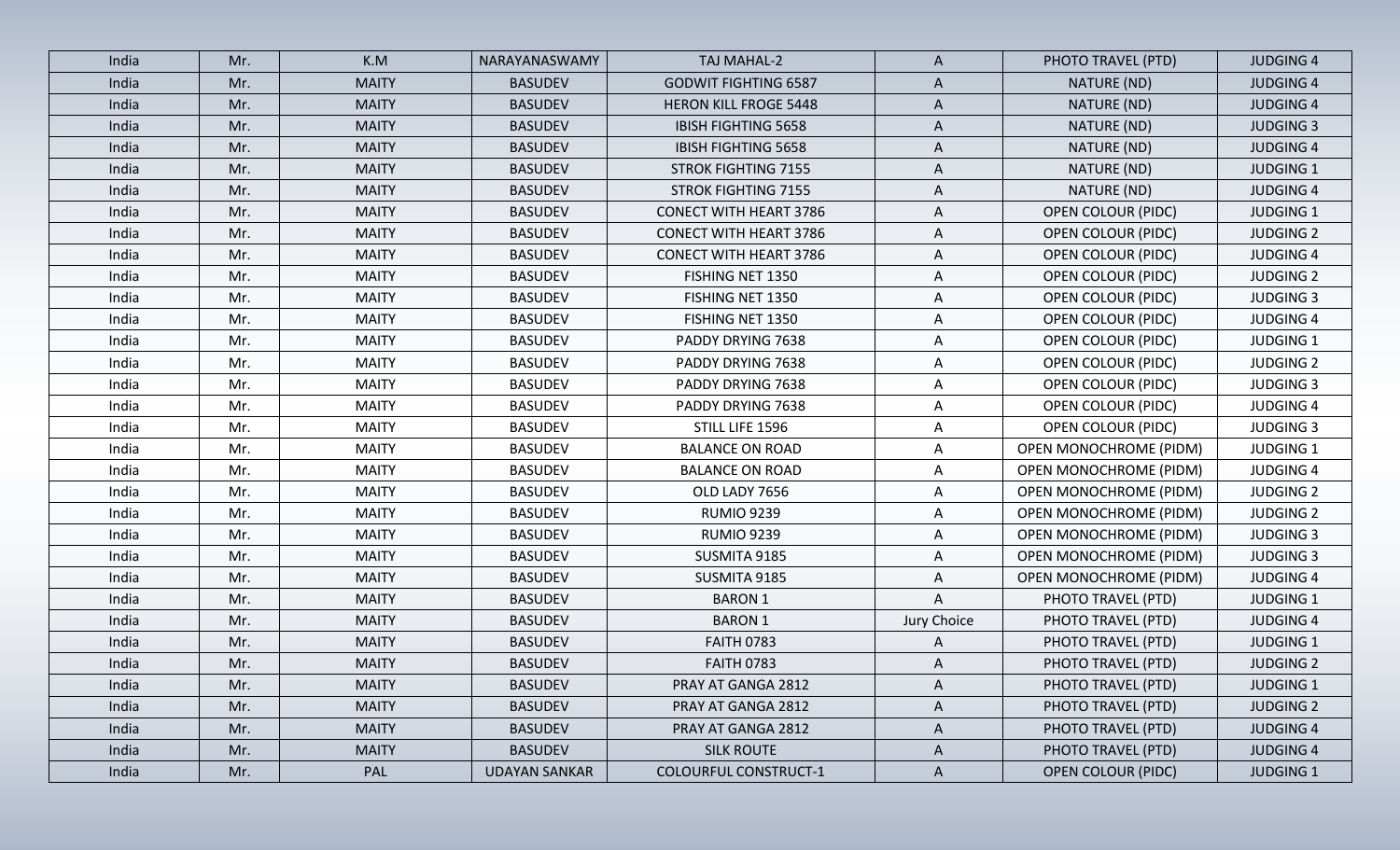| India | Mr. | PAL         | <b>UDAYAN SANKAR</b> | <b>COLOURFUL CONSTRUCT-1</b> | $\mathsf{A}$         | <b>OPEN COLOUR (PIDC)</b>     | <b>JUDGING 2</b> |
|-------|-----|-------------|----------------------|------------------------------|----------------------|-------------------------------|------------------|
| India | Mr. | PAL         | <b>UDAYAN SANKAR</b> | <b>COLOURFUL CONSTRUCT-1</b> | A                    | <b>OPEN COLOUR (PIDC)</b>     | <b>JUDGING 3</b> |
| India | Mr. | PAL         | <b>UDAYAN SANKAR</b> | <b>COLOURFUL CONSTRUCT-1</b> | A                    | <b>OPEN COLOUR (PIDC)</b>     | <b>JUDGING 4</b> |
| India | Mr. | PAL         | <b>UDAYAN SANKAR</b> | <b>THREE FRIENDS-II</b>      | $\mathsf{A}$         | <b>OPEN COLOUR (PIDC)</b>     | <b>JUDGING 3</b> |
| India | Mr. | PAL         | <b>UDAYAN SANKAR</b> | <b>THREE FRIENDS-II</b>      | A                    | <b>OPEN COLOUR (PIDC)</b>     | <b>JUDGING 4</b> |
| India | Mr. | PAL         | <b>UDAYAN SANKAR</b> | <b>BLIND FAITH</b>           | A                    | <b>OPEN MONOCHROME (PIDM)</b> | <b>JUDGING 4</b> |
| India | Mr. | PAL         | <b>UDAYAN SANKAR</b> | <b>BOWLED OVER</b>           | A                    | <b>OPEN MONOCHROME (PIDM)</b> | <b>JUDGING 1</b> |
| India | Mr. | PAL         | <b>UDAYAN SANKAR</b> | <b>BOWLED OVER</b>           | A                    | <b>OPEN MONOCHROME (PIDM)</b> | <b>JUDGING 3</b> |
| India | Mr. | PAL         | <b>UDAYAN SANKAR</b> | <b>BOWLED OVER</b>           | A                    | OPEN MONOCHROME (PIDM)        | <b>JUDGING 4</b> |
| India | Mr. | PAL         | <b>UDAYAN SANKAR</b> | <b>PHOENIX</b>               | Α                    | <b>OPEN MONOCHROME (PIDM)</b> | <b>JUDGING 4</b> |
| India | Mr. | PAL         | <b>UDAYAN SANKAR</b> | <b>DICE PARADISE-II</b>      | PSA Gold             | PHOTO TRAVEL (PTD)            | <b>JUDGING 1</b> |
| India | Mr. | PAL         | <b>UDAYAN SANKAR</b> | <b>DICE PARADISE-II</b>      | A                    | PHOTO TRAVEL (PTD)            | <b>JUDGING 2</b> |
| India | Mr. | SAHA        | SYAMAL KUMAR         | LOVE MAKING 2489             | <b>Passion Medal</b> | NATURE (ND)                   | <b>JUDGING 1</b> |
| India | Mr. | SAHA        | SYAMAL KUMAR         | LOVE MAKING 2489             | A                    | NATURE (ND)                   | <b>JUDGING 2</b> |
| India | Mr. | SAHA        | SYAMAL KUMAR         | LOVE MAKING 2489             | Α                    | NATURE (ND)                   | <b>JUDGING 3</b> |
| India | Mr. | SAHA        | SYAMAL KUMAR         | LOVE MAKING 2489             | $\mathsf{A}$         | NATURE (ND)                   | <b>JUDGING 4</b> |
| India | Mr. | SAHA        | SYAMAL KUMAR         | <b>MARCHING TORTOISE</b>     | A                    | NATURE (ND)                   | <b>JUDGING 4</b> |
| India | Mr. | SAHA        | SYAMAL KUMAR         | <b>FASHION TANISH</b>        | $\mathsf{A}$         | <b>OPEN COLOUR (PIDC)</b>     | <b>JUDGING 4</b> |
| India | Mr. | SAHA        | SYAMAL KUMAR         | LADY NISHA 5525              | A                    | <b>OPEN COLOUR (PIDC)</b>     | <b>JUDGING 4</b> |
| India | Mr. | SAHA        | SYAMAL KUMAR         | <b>SUSHMI 5062</b>           | A                    | OPEN COLOUR (PIDC)            | <b>JUDGING 1</b> |
| India | Mr. | SAHA        | SYAMAL KUMAR         | <b>SUSHMI 5062</b>           | $\mathsf{A}$         | <b>OPEN COLOUR (PIDC)</b>     | <b>JUDGING 2</b> |
| India | Mr. | SAHA        | SYAMAL KUMAR         | <b>SUSHMI 5062</b>           | A                    | <b>OPEN COLOUR (PIDC)</b>     | <b>JUDGING 3</b> |
| India | Mr. | SAHA        | SYAMAL KUMAR         | <b>SUSHMI 5062</b>           | A                    | <b>OPEN COLOUR (PIDC)</b>     | <b>JUDGING 4</b> |
| India | Mr. | SAHA        | SYAMAL KUMAR         | HORN SUSHMITA 5120           | A                    | OPEN MONOCHROME (PIDM)        | <b>JUDGING 2</b> |
| India | Mr. | SAHA        | SYAMAL KUMAR         | HORN SUSHMITA 5120           | A                    | <b>OPEN MONOCHROME (PIDM)</b> | <b>JUDGING 4</b> |
| India | Mr. | SAHA        | SYAMAL KUMAR         | <b>MADHU</b>                 | A                    | <b>OPEN MONOCHROME (PIDM)</b> | <b>JUDGING 2</b> |
| India | Mr. | SAHA        | SYAMAL KUMAR         | <b>MADHU</b>                 | A                    | <b>OPEN MONOCHROME (PIDM)</b> | <b>JUDGING 3</b> |
| India | Mr. | SAHA        | SYAMAL KUMAR         | <b>RYTHM</b>                 | A                    | <b>OPEN MONOCHROME (PIDM)</b> | <b>JUDGING 1</b> |
| India | Mr. | SAHA        | SYAMAL KUMAR         | <b>RYTHM</b>                 | A                    | OPEN MONOCHROME (PIDM)        | <b>JUDGING 2</b> |
| India | Mr. | SAHA        | SYAMAL KUMAR         | FISH MARKET 2717             | $\mathsf{A}$         | PHOTO TRAVEL (PTD)            | <b>JUDGING 1</b> |
| India | Mr. | <b>SAHA</b> | SYAMAL KUMAR         | <b>FLOWER MARKET</b>         | $\mathsf{A}$         | PHOTO TRAVEL (PTD)            | <b>JUDGING 1</b> |
| India | Mr. | SAHA        | SYAMAL KUMAR         | <b>FLOWER MARKET</b>         | $\mathsf{A}$         | PHOTO TRAVEL (PTD)            | <b>JUDGING 2</b> |
| India | Mr. | SAHA        | <b>SYAMAL KUMAR</b>  | <b>FLOWER MARKET</b>         | $\mathsf{A}$         | PHOTO TRAVEL (PTD)            | <b>JUDGING 3</b> |
| India | Mr. | SAHA        | SYAMAL KUMAR         | <b>FLOWER MARKET</b>         | $\mathsf{A}$         | PHOTO TRAVEL (PTD)            | <b>JUDGING 4</b> |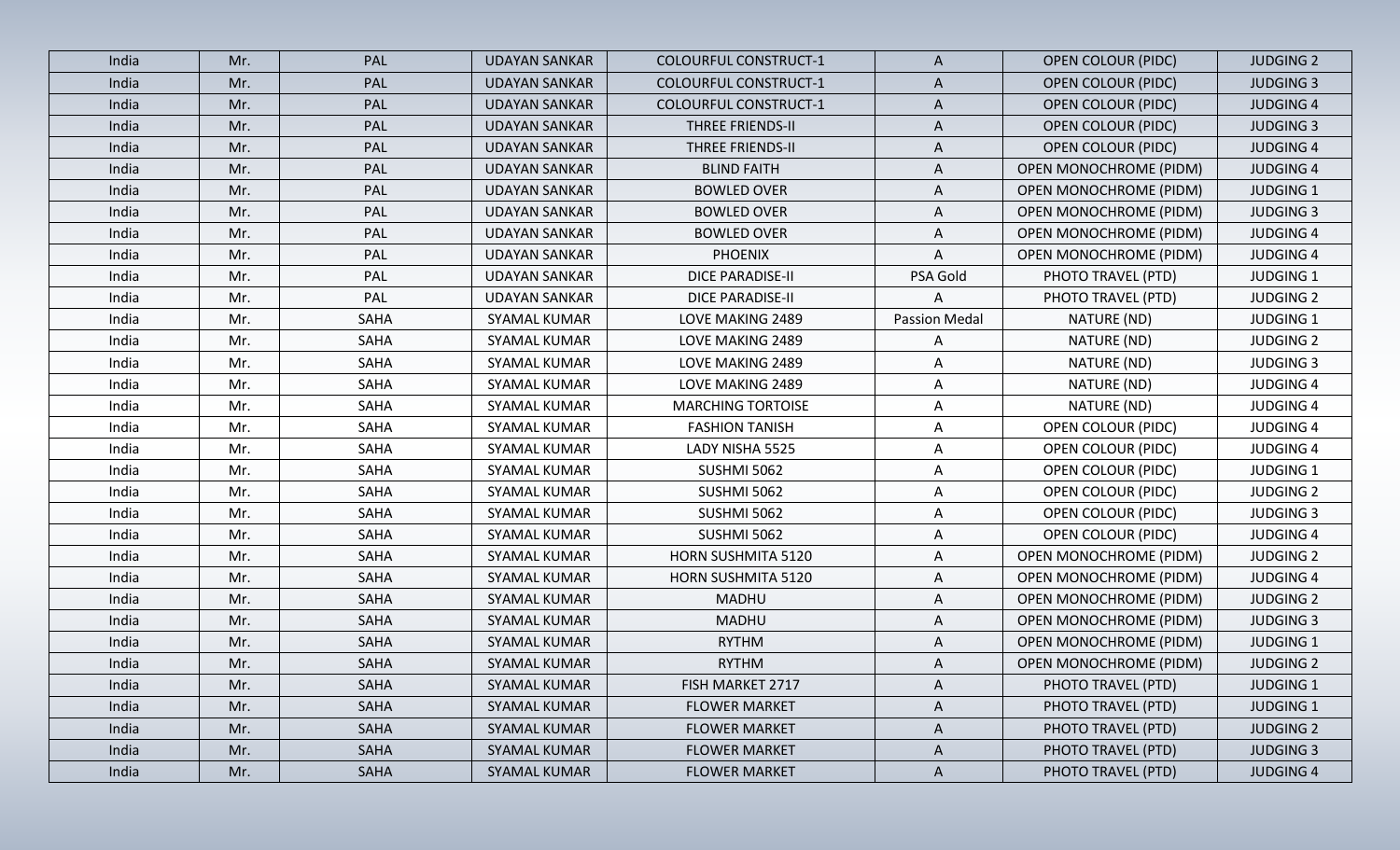| India | Mr. | <b>SAHA</b> | <b>SYAMAL KUMAR</b> | <b>WRESTLING 1</b>            | $\mathsf{A}$ | PHOTO TRAVEL (PTD)            | <b>JUDGING 2</b> |
|-------|-----|-------------|---------------------|-------------------------------|--------------|-------------------------------|------------------|
| India | Mr. | SARKAR      | SOHAM               | OFFERING TO THE LORD          | A            | <b>OPEN COLOUR (PIDC)</b>     | <b>JUDGING 2</b> |
| India | Mr. | SARKAR      | SOHAM               | <b>RUMI - 4001</b>            | $\mathsf{A}$ | <b>OPEN COLOUR (PIDC)</b>     | <b>JUDGING 1</b> |
| India | Mr. | SARKAR      | SOHAM               | <b>RUMI - 4001</b>            | $\mathsf{A}$ | <b>OPEN COLOUR (PIDC)</b>     | <b>JUDGING 2</b> |
| India | Mr. | SARKAR      | SOHAM               | <b>RUMI - 4001</b>            | $\mathsf{A}$ | <b>OPEN COLOUR (PIDC)</b>     | <b>JUDGING 3</b> |
| India | Mr. | SARKAR      | SOHAM               | SUSHMITA - 3963               | A            | <b>OPEN COLOUR (PIDC)</b>     | <b>JUDGING 1</b> |
| India | Mr. | SARKAR      | SOHAM               | SUSHMITA - 3963               | A            | <b>OPEN COLOUR (PIDC)</b>     | <b>JUDGING 2</b> |
| India | Mr. | SARKAR      | SOHAM               | SUSHMITA - 3963               | A            | <b>OPEN COLOUR (PIDC)</b>     | <b>JUDGING 3</b> |
| India | Mr. | SARKAR      | SOHAM               | THINKING OF LIGHT             | A            | <b>OPEN COLOUR (PIDC)</b>     | <b>JUDGING 3</b> |
| India | Mr. | SARKAR      | SOHAM               | <b>BEFORE THE STORM-614</b>   | A            | <b>OPEN MONOCHROME (PIDM)</b> | <b>JUDGING 2</b> |
| India | Mr. | SARKAR      | SOHAM               | <b>BEFORE THE STORM-614</b>   | $\mathsf{A}$ | OPEN MONOCHROME (PIDM)        | <b>JUDGING 3</b> |
| India | Mr. | SARKAR      | SOHAM               | <b>DEPARTED</b>               | A            | OPEN MONOCHROME (PIDM)        | <b>JUDGING 1</b> |
| India | Mr. | SARKAR      | SOHAM               | <b>DEPARTED</b>               | A            | OPEN MONOCHROME (PIDM)        | <b>JUDGING 2</b> |
| India | Mr. | SARKAR      | SOHAM               | <b>RUMI - 3986</b>            | A            | OPEN MONOCHROME (PIDM)        | <b>JUDGING 1</b> |
| India | Mr. | SARKAR      | SOHAM               | <b>RUMI - 3986</b>            | A            | <b>OPEN MONOCHROME (PIDM)</b> | <b>JUDGING 2</b> |
| India | Mr. | SARKAR      | SOHAM               | <b>RUMI - 3986</b>            | $\mathsf{A}$ | OPEN MONOCHROME (PIDM)        | <b>JUDGING 3</b> |
| India | Mr. | SARKAR      | SOHAM               | SUSHMITA - 4070               | A            | OPEN MONOCHROME (PIDM)        | <b>JUDGING 2</b> |
| India | Mr. | SARKAR      | SOHAM               | SUSHMITA - 4070               | $\mathsf{A}$ | OPEN MONOCHROME (PIDM)        | <b>JUDGING 3</b> |
| India | Mr. | SARKAR      | SOHAM               | <b>BURRABAZAR RALLY - 987</b> | $\mathsf{A}$ | PHOTO TRAVEL (PTD)            | <b>JUDGING 1</b> |
| India | Mr. | SARKAR      | SOHAM               | DARJEELING TOP                | A            | PHOTO TRAVEL (PTD)            | <b>JUDGING 2</b> |
| India | Mr. | SARKAR      | SOHAM               | HOLI-4                        | $\mathsf{A}$ | PHOTO TRAVEL (PTD)            | <b>JUDGING 2</b> |
| India | Mr. | SARKAR      | <b>SUBHASIS</b>     | DIMPLE 01                     | $\mathsf{A}$ | <b>OPEN COLOUR (PIDC)</b>     | <b>JUDGING 1</b> |
| India | Mr. | SARKAR      | <b>SUBHASIS</b>     | DIMPLE 01                     | $\mathsf{A}$ | <b>OPEN COLOUR (PIDC)</b>     | <b>JUDGING 2</b> |
| India | Mr. | SARKAR      | <b>SUBHASIS</b>     | DIMPLE 01                     | A            | <b>OPEN COLOUR (PIDC)</b>     | <b>JUDGING 3</b> |
| India | Mr. | SARKAR      | <b>SUBHASIS</b>     | DIMPLE 01                     | $\mathsf{A}$ | <b>OPEN COLOUR (PIDC)</b>     | <b>JUDGING 4</b> |
| India | Mr. | SARKAR      | <b>SUBHASIS</b>     | HIYA 01                       | A            | <b>OPEN COLOUR (PIDC)</b>     | <b>JUDGING 1</b> |
| India | Mr. | SARKAR      | <b>SUBHASIS</b>     | HIYA 01                       | A            | <b>OPEN COLOUR (PIDC)</b>     | <b>JUDGING 2</b> |
| India | Mr. | SARKAR      | <b>SUBHASIS</b>     | HIYA 01                       | $\mathsf{A}$ | <b>OPEN COLOUR (PIDC)</b>     | <b>JUDGING 4</b> |
| India | Mr. | SARKAR      | <b>SUBHASIS</b>     | SATABDI 03                    | A            | <b>OPEN COLOUR (PIDC)</b>     | <b>JUDGING 2</b> |
| India | Mr. | SARKAR      | <b>SUBHASIS</b>     | SATABDI 03                    | $\mathsf{A}$ | <b>OPEN COLOUR (PIDC)</b>     | <b>JUDGING 3</b> |
| India | Mr. | SARKAR      | <b>SUBHASIS</b>     | SATABDI 03                    | $\mathsf{A}$ | <b>OPEN COLOUR (PIDC)</b>     | <b>JUDGING 4</b> |
| India | Mr. | SARKAR      | <b>SUBHASIS</b>     | <b>VEILED BEAUTY 03</b>       | A            | <b>OPEN COLOUR (PIDC)</b>     | <b>JUDGING 1</b> |
| India | Mr. | SARKAR      | <b>SUBHASIS</b>     | <b>VEILED BEAUTY 03</b>       | $\mathsf{A}$ | <b>OPEN COLOUR (PIDC)</b>     | <b>JUDGING 3</b> |
| India | Mr. | SARKAR      | <b>SUBHASIS</b>     | <b>VEILED BEAUTY 03</b>       | $\mathsf{A}$ | <b>OPEN COLOUR (PIDC)</b>     | <b>JUDGING 4</b> |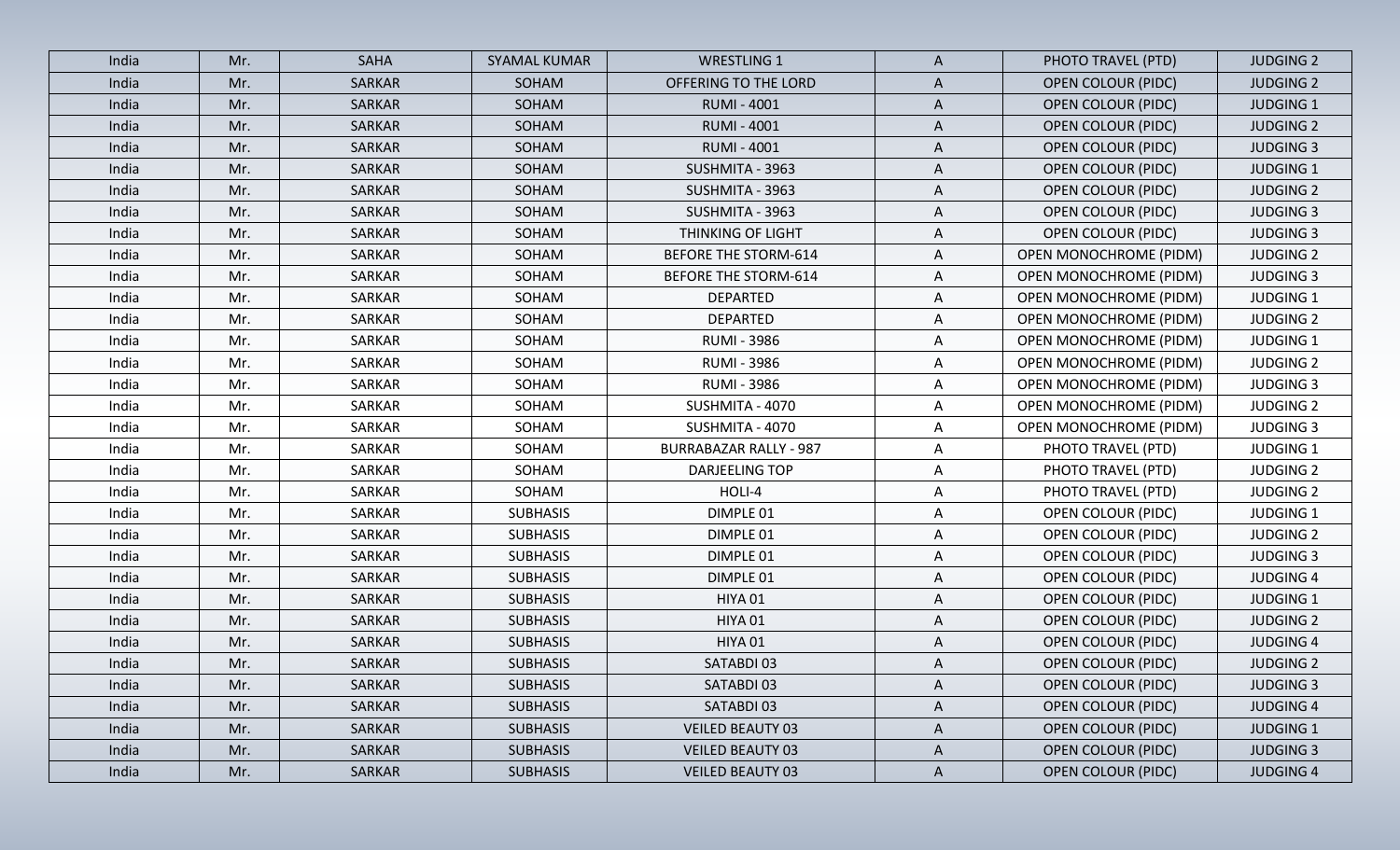| India | Mr. | SARKAR      | <b>SUBHASIS</b> | <b>FIGURE STUDY 3</b>  | $\mathsf{A}$            | OPEN MONOCHROME (PIDM)        | <b>JUDGING 1</b> |
|-------|-----|-------------|-----------------|------------------------|-------------------------|-------------------------------|------------------|
| India | Mr. | SARKAR      | <b>SUBHASIS</b> | <b>FIGURE STUDY 3</b>  | A                       | <b>OPEN MONOCHROME (PIDM)</b> | <b>JUDGING 2</b> |
| India | Mr. | SARKAR      | <b>SUBHASIS</b> | <b>FIGURE STUDY 3</b>  | $\mathsf{A}$            | OPEN MONOCHROME (PIDM)        | <b>JUDGING 3</b> |
| India | Mr. | SARKAR      | <b>SUBHASIS</b> | <b>FIGURE STUDY 3</b>  | A                       | <b>OPEN MONOCHROME (PIDM)</b> | <b>JUDGING 4</b> |
| India | Mr. | SARKAR      | <b>SUBHASIS</b> | <b>FIGURE STUDY 4</b>  | $\mathsf{A}$            | <b>OPEN MONOCHROME (PIDM)</b> | <b>JUDGING 1</b> |
| India | Mr. | SARKAR      | <b>SUBHASIS</b> | <b>FIGURE STUDY 4</b>  | A                       | <b>OPEN MONOCHROME (PIDM)</b> | <b>JUDGING 2</b> |
| India | Mr. | SARKAR      | <b>SUBHASIS</b> | <b>FIGURE STUDY 4</b>  | Certificate of<br>Merit | OPEN MONOCHROME (PIDM)        | <b>JUDGING 3</b> |
| India | Mr. | SARKAR      | <b>SUBHASIS</b> | <b>FIGURE STUDY 4</b>  | Jury Choice             | <b>OPEN MONOCHROME (PIDM)</b> | <b>JUDGING 4</b> |
| India | Mr. | SARKAR      | <b>SUBHASIS</b> | <b>FIGURE STUDY 5</b>  | A                       | <b>OPEN MONOCHROME (PIDM)</b> | <b>JUDGING 1</b> |
| India | Mr. | SARKAR      | <b>SUBHASIS</b> | <b>FIGURE STUDY 5</b>  | A                       | <b>OPEN MONOCHROME (PIDM)</b> | <b>JUDGING 2</b> |
| India | Mr. | SARKAR      | <b>SUBHASIS</b> | <b>FIGURE STUDY 5</b>  | A                       | <b>OPEN MONOCHROME (PIDM)</b> | <b>JUDGING 4</b> |
| India | Mr. | SARKAR      | <b>SUBHASIS</b> | <b>FIGURE STUDY 6</b>  | A                       | OPEN MONOCHROME (PIDM)        | <b>JUDGING 2</b> |
| India | Mr. | SARKAR      | <b>SUBHASIS</b> | <b>FIGURE STUDY 6</b>  | A                       | OPEN MONOCHROME (PIDM)        | <b>JUDGING 3</b> |
| India | Mr. | SARKAR      | <b>SUBHASIS</b> | <b>FIGURE STUDY 6</b>  | A                       | OPEN MONOCHROME (PIDM)        | <b>JUDGING 4</b> |
| India | Mr. | <b>SETT</b> | <b>AVIK</b>     | MOUMITA 2101           | A                       | <b>OPEN COLOUR (PIDC)</b>     | <b>JUDGING 1</b> |
| India | Mr. | <b>SETT</b> | <b>AVIK</b>     | MOUMITA 2101           | A                       | <b>OPEN COLOUR (PIDC)</b>     | <b>JUDGING 2</b> |
| India | Mr. | <b>SETT</b> | <b>AVIK</b>     | MOUMITA 2101           | A                       | <b>OPEN COLOUR (PIDC)</b>     | <b>JUDGING 4</b> |
| India | Mr. | <b>SETT</b> | <b>AVIK</b>     | SATABDI 3375           | $\mathsf{A}$            | OPEN COLOUR (PIDC)            | <b>JUDGING 3</b> |
| India | Mr. | <b>SETT</b> | <b>AVIK</b>     | SATABDI 3375           | A                       | <b>OPEN COLOUR (PIDC)</b>     | <b>JUDGING 4</b> |
| India | Mr. | <b>SETT</b> | AVIK            | <b>SHREE WITH HAND</b> | A                       | <b>OPEN COLOUR (PIDC)</b>     | <b>JUDGING 1</b> |
| India | Mr. | <b>SETT</b> | <b>AVIK</b>     | <b>SHREE WITH HAND</b> | $\mathsf{A}$            | <b>OPEN COLOUR (PIDC)</b>     | <b>JUDGING 3</b> |
| India | Mr. | <b>SETT</b> | <b>AVIK</b>     | <b>SHREE WITH HAND</b> | A                       | <b>OPEN COLOUR (PIDC)</b>     | <b>JUDGING 4</b> |
| India | Mr. | <b>SETT</b> | <b>AVIK</b>     | SMILE RIA              | A                       | <b>OPEN COLOUR (PIDC)</b>     | <b>JUDGING 1</b> |
| India | Mr. | <b>SETT</b> | <b>AVIK</b>     | SMILE RIA              | A                       | <b>OPEN COLOUR (PIDC)</b>     | <b>JUDGING 3</b> |
| India | Mr. | <b>SETT</b> | <b>AVIK</b>     | ARADHANA SIDE FACE     | A                       | <b>OPEN MONOCHROME (PIDM)</b> | <b>JUDGING 1</b> |
| India | Mr. | <b>SETT</b> | <b>AVIK</b>     | ARADHANA SIDE FACE     | A                       | <b>OPEN MONOCHROME (PIDM)</b> | <b>JUDGING 2</b> |
| India | Mr. | <b>SETT</b> | AVIK            | ARADHANA SIDE FACE     | A                       | <b>OPEN MONOCHROME (PIDM)</b> | <b>JUDGING 3</b> |
| India | Mr. | <b>SETT</b> | <b>AVIK</b>     | ARADHANA SIDE FACE     | A                       | <b>OPEN MONOCHROME (PIDM)</b> | <b>JUDGING 4</b> |
| India | Mr. | <b>SETT</b> | <b>AVIK</b>     | <b>IPSITA HANDS</b>    | <b>Passion Medal</b>    | <b>OPEN MONOCHROME (PIDM)</b> | <b>JUDGING 2</b> |
| India | Mr. | <b>SETT</b> | <b>AVIK</b>     | <b>IPSITA HANDS</b>    | A                       | <b>OPEN MONOCHROME (PIDM)</b> | <b>JUDGING 3</b> |
| India | Mr. | <b>SETT</b> | <b>AVIK</b>     | <b>IPSITA HANDS</b>    | $\mathsf{A}$            | <b>OPEN MONOCHROME (PIDM)</b> | <b>JUDGING 4</b> |
| India | Mr. | <b>SETT</b> | <b>AVIK</b>     | <b>MOULI 0435</b>      | A                       | <b>OPEN MONOCHROME (PIDM)</b> | <b>JUDGING 1</b> |
| India | Mr. | <b>SETT</b> | <b>AVIK</b>     | <b>MOULI 0435</b>      | $\mathsf{A}$            | <b>OPEN MONOCHROME (PIDM)</b> | <b>JUDGING 2</b> |
| India | Mr. | <b>SETT</b> | <b>AVIK</b>     | <b>MOULI 0435</b>      | $\mathsf{A}$            | OPEN MONOCHROME (PIDM)        | <b>JUDGING 4</b> |
|       |     |             |                 |                        |                         |                               |                  |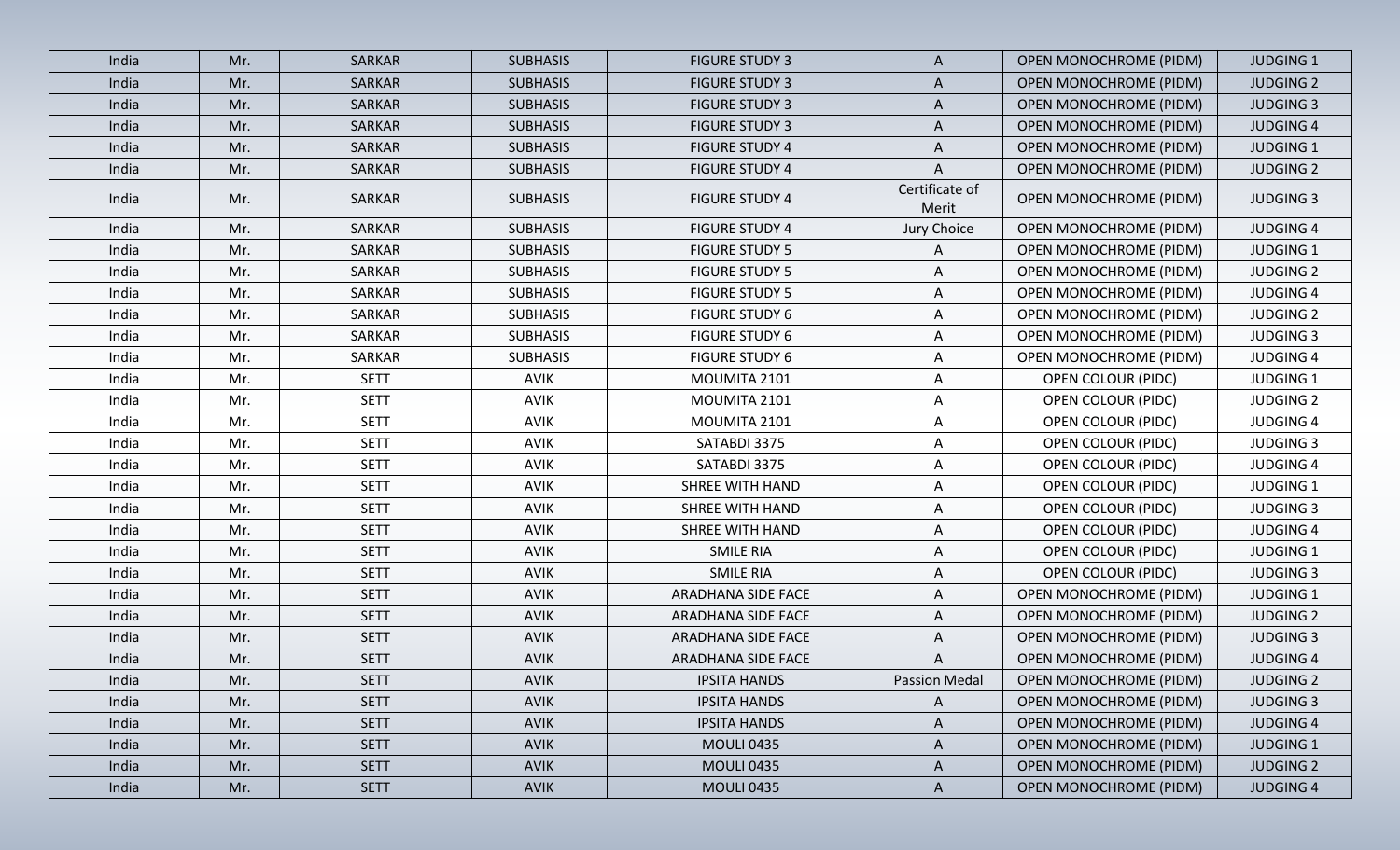| India | Mr. | <b>SETT</b>  | <b>AVIK</b>  | SHREYA SIDE 4459                | A            | <b>OPEN MONOCHROME (PIDM)</b> | <b>JUDGING 1</b> |
|-------|-----|--------------|--------------|---------------------------------|--------------|-------------------------------|------------------|
| India | Mr. | <b>SETT</b>  | <b>AVIK</b>  | SHREYA SIDE 4459                | A            | <b>OPEN MONOCHROME (PIDM)</b> | <b>JUDGING 2</b> |
| India | Mr. | <b>SETT</b>  | AVIK         | SHREYA SIDE 4459                | Jury Choice  | <b>OPEN MONOCHROME (PIDM)</b> | <b>JUDGING 3</b> |
| India | Mr. | <b>SETT</b>  | <b>AVIK</b>  | SHREYA SIDE 4459                | A            | <b>OPEN MONOCHROME (PIDM)</b> | <b>JUDGING 4</b> |
| India | Mr. | <b>SETT</b>  | <b>AVIK</b>  | <b>BORTIR BIL 4463</b>          | A            | PHOTO TRAVEL (PTD)            | <b>JUDGING 2</b> |
| India | Mr. | <b>SETT</b>  | AVIK         | LADAKH 0808                     | A            | PHOTO TRAVEL (PTD)            | <b>JUDGING 1</b> |
| India | Mr. | <b>SETT</b>  | <b>AVIK</b>  | LADAKH 0808                     | A            | PHOTO TRAVEL (PTD)            | <b>JUDGING 3</b> |
| India | Mr. | <b>SETT</b>  | AVIK         | LADAKH 0808                     | A            | PHOTO TRAVEL (PTD)            | <b>JUDGING 4</b> |
| India | Mr. | <b>SETT</b>  | <b>AVIK</b>  | LADAKH 1375                     | A            | PHOTO TRAVEL (PTD)            | <b>JUDGING 3</b> |
| India | Mr. | <b>SETT</b>  | AVIK         | LADAKH 1375                     | A            | PHOTO TRAVEL (PTD)            | <b>JUDGING 4</b> |
| India | Mr. | <b>SETT</b>  | <b>AVIK</b>  | <b>LADAKH LAKE</b>              | A            | PHOTO TRAVEL (PTD)            | <b>JUDGING 3</b> |
| India | Mr. | <b>SINHA</b> | <b>BARUN</b> | <b>BLISSFUL SINGING 4294</b>    | A            | NATURE (ND)                   | <b>JUDGING 3</b> |
| India | Mr. | <b>SINHA</b> | <b>BARUN</b> | <b>BLISSFUL SINGING 4294</b>    | A            | NATURE (ND)                   | <b>JUDGING 4</b> |
| India | Mr. | <b>SINHA</b> | <b>BARUN</b> | <b>BUZZARD WITH LIZARD 4384</b> | A            | NATURE (ND)                   | <b>JUDGING 1</b> |
| India | Mr. | <b>SINHA</b> | <b>BARUN</b> | BUZZARD WITH LIZARD 4384        | A            | NATURE (ND)                   | <b>JUDGING 3</b> |
| India | Mr. | <b>SINHA</b> | <b>BARUN</b> | BUZZARD WITH LIZARD 4384        | A            | NATURE (ND)                   | <b>JUDGING 4</b> |
| India | Mr. | <b>SINHA</b> | <b>BARUN</b> | <b>BUZZARD WITH LIZARD 4388</b> | Α            | NATURE (ND)                   | <b>JUDGING 1</b> |
| India | Mr. | <b>SINHA</b> | <b>BARUN</b> | <b>BUZZARD WITH LIZARD 4388</b> | A            | NATURE (ND)                   | <b>JUDGING 2</b> |
| India | Mr. | <b>SINHA</b> | <b>BARUN</b> | BUZZARD WITH LIZARD 4388        | A            | NATURE (ND)                   | <b>JUDGING 3</b> |
| India | Mr. | <b>SINHA</b> | <b>BARUN</b> | BUZZARD WITH LIZARD 4388        | Α            | NATURE (ND)                   | <b>JUDGING 4</b> |
| India | Mr. | <b>SINHA</b> | <b>BARUN</b> | <b>EGYPTIAN VULTURE 3890</b>    | A            | NATURE (ND)                   | <b>JUDGING 2</b> |
| India | Mr. | <b>SINHA</b> | <b>BARUN</b> | EGYPTIAN VULTURE 3890           | A            | NATURE (ND)                   | <b>JUDGING 3</b> |
| India | Mr. | <b>SINHA</b> | <b>BARUN</b> | ARADHANA 8571                   | A            | OPEN COLOUR (PIDC)            | <b>JUDGING 1</b> |
| India | Mr. | <b>SINHA</b> | <b>BARUN</b> | ARADHANA 8571                   | A            | <b>OPEN COLOUR (PIDC)</b>     | <b>JUDGING 2</b> |
| India | Mr. | <b>SINHA</b> | <b>BARUN</b> | ARADHANA 8571                   | A            | <b>OPEN COLOUR (PIDC)</b>     | <b>JUDGING 3</b> |
| India | Mr. | <b>SINHA</b> | <b>BARUN</b> | ARADHANA 8571                   | A            | <b>OPEN COLOUR (PIDC)</b>     | <b>JUDGING 4</b> |
| India | Mr. | <b>SINHA</b> | <b>BARUN</b> | ARADHANA 8572                   | A            | <b>OPEN COLOUR (PIDC)</b>     | <b>JUDGING 2</b> |
| India | Mr. | <b>SINHA</b> | <b>BARUN</b> | PB 3298                         | A            | <b>OPEN COLOUR (PIDC)</b>     | <b>JUDGING 2</b> |
| India | Mr. | <b>SINHA</b> | <b>BARUN</b> | PB 3298                         | A            | <b>OPEN COLOUR (PIDC)</b>     | <b>JUDGING 3</b> |
| India | Mr. | <b>SINHA</b> | <b>BARUN</b> | PB 3298                         | A            | <b>OPEN COLOUR (PIDC)</b>     | <b>JUDGING 4</b> |
| India | Mr. | <b>SINHA</b> | <b>BARUN</b> | PB 3332                         | $\mathsf{A}$ | <b>OPEN COLOUR (PIDC)</b>     | <b>JUDGING 2</b> |
| India | Mr. | <b>SINHA</b> | <b>BARUN</b> | PB 3332                         | $\mathsf{A}$ | <b>OPEN COLOUR (PIDC)</b>     | <b>JUDGING 3</b> |
| India | Mr. | <b>SINHA</b> | <b>BARUN</b> | RB 3305                         | A            | <b>OPEN MONOCHROME (PIDM)</b> | <b>JUDGING 3</b> |
| India | Mr. | <b>SINHA</b> | <b>BARUN</b> | SAARIKQA 7564                   | $\mathsf{A}$ | <b>OPEN MONOCHROME (PIDM)</b> | <b>JUDGING 2</b> |
|       |     |              |              |                                 |              |                               |                  |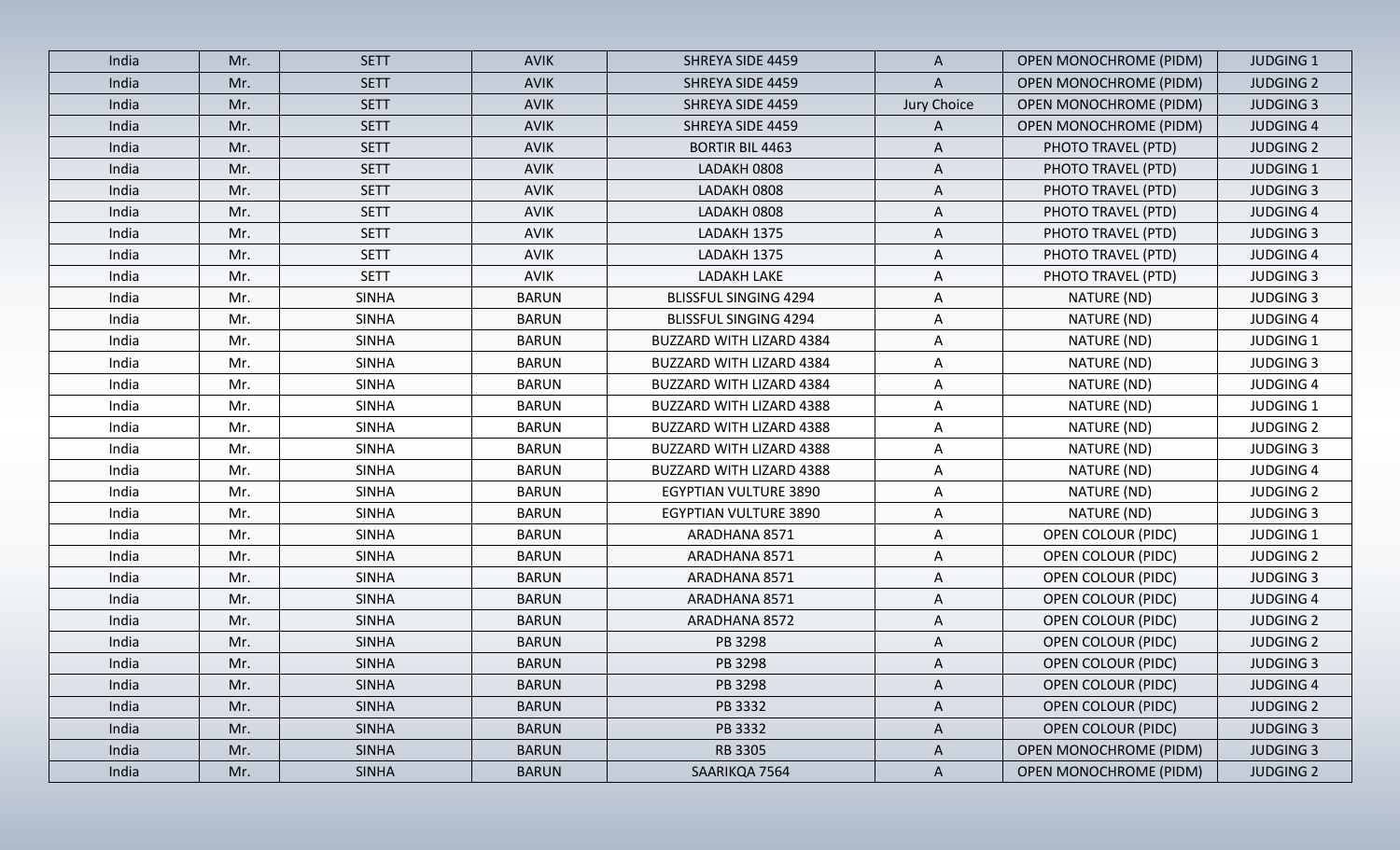| <b>SINHA</b><br><b>BARUN</b><br>India<br>Mr.<br>SAARIKQA 7564<br>$\mathsf{A}$<br><b>OPEN MONOCHROME (PIDM)</b><br><b>SINHA</b><br><b>BARUN</b><br><b>OPEN MONOCHROME (PIDM)</b><br>India<br>Mr.<br>SAARIKQA 7564<br>Α<br><b>SINHA</b><br>India<br>Mr.<br><b>BARUN</b><br>SUCHITA 8615<br><b>OPEN MONOCHROME (PIDM)</b><br>A<br><b>SINHA</b><br><b>BARUN</b><br><b>OPEN MONOCHROME (PIDM)</b><br>India<br>Mr.<br>SUCHITA 8615<br>A<br><b>SINHA</b><br><b>BARUN</b><br>SUCHITA 8615<br><b>OPEN MONOCHROME (PIDM)</b><br>India<br>Mr.<br>A<br>SK<br>BALACHANDDER<br><b>CORMORANT CATCH</b><br>NATURE (ND)<br>India<br>Mr.<br>A<br><b>SK</b><br>Mr.<br>BALACHANDDER<br><b>PARADISE OF GOD 2</b><br>A<br>NATURE (ND)<br>India<br><b>SK</b><br>India<br>BALACHANDDER<br><b>ACHARYAS BLESSINGS 4</b><br><b>OPEN COLOUR (PIDC)</b><br>Mr.<br>A<br>SK<br>Mr.<br>BALACHANDDER<br><b>GENUINE SMILES 2</b><br><b>OPEN COLOUR (PIDC)</b><br>India<br>A<br><b>SK</b><br>India<br>Mr.<br>BALACHANDDER<br><b>GENUINE SMILES 2</b><br><b>OPEN COLOUR (PIDC)</b><br>Α<br>SK<br>BALACHANDDER<br><b>GENUINE SMILES 2</b><br><b>OPEN COLOUR (PIDC)</b><br>India<br>Mr.<br>A<br>SK<br><b>BEAUTY HIDDEN</b><br><b>OPEN MONOCHROME (PIDM)</b><br>India<br>Mr.<br>BALACHANDDER<br>A<br>SK<br><b>BALACHANDDER</b><br><b>TEA TIME</b><br>OPEN MONOCHROME (PIDM)<br>Mr.<br>Α<br>India<br>SK<br><b>TEA TIME</b><br>A<br>India<br>Mr.<br>BALACHANDDER<br>OPEN MONOCHROME (PIDM)<br>ADHIKESAVA PERUMAL FLOAT FESTIVAL<br>SK<br>BALACHANDDER<br>PHOTO TRAVEL (PTD)<br>India<br>Mr.<br>A<br>ADHIKESAVA PERUMAL FLOAT FESTIVAL<br>SK<br><b>BALACHANDDER</b><br>PHOTO TRAVEL (PTD)<br>Mr.<br>A<br>India<br>SK<br>CAR FESTIVAL MYLAPORE 2<br>PHOTO TRAVEL (PTD)<br>Mr.<br>BALACHANDDER<br>India<br>A<br>SK<br>CAR FESTIVAL MYLAPORE 2<br>PHOTO TRAVEL (PTD)<br>India<br>BALACHANDDER<br>Mr.<br>A<br>SK<br>CAR FESTIVAL MYLAPORE 2<br>PHOTO TRAVEL (PTD)<br>Mr.<br>BALACHANDDER<br>$\mathsf{A}$<br>India<br><b>SK</b><br>BALACHANDDER<br>PANGUNI FESTIVAL MYLAPORE 2018<br>PHOTO TRAVEL (PTD)<br>India<br>Mr.<br>A<br>SK<br>Mr.<br>BALACHANDDER<br>PANGUNI FESTIVAL MYLAPORE 2018<br>PHOTO TRAVEL (PTD)<br>India<br>$\mathsf{A}$<br><b>SK</b><br>India<br>Mr.<br><b>BALACHANDDER</b><br>PANGUNI FESTIVAL MYLAPORE 2018<br>PHOTO TRAVEL (PTD)<br>A<br><b>SK</b><br>BALACHANDDER<br>PHOTO TRAVEL (PTD)<br>India<br>Mr.<br>POOMBARAI KODAIKANAL 3<br>A<br>SK<br>PHOTO TRAVEL (PTD)<br>India<br>Mr.<br>BALACHANDDER<br>POOMBARAI KODAIKANAL 3<br>A<br>SK<br><b>BALACHANDDER</b><br>POOMBARAI KODAIKANAL 3<br>PHOTO TRAVEL (PTD)<br>Mr.<br>A<br>India<br><b>GHOSH GUHA</b><br><b>PINKI</b><br>LONELY LIZARD<br>A<br>India<br>Mrs.<br>NATURE (ND)<br><b>GHOSH GUHA</b><br><b>PINKI</b><br>NATURE (ND)<br>India<br>Mrs.<br>RED PANDA846<br>Α<br>NATURE (ND)<br><b>GHOSH GUHA</b><br>RED PANDA846<br><b>PINKI</b><br>India<br>Mrs.<br>A<br>India<br><b>GHOSH GUHA</b><br><b>PINKI</b><br>RED PANDA846<br>A<br>NATURE (ND)<br>Mrs.<br>India<br><b>GHOSH GUHA</b><br><b>PINKI</b><br>RED PANDA846<br>NATURE (ND)<br>Mrs.<br>A<br>India<br><b>GHOSH GUHA</b><br><b>PINKI</b><br>THE FIGHT 4444<br>A<br>NATURE (ND)<br>Mrs.<br>A<br>NATURE (ND)<br>India<br>Mrs.<br><b>GHOSH GUHA</b><br><b>PINKI</b><br>THE FIGHT 4444 |       |      |                   |              |          |                |                           |                  |
|------------------------------------------------------------------------------------------------------------------------------------------------------------------------------------------------------------------------------------------------------------------------------------------------------------------------------------------------------------------------------------------------------------------------------------------------------------------------------------------------------------------------------------------------------------------------------------------------------------------------------------------------------------------------------------------------------------------------------------------------------------------------------------------------------------------------------------------------------------------------------------------------------------------------------------------------------------------------------------------------------------------------------------------------------------------------------------------------------------------------------------------------------------------------------------------------------------------------------------------------------------------------------------------------------------------------------------------------------------------------------------------------------------------------------------------------------------------------------------------------------------------------------------------------------------------------------------------------------------------------------------------------------------------------------------------------------------------------------------------------------------------------------------------------------------------------------------------------------------------------------------------------------------------------------------------------------------------------------------------------------------------------------------------------------------------------------------------------------------------------------------------------------------------------------------------------------------------------------------------------------------------------------------------------------------------------------------------------------------------------------------------------------------------------------------------------------------------------------------------------------------------------------------------------------------------------------------------------------------------------------------------------------------------------------------------------------------------------------------------------------------------------------------------------------------------------------------------------------------------------------------------------------------------------------------------------------------------------------------------------------------------------------------------------------------------------------------------------------------------------------------------------------------------------------------------------------------------------------------------------------------------------|-------|------|-------------------|--------------|----------|----------------|---------------------------|------------------|
|                                                                                                                                                                                                                                                                                                                                                                                                                                                                                                                                                                                                                                                                                                                                                                                                                                                                                                                                                                                                                                                                                                                                                                                                                                                                                                                                                                                                                                                                                                                                                                                                                                                                                                                                                                                                                                                                                                                                                                                                                                                                                                                                                                                                                                                                                                                                                                                                                                                                                                                                                                                                                                                                                                                                                                                                                                                                                                                                                                                                                                                                                                                                                                                                                                                                        |       |      |                   |              |          |                |                           | <b>JUDGING 3</b> |
|                                                                                                                                                                                                                                                                                                                                                                                                                                                                                                                                                                                                                                                                                                                                                                                                                                                                                                                                                                                                                                                                                                                                                                                                                                                                                                                                                                                                                                                                                                                                                                                                                                                                                                                                                                                                                                                                                                                                                                                                                                                                                                                                                                                                                                                                                                                                                                                                                                                                                                                                                                                                                                                                                                                                                                                                                                                                                                                                                                                                                                                                                                                                                                                                                                                                        |       |      |                   |              |          |                |                           | <b>JUDGING 4</b> |
|                                                                                                                                                                                                                                                                                                                                                                                                                                                                                                                                                                                                                                                                                                                                                                                                                                                                                                                                                                                                                                                                                                                                                                                                                                                                                                                                                                                                                                                                                                                                                                                                                                                                                                                                                                                                                                                                                                                                                                                                                                                                                                                                                                                                                                                                                                                                                                                                                                                                                                                                                                                                                                                                                                                                                                                                                                                                                                                                                                                                                                                                                                                                                                                                                                                                        |       |      |                   |              |          |                |                           | <b>JUDGING 2</b> |
|                                                                                                                                                                                                                                                                                                                                                                                                                                                                                                                                                                                                                                                                                                                                                                                                                                                                                                                                                                                                                                                                                                                                                                                                                                                                                                                                                                                                                                                                                                                                                                                                                                                                                                                                                                                                                                                                                                                                                                                                                                                                                                                                                                                                                                                                                                                                                                                                                                                                                                                                                                                                                                                                                                                                                                                                                                                                                                                                                                                                                                                                                                                                                                                                                                                                        |       |      |                   |              |          |                |                           | <b>JUDGING 3</b> |
|                                                                                                                                                                                                                                                                                                                                                                                                                                                                                                                                                                                                                                                                                                                                                                                                                                                                                                                                                                                                                                                                                                                                                                                                                                                                                                                                                                                                                                                                                                                                                                                                                                                                                                                                                                                                                                                                                                                                                                                                                                                                                                                                                                                                                                                                                                                                                                                                                                                                                                                                                                                                                                                                                                                                                                                                                                                                                                                                                                                                                                                                                                                                                                                                                                                                        |       |      |                   |              |          |                |                           | <b>JUDGING 4</b> |
|                                                                                                                                                                                                                                                                                                                                                                                                                                                                                                                                                                                                                                                                                                                                                                                                                                                                                                                                                                                                                                                                                                                                                                                                                                                                                                                                                                                                                                                                                                                                                                                                                                                                                                                                                                                                                                                                                                                                                                                                                                                                                                                                                                                                                                                                                                                                                                                                                                                                                                                                                                                                                                                                                                                                                                                                                                                                                                                                                                                                                                                                                                                                                                                                                                                                        |       |      |                   |              |          |                |                           | <b>JUDGING 4</b> |
|                                                                                                                                                                                                                                                                                                                                                                                                                                                                                                                                                                                                                                                                                                                                                                                                                                                                                                                                                                                                                                                                                                                                                                                                                                                                                                                                                                                                                                                                                                                                                                                                                                                                                                                                                                                                                                                                                                                                                                                                                                                                                                                                                                                                                                                                                                                                                                                                                                                                                                                                                                                                                                                                                                                                                                                                                                                                                                                                                                                                                                                                                                                                                                                                                                                                        |       |      |                   |              |          |                |                           | <b>JUDGING 1</b> |
|                                                                                                                                                                                                                                                                                                                                                                                                                                                                                                                                                                                                                                                                                                                                                                                                                                                                                                                                                                                                                                                                                                                                                                                                                                                                                                                                                                                                                                                                                                                                                                                                                                                                                                                                                                                                                                                                                                                                                                                                                                                                                                                                                                                                                                                                                                                                                                                                                                                                                                                                                                                                                                                                                                                                                                                                                                                                                                                                                                                                                                                                                                                                                                                                                                                                        |       |      |                   |              |          |                |                           | <b>JUDGING 4</b> |
|                                                                                                                                                                                                                                                                                                                                                                                                                                                                                                                                                                                                                                                                                                                                                                                                                                                                                                                                                                                                                                                                                                                                                                                                                                                                                                                                                                                                                                                                                                                                                                                                                                                                                                                                                                                                                                                                                                                                                                                                                                                                                                                                                                                                                                                                                                                                                                                                                                                                                                                                                                                                                                                                                                                                                                                                                                                                                                                                                                                                                                                                                                                                                                                                                                                                        |       |      |                   |              |          |                |                           | <b>JUDGING 1</b> |
|                                                                                                                                                                                                                                                                                                                                                                                                                                                                                                                                                                                                                                                                                                                                                                                                                                                                                                                                                                                                                                                                                                                                                                                                                                                                                                                                                                                                                                                                                                                                                                                                                                                                                                                                                                                                                                                                                                                                                                                                                                                                                                                                                                                                                                                                                                                                                                                                                                                                                                                                                                                                                                                                                                                                                                                                                                                                                                                                                                                                                                                                                                                                                                                                                                                                        |       |      |                   |              |          |                |                           | <b>JUDGING 2</b> |
|                                                                                                                                                                                                                                                                                                                                                                                                                                                                                                                                                                                                                                                                                                                                                                                                                                                                                                                                                                                                                                                                                                                                                                                                                                                                                                                                                                                                                                                                                                                                                                                                                                                                                                                                                                                                                                                                                                                                                                                                                                                                                                                                                                                                                                                                                                                                                                                                                                                                                                                                                                                                                                                                                                                                                                                                                                                                                                                                                                                                                                                                                                                                                                                                                                                                        |       |      |                   |              |          |                |                           | <b>JUDGING 4</b> |
|                                                                                                                                                                                                                                                                                                                                                                                                                                                                                                                                                                                                                                                                                                                                                                                                                                                                                                                                                                                                                                                                                                                                                                                                                                                                                                                                                                                                                                                                                                                                                                                                                                                                                                                                                                                                                                                                                                                                                                                                                                                                                                                                                                                                                                                                                                                                                                                                                                                                                                                                                                                                                                                                                                                                                                                                                                                                                                                                                                                                                                                                                                                                                                                                                                                                        |       |      |                   |              |          |                |                           | <b>JUDGING 2</b> |
|                                                                                                                                                                                                                                                                                                                                                                                                                                                                                                                                                                                                                                                                                                                                                                                                                                                                                                                                                                                                                                                                                                                                                                                                                                                                                                                                                                                                                                                                                                                                                                                                                                                                                                                                                                                                                                                                                                                                                                                                                                                                                                                                                                                                                                                                                                                                                                                                                                                                                                                                                                                                                                                                                                                                                                                                                                                                                                                                                                                                                                                                                                                                                                                                                                                                        |       |      |                   |              |          |                |                           | <b>JUDGING 2</b> |
|                                                                                                                                                                                                                                                                                                                                                                                                                                                                                                                                                                                                                                                                                                                                                                                                                                                                                                                                                                                                                                                                                                                                                                                                                                                                                                                                                                                                                                                                                                                                                                                                                                                                                                                                                                                                                                                                                                                                                                                                                                                                                                                                                                                                                                                                                                                                                                                                                                                                                                                                                                                                                                                                                                                                                                                                                                                                                                                                                                                                                                                                                                                                                                                                                                                                        |       |      |                   |              |          |                |                           | <b>JUDGING 4</b> |
|                                                                                                                                                                                                                                                                                                                                                                                                                                                                                                                                                                                                                                                                                                                                                                                                                                                                                                                                                                                                                                                                                                                                                                                                                                                                                                                                                                                                                                                                                                                                                                                                                                                                                                                                                                                                                                                                                                                                                                                                                                                                                                                                                                                                                                                                                                                                                                                                                                                                                                                                                                                                                                                                                                                                                                                                                                                                                                                                                                                                                                                                                                                                                                                                                                                                        |       |      |                   |              |          |                |                           | <b>JUDGING 1</b> |
|                                                                                                                                                                                                                                                                                                                                                                                                                                                                                                                                                                                                                                                                                                                                                                                                                                                                                                                                                                                                                                                                                                                                                                                                                                                                                                                                                                                                                                                                                                                                                                                                                                                                                                                                                                                                                                                                                                                                                                                                                                                                                                                                                                                                                                                                                                                                                                                                                                                                                                                                                                                                                                                                                                                                                                                                                                                                                                                                                                                                                                                                                                                                                                                                                                                                        |       |      |                   |              |          |                |                           | <b>JUDGING 3</b> |
|                                                                                                                                                                                                                                                                                                                                                                                                                                                                                                                                                                                                                                                                                                                                                                                                                                                                                                                                                                                                                                                                                                                                                                                                                                                                                                                                                                                                                                                                                                                                                                                                                                                                                                                                                                                                                                                                                                                                                                                                                                                                                                                                                                                                                                                                                                                                                                                                                                                                                                                                                                                                                                                                                                                                                                                                                                                                                                                                                                                                                                                                                                                                                                                                                                                                        |       |      |                   |              |          |                |                           | <b>JUDGING 1</b> |
|                                                                                                                                                                                                                                                                                                                                                                                                                                                                                                                                                                                                                                                                                                                                                                                                                                                                                                                                                                                                                                                                                                                                                                                                                                                                                                                                                                                                                                                                                                                                                                                                                                                                                                                                                                                                                                                                                                                                                                                                                                                                                                                                                                                                                                                                                                                                                                                                                                                                                                                                                                                                                                                                                                                                                                                                                                                                                                                                                                                                                                                                                                                                                                                                                                                                        |       |      |                   |              |          |                |                           | <b>JUDGING 2</b> |
|                                                                                                                                                                                                                                                                                                                                                                                                                                                                                                                                                                                                                                                                                                                                                                                                                                                                                                                                                                                                                                                                                                                                                                                                                                                                                                                                                                                                                                                                                                                                                                                                                                                                                                                                                                                                                                                                                                                                                                                                                                                                                                                                                                                                                                                                                                                                                                                                                                                                                                                                                                                                                                                                                                                                                                                                                                                                                                                                                                                                                                                                                                                                                                                                                                                                        |       |      |                   |              |          |                |                           | <b>JUDGING 4</b> |
|                                                                                                                                                                                                                                                                                                                                                                                                                                                                                                                                                                                                                                                                                                                                                                                                                                                                                                                                                                                                                                                                                                                                                                                                                                                                                                                                                                                                                                                                                                                                                                                                                                                                                                                                                                                                                                                                                                                                                                                                                                                                                                                                                                                                                                                                                                                                                                                                                                                                                                                                                                                                                                                                                                                                                                                                                                                                                                                                                                                                                                                                                                                                                                                                                                                                        |       |      |                   |              |          |                |                           | <b>JUDGING 2</b> |
|                                                                                                                                                                                                                                                                                                                                                                                                                                                                                                                                                                                                                                                                                                                                                                                                                                                                                                                                                                                                                                                                                                                                                                                                                                                                                                                                                                                                                                                                                                                                                                                                                                                                                                                                                                                                                                                                                                                                                                                                                                                                                                                                                                                                                                                                                                                                                                                                                                                                                                                                                                                                                                                                                                                                                                                                                                                                                                                                                                                                                                                                                                                                                                                                                                                                        |       |      |                   |              |          |                |                           | <b>JUDGING 3</b> |
|                                                                                                                                                                                                                                                                                                                                                                                                                                                                                                                                                                                                                                                                                                                                                                                                                                                                                                                                                                                                                                                                                                                                                                                                                                                                                                                                                                                                                                                                                                                                                                                                                                                                                                                                                                                                                                                                                                                                                                                                                                                                                                                                                                                                                                                                                                                                                                                                                                                                                                                                                                                                                                                                                                                                                                                                                                                                                                                                                                                                                                                                                                                                                                                                                                                                        |       |      |                   |              |          |                |                           | <b>JUDGING 4</b> |
|                                                                                                                                                                                                                                                                                                                                                                                                                                                                                                                                                                                                                                                                                                                                                                                                                                                                                                                                                                                                                                                                                                                                                                                                                                                                                                                                                                                                                                                                                                                                                                                                                                                                                                                                                                                                                                                                                                                                                                                                                                                                                                                                                                                                                                                                                                                                                                                                                                                                                                                                                                                                                                                                                                                                                                                                                                                                                                                                                                                                                                                                                                                                                                                                                                                                        |       |      |                   |              |          |                |                           | <b>JUDGING 1</b> |
|                                                                                                                                                                                                                                                                                                                                                                                                                                                                                                                                                                                                                                                                                                                                                                                                                                                                                                                                                                                                                                                                                                                                                                                                                                                                                                                                                                                                                                                                                                                                                                                                                                                                                                                                                                                                                                                                                                                                                                                                                                                                                                                                                                                                                                                                                                                                                                                                                                                                                                                                                                                                                                                                                                                                                                                                                                                                                                                                                                                                                                                                                                                                                                                                                                                                        |       |      |                   |              |          |                |                           | <b>JUDGING 3</b> |
|                                                                                                                                                                                                                                                                                                                                                                                                                                                                                                                                                                                                                                                                                                                                                                                                                                                                                                                                                                                                                                                                                                                                                                                                                                                                                                                                                                                                                                                                                                                                                                                                                                                                                                                                                                                                                                                                                                                                                                                                                                                                                                                                                                                                                                                                                                                                                                                                                                                                                                                                                                                                                                                                                                                                                                                                                                                                                                                                                                                                                                                                                                                                                                                                                                                                        |       |      |                   |              |          |                |                           | <b>JUDGING 4</b> |
|                                                                                                                                                                                                                                                                                                                                                                                                                                                                                                                                                                                                                                                                                                                                                                                                                                                                                                                                                                                                                                                                                                                                                                                                                                                                                                                                                                                                                                                                                                                                                                                                                                                                                                                                                                                                                                                                                                                                                                                                                                                                                                                                                                                                                                                                                                                                                                                                                                                                                                                                                                                                                                                                                                                                                                                                                                                                                                                                                                                                                                                                                                                                                                                                                                                                        |       |      |                   |              |          |                |                           | <b>JUDGING 4</b> |
|                                                                                                                                                                                                                                                                                                                                                                                                                                                                                                                                                                                                                                                                                                                                                                                                                                                                                                                                                                                                                                                                                                                                                                                                                                                                                                                                                                                                                                                                                                                                                                                                                                                                                                                                                                                                                                                                                                                                                                                                                                                                                                                                                                                                                                                                                                                                                                                                                                                                                                                                                                                                                                                                                                                                                                                                                                                                                                                                                                                                                                                                                                                                                                                                                                                                        |       |      |                   |              |          |                |                           | <b>JUDGING 1</b> |
|                                                                                                                                                                                                                                                                                                                                                                                                                                                                                                                                                                                                                                                                                                                                                                                                                                                                                                                                                                                                                                                                                                                                                                                                                                                                                                                                                                                                                                                                                                                                                                                                                                                                                                                                                                                                                                                                                                                                                                                                                                                                                                                                                                                                                                                                                                                                                                                                                                                                                                                                                                                                                                                                                                                                                                                                                                                                                                                                                                                                                                                                                                                                                                                                                                                                        |       |      |                   |              |          |                |                           | <b>JUDGING 2</b> |
|                                                                                                                                                                                                                                                                                                                                                                                                                                                                                                                                                                                                                                                                                                                                                                                                                                                                                                                                                                                                                                                                                                                                                                                                                                                                                                                                                                                                                                                                                                                                                                                                                                                                                                                                                                                                                                                                                                                                                                                                                                                                                                                                                                                                                                                                                                                                                                                                                                                                                                                                                                                                                                                                                                                                                                                                                                                                                                                                                                                                                                                                                                                                                                                                                                                                        |       |      |                   |              |          |                |                           | <b>JUDGING 3</b> |
|                                                                                                                                                                                                                                                                                                                                                                                                                                                                                                                                                                                                                                                                                                                                                                                                                                                                                                                                                                                                                                                                                                                                                                                                                                                                                                                                                                                                                                                                                                                                                                                                                                                                                                                                                                                                                                                                                                                                                                                                                                                                                                                                                                                                                                                                                                                                                                                                                                                                                                                                                                                                                                                                                                                                                                                                                                                                                                                                                                                                                                                                                                                                                                                                                                                                        |       |      |                   |              |          |                |                           | <b>JUDGING 4</b> |
|                                                                                                                                                                                                                                                                                                                                                                                                                                                                                                                                                                                                                                                                                                                                                                                                                                                                                                                                                                                                                                                                                                                                                                                                                                                                                                                                                                                                                                                                                                                                                                                                                                                                                                                                                                                                                                                                                                                                                                                                                                                                                                                                                                                                                                                                                                                                                                                                                                                                                                                                                                                                                                                                                                                                                                                                                                                                                                                                                                                                                                                                                                                                                                                                                                                                        |       |      |                   |              |          |                |                           | <b>JUDGING 2</b> |
|                                                                                                                                                                                                                                                                                                                                                                                                                                                                                                                                                                                                                                                                                                                                                                                                                                                                                                                                                                                                                                                                                                                                                                                                                                                                                                                                                                                                                                                                                                                                                                                                                                                                                                                                                                                                                                                                                                                                                                                                                                                                                                                                                                                                                                                                                                                                                                                                                                                                                                                                                                                                                                                                                                                                                                                                                                                                                                                                                                                                                                                                                                                                                                                                                                                                        |       |      |                   |              |          |                |                           | <b>JUDGING 4</b> |
|                                                                                                                                                                                                                                                                                                                                                                                                                                                                                                                                                                                                                                                                                                                                                                                                                                                                                                                                                                                                                                                                                                                                                                                                                                                                                                                                                                                                                                                                                                                                                                                                                                                                                                                                                                                                                                                                                                                                                                                                                                                                                                                                                                                                                                                                                                                                                                                                                                                                                                                                                                                                                                                                                                                                                                                                                                                                                                                                                                                                                                                                                                                                                                                                                                                                        | India | Mrs. | <b>GHOSH GUHA</b> | <b>PINKI</b> | KISHOLOY | Certificate of | <b>OPEN COLOUR (PIDC)</b> | <b>JUDGING 1</b> |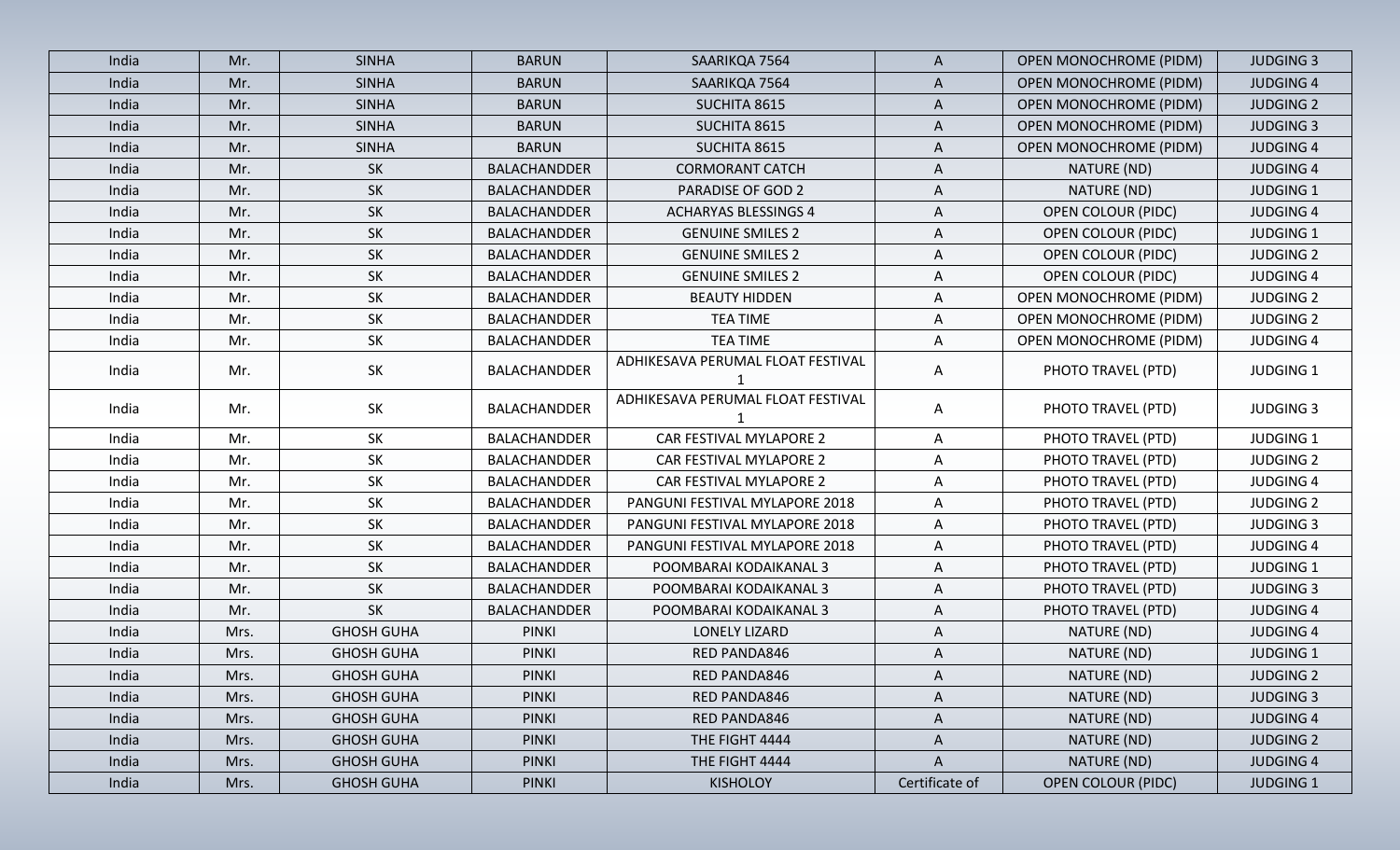|       |      |                   |              |                                 | Merit                   |                               |                  |
|-------|------|-------------------|--------------|---------------------------------|-------------------------|-------------------------------|------------------|
| India | Mrs. | <b>GHOSH GUHA</b> | <b>PINKI</b> | <b>KISHOLOY</b>                 | Chairman Choice         | <b>OPEN COLOUR (PIDC)</b>     | <b>JUDGING 2</b> |
| India | Mrs. | <b>GHOSH GUHA</b> | <b>PINKI</b> | <b>KISHOLOY</b>                 | <b>Passion Medal</b>    | <b>OPEN COLOUR (PIDC)</b>     | <b>JUDGING 3</b> |
| India | Mrs. | <b>GHOSH GUHA</b> | <b>PINKI</b> | <b>KISHOLOY</b>                 | $\mathsf{A}$            | <b>OPEN COLOUR (PIDC)</b>     | <b>JUDGING 4</b> |
| India | Mrs. | <b>GHOSH GUHA</b> | <b>PINKI</b> | <b>PAST</b>                     | A                       | <b>OPEN COLOUR (PIDC)</b>     | <b>JUDGING 1</b> |
| India | Mrs. | <b>GHOSH GUHA</b> | <b>PINKI</b> | <b>PAST</b>                     | A                       | <b>OPEN COLOUR (PIDC)</b>     | <b>JUDGING 3</b> |
| India | Mrs. | <b>GHOSH GUHA</b> | <b>PINKI</b> | <b>PAST</b>                     | A                       | <b>OPEN COLOUR (PIDC)</b>     | <b>JUDGING 4</b> |
| India | Mrs. | <b>GHOSH GUHA</b> | <b>PINKI</b> | <b>QUEEN OF SAND 4</b>          | A                       | <b>OPEN COLOUR (PIDC)</b>     | <b>JUDGING 1</b> |
| India | Mrs. | <b>GHOSH GUHA</b> | <b>PINKI</b> | <b>QUEEN OF SAND 4</b>          | A                       | <b>OPEN COLOUR (PIDC)</b>     | <b>JUDGING 2</b> |
| India | Mrs. | <b>GHOSH GUHA</b> | <b>PINKI</b> | <b>QUEEN OF SAND 4</b>          | A                       | <b>OPEN COLOUR (PIDC)</b>     | <b>JUDGING 4</b> |
| India | Mrs. | <b>GHOSH GUHA</b> | <b>PINKI</b> | <b>ALONE DELFI</b>              | A                       | <b>OPEN MONOCHROME (PIDM)</b> | <b>JUDGING 4</b> |
| India | Mrs. | <b>GHOSH GUHA</b> | <b>PINKI</b> | QUEEN OF HEART 4567             | Α                       | OPEN MONOCHROME (PIDM)        | <b>JUDGING 1</b> |
| India | Mrs. | <b>GHOSH GUHA</b> | <b>PINKI</b> | <b>QUEEN OF HEART 4567</b>      | A                       | <b>OPEN MONOCHROME (PIDM)</b> | <b>JUDGING 2</b> |
| India | Mrs. | <b>GHOSH GUHA</b> | <b>PINKI</b> | <b>RED RAGINI</b>               | A                       | <b>OPEN MONOCHROME (PIDM)</b> | <b>JUDGING 1</b> |
| India | Mrs. | <b>GHOSH GUHA</b> | <b>PINKI</b> | <b>RED RAGINI</b>               | Α                       | <b>OPEN MONOCHROME (PIDM)</b> | <b>JUDGING 2</b> |
| India | Mrs. | <b>GHOSH GUHA</b> | <b>PINKI</b> | <b>RED RAGINI</b>               | A                       | <b>OPEN MONOCHROME (PIDM)</b> | <b>JUDGING 3</b> |
| India | Mrs. | <b>GHOSH GUHA</b> | <b>PINKI</b> | <b>RED RAGINI</b>               | A                       | <b>OPEN MONOCHROME (PIDM)</b> | <b>JUDGING 4</b> |
| India | Mrs. | <b>GHOSH GUHA</b> | <b>PINKI</b> | TRIANGLE 6468                   | Α                       | <b>OPEN MONOCHROME (PIDM)</b> | <b>JUDGING 1</b> |
| India | Mrs. | <b>GHOSH GUHA</b> | <b>PINKI</b> | TRIANGLE 6468                   | Α                       | <b>OPEN MONOCHROME (PIDM)</b> | <b>JUDGING 2</b> |
| India | Mrs. | <b>GHOSH GUHA</b> | <b>PINKI</b> | TRIANGLE 6468                   | Α                       | <b>OPEN MONOCHROME (PIDM)</b> | <b>JUDGING 3</b> |
| India | Mrs. | <b>GHOSH GUHA</b> | <b>PINKI</b> | TRIANGLE 6468                   | A                       | <b>OPEN MONOCHROME (PIDM)</b> | <b>JUDGING 4</b> |
| India | Mrs. | <b>GHOSH GUHA</b> | <b>PINKI</b> | OLD PLACE4                      | A                       | PHOTO TRAVEL (PTD)            | <b>JUDGING 4</b> |
| India | Mrs. | <b>GHOSH GUHA</b> | <b>PINKI</b> | WORSHIP IN VARANASI GHAT        | Α                       | PHOTO TRAVEL (PTD)            | <b>JUDGING 1</b> |
| India | Mrs. | <b>GHOSH GUHA</b> | <b>PINKI</b> | <b>WORSHIP IN VARANASI GHAT</b> | A                       | PHOTO TRAVEL (PTD)            | <b>JUDGING 2</b> |
| India | Mrs. | <b>GHOSH GUHA</b> | <b>PINKI</b> | WORSHIP IN VARANASI GHAT        | A                       | PHOTO TRAVEL (PTD)            | <b>JUDGING 4</b> |
| India | Mrs. | <b>MITRA</b>      | PIYALI       | <b>GREEN ALL AROUND</b>         | A                       | <b>OPEN COLOUR (PIDC)</b>     | <b>JUDGING 1</b> |
| India | Mrs. | <b>MITRA</b>      | PIYALI       | <b>GREEN ALL AROUND</b>         | Certificate of<br>Merit | <b>OPEN COLOUR (PIDC)</b>     | <b>JUDGING 2</b> |
| India | Mrs. | <b>MITRA</b>      | PIYALI       | <b>GREEN ALL AROUND</b>         | A                       | <b>OPEN COLOUR (PIDC)</b>     | <b>JUDGING 3</b> |
| India | Mrs. | <b>MITRA</b>      | PIYALI       | <b>HALF LIFE</b>                | A                       | <b>OPEN COLOUR (PIDC)</b>     | <b>JUDGING 3</b> |
| India | Mrs. | <b>MITRA</b>      | PIYALI       | <b>MY CHOICE</b>                | A                       | <b>OPEN COLOUR (PIDC)</b>     | <b>JUDGING 1</b> |
| India | Mrs. | <b>MITRA</b>      | PIYALI       | YAIAM                           | $\mathsf{A}$            | <b>OPEN COLOUR (PIDC)</b>     | <b>JUDGING 1</b> |
| India | Mrs. | <b>MITRA</b>      | PIYALI       | YAIAM                           | $\mathsf{A}$            | <b>OPEN COLOUR (PIDC)</b>     | <b>JUDGING 2</b> |
| India | Mrs. | <b>MITRA</b>      | PIYALI       | YAIAM                           | $\mathsf{A}$            | <b>OPEN COLOUR (PIDC)</b>     | <b>JUDGING 3</b> |
| India | Mrs. | <b>MITRA</b>      | PIYALI       | <b>CIRCLE AROUND</b>            | $\mathsf{A}$            | <b>OPEN MONOCHROME (PIDM)</b> | <b>JUDGING 1</b> |
|       |      |                   |              |                                 |                         |                               |                  |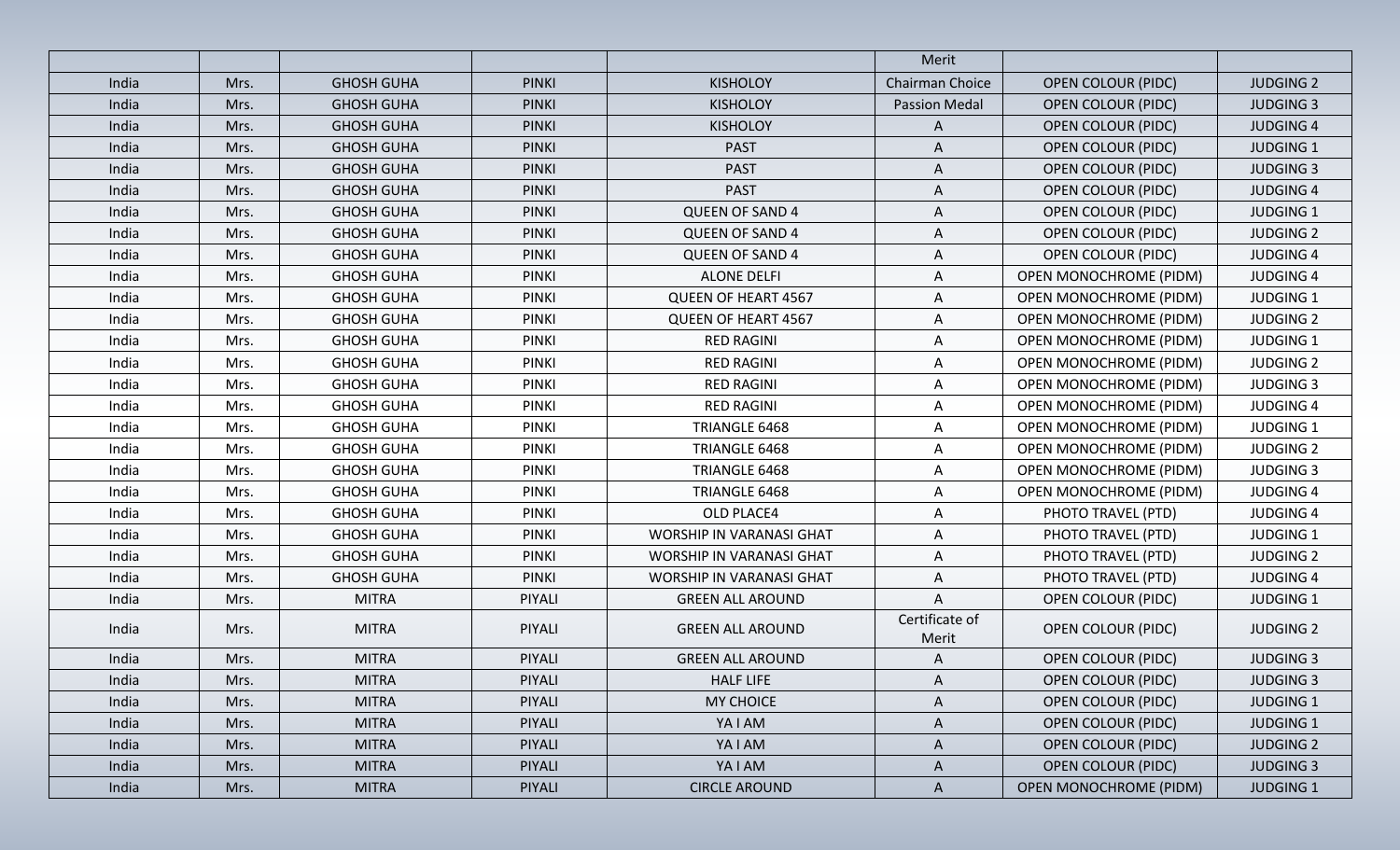| India     | Mrs. | <b>MITRA</b>   | PIYALI      | <b>CIRCLE AROUND</b>     | A                       | <b>OPEN MONOCHROME (PIDM)</b> | <b>JUDGING 2</b> |
|-----------|------|----------------|-------------|--------------------------|-------------------------|-------------------------------|------------------|
| India     | Mrs. | <b>MITRA</b>   | PIYALI      | <b>MAGIC WITH BRAIN</b>  | A                       | <b>OPEN MONOCHROME (PIDM)</b> | <b>JUDGING 2</b> |
| India     | Mrs. | <b>MITRA</b>   | PIYALI      | <b>MAGIC WITH BRAIN</b>  | A                       | <b>OPEN MONOCHROME (PIDM)</b> | <b>JUDGING 3</b> |
| India     | Mrs. | <b>MITRA</b>   | PIYALI      | PRISTINE BEAUTY          | A                       | OPEN MONOCHROME (PIDM)        | <b>JUDGING 1</b> |
| India     | Mrs. | <b>MITRA</b>   | PIYALI      | PRISTINE BEAUTY          | Certificate of<br>Merit | <b>OPEN MONOCHROME (PIDM)</b> | <b>JUDGING 2</b> |
| India     | Mrs. | <b>MITRA</b>   | PIYALI      | PRISTINE BEAUTY          | A                       | <b>OPEN MONOCHROME (PIDM)</b> | <b>JUDGING 3</b> |
| India     | Mrs. | <b>MITRA</b>   | PIYALI      | <b>TELL ME</b>           | A                       | <b>OPEN MONOCHROME (PIDM)</b> | <b>JUDGING 1</b> |
| India     | Mrs. | <b>MITRA</b>   | PIYALI      | <b>TELL ME</b>           | A                       | <b>OPEN MONOCHROME (PIDM)</b> | <b>JUDGING 3</b> |
| India     | Mrs. | <b>MITRA</b>   | PIYALI      | HOLI MOOD 1              | A                       | PHOTO TRAVEL (PTD)            | <b>JUDGING 1</b> |
| India     | Mrs. | <b>MITRA</b>   | PIYALI      | HOLI MOOD 1              | Chairman Choice         | PHOTO TRAVEL (PTD)            | <b>JUDGING 2</b> |
| India     | Mrs. | <b>MITRA</b>   | PIYALI      | HOLI MOOD 1              | A                       | PHOTO TRAVEL (PTD)            | <b>JUDGING 3</b> |
| India     | Mrs. | <b>MITRA</b>   | PIYALI      | YELLOW DANCE             | A                       | PHOTO TRAVEL (PTD)            | <b>JUDGING 1</b> |
| India     | Mrs. | <b>MITRA</b>   | PIYALI      | YELLOW DANCE             | A                       | PHOTO TRAVEL (PTD)            | <b>JUDGING 2</b> |
| India     | Mrs. | <b>MITRA</b>   | PIYALI      | YELLOW DANCE             | Certificate of<br>Merit | PHOTO TRAVEL (PTD)            | <b>JUDGING 3</b> |
| Indonesia | Mr.  | SETIADI        | <b>AJAR</b> | A LOT OF KIDS            | A                       | NATURE (ND)                   | <b>JUDGING 1</b> |
| Indonesia | Mr.  | <b>SETIADI</b> | <b>AJAR</b> | A LOT OF KIDS            | Α                       | NATURE (ND)                   | <b>JUDGING 3</b> |
| Indonesia | Mr.  | <b>SETIADI</b> | <b>AJAR</b> | A LOT OF KIDS            | Jury Choice             | NATURE (ND)                   | <b>JUDGING 4</b> |
| Indonesia | Mr.  | <b>SETIADI</b> | <b>AJAR</b> | <b>GOTCHA</b>            | A                       | NATURE (ND)                   | <b>JUDGING 3</b> |
| Indonesia | Mr.  | <b>SETIADI</b> | <b>AJAR</b> | <b>GOTCHA</b>            | A                       | NATURE (ND)                   | <b>JUDGING 4</b> |
| Indonesia | Mr.  | <b>SETIADI</b> | <b>AJAR</b> | <b>HALF BODY</b>         | Α                       | NATURE (ND)                   | <b>JUDGING 2</b> |
| Indonesia | Mr.  | <b>SETIADI</b> | <b>AJAR</b> | <b>HALF BODY</b>         | Α                       | NATURE (ND)                   | <b>JUDGING 4</b> |
| Indonesia | Mr.  | <b>SETIADI</b> | <b>AJAR</b> | <b>BROKEN EVERYWHERE</b> | A                       | <b>OPEN COLOUR (PIDC)</b>     | <b>JUDGING 2</b> |
| Indonesia | Mr.  | <b>SETIADI</b> | <b>AJAR</b> | <b>BROKEN EVERYWHERE</b> | Chairman Choice         | <b>OPEN COLOUR (PIDC)</b>     | <b>JUDGING 3</b> |
| Indonesia | Mr.  | <b>SETIADI</b> | AJAR        | <b>BROKEN EVERYWHERE</b> | PSA Gold                | <b>OPEN COLOUR (PIDC)</b>     | <b>JUDGING 4</b> |
| Indonesia | Mr.  | <b>SETIADI</b> | <b>AJAR</b> | <b>MYSTERIOUS GIRL</b>   | A                       | <b>OPEN COLOUR (PIDC)</b>     | <b>JUDGING 1</b> |
| Indonesia | Mr.  | <b>SETIADI</b> | <b>AJAR</b> | <b>MYSTERIOUS GIRL</b>   | A                       | <b>OPEN COLOUR (PIDC)</b>     | <b>JUDGING 2</b> |
| Indonesia | Mr.  | SETIADI        | <b>AJAR</b> | <b>MYSTERIOUS GIRL</b>   | A                       | <b>OPEN COLOUR (PIDC)</b>     | <b>JUDGING 4</b> |
| Indonesia | Mr.  | <b>SETIADI</b> | AJAR        | <b>QUARTET</b>           | A                       | OPEN COLOUR (PIDC)            | JUDGING 1        |
| Indonesia | Mr.  | <b>SETIADI</b> | <b>AJAR</b> | <b>QUARTET</b>           | A                       | <b>OPEN COLOUR (PIDC)</b>     | <b>JUDGING 2</b> |
| Indonesia | Mr.  | <b>SETIADI</b> | <b>AJAR</b> | <b>QUARTET</b>           | A                       | <b>OPEN COLOUR (PIDC)</b>     | <b>JUDGING 4</b> |
| Indonesia | Mr.  | <b>SETIADI</b> | <b>AJAR</b> | THE TRADITIONAL MARKET   | $\mathsf{A}$            | <b>OPEN COLOUR (PIDC)</b>     | <b>JUDGING 4</b> |
| Indonesia | Mr.  | <b>SETIADI</b> | <b>AJAR</b> | <b>BALI DANCER</b>       | $\mathsf{A}$            | <b>OPEN MONOCHROME (PIDM)</b> | <b>JUDGING 1</b> |
| Indonesia | Mr.  | SETIADI        | <b>AJAR</b> | <b>BALI DANCER</b>       | $\mathsf{A}$            | <b>OPEN MONOCHROME (PIDM)</b> | <b>JUDGING 2</b> |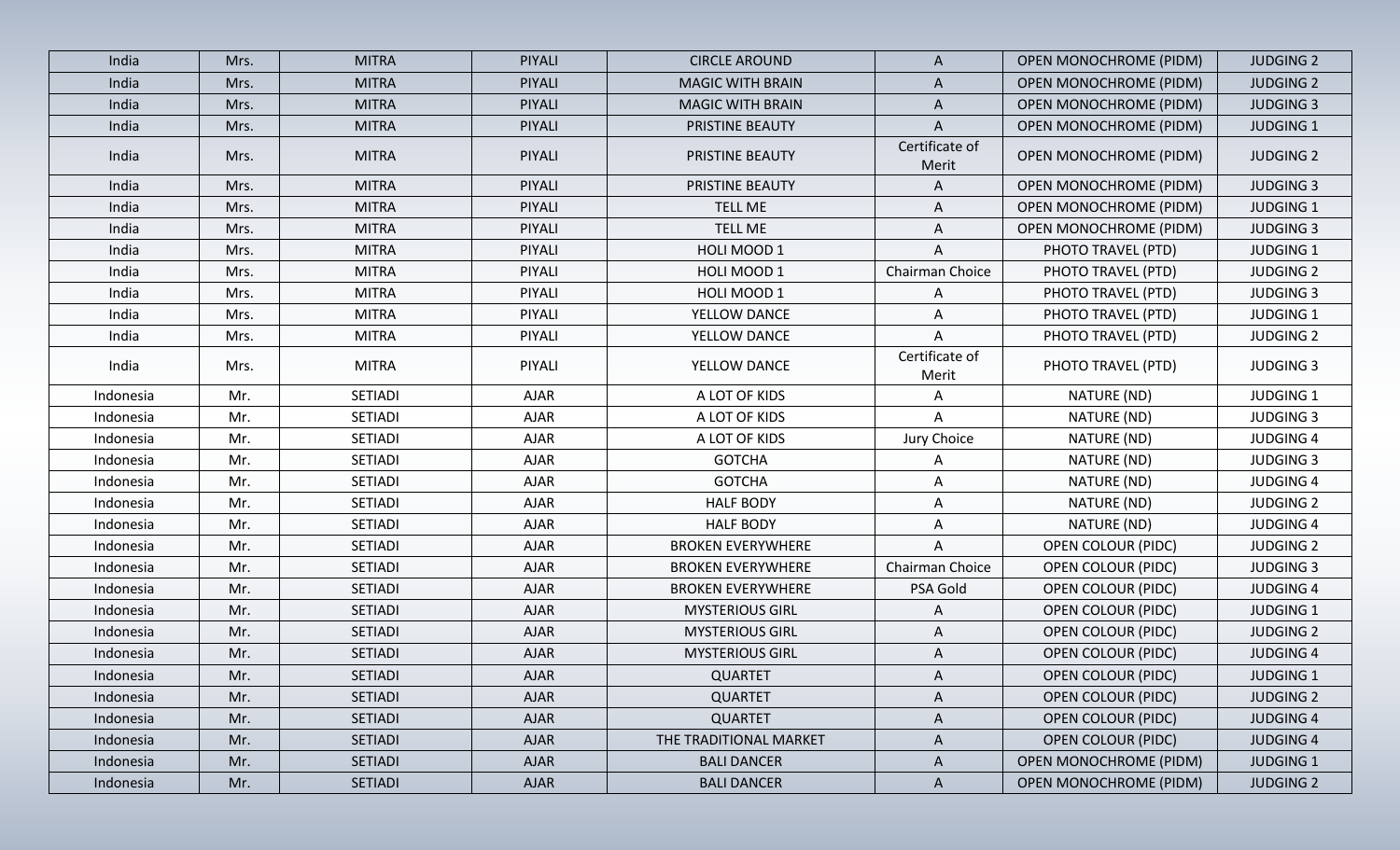| Indonesia | Mr.  | <b>SETIADI</b>    | <b>AJAR</b>     | <b>BALI DANCER</b>                | $\mathsf{A}$            | <b>OPEN MONOCHROME (PIDM)</b> | <b>JUDGING 3</b> |
|-----------|------|-------------------|-----------------|-----------------------------------|-------------------------|-------------------------------|------------------|
| Indonesia | Mr.  | <b>SETIADI</b>    | <b>AJAR</b>     | <b>BALI DANCER</b>                | A                       | OPEN MONOCHROME (PIDM)        | <b>JUDGING 4</b> |
| Indonesia | Mr.  | <b>SETIADI</b>    | <b>AJAR</b>     | <b>DUEL</b>                       | Chairman Choice         | <b>OPEN MONOCHROME (PIDM)</b> | <b>JUDGING 1</b> |
| Indonesia | Mr.  | SETIADI           | <b>AJAR</b>     | <b>DUEL</b>                       | A                       | <b>OPEN MONOCHROME (PIDM)</b> | <b>JUDGING 2</b> |
| Indonesia | Mr.  | SETIADI           | <b>AJAR</b>     | <b>DUEL</b>                       | A                       | <b>OPEN MONOCHROME (PIDM)</b> | <b>JUDGING 3</b> |
| Indonesia | Mr.  | SETIADI           | <b>AJAR</b>     | <b>DUEL</b>                       | A                       | <b>OPEN MONOCHROME (PIDM)</b> | <b>JUDGING 4</b> |
| Indonesia | Mr.  | SETIADI           | <b>AJAR</b>     | THE CHESS MASTER                  | A                       | OPEN MONOCHROME (PIDM)        | <b>JUDGING 1</b> |
| Indonesia | Mr.  | <b>SETIADI</b>    | <b>AJAR</b>     | THE CHESS MASTER                  | A                       | <b>OPEN MONOCHROME (PIDM)</b> | <b>JUDGING 2</b> |
| Indonesia | Mr.  | SETIADI           | <b>AJAR</b>     | THE CHESS MASTER                  | A                       | OPEN MONOCHROME (PIDM)        | <b>JUDGING 3</b> |
| Indonesia | Mr.  | SETIADI           | <b>AJAR</b>     | THE CHESS MASTER                  | A                       | <b>OPEN MONOCHROME (PIDM)</b> | <b>JUDGING 4</b> |
| Indonesia | Mr.  | SETIADI           | <b>AJAR</b>     | <b>THAWAF</b>                     | $\mathsf{A}$            | PHOTO TRAVEL (PTD)            | <b>JUDGING 4</b> |
| Indonesia | Mr.  | SETIADI           | <b>AJAR</b>     | THE BEACH WATERFALL               | $\mathsf{A}$            | PHOTO TRAVEL (PTD)            | <b>JUDGING 2</b> |
| Indonesia | Mr.  | SETIADI           | <b>AJAR</b>     | THE BEACH WATERFALL               | A                       | PHOTO TRAVEL (PTD)            | <b>JUDGING 3</b> |
| Indonesia | Mr.  | SETIADI           | <b>AJAR</b>     | THE BEACH WATERFALL               | $\mathsf{A}$            | PHOTO TRAVEL (PTD)            | <b>JUDGING 4</b> |
| Israel    | Mrs. | <b>BOGER</b>      | <b>HEDVA</b>    | <b>ARCHES</b>                     | A                       | <b>OPEN COLOUR (PIDC)</b>     | <b>JUDGING 1</b> |
| Israel    | Mrs. | <b>BOGER</b>      | <b>HEDVA</b>    | DRAWING THE LANDSCAPE             | $\mathsf{A}$            | <b>OPEN COLOUR (PIDC)</b>     | <b>JUDGING 4</b> |
| Israel    | Mrs. | <b>BOGER</b>      | <b>HEDVA</b>    | <b>FLUTTERING SCARF</b>           | A                       | <b>OPEN COLOUR (PIDC)</b>     | <b>JUDGING 4</b> |
| Israel    | Mrs. | <b>BOGER</b>      | <b>HEDVA</b>    | <b>DIAGONALLY</b>                 | $\mathsf{A}$            | OPEN MONOCHROME (PIDM)        | <b>JUDGING 3</b> |
| Israel    | Mrs. | <b>BOGER</b>      | <b>HEDVA</b>    | DIAGONALLY                        | A                       | <b>OPEN MONOCHROME (PIDM)</b> | <b>JUDGING 4</b> |
| Israel    | Mrs. | <b>BOGER</b>      | <b>HEDVA</b>    | <b>CEREMONY OF THE SAMARITANS</b> | Certificate of<br>Merit | PHOTO TRAVEL (PTD)            | <b>JUDGING 1</b> |
| Israel    | Mrs. | <b>BOGER</b>      | <b>HEDVA</b>    | <b>CEREMONY OF THE SAMARITANS</b> | A                       | PHOTO TRAVEL (PTD)            | <b>JUDGING 2</b> |
| Israel    | Mrs. | <b>BOGER</b>      | <b>HEDVA</b>    | <b>CEREMONY OF THE SAMARITANS</b> | $\mathsf{A}$            | PHOTO TRAVEL (PTD)            | <b>JUDGING 4</b> |
| Israel    | Mrs. | <b>BOGER</b>      | <b>HEDVA</b>    | <b>GRAND CANAL</b>                | $\mathsf{A}$            | PHOTO TRAVEL (PTD)            | <b>JUDGING 1</b> |
| Israel    | Mrs. | <b>BOGER</b>      | <b>HEDVA</b>    | <b>GRAND CANAL</b>                | A                       | PHOTO TRAVEL (PTD)            | <b>JUDGING 4</b> |
| Israel    | Mrs. | <b>BOGER</b>      | <b>HEDVA</b>    | PAIR OF HUMAN TREES               | $\mathsf{A}$            | PHOTO TRAVEL (PTD)            | <b>JUDGING 3</b> |
| Italy     | Mr.  | DI PANFILO        | <b>VINCENZO</b> | <b>FIRST AID</b>                  | A                       | <b>OPEN COLOUR (PIDC)</b>     | <b>JUDGING 4</b> |
| Italy     | Mr.  | DI PANFILO        | <b>VINCENZO</b> | LA FIGLIA DI CHARLIE              | A                       | <b>OPEN COLOUR (PIDC)</b>     | <b>JUDGING 4</b> |
| Italy     | Mr.  | DI PANFILO        | <b>VINCENZO</b> | <b>RELAX TIME</b>                 | A                       | <b>OPEN COLOUR (PIDC)</b>     | <b>JUDGING 3</b> |
| Italy     | Mr.  | DI PANFILO        | <b>VINCENZO</b> | <b>RELAX TIME</b>                 | $\mathsf{A}$            | <b>OPEN COLOUR (PIDC)</b>     | <b>JUDGING 4</b> |
| Italy     | Mr.  | DI PANFILO        | <b>VINCENZO</b> | <b>WINDOWS</b>                    | A                       | <b>OPEN COLOUR (PIDC)</b>     | <b>JUDGING 1</b> |
| Italy     | Mr.  | DI PANFILO        | <b>VINCENZO</b> | <b>WINDOWS</b>                    | $\mathsf{A}$            | <b>OPEN COLOUR (PIDC)</b>     | <b>JUDGING 3</b> |
| Italy     | Mr.  | DI PANFILO        | <b>VINCENZO</b> | <b>BABE IN RED</b>                | A                       | <b>OPEN MONOCHROME (PIDM)</b> | <b>JUDGING 1</b> |
| Italy     | Mr.  | DI PANFILO        | <b>VINCENZO</b> | <b>BABE IN RED</b>                | $\mathsf{A}$            | <b>OPEN MONOCHROME (PIDM)</b> | <b>JUDGING 2</b> |
| Italy     | Mr.  | <b>DI PANFILO</b> | <b>VINCENZO</b> | <b>BABE IN RED</b>                | $\mathsf{A}$            | OPEN MONOCHROME (PIDM)        | <b>JUDGING 4</b> |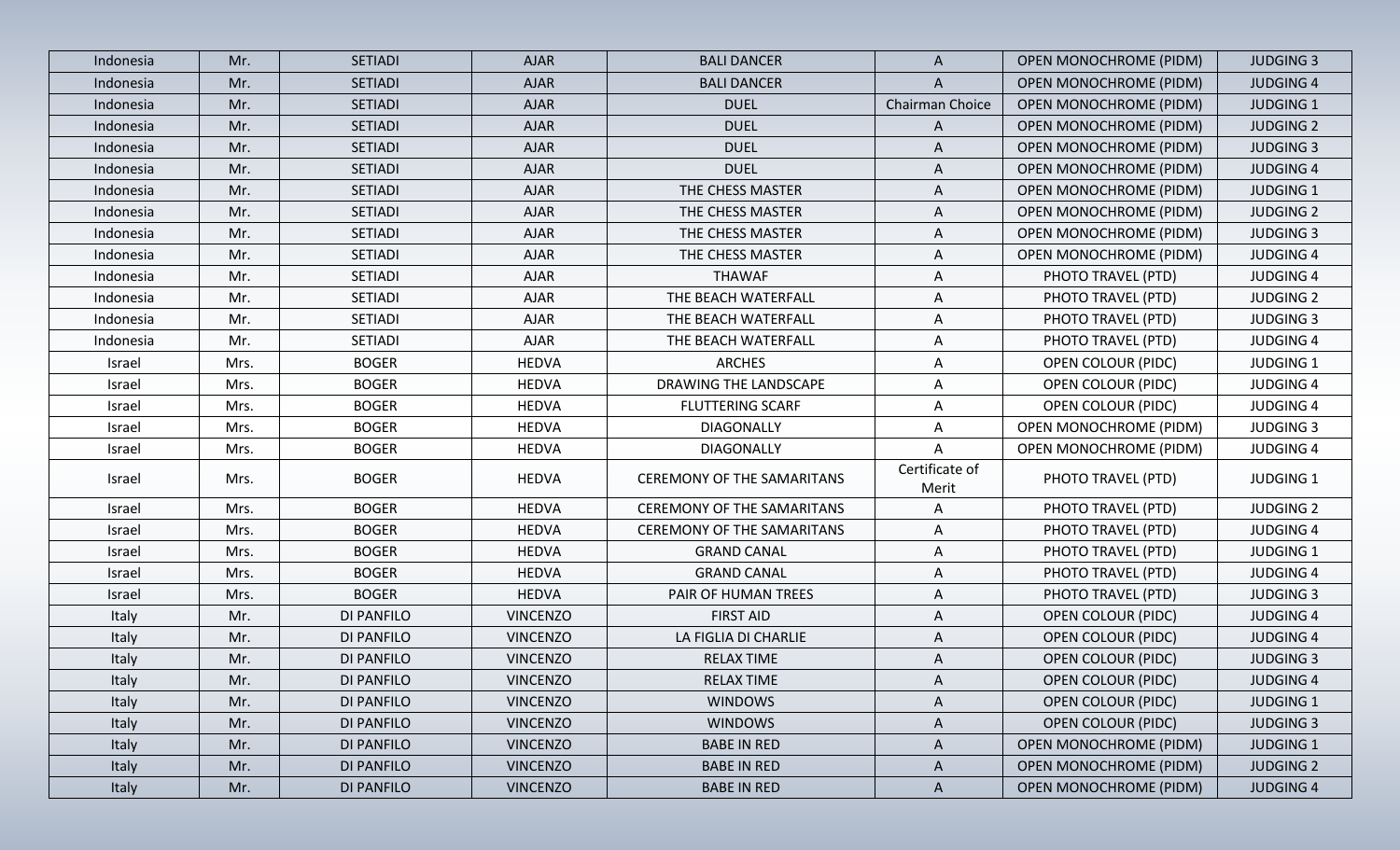| Italy | Mr.  | <b>DI PANFILO</b> | <b>VINCENZO</b> | <b>BIKER ON THE ROAD</b>  | $\mathsf{A}$ | OPEN MONOCHROME (PIDM)        | <b>JUDGING 1</b> |
|-------|------|-------------------|-----------------|---------------------------|--------------|-------------------------------|------------------|
| Italy | Mr.  | DI PANFILO        | <b>VINCENZO</b> | <b>BIKER ON THE ROAD</b>  | $\mathsf{A}$ | <b>OPEN MONOCHROME (PIDM)</b> | <b>JUDGING 2</b> |
| Italy | Mr.  | DI PANFILO        | <b>VINCENZO</b> | <b>BIKER ON THE ROAD</b>  | $\mathsf{A}$ | <b>OPEN MONOCHROME (PIDM)</b> | <b>JUDGING 4</b> |
| Italy | Mr.  | <b>DI PANFILO</b> | <b>VINCENZO</b> | <b>OCCHI</b>              | A            | OPEN MONOCHROME (PIDM)        | <b>JUDGING 1</b> |
| Italy | Mr.  | DI PANFILO        | <b>VINCENZO</b> | <b>OCCHI</b>              | A            | <b>OPEN MONOCHROME (PIDM)</b> | <b>JUDGING 2</b> |
| Italy | Mr.  | <b>DI PANFILO</b> | <b>VINCENZO</b> | <b>OCCHI</b>              | A            | <b>OPEN MONOCHROME (PIDM)</b> | <b>JUDGING 4</b> |
| Italy | Mr.  | DI PANFILO        | <b>VINCENZO</b> | <b>WARRIORS HILL</b>      | A            | OPEN MONOCHROME (PIDM)        | <b>JUDGING 3</b> |
| Italy | Mr.  | DI PANFILO        | <b>VINCENZO</b> | <b>WARRIORS HILL</b>      | A            | <b>OPEN MONOCHROME (PIDM)</b> | <b>JUDGING 4</b> |
| Italy | Mr.  | DI PANFILO        | <b>VINCENZO</b> | <b>GHOST VALLEY</b>       | A            | PHOTO TRAVEL (PTD)            | <b>JUDGING 4</b> |
| Italy | Mr.  | DI PANFILO        | <b>VINCENZO</b> | <b>PYRES</b>              | A            | PHOTO TRAVEL (PTD)            | <b>JUDGING 1</b> |
| Italy | Mr.  | DI PANFILO        | <b>VINCENZO</b> | <b>PYRES</b>              | A            | PHOTO TRAVEL (PTD)            | <b>JUDGING 3</b> |
| Italy | Mr.  | DI PANFILO        | <b>VINCENZO</b> | WITCH MOUNTAIN            | A            | PHOTO TRAVEL (PTD)            | <b>JUDGING 4</b> |
| Italy | Mr.  | DI PANFILO        | <b>VINCENZO</b> | YOUNG PASSENGER           | A            | PHOTO TRAVEL (PTD)            | <b>JUDGING 2</b> |
| Italy | Mrs. | SANCANDI          | <b>IVANA</b>    | <b>CONTRAST</b>           | A            | NATURE (ND)                   | <b>JUDGING 1</b> |
| Italy | Mrs. | SANCANDI          | <b>IVANA</b>    | <b>CONTRAST</b>           | Α            | NATURE (ND)                   | <b>JUDGING 2</b> |
| Italy | Mrs. | SANCANDI          | <b>IVANA</b>    | <b>CONTRAST</b>           | A            | NATURE (ND)                   | <b>JUDGING 3</b> |
| Italy | Mrs. | SANCANDI          | <b>IVANA</b>    | <b>CONTRAST</b>           | Α            | NATURE (ND)                   | <b>JUDGING 4</b> |
| Italy | Mrs. | SANCANDI          | <b>IVANA</b>    | OLD WOMAN                 | Jury Choice  | <b>OPEN COLOUR (PIDC)</b>     | <b>JUDGING 1</b> |
| Italy | Mrs. | SANCANDI          | <b>IVANA</b>    | OLD WOMAN                 | A            | OPEN COLOUR (PIDC)            | <b>JUDGING 2</b> |
| Italy | Mrs. | SANCANDI          | <b>IVANA</b>    | <b>SEA LIGHT</b>          | A            | <b>OPEN COLOUR (PIDC)</b>     | <b>JUDGING 1</b> |
| Italy | Mrs. | SANCANDI          | <b>IVANA</b>    | <b>SEA LIGHT</b>          | A            | <b>OPEN COLOUR (PIDC)</b>     | <b>JUDGING 3</b> |
| Italy | Mrs. | SANCANDI          | <b>IVANA</b>    | <b>SEA LIGHT</b>          | A            | <b>OPEN COLOUR (PIDC)</b>     | <b>JUDGING 4</b> |
| Italy | Mrs. | SANCANDI          | <b>IVANA</b>    | THE LADDER                | A            | <b>OPEN COLOUR (PIDC)</b>     | <b>JUDGING 1</b> |
| Italy | Mrs. | SANCANDI          | <b>IVANA</b>    | THE LADDER                | A            | <b>OPEN COLOUR (PIDC)</b>     | <b>JUDGING 3</b> |
| Italy | Mrs. | SANCANDI          | <b>IVANA</b>    | <b>BEYOND THE GAZA</b>    | A            | <b>OPEN MONOCHROME (PIDM)</b> | <b>JUDGING 1</b> |
| Italy | Mrs. | SANCANDI          | <b>IVANA</b>    | <b>BEYOND THE GAZA</b>    | A            | OPEN MONOCHROME (PIDM)        | <b>JUDGING 2</b> |
| Italy | Mrs. | SANCANDI          | <b>IVANA</b>    | <b>BEYOND THE GAZA</b>    | A            | <b>OPEN MONOCHROME (PIDM)</b> | <b>JUDGING 4</b> |
| Italy | Mrs. | SANCANDI          | <b>IVANA</b>    | OLD SAGE                  | A            | <b>OPEN MONOCHROME (PIDM)</b> | <b>JUDGING 1</b> |
| Italy | Mrs. | SANCANDI          | <b>IVANA</b>    | OLD SAGE                  | Α            | <b>OPEN MONOCHROME (PIDM)</b> | <b>JUDGING 2</b> |
| Italy | Mrs. | SANCANDI          | <b>IVANA</b>    | OLD SAGE                  | $\mathsf{A}$ | <b>OPEN MONOCHROME (PIDM)</b> | <b>JUDGING 4</b> |
| Italy | Mrs. | SANCANDI          | <b>IVANA</b>    | TY TAO                    | $\mathsf{A}$ | <b>OPEN MONOCHROME (PIDM)</b> | <b>JUDGING 1</b> |
| Italy | Mrs. | SANCANDI          | <b>IVANA</b>    | <b>VIETNAMESE GIRL</b>    | $\mathsf{A}$ | OPEN MONOCHROME (PIDM)        | <b>JUDGING 1</b> |
| Italy | Mrs. | SANCANDI          | <b>IVANA</b>    | <b>BOAT IN ICE LAGOON</b> | $\mathsf{A}$ | PHOTO TRAVEL (PTD)            | <b>JUDGING 2</b> |
| Italy | Mrs. | SANCANDI          | <b>IVANA</b>    | <b>BOAT IN ICE LAGOON</b> | $\mathsf{A}$ | PHOTO TRAVEL (PTD)            | <b>JUDGING 4</b> |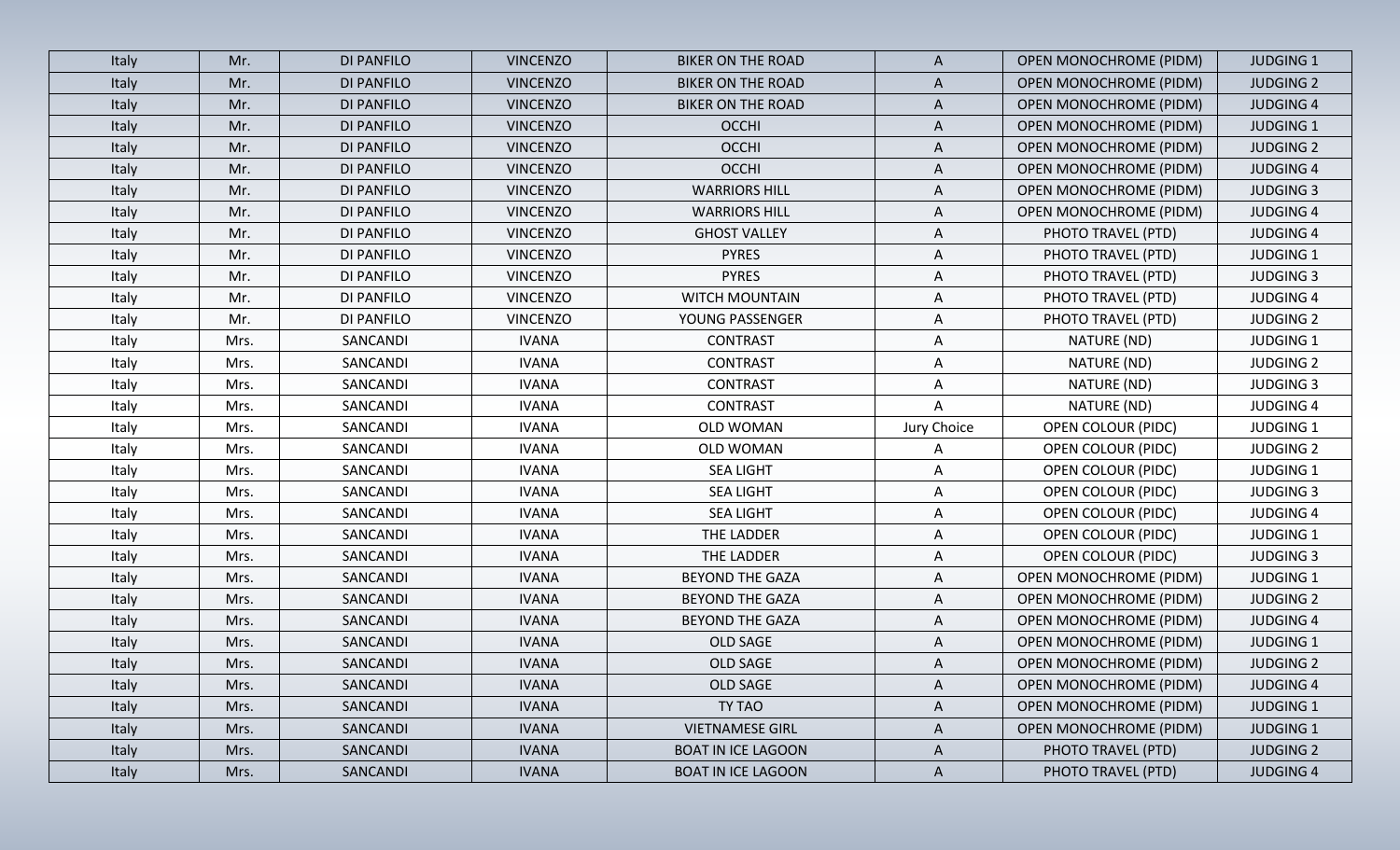| Italy    | Mrs. | SANCANDI     | <b>IVANA</b>       | <b>CAMPING</b>          | $\mathsf{A}$    | PHOTO TRAVEL (PTD)            | <b>JUDGING 1</b> |
|----------|------|--------------|--------------------|-------------------------|-----------------|-------------------------------|------------------|
| Italy    | Mrs. | SANCANDI     | <b>IVANA</b>       | <b>CAMPING</b>          | A               | PHOTO TRAVEL (PTD)            | <b>JUDGING 2</b> |
| Italy    | Mrs. | SANCANDI     | <b>IVANA</b>       | <b>CAMPING</b>          | $\mathsf{A}$    | PHOTO TRAVEL (PTD)            | <b>JUDGING 3</b> |
| Italy    | Mrs. | SANCANDI     | <b>IVANA</b>       | <b>CAMPING</b>          | A               | PHOTO TRAVEL (PTD)            | <b>JUDGING 4</b> |
| Italy    | Mrs. | SANCANDI     | <b>IVANA</b>       | <b>RED CAR</b>          | $\mathsf{A}$    | PHOTO TRAVEL (PTD)            | <b>JUDGING 4</b> |
| Italy    | Mrs. | SANCANDI     | <b>IVANA</b>       | THE BRIDGE              | A               | PHOTO TRAVEL (PTD)            | <b>JUDGING 1</b> |
| Italy    | Mrs. | SANCANDI     | <b>IVANA</b>       | THE BRIDGE              | A               | PHOTO TRAVEL (PTD)            | <b>JUDGING 2</b> |
| Italy    | Mrs. | SANCANDI     | <b>IVANA</b>       | THE BRIDGE              | A               | PHOTO TRAVEL (PTD)            | <b>JUDGING 3</b> |
| Italy    | Mrs. | SANCANDI     | <b>IVANA</b>       | THE BRIDGE              | A               | PHOTO TRAVEL (PTD)            | <b>JUDGING 4</b> |
| Malaysia | Mr.  | <b>TEH</b>   | <b>TOMMY</b>       | GOTCHA 69               | A               | NATURE (ND)                   | <b>JUDGING 2</b> |
| Malaysia | Mr.  | <b>TEH</b>   | <b>TOMMY</b>       | GOTCHA 69               | A               | NATURE (ND)                   | <b>JUDGING 4</b> |
| Malaysia | Mr.  | <b>TEH</b>   | <b>TOMMY</b>       | HANG ON 2               | A               | NATURE (ND)                   | <b>JUDGING 1</b> |
| Malaysia | Mr.  | <b>TEH</b>   | <b>TOMMY</b>       | HANG ON 2               | A               | NATURE (ND)                   | <b>JUDGING 2</b> |
| Malaysia | Mr.  | <b>TEH</b>   | <b>TOMMY</b>       | HANG ON 2               | A               | NATURE (ND)                   | <b>JUDGING 3</b> |
| Malaysia | Mr.  | <b>TEH</b>   | <b>TOMMY</b>       | HANG ON 2               | A               | NATURE (ND)                   | <b>JUDGING 4</b> |
| Malaysia | Mr.  | <b>TEH</b>   | <b>TOMMY</b>       | HAPPY MEAL 231          | A               | NATURE (ND)                   | <b>JUDGING 1</b> |
| Malaysia | Mr.  | <b>TEH</b>   | <b>TOMMY</b>       | HAPPY MEAL 231          | Chairman Choice | NATURE (ND)                   | <b>JUDGING 2</b> |
| Malaysia | Mr.  | <b>TEH</b>   | <b>TOMMY</b>       | HAPPY MEAL 231          | A               | NATURE (ND)                   | <b>JUDGING 3</b> |
| Malaysia | Mr.  | <b>TEH</b>   | <b>TOMMY</b>       | HAPPY MEAL 231          | A               | NATURE (ND)                   | <b>JUDGING 4</b> |
| Malaysia | Mr.  | <b>TEH</b>   | <b>TOMMY</b>       | MATING 18               | A               | NATURE (ND)                   | <b>JUDGING 1</b> |
| Malaysia | Mr.  | <b>TEH</b>   | <b>TOMMY</b>       | HAPPY MEAL 182          | A               | <b>OPEN COLOUR (PIDC)</b>     | <b>JUDGING 1</b> |
| Malaysia | Mr.  | <b>TEH</b>   | <b>TOMMY</b>       | HAPPY MEAL 182          | A               | OPEN COLOUR (PIDC)            | <b>JUDGING 2</b> |
| Malaysia | Mr.  | <b>TEH</b>   | <b>TOMMY</b>       | HAPPY MEAL 182          | A               | <b>OPEN COLOUR (PIDC)</b>     | <b>JUDGING 3</b> |
| Malaysia | Mr.  | <b>TEH</b>   | <b>TOMMY</b>       | PLAYMATE                | A               | OPEN COLOUR (PIDC)            | <b>JUDGING 1</b> |
| Malaysia | Mr.  | <b>TIONG</b> | <b>CHIONG SOON</b> | EGG MOVER 06            | A               | NATURE (ND)                   | <b>JUDGING 3</b> |
| Malaysia | Mr.  | <b>TIONG</b> | <b>CHIONG SOON</b> | LONE ANT 04             | A               | NATURE (ND)                   | <b>JUDGING 1</b> |
| Malaysia | Mr.  | <b>TIONG</b> | <b>CHIONG SOON</b> | ON TOP OF THE WORLD 03  | A               | NATURE (ND)                   | <b>JUDGING 2</b> |
| Malaysia | Mr.  | <b>TIONG</b> | <b>CHIONG SOON</b> | ON TOP OF THE WORLD 03  | A               | NATURE (ND)                   | <b>JUDGING 3</b> |
| Malaysia | Mr.  | <b>TIONG</b> | <b>CHIONG SOON</b> | MASJID BANDARAYA 01     | A               | <b>OPEN COLOUR (PIDC)</b>     | <b>JUDGING 2</b> |
| Malaysia | Mr.  | <b>TIONG</b> | <b>CHIONG SOON</b> | MASJID BANDARAYA 01     | A               | <b>OPEN COLOUR (PIDC)</b>     | <b>JUDGING 3</b> |
| Malaysia | Mr.  | <b>TIONG</b> | <b>CHIONG SOON</b> | <b>SUMBA SUNRISE 03</b> | $\mathsf{A}$    | <b>OPEN COLOUR (PIDC)</b>     | <b>JUDGING 3</b> |
| Malaysia | Mr.  | <b>TIONG</b> | <b>CHIONG SOON</b> | <b>BRANCHING OUT 03</b> | Jury Choice     | <b>OPEN MONOCHROME (PIDM)</b> | <b>JUDGING 3</b> |
| Malaysia | Mr.  | <b>TIONG</b> | <b>CHIONG SOON</b> | <b>GONDOLAS</b>         | A               | <b>OPEN MONOCHROME (PIDM)</b> | <b>JUDGING 2</b> |
| Malaysia | Mr.  | <b>TIONG</b> | CHIONG SOON        | <b>GONDOLAS</b>         | $\mathsf{A}$    | <b>OPEN MONOCHROME (PIDM)</b> | <b>JUDGING 3</b> |
|          |      |              |                    |                         |                 |                               |                  |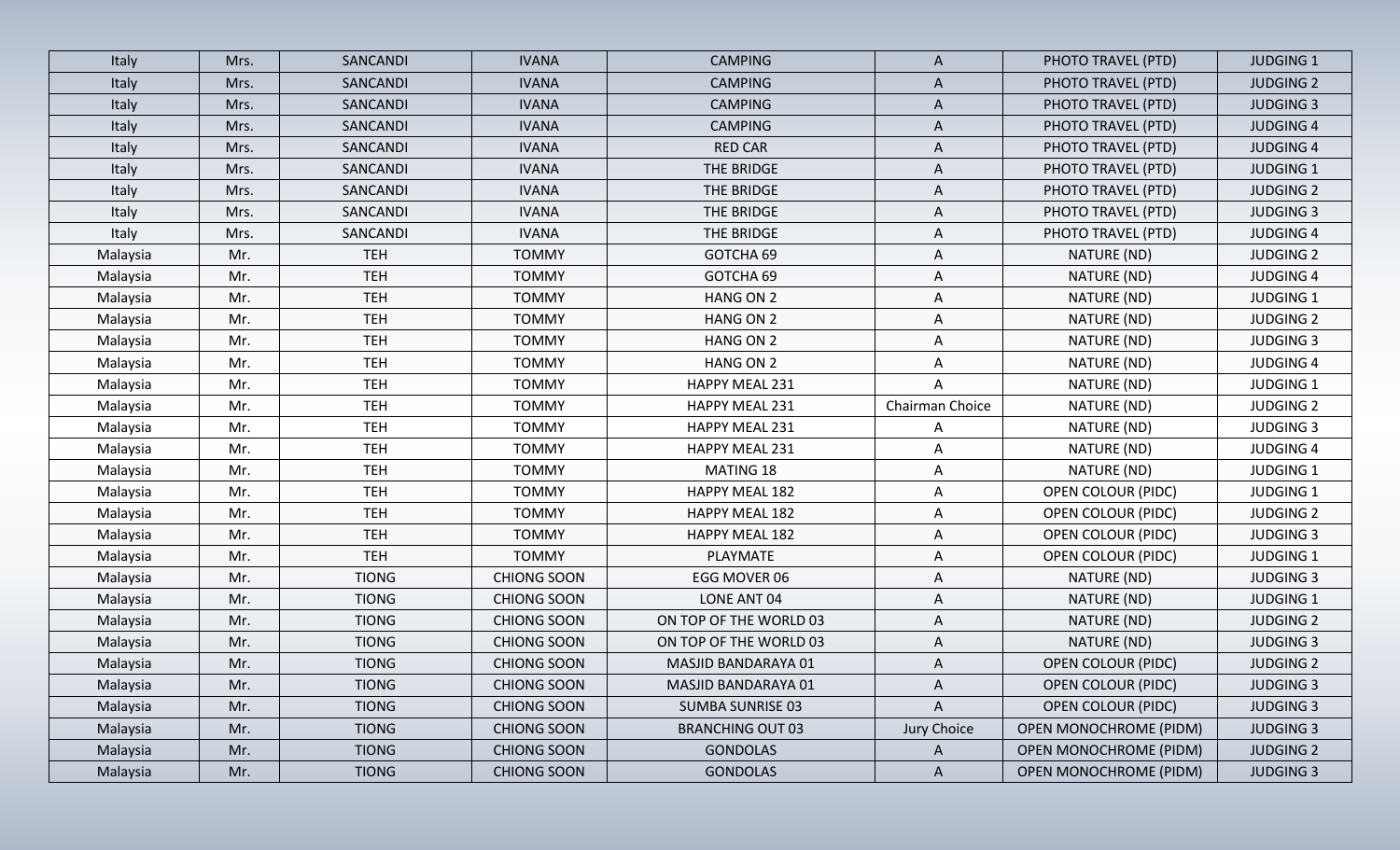| Malaysia | Mr. | <b>TIONG</b>   | <b>CHIONG SOON</b> | <b>DREAMY GUILIN 2</b>              | $\mathsf{A}$ | PHOTO TRAVEL (PTD)            | <b>JUDGING 2</b> |
|----------|-----|----------------|--------------------|-------------------------------------|--------------|-------------------------------|------------------|
| Malaysia | Mr. | <b>TIONG</b>   | <b>CHIONG SOON</b> | <b>DREAMY GUILIN 2</b>              | $\mathsf{A}$ | PHOTO TRAVEL (PTD)            | <b>JUDGING 3</b> |
| Malaysia | Mr. | <b>TIONG</b>   | <b>CHIONG SOON</b> | <b>SUMBA SUNRISE DANCING TREE 4</b> | $\mathsf{A}$ | PHOTO TRAVEL (PTD)            | <b>JUDGING 3</b> |
| Malaysia | Mr. | <b>TIONG</b>   | <b>CHIONG SOON</b> | THE WILLOW TREES OF GLENORCHY       | A            | PHOTO TRAVEL (PTD)            | <b>JUDGING 3</b> |
| Malta    | Dr. | <b>CATANIA</b> | <b>GOTTFRIED</b>   | <b>CHAMELEON AND SNAIL</b>          | A            | NATURE (ND)                   | <b>JUDGING 3</b> |
| Malta    | Dr. | <b>CATANIA</b> | <b>GOTTFRIED</b>   | <b>CHAMELEON AND SNAIL</b>          | A            | NATURE (ND)                   | <b>JUDGING 4</b> |
| Malta    | Dr. | <b>CATANIA</b> | <b>GOTTFRIED</b>   | <b>CHEEKY MONKEY</b>                | A            | NATURE (ND)                   | <b>JUDGING 1</b> |
| Malta    | Dr. | <b>CATANIA</b> | <b>GOTTFRIED</b>   | <b>CHEEKY MONKEY</b>                | Α            | NATURE (ND)                   | <b>JUDGING 3</b> |
| Malta    | Dr. | <b>CATANIA</b> | <b>GOTTFRIED</b>   | <b>CHEEKY MONKEY</b>                | A            | NATURE (ND)                   | <b>JUDGING 4</b> |
| Malta    | Dr. | <b>CATANIA</b> | <b>GOTTFRIED</b>   | <b>MEERKATS ON THE ALERT</b>        | Α            | NATURE (ND)                   | <b>JUDGING 1</b> |
| Malta    | Dr. | <b>CATANIA</b> | <b>GOTTFRIED</b>   | <b>MEERKATS ON THE ALERT</b>        | A            | NATURE (ND)                   | <b>JUDGING 4</b> |
| Malta    | Dr. | CATANIA        | <b>GOTTFRIED</b>   | <b>TWO MEERKATS</b>                 | A            | NATURE (ND)                   | <b>JUDGING 4</b> |
| Malta    | Dr. | <b>CATANIA</b> | <b>GOTTFRIED</b>   | <b>CITY OF ARTS AND SCIENCES 4</b>  | A            | OPEN COLOUR (PIDC)            | <b>JUDGING 2</b> |
| Malta    | Dr. | CATANIA        | <b>GOTTFRIED</b>   | <b>CITY OF ARTS AND SCIENCES 4</b>  | A            | OPEN COLOUR (PIDC)            | <b>JUDGING 3</b> |
| Malta    | Dr. | <b>CATANIA</b> | <b>GOTTFRIED</b>   | <b>COOKING</b>                      | A            | <b>OPEN COLOUR (PIDC)</b>     | <b>JUDGING 4</b> |
| Malta    | Dr. | <b>CATANIA</b> | <b>GOTTFRIED</b>   | SEAMSTRESS                          | A            | <b>OPEN COLOUR (PIDC)</b>     | <b>JUDGING 1</b> |
| Malta    | Dr. | <b>CATANIA</b> | <b>GOTTFRIED</b>   | SEAMSTRESS                          | A            | <b>OPEN COLOUR (PIDC)</b>     | <b>JUDGING 2</b> |
| Malta    | Dr. | CATANIA        | <b>GOTTFRIED</b>   | <b>CANARY WHARF ESCALATORS</b>      | A            | <b>OPEN MONOCHROME (PIDM)</b> | <b>JUDGING 2</b> |
| Malta    | Dr. | CATANIA        | <b>GOTTFRIED</b>   | <b>CANARY WHARF ESCALATORS</b>      | A            | <b>OPEN MONOCHROME (PIDM)</b> | <b>JUDGING 3</b> |
| Malta    | Dr. | <b>CATANIA</b> | <b>GOTTFRIED</b>   | <b>CANARY WHARF ESCALATORS</b>      | A            | <b>OPEN MONOCHROME (PIDM)</b> | <b>JUDGING 4</b> |
| Malta    | Dr. | <b>CATANIA</b> | <b>GOTTFRIED</b>   | CITY OF ARTS AND SCIENCES 12        | A            | OPEN MONOCHROME (PIDM)        | <b>JUDGING 1</b> |
| Malta    | Dr. | <b>CATANIA</b> | <b>GOTTFRIED</b>   | CITY OF ARTS AND SCIENCES 12        | A            | <b>OPEN MONOCHROME (PIDM)</b> | <b>JUDGING 4</b> |
| Malta    | Dr. | <b>CATANIA</b> | <b>GOTTFRIED</b>   | <b>STARSHIP CORRIDOR</b>            | A            | OPEN MONOCHROME (PIDM)        | <b>JUDGING 1</b> |
| Malta    | Dr. | <b>CATANIA</b> | <b>GOTTFRIED</b>   | TULIP STAIRCASE LONDON              | A            | OPEN MONOCHROME (PIDM)        | <b>JUDGING 1</b> |
| Malta    | Dr. | <b>CATANIA</b> | <b>GOTTFRIED</b>   | TULIP STAIRCASE LONDON              | A            | <b>OPEN MONOCHROME (PIDM)</b> | <b>JUDGING 2</b> |
| Malta    | Dr. | <b>CATANIA</b> | <b>GOTTFRIED</b>   | TULIP STAIRCASE LONDON              | A            | <b>OPEN MONOCHROME (PIDM)</b> | <b>JUDGING 3</b> |
| Malta    | Dr. | <b>CATANIA</b> | <b>GOTTFRIED</b>   | TULIP STAIRCASE LONDON              | A            | <b>OPEN MONOCHROME (PIDM)</b> | <b>JUDGING 4</b> |
| Malta    | Dr. | <b>CATANIA</b> | <b>GOTTFRIED</b>   | CITY OF ARTS AND SCIENCES 20        | A            | PHOTO TRAVEL (PTD)            | <b>JUDGING 1</b> |
| Malta    | Dr. | <b>CATANIA</b> | <b>GOTTFRIED</b>   | CITY OF ARTS AND SCIENCES 20        | A            | PHOTO TRAVEL (PTD)            | <b>JUDGING 3</b> |
| Malta    | Dr. | <b>CATANIA</b> | <b>GOTTFRIED</b>   | CITY OF ARTS AND SCIENCES 20        | $\mathsf{A}$ | PHOTO TRAVEL (PTD)            | <b>JUDGING 4</b> |
| Malta    | Dr. | CATANIA        | <b>GOTTFRIED</b>   | CITY OF ARTS AND SCIENCES 6         | Jury Choice  | PHOTO TRAVEL (PTD)            | <b>JUDGING 1</b> |
| Malta    | Dr. | <b>CATANIA</b> | <b>GOTTFRIED</b>   | CITY OF ARTS AND SCIENCES 6         | A            | PHOTO TRAVEL (PTD)            | <b>JUDGING 2</b> |
| Malta    | Dr. | <b>CATANIA</b> | <b>GOTTFRIED</b>   | <b>CITY OF ARTS AND SCIENCES 6</b>  | $\mathsf{A}$ | PHOTO TRAVEL (PTD)            | <b>JUDGING 3</b> |
| Malta    | Dr. | <b>CATANIA</b> | <b>GOTTFRIED</b>   | CITY OF ARTS AND SCIENCES 6         | $\mathsf{A}$ | PHOTO TRAVEL (PTD)            | <b>JUDGING 4</b> |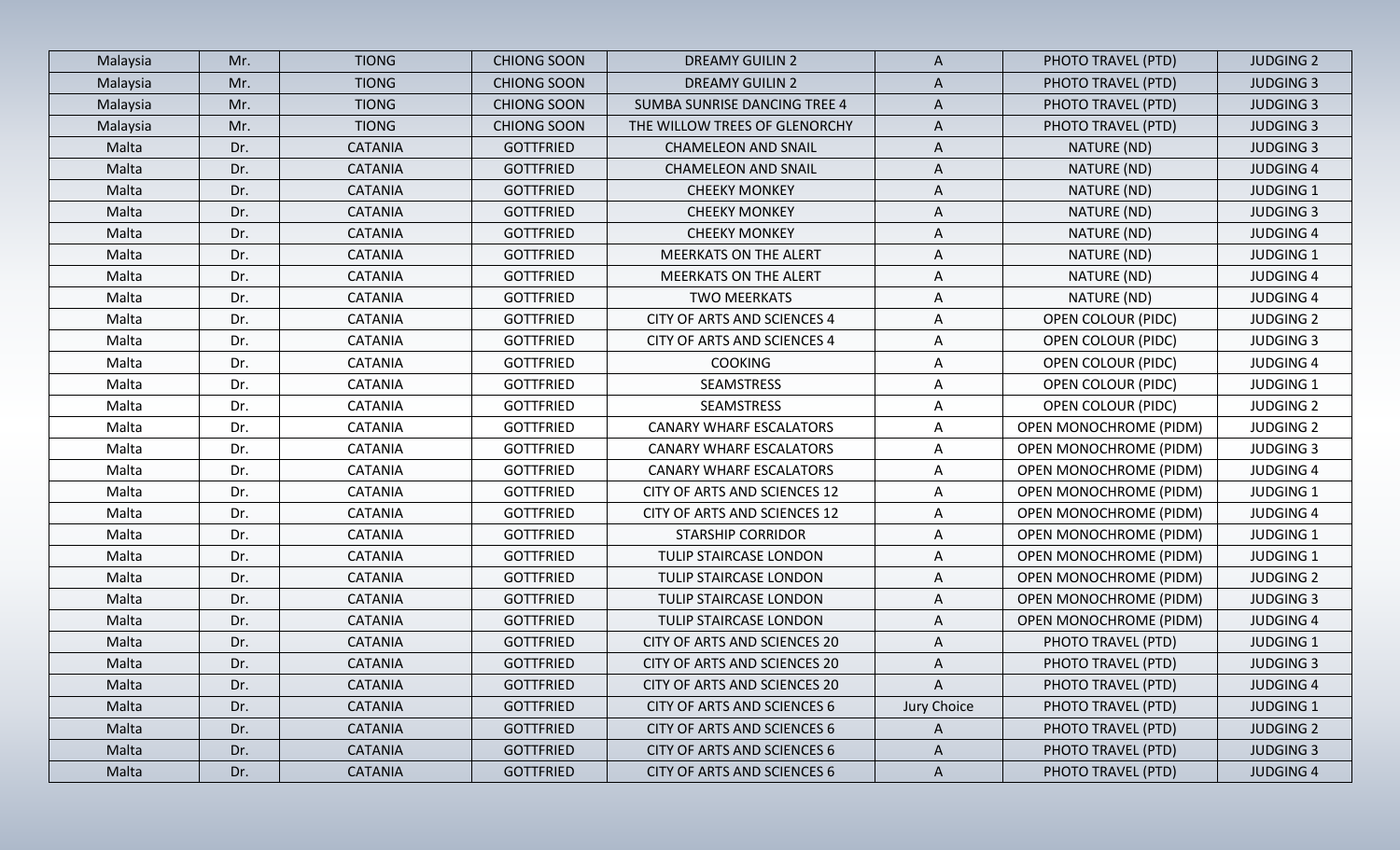| Malta       | Dr.  | <b>CATANIA</b> | <b>GOTTFRIED</b> | POPEYE VILLAGE MALTA 2             | A                         | PHOTO TRAVEL (PTD)            | <b>JUDGING 1</b> |
|-------------|------|----------------|------------------|------------------------------------|---------------------------|-------------------------------|------------------|
| Malta       | Dr.  | <b>CATANIA</b> | <b>GOTTFRIED</b> | POPEYE VILLAGE MALTA 2             | A                         | PHOTO TRAVEL (PTD)            | <b>JUDGING 2</b> |
| Malta       | Dr.  | <b>CATANIA</b> | <b>GOTTFRIED</b> | POPEYE VILLAGE MALTA 2             | A                         | PHOTO TRAVEL (PTD)            | <b>JUDGING 3</b> |
| Malta       | Dr.  | <b>CATANIA</b> | <b>GOTTFRIED</b> | SIGGIEWI FJAKKOLI 2                | $\mathsf{A}$              | PHOTO TRAVEL (PTD)            | <b>JUDGING 1</b> |
| Malta       | Dr.  | <b>CATANIA</b> | <b>GOTTFRIED</b> | SIGGIEWI FJAKKOLI 2                | $\boldsymbol{\mathsf{A}}$ | PHOTO TRAVEL (PTD)            | <b>JUDGING 2</b> |
| Malta       | Dr.  | <b>CATANIA</b> | <b>GOTTFRIED</b> | SIGGIEWI FJAKKOLI 2                | Jury Choice               | PHOTO TRAVEL (PTD)            | <b>JUDGING 4</b> |
| New Zealand | Mrs. | <b>STEEGH</b>  | <b>GLENYS</b>    | DAMSELFLY WITH PREY                | Α                         | NATURE (ND)                   | <b>JUDGING 1</b> |
| New Zealand | Mrs. | <b>STEEGH</b>  | <b>GLENYS</b>    | <b>MATING BUTTERFLIES</b>          | A                         | NATURE (ND)                   | <b>JUDGING 1</b> |
| New Zealand | Mrs. | <b>STEEGH</b>  | <b>GLENYS</b>    | <b>MATING BUTTERFLIES</b>          | A                         | NATURE (ND)                   | <b>JUDGING 3</b> |
| New Zealand | Mrs. | <b>STEEGH</b>  | <b>GLENYS</b>    | <b>MATING BUTTERFLIES</b>          | A                         | NATURE (ND)                   | <b>JUDGING 4</b> |
| New Zealand | Mrs. | <b>STEEGH</b>  | <b>GLENYS</b>    | RHIZOCYBE ALBIDA                   | A                         | NATURE (ND)                   | <b>JUDGING 1</b> |
| New Zealand | Mrs. | <b>STEEGH</b>  | <b>GLENYS</b>    | XANTHOCNEMIS ZEALANDICA            | A                         | NATURE (ND)                   | <b>JUDGING 1</b> |
| New Zealand | Mrs. | <b>STEEGH</b>  | <b>GLENYS</b>    | XANTHOCNEMIS ZEALANDICA            | Α                         | NATURE (ND)                   | <b>JUDGING 2</b> |
| New Zealand | Mrs. | <b>STEEGH</b>  | <b>GLENYS</b>    | XANTHOCNEMIS ZEALANDICA            | A                         | NATURE (ND)                   | <b>JUDGING 3</b> |
| New Zealand | Mrs. | <b>STEEGH</b>  | <b>GLENYS</b>    | TIME FADED BEAUTY                  | A                         | <b>OPEN COLOUR (PIDC)</b>     | <b>JUDGING 4</b> |
| New Zealand | Mrs. | <b>STEEGH</b>  | <b>GLENYS</b>    | <b>WORDS ARE WISDOM</b>            | A                         | <b>OPEN COLOUR (PIDC)</b>     | <b>JUDGING 1</b> |
| New Zealand | Mrs. | <b>STEEGH</b>  | <b>GLENYS</b>    | <b>WORDS ARE WISDOM</b>            | Α                         | <b>OPEN COLOUR (PIDC)</b>     | <b>JUDGING 4</b> |
| Norway      | Mr.  | OIE            | <b>FRED</b>      | FOX KID IN THE WILD                | A                         | NATURE (ND)                   | <b>JUDGING 1</b> |
| Norway      | Mr.  | OIE            | <b>FRED</b>      | FOX KID IN THE WILD                | Jury Choice               | NATURE (ND)                   | <b>JUDGING 2</b> |
| Norway      | Mr.  | OIE            | <b>FRED</b>      | FOX KID IN THE WILD                | A                         | NATURE (ND)                   | <b>JUDGING 3</b> |
| Norway      | Mr.  | OIE            | <b>FRED</b>      | FOX KID IN THE WILD                | A                         | NATURE (ND)                   | <b>JUDGING 4</b> |
| Norway      | Mr.  | OIE            | <b>FRED</b>      | AURORA BOEALIS OVER AALESUND CITY  | A                         | <b>OPEN COLOUR (PIDC)</b>     | <b>JUDGING 3</b> |
| Norway      | Mr.  | OIE            | <b>FRED</b>      | AURORA BOEALIS OVER AALESUND CITY  | A                         | <b>OPEN COLOUR (PIDC)</b>     | <b>JUDGING 4</b> |
| Norway      | Mr.  | OIE            | <b>FRED</b>      | SOON WINTER RONDANE NORWAY         | $\mathsf{A}$              | <b>OPEN COLOUR (PIDC)</b>     | <b>JUDGING 3</b> |
| Norway      | Mr.  | OIE            | <b>FRED</b>      | SUNRICE WITH HALO                  | A                         | <b>OPEN COLOUR (PIDC)</b>     | <b>JUDGING 3</b> |
| Norway      | Mr.  | OIE            | <b>FRED</b>      | COOLING DOWN IN THE SHADOW         | A                         | <b>OPEN MONOCHROME (PIDM)</b> | <b>JUDGING 1</b> |
| Norway      | Mr.  | OIE            | <b>FRED</b>      | COOLING DOWN IN THE SHADOW         | A                         | <b>OPEN MONOCHROME (PIDM)</b> | <b>JUDGING 3</b> |
| Norway      | Mr.  | OIE            | <b>FRED</b>      | COOLING DOWN IN THE SHADOW         | A                         | <b>OPEN MONOCHROME (PIDM)</b> | <b>JUDGING 4</b> |
| Norway      | Mr.  | OIE            | <b>FRED</b>      | LUSJTIME IS OVER                   | A                         | <b>OPEN MONOCHROME (PIDM)</b> | <b>JUDGING 4</b> |
| Norway      | Mr.  | OIE            | <b>FRED</b>      | TAKING SELFIE WITH THE ROYAL GUARD | A                         | <b>OPEN MONOCHROME (PIDM)</b> | <b>JUDGING 1</b> |
| Norway      | Mr.  | OIE            | <b>FRED</b>      | TAKING SELFIE WITH THE ROYAL GUARD | $\mathsf{A}$              | OPEN MONOCHROME (PIDM)        | <b>JUDGING 4</b> |
| Norway      | Mr.  | OIE            | <b>FRED</b>      | <b>GEYSIR ICELAND</b>              | $\mathsf{A}$              | PHOTO TRAVEL (PTD)            | <b>JUDGING 2</b> |
| Norway      | Mr.  | OIE            | <b>FRED</b>      | <b>GEYSIR ICELAND</b>              | $\mathsf{A}$              | PHOTO TRAVEL (PTD)            | <b>JUDGING 4</b> |
| Norway      | Mr.  | OIE            | FRED             | <b>GULLFOSS ICELAND</b>            | $\mathsf{A}$              | PHOTO TRAVEL (PTD)            | <b>JUDGING 3</b> |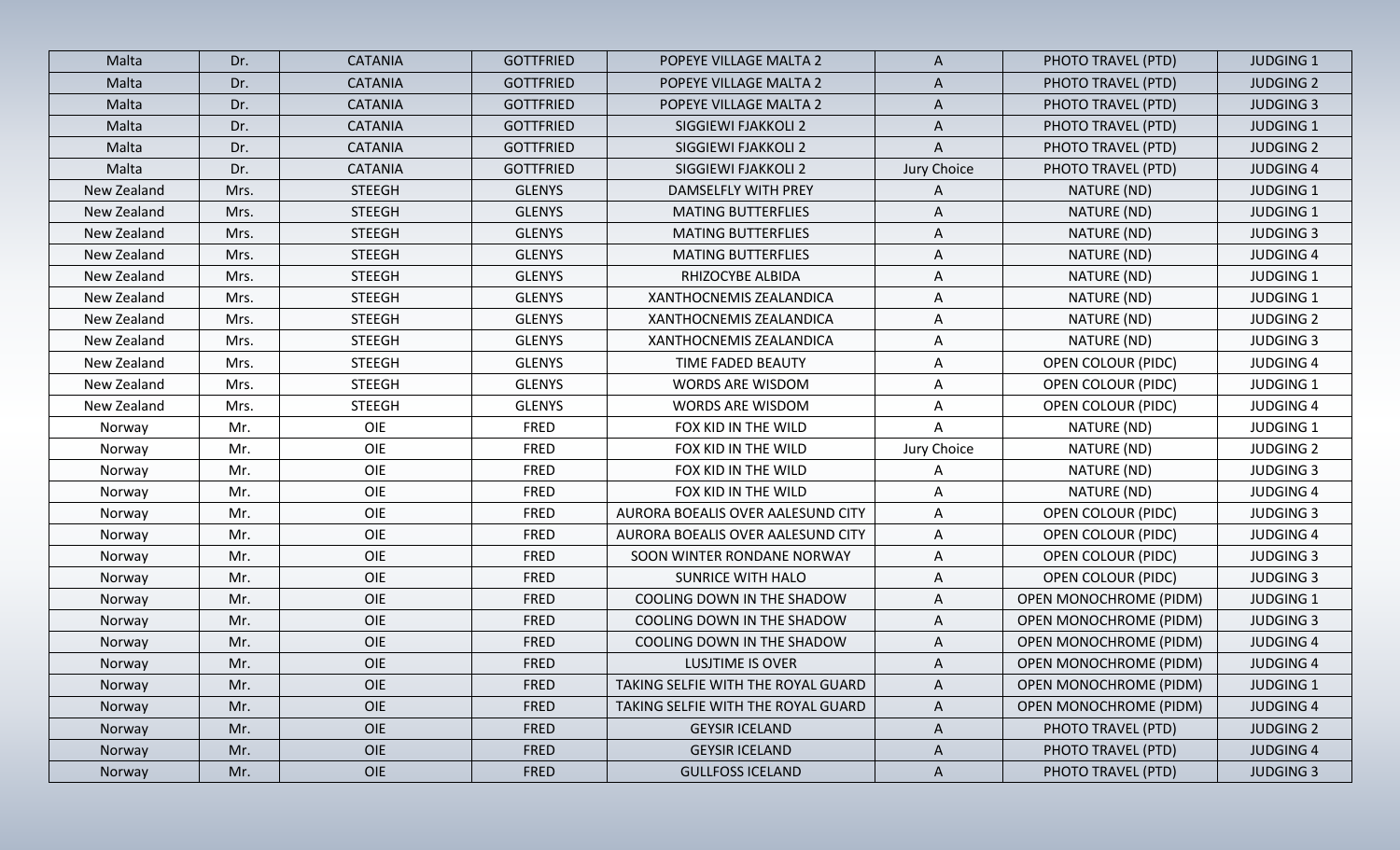| Norway | Mr. | <b>OIE</b>    | <b>FRED</b>             | <b>GULLFOSS ICELAND</b>     | $\mathsf{A}$         | PHOTO TRAVEL (PTD)            | <b>JUDGING 4</b> |
|--------|-----|---------------|-------------------------|-----------------------------|----------------------|-------------------------------|------------------|
| Norway | Mr. | <b>OIE</b>    | <b>FRED</b>             | JUGEND TOWN AALESUND NORWAY | A                    | PHOTO TRAVEL (PTD)            | <b>JUDGING 1</b> |
| Norway | Mr. | <b>OIE</b>    | <b>FRED</b>             | JUGEND TOWN AALESUND NORWAY | $\mathsf{A}$         | PHOTO TRAVEL (PTD)            | <b>JUDGING 2</b> |
| Norway | Mr. | OIE           | <b>FRED</b>             | JUGEND TOWN AALESUND NORWAY | $\mathsf{A}$         | PHOTO TRAVEL (PTD)            | <b>JUDGING 3</b> |
| Norway | Mr. | OIE           | <b>FRED</b>             | <b>SKOGAFOSS ICELAND</b>    | $\mathsf{A}$         | PHOTO TRAVEL (PTD)            | <b>JUDGING 2</b> |
| Norway | Mr. | OIE           | <b>FRED</b>             | <b>SKOGAFOSS ICELAND</b>    | A                    | PHOTO TRAVEL (PTD)            | <b>JUDGING 4</b> |
| Norway | Mr. | <b>OLSEN</b>  | <b>ASBJORN M</b>        | <b>TWINS</b>                | $\mathsf{A}$         | NATURE (ND)                   | <b>JUDGING 1</b> |
| Norway | Mr. | OLSEN         | <b>ASBJORN M</b>        | <b>TWINS</b>                | A                    | NATURE (ND)                   | <b>JUDGING 2</b> |
| Norway | Mr. | <b>OLSEN</b>  | <b>ASBJORN M</b>        | <b>TIGER FRIENDS</b>        | $\mathsf{A}$         | <b>OPEN COLOUR (PIDC)</b>     | <b>JUDGING 1</b> |
| Norway | Mr. | OLSEN         | <b>ASBJORN M</b>        | <b>TIGER FRIENDS</b>        | A                    | <b>OPEN COLOUR (PIDC)</b>     | <b>JUDGING 2</b> |
| Norway | Mr. | <b>OLSEN</b>  | <b>ASBJORN M</b>        | <b>TIGER FRIENDS</b>        | $\mathsf{A}$         | <b>OPEN COLOUR (PIDC)</b>     | <b>JUDGING 3</b> |
| Norway | Mr. | <b>OLSEN</b>  | <b>ASBJORN M</b>        | <b>TIGER FRIENDS</b>        | $\mathsf{A}$         | <b>OPEN COLOUR (PIDC)</b>     | <b>JUDGING 4</b> |
| Norway | Mr. | OLSEN         | <b>ASBJORN M</b>        | <b>NE CORNER</b>            | A                    | PHOTO TRAVEL (PTD)            | <b>JUDGING 1</b> |
| Norway | Mr. | OLSEN         | <b>ASBJORN M</b>        | <b>SUN AND SHADOW</b>       | A                    | PHOTO TRAVEL (PTD)            | <b>JUDGING 4</b> |
| Qatar  | Dr. | <b>HASSAN</b> | AHMED<br>MOHAMED        | <b>BIG BONE</b>             | A                    | NATURE (ND)                   | <b>JUDGING 4</b> |
| Qatar  | Dr. | HASSAN        | AHMED<br>MOHAMED        | SEASCAPE                    | A                    | NATURE (ND)                   | <b>JUDGING 3</b> |
| Qatar  | Dr. | <b>HASSAN</b> | AHMED<br>MOHAMED        | <b>BLUE BLANKET</b>         | $\mathsf{A}$         | <b>OPEN COLOUR (PIDC)</b>     | <b>JUDGING 3</b> |
| Qatar  | Dr. | <b>HASSAN</b> | AHMED<br><b>MOHAMED</b> | <b>BLUE BLANKET</b>         | A                    | <b>OPEN COLOUR (PIDC)</b>     | <b>JUDGING 4</b> |
| Qatar  | Dr. | HASSAN        | AHMED<br><b>MOHAMED</b> | <b>BLUE FINGERS</b>         | A                    | <b>OPEN COLOUR (PIDC)</b>     | <b>JUDGING 1</b> |
| Qatar  | Dr. | <b>HASSAN</b> | AHMED<br><b>MOHAMED</b> | <b>BLUE FINGERS</b>         | A                    | <b>OPEN COLOUR (PIDC)</b>     | <b>JUDGING 2</b> |
| Qatar  | Dr. | <b>HASSAN</b> | AHMED<br><b>MOHAMED</b> | <b>BLUE FINGERS</b>         | $\mathsf{A}$         | <b>OPEN COLOUR (PIDC)</b>     | <b>JUDGING 3</b> |
| Qatar  | Dr. | <b>HASSAN</b> | AHMED<br><b>MOHAMED</b> | <b>BLUE FINGERS</b>         | Jury Choice          | <b>OPEN COLOUR (PIDC)</b>     | <b>JUDGING 4</b> |
| Qatar  | Dr. | HASSAN        | AHMED<br><b>MOHAMED</b> | <b>OPEN FEETS</b>           | A                    | <b>OPEN COLOUR (PIDC)</b>     | <b>JUDGING 2</b> |
| Qatar  | Dr. | <b>HASSAN</b> | AHMED<br><b>MOHAMED</b> | <b>CAT BW</b>               | $\mathsf{A}$         | <b>OPEN MONOCHROME (PIDM)</b> | <b>JUDGING 2</b> |
| Qatar  | Dr. | <b>HASSAN</b> | AHMED<br><b>MOHAMED</b> | FIVE FINGERS BW             | <b>Passion Medal</b> | <b>OPEN MONOCHROME (PIDM)</b> | <b>JUDGING 1</b> |
| Qatar  | Dr. | <b>HASSAN</b> | AHMED                   | FIVE FINGERS BW             | $\mathsf{A}$         | <b>OPEN MONOCHROME (PIDM)</b> | <b>JUDGING 2</b> |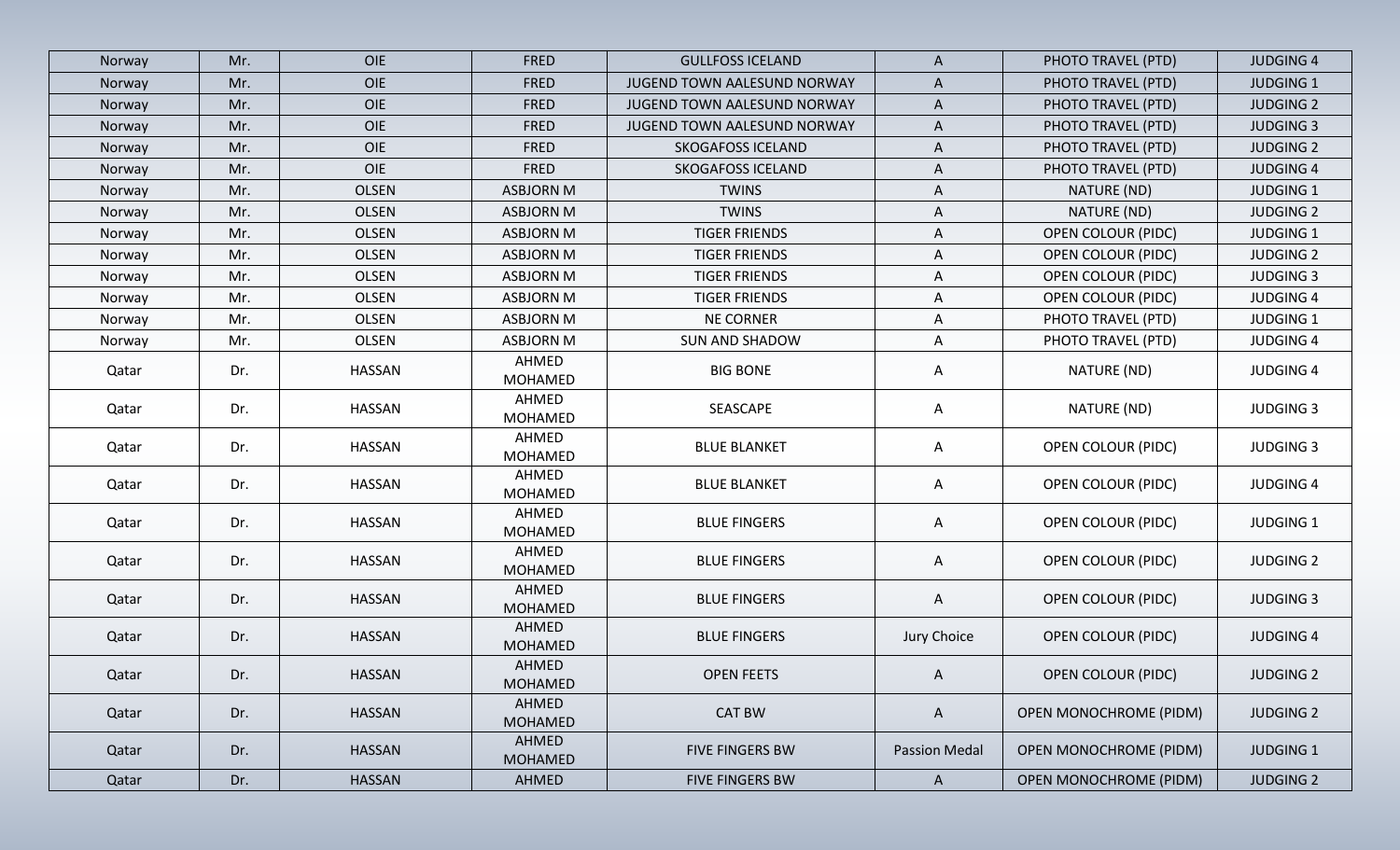|         |     |               | <b>MOHAMED</b>          |                           |              |                               |                  |
|---------|-----|---------------|-------------------------|---------------------------|--------------|-------------------------------|------------------|
|         |     | <b>HASSAN</b> | AHMED                   |                           |              |                               |                  |
| Qatar   | Dr. |               | <b>MOHAMED</b>          | FIVE FINGERS BW           | A            | <b>OPEN MONOCHROME (PIDM)</b> | <b>JUDGING 3</b> |
| Qatar   | Dr. | <b>HASSAN</b> | AHMED<br><b>MOHAMED</b> | <b>FIVE FINGERS BW</b>    | A            | <b>OPEN MONOCHROME (PIDM)</b> | <b>JUDGING 4</b> |
| Qatar   | Dr. | <b>HASSAN</b> | AHMED<br><b>MOHAMED</b> | FLOWER MUSEUM BW          | A            | <b>OPEN MONOCHROME (PIDM)</b> | <b>JUDGING 1</b> |
| Qatar   | Dr. | HASSAN        | AHMED<br><b>MOHAMED</b> | FLOWER MUSEUM BW          | A            | <b>OPEN MONOCHROME (PIDM)</b> | <b>JUDGING 2</b> |
| Qatar   | Dr. | <b>HASSAN</b> | AHMED<br><b>MOHAMED</b> | FLOWER MUSEUM BW          | A            | <b>OPEN MONOCHROME (PIDM)</b> | <b>JUDGING 3</b> |
| Qatar   | Dr. | <b>HASSAN</b> | AHMED<br><b>MOHAMED</b> | <b>FLOWER MUSEUM BW</b>   | A            | <b>OPEN MONOCHROME (PIDM)</b> | <b>JUDGING 4</b> |
| Qatar   | Dr. | <b>HASSAN</b> | AHMED<br><b>MOHAMED</b> | <b>LONG BEARD BW</b>      | A            | <b>OPEN MONOCHROME (PIDM)</b> | <b>JUDGING 1</b> |
| Qatar   | Dr. | HASSAN        | AHMED<br>MOHAMED        | LONG BEARD BW             | A            | <b>OPEN MONOCHROME (PIDM)</b> | <b>JUDGING 2</b> |
| Qatar   | Dr. | HASSAN        | AHMED<br><b>MOHAMED</b> | <b>LONG BEARD BW</b>      | A            | <b>OPEN MONOCHROME (PIDM)</b> | <b>JUDGING 4</b> |
| Qatar   | Dr. | <b>HASSAN</b> | AHMED<br>MOHAMED        | <b>FOUR SAILOR</b>        | $\mathsf{A}$ | PHOTO TRAVEL (PTD)            | <b>JUDGING 3</b> |
| Qatar   | Dr. | HASSAN        | AHMED<br>MOHAMED        | <b>LONG STICK</b>         | A            | PHOTO TRAVEL (PTD)            | <b>JUDGING 4</b> |
| Romania | Mr. | <b>DEAC</b>   | BOGDAN-ADRIAN           | <b>BLIND FLOWERS 35</b>   | A            | <b>OPEN COLOUR (PIDC)</b>     | <b>JUDGING 4</b> |
| Romania | Mr. | <b>DEAC</b>   | <b>BOGDAN-ADRIAN</b>    | MELANCHOLY                | A            | <b>OPEN COLOUR (PIDC)</b>     | <b>JUDGING 1</b> |
| Romania | Mr. | <b>DEAC</b>   | <b>BOGDAN-ADRIAN</b>    | THE GIRL AND THE MAMMOUTH | A            | <b>OPEN COLOUR (PIDC)</b>     | <b>JUDGING 4</b> |
| Romania | Mr. | <b>DEAC</b>   | <b>BOGDAN-ADRIAN</b>    | UNDERWATERLOVE            | $\mathsf{A}$ | <b>OPEN COLOUR (PIDC)</b>     | <b>JUDGING 1</b> |
| Romania | Mr. | <b>DEAC</b>   | <b>BOGDAN-ADRIAN</b>    | UNDERWATERLOVE            | A            | <b>OPEN COLOUR (PIDC)</b>     | <b>JUDGING 2</b> |
| Romania | Mr. | <b>DEAC</b>   | BOGDAN-ADRIAN           | <b>UNDERWATERLOVE</b>     | $\mathsf{A}$ | <b>OPEN COLOUR (PIDC)</b>     | <b>JUDGING 3</b> |
| Romania | Mr. | <b>DEAC</b>   | BOGDAN-ADRIAN           | <b>BLACK FERN</b>         | A            | <b>OPEN MONOCHROME (PIDM)</b> | <b>JUDGING 2</b> |
| Romania | Mr. | <b>DEAC</b>   | <b>BOGDAN-ADRIAN</b>    | THE SMOKER                | A            | <b>OPEN MONOCHROME (PIDM)</b> | <b>JUDGING 2</b> |
| Romania | Mr. | <b>DEAC</b>   | <b>BOGDAN-ADRIAN</b>    | UNDER PROTECTION          | A            | <b>OPEN MONOCHROME (PIDM)</b> | <b>JUDGING 1</b> |
| Romania | Mr. | <b>DEAC</b>   | BOGDAN-ADRIAN           | <b>UNDER PROTECTION</b>   | A            | <b>OPEN MONOCHROME (PIDM)</b> | <b>JUDGING 4</b> |
| Romania | Mr. | <b>RAUL</b>   | <b>GHIMAN</b>           | <b>AUTUMN MOMENTS</b>     | $\mathsf{A}$ | <b>OPEN COLOUR (PIDC)</b>     | <b>JUDGING 4</b> |
| Romania | Mr. | <b>RAUL</b>   | <b>GHIMAN</b>           | <b>POPPY</b>              | $\mathsf{A}$ | <b>OPEN COLOUR (PIDC)</b>     | <b>JUDGING 2</b> |
| Romania | Mr. | <b>RAUL</b>   | <b>GHIMAN</b>           | <b>POPPY</b>              | $\mathsf{A}$ | <b>OPEN COLOUR (PIDC)</b>     | <b>JUDGING 4</b> |
| Romania | Mr. | <b>RAUL</b>   | <b>GHIMAN</b>           | <b>PRINCESS</b>           | $\mathsf{A}$ | <b>OPEN COLOUR (PIDC)</b>     | <b>JUDGING 1</b> |
|         |     |               |                         |                           |              |                               |                  |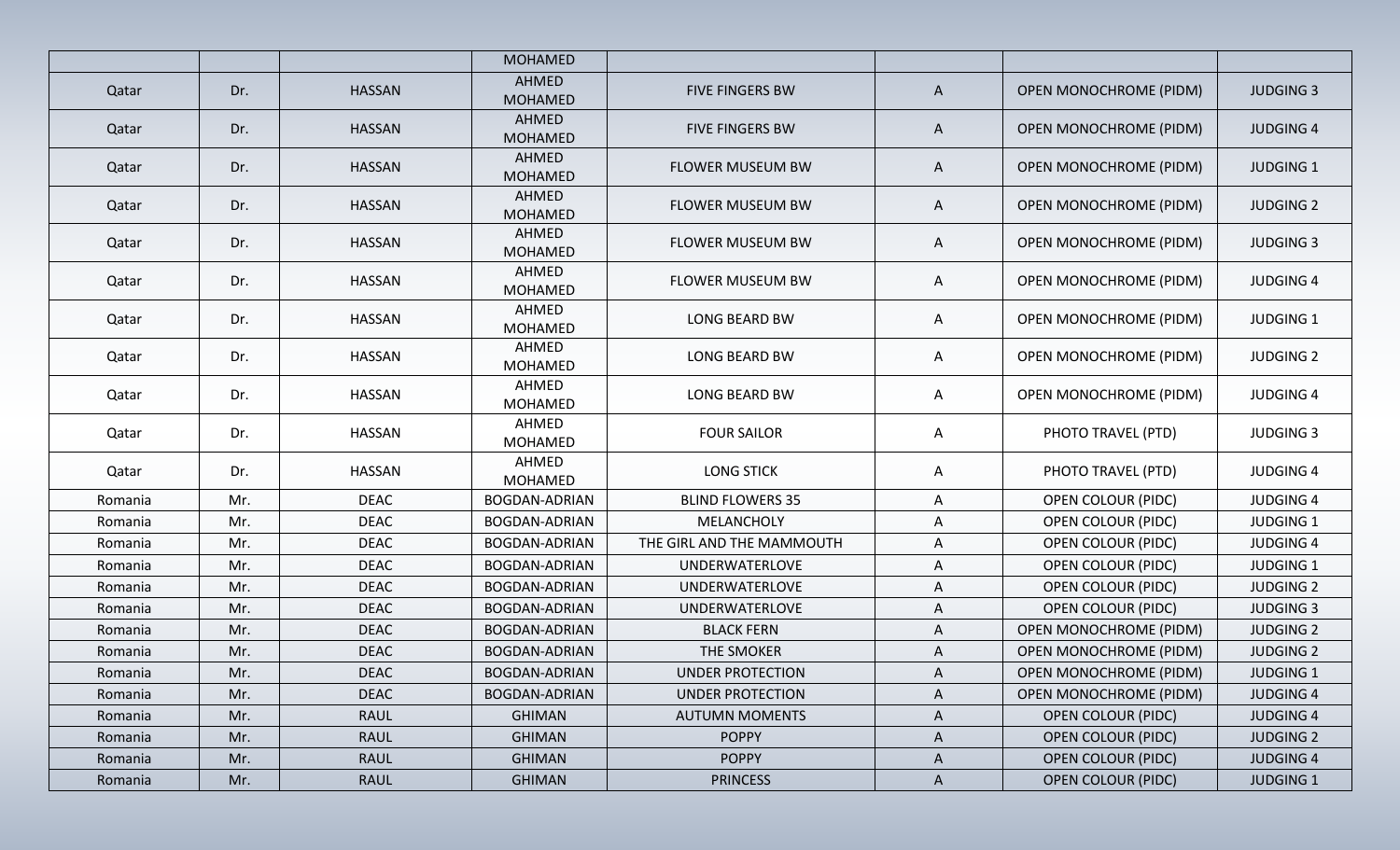| Romania      | Mr. | <b>RAUL</b> | <b>GHIMAN</b> | <b>TEARS OF EARTH</b>        | $\mathsf{A}$            | <b>OPEN COLOUR (PIDC)</b>     | <b>JUDGING 4</b> |
|--------------|-----|-------------|---------------|------------------------------|-------------------------|-------------------------------|------------------|
| Romania      | Mr. | <b>RAUL</b> | <b>GHIMAN</b> | <b>BLACK AND WHITE</b>       | A                       | <b>OPEN MONOCHROME (PIDM)</b> | <b>JUDGING 2</b> |
| Romania      | Mr. | <b>RAUL</b> | <b>GHIMAN</b> | <b>BLACK AND WHITE</b>       | $\mathsf{A}$            | <b>OPEN MONOCHROME (PIDM)</b> | <b>JUDGING 4</b> |
| Romania      | Mr. | RAUL        | <b>GHIMAN</b> | <b>MISS YOU</b>              | A                       | <b>OPEN MONOCHROME (PIDM)</b> | <b>JUDGING 4</b> |
| Romania      | Mr. | <b>RAUL</b> | <b>GHIMAN</b> | SOUND OF AGE                 | A                       | OPEN MONOCHROME (PIDM)        | <b>JUDGING 1</b> |
| Romania      | Mr. | RAUL        | <b>GHIMAN</b> | SOUND OF AGE                 | A                       | OPEN MONOCHROME (PIDM)        | <b>JUDGING 2</b> |
| Saudi Arabia | Mr. | ALWARSH     | <b>SHAKER</b> | <b>BUTTERFLY CATERPILLAR</b> | A                       | NATURE (ND)                   | <b>JUDGING 1</b> |
| Saudi Arabia | Mr. | ALWARSH     | <b>SHAKER</b> | <b>BUTTERFLY CATERPILLAR</b> | A                       | NATURE (ND)                   | <b>JUDGING 2</b> |
| Saudi Arabia | Mr. | ALWARSH     | <b>SHAKER</b> | <b>BUTTERFLY CATERPILLAR</b> | A                       | NATURE (ND)                   | <b>JUDGING 3</b> |
| Saudi Arabia | Mr. | ALWARSH     | <b>SHAKER</b> | <b>HARD WORKER</b>           | A                       | NATURE (ND)                   | <b>JUDGING 3</b> |
| Saudi Arabia | Mr. | ALWARSH     | <b>SHAKER</b> | LADYBIRD                     | A                       | NATURE (ND)                   | <b>JUDGING 2</b> |
| Saudi Arabia | Mr. | ALWARSH     | <b>SHAKER</b> | LADYBIRD                     | A                       | NATURE (ND)                   | <b>JUDGING 3</b> |
| Saudi Arabia | Mr. | ALWARSH     | <b>SHAKER</b> | DOOR TO THE DREAMS           | A                       | <b>OPEN COLOUR (PIDC)</b>     | <b>JUDGING 1</b> |
| Saudi Arabia | Mr. | ALWARSH     | <b>SHAKER</b> | ME AND MY SHEEP              | A                       | <b>OPEN COLOUR (PIDC)</b>     | <b>JUDGING 2</b> |
| Saudi Arabia | Mr. | ALWARSH     | <b>SHAKER</b> | <b>AWAITING TOMORROW</b>     | A                       | <b>OPEN MONOCHROME (PIDM)</b> | <b>JUDGING 1</b> |
| Saudi Arabia | Mr. | ALWARSH     | <b>SHAKER</b> | <b>AWAITING TOMORROW</b>     | Α                       | <b>OPEN MONOCHROME (PIDM)</b> | <b>JUDGING 2</b> |
| Saudi Arabia | Mr. | ALWARSH     | <b>SHAKER</b> | <b>EYES OF HOPE</b>          | Certificate of<br>Merit | <b>OPEN MONOCHROME (PIDM)</b> | <b>JUDGING 1</b> |
| Saudi Arabia | Mr. | ALWARSH     | <b>SHAKER</b> | <b>EYES OF HOPE</b>          | Jury Choice             | <b>OPEN MONOCHROME (PIDM)</b> | <b>JUDGING 2</b> |
| Saudi Arabia | Mr. | ALWARSH     | <b>SHAKER</b> | <b>EYES OF HOPE</b>          | A                       | <b>OPEN MONOCHROME (PIDM)</b> | <b>JUDGING 4</b> |
| Saudi Arabia | Mr. | ALWARSH     | <b>SHAKER</b> | ON THE WAY TO OUR BELOVED    | A                       | <b>OPEN MONOCHROME (PIDM)</b> | <b>JUDGING 2</b> |
| Saudi Arabia | Mr. | ALWARSH     | <b>SHAKER</b> | ON THE WAY TO OUR BELOVED    | A                       | <b>OPEN MONOCHROME (PIDM)</b> | <b>JUDGING 3</b> |
| Saudi Arabia | Mr. | ALWARSH     | <b>SHAKER</b> | CAO DAI PRAYERS              | A                       | PHOTO TRAVEL (PTD)            | <b>JUDGING 1</b> |
| Saudi Arabia | Mr. | ALWARSH     | <b>SHAKER</b> | <b>CAO DAI PRAYERS</b>       | $\mathsf{A}$            | PHOTO TRAVEL (PTD)            | <b>JUDGING 2</b> |
| Saudi Arabia | Mr. | ALWARSH     | <b>SHAKER</b> | <b>CAO DAI PRAYERS</b>       | $\mathsf{A}$            | PHOTO TRAVEL (PTD)            | <b>JUDGING 3</b> |
| Saudi Arabia | Mr. | ALWARSH     | <b>SHAKER</b> | CAO DAI PRAYERS              | $\mathsf{A}$            | PHOTO TRAVEL (PTD)            | <b>JUDGING 4</b> |
| Saudi Arabia | Mr. | ALWARSH     | <b>SHAKER</b> | FESTIVAL OF ARBAEEN-IRAQ     | A                       | PHOTO TRAVEL (PTD)            | <b>JUDGING 1</b> |
| Saudi Arabia | Mr. | ALWARSH     | <b>SHAKER</b> | FESTIVAL OF ARBAEEN-IRAQ     | A                       | PHOTO TRAVEL (PTD)            | <b>JUDGING 2</b> |
| Saudi Arabia | Mr. | ALWARSH     | <b>SHAKER</b> | FESTIVAL OF ARBAEEN-IRAQ     | A                       | PHOTO TRAVEL (PTD)            | <b>JUDGING 3</b> |
| Saudi Arabia | Mr. | ALWARSH     | <b>SHAKER</b> | FESTIVAL OF ARBAEEN-IRAQ     | $\mathsf{A}$            | PHOTO TRAVEL (PTD)            | <b>JUDGING 4</b> |
| Saudi Arabia | Mr. | ALWARSH     | <b>SHAKER</b> | THE GOLDEN TEMPLE            | A                       | PHOTO TRAVEL (PTD)            | <b>JUDGING 1</b> |
| Saudi Arabia | Mr. | ALWARSH     | <b>SHAKER</b> | THE GOLDEN TEMPLE            | $\mathsf{A}$            | PHOTO TRAVEL (PTD)            | <b>JUDGING 2</b> |
| Saudi Arabia | Mr. | ALWARSH     | <b>SHAKER</b> | THE GOLDEN TEMPLE            | $\mathsf{A}$            | PHOTO TRAVEL (PTD)            | <b>JUDGING 4</b> |
| Saudi Arabia | Mr. | ALWARSH     | <b>SHAKER</b> | WALKING TO THE TEMPLE        | $\mathsf{A}$            | PHOTO TRAVEL (PTD)            | <b>JUDGING 1</b> |
| Saudi Arabia | Mr. | ALWARSH     | <b>SHAKER</b> | <b>WALKING TO THE TEMPLE</b> | $\mathsf{A}$            | PHOTO TRAVEL (PTD)            | <b>JUDGING 4</b> |
|              |     |             |               |                              |                         |                               |                  |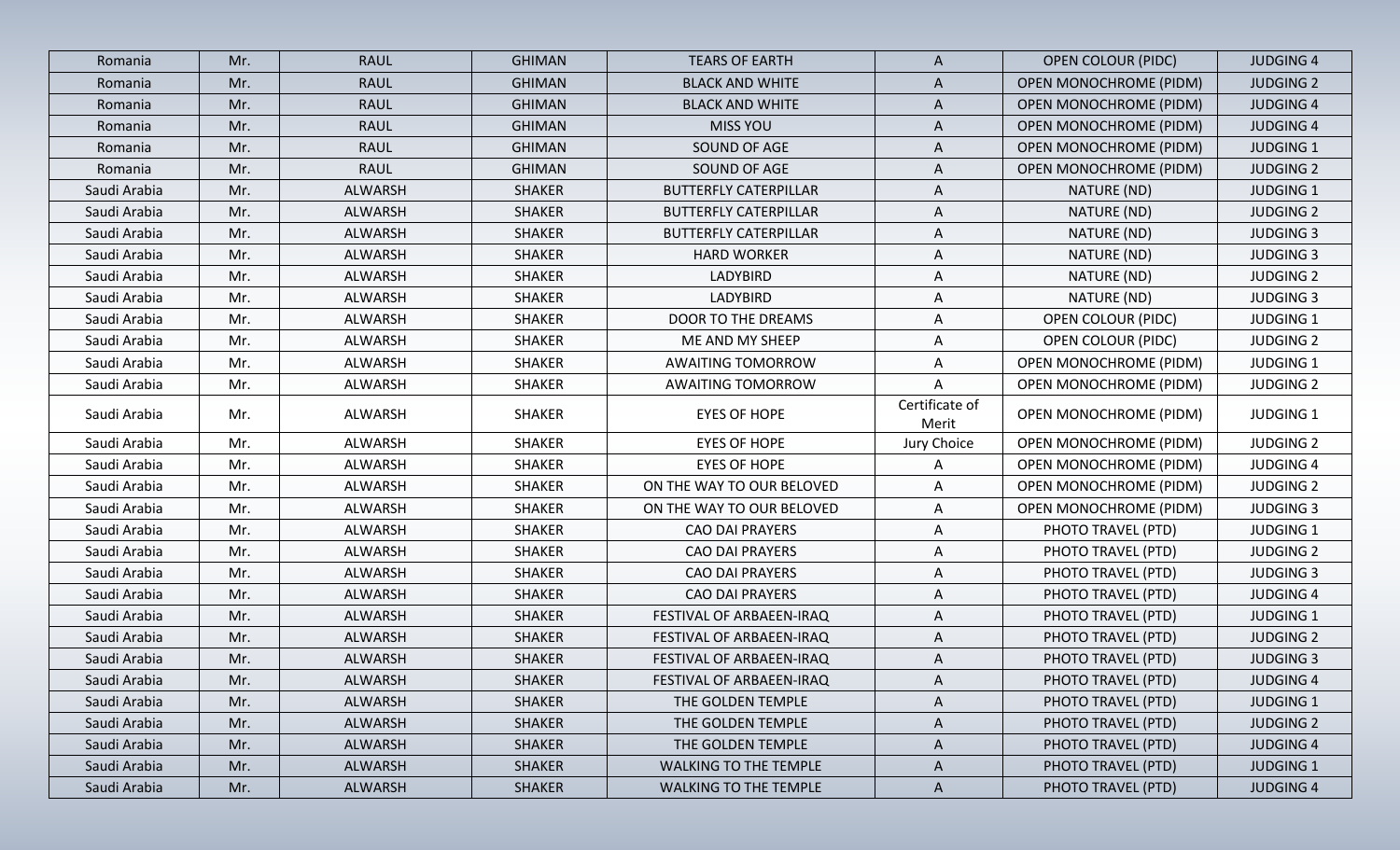| Saudi Arabia<br><b>ALAMEER</b><br>AMAL<br><b>COUPLE</b><br>Mrs.<br>Saudi Arabia<br><b>ALAMEER</b><br>AMAL<br><b>INSECT MEAL</b><br>Mrs.<br>Saudi Arabia<br>ALAMEER<br>AMAL<br><b>INSECT MEAL</b><br>Mrs.<br>Saudi Arabia<br><b>BEAUTY JOURNEY</b><br>ALAMEER<br>AMAL<br>Mrs.<br>Saudi Arabia<br>AMAL<br>ALAMEER<br><b>BEAUTY JOURNEY</b><br>Mrs.<br>Saudi Arabia<br>AMAL<br>ALAMEER<br><b>BEAUTY JOURNEY</b><br>Mrs.<br>AMAL<br>Saudi Arabia<br>Mrs.<br>ALAMEER<br><b>BEAUTY JOURNEY</b><br>Saudi Arabia<br><b>ALAMEER</b><br>AMAL<br><b>FASS</b><br>Mrs.<br>Saudi Arabia<br><b>ALAMEER</b><br>AMAL<br>FASS<br>Mrs.<br>Saudi Arabia<br>Mrs.<br>ALAMEER<br>AMAL<br>KIDS AND CAT<br>Saudi Arabia<br>ALAMEER<br>AMAL<br>KIDS AND CAT<br>Mrs.<br>AMAL<br>Saudi Arabia<br>ALAMEER<br>KIDS AND CAT<br>Mrs.<br>Saudi Arabia<br>ALAMEER<br>AMAL<br>KIDS AND CAT<br>Mrs.<br>Saudi Arabia<br>ALAMEER<br>AMAL<br><b>MURSI BOY</b><br>Mrs.<br>Saudi Arabia<br><b>MURSI BOY</b><br>ALAMEER<br>AMAL<br>Mrs.<br>Saudi Arabia<br>ALAMEER<br>AMAL<br><b>CUTEST SCHOOLGIRLS</b><br>Mrs.<br>Saudi Arabia<br>ALAMEER<br>AMAL<br><b>CUTEST SCHOOLGIRLS</b><br>Mrs. | NATURE (ND)<br>A<br>NATURE (ND)<br>A<br>A<br>NATURE (ND)<br>$\mathsf{A}$<br><b>OPEN COLOUR (PIDC)</b><br>A<br><b>OPEN COLOUR (PIDC)</b> | <b>JUDGING 4</b><br><b>JUDGING 1</b><br><b>JUDGING 2</b><br><b>JUDGING 1</b> |
|-----------------------------------------------------------------------------------------------------------------------------------------------------------------------------------------------------------------------------------------------------------------------------------------------------------------------------------------------------------------------------------------------------------------------------------------------------------------------------------------------------------------------------------------------------------------------------------------------------------------------------------------------------------------------------------------------------------------------------------------------------------------------------------------------------------------------------------------------------------------------------------------------------------------------------------------------------------------------------------------------------------------------------------------------------------------------------------------------------------------------------------------------|-----------------------------------------------------------------------------------------------------------------------------------------|------------------------------------------------------------------------------|
|                                                                                                                                                                                                                                                                                                                                                                                                                                                                                                                                                                                                                                                                                                                                                                                                                                                                                                                                                                                                                                                                                                                                               |                                                                                                                                         |                                                                              |
|                                                                                                                                                                                                                                                                                                                                                                                                                                                                                                                                                                                                                                                                                                                                                                                                                                                                                                                                                                                                                                                                                                                                               |                                                                                                                                         |                                                                              |
|                                                                                                                                                                                                                                                                                                                                                                                                                                                                                                                                                                                                                                                                                                                                                                                                                                                                                                                                                                                                                                                                                                                                               |                                                                                                                                         |                                                                              |
|                                                                                                                                                                                                                                                                                                                                                                                                                                                                                                                                                                                                                                                                                                                                                                                                                                                                                                                                                                                                                                                                                                                                               |                                                                                                                                         |                                                                              |
|                                                                                                                                                                                                                                                                                                                                                                                                                                                                                                                                                                                                                                                                                                                                                                                                                                                                                                                                                                                                                                                                                                                                               |                                                                                                                                         | <b>JUDGING 2</b>                                                             |
|                                                                                                                                                                                                                                                                                                                                                                                                                                                                                                                                                                                                                                                                                                                                                                                                                                                                                                                                                                                                                                                                                                                                               | A<br>OPEN COLOUR (PIDC)                                                                                                                 | <b>JUDGING 3</b>                                                             |
|                                                                                                                                                                                                                                                                                                                                                                                                                                                                                                                                                                                                                                                                                                                                                                                                                                                                                                                                                                                                                                                                                                                                               | <b>OPEN COLOUR (PIDC)</b><br>A                                                                                                          | <b>JUDGING 4</b>                                                             |
|                                                                                                                                                                                                                                                                                                                                                                                                                                                                                                                                                                                                                                                                                                                                                                                                                                                                                                                                                                                                                                                                                                                                               | A<br><b>OPEN COLOUR (PIDC)</b>                                                                                                          | <b>JUDGING 1</b>                                                             |
|                                                                                                                                                                                                                                                                                                                                                                                                                                                                                                                                                                                                                                                                                                                                                                                                                                                                                                                                                                                                                                                                                                                                               | A<br><b>OPEN COLOUR (PIDC)</b>                                                                                                          | <b>JUDGING 3</b>                                                             |
|                                                                                                                                                                                                                                                                                                                                                                                                                                                                                                                                                                                                                                                                                                                                                                                                                                                                                                                                                                                                                                                                                                                                               | A<br><b>OPEN COLOUR (PIDC)</b>                                                                                                          | <b>JUDGING 1</b>                                                             |
|                                                                                                                                                                                                                                                                                                                                                                                                                                                                                                                                                                                                                                                                                                                                                                                                                                                                                                                                                                                                                                                                                                                                               | <b>OPEN COLOUR (PIDC)</b><br>A                                                                                                          | <b>JUDGING 2</b>                                                             |
|                                                                                                                                                                                                                                                                                                                                                                                                                                                                                                                                                                                                                                                                                                                                                                                                                                                                                                                                                                                                                                                                                                                                               | A<br>OPEN COLOUR (PIDC)                                                                                                                 | <b>JUDGING 3</b>                                                             |
|                                                                                                                                                                                                                                                                                                                                                                                                                                                                                                                                                                                                                                                                                                                                                                                                                                                                                                                                                                                                                                                                                                                                               | Α<br><b>OPEN COLOUR (PIDC)</b>                                                                                                          | <b>JUDGING 4</b>                                                             |
|                                                                                                                                                                                                                                                                                                                                                                                                                                                                                                                                                                                                                                                                                                                                                                                                                                                                                                                                                                                                                                                                                                                                               | <b>OPEN COLOUR (PIDC)</b><br>A                                                                                                          | <b>JUDGING 2</b>                                                             |
|                                                                                                                                                                                                                                                                                                                                                                                                                                                                                                                                                                                                                                                                                                                                                                                                                                                                                                                                                                                                                                                                                                                                               | Α<br><b>OPEN COLOUR (PIDC)</b>                                                                                                          | <b>JUDGING 4</b>                                                             |
|                                                                                                                                                                                                                                                                                                                                                                                                                                                                                                                                                                                                                                                                                                                                                                                                                                                                                                                                                                                                                                                                                                                                               | <b>OPEN MONOCHROME (PIDM)</b><br>Jury Choice                                                                                            | <b>JUDGING 1</b>                                                             |
|                                                                                                                                                                                                                                                                                                                                                                                                                                                                                                                                                                                                                                                                                                                                                                                                                                                                                                                                                                                                                                                                                                                                               | A<br>OPEN MONOCHROME (PIDM)                                                                                                             | <b>JUDGING 2</b>                                                             |
| Saudi Arabia<br>ALAMEER<br>AMAL<br><b>CUTEST SCHOOLGIRLS</b><br>Mrs.                                                                                                                                                                                                                                                                                                                                                                                                                                                                                                                                                                                                                                                                                                                                                                                                                                                                                                                                                                                                                                                                          | <b>Passion Medal</b><br><b>OPEN MONOCHROME (PIDM)</b>                                                                                   | <b>JUDGING 4</b>                                                             |
| Saudi Arabia<br>AMAL<br><b>FRUIT CROWN</b><br>Mrs.<br>ALAMEER                                                                                                                                                                                                                                                                                                                                                                                                                                                                                                                                                                                                                                                                                                                                                                                                                                                                                                                                                                                                                                                                                 | A<br><b>OPEN MONOCHROME (PIDM)</b>                                                                                                      | <b>JUDGING 1</b>                                                             |
| <b>FRUIT CROWN</b><br>Saudi Arabia<br>ALAMEER<br>AMAL<br>Mrs.                                                                                                                                                                                                                                                                                                                                                                                                                                                                                                                                                                                                                                                                                                                                                                                                                                                                                                                                                                                                                                                                                 | PSA Gold<br><b>OPEN MONOCHROME (PIDM)</b>                                                                                               | <b>JUDGING 2</b>                                                             |
| Saudi Arabia<br>ALAMEER<br>AMAL<br><b>FRUIT CROWN</b><br>Mrs.                                                                                                                                                                                                                                                                                                                                                                                                                                                                                                                                                                                                                                                                                                                                                                                                                                                                                                                                                                                                                                                                                 | OPEN MONOCHROME (PIDM)<br>A                                                                                                             | <b>JUDGING 3</b>                                                             |
| Saudi Arabia<br><b>FRUIT CROWN</b><br>Mrs.<br>ALAMEER<br>AMAL                                                                                                                                                                                                                                                                                                                                                                                                                                                                                                                                                                                                                                                                                                                                                                                                                                                                                                                                                                                                                                                                                 | A<br>OPEN MONOCHROME (PIDM)                                                                                                             | <b>JUDGING 4</b>                                                             |
| Saudi Arabia<br>ALAMEER<br>AMAL<br>ME AND MY SHADOW<br>Mrs.                                                                                                                                                                                                                                                                                                                                                                                                                                                                                                                                                                                                                                                                                                                                                                                                                                                                                                                                                                                                                                                                                   | A<br>OPEN MONOCHROME (PIDM)                                                                                                             | <b>JUDGING 1</b>                                                             |
| Saudi Arabia<br>AMAL<br>Mrs.<br>ALAMEER<br>ME AND MY SHADOW                                                                                                                                                                                                                                                                                                                                                                                                                                                                                                                                                                                                                                                                                                                                                                                                                                                                                                                                                                                                                                                                                   | A<br><b>OPEN MONOCHROME (PIDM)</b>                                                                                                      | <b>JUDGING 2</b>                                                             |
| Saudi Arabia<br>ALAMEER<br>AMAL<br>ME AND MY SHADOW<br>Mrs.                                                                                                                                                                                                                                                                                                                                                                                                                                                                                                                                                                                                                                                                                                                                                                                                                                                                                                                                                                                                                                                                                   | <b>OPEN MONOCHROME (PIDM)</b><br>A                                                                                                      | <b>JUDGING 3</b>                                                             |
| Saudi Arabia<br><b>ALAMEER</b><br>AMAL<br>ON THE HILL<br>Mrs.                                                                                                                                                                                                                                                                                                                                                                                                                                                                                                                                                                                                                                                                                                                                                                                                                                                                                                                                                                                                                                                                                 | <b>OPEN MONOCHROME (PIDM)</b><br>A                                                                                                      | <b>JUDGING 1</b>                                                             |
| Saudi Arabia<br>AMAL<br>ON THE HILL<br>Mrs.<br>ALAMEER                                                                                                                                                                                                                                                                                                                                                                                                                                                                                                                                                                                                                                                                                                                                                                                                                                                                                                                                                                                                                                                                                        | <b>OPEN MONOCHROME (PIDM)</b><br>A                                                                                                      | <b>JUDGING 2</b>                                                             |
| Saudi Arabia<br>ALAMEER<br>ON THE HILL<br>AMAL<br>Mrs.                                                                                                                                                                                                                                                                                                                                                                                                                                                                                                                                                                                                                                                                                                                                                                                                                                                                                                                                                                                                                                                                                        | <b>OPEN MONOCHROME (PIDM)</b><br>$\mathsf{A}$                                                                                           | <b>JUDGING 3</b>                                                             |
| Saudi Arabia<br><b>ALAMEER</b><br>AMAL<br><b>ALASUR TIME</b><br>Mrs.                                                                                                                                                                                                                                                                                                                                                                                                                                                                                                                                                                                                                                                                                                                                                                                                                                                                                                                                                                                                                                                                          | Α<br>PHOTO TRAVEL (PTD)                                                                                                                 | <b>JUDGING 1</b>                                                             |
| Saudi Arabia<br>ALAMEER<br>AMAL<br><b>KAPADOCIA HOUSES</b><br>Mrs.                                                                                                                                                                                                                                                                                                                                                                                                                                                                                                                                                                                                                                                                                                                                                                                                                                                                                                                                                                                                                                                                            | PHOTO TRAVEL (PTD)<br>$\mathsf{A}$                                                                                                      | <b>JUDGING 1</b>                                                             |
| Saudi Arabia<br>Mrs.<br>ALAMEER<br>AMAL<br><b>KAPADOCIA HOUSES</b>                                                                                                                                                                                                                                                                                                                                                                                                                                                                                                                                                                                                                                                                                                                                                                                                                                                                                                                                                                                                                                                                            | PHOTO TRAVEL (PTD)<br>$\mathsf{A}$                                                                                                      | <b>JUDGING 2</b>                                                             |
| <b>ALAMEER</b><br>AMAL<br><b>KAPADOCIA HOUSES</b><br>Saudi Arabia<br>Mrs.                                                                                                                                                                                                                                                                                                                                                                                                                                                                                                                                                                                                                                                                                                                                                                                                                                                                                                                                                                                                                                                                     | $\mathsf{A}$<br>PHOTO TRAVEL (PTD)                                                                                                      | <b>JUDGING 3</b>                                                             |
| Saudi Arabia<br>ALAMEER<br>AMAL<br><b>KAPADOCIA HOUSES</b><br>Mrs.                                                                                                                                                                                                                                                                                                                                                                                                                                                                                                                                                                                                                                                                                                                                                                                                                                                                                                                                                                                                                                                                            |                                                                                                                                         |                                                                              |
| Saudi Arabia<br><b>TO ALKAABA</b><br>Mrs.<br>ALAMEER<br>AMAL                                                                                                                                                                                                                                                                                                                                                                                                                                                                                                                                                                                                                                                                                                                                                                                                                                                                                                                                                                                                                                                                                  | PHOTO TRAVEL (PTD)<br>$\mathsf{A}$                                                                                                      | <b>JUDGING 4</b>                                                             |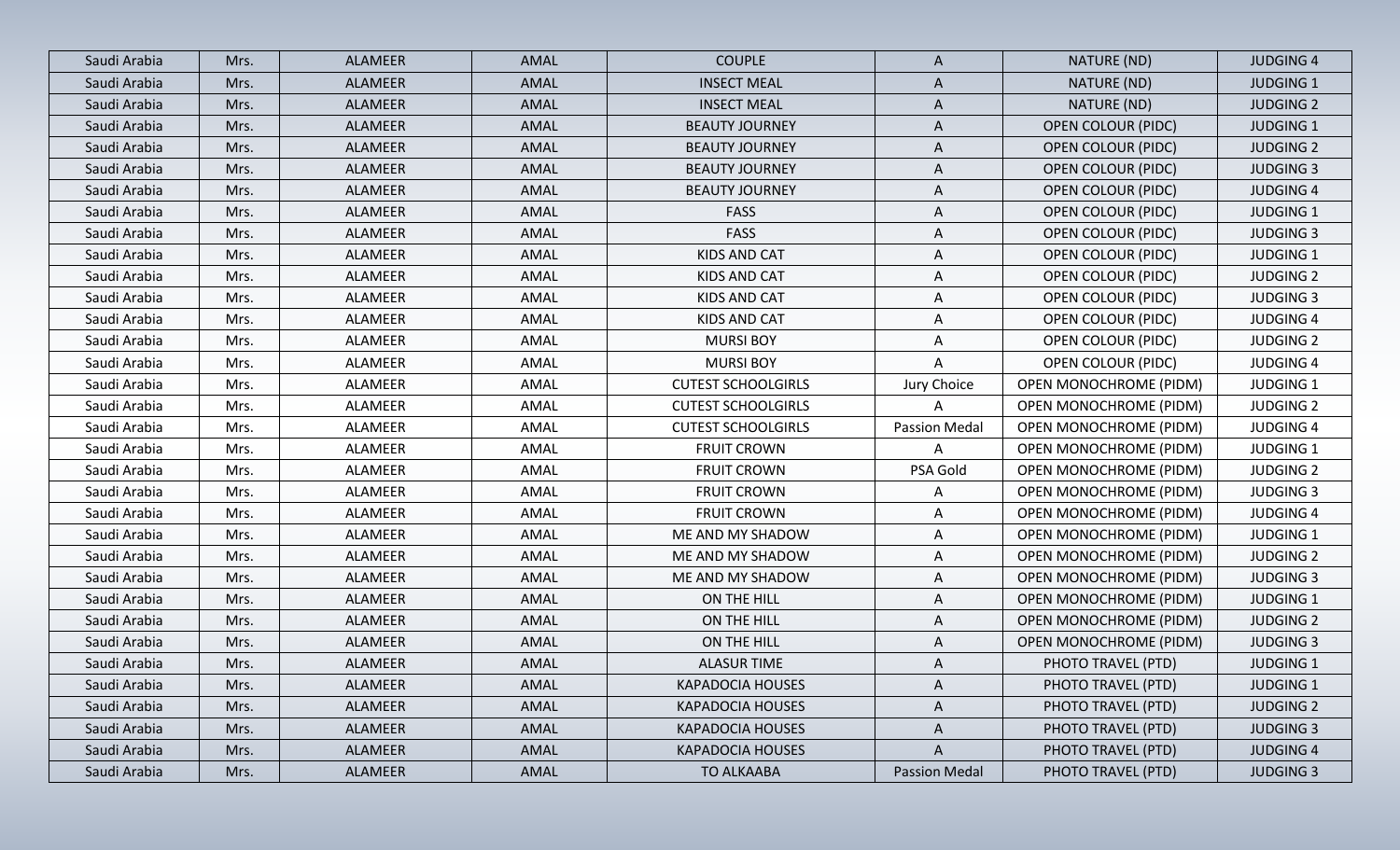| Scotland  | Mr. | <b>MCVIE</b> | <b>JOHN</b>    | <b>ANGEL BOW</b>        | A               | <b>OPEN COLOUR (PIDC)</b>     | <b>JUDGING 1</b> |
|-----------|-----|--------------|----------------|-------------------------|-----------------|-------------------------------|------------------|
| Scotland  | Mr. | <b>MCVIE</b> | <b>JOHN</b>    | <b>ANGEL BOW</b>        | A               | <b>OPEN COLOUR (PIDC)</b>     | <b>JUDGING 2</b> |
| Scotland  | Mr. | <b>MCVIE</b> | <b>JOHN</b>    | <b>ANGEL BOW</b>        | $\mathsf{A}$    | <b>OPEN COLOUR (PIDC)</b>     | <b>JUDGING 3</b> |
| Scotland  | Mr. | <b>MCVIE</b> | <b>JOHN</b>    | ANGEL BOW               | A               | <b>OPEN COLOUR (PIDC)</b>     | <b>JUDGING 4</b> |
| Scotland  | Mr. | <b>MCVIE</b> | <b>JOHN</b>    | PRIMA BALLERINA         | $\mathsf{A}$    | <b>OPEN COLOUR (PIDC)</b>     | <b>JUDGING 1</b> |
| Scotland  | Mr. | <b>MCVIE</b> | <b>JOHN</b>    | PRIMA BALLERINA         | A               | <b>OPEN COLOUR (PIDC)</b>     | <b>JUDGING 2</b> |
| Scotland  | Mr. | <b>MCVIE</b> | <b>JOHN</b>    | PRIMA BALLERINA         | A               | <b>OPEN COLOUR (PIDC)</b>     | <b>JUDGING 3</b> |
| Scotland  | Mr. | <b>MCVIE</b> | <b>JOHN</b>    | PRIMA BALLERINA         | A               | <b>OPEN COLOUR (PIDC)</b>     | <b>JUDGING 4</b> |
| Scotland  | Mr. | <b>MCVIE</b> | <b>JOHN</b>    | THAT MONA LISA LOOK     | $\mathsf{A}$    | <b>OPEN COLOUR (PIDC)</b>     | <b>JUDGING 3</b> |
| Scotland  | Mr. | <b>MCVIE</b> | <b>JOHN</b>    | THAT MONA LISA LOOK     | A               | <b>OPEN COLOUR (PIDC)</b>     | <b>JUDGING 4</b> |
| Scotland  | Mr. | <b>MCVIE</b> | <b>JOHN</b>    | THE MUMMY PRINCESS      | $\mathsf{A}$    | <b>OPEN COLOUR (PIDC)</b>     | <b>JUDGING 1</b> |
| Scotland  | Mr. | <b>MCVIE</b> | <b>JOHN</b>    | THE MUMMY PRINCESS      | $\mathsf{A}$    | <b>OPEN COLOUR (PIDC)</b>     | <b>JUDGING 2</b> |
| Scotland  | Mr. | <b>MCVIE</b> | <b>JOHN</b>    | THE MUMMY PRINCESS      | A               | <b>OPEN COLOUR (PIDC)</b>     | <b>JUDGING 3</b> |
| Scotland  | Mr. | <b>MCVIE</b> | <b>JOHN</b>    | THE MUMMY PRINCESS      | A               | <b>OPEN COLOUR (PIDC)</b>     | <b>JUDGING 4</b> |
| Scotland  | Mr. | <b>MCVIE</b> | <b>JOHN</b>    | <b>GREEK GODDESS</b>    | Α               | <b>OPEN MONOCHROME (PIDM)</b> | <b>JUDGING 2</b> |
| Scotland  | Mr. | <b>MCVIE</b> | <b>JOHN</b>    | <b>GREEK GODDESS</b>    | A               | <b>OPEN MONOCHROME (PIDM)</b> | <b>JUDGING 3</b> |
| Scotland  | Mr. | <b>MCVIE</b> | <b>JOHN</b>    | <b>GREEK GODDESS</b>    | Chairman Choice | OPEN MONOCHROME (PIDM)        | <b>JUDGING 4</b> |
| Scotland  | Mr. | <b>MCVIE</b> | <b>JOHN</b>    | PEARLY QUEEN            | A               | <b>OPEN MONOCHROME (PIDM)</b> | <b>JUDGING 1</b> |
| Scotland  | Mr. | <b>MCVIE</b> | <b>JOHN</b>    | PEARLY QUEEN            | A               | <b>OPEN MONOCHROME (PIDM)</b> | <b>JUDGING 2</b> |
| Scotland  | Mr. | <b>MCVIE</b> | <b>JOHN</b>    | PEARLY QUEEN            | A               | <b>OPEN MONOCHROME (PIDM)</b> | <b>JUDGING 4</b> |
| Singapore | Mr. | <b>HENG</b>  | <b>ZEE KEK</b> | <b>NEXT ME</b>          | $\mathsf{A}$    | NATURE (ND)                   | <b>JUDGING 4</b> |
| Singapore | Mr. | <b>HENG</b>  | <b>ZEE KEK</b> | <b>CORRIDOR</b>         | A               | <b>OPEN COLOUR (PIDC)</b>     | <b>JUDGING 4</b> |
| Singapore | Mr. | <b>HENG</b>  | <b>ZEE KEK</b> | CLOUD AND SAILING BOAT  | A               | <b>OPEN MONOCHROME (PIDM)</b> | <b>JUDGING 2</b> |
| Singapore | Mr. | <b>HENG</b>  | <b>ZEE KEK</b> | <b>LIGHT AND SMOKE</b>  | A               | PHOTO TRAVEL (PTD)            | <b>JUDGING 4</b> |
| Singapore | Mr. | <b>SIM</b>   | KIM-PHENG      | <b>DRAGONFLY RELEX</b>  | A               | NATURE (ND)                   | <b>JUDGING 2</b> |
| Singapore | Mr. | <b>SIM</b>   | KIM-PHENG      | SPIDER EAT INSECT       | A               | NATURE (ND)                   | <b>JUDGING 2</b> |
| Singapore | Mr. | <b>SIM</b>   | KIM-PHENG      | SPIDER EAT INSECT       | Α               | NATURE (ND)                   | <b>JUDGING 3</b> |
| Singapore | Mr. | SIM          | KIM-PHENG      | TIGER BEETLE MATING 03  | A               | NATURE (ND)                   | <b>JUDGING 2</b> |
| Singapore | Mr. | <b>SIM</b>   | KIM-PHENG      | TIGER BEETLE MATING 03  | A               | NATURE (ND)                   | <b>JUDGING 4</b> |
| Singapore | Mr. | <b>SIM</b>   | KIM-PHENG      | CINDY WITH BLACK HAT 02 | A               | <b>OPEN COLOUR (PIDC)</b>     | <b>JUDGING 1</b> |
| Singapore | Mr. | SIM          | KIM-PHENG      | CINDY WITH BLACK HAT 02 | A               | <b>OPEN COLOUR (PIDC)</b>     | <b>JUDGING 2</b> |
| Singapore | Mr. | <b>SIM</b>   | KIM-PHENG      | CINDY WITH BLACK HAT 02 | $\mathsf{A}$    | <b>OPEN COLOUR (PIDC)</b>     | <b>JUDGING 3</b> |
| Singapore | Mr. | <b>SIM</b>   | KIM-PHENG      | CINDY WITH BLACK HAT 02 | $\mathsf{A}$    | <b>OPEN COLOUR (PIDC)</b>     | <b>JUDGING 4</b> |
| Singapore | Mr. | SIM          | KIM-PHENG      | DANCE WITH ELEPHANT     | $\mathsf{A}$    | <b>OPEN COLOUR (PIDC)</b>     | <b>JUDGING 1</b> |
|           |     |              |                |                         |                 |                               |                  |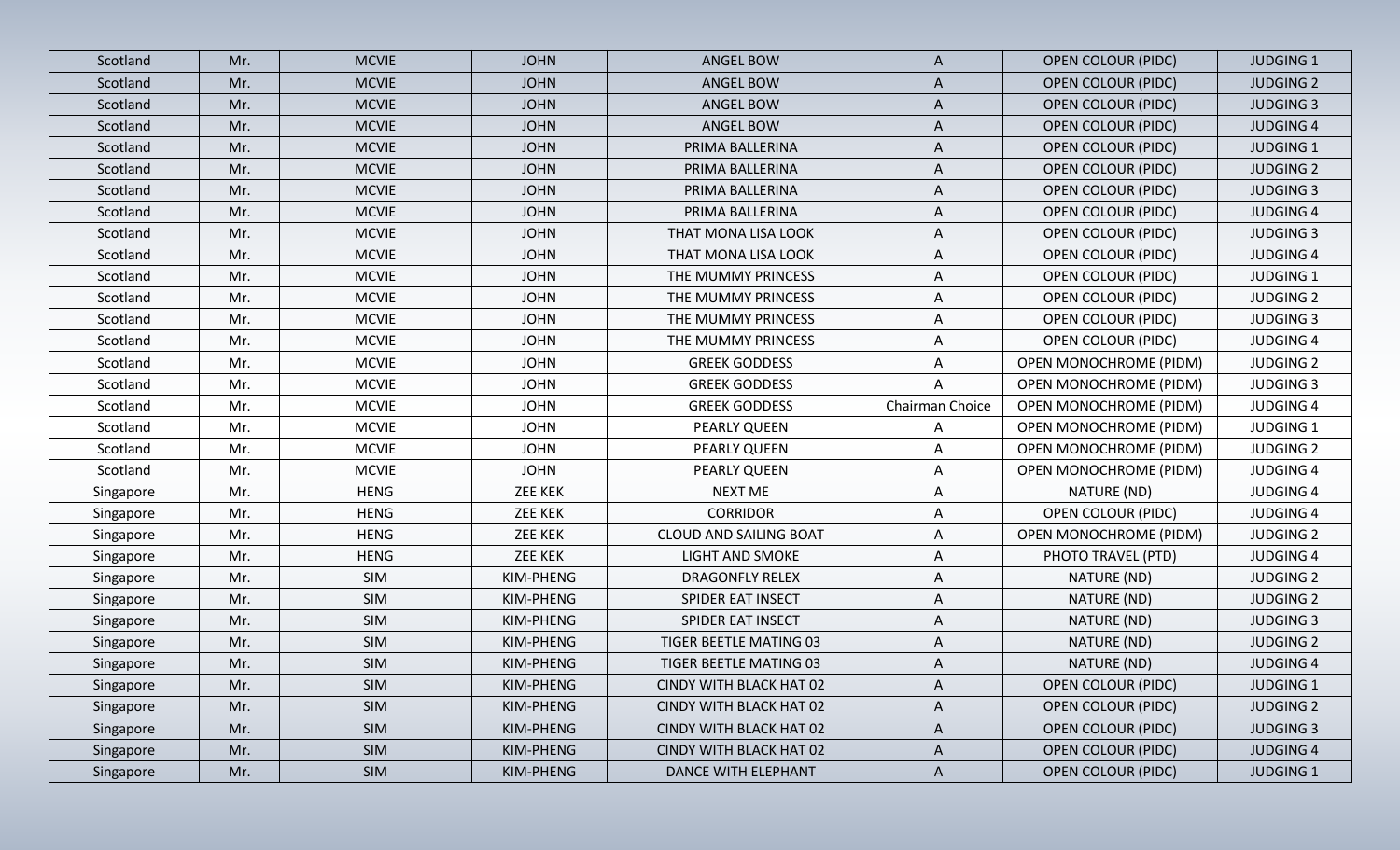| Singapore | Mr. | <b>SIM</b>  | KIM-PHENG        | DANCE WITH ELEPHANT               | Jury Choice             | <b>OPEN COLOUR (PIDC)</b>     | <b>JUDGING 2</b> |
|-----------|-----|-------------|------------------|-----------------------------------|-------------------------|-------------------------------|------------------|
| Singapore | Mr. | <b>SIM</b>  | KIM-PHENG        | <b>DANCE WITH ELEPHANT</b>        | A                       | <b>OPEN COLOUR (PIDC)</b>     | <b>JUDGING 3</b> |
| Singapore | Mr. | <b>SIM</b>  | KIM-PHENG        | DANCE WITH ELEPHANT               | Certificate of<br>Merit | <b>OPEN COLOUR (PIDC)</b>     | <b>JUDGING 4</b> |
| Singapore | Mr. | <b>SIM</b>  | KIM-PHENG        | PRETTY 58                         | A                       | <b>OPEN COLOUR (PIDC)</b>     | <b>JUDGING 2</b> |
| Singapore | Mr. | SIM         | KIM-PHENG        | PRETTY 58                         | A                       | <b>OPEN COLOUR (PIDC)</b>     | <b>JUDGING 4</b> |
| Singapore | Mr. | SIM         | KIM-PHENG        | PRETTY VIOLET                     | A                       | <b>OPEN COLOUR (PIDC)</b>     | <b>JUDGING 1</b> |
| Singapore | Mr. | <b>SIM</b>  | KIM-PHENG        | PRETTY VIOLET                     | A                       | <b>OPEN COLOUR (PIDC)</b>     | <b>JUDGING 3</b> |
| Singapore | Mr. | SIM         | KIM-PHENG        | PRETTY VIOLET                     | A                       | <b>OPEN COLOUR (PIDC)</b>     | <b>JUDGING 4</b> |
| Singapore | Mr. | <b>SINT</b> | <b>THAN</b>      | <b>CRIMSON SUNBIRD FEMALE 5</b>   | A                       | NATURE (ND)                   | <b>JUDGING 1</b> |
| Singapore | Mr. | SINT        | <b>THAN</b>      | <b>CRIMSON SUNBIRD FEMALE 5</b>   | A                       | NATURE (ND)                   | <b>JUDGING 3</b> |
| Singapore | Mr. | <b>SINT</b> | <b>THAN</b>      | <b>CRIMSON SUNBIRD FEMALE 5</b>   | $\mathsf{A}$            | NATURE (ND)                   | <b>JUDGING 4</b> |
| Singapore | Mr. | <b>SINT</b> | <b>THAN</b>      | <b>CRIMSON SUNBIRD MALE 9</b>     | A                       | NATURE (ND)                   | <b>JUDGING 2</b> |
| Singapore | Mr. | <b>SINT</b> | <b>THAN</b>      | <b>CRIMSON SUNBIRD MALE 9</b>     | A                       | NATURE (ND)                   | <b>JUDGING 4</b> |
| Singapore | Mr. | <b>SINT</b> | <b>THAN</b>      | STORY OF BLUE TAILED BEE EATERS 5 | $\mathsf{A}$            | NATURE (ND)                   | <b>JUDGING 1</b> |
| Singapore | Mr. | <b>SINT</b> | <b>THAN</b>      | STORY OF BLUE TAILED BEE EATERS 5 | A                       | NATURE (ND)                   | <b>JUDGING 2</b> |
| Singapore | Mr. | <b>SINT</b> | <b>THAN</b>      | STORY OF BLUE TAILED BEE EATERS 5 | $\mathsf{A}$            | NATURE (ND)                   | <b>JUDGING 3</b> |
| Singapore | Mr. | <b>SINT</b> | <b>THAN</b>      | STORY OF BLUE TAILED BEE EATERS 5 | A                       | NATURE (ND)                   | <b>JUDGING 4</b> |
| Singapore | Mr. | <b>SINT</b> | <b>THAN</b>      | <b>CHANGI 2</b>                   | $\mathsf{A}$            | OPEN COLOUR (PIDC)            | <b>JUDGING 1</b> |
| Singapore | Mr. | <b>SINT</b> | <b>THAN</b>      | <b>CHANGI1</b>                    | A                       | <b>OPEN MONOCHROME (PIDM)</b> | <b>JUDGING 1</b> |
| Singapore | Mr. | <b>SINT</b> | <b>THAN</b>      | <b>HOLIDAY MOOD</b>               | A                       | <b>OPEN MONOCHROME (PIDM)</b> | <b>JUDGING 4</b> |
| Singapore | Mr. | <b>SINT</b> | <b>THAN</b>      | <b>TEMPLE 3</b>                   | $\mathsf{A}$            | <b>OPEN MONOCHROME (PIDM)</b> | <b>JUDGING 4</b> |
| Singapore | Mr. | <b>SINT</b> | <b>THAN</b>      | LIFE IN CHINATOWN SINGAPORE 2     | A                       | PHOTO TRAVEL (PTD)            | <b>JUDGING 2</b> |
| Singapore | Mr. | <b>SINT</b> | <b>THAN</b>      | <b>OSLO CITY AT NIGHT</b>         | $\mathsf{A}$            | PHOTO TRAVEL (PTD)            | <b>JUDGING 2</b> |
| Singapore | Mr. | <b>SINT</b> | <b>THAN</b>      | YEAR OF TIGER SINGAPORE 2         | A                       | PHOTO TRAVEL (PTD)            | <b>JUDGING 1</b> |
| Singapore | Mr. | <b>SINT</b> | <b>THAN</b>      | YEAR OF TIGER SINGAPORE 2         | $\mathsf{A}$            | PHOTO TRAVEL (PTD)            | <b>JUDGING 2</b> |
| Singapore | Mr. | <b>SINT</b> | <b>THAN</b>      | YEAR OF TIGER SINGAPORE 2         | A                       | PHOTO TRAVEL (PTD)            | <b>JUDGING 3</b> |
| Singapore | Mr. | <b>SINT</b> | <b>THAN</b>      | YEAR OF TIGER SINGAPORE 2         | A                       | PHOTO TRAVEL (PTD)            | <b>JUDGING 4</b> |
| Singapore | Mr. | <b>TAN</b>  | <b>YING NIAN</b> | PELICANS CLEANING                 | A                       | NATURE (ND)                   | <b>JUDGING 4</b> |
| Singapore | Mr. | <b>TAN</b>  | YING NIAN        | <b>CUTY LIGHT</b>                 | $\mathsf{A}$            | <b>OPEN COLOUR (PIDC)</b>     | <b>JUDGING 2</b> |
| Singapore | Mr. | <b>TAN</b>  | <b>YING NIAN</b> | <b>FALLEN LEAVES</b>              | A                       | <b>OPEN COLOUR (PIDC)</b>     | <b>JUDGING 1</b> |
| Singapore | Mr. | <b>TAN</b>  | <b>YING NIAN</b> | <b>GIRL IN RED</b>                | $\mathsf{A}$            | <b>OPEN COLOUR (PIDC)</b>     | <b>JUDGING 4</b> |
| Singapore | Mr. | <b>TAN</b>  | <b>YING NIAN</b> | <b>HAPPY BATH</b>                 | A                       | <b>OPEN MONOCHROME (PIDM)</b> | <b>JUDGING 3</b> |
| Singapore | Mr. | <b>TAN</b>  | <b>YING NIAN</b> | <b>HAPPY BATH</b>                 | $\mathsf{A}$            | <b>OPEN MONOCHROME (PIDM)</b> | <b>JUDGING 4</b> |
| Singapore | Mr. | <b>TAN</b>  | <b>YING NIAN</b> | <b>BUILDING ALONE SG RIVE</b>     | $\mathsf{A}$            | PHOTO TRAVEL (PTD)            | <b>JUDGING 1</b> |
|           |     |             |                  |                                   |                         |                               |                  |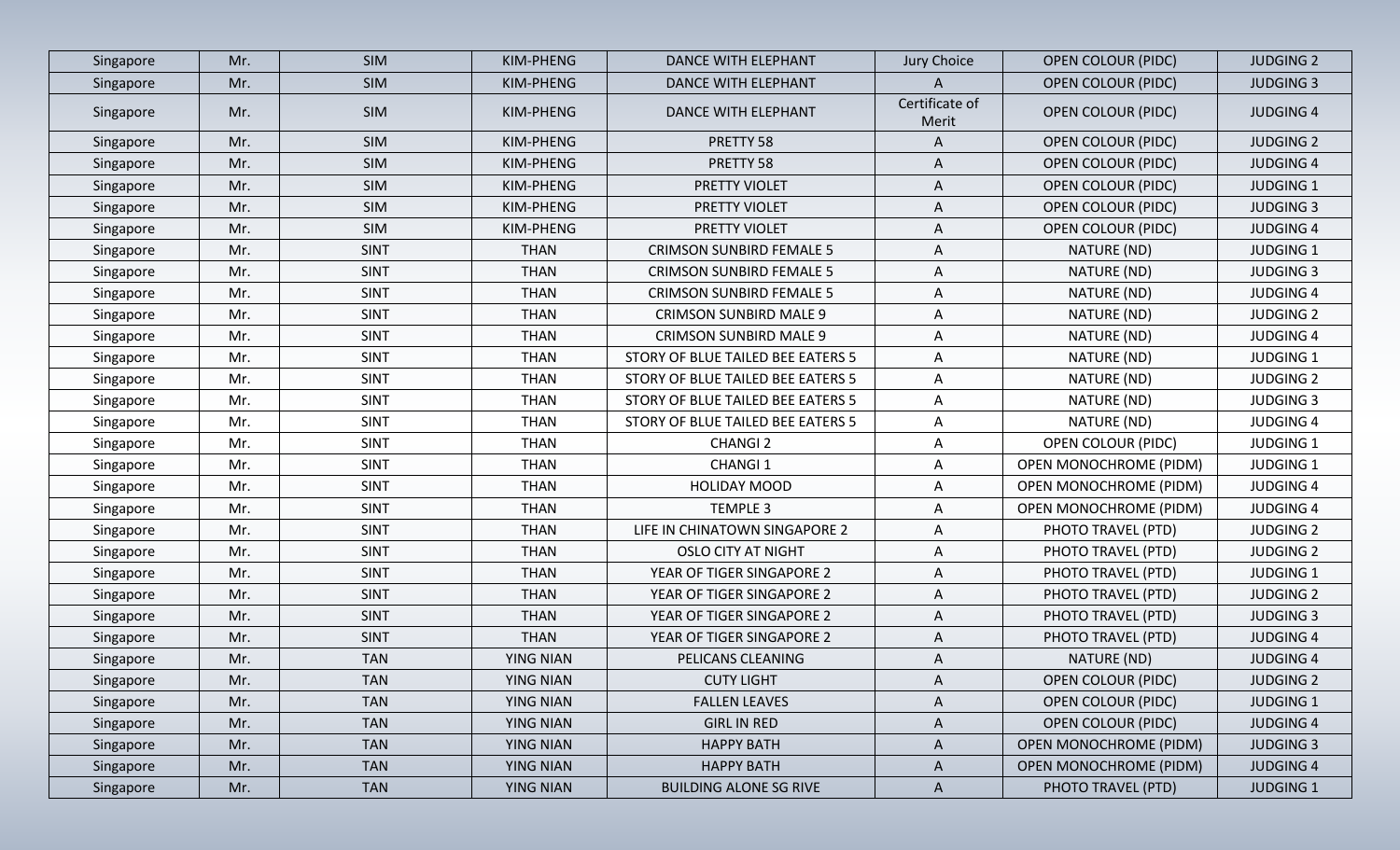| Singapore | Mr. | <b>TAN</b>  | <b>YING NIAN</b> | <b>BUILDING ALONE SG RIVE</b>  | A                       | PHOTO TRAVEL (PTD)            | <b>JUDGING 2</b> |
|-----------|-----|-------------|------------------|--------------------------------|-------------------------|-------------------------------|------------------|
| Singapore | Mr. | <b>TAN</b>  | <b>YING NIAN</b> | <b>BUILDING ALONE SG RIVE</b>  | A                       | PHOTO TRAVEL (PTD)            | <b>JUDGING 3</b> |
| Singapore | Mr. | <b>TAN</b>  | <b>YING NIAN</b> | <b>BUILDING ALONE SG RIVE</b>  | A                       | PHOTO TRAVEL (PTD)            | <b>JUDGING 4</b> |
| Singapore | Mr. | <b>TAN</b>  | <b>YING NIAN</b> | <b>SUNSET AT TOWNLAND</b>      | A                       | PHOTO TRAVEL (PTD)            | <b>JUDGING 1</b> |
| Singapore | Mr. | <b>TAN</b>  | <b>YING NIAN</b> | <b>SUNSET AT TOWNLAND</b>      | A                       | PHOTO TRAVEL (PTD)            | <b>JUDGING 2</b> |
| Singapore | Mr. | <b>TEO</b>  | <b>GIAP CHIU</b> | <b>RED CAB ONE</b>             | A                       | NATURE (ND)                   | <b>JUDGING 1</b> |
| Singapore | Mr. | <b>TEO</b>  | <b>GIAP CHIU</b> | <b>RED CAB ONE</b>             | Α                       | NATURE (ND)                   | <b>JUDGING 2</b> |
| Singapore | Mr. | <b>TEO</b>  | <b>GIAP CHIU</b> | <b>ABRIELLE TAN MEI FOUR</b>   | A                       | <b>OPEN COLOUR (PIDC)</b>     | <b>JUDGING 2</b> |
| Singapore | Mr. | <b>TEO</b>  | <b>GIAP CHIU</b> | <b>ABRIELLE TAN MEI FOUR</b>   | A                       | <b>OPEN COLOUR (PIDC)</b>     | <b>JUDGING 4</b> |
| Singapore | Mr. | <b>TEO</b>  | <b>GIAP CHIU</b> | CEANA GOH PEI THIRTY EIGHTJPG  | A                       | <b>OPEN COLOUR (PIDC)</b>     | <b>JUDGING 2</b> |
| Singapore | Mr. | <b>TEO</b>  | <b>GIAP CHIU</b> | JEOY TEO SUSU NO FIVE          | A                       | <b>OPEN COLOUR (PIDC)</b>     | <b>JUDGING 4</b> |
| Singapore | Mr. | <b>TEO</b>  | <b>GIAP CHIU</b> | <b>JAN NG THIRTY</b>           | Α                       | <b>OPEN MONOCHROME (PIDM)</b> | <b>JUDGING 3</b> |
| Singapore | Mr. | <b>TEO</b>  | <b>GIAP CHIU</b> | JUN ANG IN BLACK SEVEN         | Α                       | <b>OPEN MONOCHROME (PIDM)</b> | <b>JUDGING 2</b> |
| Singapore | Mr. | <b>TEO</b>  | <b>GIAP CHIU</b> | JUN ANG IN BLACK SEVEN         | Α                       | <b>OPEN MONOCHROME (PIDM)</b> | <b>JUDGING 4</b> |
| Singapore | Mr. | <b>TEO</b>  | <b>GIAP CHIU</b> | FOLLOW THE LITTLE BOY          | Α                       | PHOTO TRAVEL (PTD)            | <b>JUDGING 2</b> |
| Singapore | Mr. | <b>TEO</b>  | <b>GIAP CHIU</b> | PHILIPINE DANCING TWENTY SIX   | A                       | PHOTO TRAVEL (PTD)            | <b>JUDGING 4</b> |
| Singapore | Mr. | <b>TEO</b>  | <b>GIAP CHIU</b> | WALKING DOWN THE STAIRS        | Α                       | PHOTO TRAVEL (PTD)            | <b>JUDGING 1</b> |
| Singapore | Mr. | <b>TEO</b>  | <b>GIAP CHIU</b> | <b>WALKING DOWN THE STAIRS</b> | A                       | PHOTO TRAVEL (PTD)            | <b>JUDGING 2</b> |
| Singapore | Mr. | <b>TEO</b>  | <b>GIAP CHIU</b> | WALKING DOWN THE STAIRS        | A                       | PHOTO TRAVEL (PTD)            | <b>JUDGING 4</b> |
| Singapore | Ms. | CHOO        | LAI WAN ANGELA   | <b>BUTTERFLY</b>               | Α                       | NATURE (ND)                   | <b>JUDGING 1</b> |
| Singapore | Ms. | CHOO        | LAI WAN ANGELA   | <b>BUTTERFLY</b>               | Α                       | NATURE (ND)                   | <b>JUDGING 3</b> |
| Singapore | Ms. | CHOO        | LAI WAN ANGELA   | SPIDER WITH DROPS OF WATER     | A                       | NATURE (ND)                   | <b>JUDGING 1</b> |
| Singapore | Ms. | CHOO        | LAI WAN ANGELA   | SPIDER WITH DROPS OF WATER     | A                       | NATURE (ND)                   | <b>JUDGING 2</b> |
| Singapore | Ms. | CHOO        | LAI WAN ANGELA   | SPIDER WITH DROPS OF WATER     | Α                       | NATURE (ND)                   | <b>JUDGING 3</b> |
| Singapore | Ms. | CHOO        | LAI WAN ANGELA   | MBS WITH BW                    | A                       | <b>OPEN MONOCHROME (PIDM)</b> | <b>JUDGING 1</b> |
| Singapore | Ms. | CHOO        | LAI WAN ANGELA   | MBS WITH BW                    | Certificate of<br>Merit | <b>OPEN MONOCHROME (PIDM)</b> | <b>JUDGING 2</b> |
| Singapore | Ms. | CHOO        | LAI WAN ANGELA   | MBS WITH BW                    | A                       | <b>OPEN MONOCHROME (PIDM)</b> | <b>JUDGING 3</b> |
| Singapore | Ms. | CHOO        | LAI WAN ANGELA   | <b>MBS WITH BW</b>             | A                       | <b>OPEN MONOCHROME (PIDM)</b> | <b>JUDGING 4</b> |
| Singapore | Ms. | CHOO        | LAI WAN ANGELA   | <b>JEWEL CHANGI</b>            | A                       | PHOTO TRAVEL (PTD)            | <b>JUDGING 1</b> |
| Singapore | Ms. | <b>CHOO</b> | LAI WAN ANGELA   | <b>JEWEL CHANGI</b>            | A                       | PHOTO TRAVEL (PTD)            | <b>JUDGING 3</b> |
| Singapore | Ms. | <b>CHOO</b> | LAI WAN ANGELA   | <b>JEWEL CHANGI</b>            | A                       | PHOTO TRAVEL (PTD)            | <b>JUDGING 4</b> |
| Singapore | Ms. | <b>CHOO</b> | LAI WAN ANGELA   | <b>JEWEL FUN</b>               | A                       | PHOTO TRAVEL (PTD)            | <b>JUDGING 3</b> |
| Singapore | Ms. | <b>TAN</b>  | LEE ENG          | ORIENTAL HONEY BUZZARD 46      | $\mathsf{A}$            | NATURE (ND)                   | <b>JUDGING 1</b> |
| Singapore | Ms. | <b>TAN</b>  | LEE ENG          | ORIENTAL HONEY BUZZARD 46      | $\mathsf{A}$            | NATURE (ND)                   | <b>JUDGING 2</b> |
|           |     |             |                  |                                |                         |                               |                  |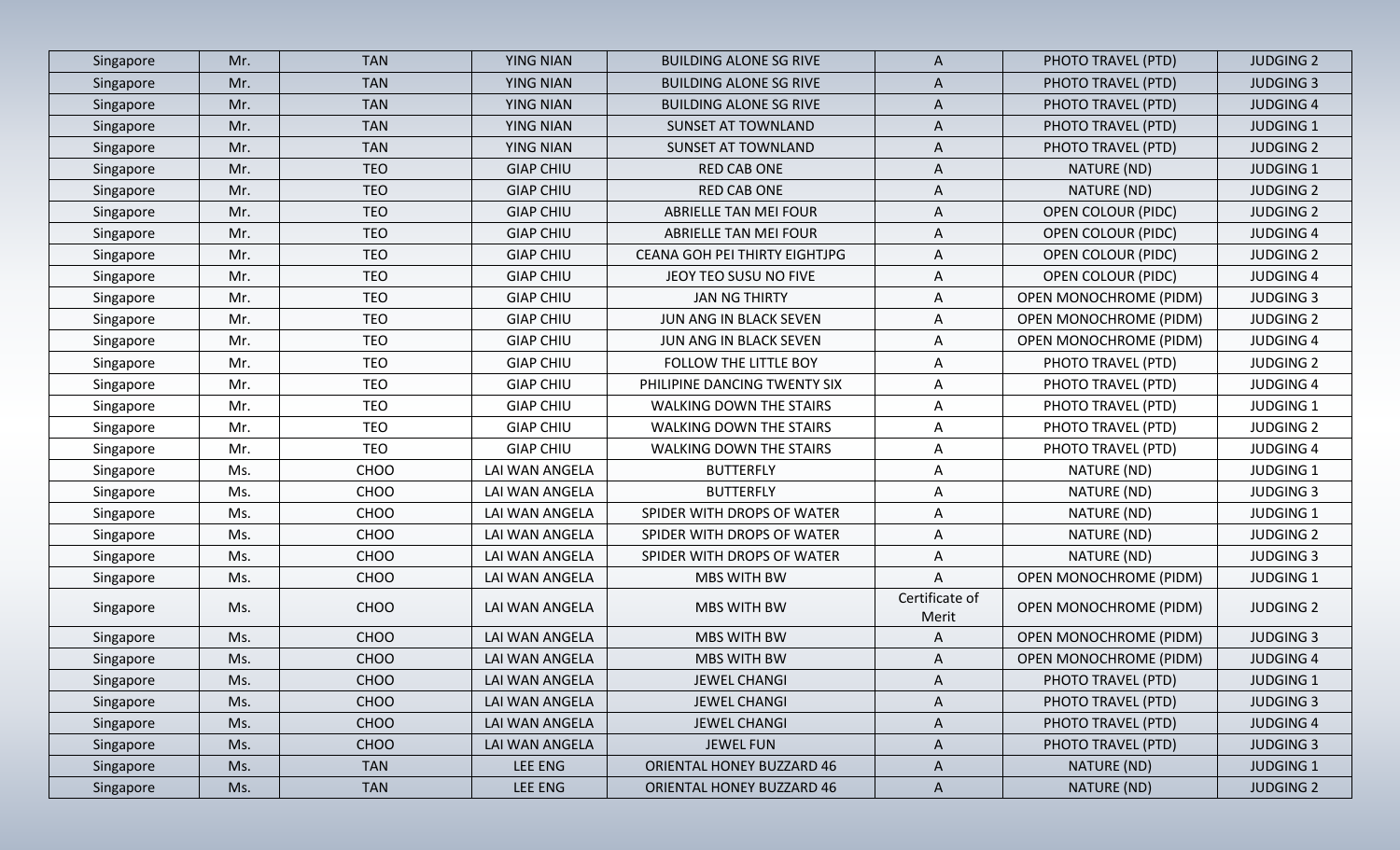| Singapore | Ms. | <b>TAN</b>        | <b>LEE ENG</b> | ORIENTAL HONEY BUZZARD 46        | A                       | NATURE (ND)                   | <b>JUDGING 3</b> |
|-----------|-----|-------------------|----------------|----------------------------------|-------------------------|-------------------------------|------------------|
| Singapore | Ms. | <b>TAN</b>        | LEE ENG        | <b>ORIENTAL HONEY BUZZARD 46</b> | A                       | NATURE (ND)                   | <b>JUDGING 4</b> |
| Singapore | Ms. | <b>TAN</b>        | LEE ENG        | <b>WHITE TAILED EAGLE 2</b>      | A                       | NATURE (ND)                   | <b>JUDGING 4</b> |
| Singapore | Ms. | <b>TAN</b>        | LEE ENG        | <b>CHOMPHUNUT 7</b>              | $\mathsf{A}$            | <b>OPEN COLOUR (PIDC)</b>     | <b>JUDGING 3</b> |
| Singapore | Ms. | <b>TAN</b>        | LEE ENG        | <b>CHOMPHUNUT 7</b>              | A                       | <b>OPEN COLOUR (PIDC)</b>     | <b>JUDGING 4</b> |
| Singapore | Ms. | <b>TAN</b>        | LEE ENG        | <b>FUTURISTIC 16</b>             | A                       | <b>OPEN COLOUR (PIDC)</b>     | <b>JUDGING 2</b> |
| Singapore | Ms. | <b>TAN</b>        | LEE ENG        | <b>FUTURISTIC 16</b>             | A                       | <b>OPEN COLOUR (PIDC)</b>     | <b>JUDGING 3</b> |
| Singapore | Ms. | <b>TAN</b>        | LEE ENG        | <b>FUTURISTIC 16</b>             | A                       | <b>OPEN COLOUR (PIDC)</b>     | <b>JUDGING 4</b> |
| Singapore | Ms. | <b>TAN</b>        | <b>LEE ENG</b> | SUISUI 10                        | A                       | <b>OPEN COLOUR (PIDC)</b>     | <b>JUDGING 2</b> |
| Singapore | Ms. | <b>TAN</b>        | <b>LEE ENG</b> | SUISUI 10                        | A                       | <b>OPEN COLOUR (PIDC)</b>     | <b>JUDGING 4</b> |
| Singapore | Ms. | <b>TAN</b>        | <b>LEE ENG</b> | <b>CHOMPHUNUT 4</b>              | Chairman Choice         | <b>OPEN MONOCHROME (PIDM)</b> | <b>JUDGING 2</b> |
| Singapore | Ms. | <b>TAN</b>        | LEE ENG        | <b>CHOMPHUNUT 4</b>              | A                       | <b>OPEN MONOCHROME (PIDM)</b> | <b>JUDGING 3</b> |
| Singapore | Ms. | <b>TAN</b>        | <b>LEE ENG</b> | <b>CHOMPHUNUT 4</b>              | A                       | <b>OPEN MONOCHROME (PIDM)</b> | <b>JUDGING 4</b> |
| Singapore | Ms. | <b>TAN</b>        | <b>LEE ENG</b> | <b>MAIDEN FAIRY 9</b>            | A                       | <b>OPEN MONOCHROME (PIDM)</b> | <b>JUDGING 1</b> |
| Singapore | Ms. | <b>TAN</b>        | LEE ENG        | <b>MAIDEN FAIRY 9</b>            | А                       | <b>OPEN MONOCHROME (PIDM)</b> | <b>JUDGING 4</b> |
| Singapore | Ms. | <b>TAN</b>        | <b>LEE ENG</b> | <b>NATALIE 4</b>                 | A                       | OPEN MONOCHROME (PIDM)        | <b>JUDGING 2</b> |
| Singapore | Ms. | <b>TAN</b>        | <b>LEE ENG</b> | <b>NATALIE 4</b>                 | Α                       | OPEN MONOCHROME (PIDM)        | <b>JUDGING 4</b> |
| Singapore | Ms. | <b>TAN</b>        | LEE ENG        | PACU JAWI 18                     | Α                       | PHOTO TRAVEL (PTD)            | <b>JUDGING 4</b> |
| Singapore | Ms. | <b>TAN</b>        | LEE ENG        | <b>SEASIDE FISH MARKET 4</b>     | $\mathsf{A}$            | PHOTO TRAVEL (PTD)            | <b>JUDGING 3</b> |
| Singapore | Ms. | <b>TAN</b>        | LEE ENG        | SINGAPORE PUBLIC HOUSE 1         | A                       | PHOTO TRAVEL (PTD)            | <b>JUDGING 1</b> |
| Singapore | Ms. | <b>TAN</b>        | <b>LEE ENG</b> | SINGAPORE PUBLIC HOUSE 1         | A                       | PHOTO TRAVEL (PTD)            | <b>JUDGING 2</b> |
| Singapore | Ms. | <b>TAN</b>        | LEE ENG        | SINGAPORE PUBLIC HOUSE 1         | $\mathsf{A}$            | PHOTO TRAVEL (PTD)            | <b>JUDGING 3</b> |
| Singapore | Ms. | <b>TAN</b>        | <b>LEE ENG</b> | SINGAPORE PUBLIC HOUSE 1         | A                       | PHOTO TRAVEL (PTD)            | <b>JUDGING 4</b> |
| Slovakia  | Mr. | <b>IGNAC</b>      | <b>DUSAN</b>   | <b>FARMER ACTION</b>             | A                       | OPEN COLOUR (PIDC)            | <b>JUDGING 4</b> |
| Slovakia  | Mr. | <b>IGNAC</b>      | <b>DUSAN</b>   | BETWEEN THE SKY AND EARTH        | A                       | <b>OPEN MONOCHROME (PIDM)</b> | <b>JUDGING 1</b> |
| Slovakia  | Mr. | <b>IGNAC</b>      | <b>DUSAN</b>   | BETWEEN THE SKY AND EARTH        | A                       | <b>OPEN MONOCHROME (PIDM)</b> | <b>JUDGING 3</b> |
| Slovakia  | Mr. | <b>IGNAC</b>      | <b>DUSAN</b>   | <b>CRASH</b>                     | A                       | <b>OPEN MONOCHROME (PIDM)</b> | <b>JUDGING 3</b> |
| Slovenia  | Mr. | SULJANOVIC        | JASIM          | A-ROOM                           | $\mathsf{A}$            | <b>OPEN COLOUR (PIDC)</b>     | <b>JUDGING 1</b> |
| Slovenia  | Mr. | <b>SULJANOVIC</b> | <b>JASIM</b>   | A-ROOM                           | Α                       | <b>OPEN COLOUR (PIDC)</b>     | <b>JUDGING 4</b> |
| Slovenia  | Mr. | SULJANOVIC        | <b>JASIM</b>   | A-VIOLINA                        | A                       | <b>OPEN COLOUR (PIDC)</b>     | <b>JUDGING 4</b> |
| Slovenia  | Mr. | SULJANOVIC        | <b>JASIM</b>   | C-ISTANBUL 45                    | $\mathsf{A}$            | PHOTO TRAVEL (PTD)            | <b>JUDGING 3</b> |
| Slovenia  | Mr. | SULJANOVIC        | <b>JASIM</b>   | C-POGLED NA JEZERO               | A                       | PHOTO TRAVEL (PTD)            | <b>JUDGING 1</b> |
| Slovenia  | Mr. | SULJANOVIC        | <b>JASIM</b>   | C-POGLED NA JEZERO               | $\mathsf{A}$            | PHOTO TRAVEL (PTD)            | <b>JUDGING 2</b> |
| Slovenia  | Mr. | SULJANOVIC        | <b>JASIM</b>   | C-POGLED NA JEZERO               | Certificate of<br>Merit | PHOTO TRAVEL (PTD)            | <b>JUDGING 3</b> |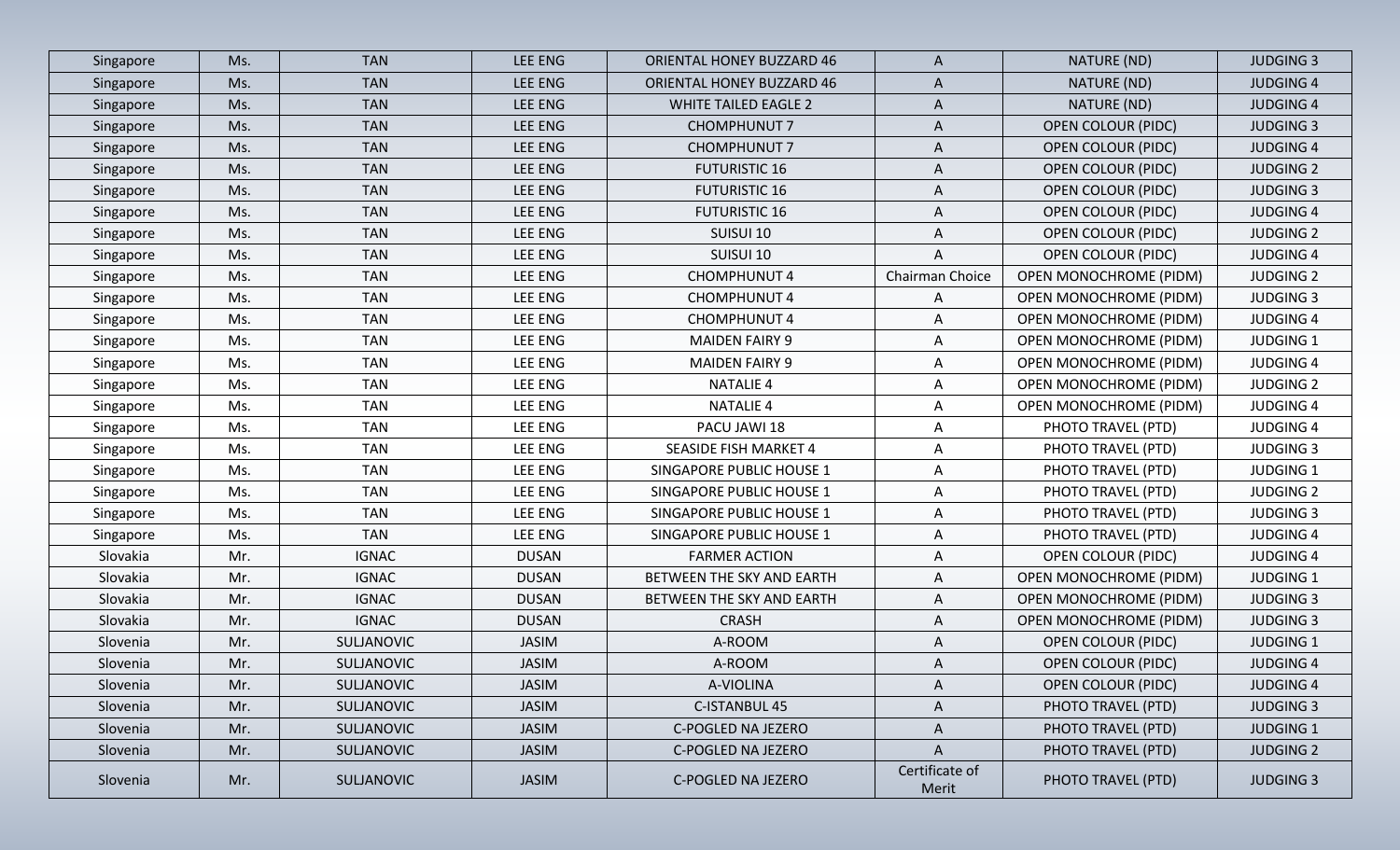| Slovenia    | Mr. | <b>SULJANOVIC</b> | <b>JASIM</b> | C-POGLED NA JEZERO    | $\mathsf{A}$              | PHOTO TRAVEL (PTD)            | <b>JUDGING 4</b> |
|-------------|-----|-------------------|--------------|-----------------------|---------------------------|-------------------------------|------------------|
| Slovenia    | Mr. | SULJANOVIC        | <b>JASIM</b> | C-POHOD               | A                         | PHOTO TRAVEL (PTD)            | <b>JUDGING 1</b> |
| Slovenia    | Mr. | <b>SULJANOVIC</b> | <b>JASIM</b> | C-POHOD               | $\mathsf{A}$              | PHOTO TRAVEL (PTD)            | <b>JUDGING 2</b> |
| Slovenia    | Mr. | SULJANOVIC        | <b>JASIM</b> | C-POHOD               | $\mathsf{A}$              | PHOTO TRAVEL (PTD)            | <b>JUDGING 4</b> |
| Sweden      | Mr. | <b>REICHEL</b>    | <b>PETER</b> | <b>COAST</b>          | $\boldsymbol{\mathsf{A}}$ | NATURE (ND)                   | <b>JUDGING 3</b> |
| Sweden      | Mr. | <b>REICHEL</b>    | <b>PETER</b> | ANNA-LISA 93          | Chairman Choice           | <b>OPEN COLOUR (PIDC)</b>     | <b>JUDGING 1</b> |
| Sweden      | Mr. | <b>REICHEL</b>    | <b>PETER</b> | ANNA-LISA 93          | $\mathsf{A}$              | <b>OPEN COLOUR (PIDC)</b>     | <b>JUDGING 3</b> |
| Sweden      | Mr. | <b>REICHEL</b>    | <b>PETER</b> | ANNA-LISA 93          | A                         | <b>OPEN COLOUR (PIDC)</b>     | <b>JUDGING 4</b> |
| Sweden      | Mr. | <b>REICHEL</b>    | <b>PETER</b> | <b>HARBOR</b>         | Jury Choice               | <b>OPEN COLOUR (PIDC)</b>     | <b>JUDGING 2</b> |
| Sweden      | Mr. | <b>REICHEL</b>    | <b>PETER</b> | <b>HARBOR</b>         | A                         | <b>OPEN COLOUR (PIDC)</b>     | <b>JUDGING 3</b> |
| Sweden      | Mr. | <b>REICHEL</b>    | <b>PETER</b> | <b>LOST VIRGINITY</b> | $\mathsf{A}$              | <b>OPEN COLOUR (PIDC)</b>     | <b>JUDGING 3</b> |
| Sweden      | Mr. | <b>REICHEL</b>    | PETER        | <b>LOST VIRGINITY</b> | $\mathsf{A}$              | <b>OPEN COLOUR (PIDC)</b>     | <b>JUDGING 4</b> |
| Sweden      | Mr. | <b>REICHEL</b>    | PETER        | <b>TEMPTATION</b>     | A                         | <b>OPEN COLOUR (PIDC)</b>     | <b>JUDGING 4</b> |
| Sweden      | Mr. | <b>REICHEL</b>    | <b>PETER</b> | DAGNY 94              | A                         | <b>OPEN MONOCHROME (PIDM)</b> | <b>JUDGING 1</b> |
| Sweden      | Mr. | <b>REICHEL</b>    | <b>PETER</b> | DAGNY 94              | A                         | <b>OPEN MONOCHROME (PIDM)</b> | <b>JUDGING 2</b> |
| Sweden      | Mr. | <b>REICHEL</b>    | <b>PETER</b> | DAGNY 94              | $\mathsf{A}$              | <b>OPEN MONOCHROME (PIDM)</b> | <b>JUDGING 3</b> |
| Sweden      | Mr. | <b>REICHEL</b>    | <b>PETER</b> | DAGNY 94              | A                         | <b>OPEN MONOCHROME (PIDM)</b> | <b>JUDGING 4</b> |
| Sweden      | Mr. | <b>REICHEL</b>    | <b>PETER</b> | EAGLE                 | $\mathsf{A}$              | OPEN MONOCHROME (PIDM)        | <b>JUDGING 1</b> |
| Sweden      | Mr. | <b>REICHEL</b>    | <b>PETER</b> | EAGLE                 | A                         | OPEN MONOCHROME (PIDM)        | <b>JUDGING 2</b> |
| Sweden      | Mr. | <b>REICHEL</b>    | <b>PETER</b> | <b>EAGLE</b>          | A                         | <b>OPEN MONOCHROME (PIDM)</b> | <b>JUDGING 3</b> |
| Sweden      | Mr. | <b>REICHEL</b>    | <b>PETER</b> | LOST                  | A                         | <b>OPEN MONOCHROME (PIDM)</b> | <b>JUDGING 1</b> |
| Sweden      | Mr. | <b>REICHEL</b>    | <b>PETER</b> | LOST                  | Jury Choice               | <b>OPEN MONOCHROME (PIDM)</b> | <b>JUDGING 2</b> |
| Sweden      | Mr. | <b>REICHEL</b>    | <b>PETER</b> | LOST                  | $\mathsf{A}$              | OPEN MONOCHROME (PIDM)        | <b>JUDGING 4</b> |
| Sweden      | Mr. | <b>REICHEL</b>    | PETER        | <b>BAVARIA</b>        | A                         | PHOTO TRAVEL (PTD)            | <b>JUDGING 1</b> |
| Sweden      | Mr. | <b>REICHEL</b>    | <b>PETER</b> | <b>BAVARIA</b>        | $\mathsf{A}$              | PHOTO TRAVEL (PTD)            | <b>JUDGING 2</b> |
| Sweden      | Mr. | <b>REICHEL</b>    | <b>PETER</b> | <b>BAVARIA</b>        | A                         | PHOTO TRAVEL (PTD)            | <b>JUDGING 3</b> |
| Sweden      | Mr. | <b>REICHEL</b>    | PETER        | <b>BAVARIA</b>        | A                         | PHOTO TRAVEL (PTD)            | <b>JUDGING 4</b> |
| Sweden      | Mr. | <b>REICHEL</b>    | <b>PETER</b> | <b>GOTLAND DOGGY</b>  | $\mathsf{A}$              | PHOTO TRAVEL (PTD)            | <b>JUDGING 2</b> |
| Sweden      | Mr. | <b>REICHEL</b>    | <b>PETER</b> | <b>GOTLAND DOGGY</b>  | A                         | PHOTO TRAVEL (PTD)            | <b>JUDGING 3</b> |
| Sweden      | Mr. | <b>REICHEL</b>    | <b>PETER</b> | NEUSCHWANSTEIN        | $\mathsf{A}$              | PHOTO TRAVEL (PTD)            | <b>JUDGING 1</b> |
| Sweden      | Mr. | <b>REICHEL</b>    | <b>PETER</b> | NEUSCHWANSTEIN        | $\mathsf{A}$              | PHOTO TRAVEL (PTD)            | <b>JUDGING 3</b> |
| Switzerland | Mr. | JENZER            | <b>URS</b>   | C1 OKAVANGO 3 123     | A                         | NATURE (ND)                   | <b>JUDGING 1</b> |
| Switzerland | Mr. | <b>JENZER</b>     | <b>URS</b>   | C1 OKAVANGO 3 123     | $\mathsf{A}$              | NATURE (ND)                   | <b>JUDGING 2</b> |
| Switzerland | Mr. | JENZER            | <b>URS</b>   | C1 OKAVANGO 3 123     | $\mathsf{A}$              | NATURE (ND)                   | <b>JUDGING 4</b> |
|             |     |                   |              |                       |                           |                               |                  |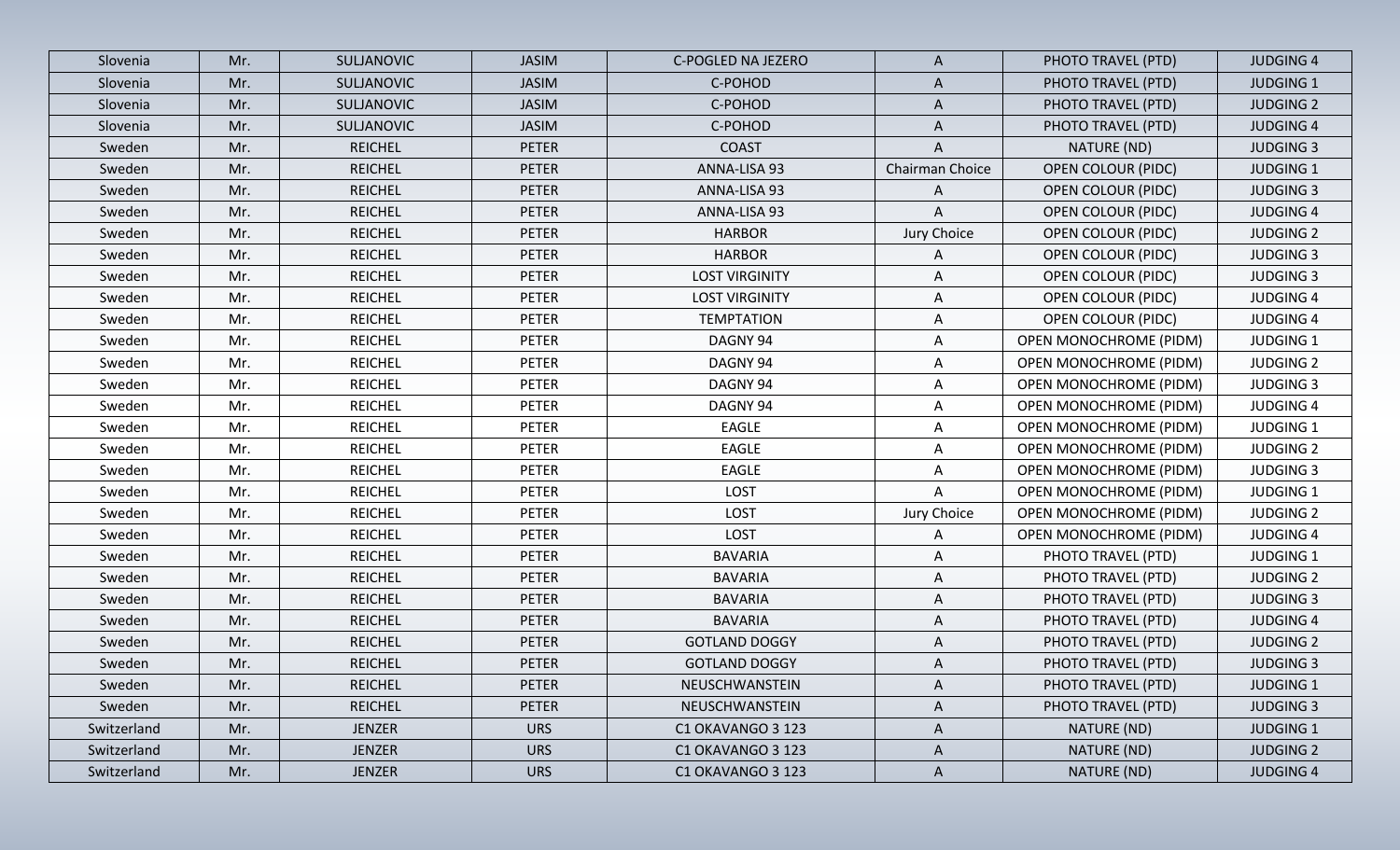| Switzerland | Mr. | <b>JENZER</b> | <b>URS</b>        | C2 OKAVANGO 3 033              | A                       | NATURE (ND)                   | <b>JUDGING 2</b> |
|-------------|-----|---------------|-------------------|--------------------------------|-------------------------|-------------------------------|------------------|
| Switzerland | Mr. | <b>JENZER</b> | <b>URS</b>        | C2 OKAVANGO 3 033              | A                       | NATURE (ND)                   | <b>JUDGING 4</b> |
| Switzerland | Mr. | <b>JENZER</b> | <b>URS</b>        | C3 BASSTOELPEL 15              | A                       | NATURE (ND)                   | <b>JUDGING 4</b> |
| Switzerland | Mr. | <b>JENZER</b> | <b>URS</b>        | A4 VENEDIG REGATTA 7           | A                       | <b>OPEN COLOUR (PIDC)</b>     | <b>JUDGING 1</b> |
| Switzerland | Mr. | <b>JENZER</b> | <b>URS</b>        | A4 VENEDIG REGATTA 7           | $\mathsf{A}$            | <b>OPEN COLOUR (PIDC)</b>     | <b>JUDGING 4</b> |
| Switzerland | Mr. | <b>JENZER</b> | <b>URS</b>        | <b>D2 VENEDIG REGATTA 3</b>    | A                       | PHOTO TRAVEL (PTD)            | <b>JUDGING 1</b> |
| Switzerland | Mr. | <b>JENZER</b> | <b>URS</b>        | <b>D2 VENEDIG REGATTA 3</b>    | A                       | PHOTO TRAVEL (PTD)            | <b>JUDGING 2</b> |
| Switzerland | Mr. | <b>JENZER</b> | <b>URS</b>        | <b>D2 VENEDIG REGATTA 3</b>    | A                       | PHOTO TRAVEL (PTD)            | <b>JUDGING 3</b> |
| Switzerland | Mr. | <b>JENZER</b> | <b>URS</b>        | <b>D2 VENEDIG REGATTA 3</b>    | $\mathsf{A}$            | PHOTO TRAVEL (PTD)            | <b>JUDGING 4</b> |
| Switzerland | Mr. | <b>JENZER</b> | <b>URS</b>        | D3 GMA ANUA 1                  | A                       | PHOTO TRAVEL (PTD)            | <b>JUDGING 4</b> |
| Taiwan      | Mr. | <b>HUANG</b>  | <b>WOODPECKER</b> | MOTORACE 01 AK                 | Certificate of<br>Merit | <b>OPEN COLOUR (PIDC)</b>     | <b>JUDGING 1</b> |
| Taiwan      | Mr. | <b>HUANG</b>  | <b>WOODPECKER</b> | MOTORACE 01 AK                 | $\mathsf{A}$            | <b>OPEN COLOUR (PIDC)</b>     | <b>JUDGING 2</b> |
| Taiwan      | Mr. | <b>HUANG</b>  | <b>WOODPECKER</b> | <b>MOTORACE 01 AK</b>          | A                       | <b>OPEN COLOUR (PIDC)</b>     | <b>JUDGING 3</b> |
| Taiwan      | Mr. | HUANG         | <b>WOODPECKER</b> | MOTORACE 01 AK                 | $\mathsf{A}$            | OPEN COLOUR (PIDC)            | <b>JUDGING 4</b> |
| Taiwan      | Mr. | <b>HUANG</b>  | <b>WOODPECKER</b> | <b>WORK VERY HARD 03</b>       | $\mathsf{A}$            | <b>OPEN COLOUR (PIDC)</b>     | <b>JUDGING 2</b> |
| Taiwan      | Mr. | <b>HUANG</b>  | <b>WOODPECKER</b> | <b>WORK VERY HARD 03</b>       | $\mathsf{A}$            | OPEN COLOUR (PIDC)            | <b>JUDGING 4</b> |
| Taiwan      | Mr. | <b>HUANG</b>  | <b>WOODPECKER</b> | HOMESICKNESSMONO A             | A                       | OPEN MONOCHROME (PIDM)        | <b>JUDGING 2</b> |
| Taiwan      | Mr. | <b>HUANG</b>  | WOODPECKER        | HOMESICKNESSMONO A             | $\mathsf{A}$            | <b>OPEN MONOCHROME (PIDM)</b> | <b>JUDGING 3</b> |
| Taiwan      | Mr. | HUANG         | <b>WOODPECKER</b> | HOMESICKNESSMONO A             | $\mathsf{A}$            | <b>OPEN MONOCHROME (PIDM)</b> | <b>JUDGING 4</b> |
| Taiwan      | Mr. | <b>HUANG</b>  | <b>WOODPECKER</b> | MINER WORK08MONO               | A                       | <b>OPEN MONOCHROME (PIDM)</b> | <b>JUDGING 1</b> |
| Taiwan      | Mr. | <b>HUANG</b>  | <b>WOODPECKER</b> | MINER WORK08MONO               | $\mathsf{A}$            | <b>OPEN MONOCHROME (PIDM)</b> | <b>JUDGING 3</b> |
| Taiwan      | Mr. | <b>HUANG</b>  | <b>WOODPECKER</b> | MINER WORK08MONO               | $\mathsf{A}$            | <b>OPEN MONOCHROME (PIDM)</b> | <b>JUDGING 4</b> |
| Taiwan      | Mr. | <b>HUANG</b>  | <b>WOODPECKER</b> | <b>BURN GOD SHIP01</b>         | $\mathsf{A}$            | PHOTO TRAVEL (PTD)            | <b>JUDGING 4</b> |
| Taiwan      | Mr. | <b>HUANG</b>  | <b>WOODPECKER</b> | <b>CITY VIEW KA</b>            | $\mathsf{A}$            | PHOTO TRAVEL (PTD)            | <b>JUDGING 2</b> |
| Taiwan      | Mr. | <b>HUANG</b>  | <b>WOODPECKER</b> | HOT AIR BALLOON CARNIVALA      | A                       | PHOTO TRAVEL (PTD)            | <b>JUDGING 2</b> |
| Taiwan      | Mr. | <b>HUANG</b>  | <b>WOODPECKER</b> | HOT AIR BALLOON CARNIVALA      | $\mathsf{A}$            | PHOTO TRAVEL (PTD)            | <b>JUDGING 4</b> |
| Taiwan      | Mr. | <b>TSAI</b>   | <b>MIN HSIU</b>   | GULL_2094_2019                 | A                       | NATURE (ND)                   | <b>JUDGING 1</b> |
| Taiwan      | Mr. | <b>TSAI</b>   | <b>MIN HSIU</b>   | GULL_2094_2019                 | A                       | NATURE (ND)                   | <b>JUDGING 4</b> |
| Taiwan      | Mr. | <b>TSAI</b>   | <b>MIN HSIU</b>   | LAPWING5269                    | Jury Choice             | NATURE (ND)                   | <b>JUDGING 1</b> |
| Taiwan      | Mr. | <b>TSAI</b>   | MIN HSIU          | LAPWING5269                    | A                       | NATURE (ND)                   | <b>JUDGING 4</b> |
| Taiwan      | Mr. | <b>TSAI</b>   | MIN HSIU          | OWL0716                        | $\mathsf{A}$            | NATURE (ND)                   | <b>JUDGING 2</b> |
| Taiwan      | Mr. | <b>TSAI</b>   | <b>MIN HSIU</b>   | <b>OWL0716</b>                 | $\mathsf{A}$            | NATURE (ND)                   | <b>JUDGING 3</b> |
| Taiwan      | Mr. | <b>TSAI</b>   | MIN HSIU          | RG 1672 2021                   | $\mathsf{A}$            | <b>OPEN COLOUR (PIDC)</b>     | <b>JUDGING 3</b> |
| <b>USA</b>  | Dr. | HO            | <b>HUNG</b>       | <b>BAD LAND 2 DEATH VALLEY</b> | $\mathsf{A}$            | NATURE (ND)                   | <b>JUDGING 2</b> |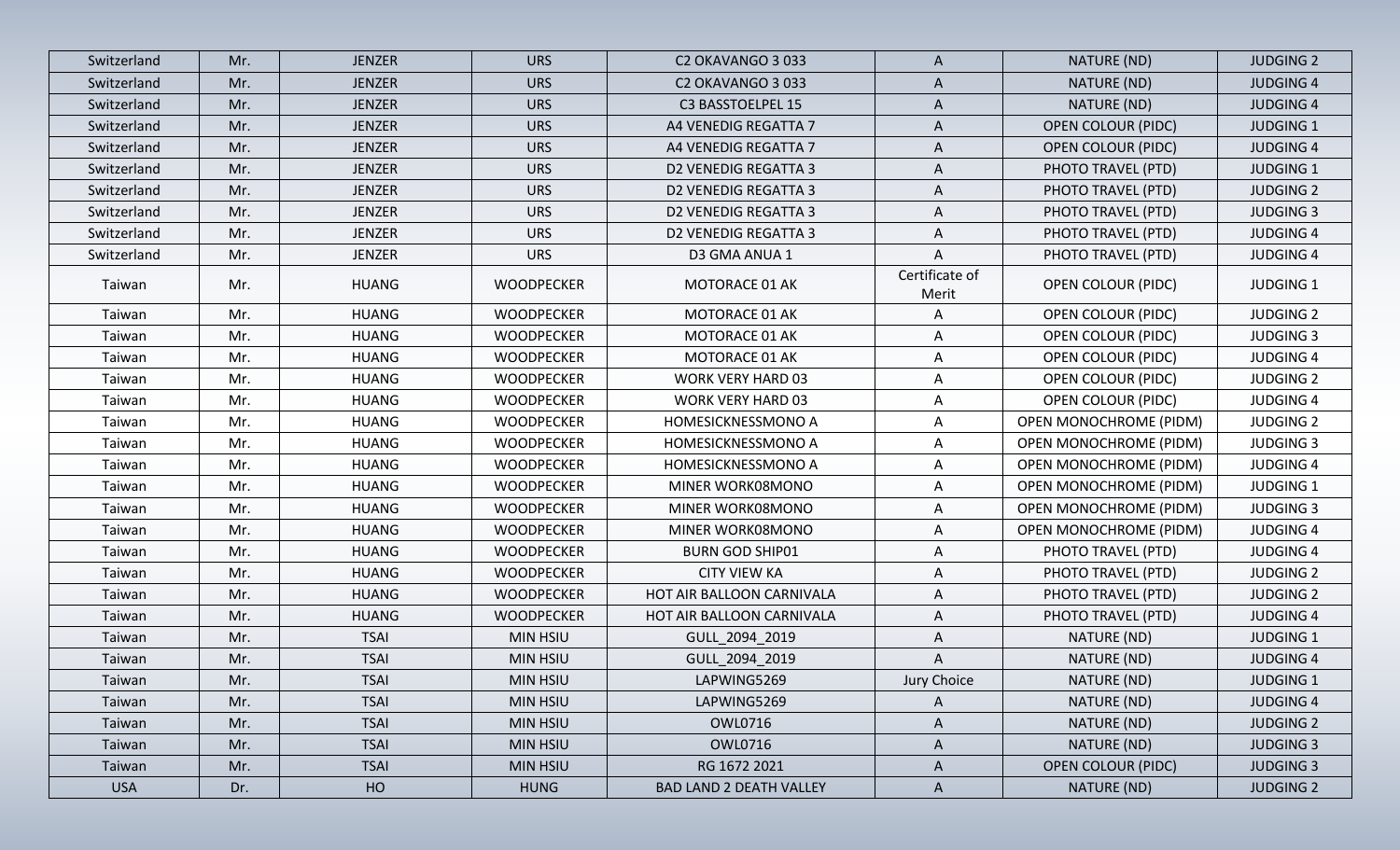| <b>USA</b> | Dr. | HO             | <b>HUNG</b>    | <b>SUNRISE MESA ARCH 3</b>         | A            | NATURE (ND)                   | <b>JUDGING 3</b> |
|------------|-----|----------------|----------------|------------------------------------|--------------|-------------------------------|------------------|
| <b>USA</b> | Dr. | HO             | <b>HUNG</b>    | <b>SUNRISE MESA ARCH 3</b>         | A            | NATURE (ND)                   | <b>JUDGING 4</b> |
| <b>USA</b> | Dr. | HO             | <b>HUNG</b>    | <b>SUNSET HORSESHOE BEND 18</b>    | A            | NATURE (ND)                   | <b>JUDGING 4</b> |
| <b>USA</b> | Dr. | HO             | <b>HUNG</b>    | <b>BELLAGIO 16 LAS VEGAS</b>       | A            | <b>OPEN COLOUR (PIDC)</b>     | <b>JUDGING 4</b> |
| <b>USA</b> | Dr. | HO             | <b>HUNG</b>    | <b>GOLDEN GATE I SAN FRANCISCO</b> | A            | <b>OPEN COLOUR (PIDC)</b>     | <b>JUDGING 2</b> |
| <b>USA</b> | Dr. | HO             | <b>HUNG</b>    | <b>GOLDEN GATE I SAN FRANCISCO</b> | A            | <b>OPEN COLOUR (PIDC)</b>     | <b>JUDGING 3</b> |
| <b>USA</b> | Dr. | HO             | <b>HUNG</b>    | SLEEPY HOLLOW FARM F               | A            | <b>OPEN COLOUR (PIDC)</b>     | <b>JUDGING 4</b> |
| <b>USA</b> | Dr. | HO             | <b>HUNG</b>    | <b>BALLET</b>                      | A            | <b>OPEN MONOCHROME (PIDM)</b> | <b>JUDGING 2</b> |
| <b>USA</b> | Dr. | HO             | <b>HUNG</b>    | <b>BALLET</b>                      | A            | <b>OPEN MONOCHROME (PIDM)</b> | <b>JUDGING 4</b> |
| <b>USA</b> | Dr. | HO             | <b>HUNG</b>    | WALT DISNEY CONCERT HALL           | A            | <b>OPEN MONOCHROME (PIDM)</b> | <b>JUDGING 1</b> |
| <b>USA</b> | Dr. | HO             | <b>HUNG</b>    | AIR SHOW D SAN FRANCISCO           | A            | PHOTO TRAVEL (PTD)            | <b>JUDGING 2</b> |
| <b>USA</b> | Dr. | HO             | <b>HUNG</b>    | AIR SHOW D SAN FRANCISCO           | A            | PHOTO TRAVEL (PTD)            | <b>JUDGING 3</b> |
| <b>USA</b> | Dr. | HO             | <b>HUNG</b>    | <b>BELLAGIO 2 LAS VEGAS</b>        | A            | PHOTO TRAVEL (PTD)            | <b>JUDGING 1</b> |
| <b>USA</b> | Dr. | HO             | <b>HUNG</b>    | <b>BELLAGIO 2 LAS VEGAS</b>        | A            | PHOTO TRAVEL (PTD)            | <b>JUDGING 2</b> |
| <b>USA</b> | Dr. | HO             | <b>HUNG</b>    | <b>BELLAGIO 2 LAS VEGAS</b>        | A            | PHOTO TRAVEL (PTD)            | <b>JUDGING 4</b> |
| <b>USA</b> | Dr. | HO             | <b>HUNG</b>    | OTTAWA CANADA                      | A            | PHOTO TRAVEL (PTD)            | <b>JUDGING 2</b> |
| <b>USA</b> | Dr. | HO             | <b>HUNG</b>    | OTTAWA CANADA                      | A            | PHOTO TRAVEL (PTD)            | <b>JUDGING 3</b> |
| <b>USA</b> | Dr. | HO             | <b>HUNG</b>    | OTTAWA CANADA                      | Α            | PHOTO TRAVEL (PTD)            | <b>JUDGING 4</b> |
| <b>USA</b> | Dr. | HO             | <b>HUNG</b>    | <b>SAN FRANCISCO NIGHT 3</b>       | A            | PHOTO TRAVEL (PTD)            | <b>JUDGING 1</b> |
| <b>USA</b> | Dr. | HO             | <b>HUNG</b>    | <b>SAN FRANCISCO NIGHT 3</b>       | A            | PHOTO TRAVEL (PTD)            | <b>JUDGING 4</b> |
| <b>USA</b> | Dr. | <b>ROBERTS</b> | LILLIAN        | AWD PUPPY LOVE 01                  | Α            | NATURE (ND)                   | <b>JUDGING 1</b> |
| <b>USA</b> | Dr. | <b>ROBERTS</b> | LILLIAN        | AWD PUPPY LOVE 01                  | A            | NATURE (ND)                   | <b>JUDGING 2</b> |
| <b>USA</b> | Dr. | <b>ROBERTS</b> | LILLIAN        | AWD PUPPY LOVE 01                  | Α            | NATURE (ND)                   | <b>JUDGING 3</b> |
| <b>USA</b> | Dr. | <b>ROBERTS</b> | LILLIAN        | AWD PUPPY LOVE 01                  | A            | NATURE (ND)                   | <b>JUDGING 4</b> |
| <b>USA</b> | Dr. | <b>ROBERTS</b> | LILLIAN        | LEOPARD CUB BATH TIME 2021 01      | A            | NATURE (ND)                   | <b>JUDGING 1</b> |
| <b>USA</b> | Dr. | <b>ROBERTS</b> | LILLIAN        | LEOPARD CUB BATH TIME 2021 01      | PSA Gold     | NATURE (ND)                   | <b>JUDGING 2</b> |
| <b>USA</b> | Dr. | <b>ROBERTS</b> | LILLIAN        | LEOPARD CUB BATH TIME 2021 01      | A            | NATURE (ND)                   | <b>JUDGING 3</b> |
| <b>USA</b> | Dr. | <b>ROBERTS</b> | LILLIAN        | LEOPARD CUB BATH TIME 2021 01      | A            | NATURE (ND)                   | <b>JUDGING 4</b> |
| <b>USA</b> | Dr. | <b>ROBERTS</b> | <b>LILLIAN</b> | WF MALE BEE-EATER W DAMSELFLY      | A            | NATURE (ND)                   | <b>JUDGING 2</b> |
| <b>USA</b> | Dr. | <b>ROBERTS</b> | <b>LILLIAN</b> | WF MALE BEE-EATER W DAMSELFLY      | A            | NATURE (ND)                   | <b>JUDGING 3</b> |
| <b>USA</b> | Dr. | <b>ROBERTS</b> | <b>LILLIAN</b> | WF MALE BEE-EATER W DAMSELFLY      | $\mathsf{A}$ | NATURE (ND)                   | <b>JUDGING 4</b> |
| <b>USA</b> | Dr. | <b>ROBERTS</b> | LILLIAN        | LEOPARD EMBRACES IMPALA            | A            | <b>OPEN COLOUR (PIDC)</b>     | <b>JUDGING 1</b> |
| <b>USA</b> | Dr. | <b>ROBERTS</b> | LILLIAN        | LEOPARD EMBRACES IMPALA            | A            | <b>OPEN COLOUR (PIDC)</b>     | <b>JUDGING 3</b> |
| <b>USA</b> | Dr. | <b>ROBERTS</b> | LILLIAN        | LEOPARD HUNTRESS IN TRAINING       | $\mathsf{A}$ | <b>OPEN COLOUR (PIDC)</b>     | <b>JUDGING 2</b> |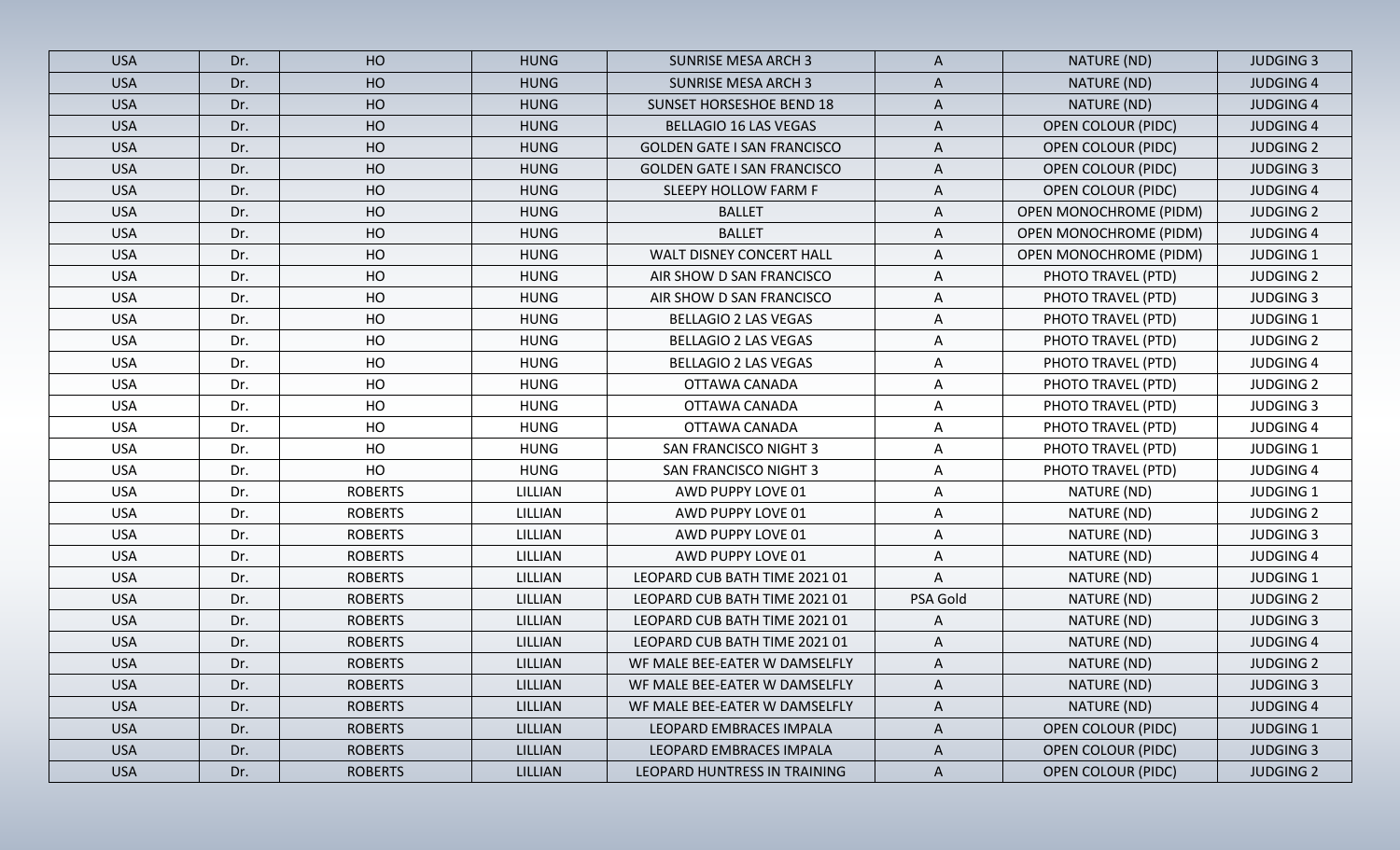| <b>USA</b> | Dr. | <b>ROBERTS</b> | <b>LILLIAN</b> | LEOPARD HUNTRESS IN TRAINING       | $\mathsf{A}$ | <b>OPEN COLOUR (PIDC)</b>     | <b>JUDGING 3</b> |
|------------|-----|----------------|----------------|------------------------------------|--------------|-------------------------------|------------------|
| <b>USA</b> | Dr. | <b>ROBERTS</b> | LILLIAN        | STORM OVER GRAND CYN W SUNBURST    | $\mathsf{A}$ | <b>OPEN COLOUR (PIDC)</b>     | <b>JUDGING 2</b> |
| <b>USA</b> | Dr. | <b>ROBERTS</b> | LILLIAN        | STORM OVER GRAND CYN W SUNBURST    | $\mathsf{A}$ | <b>OPEN COLOUR (PIDC)</b>     | <b>JUDGING 3</b> |
| <b>USA</b> | Dr. | <b>ROBERTS</b> | LILLIAN        | CAPE BUFFALO THE WATCHER           | A            | <b>OPEN MONOCHROME (PIDM)</b> | <b>JUDGING 2</b> |
| <b>USA</b> | Dr. | <b>ROBERTS</b> | <b>LILLIAN</b> | <b>CAPE BUFFALO THE WATCHER</b>    | A            | <b>OPEN MONOCHROME (PIDM)</b> | <b>JUDGING 3</b> |
| <b>USA</b> | Dr. | <b>ROBERTS</b> | LILLIAN        | OLD CODY TRAIN STATION             | A            | PHOTO TRAVEL (PTD)            | <b>JUDGING 1</b> |
| <b>USA</b> | Dr. | <b>ROBERTS</b> | LILLIAN        | OLD CODY TRAIN STATION             | A            | PHOTO TRAVEL (PTD)            | <b>JUDGING 2</b> |
| <b>USA</b> | Mr. | <b>BURKE</b>   | <b>CHARLES</b> | <b>BLACK OYSTERCATCHER WALKING</b> | A            | NATURE (ND)                   | <b>JUDGING 4</b> |
| <b>USA</b> | Mr. | <b>BURKE</b>   | <b>CHARLES</b> | <b>MATTERHORN NEIGHBORS</b>        | A            | <b>OPEN COLOUR (PIDC)</b>     | <b>JUDGING 2</b> |
| <b>USA</b> | Mr. | <b>BURKE</b>   | <b>CHARLES</b> | <b>MATTERHORN NEIGHBORS</b>        | Α            | <b>OPEN COLOUR (PIDC)</b>     | <b>JUDGING 3</b> |
| <b>USA</b> | Mr. | <b>BURKE</b>   | <b>CHARLES</b> | <b>AMBER TEN</b>                   | A            | <b>OPEN MONOCHROME (PIDM)</b> | <b>JUDGING 2</b> |
| <b>USA</b> | Mr. | <b>BURKE</b>   | <b>CHARLES</b> | <b>AMBER TEN</b>                   | A            | OPEN MONOCHROME (PIDM)        | <b>JUDGING 3</b> |
| <b>USA</b> | Mr. | <b>BURKE</b>   | <b>CHARLES</b> | <b>RANDOLPH FOUR</b>               | Α            | <b>OPEN MONOCHROME (PIDM)</b> | <b>JUDGING 2</b> |
| <b>USA</b> | Mr. | <b>BUTLER</b>  | R GARY         | <b>GOING IN</b>                    | A            | NATURE (ND)                   | <b>JUDGING 1</b> |
| <b>USA</b> | Mr. | <b>BUTLER</b>  | R GARY         | <b>GOING IN</b>                    | A            | NATURE (ND)                   | <b>JUDGING 2</b> |
| <b>USA</b> | Mr. | <b>BUTLER</b>  | R GARY         | <b>IBIS LANDING</b>                | A            | NATURE (ND)                   | <b>JUDGING 1</b> |
| <b>USA</b> | Mr. | <b>BUTLER</b>  | R GARY         | <b>OSPREY BREAKFAST</b>            | A            | NATURE (ND)                   | <b>JUDGING 1</b> |
| <b>USA</b> | Mr. | <b>BUTLER</b>  | R GARY         | <b>OSPREY BREAKFAST</b>            | $\mathsf{A}$ | NATURE (ND)                   | <b>JUDGING 3</b> |
| <b>USA</b> | Mr. | <b>BUTLER</b>  | R GARY         | <b>OSPREY BREAKFAST</b>            | A            | NATURE (ND)                   | <b>JUDGING 4</b> |
| <b>USA</b> | Mr. | <b>BUTLER</b>  | R GARY         | <b>ABBEY COURTYARD</b>             | A            | OPEN COLOUR (PIDC)            | <b>JUDGING 3</b> |
| <b>USA</b> | Mr. | <b>BUTLER</b>  | R GARY         | <b>SUNRISE IN KENTUCKY</b>         | A            | <b>OPEN COLOUR (PIDC)</b>     | <b>JUDGING 1</b> |
| <b>USA</b> | Mr. | <b>BUTLER</b>  | R GARY         | <b>SUNRISE IN KENTUCKY</b>         | A            | <b>OPEN COLOUR (PIDC)</b>     | <b>JUDGING 2</b> |
| <b>USA</b> | Mr. | <b>BUTLER</b>  | R GARY         | <b>SUNRISE IN KENTUCKY</b>         | A            | <b>OPEN COLOUR (PIDC)</b>     | <b>JUDGING 4</b> |
| <b>USA</b> | Mr. | <b>BUTLER</b>  | R GARY         | <b>UPPER FALLS SUNSET</b>          | A            | OPEN COLOUR (PIDC)            | <b>JUDGING 4</b> |
| <b>USA</b> | Mr. | <b>BUTLER</b>  | R GARY         | <b>CURVED LIVING</b>               | A            | <b>OPEN MONOCHROME (PIDM)</b> | <b>JUDGING 1</b> |
| <b>USA</b> | Mr. | <b>BUTLER</b>  | R GARY         | HIGH MUSEUM OF ART                 | A            | <b>OPEN MONOCHROME (PIDM)</b> | <b>JUDGING 1</b> |
| <b>USA</b> | Mr. | <b>BUTLER</b>  | R GARY         | <b>HIGH MUSEUM OF ART</b>          | Α            | <b>OPEN MONOCHROME (PIDM)</b> | <b>JUDGING 2</b> |
| <b>USA</b> | Mr. | <b>BUTLER</b>  | R GARY         | OUR LADY OF VICTORY                | A            | <b>OPEN MONOCHROME (PIDM)</b> | <b>JUDGING 1</b> |
| <b>USA</b> | Mr. | <b>BUTLER</b>  | R GARY         | OUR LADY OF VICTORY                | A            | OPEN MONOCHROME (PIDM)        | <b>JUDGING 2</b> |
| <b>USA</b> | Mr. | <b>BUTLER</b>  | R GARY         | OUR LADY OF VICTORY                | A            | OPEN MONOCHROME (PIDM)        | <b>JUDGING 3</b> |
| <b>USA</b> | Mr. | <b>BUTLER</b>  | R GARY         | PHELPS BARN                        | $\mathsf{A}$ | <b>OPEN MONOCHROME (PIDM)</b> | <b>JUDGING 1</b> |
| <b>USA</b> | Mr. | <b>BUTLER</b>  | R GARY         | <b>BALLOON LAUNCH</b>              | A            | PHOTO TRAVEL (PTD)            | <b>JUDGING 2</b> |
| <b>USA</b> | Mr. | <b>CHEUK</b>   | SHU            | <b>LASTING TREASURE</b>            | $\mathsf{A}$ | NATURE (ND)                   | <b>JUDGING 1</b> |
| <b>USA</b> | Mr. | <b>CHEUK</b>   | SHU            | <b>LASTING TREASURE</b>            | $\mathsf{A}$ | NATURE (ND)                   | <b>JUDGING 2</b> |
|            |     |                |                |                                    |              |                               |                  |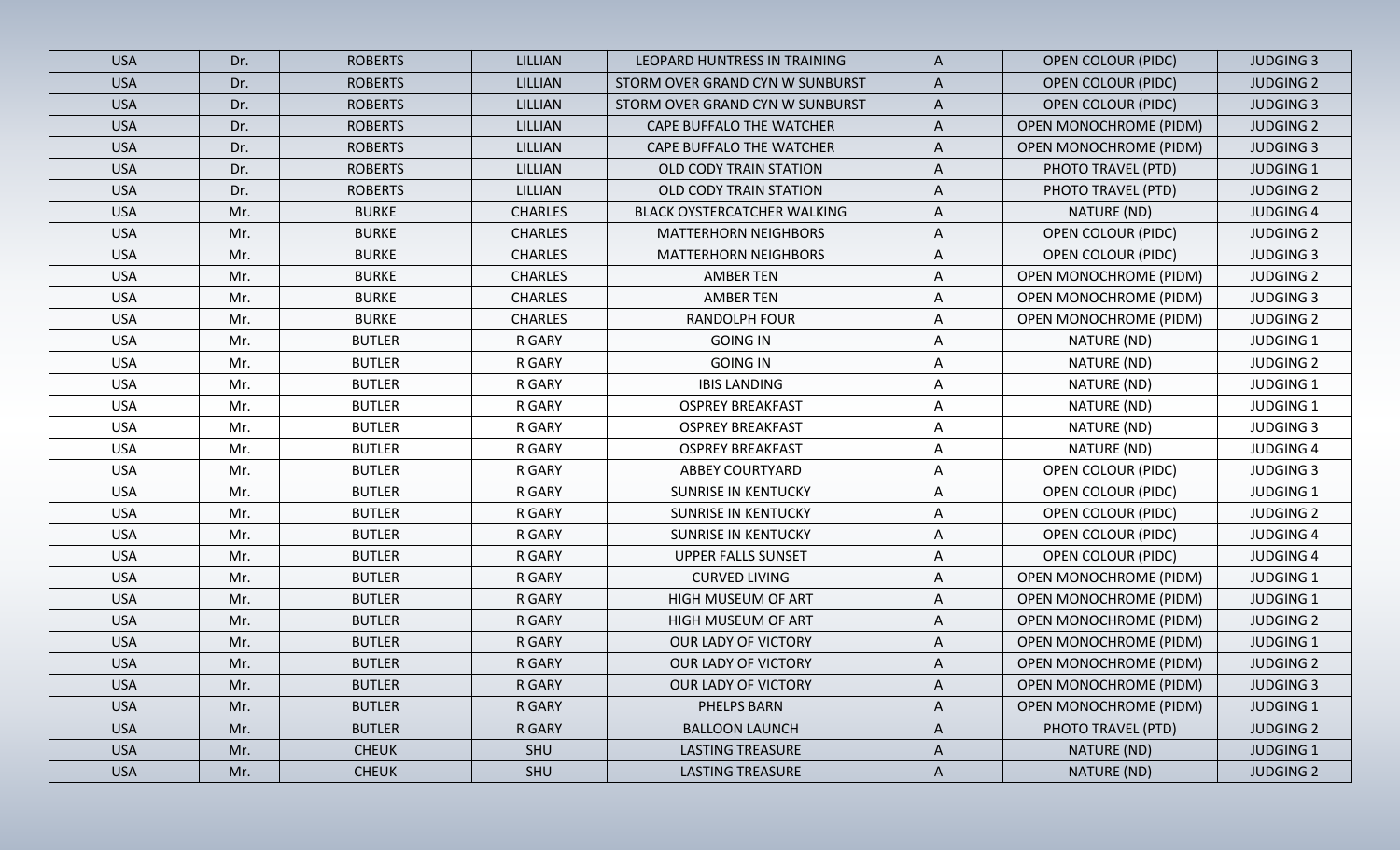| <b>USA</b> | Mr. | <b>CHEUK</b> | SHU        | <b>SUPREMACY STRUGGLE</b>    | A             | NATURE (ND)                   | <b>JUDGING 1</b> |
|------------|-----|--------------|------------|------------------------------|---------------|-------------------------------|------------------|
| <b>USA</b> | Mr. | <b>CHEUK</b> | SHU        | <b>BARS NCAA BATON ROUGE</b> | A             | <b>OPEN COLOUR (PIDC)</b>     | <b>JUDGING 1</b> |
| <b>USA</b> | Mr. | <b>CHEUK</b> | SHU        | <b>BARS NCAA BATON ROUGE</b> | A             | <b>OPEN COLOUR (PIDC)</b>     | <b>JUDGING 2</b> |
| <b>USA</b> | Mr. | <b>CHEUK</b> | SHU        | <b>BARS NCAA BATON ROUGE</b> | A             | OPEN COLOUR (PIDC)            | <b>JUDGING 3</b> |
| <b>USA</b> | Mr. | <b>CHEUK</b> | SHU        | EDNEY VS FL 2019             | A             | <b>OPEN COLOUR (PIDC)</b>     | <b>JUDGING 2</b> |
| <b>USA</b> | Mr. | <b>CHEUK</b> | SHU        | EDNEY VS FL 2019             | A             | OPEN COLOUR (PIDC)            | <b>JUDGING 3</b> |
| <b>USA</b> | Mr. | <b>CHEUK</b> | SHU        | <b>HOME WITH A BARN</b>      | A             | <b>OPEN COLOUR (PIDC)</b>     | <b>JUDGING 1</b> |
| <b>USA</b> | Mr. | <b>CHEUK</b> | SHU        | HOME WITH A BARN             | A             | <b>OPEN COLOUR (PIDC)</b>     | <b>JUDGING 2</b> |
| <b>USA</b> | Mr. | <b>CHEUK</b> | SHU        | LSU VS BAMA BAR 2020         | A             | <b>OPEN COLOUR (PIDC)</b>     | <b>JUDGING 1</b> |
| <b>USA</b> | Mr. | <b>CHEUK</b> | SHU        | LSU VS BAMA BAR 2020         | A             | <b>OPEN COLOUR (PIDC)</b>     | <b>JUDGING 2</b> |
| <b>USA</b> | Mr. | <b>CHEUK</b> | SHU        | LSU VS BAMA BAR 2020         | A             | OPEN COLOUR (PIDC)            | <b>JUDGING 4</b> |
| <b>USA</b> | Mr. | <b>CHEUK</b> | SHU        | <b>BARS AERIAL</b>           | Α             | <b>OPEN MONOCHROME (PIDM)</b> | <b>JUDGING 1</b> |
| <b>USA</b> | Mr. | <b>CHEUK</b> | SHU        | <b>BARS AERIAL</b>           | Α             | <b>OPEN MONOCHROME (PIDM)</b> | <b>JUDGING 3</b> |
| <b>USA</b> | Mr. | <b>CHEUK</b> | SHU        | DEAN 2021 GYM 101 BEAM       | A             | <b>OPEN MONOCHROME (PIDM)</b> | <b>JUDGING 1</b> |
| <b>USA</b> | Mr. | <b>CHEUK</b> | SHU        | DEAN 2021 GYM 101 BEAM       | A             | <b>OPEN MONOCHROME (PIDM)</b> | <b>JUDGING 2</b> |
| <b>USA</b> | Mr. | <b>CHEUK</b> | SHU        | DEAN 2021 GYM 101 BEAM       | A             | <b>OPEN MONOCHROME (PIDM)</b> | <b>JUDGING 3</b> |
| <b>USA</b> | Mr. | <b>CHEUK</b> | SHU        | DEAN 2021 GYM 101 BEAM       | Α             | <b>OPEN MONOCHROME (PIDM)</b> | <b>JUDGING 4</b> |
| <b>USA</b> | Mr. | <b>DUONG</b> | <b>BAN</b> | <b>MONO LAKE</b>             | Α             | NATURE (ND)                   | <b>JUDGING 2</b> |
| <b>USA</b> | Mr. | <b>DUONG</b> | <b>BAN</b> | <b>MONO LAKE</b>             | A             | NATURE (ND)                   | <b>JUDGING 3</b> |
| <b>USA</b> | Mr. | <b>DUONG</b> | <b>BAN</b> | <b>MOON LAKE</b>             | Α             | NATURE (ND)                   | <b>JUDGING 2</b> |
| <b>USA</b> | Mr. | <b>DUONG</b> | <b>BAN</b> | <b>MOON LAKE</b>             | Α             | NATURE (ND)                   | <b>JUDGING 3</b> |
| <b>USA</b> | Mr. | <b>DUONG</b> | <b>BAN</b> | NORTH LAKE SUNSET            | A             | NATURE (ND)                   | <b>JUDGING 3</b> |
| <b>USA</b> | Mr. | <b>DUONG</b> | <b>BAN</b> | <b>PURPLE TUFA</b>           | Α             | NATURE (ND)                   | <b>JUDGING 1</b> |
| <b>USA</b> | Mr. | <b>DUONG</b> | <b>BAN</b> | <b>PURPLE TUFA</b>           | A             | NATURE (ND)                   | <b>JUDGING 2</b> |
| <b>USA</b> | Mr. | <b>DUONG</b> | <b>BAN</b> | <b>PURPLE TUFA</b>           | A             | NATURE (ND)                   | <b>JUDGING 3</b> |
| <b>USA</b> | Mr. | <b>DUONG</b> | <b>BAN</b> | <b>CONVICT LAKE PREDAWN</b>  | A             | <b>OPEN COLOUR (PIDC)</b>     | <b>JUDGING 2</b> |
| <b>USA</b> | Mr. | <b>DUONG</b> | <b>BAN</b> | <b>CONVICT LAKE PREDAWN</b>  | A             | <b>OPEN COLOUR (PIDC)</b>     | <b>JUDGING 3</b> |
| <b>USA</b> | Mr. | <b>DUONG</b> | <b>BAN</b> | <b>CRESCENT LAKE</b>         | A             | <b>OPEN COLOUR (PIDC)</b>     | <b>JUDGING 2</b> |
| <b>USA</b> | Mr. | <b>DUONG</b> | <b>BAN</b> | <b>CRESCENT LAKE</b>         | A             | <b>OPEN COLOUR (PIDC)</b>     | <b>JUDGING 3</b> |
| <b>USA</b> | Mr. | <b>DUONG</b> | <b>BAN</b> | <b>CHIMNEY</b>               | A             | <b>OPEN MONOCHROME (PIDM)</b> | <b>JUDGING 3</b> |
| <b>USA</b> | Mr. | <b>DUONG</b> | <b>BAN</b> | <b>MACHU PICCHU RUINS</b>    | $\mathsf{A}$  | PHOTO TRAVEL (PTD)            | <b>JUDGING 4</b> |
| <b>USA</b> | Mr. | <b>DUONG</b> | <b>BAN</b> | <b>TUFA SUNRISE</b>          | Passion Medal | PHOTO TRAVEL (PTD)            | <b>JUDGING 1</b> |
| <b>USA</b> | Mr. | <b>DUONG</b> | <b>BAN</b> | <b>TUFA SUNRISE</b>          | $\mathsf{A}$  | PHOTO TRAVEL (PTD)            | <b>JUDGING 2</b> |
| <b>USA</b> | Mr. | <b>DUONG</b> | <b>BAN</b> | <b>TUFA SUNRISE</b>          | $\mathsf{A}$  | PHOTO TRAVEL (PTD)            | <b>JUDGING 3</b> |
|            |     |              |            |                              |               |                               |                  |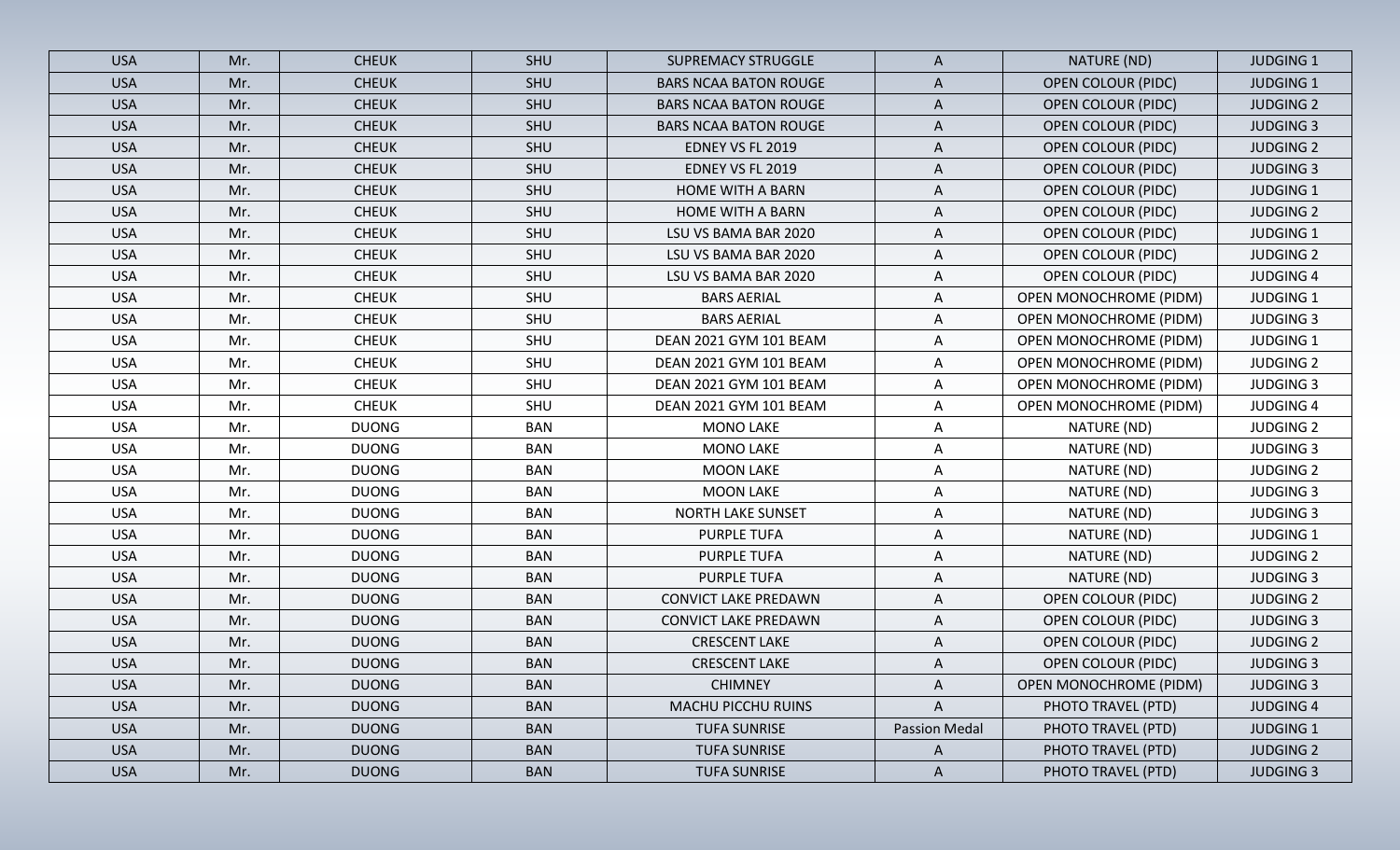| <b>USA</b> | Mr. | <b>DUONG</b> | <b>BAN</b> | <b>TUFA SUNRISE</b>                  | A            | PHOTO TRAVEL (PTD)            | <b>JUDGING 4</b> |
|------------|-----|--------------|------------|--------------------------------------|--------------|-------------------------------|------------------|
| <b>USA</b> | Mr. | <b>FAN</b>   | <b>JIN</b> | HEADLESS FISH ON SINGLE TALON        | A            | NATURE (ND)                   | <b>JUDGING 2</b> |
| <b>USA</b> | Mr. | <b>FAN</b>   | <b>JIN</b> | HEADLESS FISH ON SINGLE TALON        | A            | NATURE (ND)                   | <b>JUDGING 3</b> |
| <b>USA</b> | Mr. | <b>FAN</b>   | <b>JIN</b> | <b>HEADLESS FISH ON SINGLE TALON</b> | A            | NATURE (ND)                   | <b>JUDGING 4</b> |
| <b>USA</b> | Mr. | <b>FAN</b>   | <b>JIN</b> | LEFT THE SURFACE                     | A            | NATURE (ND)                   | <b>JUDGING 2</b> |
| <b>USA</b> | Mr. | <b>FAN</b>   | <b>JIN</b> | LEFT THE SURFACE                     | A            | NATURE (ND)                   | <b>JUDGING 3</b> |
| <b>USA</b> | Mr. | <b>FAN</b>   | <b>JIN</b> | <b>NOSE DOWN SNOWY</b>               | A            | NATURE (ND)                   | <b>JUDGING 2</b> |
| <b>USA</b> | Mr. | <b>FAN</b>   | <b>JIN</b> | <b>SHARP TALONS</b>                  | A            | NATURE (ND)                   | <b>JUDGING 1</b> |
| <b>USA</b> | Mr. | <b>FAN</b>   | <b>JIN</b> | <b>SHARP TALONS</b>                  | A            | NATURE (ND)                   | <b>JUDGING 2</b> |
| <b>USA</b> | Mr. | <b>FAN</b>   | <b>JIN</b> | <b>SHARP TALONS</b>                  | A            | NATURE (ND)                   | <b>JUDGING 3</b> |
| <b>USA</b> | Mr. | <b>FAN</b>   | JIN        | <b>FOLIAGE AND EAGLES</b>            | A            | <b>OPEN COLOUR (PIDC)</b>     | <b>JUDGING 3</b> |
| <b>USA</b> | Mr. | <b>FAN</b>   | <b>JIN</b> | LANDING ON DUNE                      | A            | <b>OPEN COLOUR (PIDC)</b>     | <b>JUDGING 1</b> |
| <b>USA</b> | Mr. | FAN          | <b>JIN</b> | <b>LANDING ON DUNE</b>               | Α            | <b>OPEN COLOUR (PIDC)</b>     | <b>JUDGING 2</b> |
| <b>USA</b> | Mr. | <b>FAN</b>   | <b>JIN</b> | <b>LANDING ON DUNE</b>               | A            | <b>OPEN COLOUR (PIDC)</b>     | <b>JUDGING 3</b> |
| <b>USA</b> | Mr. | <b>FAN</b>   | <b>JIN</b> | SHORT EARED OWL IN THE WINTER        | A            | <b>OPEN COLOUR (PIDC)</b>     | <b>JUDGING 1</b> |
| <b>USA</b> | Mr. | FAN          | <b>JIN</b> | SHORT EARED OWL IN THE WINTER        | Α            | <b>OPEN COLOUR (PIDC)</b>     | <b>JUDGING 3</b> |
| <b>USA</b> | Mr. | FAN          | <b>JIN</b> | <b>SUNRISE TAKING OFF</b>            | Α            | <b>OPEN COLOUR (PIDC)</b>     | <b>JUDGING 2</b> |
| <b>USA</b> | Mr. | FAN          | <b>JIN</b> | <b>SUNRISE TAKING OFF</b>            | Jury Choice  | OPEN COLOUR (PIDC)            | <b>JUDGING 3</b> |
| <b>USA</b> | Mr. | <b>FAN</b>   | JIN        | <b>SUNRISE TAKING OFF</b>            | A            | <b>OPEN COLOUR (PIDC)</b>     | <b>JUDGING 4</b> |
| <b>USA</b> | Mr. | <b>FAN</b>   | <b>JIN</b> | <b>BOTTOM</b>                        | Α            | <b>OPEN MONOCHROME (PIDM)</b> | <b>JUDGING 4</b> |
| <b>USA</b> | Mr. | <b>FAN</b>   | JIN        | <b>DOUBLE WAVE</b>                   | A            | <b>OPEN MONOCHROME (PIDM)</b> | <b>JUDGING 2</b> |
| <b>USA</b> | Mr. | <b>FAN</b>   | <b>JIN</b> | <b>DOUBLE WAVE</b>                   | A            | <b>OPEN MONOCHROME (PIDM)</b> | <b>JUDGING 3</b> |
| <b>USA</b> | Mr. | FAN          | JIN        | <b>OVER THE WATER</b>                | A            | <b>OPEN MONOCHROME (PIDM)</b> | <b>JUDGING 3</b> |
| <b>USA</b> | Mr. | <b>FAN</b>   | <b>JIN</b> | SNOWY FLOATING IN AIR                | A            | OPEN MONOCHROME (PIDM)        | <b>JUDGING 1</b> |
| <b>USA</b> | Mr. | <b>FAN</b>   | <b>JIN</b> | SNOWY FLOATING IN AIR                | A            | <b>OPEN MONOCHROME (PIDM)</b> | <b>JUDGING 3</b> |
| <b>USA</b> | Mr. | <b>FAN</b>   | <b>JIN</b> | AMSTERDAM CANAL TOUR                 | A            | PHOTO TRAVEL (PTD)            | <b>JUDGING 1</b> |
| <b>USA</b> | Mr. | <b>FAN</b>   | <b>JIN</b> | AMSTERDAM CANAL TOUR                 | A            | PHOTO TRAVEL (PTD)            | <b>JUDGING 2</b> |
| <b>USA</b> | Mr. | <b>FAN</b>   | <b>JIN</b> | AMSTERDAM CANAL TOUR                 | A            | PHOTO TRAVEL (PTD)            | <b>JUDGING 4</b> |
| <b>USA</b> | Mr. | <b>FAN</b>   | <b>JIN</b> | <b>CROSS DANUBE</b>                  | A            | PHOTO TRAVEL (PTD)            | <b>JUDGING 1</b> |
| <b>USA</b> | Mr. | <b>FAN</b>   | <b>JIN</b> | NIGHT BIRD NEST                      | $\mathsf{A}$ | PHOTO TRAVEL (PTD)            | <b>JUDGING 1</b> |
| <b>USA</b> | Mr. | <b>FAN</b>   | <b>JIN</b> | NIGHT BIRD NEST                      | A            | PHOTO TRAVEL (PTD)            | <b>JUDGING 3</b> |
| <b>USA</b> | Mr. | <b>FAN</b>   | <b>JIN</b> | NIGHT BIRD NEST                      | $\mathsf{A}$ | PHOTO TRAVEL (PTD)            | <b>JUDGING 4</b> |
| <b>USA</b> | Mr. | <b>FAN</b>   | <b>JIN</b> | STRINGS OF BROOKLYN BRIDGE           | $\mathsf{A}$ | PHOTO TRAVEL (PTD)            | <b>JUDGING 1</b> |
| <b>USA</b> | Mr. | <b>FAN</b>   | <b>JIN</b> | STRINGS OF BROOKLYN BRIDGE           | $\mathsf{A}$ | PHOTO TRAVEL (PTD)            | <b>JUDGING 2</b> |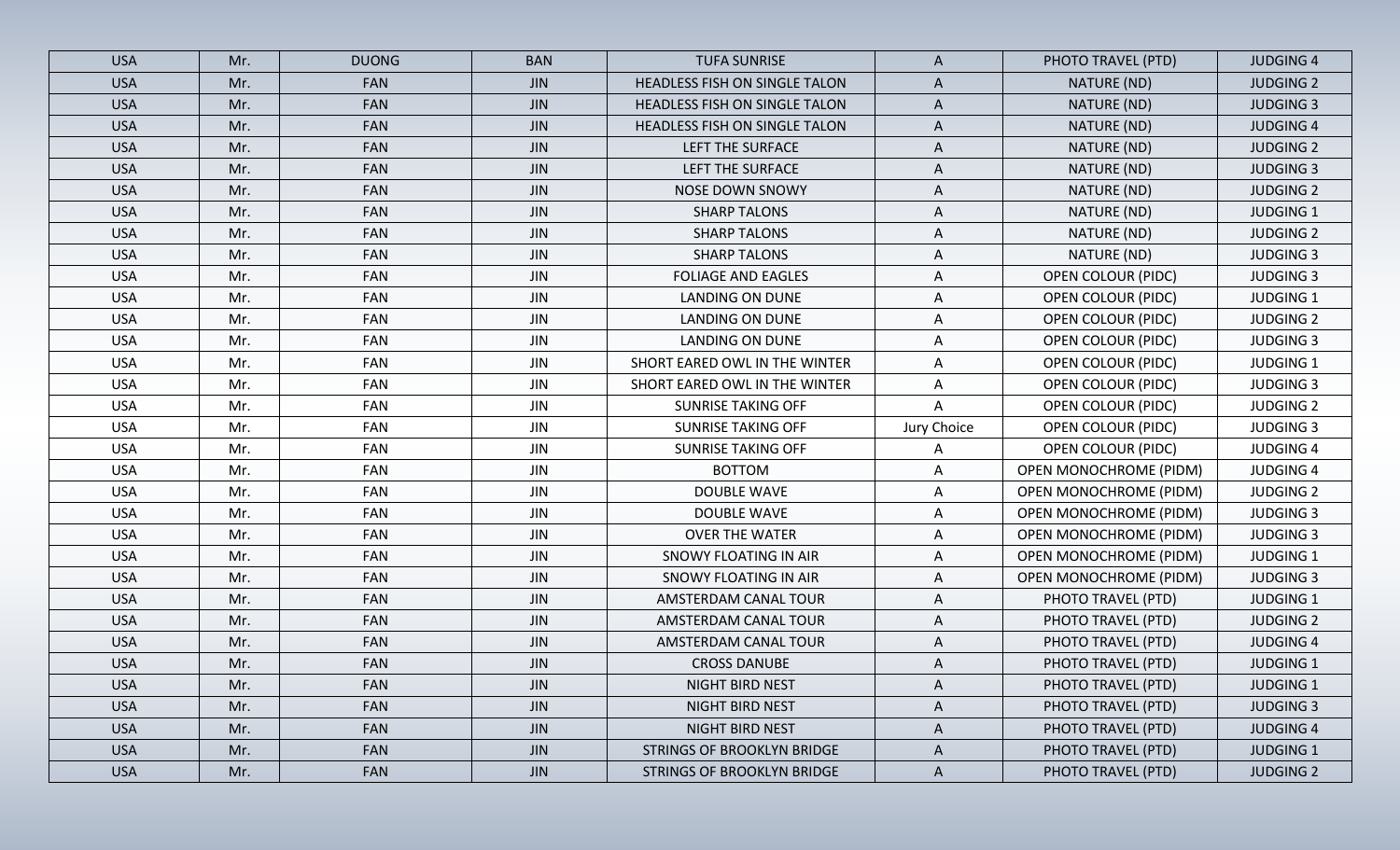| <b>USA</b> | Mr. | <b>FAN</b>    | <b>JIN</b>    | STRINGS OF BROOKLYN BRIDGE       | $\mathsf{A}$            | PHOTO TRAVEL (PTD)            | <b>JUDGING 3</b> |
|------------|-----|---------------|---------------|----------------------------------|-------------------------|-------------------------------|------------------|
| <b>USA</b> | Mr. | <b>FIELDS</b> | <b>ROBERT</b> | <b>JUST PASSING THRU</b>         | $\mathsf{A}$            | NATURE (ND)                   | <b>JUDGING 1</b> |
| <b>USA</b> | Mr. | <b>FIELDS</b> | <b>ROBERT</b> | <b>JUST PASSING THRU</b>         | $\mathsf{A}$            | NATURE (ND)                   | <b>JUDGING 2</b> |
| <b>USA</b> | Mr. | <b>FIELDS</b> | <b>ROBERT</b> | <b>JUST PASSING THRU</b>         | A                       | NATURE (ND)                   | <b>JUDGING 3</b> |
| <b>USA</b> | Mr. | <b>FIELDS</b> | <b>ROBERT</b> | <b>BROKEN CONNECTION 2</b>       | $\mathsf{A}$            | <b>OPEN COLOUR (PIDC)</b>     | <b>JUDGING 1</b> |
| <b>USA</b> | Mr. | <b>FIELDS</b> | <b>ROBERT</b> | V22 OSPREY 2                     | A                       | <b>OPEN COLOUR (PIDC)</b>     | <b>JUDGING 1</b> |
| <b>USA</b> | Mr. | <b>FIELDS</b> | <b>ROBERT</b> | V22 OSPREY 2                     | A                       | <b>OPEN COLOUR (PIDC)</b>     | <b>JUDGING 2</b> |
| <b>USA</b> | Mr. | <b>FIELDS</b> | <b>ROBERT</b> | <b>ARTFUL ARCHITECTURE</b>       | A                       | <b>OPEN MONOCHROME (PIDM)</b> | <b>JUDGING 2</b> |
| <b>USA</b> | Mr. | <b>FIELDS</b> | <b>ROBERT</b> | LONG BEACH FROM THE QUEEN MARY   | $\mathsf{A}$            | PHOTO TRAVEL (PTD)            | <b>JUDGING 1</b> |
| <b>USA</b> | Mr. | <b>FIELDS</b> | <b>ROBERT</b> | LONG BEACH FROM THE QUEEN MARY   | $\mathsf{A}$            | PHOTO TRAVEL (PTD)            | <b>JUDGING 2</b> |
| <b>USA</b> | Mr. | <b>FIELDS</b> | <b>ROBERT</b> | LONG BEACH FROM THE QUEEN MARY   | $\mathsf{A}$            | PHOTO TRAVEL (PTD)            | <b>JUDGING 3</b> |
| <b>USA</b> | Mr. | HA            | <b>CHINH</b>  | 1N7A2757 C1                      | $\mathsf{A}$            | <b>OPEN MONOCHROME (PIDM)</b> | <b>JUDGING 1</b> |
| <b>USA</b> | Mr. | HA            | <b>CHINH</b>  | 1N7A2757 C1                      | A                       | OPEN MONOCHROME (PIDM)        | <b>JUDGING 4</b> |
| <b>USA</b> | Mr. | HA            | <b>CHINH</b>  | 2_DO YOU HAVE A GOOD CATCH TODAY | $\mathsf{A}$            | <b>OPEN MONOCHROME (PIDM)</b> | <b>JUDGING 3</b> |
| <b>USA</b> | Mr. | HA            | <b>CHINH</b>  | ON THE RIVER FOGGY DAY C         | A                       | <b>OPEN MONOCHROME (PIDM)</b> | <b>JUDGING 2</b> |
| <b>USA</b> | Mr. | HA            | <b>CHINH</b>  | ON THE RIVER FOGGY DAY C         | Certificate of<br>Merit | <b>OPEN MONOCHROME (PIDM)</b> | <b>JUDGING 3</b> |
| <b>USA</b> | Mr. | HA            | <b>CHINH</b>  | ON THE RIVER FOGGY DAY C         | A                       | <b>OPEN MONOCHROME (PIDM)</b> | <b>JUDGING 4</b> |
| <b>USA</b> | Mr. | JAMES         | LEONARD       | FLAME-COLORED TANAGER COSTA RICA | $\mathsf{A}$            | NATURE (ND)                   | <b>JUDGING 2</b> |
| <b>USA</b> | Mr. | JAMES         | LEONARD       | FLAME-COLORED TANAGER COSTA RICA | $\mathsf{A}$            | NATURE (ND)                   | <b>JUDGING 3</b> |
| <b>USA</b> | Mr. | JAMES         | LEONARD       | <b>GREAT EGRET COSTA RICA</b>    | A                       | NATURE (ND)                   | <b>JUDGING 1</b> |
| <b>USA</b> | Mr. | JAMES         | LEONARD       | <b>GREAT EGRET COSTA RICA</b>    | $\mathsf{A}$            | NATURE (ND)                   | <b>JUDGING 2</b> |
| <b>USA</b> | Mr. | <b>LEE</b>    | <b>WALLY</b>  | <b>CLEANING THE MUD OFF</b>      | A                       | NATURE (ND)                   | <b>JUDGING 2</b> |
| <b>USA</b> | Mr. | <b>LEE</b>    | <b>WALLY</b>  | CLEANING THE MUD OFF             | $\mathsf{A}$            | NATURE (ND)                   | <b>JUDGING 3</b> |
| <b>USA</b> | Mr. | <b>LEE</b>    | WALLY         | <b>CLEANING THE MUD OFF</b>      | A                       | NATURE (ND)                   | <b>JUDGING 4</b> |
| <b>USA</b> | Mr. | <b>LEE</b>    | <b>WALLY</b>  | FLY ON DEWY GRASS BLADE          | $\mathsf{A}$            | NATURE (ND)                   | <b>JUDGING 1</b> |
| <b>USA</b> | Mr. | <b>LEE</b>    | <b>WALLY</b>  | FLY ON DEWY GRASS BLADE          | A                       | NATURE (ND)                   | <b>JUDGING 3</b> |
| <b>USA</b> | Mr. | <b>LEE</b>    | <b>WALLY</b>  | PUMPS AND SUITCASES              | A                       | <b>OPEN COLOUR (PIDC)</b>     | <b>JUDGING 3</b> |
| <b>USA</b> | Mr. | <b>LEE</b>    | <b>WALLY</b>  | <b>CONTEMPLATION</b>             | A                       | <b>OPEN MONOCHROME (PIDM)</b> | <b>JUDGING 1</b> |
| <b>USA</b> | Mr. | <b>LEE</b>    | WALLY         | HOMESTEAD IN DISREPAIR           | $\mathsf{A}$            | PHOTO TRAVEL (PTD)            | <b>JUDGING 1</b> |
| <b>USA</b> | Mr. | <b>LEE</b>    | <b>WALLY</b>  | SEDONA ARIZONA CHURCH            | A                       | PHOTO TRAVEL (PTD)            | <b>JUDGING 1</b> |
| <b>USA</b> | Mr. | <b>LEE</b>    | WALLY         | SEDONA ARIZONA CHURCH            | $\mathsf{A}$            | PHOTO TRAVEL (PTD)            | <b>JUDGING 2</b> |
| <b>USA</b> | Mr. | <b>LEE</b>    | WALLY         | SEDONA ARIZONA CHURCH            | A                       | PHOTO TRAVEL (PTD)            | <b>JUDGING 3</b> |
| <b>USA</b> | Mr. | <b>LEE</b>    | <b>WALLY</b>  | THE LINE                         | $\mathsf{A}$            | PHOTO TRAVEL (PTD)            | <b>JUDGING 1</b> |
| <b>USA</b> | Mr. | <b>LEE</b>    | <b>WALLY</b>  | THE LINE                         | $\mathsf{A}$            | PHOTO TRAVEL (PTD)            | <b>JUDGING 2</b> |
|            |     |               |               |                                  |                         |                               |                  |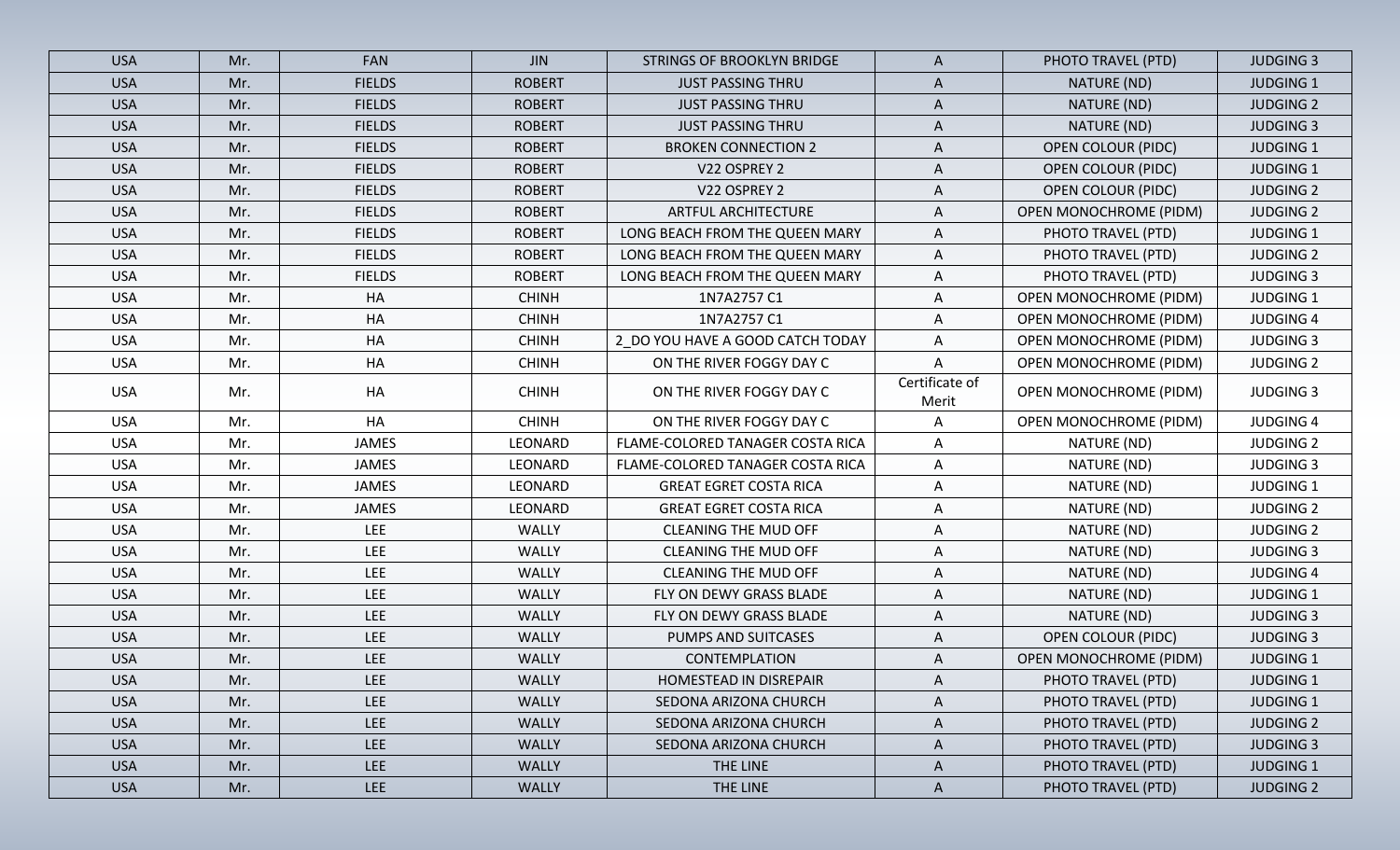| <b>USA</b> | Mr. | <b>LEE</b>       | <b>WALLY</b>     | THE LINE                        | A           | PHOTO TRAVEL (PTD)            | <b>JUDGING 3</b> |
|------------|-----|------------------|------------------|---------------------------------|-------------|-------------------------------|------------------|
| <b>USA</b> | Mr. | <b>LEE</b>       | <b>WALLY</b>     | THE LINE                        | A           | PHOTO TRAVEL (PTD)            | <b>JUDGING 4</b> |
| <b>USA</b> | Mr. | <b>NGO</b>       | HAI              | DO NOT STEAL MY FOOD            | A           | NATURE (ND)                   | <b>JUDGING 2</b> |
| <b>USA</b> | Mr. | <b>NGO</b>       | HAI              | DO NOT STEAL MY FOOD            | A           | NATURE (ND)                   | <b>JUDGING 4</b> |
| <b>USA</b> | Mr. | <b>NGO</b>       | HAI              | I AM WAITING FOR BOTH YOU       | A           | NATURE (ND)                   | <b>JUDGING 1</b> |
| <b>USA</b> | Mr. | <b>NGO</b>       | HAI              | I AM WAITING FOR BOTH YOU       | A           | NATURE (ND)                   | <b>JUDGING 2</b> |
| <b>USA</b> | Mr. | <b>NGO</b>       | HAI              | I AM WAITING FOR BOTH YOU       | A           | NATURE (ND)                   | <b>JUDGING 3</b> |
| <b>USA</b> | Mr. | <b>NGO</b>       | HAI              | I AM WAITING FOR BOTH YOU       | A           | NATURE (ND)                   | <b>JUDGING 4</b> |
| <b>USA</b> | Mr. | <b>NGO</b>       | HAI              | MOMMY I AM HUNGRY CAN I EAT TOO | A           | NATURE (ND)                   | <b>JUDGING 2</b> |
| <b>USA</b> | Mr. | <b>NGO</b>       | HAI              | MOMMY I AM HUNGRY CAN I EAT TOO | Jury Choice | NATURE (ND)                   | <b>JUDGING 3</b> |
| <b>USA</b> | Mr. | <b>NGO</b>       | HAI              | MOMMY I AM HUNGRY CAN I EAT TOO | Jury Choice | NATURE (ND)                   | <b>JUDGING 4</b> |
| <b>USA</b> | Mr. | <b>NGO</b>       | HAI              | OSPREY WINGSPAN AND ACTION      | A           | NATURE (ND)                   | <b>JUDGING 4</b> |
| <b>USA</b> | Mr. | <b>NGO</b>       | HAI              | MOM I LOVE YOU                  | Α           | <b>OPEN COLOUR (PIDC)</b>     | <b>JUDGING 2</b> |
| <b>USA</b> | Mr. | <b>NGO</b>       | HAI              | MOM I LOVE YOU                  | A           | <b>OPEN COLOUR (PIDC)</b>     | <b>JUDGING 3</b> |
| <b>USA</b> | Mr. | <b>NGO</b>       | HAI              | THE EYES OF CHICK KILLER        | A           | <b>OPEN COLOUR (PIDC)</b>     | <b>JUDGING 2</b> |
| <b>USA</b> | Mr. | <b>NGO</b>       | HAI              | THE EYES OF CHICK KILLER        | A           | <b>OPEN COLOUR (PIDC)</b>     | <b>JUDGING 3</b> |
| <b>USA</b> | Mr. | <b>NGO</b>       | HAI              | THE EYES OF THE KILLER          | A           | OPEN COLOUR (PIDC)            | <b>JUDGING 1</b> |
| <b>USA</b> | Mr. | <b>NGO</b>       | HAI              | THE EYES OF THE KILLER          | Α           | <b>OPEN COLOUR (PIDC)</b>     | <b>JUDGING 2</b> |
| <b>USA</b> | Mr. | <b>NGO</b>       | HAI              | WE NEVER GET ALONG              | A           | <b>OPEN COLOUR (PIDC)</b>     | <b>JUDGING 2</b> |
| <b>USA</b> | Mr. | <b>NGO</b>       | HAI              | <b>GREAT EGRET LANDING_BW</b>   | Α           | <b>OPEN MONOCHROME (PIDM)</b> | <b>JUDGING 1</b> |
| <b>USA</b> | Mr. | <b>NGO</b>       | HAI              | <b>GREAT EGRET LANDING_BW</b>   | A           | OPEN MONOCHROME (PIDM)        | <b>JUDGING 2</b> |
| <b>USA</b> | Mr. | <b>NGO</b>       | HAI              | <b>GREAT EGRET LANDING_BW</b>   | A           | OPEN MONOCHROME (PIDM)        | <b>JUDGING 3</b> |
| <b>USA</b> | Mr. | <b>NGO</b>       | HAI              | <b>OSPREY CATCH FISH_BW</b>     | Α           | <b>OPEN MONOCHROME (PIDM)</b> | <b>JUDGING 2</b> |
| <b>USA</b> | Mr. | <b>POTTS</b>     | GARY             | <b>CINE AND STILLS</b>          | A           | <b>OPEN COLOUR (PIDC)</b>     | <b>JUDGING 1</b> |
| <b>USA</b> | Mr. | <b>POTTS</b>     | GARY             | <b>CINE AND STILLS</b>          | A           | <b>OPEN COLOUR (PIDC)</b>     | <b>JUDGING 4</b> |
| <b>USA</b> | Mr. | <b>POTTS</b>     | <b>GARY</b>      | <b>LYDIA 2983</b>               | A           | <b>OPEN COLOUR (PIDC)</b>     | <b>JUDGING 1</b> |
| <b>USA</b> | Mr. | <b>POTTS</b>     | <b>GARY</b>      | <b>LYDIA 2983</b>               | A           | <b>OPEN COLOUR (PIDC)</b>     | <b>JUDGING 3</b> |
| <b>USA</b> | Mr. | <b>POTTS</b>     | GARY             | <b>SPARRING PARTNER</b>         | A           | <b>OPEN MONOCHROME (PIDM)</b> | <b>JUDGING 1</b> |
| <b>USA</b> | Mr. | <b>RASPUTNIS</b> | <b>ALEXANDER</b> | CABLE CAR 18                    | A           | PHOTO TRAVEL (PTD)            | <b>JUDGING 1</b> |
| <b>USA</b> | Mr. | <b>RASPUTNIS</b> | ALEXANDER        | MONUMENT VALLEY                 | A           | PHOTO TRAVEL (PTD)            | <b>JUDGING 4</b> |
| <b>USA</b> | Mr. | <b>RASPUTNIS</b> | ALEXANDER        | STREETS OF PARIS 02             | A           | PHOTO TRAVEL (PTD)            | <b>JUDGING 1</b> |
| <b>USA</b> | Mr. | <b>RASPUTNIS</b> | ALEXANDER        | STREETS OF PARIS 02             | A           | PHOTO TRAVEL (PTD)            | <b>JUDGING 4</b> |
| <b>USA</b> | Mr. | <b>SCHNELZER</b> | <b>LISA</b>      | <b>BAT DANCE</b>                | A           | NATURE (ND)                   | <b>JUDGING 2</b> |
| <b>USA</b> | Mr. | SCHNELZER        | <b>LISA</b>      | <b>BAT DANCE</b>                | Jury Choice | NATURE (ND)                   | <b>JUDGING 3</b> |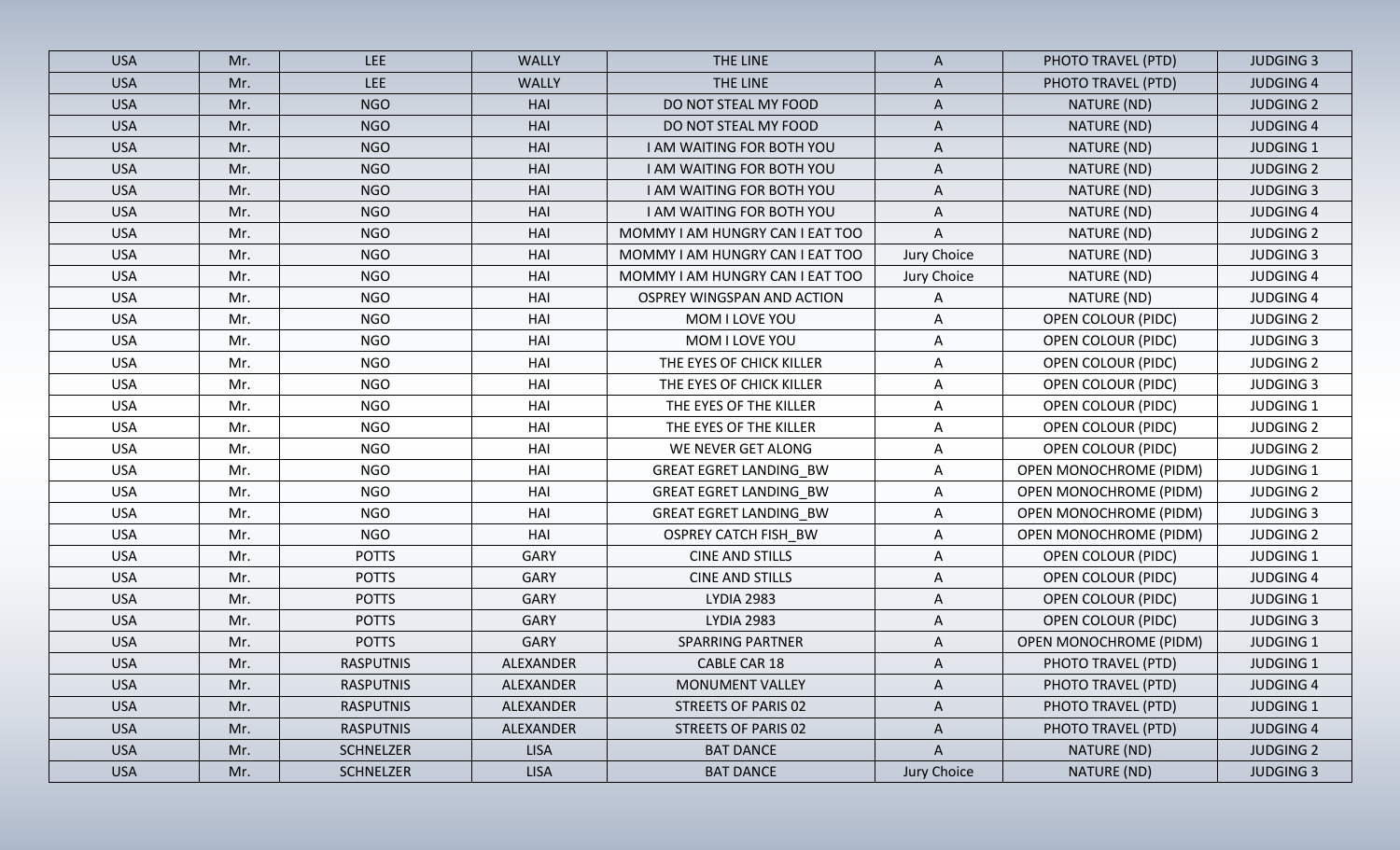| <b>USA</b> | Mr. | <b>SCHNELZER</b> | <b>LISA</b> | PREPARED TO STRIKE         | $\mathsf{A}$            | NATURE (ND)                   | <b>JUDGING 1</b> |
|------------|-----|------------------|-------------|----------------------------|-------------------------|-------------------------------|------------------|
| <b>USA</b> | Mr. | <b>SCHNELZER</b> | <b>LISA</b> | PREPARED TO STRIKE         | $\mathsf{A}$            | NATURE (ND)                   | <b>JUDGING 2</b> |
| <b>USA</b> | Mr. | <b>SCHNELZER</b> | <b>LISA</b> | PREPARED TO STRIKE         | A                       | NATURE (ND)                   | <b>JUDGING 3</b> |
| <b>USA</b> | Mr. | <b>SCHNELZER</b> | <b>LISA</b> | ROADRUNNER AT POND         | A                       | NATURE (ND)                   | <b>JUDGING 1</b> |
| <b>USA</b> | Mr. | <b>SCHNELZER</b> | <b>LISA</b> | ROADRUNNER AT POND         | $\mathsf{A}$            | NATURE (ND)                   | <b>JUDGING 2</b> |
| <b>USA</b> | Mr. | <b>SCHNELZER</b> | <b>LISA</b> | ROADRUNNER AT POND         | A                       | NATURE (ND)                   | <b>JUDGING 3</b> |
| <b>USA</b> | Mr. | <b>SCHNELZER</b> | <b>LISA</b> | <b>ROCK WAVE</b>           | Certificate of<br>Merit | NATURE (ND)                   | <b>JUDGING 1</b> |
| <b>USA</b> | Mr. | SCHNELZER        | <b>LISA</b> | <b>ROCK WAVE</b>           | A                       | NATURE (ND)                   | <b>JUDGING 2</b> |
| <b>USA</b> | Mr. | <b>SCHNELZER</b> | <b>LISA</b> | <b>ROCK WAVE</b>           | A                       | NATURE (ND)                   | <b>JUDGING 3</b> |
| <b>USA</b> | Mr. | SCHNELZER        | <b>LISA</b> | <b>ROCK WAVE</b>           | A                       | NATURE (ND)                   | <b>JUDGING 4</b> |
| <b>USA</b> | Mr. | SCHNELZER        | <b>LISA</b> | DARK HAIRED BEAUTY IN FUR  | A                       | <b>OPEN COLOUR (PIDC)</b>     | <b>JUDGING 1</b> |
| <b>USA</b> | Mr. | <b>SCHNELZER</b> | <b>LISA</b> | DARK HAIRED BEAUTY IN FUR  | A                       | <b>OPEN COLOUR (PIDC)</b>     | <b>JUDGING 2</b> |
| <b>USA</b> | Mr. | <b>SCHNELZER</b> | <b>LISA</b> | PALLID BAT REFLECTION      | A                       | <b>OPEN COLOUR (PIDC)</b>     | <b>JUDGING 1</b> |
| <b>USA</b> | Mr. | <b>SCHNELZER</b> | <b>LISA</b> | PALLID BAT REFLECTION      | A                       | <b>OPEN COLOUR (PIDC)</b>     | <b>JUDGING 2</b> |
| <b>USA</b> | Mr. | SCHNELZER        | <b>LISA</b> | PALLID BAT REFLECTION      | A                       | <b>OPEN COLOUR (PIDC)</b>     | <b>JUDGING 3</b> |
| <b>USA</b> | Mr. | <b>SCHNELZER</b> | <b>LISA</b> | <b>RED-EYED TREE FROG</b>  | A                       | <b>OPEN COLOUR (PIDC)</b>     | <b>JUDGING 1</b> |
| <b>USA</b> | Mr. | SCHNELZER        | <b>LISA</b> | <b>RED-EYED TREE FROG</b>  | A                       | <b>OPEN COLOUR (PIDC)</b>     | <b>JUDGING 3</b> |
| <b>USA</b> | Mr. | SCHNELZER        | <b>LISA</b> | <b>MISSION CONCEPCION</b>  | A                       | <b>OPEN MONOCHROME (PIDM)</b> | <b>JUDGING 2</b> |
| <b>USA</b> | Mr. | <b>SCHNELZER</b> | <b>LISA</b> | <b>MISSION CONCEPCION</b>  | Α                       | <b>OPEN MONOCHROME (PIDM)</b> | <b>JUDGING 3</b> |
| <b>USA</b> | Mr. | SCHNELZER        | <b>LISA</b> | NUDE EYE TATTOO            | Α                       | <b>OPEN MONOCHROME (PIDM)</b> | <b>JUDGING 4</b> |
| <b>USA</b> | Mr. | <b>SCHNELZER</b> | <b>LISA</b> | SNOWBOUND                  | A                       | <b>OPEN MONOCHROME (PIDM)</b> | <b>JUDGING 3</b> |
| <b>USA</b> | Mr. | SCHNELZER        | <b>LISA</b> | <b>WHITE TURBAN</b>        | A                       | <b>OPEN MONOCHROME (PIDM)</b> | <b>JUDGING 1</b> |
| <b>USA</b> | Mr. | <b>SCHNELZER</b> | <b>LISA</b> | <b>WHITE TURBAN</b>        | A                       | <b>OPEN MONOCHROME (PIDM)</b> | <b>JUDGING 2</b> |
| <b>USA</b> | Mr. | <b>SCHNELZER</b> | <b>LISA</b> | <b>DUSK AT HARP BRIDGE</b> | A                       | PHOTO TRAVEL (PTD)            | <b>JUDGING 1</b> |
| <b>USA</b> | Mr. | <b>SCHNELZER</b> | <b>LISA</b> | DUSK AT HARP BRIDGE        | A                       | PHOTO TRAVEL (PTD)            | <b>JUDGING 4</b> |
| <b>USA</b> | Mr. | <b>SCHNELZER</b> | <b>LISA</b> | HASSAN II MOSQUE           | A                       | PHOTO TRAVEL (PTD)            | <b>JUDGING 1</b> |
| <b>USA</b> | Mr. | <b>SCHNELZER</b> | <b>LISA</b> | HASSAN II MOSQUE           | A                       | PHOTO TRAVEL (PTD)            | <b>JUDGING 2</b> |
| <b>USA</b> | Mr. | SCHNELZER        | <b>LISA</b> | HASSAN II MOSQUE           | A                       | PHOTO TRAVEL (PTD)            | <b>JUDGING 3</b> |
| <b>USA</b> | Mr. | <b>SCHNELZER</b> | <b>LISA</b> | HASSAN II MOSQUE           | $\mathsf{A}$            | PHOTO TRAVEL (PTD)            | <b>JUDGING 4</b> |
| <b>USA</b> | Mr. | <b>SCHNELZER</b> | <b>LISA</b> | RESPLENDENT JAL MAHAL      | A                       | PHOTO TRAVEL (PTD)            | <b>JUDGING 1</b> |
| <b>USA</b> | Mr. | SCHNELZER        | <b>LISA</b> | RESPLENDENT JAL MAHAL      | $\mathsf{A}$            | PHOTO TRAVEL (PTD)            | <b>JUDGING 2</b> |
| <b>USA</b> | Mr. | <b>SCHNELZER</b> | <b>LISA</b> | RESPLENDENT JAL MAHAL      | A                       | PHOTO TRAVEL (PTD)            | <b>JUDGING 3</b> |
| <b>USA</b> | Mr. | <b>SCHNELZER</b> | <b>LISA</b> | RESPLENDENT JAL MAHAL      | $\mathsf{A}$            | PHOTO TRAVEL (PTD)            | <b>JUDGING 4</b> |
| <b>USA</b> | Mr. | SCHNELZER        | <b>LISA</b> | UTAH CAPITOL AT DUSK       | $\mathsf{A}$            | PHOTO TRAVEL (PTD)            | <b>JUDGING 3</b> |
|            |     |                  |             |                            |                         |                               |                  |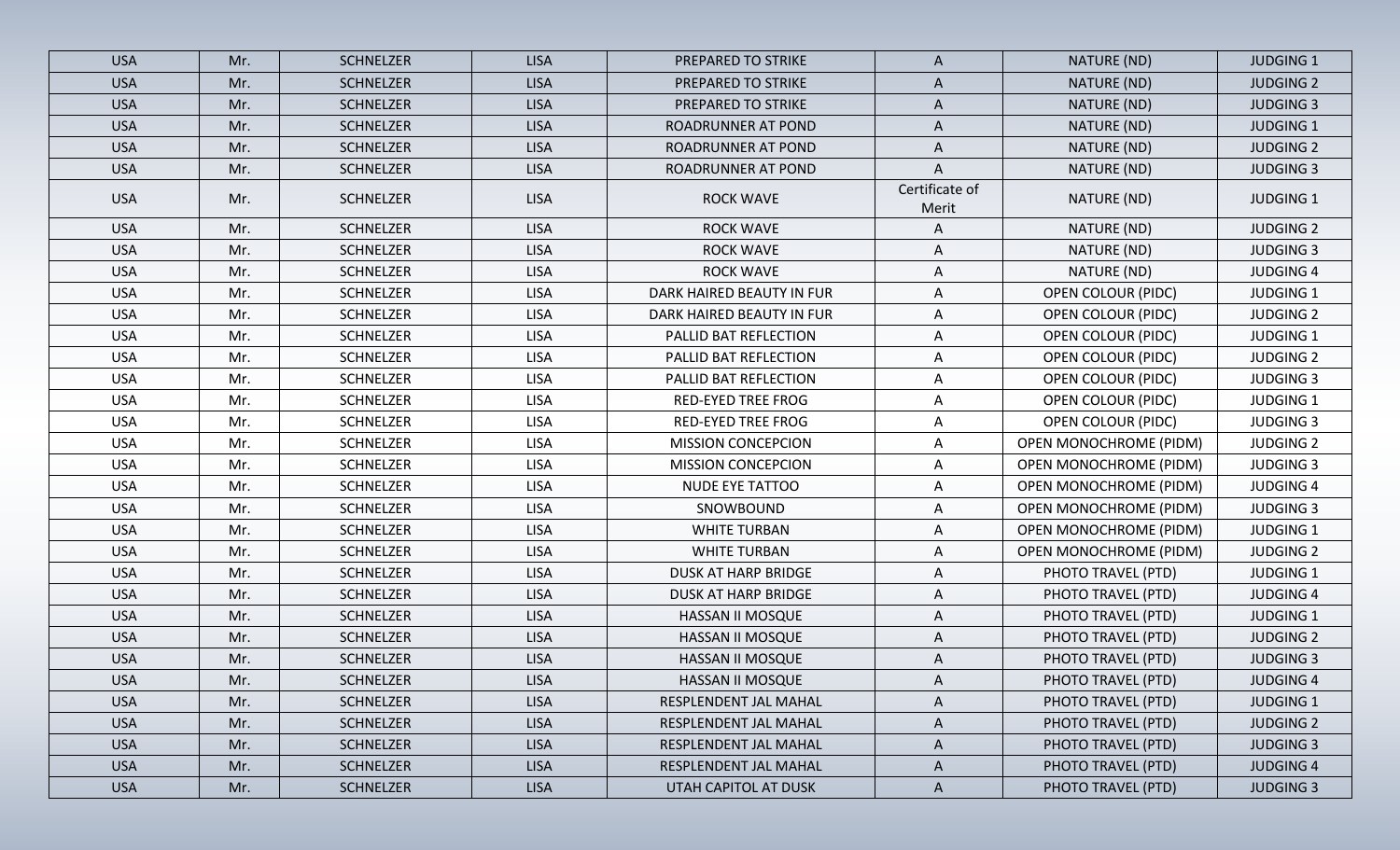| <b>USA</b> | Mr. | SOKOLSKY        | <b>OLEG</b>   | ELK IN THE SNOW           | A               | NATURE (ND)               | <b>JUDGING 1</b> |
|------------|-----|-----------------|---------------|---------------------------|-----------------|---------------------------|------------------|
| <b>USA</b> | Mr. | SOKOLSKY        | <b>OLEG</b>   | <b>GEORGE LAKE</b>        | $\mathsf{A}$    | NATURE (ND)               | <b>JUDGING 2</b> |
| <b>USA</b> | Mr. | SOKOLSKY        | <b>OLEG</b>   | PLAYFIGHTING BISON II     | A               | NATURE (ND)               | <b>JUDGING 1</b> |
| <b>USA</b> | Mr. | SOKOLSKY        | <b>OLEG</b>   | PLAYFIGHTING BISON II     | A               | NATURE (ND)               | <b>JUDGING 2</b> |
| <b>USA</b> | Mr. | <b>SOKOLSKY</b> | <b>OLEG</b>   | PLAYFIGHTING BISON II     | $\mathsf{A}$    | NATURE (ND)               | <b>JUDGING 3</b> |
| <b>USA</b> | Mr. | SOKOLSKY        | <b>OLEG</b>   | <b>ABANDONED GRID</b>     | A               | <b>OPEN COLOUR (PIDC)</b> | <b>JUDGING 1</b> |
| <b>USA</b> | Mr. | <b>SOKOLSKY</b> | OLEG          | <b>COLORFUL GLASS</b>     | A               | <b>OPEN COLOUR (PIDC)</b> | <b>JUDGING 1</b> |
| <b>USA</b> | Mr. | SOKOLSKY        | <b>OLEG</b>   | AMSTERDAM REFLECTIONS     | Jury Choice     | PHOTO TRAVEL (PTD)        | <b>JUDGING 1</b> |
| <b>USA</b> | Mr. | SOKOLSKY        | <b>OLEG</b>   | AMSTERDAM REFLECTIONS     | A               | PHOTO TRAVEL (PTD)        | <b>JUDGING 2</b> |
| <b>USA</b> | Mr. | SOKOLSKY        | OLEG          | AMSTERDAM REFLECTIONS     | A               | PHOTO TRAVEL (PTD)        | <b>JUDGING 3</b> |
| <b>USA</b> | Mr. | SOKOLSKY        | OLEG          | <b>BOAT WITH ICEBERGS</b> | A               | PHOTO TRAVEL (PTD)        | <b>JUDGING 4</b> |
| <b>USA</b> | Mr. | <b>SOKOLSKY</b> | <b>OLEG</b>   | TEMPLE OF DEBOD SUNSET    | A               | PHOTO TRAVEL (PTD)        | <b>JUDGING 2</b> |
| <b>USA</b> | Mr. | SOKOLSKY        | OLEG          | <b>VESSEL II</b>          | A               | PHOTO TRAVEL (PTD)        | <b>JUDGING 1</b> |
| <b>USA</b> | Mr. | SOKOLSKY        | OLEG          | <b>VESSEL II</b>          | A               | PHOTO TRAVEL (PTD)        | <b>JUDGING 2</b> |
| <b>USA</b> | Mr. | SOKOLSKY        | <b>OLEG</b>   | <b>VESSEL II</b>          | A               | PHOTO TRAVEL (PTD)        | <b>JUDGING 3</b> |
| <b>USA</b> | Mr. | SOKOLSKY        | OLEG          | <b>VESSEL II</b>          | A               | PHOTO TRAVEL (PTD)        | <b>JUDGING 4</b> |
| <b>USA</b> | Mr. | <b>TO</b>       | <b>NGOCAN</b> | <b>FOOD EXCHANGE 2</b>    | A               | NATURE (ND)               | <b>JUDGING 1</b> |
| <b>USA</b> | Mr. | <b>TO</b>       | <b>NGOCAN</b> | <b>FOOD EXCHANGE 2</b>    | A               | NATURE (ND)               | <b>JUDGING 2</b> |
| <b>USA</b> | Mr. | TO              | <b>NGOCAN</b> | <b>FOOD EXCHANGE 2</b>    | A               | NATURE (ND)               | <b>JUDGING 3</b> |
| <b>USA</b> | Mr. | <b>TO</b>       | <b>NGOCAN</b> | <b>FOOD EXCHANGE 2</b>    | Α               | NATURE (ND)               | <b>JUDGING 4</b> |
| <b>USA</b> | Mr. | <b>TO</b>       | <b>NGOCAN</b> | LABOR OF LOVE 5           | A               | NATURE (ND)               | <b>JUDGING 1</b> |
| <b>USA</b> | Mr. | <b>TO</b>       | <b>NGOCAN</b> | LABOR OF LOVE 5           | A               | NATURE (ND)               | <b>JUDGING 2</b> |
| <b>USA</b> | Mr. | <b>TO</b>       | <b>NGOCAN</b> | LABOR OF LOVE 5           | Jury Choice     | NATURE (ND)               | <b>JUDGING 3</b> |
| <b>USA</b> | Mr. | <b>TO</b>       | <b>NGOCAN</b> | LABOR OF LOVE 5           | Α               | NATURE (ND)               | <b>JUDGING 4</b> |
| <b>USA</b> | Mr. | <b>TO</b>       | <b>NGOCAN</b> | <b>PARENTING 5</b>        | Α               | NATURE (ND)               | <b>JUDGING 1</b> |
| <b>USA</b> | Mr. | <b>TO</b>       | <b>NGOCAN</b> | <b>PARENTING 5</b>        | A               | NATURE (ND)               | <b>JUDGING 2</b> |
| <b>USA</b> | Mr. | <b>TO</b>       | <b>NGOCAN</b> | <b>PARENTING 5</b>        | Chairman Choice | NATURE (ND)               | <b>JUDGING 4</b> |
| <b>USA</b> | Mr. | <b>TO</b>       | <b>NGOCAN</b> | AIRSHOW 1                 | A               | <b>OPEN COLOUR (PIDC)</b> | <b>JUDGING 2</b> |
| <b>USA</b> | Mr. | <b>TO</b>       | <b>NGOCAN</b> | AIRSHOW 1                 | A               | <b>OPEN COLOUR (PIDC)</b> | <b>JUDGING 4</b> |
| <b>USA</b> | Mr. | <b>TO</b>       | <b>NGOCAN</b> | <b>COMPANY OF THREE</b>   | A               | <b>OPEN COLOUR (PIDC)</b> | <b>JUDGING 3</b> |
| <b>USA</b> | Mr. | <b>TO</b>       | <b>NGOCAN</b> | <b>COMPANY OF THREE</b>   | $\mathsf{A}$    | <b>OPEN COLOUR (PIDC)</b> | <b>JUDGING 4</b> |
| <b>USA</b> | Mr. | <b>TO</b>       | <b>NGOCAN</b> | <b>CRUISING</b>           | A               | <b>OPEN COLOUR (PIDC)</b> | <b>JUDGING 4</b> |
| <b>USA</b> | Mr. | <b>TO</b>       | <b>NGOCAN</b> | <b>WORKING TILL DUSK</b>  | $\mathsf{A}$    | <b>OPEN COLOUR (PIDC)</b> | <b>JUDGING 2</b> |
| <b>USA</b> | Mr. | <b>TO</b>       | <b>NGOCAN</b> | <b>WORKING TILL DUSK</b>  | Jury Choice     | <b>OPEN COLOUR (PIDC)</b> | <b>JUDGING 4</b> |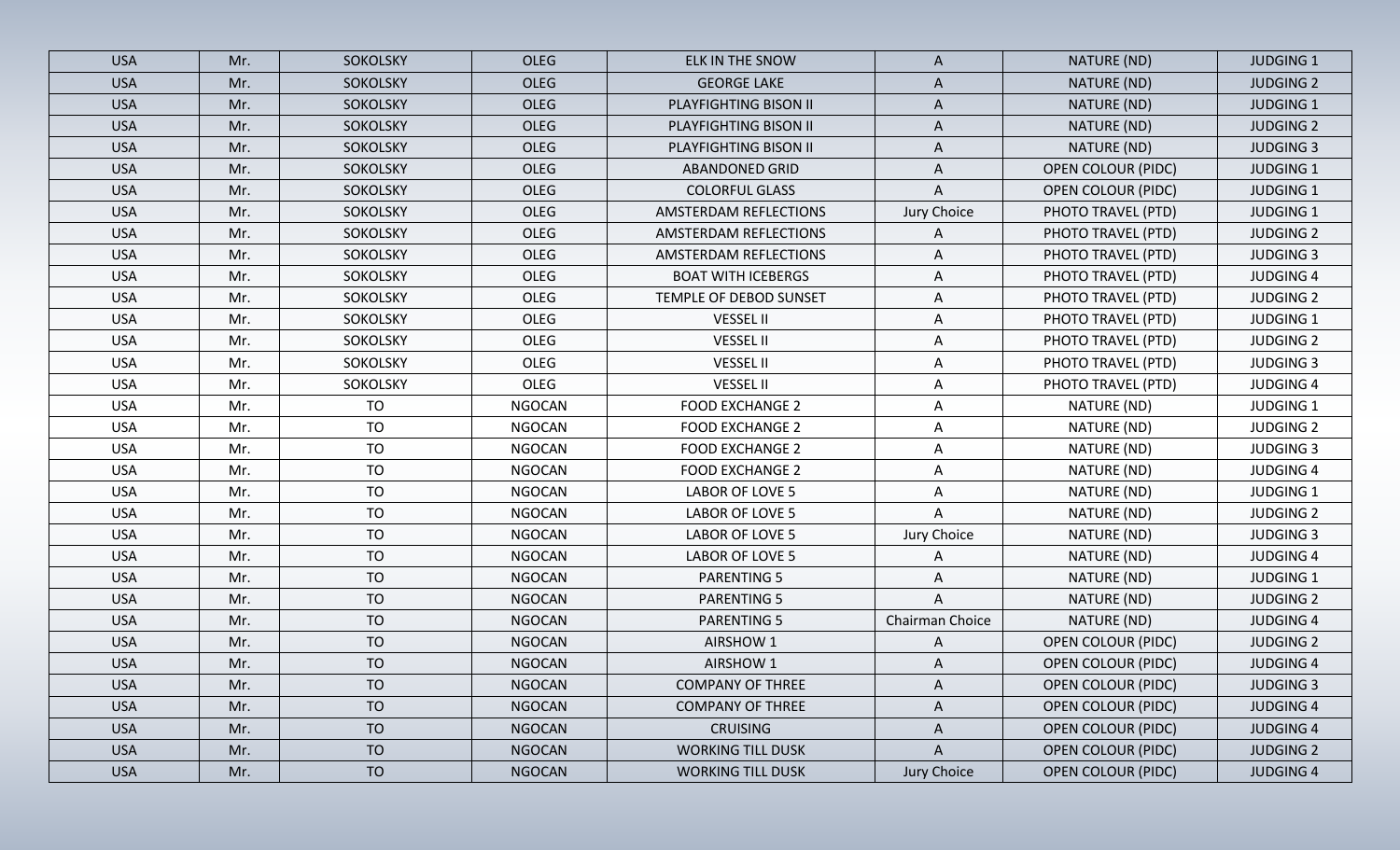| <b>USA</b> | Mr.  | <b>TO</b>      | <b>NGOCAN</b> | <b>GOLDEN GATE BRIDGE BY NIGHT</b> | $\mathsf{A}$    | PHOTO TRAVEL (PTD)            | <b>JUDGING 1</b> |
|------------|------|----------------|---------------|------------------------------------|-----------------|-------------------------------|------------------|
| <b>USA</b> | Mr.  | <b>TO</b>      | <b>NGOCAN</b> | <b>GOLDEN GATE BRIDGE BY NIGHT</b> | $\mathsf{A}$    | PHOTO TRAVEL (PTD)            | <b>JUDGING 2</b> |
| <b>USA</b> | Mr.  | <b>TO</b>      | <b>NGOCAN</b> | <b>GOLDEN GATE BRIDGE BY NIGHT</b> | $\mathsf{A}$    | PHOTO TRAVEL (PTD)            | <b>JUDGING 3</b> |
| <b>USA</b> | Mr.  | <b>TO</b>      | <b>NGOCAN</b> | <b>GOLDEN GATE BRIDGE BY NIGHT</b> | A               | PHOTO TRAVEL (PTD)            | <b>JUDGING 4</b> |
| <b>USA</b> | Mr.  | <b>TO</b>      | <b>NGOCAN</b> | <b>GREEN TERRACES 2</b>            | PSA Gold        | PHOTO TRAVEL (PTD)            | <b>JUDGING 2</b> |
| <b>USA</b> | Mr.  | <b>TO</b>      | <b>NGOCAN</b> | <b>GREEN TERRACES 2</b>            | A               | PHOTO TRAVEL (PTD)            | <b>JUDGING 3</b> |
| <b>USA</b> | Mr.  | <b>TO</b>      | <b>NGOCAN</b> | <b>GREEN TERRACES 2</b>            | A               | PHOTO TRAVEL (PTD)            | <b>JUDGING 4</b> |
| <b>USA</b> | Mr.  | <b>TO</b>      | <b>NGOCAN</b> | LONGJI TERRACED FIELD              | A               | PHOTO TRAVEL (PTD)            | <b>JUDGING 2</b> |
| <b>USA</b> | Mr.  | <b>TO</b>      | <b>NGOCAN</b> | <b>LONGJI TERRACED FIELD</b>       | A               | PHOTO TRAVEL (PTD)            | <b>JUDGING 3</b> |
| <b>USA</b> | Mr.  | <b>TO</b>      | <b>NGOCAN</b> | LONGJI TERRACED FIELD              | A               | PHOTO TRAVEL (PTD)            | <b>JUDGING 4</b> |
| <b>USA</b> | Mr.  | <b>TO</b>      | <b>NGOCAN</b> | <b>TERRACED FARMING 2</b>          | A               | PHOTO TRAVEL (PTD)            | <b>JUDGING 2</b> |
| <b>USA</b> | Mr.  | <b>TO</b>      | <b>NGOCAN</b> | <b>TERRACED FARMING 2</b>          | A               | PHOTO TRAVEL (PTD)            | <b>JUDGING 4</b> |
| <b>USA</b> | Mr.  | VU             | <b>HIEN</b>   | <b>BRYCE CANYON</b>                | A               | NATURE (ND)                   | <b>JUDGING 2</b> |
| <b>USA</b> | Mr.  | VU             | <b>HIEN</b>   | PREPARING FOR SHRIMP CATCH         | A               | OPEN COLOUR (PIDC)            | <b>JUDGING 2</b> |
| <b>USA</b> | Mr.  | VU             | <b>HIEN</b>   | YOUNG MONK IN BAGAN                | Α               | <b>OPEN COLOUR (PIDC)</b>     | <b>JUDGING 1</b> |
| <b>USA</b> | Mr.  | VU             | <b>HIEN</b>   | YOUNG MONK IN BAGAN                | A               | <b>OPEN COLOUR (PIDC)</b>     | <b>JUDGING 2</b> |
| <b>USA</b> | Mr.  | VU             | <b>HIEN</b>   | YOUNG MONK IN BAGAN                | A               | <b>OPEN COLOUR (PIDC)</b>     | <b>JUDGING 3</b> |
| <b>USA</b> | Mr.  | VU             | <b>HIEN</b>   | YOUNG MONK IN BAGAN                | A               | OPEN COLOUR (PIDC)            | <b>JUDGING 4</b> |
| <b>USA</b> | Mr.  | VU             | <b>HIEN</b>   | PRAYING                            | A               | <b>OPEN MONOCHROME (PIDM)</b> | <b>JUDGING 4</b> |
| <b>USA</b> | Mr.  | VU             | <b>HIEN</b>   | <b>THIRSTY</b>                     | Α               | <b>OPEN MONOCHROME (PIDM)</b> | <b>JUDGING 1</b> |
| <b>USA</b> | Mr.  | VU             | <b>HIEN</b>   | <b>THIRSTY</b>                     | A               | <b>OPEN MONOCHROME (PIDM)</b> | <b>JUDGING 4</b> |
| <b>USA</b> | Mr.  | VU             | <b>HIEN</b>   | TREMBLING ON THE BRIDGE            | A               | <b>OPEN MONOCHROME (PIDM)</b> | <b>JUDGING 1</b> |
| <b>USA</b> | Mrs. | <b>FRANCIS</b> | CARLA         | <b>FISHERMENS HUT</b>              | A               | OPEN MONOCHROME (PIDM)        | <b>JUDGING 1</b> |
| <b>USA</b> | Mrs. | <b>FRANCIS</b> | CARLA         | REFLECTION OF LADY LIBERTY-        | A               | OPEN MONOCHROME (PIDM)        | <b>JUDGING 1</b> |
| <b>USA</b> | Mrs. | <b>FRANCIS</b> | CARLA         | REFLECTION OF LADY LIBERTY-        | A               | <b>OPEN MONOCHROME (PIDM)</b> | <b>JUDGING 2</b> |
| <b>USA</b> | Mrs. | <b>FRANCIS</b> | CARLA         | WANAKA WILLOW                      | A               | <b>OPEN MONOCHROME (PIDM)</b> | <b>JUDGING 1</b> |
| <b>USA</b> | Mrs. | <b>FRANCIS</b> | CARLA         | WANAKA WILLOW                      | A               | <b>OPEN MONOCHROME (PIDM)</b> | <b>JUDGING 2</b> |
| <b>USA</b> | Mrs. | <b>FRANCIS</b> | CARLA         | WANAKA WILLOW                      | Chairman Choice | <b>OPEN MONOCHROME (PIDM)</b> | <b>JUDGING 3</b> |
| <b>USA</b> | Mrs. | <b>KRAMER</b>  | <b>IRENE</b>  | BLUE HERON - SCRATCHIG AN ITCH     | $\mathsf{A}$    | NATURE (ND)                   | <b>JUDGING 1</b> |
| <b>USA</b> | Mrs. | <b>KRAMER</b>  | <b>IRENE</b>  | BLUE HERON - SCRATCHIG AN ITCH     | A               | NATURE (ND)                   | <b>JUDGING 2</b> |
| <b>USA</b> | Mrs. | KRAMER         | <b>IRENE</b>  | THE COYOTE WAITS                   | $\mathsf{A}$    | NATURE (ND)                   | <b>JUDGING 2</b> |
| <b>USA</b> | Mrs. | <b>KRAMER</b>  | <b>IRENE</b>  | THE KISS - ORANGUTANS              | A               | NATURE (ND)                   | <b>JUDGING 1</b> |
| <b>USA</b> | Mrs. | <b>KRAMER</b>  | <b>IRENE</b>  | THE KISS - ORANGUTANS              | $\mathsf{A}$    | NATURE (ND)                   | <b>JUDGING 4</b> |
| <b>USA</b> | Mrs. | <b>KRAMER</b>  | <b>IRENE</b>  | THE TRACKER - TIMBER WOLF          | $\mathsf{A}$    | NATURE (ND)                   | <b>JUDGING 1</b> |
|            |      |                |               |                                    |                 |                               |                  |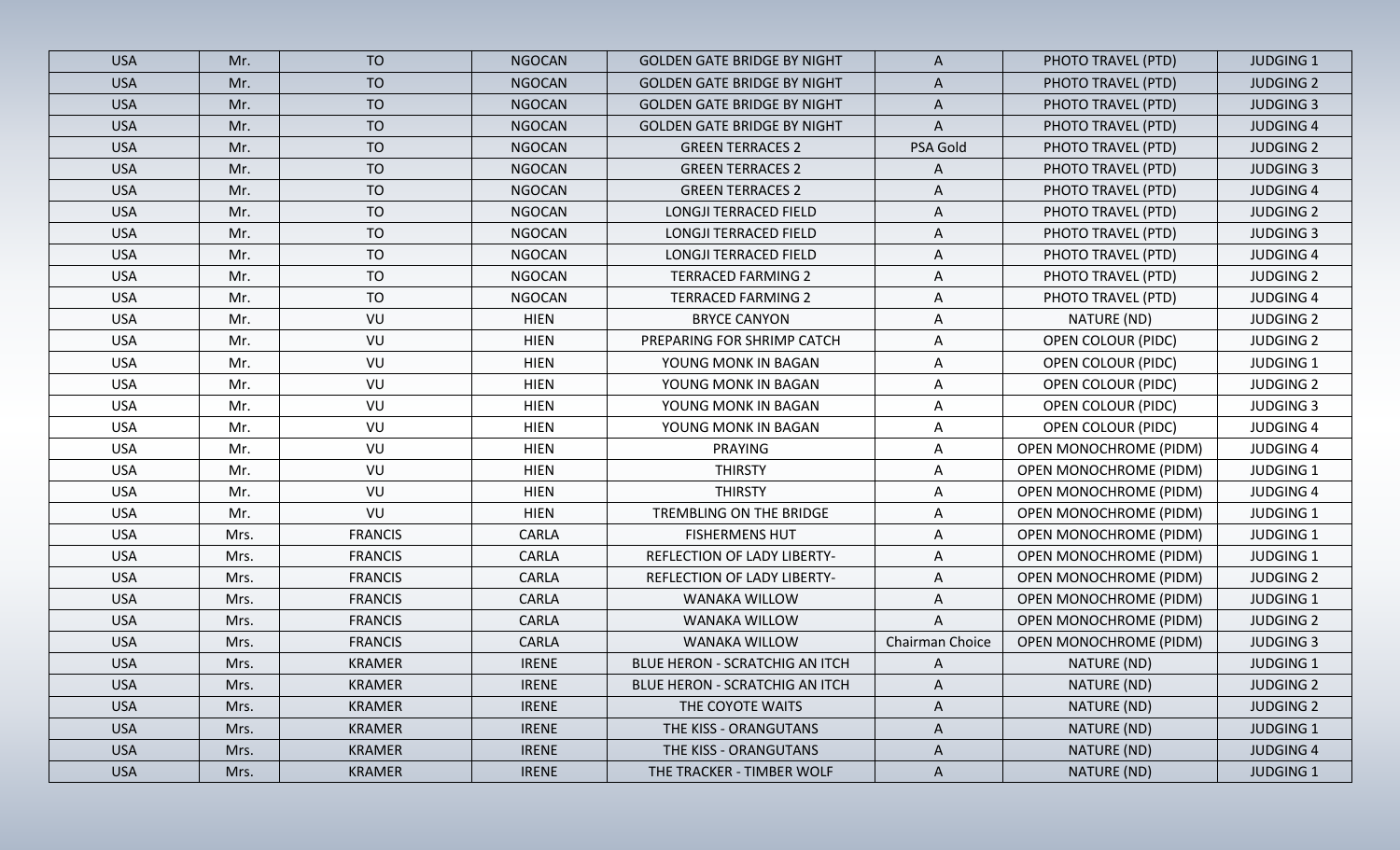| <b>USA</b> | Mrs. | <b>KRAMER</b>   | <b>IRENE</b> | <b>GOLDEN PETALS - SWALLOWTAIL</b>    | A                       | <b>OPEN COLOUR (PIDC)</b>     | <b>JUDGING 1</b> |
|------------|------|-----------------|--------------|---------------------------------------|-------------------------|-------------------------------|------------------|
| <b>USA</b> | Mrs. | <b>KRAMER</b>   | <b>IRENE</b> | <b>TWILIGHT ENCOUNTER</b>             | $\mathsf{A}$            | <b>OPEN COLOUR (PIDC)</b>     | <b>JUDGING 3</b> |
| <b>USA</b> | Mrs. | <b>KRAMER</b>   | <b>IRENE</b> | <b>CURVED-BILL THRASHER ON CHOLLA</b> | $\mathsf{A}$            | <b>OPEN MONOCHROME (PIDM)</b> | <b>JUDGING 3</b> |
| <b>USA</b> | Mrs. | <b>KRAMER</b>   | <b>IRENE</b> | FROSTED GOLDENROD AND CHICKADEE       | $\mathsf{A}$            | <b>OPEN MONOCHROME (PIDM)</b> | <b>JUDGING 1</b> |
| <b>USA</b> | Mrs. | <b>KRAMER</b>   | <b>IRENE</b> | FROSTED GOLDENROD AND CHICKADEE       | A                       | <b>OPEN MONOCHROME (PIDM)</b> | <b>JUDGING 4</b> |
| <b>USA</b> | Mrs. | <b>KRAMER</b>   | <b>IRENE</b> | EVENING SHADOWS AT WHITE SANDS        | A                       | PHOTO TRAVEL (PTD)            | <b>JUDGING 2</b> |
| <b>USA</b> | Mrs. | <b>KRAMER</b>   | <b>IRENE</b> | <b>SAN MIGUEL MISSION</b>             | $\mathsf{A}$            | PHOTO TRAVEL (PTD)            | <b>JUDGING 1</b> |
| <b>USA</b> | Mrs. | <b>KRAMER</b>   | <b>IRENE</b> | WAHWEAP HOODOOS                       | A                       | PHOTO TRAVEL (PTD)            | <b>JUDGING 2</b> |
| <b>USA</b> | Mrs. | <b>KRAMER</b>   | <b>IRENE</b> | WAHWEAP HOODOOS                       | A                       | PHOTO TRAVEL (PTD)            | <b>JUDGING 3</b> |
| <b>USA</b> | Mrs. | <b>KRAMER</b>   | <b>IRENE</b> | WAHWEAP HOODOOS                       | A                       | PHOTO TRAVEL (PTD)            | <b>JUDGING 4</b> |
| <b>USA</b> | Mrs. | SOKOLSKAYA      | VALENTINA    | <b>BULL ELK AND STICKS</b>            | A                       | NATURE (ND)                   | <b>JUDGING 1</b> |
| <b>USA</b> | Mrs. | SOKOLSKAYA      | VALENTINA    | MOCKINGBIRD AND RTH                   | A                       | NATURE (ND)                   | <b>JUDGING 1</b> |
| <b>USA</b> | Mrs. | SOKOLSKAYA      | VALENTINA    | <b>ODUNDE PROCESSION</b>              | A                       | PHOTO TRAVEL (PTD)            | <b>JUDGING 1</b> |
| <b>USA</b> | Mrs. | SOKOLSKAYA      | VALENTINA    | <b>READING TOURIST GUIDE</b>          | A                       | PHOTO TRAVEL (PTD)            | <b>JUDGING 1</b> |
| <b>USA</b> | Mrs. | SOKOLSKAYA      | VALENTINA    | SEATTLE NEEDLE AT TWILIGHT            | A                       | PHOTO TRAVEL (PTD)            | <b>JUDGING 1</b> |
| <b>USA</b> | Mrs. | SOKOLSKAYA      | VALENTINA    | SEATTLE NEEDLE AT TWILIGHT            | Certificate of<br>Merit | PHOTO TRAVEL (PTD)            | <b>JUDGING 2</b> |
| <b>USA</b> | Mrs. | SOKOLSKAYA      | VALENTINA    | SEATTLE NEEDLE AT TWILIGHT            | Α                       | PHOTO TRAVEL (PTD)            | <b>JUDGING 4</b> |
| <b>USA</b> | Ms.  | CARDER          | <b>NAN</b>   | <b>GREAT BLUE HERON 7868</b>          | A                       | NATURE (ND)                   | <b>JUDGING 2</b> |
| <b>USA</b> | Ms.  | CARDER          | <b>NAN</b>   | MALLARD 1661                          | Α                       | NATURE (ND)                   | <b>JUDGING 2</b> |
| <b>USA</b> | Ms.  | CARDER          | <b>NAN</b>   | <b>TERN 4927</b>                      | Α                       | NATURE (ND)                   | <b>JUDGING 3</b> |
| <b>USA</b> | Ms.  | CARDER          | <b>NAN</b>   | <b>CABBAGE WHITE 8373</b>             | A                       | <b>OPEN COLOUR (PIDC)</b>     | <b>JUDGING 3</b> |
| <b>USA</b> | Ms.  | CARDER          | <b>NAN</b>   | THUNDERBIRD 9108                      | Α                       | <b>OPEN COLOUR (PIDC)</b>     | <b>JUDGING 2</b> |
| <b>USA</b> | Ms.  | CARDER          | <b>NAN</b>   | <b>COREY 2356</b>                     | Α                       | <b>OPEN MONOCHROME (PIDM)</b> | <b>JUDGING 2</b> |
| <b>USA</b> | Ms.  | CARDER          | <b>NAN</b>   | <b>COREY 2356</b>                     | Jury Choice             | <b>OPEN MONOCHROME (PIDM)</b> | <b>JUDGING 4</b> |
| <b>USA</b> | Ms.  | CARDER          | <b>NAN</b>   | KIT FOX 7737                          | A                       | <b>OPEN MONOCHROME (PIDM)</b> | <b>JUDGING 2</b> |
| <b>USA</b> | Ms.  | CARDER          | <b>NAN</b>   | KIT FOX 7737                          | A                       | <b>OPEN MONOCHROME (PIDM)</b> | <b>JUDGING 3</b> |
| <b>USA</b> | Ms.  | CARDER          | <b>NAN</b>   | KIT FOX 7737                          | A                       | <b>OPEN MONOCHROME (PIDM)</b> | <b>JUDGING 4</b> |
| <b>USA</b> | Ms.  | CARDER          | <b>NAN</b>   | LAZ 0153                              | A                       | <b>OPEN MONOCHROME (PIDM)</b> | <b>JUDGING 3</b> |
| <b>USA</b> | Ms.  | CARDER          | <b>NAN</b>   | LAZ 0153                              | $\mathsf{A}$            | <b>OPEN MONOCHROME (PIDM)</b> | <b>JUDGING 4</b> |
| <b>USA</b> | Ms.  | CARDER          | <b>NAN</b>   | PELICAN 1928                          | A                       | <b>OPEN MONOCHROME (PIDM)</b> | <b>JUDGING 2</b> |
| <b>USA</b> | Ms.  | <b>CARDER</b>   | <b>NAN</b>   | PELICAN 1928                          | A                       | OPEN MONOCHROME (PIDM)        | <b>JUDGING 3</b> |
| <b>USA</b> | Ms.  | <b>CARDER</b>   | <b>NAN</b>   | SHANGHAI 3606                         | A                       | PHOTO TRAVEL (PTD)            | <b>JUDGING 2</b> |
| <b>USA</b> | Ms.  | <b>POGGIONI</b> | ANGELA       | <b>CUB ROAR</b>                       | $\mathsf{A}$            | NATURE (ND)                   | <b>JUDGING 1</b> |
| <b>USA</b> | Ms.  | <b>POGGIONI</b> | ANGELA       | <b>CUB ROAR</b>                       | $\mathsf{A}$            | NATURE (ND)                   | <b>JUDGING 2</b> |